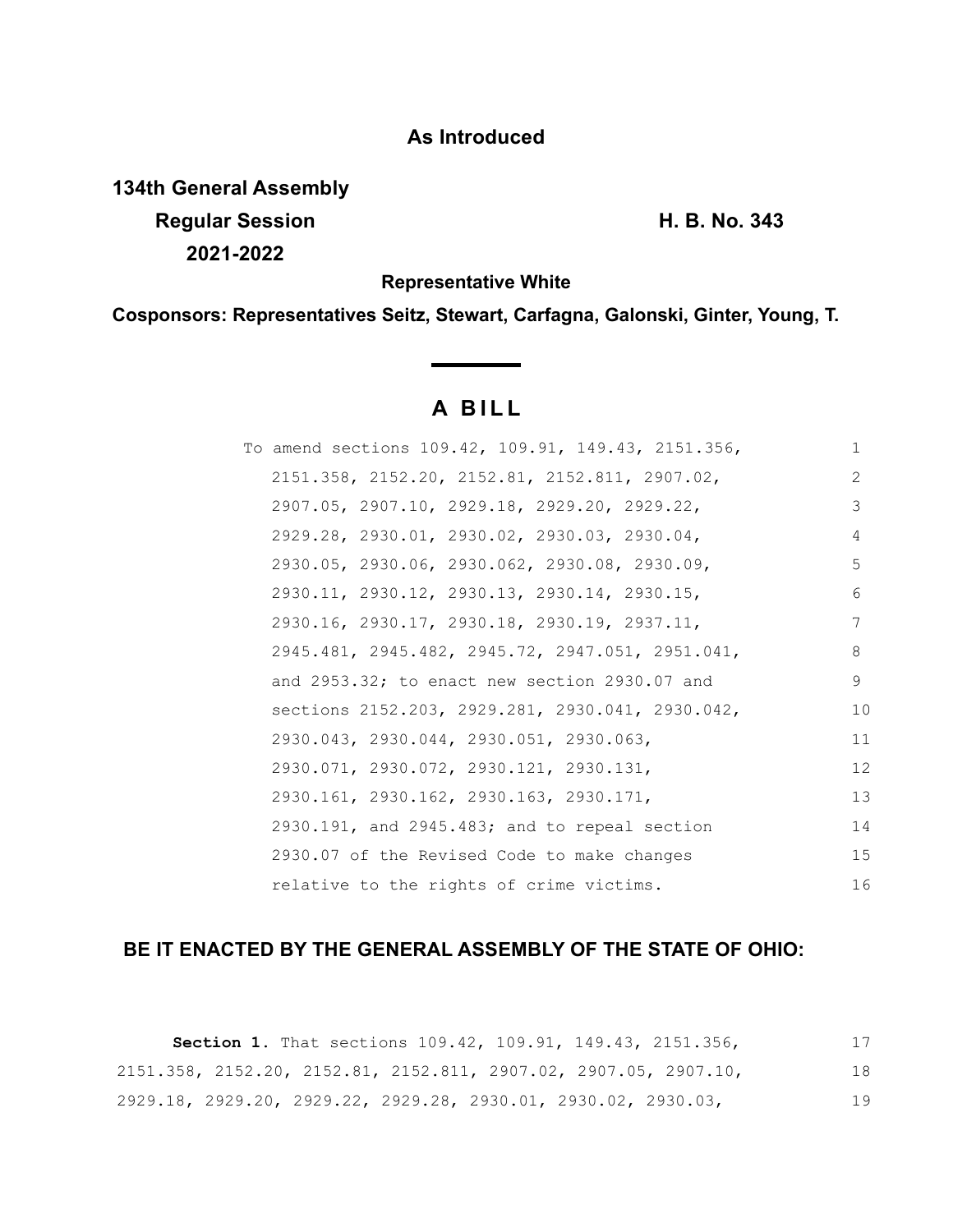2930.04, 2930.05, 2930.06, 2930.062, 2930.08, 2930.09, 2930.11, 2930.12, 2930.13, 2930.14, 2930.15, 2930.16, 2930.17, 2930.18, 2930.19, 2937.11, 2945.481, 2945.482, 2945.72, 2947.051, 2951.041, and 2953.32 be amended and new section 2930.07 and sections 2152.203, 2929.281, 2930.041, 2930.042, 2930.043, 2930.044, 2930.051, 2930.063, 2930.071, 2930.072, 2930.121, 2930.131, 2930.161, 2930.162, 2930.163, 2930.171, 2930.191, and 2945.483 of the Revised Code be enacted to read as follows: 20 21 22 23 24 25 26 27

**Sec. 109.42.** (A) The attorney general shall prepare and have printed a pamphlet that contains a compilation of all constitutional provisions and statutes relative to victim's rights in which the attorney general lists and explains the constitutional provisions and statutes in the form of a victim's bill of rights. The attorney general shall create the victim's rights request/waiver form, which shall include the information specified in section 2930.04 of the Revised Code, or a substantially similar form, and shall distribute the pamphlet and form to all sheriffs, marshals, municipal corporation and township police departments, constables, and other law enforcement agencies, to all prosecuting attorneys, city directors of law, village solicitors, and other similar chief legal officers of municipal corporations, and to organizations that represent or provide services for victims of crime. The victim's bill of rights set forth in the pamphlet shall contain a description of all of the rights of victims that are provided for in the Ohio Constitution, or in Chapter 2930. or  $\pm$ n-any other section of the Revised Code and shall include, but not be limited to, all of the following: 28 29 30 31 32 33 34 35 36 37 38 39 40 41 42 43 44 45 46 47

(1) The right of a victim  $or$ -and a victim's representative, if applicable, to attend a proceeding before a grand jury, in a juvenile case, or in a criminal case pursuant-48 49 50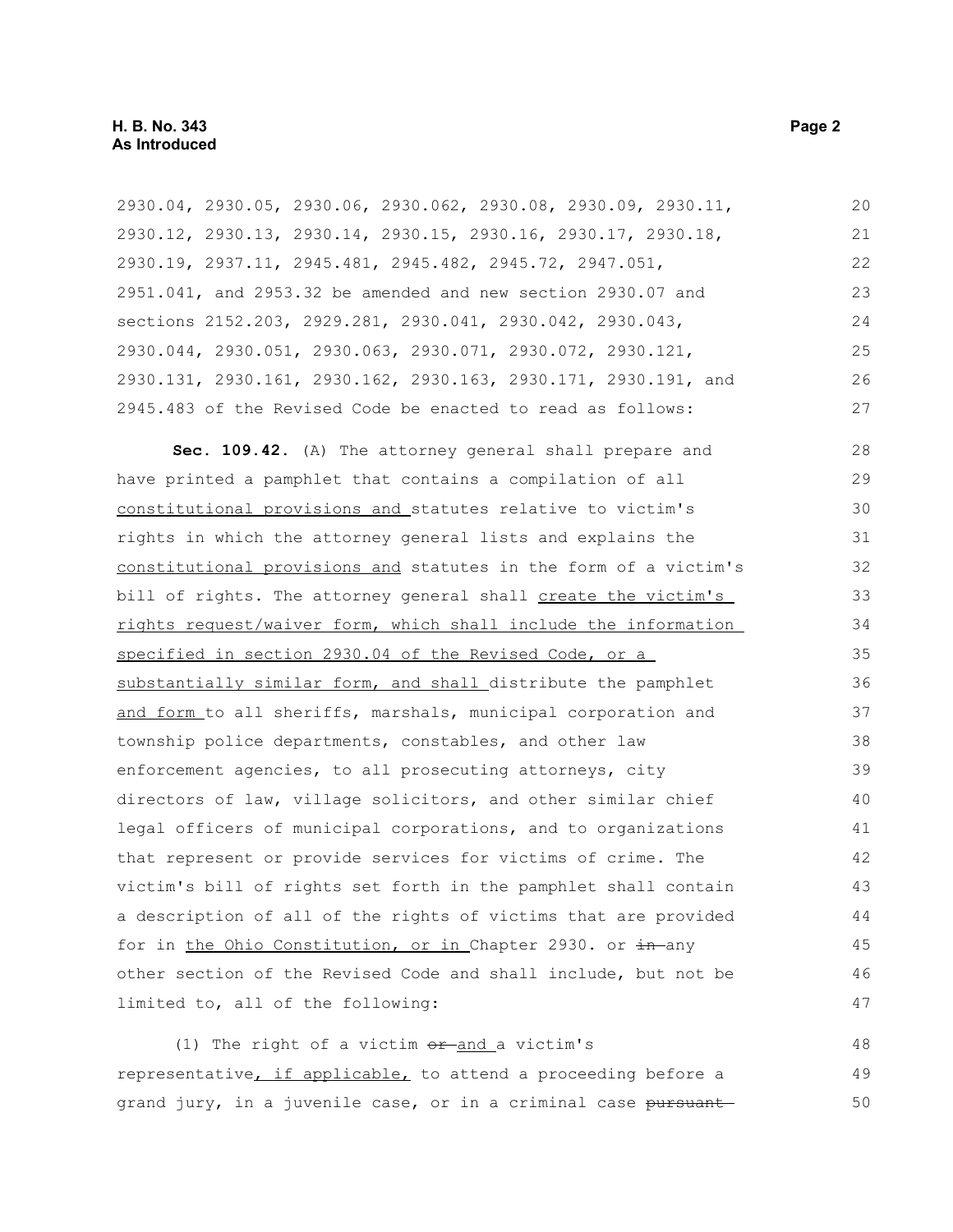to a subpoena without being discharged from the victim's or victim's representative's employment, having the victim's or victim's representative's employment terminated, having the victim's or victim's representative's pay decreased or withheld, or otherwise being punished, penalized, or threatened as a result of time lost from regular employment because of the victim's or victim's representative's attendance at the proceeding pursuant to the subpoena, as set forth in section 2151.211, 2930.18, 2939.121, or 2945.451 of the Revised Code; 51 52 53 54 55 56 57 58 59

(2) The potential availability pursuant to section 2151.359 or 2152.61 of the Revised Code of a forfeited recognizance to pay damages caused by a child when the delinquency of the child or child's violation of probation or community control is found to be proximately caused by the failure of the child's parent or guardian to subject the child to reasonable parental authority or to faithfully discharge the conditions of probation or community control; 60 61 62 63 64 65 66 67

(3) The availability of awards of reparations pursuant to sections 2743.51 to 2743.72 of the Revised Code for injuries caused by criminal offenses;

(4) The right of the victim in certain criminal or juvenile cases or a victim's representative to receive, pursuant to section 2930.06 of the Revised Code, notice of the date, time, and place of the trial or delinquency proceeding in the case or, if there will not be a trial or delinquency proceeding, information from the prosecutor, as defined in section 2930.01 of the Revised Code, regarding the disposition of the case; 71 72 73 74 75 76 77

(5) The right of the victim in certain criminal or juvenile cases or a victim's representative to receive, pursuantto section 2930.04, 2930.05, or 2930.06 of the Revised Code, 78 79 80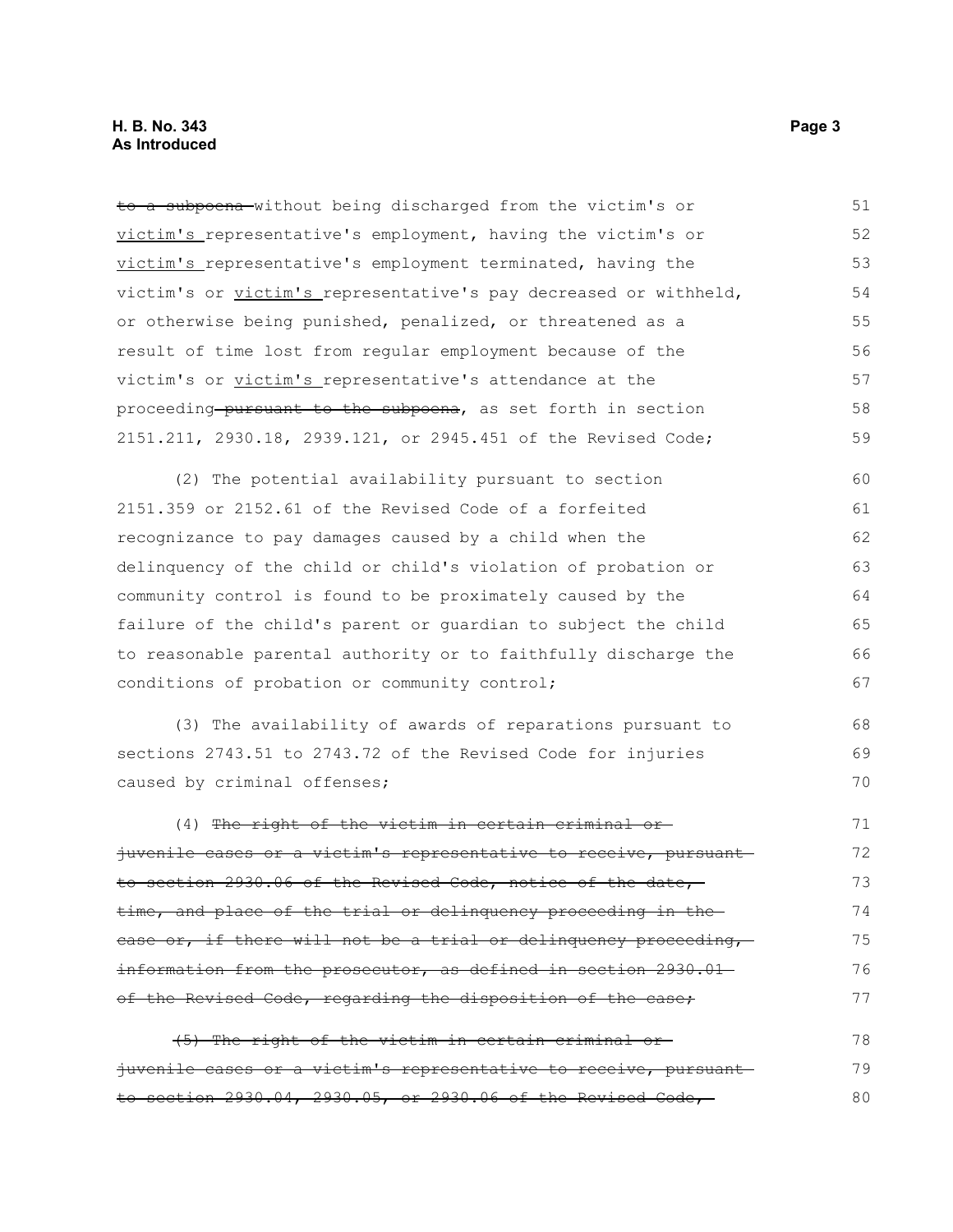notice of the name of the person charged with the violation, the case or docket number assigned to the charge, and a telephone number or numbers that can be called to obtain information about the disposition of the case; (6) The right of the victim in certain criminal or juvenile cases or of the victim's representative pursuant to section 2930.13 or 2930.14 of the Revised Code, subject to any reasonable terms set by the court as authorized under section 2930.14 of the Revised Code, to make a statement about the victimization and, if applicable, a statement relative to the sentencing or disposition of the offender;  $(7)$  The opportunity to obtain a court order, pursuant to section 2945.04 of the Revised Code, to prevent or stop the commission of the offense of intimidation of a crime victim or witness or an offense against the person or property of the complainant, or of the complainant's ward or child;  $(8)$  (5) The right of the victim in certain criminal orjuvenile cases or a and the victim's representative pursuant to the Ohio Constitution and sections 2151.38, 2929.20, 2930.10, 2930.16, and 2930.17 of the Revised Code to receive notice of a pending motion for judicial release, release pursuant to section 2967.19 of the Revised Code, or other early release of the person who committed the offense against the victim, to make anoral or written a statement orally, in writing, or both at the court hearing on the motion, and to be notified of the court's decision on the motion;  $(9)$  (6) The right of the victim in certain criminal orjuvenile cases or a and the victim's representative, if applicable, pursuant to\_the Ohio Constitution and section 81 82 83 84 85 86 87 88 89 90 91 92 93 94 95 96 97 98 99 100 101 102 103 104 105 106 107 108 109

2930.16, 2967.12, 2967.26, 2967.271, or 5139.56 of the Revised 110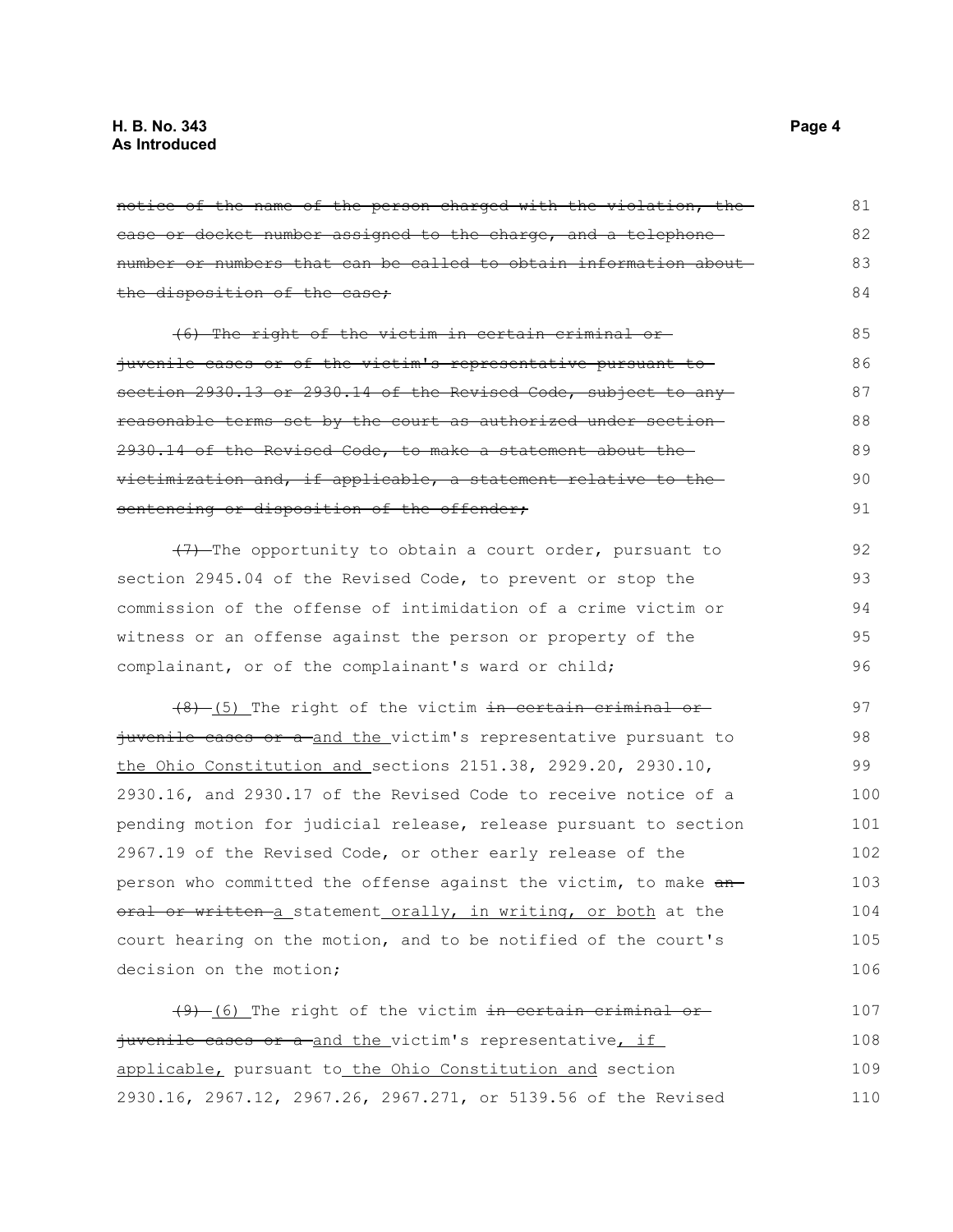Code to receive notice of any pending commutation, pardon, parole, transitional control, discharge, other form of authorized release, post-release control, or supervised release for the person who committed the offense against the victim or any application for release of that person and to send a written statement relative to the victimization and the pending action to the adult parole authority or the release authority of the department of youth services; 111 112 113 114 115 116 117 118

 $(10)$  (7) The right of the victim to bring a civil action pursuant to sections 2969.01 to 2969.06 of the Revised Code to obtain money from the offender's profit fund; 119 120 121

 $(11)$  (8) The right, pursuant to section 3109.09 of the Revised Code, to maintain a civil action to recover compensatory damages not exceeding ten thousand dollars and costs from the parent of a minor who willfully damages property through the commission of an act that would be a theft offense, as defined in section 2913.01 of the Revised Code, if committed by an adult; 122 123 124 125 126 127 128

 $(12)$  (9) The right, pursuant to section 3109.10 of the Revised Code, to maintain a civil action to recover compensatory damages not exceeding ten thousand dollars and costs from the parent of a minor who willfully and maliciously assaults a person; 129 130 131 132 133

(13) (10) The possibility of receiving right of the victim, pursuant to section 2152.20, 2152.203, 2929.18, 2929.28, or 2929.281 of the Revised Code, to receive restitution from an offender or a delinquent child pursuant to section 2152.20, 2929.18, or 2929.28 of the Revised Code; 134 135 136 137 138

(14) The right of the victim in certain criminal or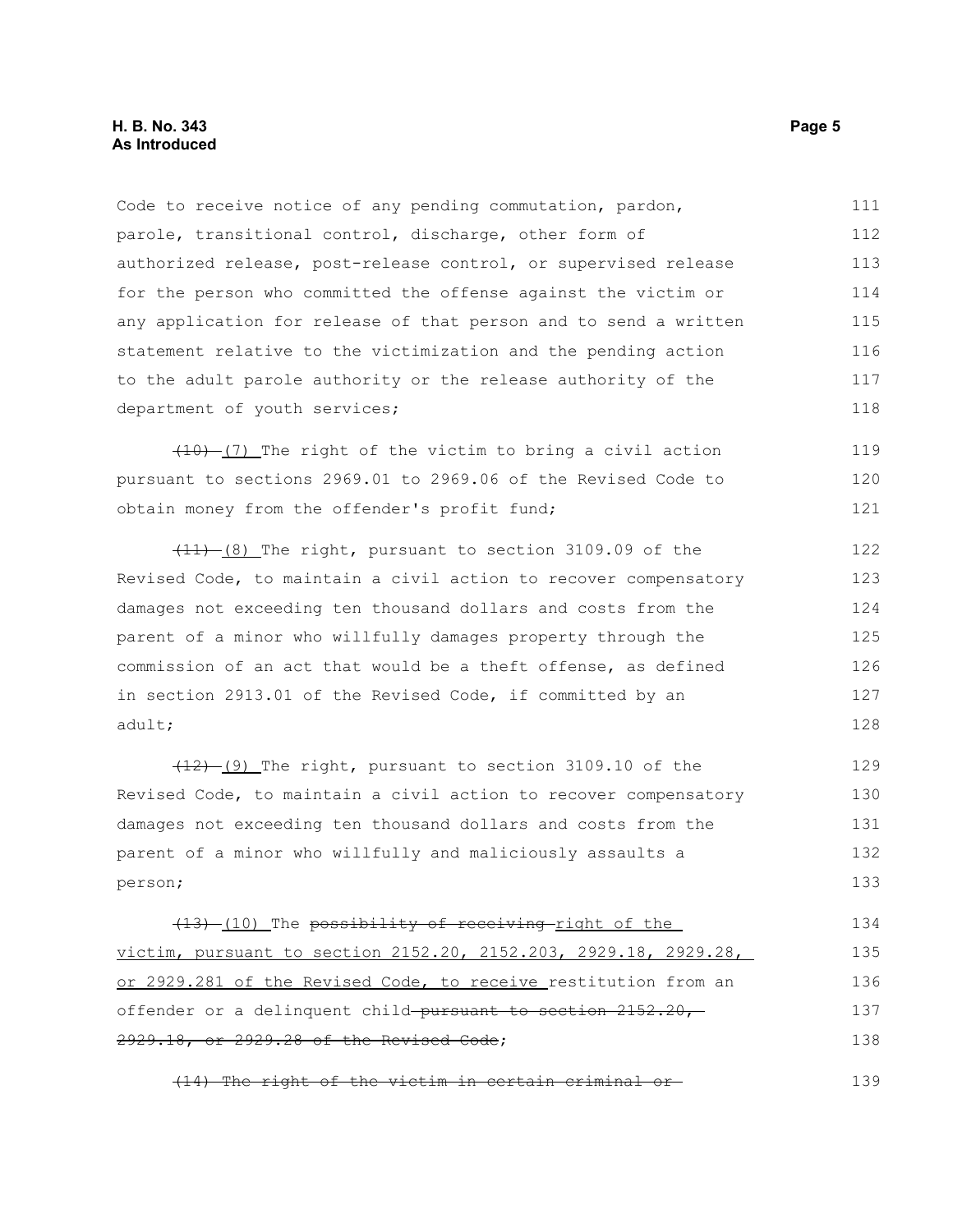## **H. B. No. 343 Page 6 As Introduced**

| juvenile cases or a victim's representative, pursuant to section  | 140                  |
|-------------------------------------------------------------------|----------------------|
| 2930.16 of the Revised Code, to receive notice of the escape      | 141                  |
| from confinement or custody of the person who committed the-      | 142                  |
| offense, to receive that notice from the custodial agency of the  | 143                  |
| person at the victim's last address or telephone number provided  | 144                  |
| to the custodial agency, and to receive notice that, if either-   | 145                  |
| the victim's address or telephone number changes, it is in the    | 146                  |
| victim's interest to provide the new address or telephone number- | 147                  |
| to the custodial agency;                                          | 148                  |
| $(15)$ $(11)$ The right of a victim of domestic violence,         | 149                  |
| including domestic violence in a dating relationship as defined   | 150                  |
| in section 3113.31 of the Revised Code, to seek the issuance of   | 151                  |
| a civil protection order pursuant to that section, the right of   | 152                  |
| a victim of a violation of section 2903.14, 2909.06, 2909.07,     | 153                  |
| 2911.12, 2911.211, or 2919.22 of the Revised Code, a violation    | 154                  |
| of a substantially similar municipal ordinance, or an offense of  | 155                  |
| violence who is a family or household member of the offender at   | 156                  |
| the time of the offense to seek the issuance of a temporary       | 157                  |
| protection order pursuant to section 2919.26 of the Revised       | 158                  |
| Code, and the right of both types of victims to be accompanied    | 159                  |
| by a victim advocate during court proceedings;                    | 160                  |
| $(16)$ $(12)$ The right of a victim of a sexually oriented        | 161                  |
| offense or of a child-victim oriented offense that is committed   | 162                  |
| by a person who is convicted of, pleads guilty to, or is          | 163                  |
|                                                                   | $\sim$ $\sim$ $\sim$ |

adjudicated a delinquent child for committing the offense and who is in a category specified in division (B) of section 2950.10 of the Revised Code to receive, pursuant to that section, notice that the person has registered with a sheriff under section 2950.04, 2950.041, or 2950.05 of the Revised Code and notice of the person's name, the person's residence that is registered, and the offender's school, institution of higher 164 165 166 167 168 169 170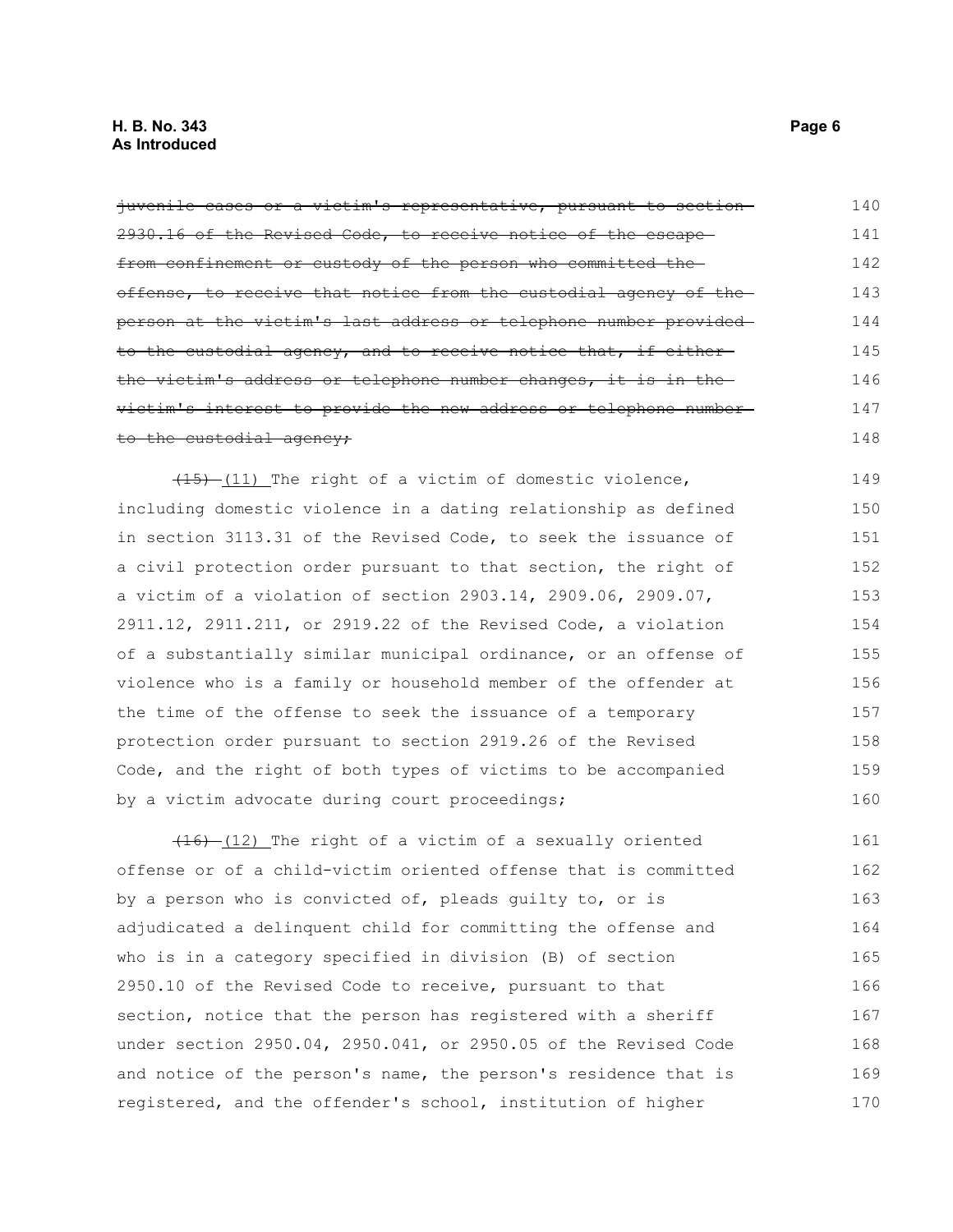## **H. B. No. 343** Page 7 **As Introduced**

education, or place of employment address or addresses that are registered, the person's photograph, and a summary of the manner in which the victim must make a request to receive the notice. As used in this division, "sexually oriented offense" and "child-victim oriented offense" have the same meanings as in section 2950.01 of the Revised Code. 171 172 173 174 175 176

 $(17)$   $(13)$  The right of a victim of certain sexually violent offenses committed by an offender who also is convicted of or pleads guilty to a sexually violent predator specification and who is sentenced to a prison term pursuant to division (A) (3) of section 2971.03 of the Revised Code, of a victim of a violation of division (A)(1)(b) of section 2907.02 of the Revised Code committed on or after January 2, 2007, by an offender who is sentenced for the violation pursuant to division  $(B)$ (1)(a),  $(b)$ , or (c) of section 2971.03 of the Revised Code, of a victim of an attempted rape committed on or after January 2, 2007, by an offender who also is convicted of or pleads guilty to a specification of the type described in section 2941.1418, 2941.1419, or 2941.1420 of the Revised Code and is sentenced for the violation pursuant to division  $(B)$   $(2)$   $(a)$ ,  $(b)$ , or (c) of section 2971.03 of the Revised Code, and of a victim of an offense that is described in division  $(B)(3)(a)$ ,  $(b)$ ,  $(c)$ , or (d) of section 2971.03 of the Revised Code and is committed by an offender who is sentenced pursuant to one of those divisions to receive, pursuant to section 2930.16 of the Revised Code, notice of a hearing to determine whether to modify the requirement that the offender serve the entire prison term in a state correctional facility, whether to continue, revise, or revoke any existing modification of that requirement, or whether to terminate the prison term. As used in this division, "sexually violent offense" and "sexually violent predator 177 178 179 180 181 182 183 184 185 186 187 188 189 190 191 192 193 194 195 196 197 198 199 200 201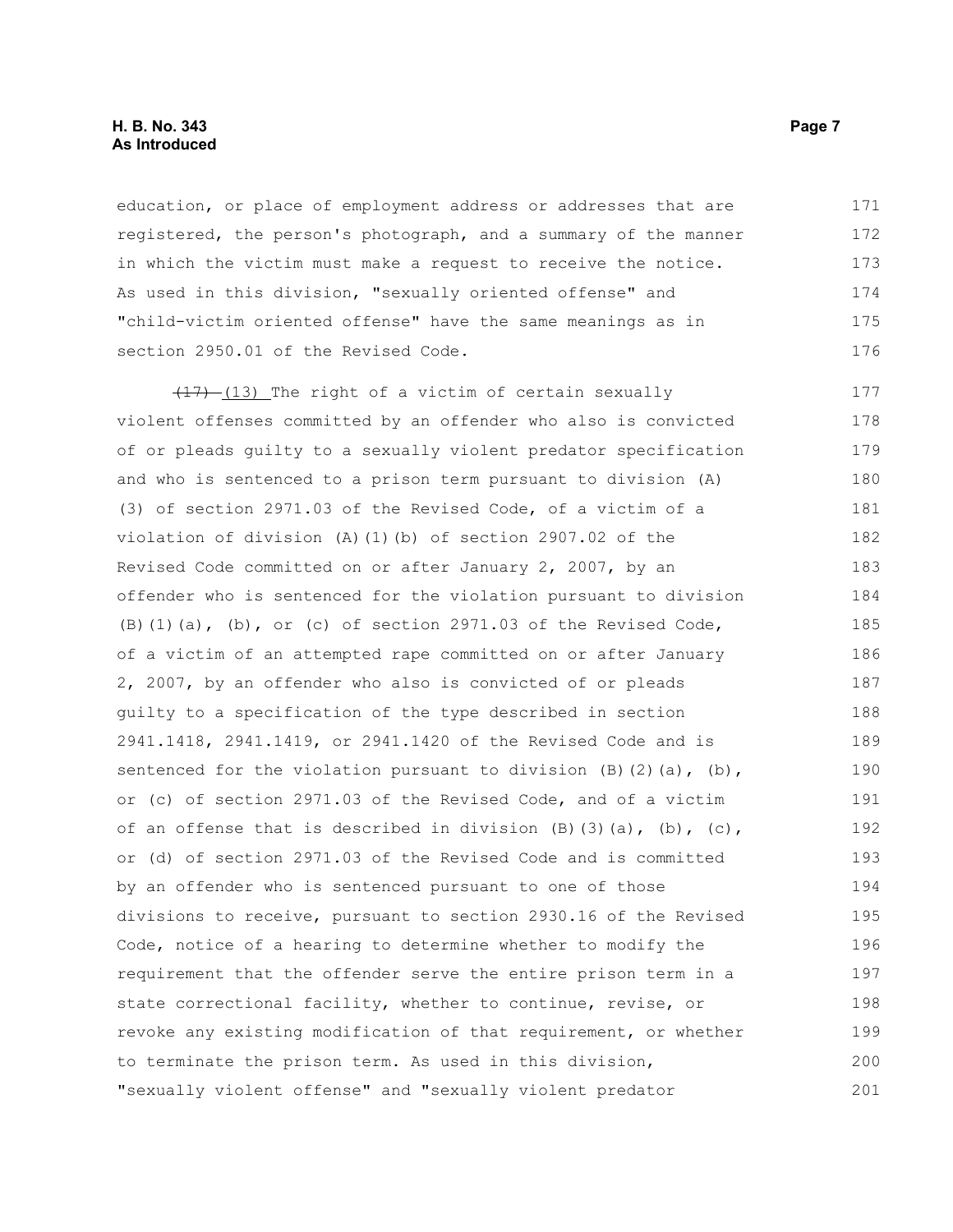## **H. B. No. 343 Page 8 As Introduced**

specification" have the same meanings as in section 2971.01 of the Revised Code. 202 203

(B)(1)(a) Subject to division  $(B)$  (1)(c) of this section, a A prosecuting attorney, assistant prosecuting attorney, city director of law, assistant city director of law, village solicitor, assistant village solicitor, or similar chief legal officer of a municipal corporation or an assistant of any of those officers who prosecutes an offense committed in this state, upon first contact with the victim of the offense, the victim's family, or the victim's dependents, shall give the victim, the victim's family, or the victim's dependents a copy of the victim's rights request/waiver form, or a substantially similar form, and pamphlet prepared pursuant to division (A) of this section and explain, upon request, the information in the form and pamphlet to the victim, the victim's family, or the victim's dependents. 204 205 206 207 208 209 210 211 212 213 214 215 216 217

(b) -Subject to division (B)(1)(c) of this section,  $a - A$  law enforcement agency that investigates an a criminal offense or delinquent act committed in this state shall give the victim of the criminal offense or delinquent act, the victim's family, or the victim's dependents a copy of the form and pamphlet prepared pursuant to division (A) of this section at one of the following times:

(i) Upon first contact with the victim, the victim's family, or the victim's dependents; 225 226

(ii) If the offense or delinquent act is an offense of violence, if the circumstances of the criminal offense or delinquent act and the condition of the victim, the victim's family, or the victim's dependents indicate that the victim, the victim's family, or the victim's dependents will not be able to 227 228 229 230 231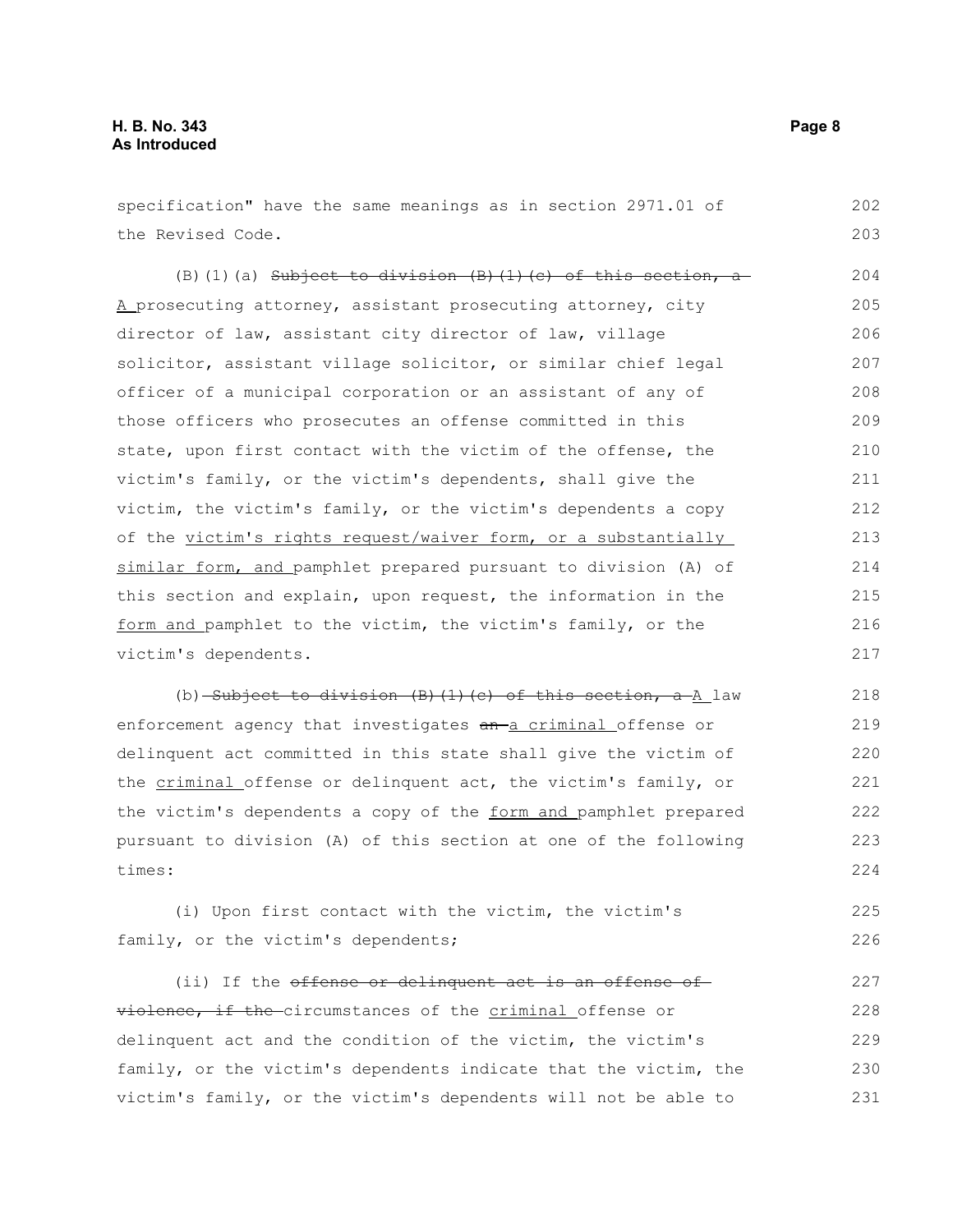## **H. B. No. 343 Page 9 As Introduced**

understand the significance of the form and pamphlet upon first contact with the agency, and if the agency anticipates that it will have an additional contact with the victim, the victim's family, or the victim's dependents, upon the agency's second contact with the victim, the victim's family, or the victim's dependents. 232 233 234 235 236 237

If the agency does not give the victim, the victim's family, or the victim's dependents a copy of the form and pamphlet upon first contact with them and does not have a second contact with the victim, the victim's family, or the victim's dependents, the agency shall mail a copy of the form and pamphlet to the victim, the victim's family, or the victim's dependents at their last known address.

(c) In complying on and after December 9, 1994, with the duties imposed by division (B)(1)(a) or (b) of this section, an official or a law enforcement agency shall use copies of the pamphlet that are in the official's or agency's possession on December 9, 1994, until the official or agency has distributed all of those copies. After the official or agency hasdistributed all of those copies, the official or agency shall use only copies of the pamphlet that contain at least the information described in divisions (A)(1) to (17) of this section. 245 246 247 248 249 250 251 252 253 254

(2) The failure of a law enforcement agency or of  $a$ prosecuting attorney, assistant prosecuting attorney, city director of law, assistant city director of law, villagesolicitor, assistant village solicitor, or similar chief legalofficer of a municipal corporation or an assistant to any of those officers to give, as required by division (B)(1) of this section, the victim of an offense or delinquent act, the-255 256 257 258 259 260 261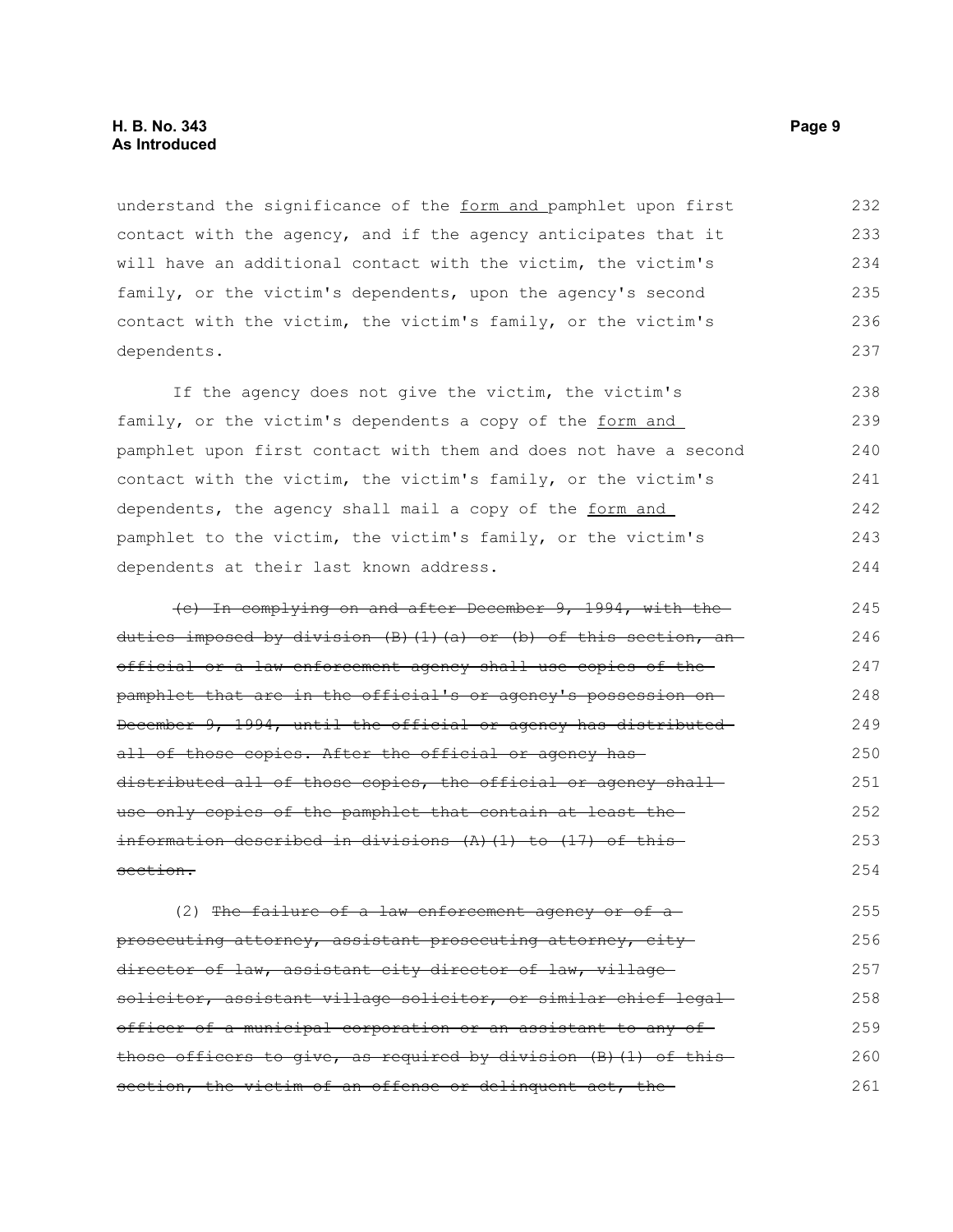victim's family, or the victim's dependents a copy of the pamphlet prepared pursuant to division (A) of this section does not give the victim, the victim's family, the victim's dependents, or a victim's representative any rights undersection 2743.51 to 2743.72, 2945.04, 2967.12, 2969.01 to 2969.06, 3109.09, or 3109.10 of the Revised Code or under any other provision of the Revised Code and does not affect any right under those sections. 262 263 264 265 266 267 268 269

 $(3)$  -A law enforcement agency, a prosecuting attorney or assistant prosecuting attorney, or a city director of law, assistant city director of law, village solicitor, assistant village solicitor, or similar chief legal officer of a municipal corporation that distributes a copy of the form and pamphlet prepared pursuant to division (A) of this section shall not be required to distribute a copy of an information card or other printed material provided by the clerk of the court of claims pursuant to section 2743.71 of the Revised Code. 270 271 272 273 274 275 276 277 278

(C) The cost of printing and distributing the form and pamphlet prepared pursuant to division (A) of this section shall be paid out of the reparations fund, created pursuant to section 2743.191 of the Revised Code, in accordance with division (D) of that section.

(D) As used in this section:

284

285 286 287

(1) "Victim's "Criminal offense," "delinquent act," and "victim's representative" has have the same meaning meanings as in section 2930.01 of the Revised Code;

(2) "Victim advocate" has the same meaning as in section 2919.26 of the Revised Code. 288 289

**Sec. 109.91.** (A) There is hereby established within the 290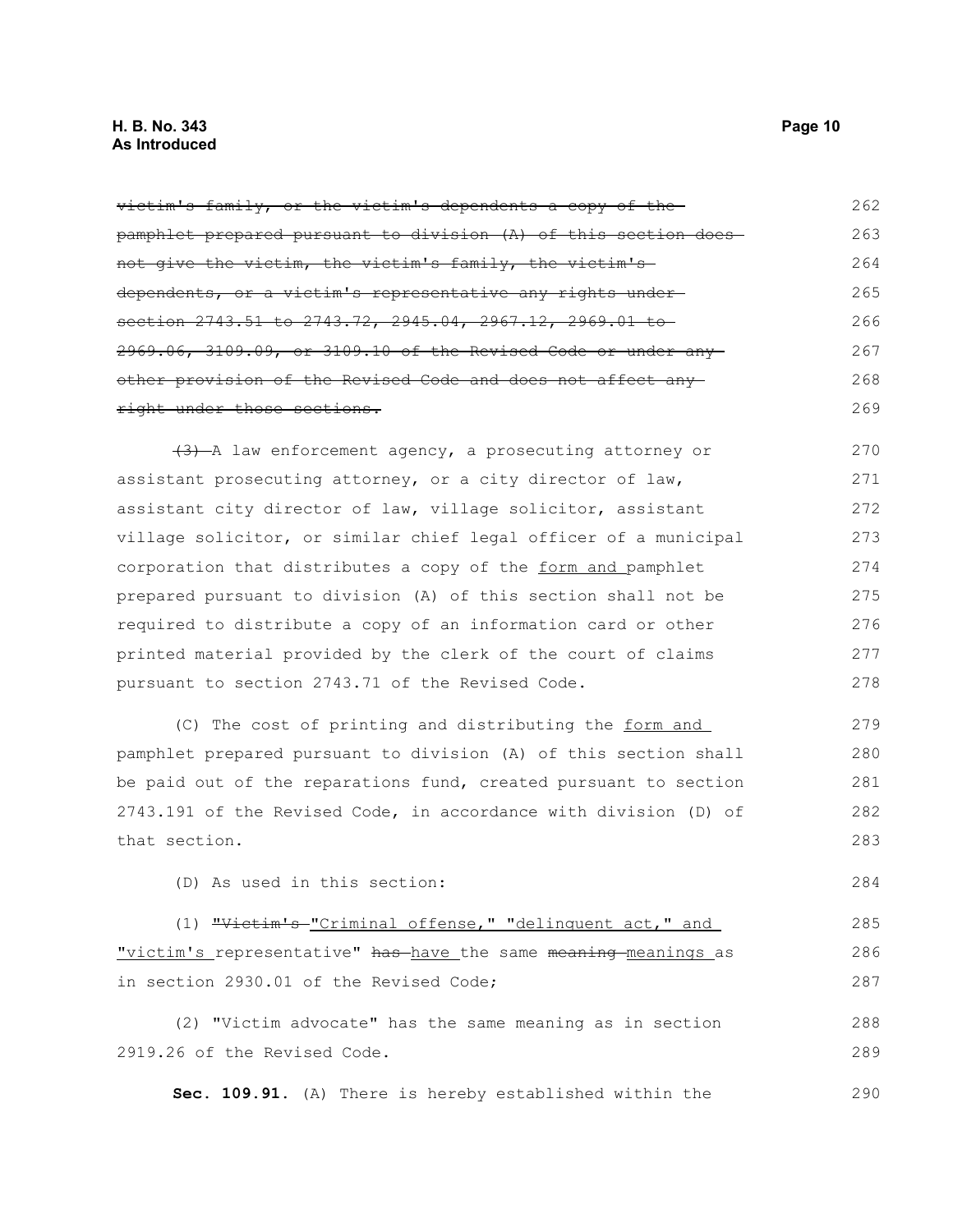office of the attorney general the crime victims assistance office.

(B) There is hereby established the state victims assistance advisory council. The council shall consist of a chairperson, to be appointed by the attorney general, three ex officio members, and seventeen-twenty-one members to be appointed by the attorney general as follows: one member who represents the Ohio victim-witness association; three members who represent local victim assistance programs, including one from a municipally operated program and one from a countyoperated program; one member who represents the interests of elderly victims; one member who represents the interests of individuals with mental illness; one member who is a board member of any statewide or local organization that exists primarily to aid victims of domestic violence or who is an employee of, or counselor for, such an organization; one member who is a board member of any statewide or local organization that exists primarily to aid victims of sexual violence or who is an employee of or a counselor for an organization that exists primarily to aid victims of sexual violence; one member who is a board member or employee of any statewide organization that exists primarily to provide no cost legal representation to crime victims to seek enforcement of crime victims' rights during criminal proceedings; one member who is an employee of an agency that provides services to individuals with developmental or intellectual disabilities; one member of a victim service disability agency; one employee from a statewide forensic nursing organization; one member who is an employee or officer of a county probation department or a probation department operated by the department of rehabilitation and correction; one member who is a county prosecuting attorney; one member who is a 293 294 295 296 297 298 299 300 301 302 303 304 305 306 307 308 309 310 311 312 313 314 315 316 317 318 319 320 321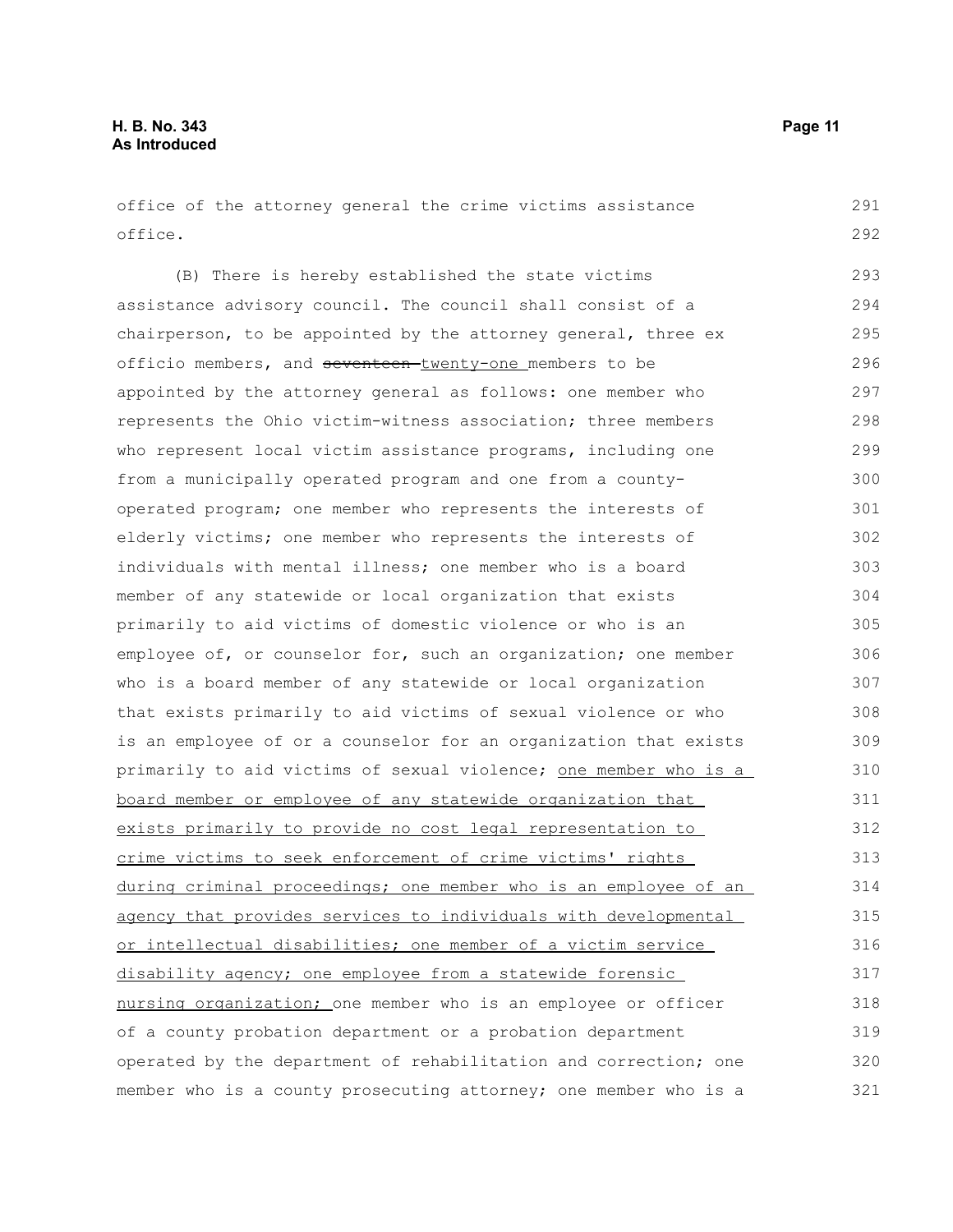## **H. B. No. 343 Page 12 As Introduced**

city law director; one member who is a county sheriff; one member who is a member or officer of a township or municipal police department; one member who is a court of common pleas judge; one member who is a municipal court judge or county court judge; and two members who are private citizens and are not government employees. 323 324 325 326

The council shall include the following ex officio, nonvoting members: the attorney general, one member of the senate to be designated by the president of the senate, and one member of the house of representatives to be designated by the speaker of the house. 328 329 330 331 332

Members of the council shall serve without compensation, but shall be reimbursed for travel and other necessary expenses that are incurred in the conduct of their official duties as members of the council. The chairperson and members of the council appointed by the attorney general shall serve at the pleasure of the attorney general. The attorney general shall serve on the council until the end of the term of office that qualified the attorney general for membership on the council. The member of the senate and the member of the house of representatives shall serve at the pleasure of the president of the senate and the speaker of the house of representatives, respectively. 333 334 335 336 337 338 339 340 341 342 343 344

(C) The victims assistance advisory council shall perform all of the following duties: 345 346

(1) Advise the crime victims assistance office in determining crime and delinquency victim service needs, determining crime and delinquency victim policies for the state, and improving and exercising leadership in the quality of crime and delinquency victim programs in the state; 347 348 349 350 351

322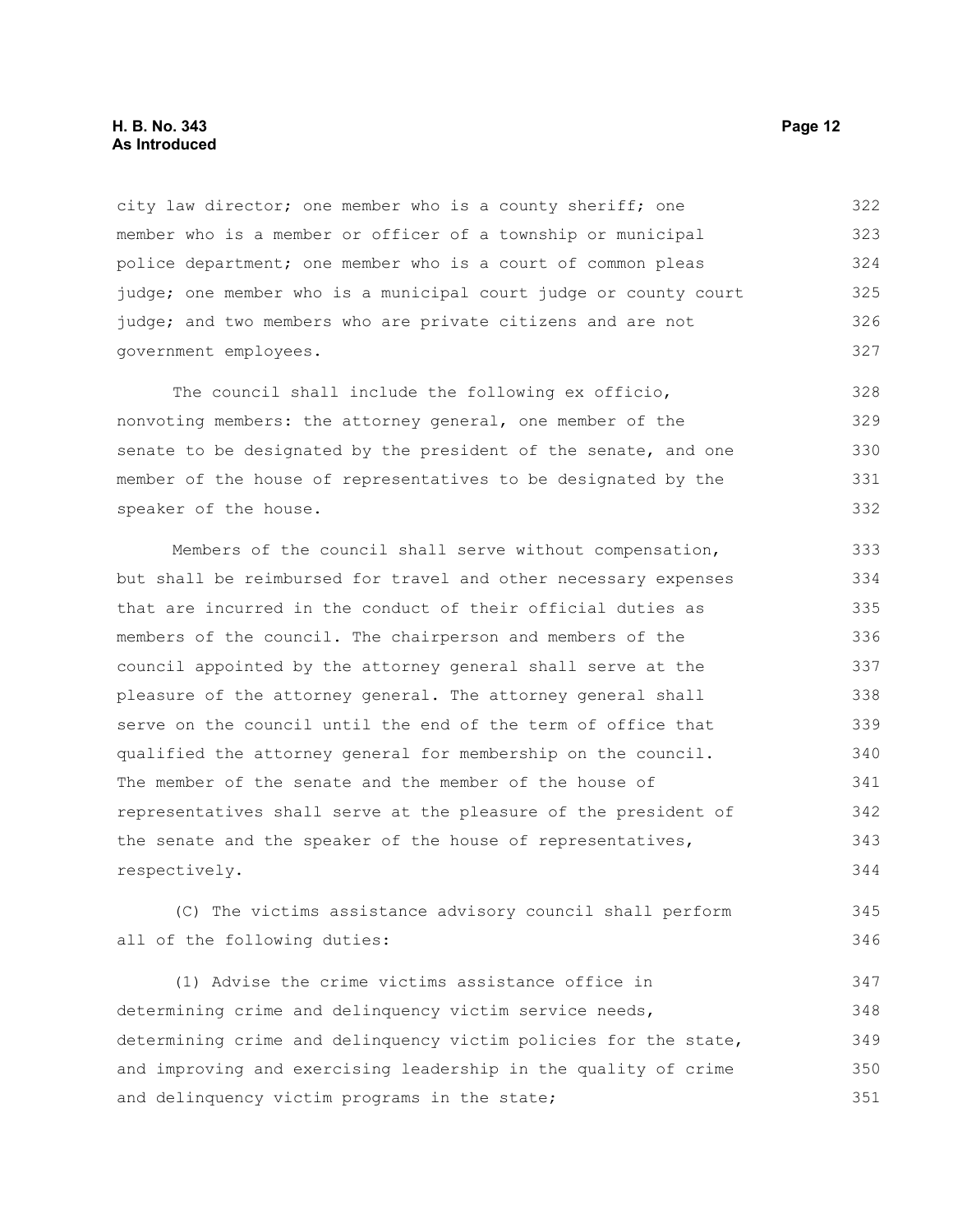## **H. B. No. 343 Page 13 As Introduced**

(2) Review and recommend to the crime victims assistance office the victim assistance programs that should be considered for the receipt of state financial assistance pursuant to section 109.92 of the Revised Code. The financial assistance allocation recommendations of the council shall be based on the following priorities: (a) Programs in existence on July 1, 1985, shall be given first priority; (b) Programs offering or proposing to offer the broadest range of services and referrals to the community served, including medical, psychological, financial, educational, vocational, and legal services that were not in existence on July 1, 1985, shall be given second priority; (c) Other qualified programs shall be given last priority. (3) Provide advice and counsel to the attorney general in determining the needs of victims of domestic violence and developing a policy for the attorney general in the administration of the domestic violence program fund created under section 109.46 of the Revised Code; (4) Make recommendations to the attorney general in the distribution of domestic violence program funds under section 109.46 of the Revised Code. (D) As used in this section and section 109.92 of the Revised Code, "victim assistance program" includes, but is not limited to a program that provides at least one of the following: (1) Services to victims of any offense of violence or delinquent act that would be an offense of violence if committed by an adult; 352 353 354 355 356 357 358 359 360 361 362 363 364 365 366 367 368 369 370 371 372 373 374 375 376 377 378 379 380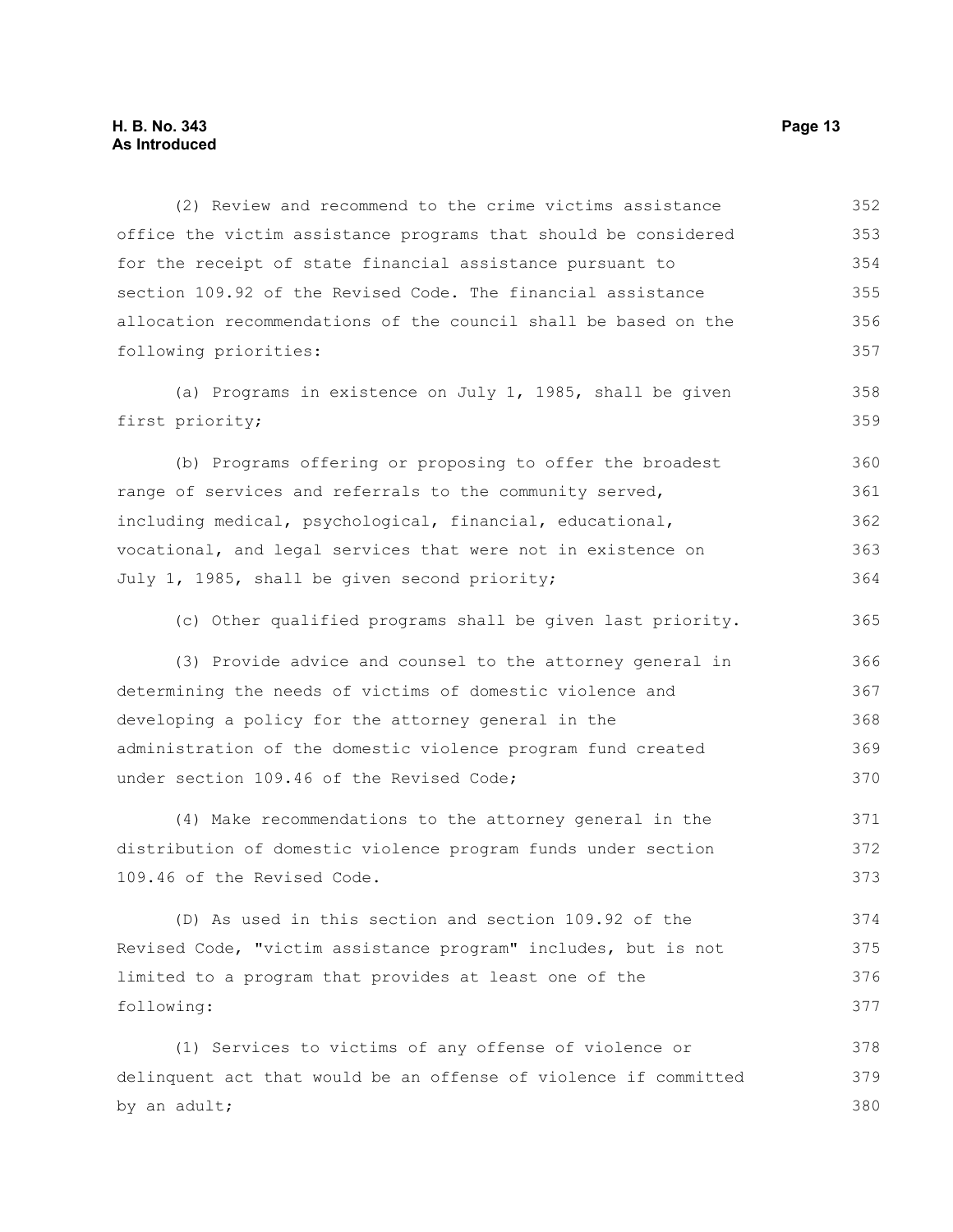## **H. B. No. 343 Page 14 As Introduced**

(2) Financial assistance or property repair services to victims of crime or delinquent acts; (3) Assistance to victims of crime or delinquent acts in judicial proceedings; (4) Assistance to victims of crime or delinquent acts under the operation of any political subdivision of the state or a branch of the criminal justice system set forth in division  $(B)$ (1)(a),  $(b)$ , or (c) of section 5502.61 of the Revised Code; (5) Technical assistance to persons or organizations that provide services to victims of crime or delinquent acts under the operation of a branch of the criminal justice system set forth in division  $(B)$   $(1)$   $(a)$ ,  $(b)$ , or  $(c)$  of section 5502.61 of the Revised Code. A victim assistance program does not include the program for the reparation of crime victims established pursuant to Chapter 2743. of the Revised Code. **Sec. 149.43.** (A) As used in this section: (1) "Public record" means records kept by any public office, including, but not limited to, state, county, city, village, township, and school district units, and records pertaining to the delivery of educational services by an alternative school in this state kept by the nonprofit or forprofit entity operating the alternative school pursuant to section 3313.533 of the Revised Code. "Public record" does not mean any of the following: (a) Medical records; (b) Records pertaining to probation and parole proceedings, to proceedings related to the imposition of 381 382 383 384 385 386 387 388 389 390 391 392 393 394 395 396 397 398 399 400 401 402 403 404 405 406 407 408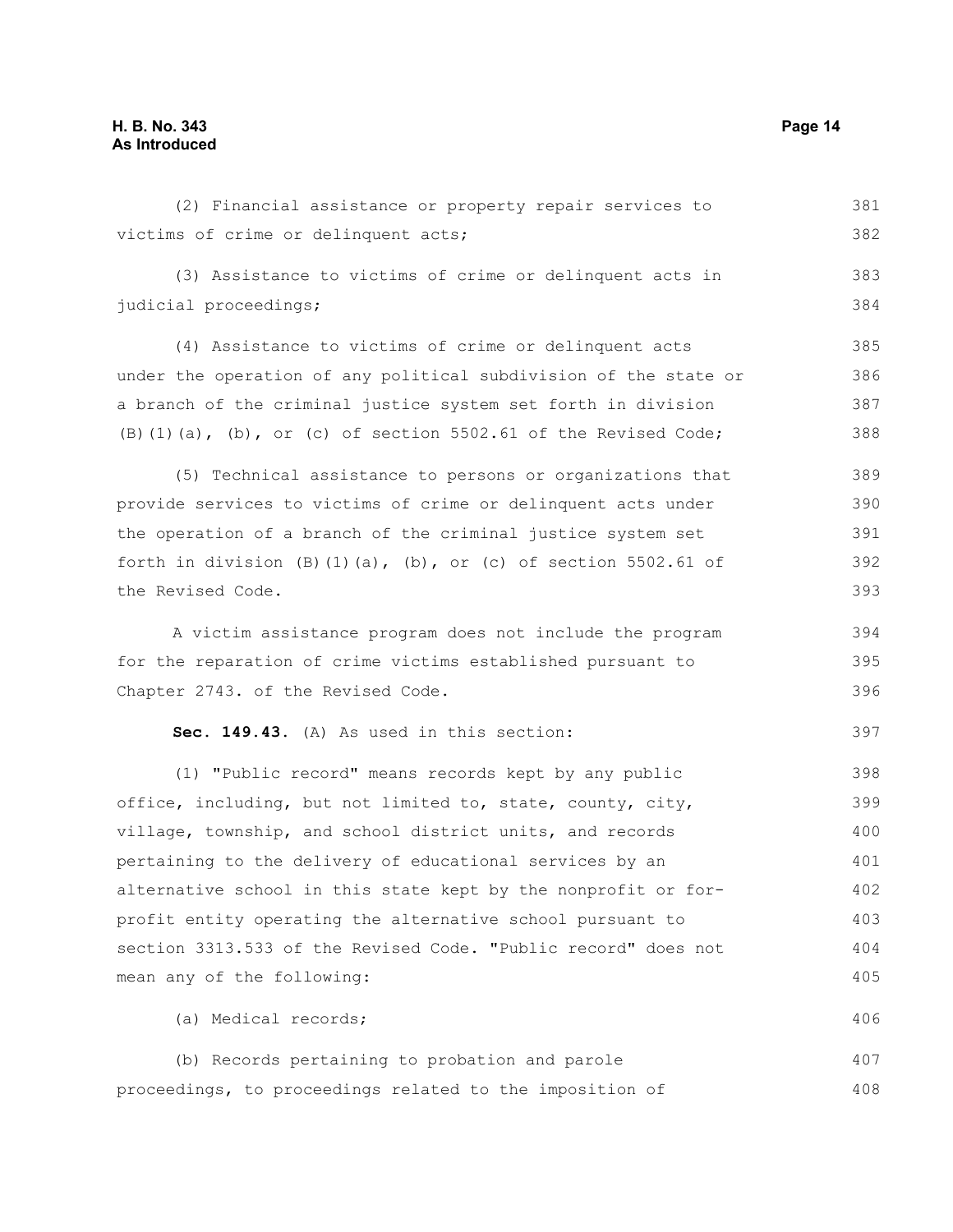## **H. B. No. 343 Page 15 As Introduced**

community control sanctions and post-release control sanctions, or to proceedings related to determinations under section 2967.271 of the Revised Code regarding the release or maintained incarceration of an offender to whom that section applies; 409 410 411 412

(c) Records pertaining to actions under section 2151.85 and division (C) of section 2919.121 of the Revised Code and to appeals of actions arising under those sections; 413 414 415

(d) Records pertaining to adoption proceedings, including the contents of an adoption file maintained by the department of health under sections 3705.12 to 3705.124 of the Revised Code; 416 417 418

(e) Information in a record contained in the putative father registry established by section 3107.062 of the Revised Code, regardless of whether the information is held by the department of job and family services or, pursuant to section 3111.69 of the Revised Code, the office of child support in the department or a child support enforcement agency; 419 420 421 422 423 424

(f) Records specified in division (A) of section 3107.52 of the Revised Code; 425 426

(g) Trial preparation records; 427

(h) Confidential law enforcement investigatory records; 428

(i) Records containing information that is confidential under section 2710.03 or 4112.05 of the Revised Code; 429 430

(j) DNA records stored in the DNA database pursuant to section 109.573 of the Revised Code; 431 432

(k) Inmate records released by the department of rehabilitation and correction to the department of youth services or a court of record pursuant to division (E) of section 5120.21 of the Revised Code: 433 434 435 436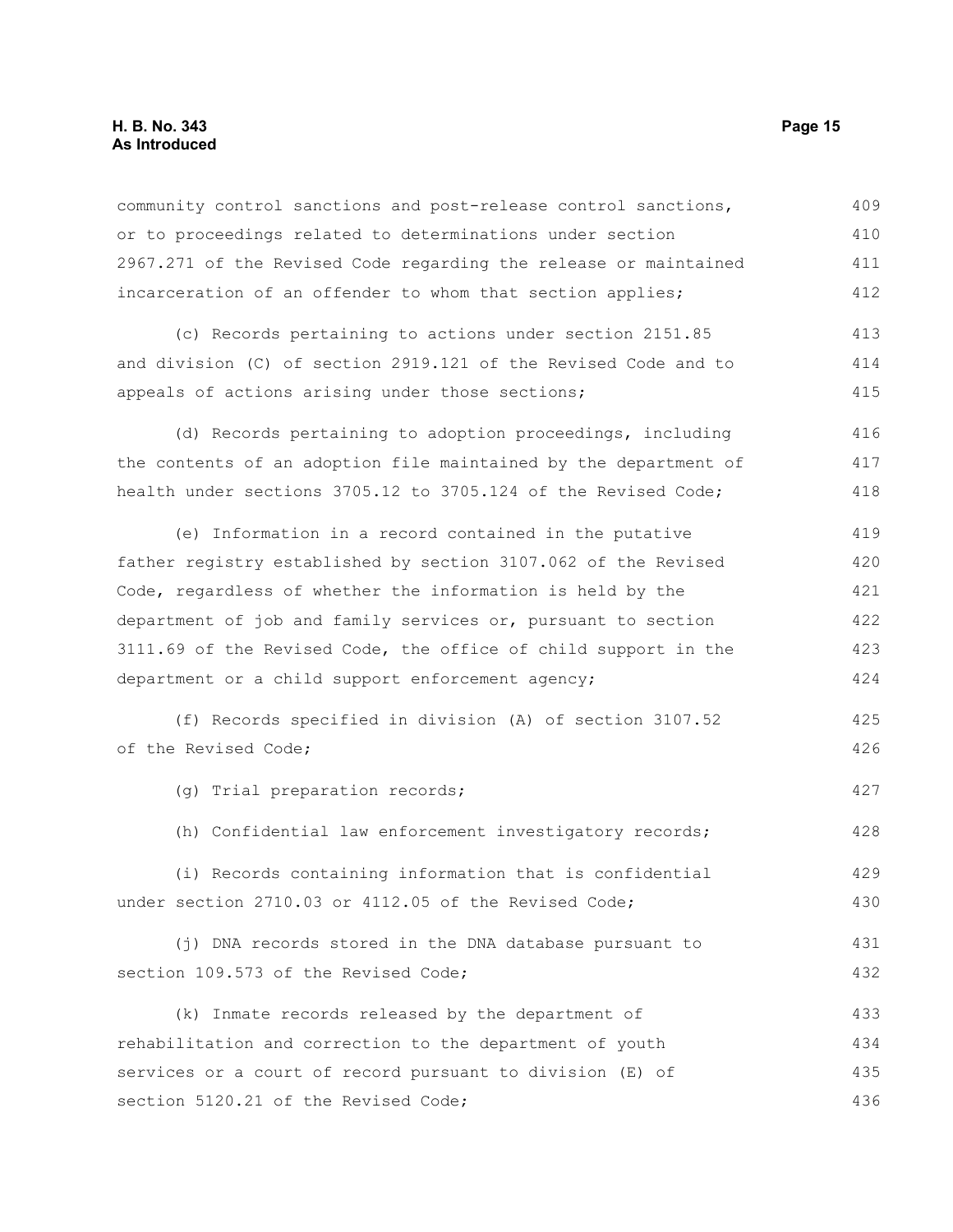## **H. B. No. 343 Page 16 As Introduced**

| (1) Records maintained by the department of youth services       | 437 |
|------------------------------------------------------------------|-----|
| pertaining to children in its custody released by the department | 438 |
| of youth services to the department of rehabilitation and        | 439 |
| correction pursuant to section 5139.05 of the Revised Code;      |     |
| (m) Intellectual property records;                               | 441 |
| (n) Donor profile records;                                       | 442 |
| (o) Records maintained by the department of job and family       | 443 |
| services pursuant to section 3121.894 of the Revised Code;       |     |
| (p) Designated public service worker residential and             | 445 |
| familial information;                                            | 446 |
| (q) In the case of a county hospital operated pursuant to        | 447 |
| Chapter 339. of the Revised Code or a municipal hospital         | 448 |
| operated pursuant to Chapter 749. of the Revised Code,           | 449 |
| information that constitutes a trade secret, as defined in       | 450 |
| section 1333.61 of the Revised Code;                             |     |
| (r) Information pertaining to the recreational activities        | 452 |
| of a person under the age of eighteen;                           | 453 |
| (s) In the case of a child fatality review board acting          | 454 |
| under sections 307.621 to 307.629 of the Revised Code or a       | 455 |
| review conducted pursuant to guidelines established by the       | 456 |
| director of health under section 3701.70 of the Revised Code,    | 457 |
| records provided to the board or director, statements made by    | 458 |
| board members during meetings of the board or by persons         | 459 |
| participating in the director's review, and all work products of | 460 |
| the board or director, and in the case of a child fatality       | 461 |
| review board, child fatality review data submitted by the board  | 462 |
| to the department of health or a national child death review     | 463 |
| database, other than the report prepared pursuant to division    | 464 |
| (A) of section 307.626 of the Revised Code;                      | 465 |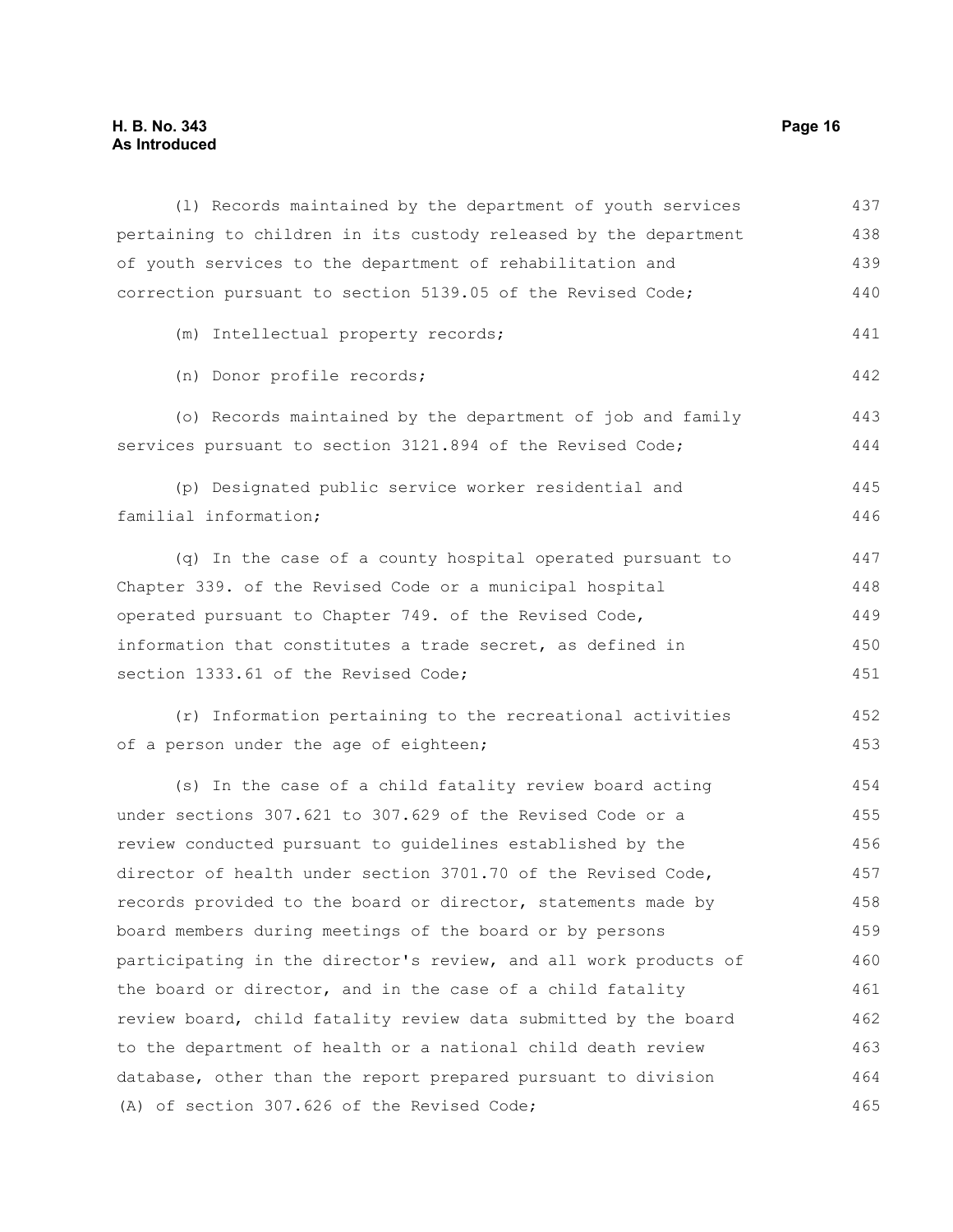(t) Records provided to and statements made by the executive director of a public children services agency or a prosecuting attorney acting pursuant to section 5153.171 of the Revised Code other than the information released under that section; (u) Test materials, examinations, or evaluation tools used 466 467 468 469 470 471

in an examination for licensure as a nursing home administrator that the board of executives of long-term services and supports administers under section 4751.15 of the Revised Code or contracts under that section with a private or government entity to administer; 472 473 474 475 476

(v) Records the release of which is prohibited by state or federal law; 477 478

(w) Proprietary information of or relating to any person that is submitted to or compiled by the Ohio venture capital authority created under section 150.01 of the Revised Code; 479 480 481

(x) Financial statements and data any person submits for any purpose to the Ohio housing finance agency or the controlling board in connection with applying for, receiving, or accounting for financial assistance from the agency, and information that identifies any individual who benefits directly or indirectly from financial assistance from the agency; 482 483 484 485 486 487

(y) Records listed in section 5101.29 of the Revised Code; 488

(z) Discharges recorded with a county recorder under section 317.24 of the Revised Code, as specified in division (B) (2) of that section; 489 490 491

(aa) Usage information including names and addresses of specific residential and commercial customers of a municipally owned or operated public utility; 492 493 494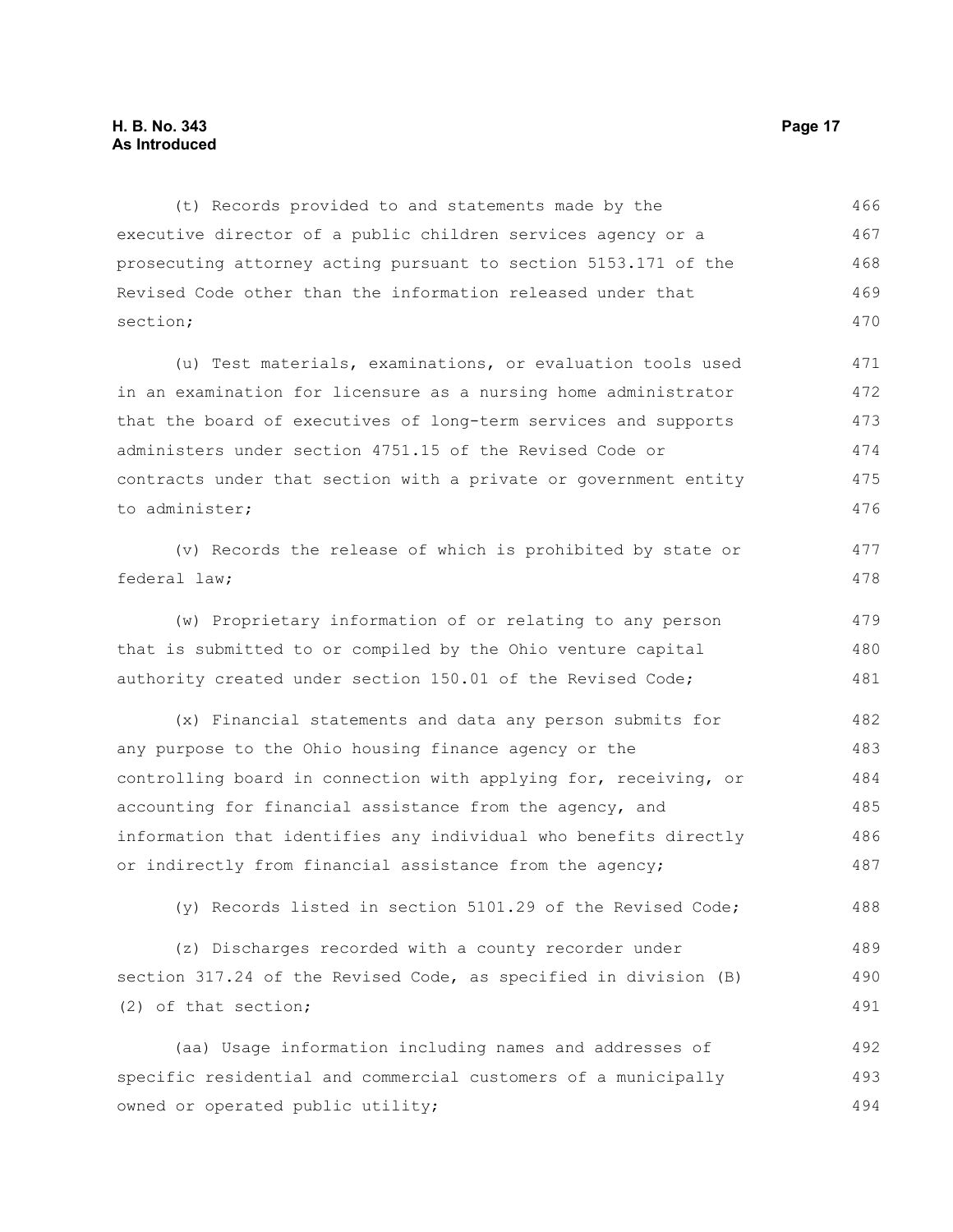## **H. B. No. 343 Page 18 As Introduced**

(bb) Records described in division (C) of section 187.04 of the Revised Code that are not designated to be made available to the public as provided in that division; (cc) Information and records that are made confidential, privileged, and not subject to disclosure under divisions (B) and (C) of section 2949.221 of the Revised Code; (dd) Personal information, as defined in section 149.45 of the Revised Code; (ee) The confidential name, address, and other personally identifiable information of a program participant in the address confidentiality program established under sections 111.41 to 111.47 of the Revised Code, including the contents of any application for absent voter's ballots, absent voter's ballot identification envelope statement of voter, or provisional ballot affirmation completed by a program participant who has a confidential voter registration record, and records or portions of records pertaining to that program that identify the number of program participants that reside within a precinct, ward, township, municipal corporation, county, or any other geographic area smaller than the state. As used in this division, "confidential address" and "program participant" have the meaning defined in section 111.41 of the Revised Code. (ff) Orders for active military service of an individual 495 496 497 498 499 500 501 502 503 504 505 506 507 508 509 510 511 512 513 514 515 516 517 518

serving or with previous service in the armed forces of the United States, including a reserve component, or the Ohio organized militia, except that, such order becomes a public record on the day that is fifteen years after the published date or effective date of the call to order; 519 520 521 522

(gg) The name, address, contact information, or other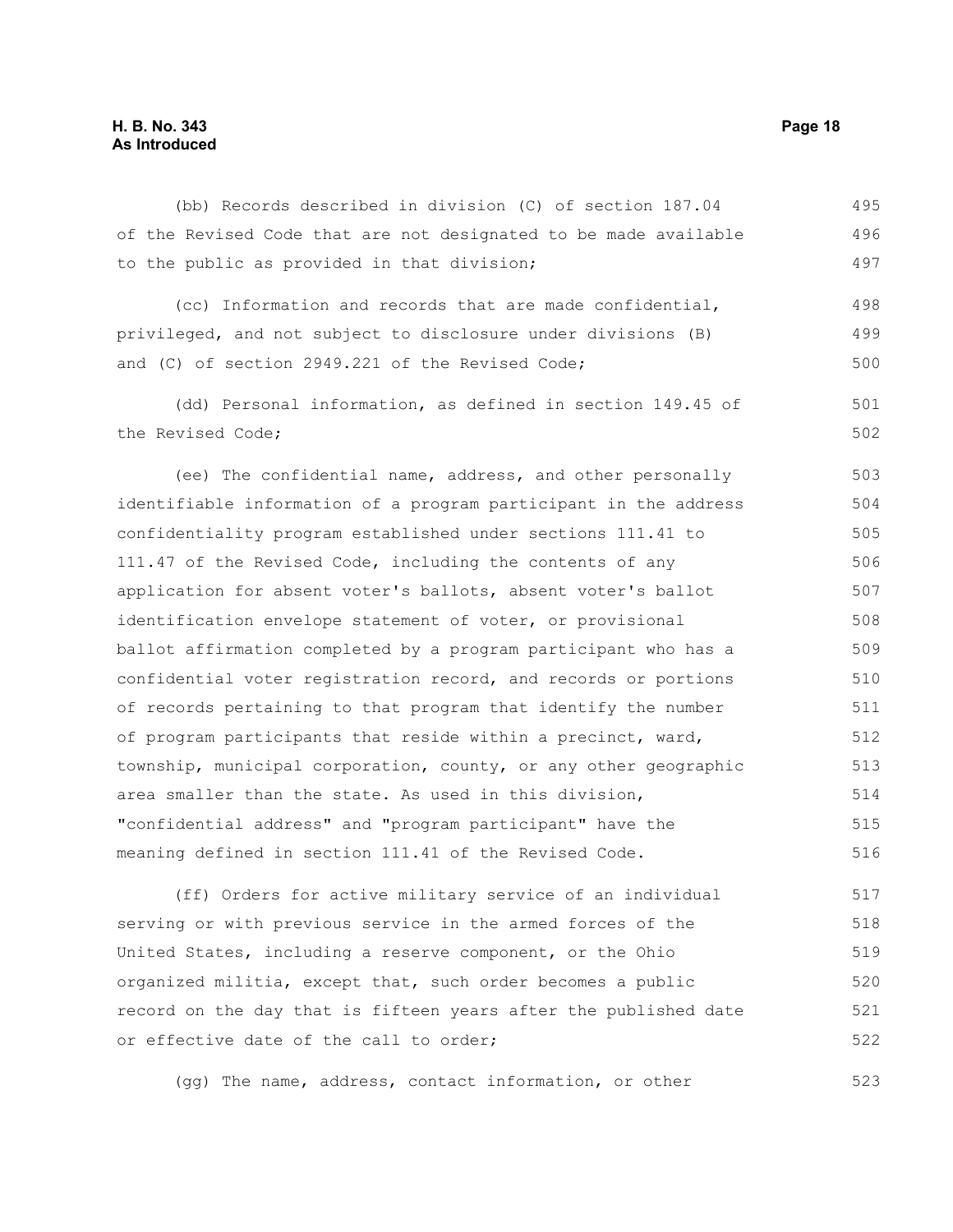personal information of an individual who is less than eighteen years of age that is included in any record related to a traffic accident involving a school vehicle in which the individual was an occupant at the time of the accident; 524 525 526 527

(hh) Protected health information, as defined in 45 C.F.R. 160.103, that is in a claim for payment for a health care product, service, or procedure, as well as any other health claims data in another document that reveals the identity of an individual who is the subject of the data or could be used to reveal that individual's identity; 528 529 530 531 532 533

(ii) Any depiction by photograph, film, videotape, or printed or digital image under either of the following circumstances: 534 535 536

(i) The depiction is that of a victim of an offense the release of which would be, to a reasonable person of ordinary sensibilities, an offensive and objectionable intrusion into the victim's expectation of bodily privacy and integrity. 537 538 539 540

(ii) The depiction captures or depicts the victim of a sexually oriented offense, as defined in section 2950.01 of the Revised Code, at the actual occurrence of that offense. 541 542 543

(jj) Restricted portions of a body-worn camera or dashboard camera recording; 544 545

(kk) In the case of a fetal-infant mortality review board acting under sections 3707.70 to 3707.77 of the Revised Code, records, documents, reports, or other information presented to the board or a person abstracting such materials on the board's behalf, statements made by review board members during board meetings, all work products of the board, and data submitted by the board to the department of health or a national infant death 546 547 548 549 550 551 552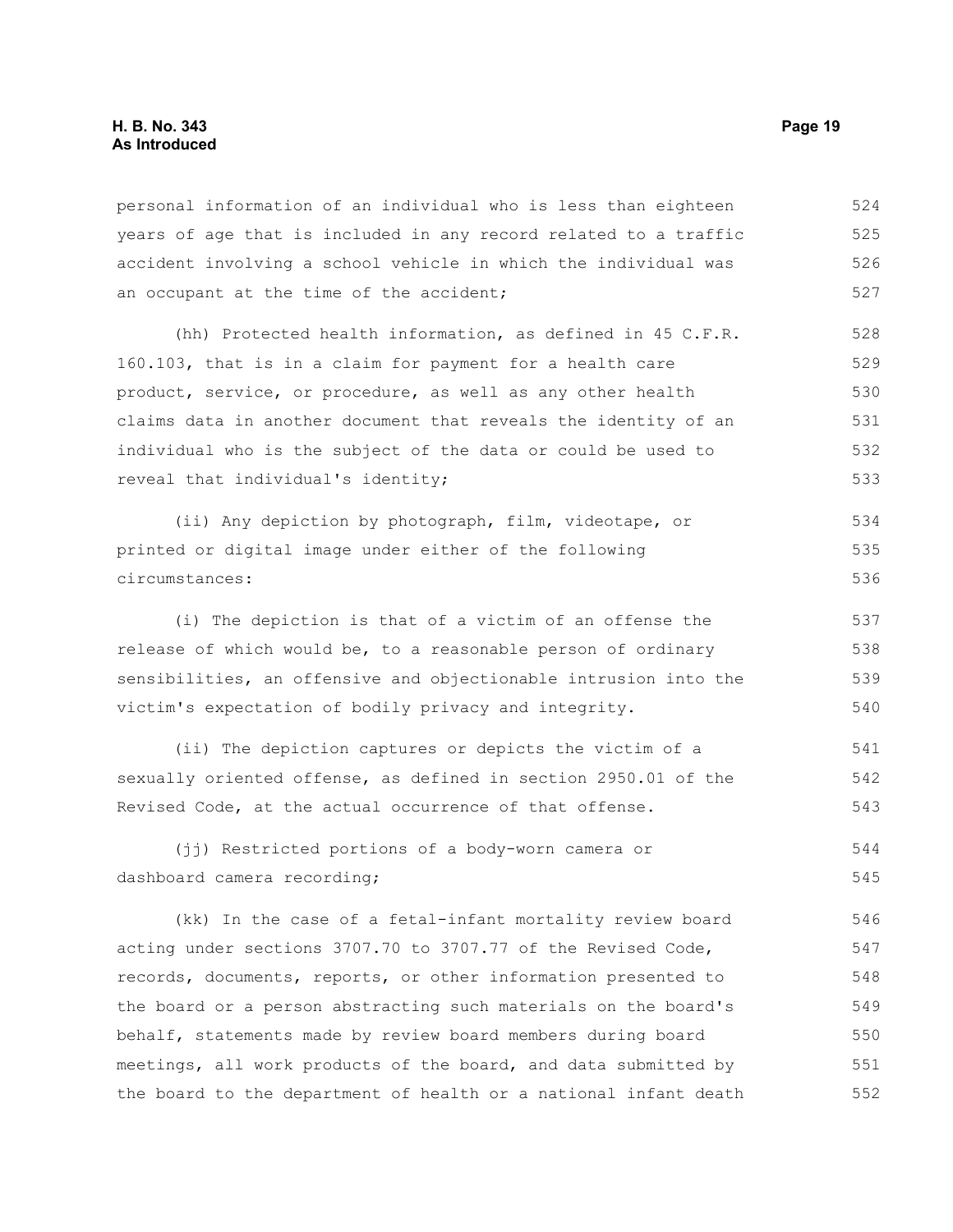review database, other than the report prepared pursuant to section 3707.77 of the Revised Code. 553 554

(ll) Records, documents, reports, or other information presented to the pregnancy-associated mortality review board established under section 3738.01 of the Revised Code, statements made by board members during board meetings, all work products of the board, and data submitted by the board to the department of health, other than the biennial reports prepared under section 3738.08 of the Revised Code; 555 556 557 558 559 560 561

(mm) Telephone numbers for a victim, as defined in section 2930.01 of the Revised Code, a witness to a crime, or a party to a motor vehicle accident subject to the requirements of section 5502.11 of the Revised Code that are listed on any law enforcement record or report, other than when requested by an insurer or insurance agent investigating an insurance claim resulting from a motor vehicle accident; 562 563 564 565 566 567 568

#### (nn) Records, documents, and information the release of which is prohibited under section 2930.07 of the Revised Code. 569 570

A record that is not a public record under division (A)(1) of this section and that, under law, is permanently retained becomes a public record on the day that is seventy-five years after the day on which the record was created, except for any record protected by the attorney-client privilege, a trial preparation record as defined in this section, a statement prohibiting the release of identifying information signed under section 3107.083 of the Revised Code, a denial of release form filed pursuant to section 3107.46 of the Revised Code, or any record that is exempt from release or disclosure under section 149.433 of the Revised Code. If the record is a birth certificate and a biological parent's name redaction request 571 572 573 574 575 576 577 578 579 580 581 582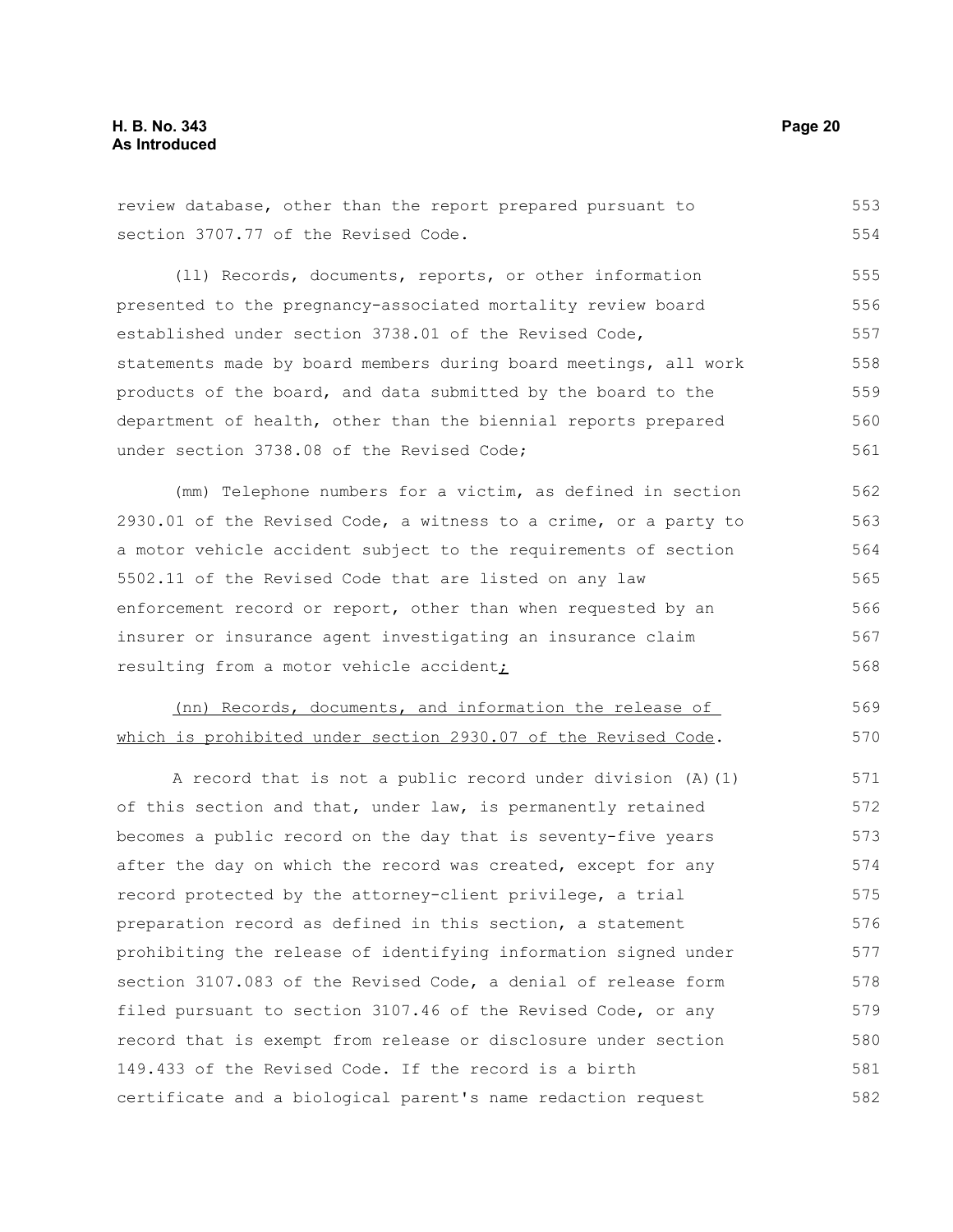#### **H. B. No. 343 Page 21 As Introduced**

form has been accepted under section 3107.391 of the Revised Code, the name of that parent shall be redacted from the birth certificate before it is released under this paragraph. If any other section of the Revised Code establishes a time period for disclosure of a record that conflicts with the time period specified in this section, the time period in the other section prevails. 583 584 585 586 587 588 589

(2) "Confidential law enforcement investigatory record" means any record that pertains to a law enforcement matter of a criminal, quasi-criminal, civil, or administrative nature, but only to the extent that the release of the record would create a high probability of disclosure of any of the following: 590 591 592 593 594

(a) The identity of a suspect who has not been charged with the offense to which the record pertains, or of an information source or witness to whom confidentiality has been reasonably promised; 595 596 597 598

(b) Information provided by an information source or witness to whom confidentiality has been reasonably promised, which information would reasonably tend to disclose the source's or witness's identity; 599 600 601 602

(c) Specific confidential investigatory techniques or procedures or specific investigatory work product; 603 604

(d) Information that would endanger the life or physical safety of law enforcement personnel, a crime victim, a witness, or a confidential information source. 605 606 607

(3) "Medical record" means any document or combination of documents, except births, deaths, and the fact of admission to or discharge from a hospital, that pertains to the medical history, diagnosis, prognosis, or medical condition of a patient 608 609 610 611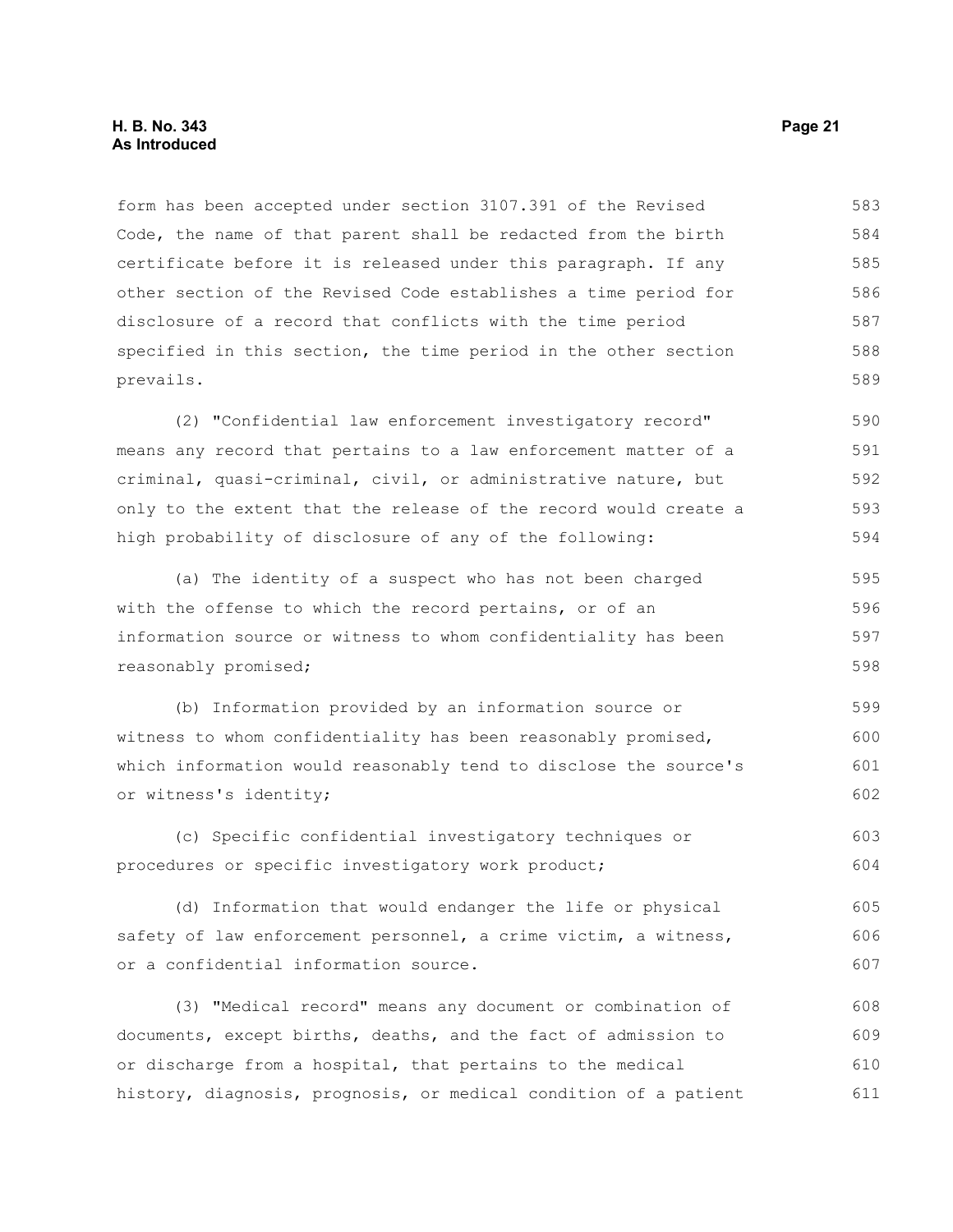and that is generated and maintained in the process of medical treatment. 612 613

(4) "Trial preparation record" means any record that contains information that is specifically compiled in reasonable anticipation of, or in defense of, a civil or criminal action or proceeding, including the independent thought processes and personal trial preparation of an attorney. 614 615 616 617 618

(5) "Intellectual property record" means a record, other than a financial or administrative record, that is produced or collected by or for faculty or staff of a state institution of higher learning in the conduct of or as a result of study or research on an educational, commercial, scientific, artistic, technical, or scholarly issue, regardless of whether the study or research was sponsored by the institution alone or in conjunction with a governmental body or private concern, and that has not been publicly released, published, or patented. 619 620 621 622 623 624 625 626 627

(6) "Donor profile record" means all records about donors or potential donors to a public institution of higher education except the names and reported addresses of the actual donors and the date, amount, and conditions of the actual donation. 628 629 630 631

(7) "Designated public service worker" means a peace officer, parole officer, probation officer, bailiff, prosecuting attorney, assistant prosecuting attorney, correctional employee, county or multicounty corrections officer, community-based correctional facility employee, youth services employee, firefighter, EMT, medical director or member of a cooperating physician advisory board of an emergency medical service organization, state board of pharmacy employee, investigator of the bureau of criminal identification and investigation, judge, magistrate, or federal law enforcement officer. 632 633 634 635 636 637 638 639 640 641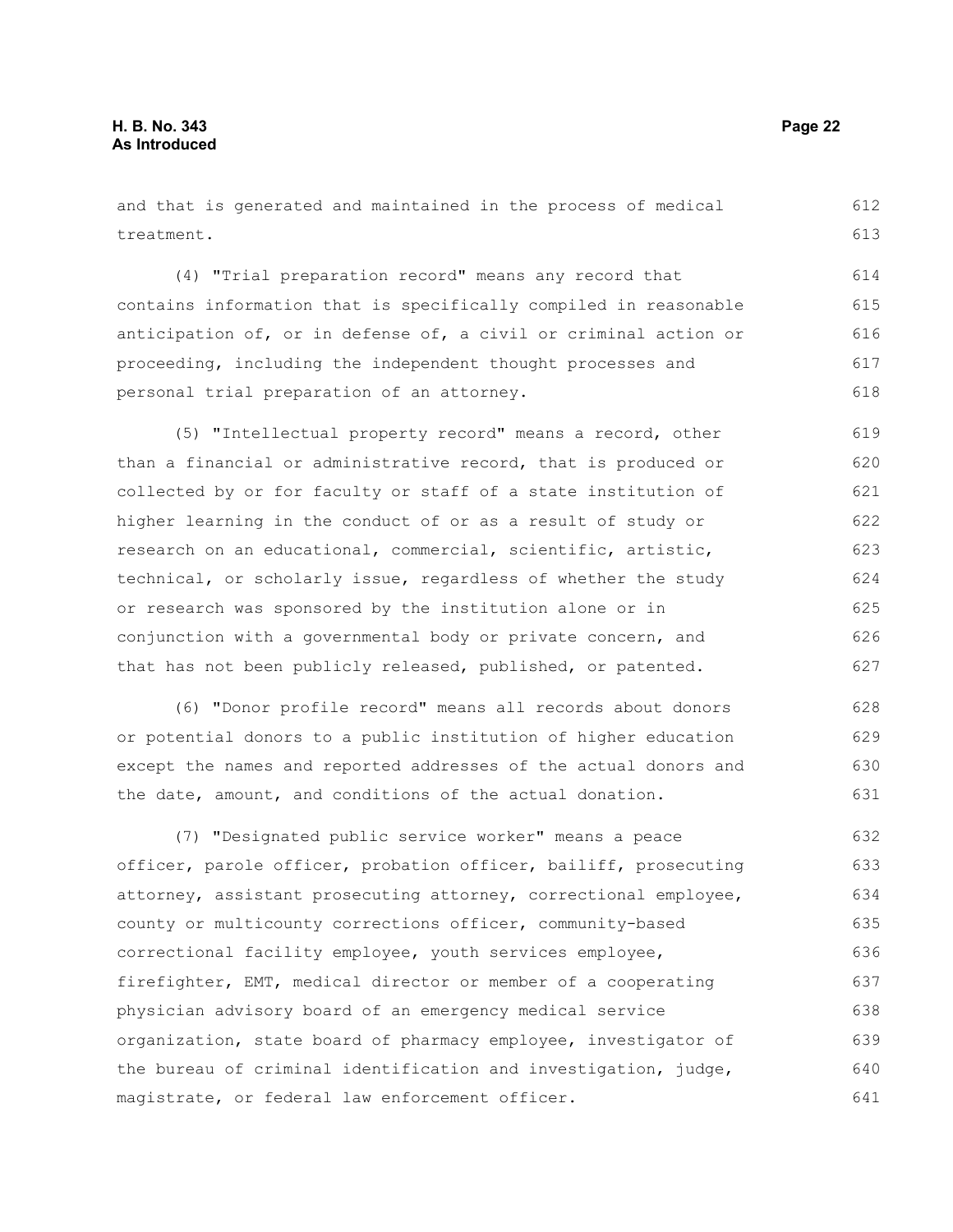## **H. B. No. 343 Page 23 As Introduced**

| (8) "Designated public service worker residential and            | 642 |
|------------------------------------------------------------------|-----|
| familial information" means any information that discloses any   | 643 |
| of the following about a designated public service worker:       | 644 |
| (a) The address of the actual personal residence of a            | 645 |
| designated public service worker, except for the following       | 646 |
| information:                                                     | 647 |
| (i) The address of the actual personal residence of a            | 648 |
| prosecuting attorney or judge; and                               | 649 |
| (ii) The state or political subdivision in which a               | 650 |
| designated public service worker resides.                        | 651 |
| (b) Information compiled from referral to or participation       | 652 |
| in an employee assistance program;                               | 653 |
| (c) The social security number, the residential telephone        | 654 |
| number, any bank account, debit card, charge card, or credit     | 655 |
| card number, or the emergency telephone number of, or any        |     |
| medical information pertaining to, a designated public service   |     |
| worker;                                                          | 658 |
| (d) The name of any beneficiary of employment benefits,          | 659 |
| including, but not limited to, life insurance benefits, provided | 660 |
| to a designated public service worker by the designated public   | 661 |
| service worker's employer;                                       | 662 |
| (e) The identity and amount of any charitable or                 | 663 |
| employment benefit deduction made by the designated public       | 664 |
| service worker's employer from the designated public service     | 665 |
| worker's compensation, unless the amount of the deduction is     |     |
| required by state or federal law;                                | 667 |
| (f) The name, the residential address, the name of the           | 668 |
| employer, the address of the employer, the social security       | 669 |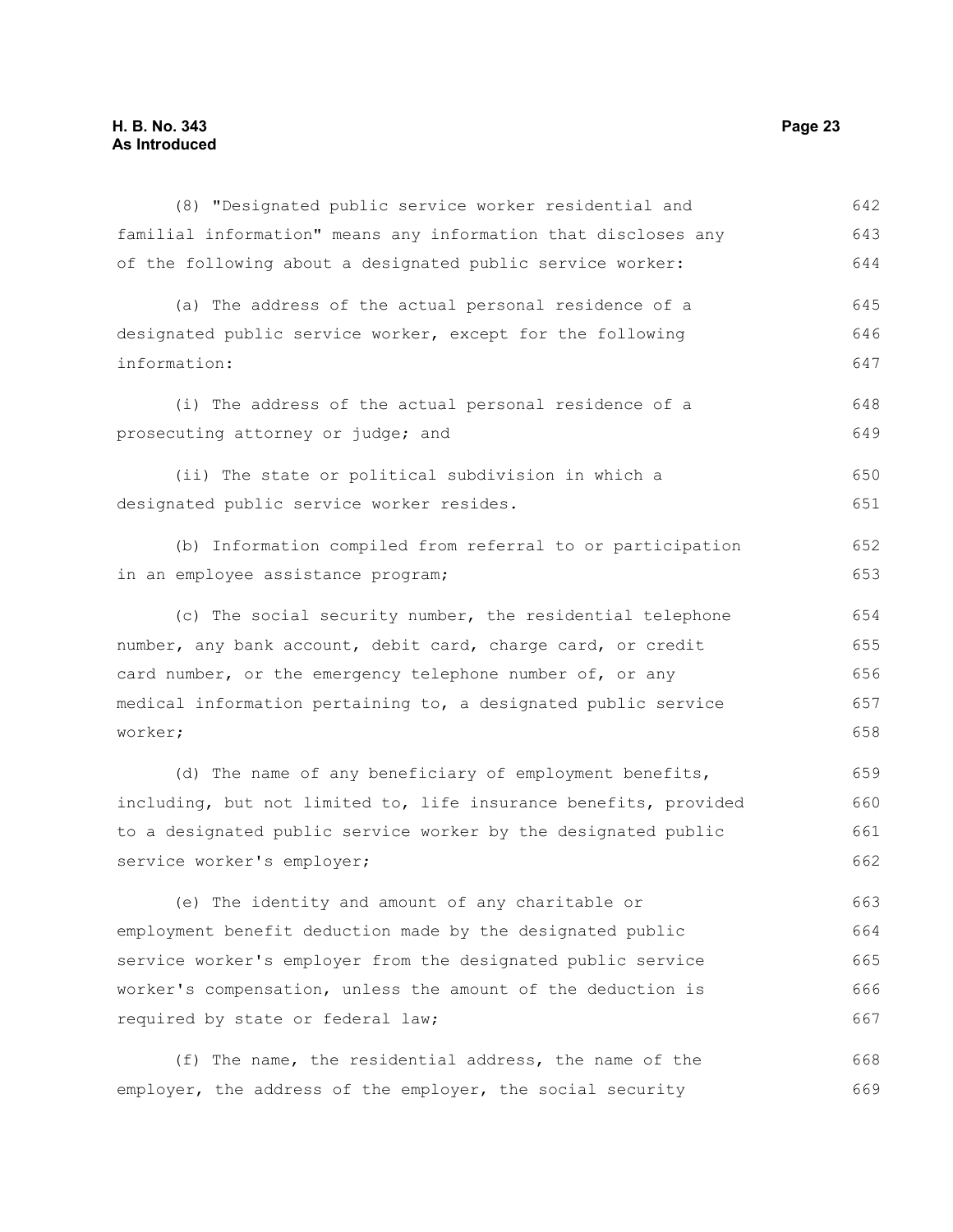number, the residential telephone number, any bank account, debit card, charge card, or credit card number, or the emergency telephone number of the spouse, a former spouse, or any child of a designated public service worker; 670 671 672 673

(g) A photograph of a peace officer who holds a position or has an assignment that may include undercover or plain clothes positions or assignments as determined by the peace officer's appointing authority. 674 675 676 677

(9) As used in divisions (A)(7) and (15) to (17) of this section: 678 679

"Peace officer" has the meaning defined in section 109.71 of the Revised Code and also includes the superintendent and troopers of the state highway patrol; it does not include the sheriff of a county or a supervisory employee who, in the absence of the sheriff, is authorized to stand in for, exercise the authority of, and perform the duties of the sheriff. 680 681 682 683 684 685

"Correctional employee" means any employee of the department of rehabilitation and correction who in the course of performing the employee's job duties has or has had contact with inmates and persons under supervision. 686 687 688 689

"County or multicounty corrections officer" means any corrections officer employed by any county or multicounty correctional facility. 690 691 692

"Youth services employee" means any employee of the department of youth services who in the course of performing the employee's job duties has or has had contact with children committed to the custody of the department of youth services. 693 694 695 696

"Firefighter" means any regular, paid or volunteer, member of a lawfully constituted fire department of a municipal 697 698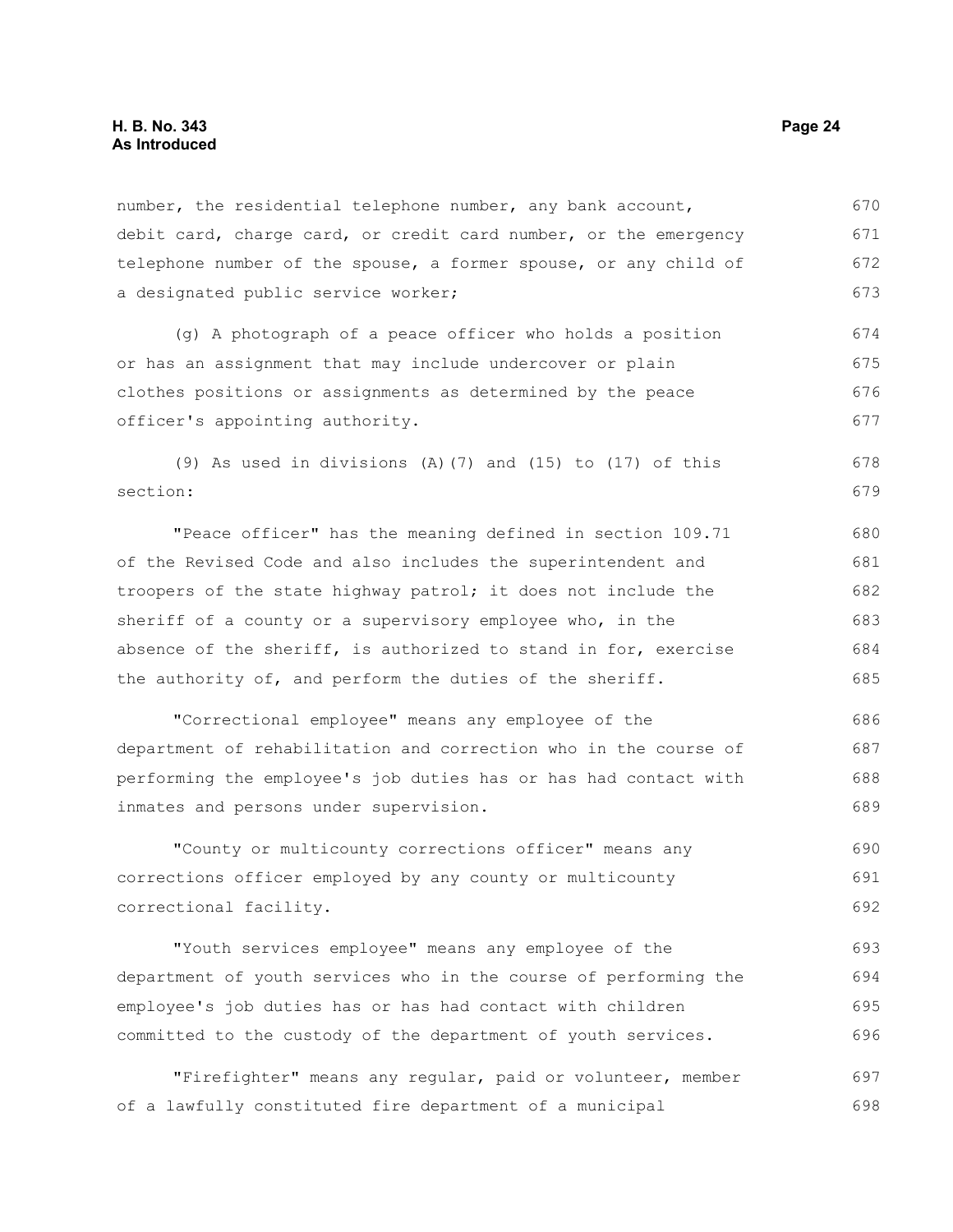corporation, township, fire district, or village. 699

"EMT" means EMTs-basic, EMTs-I, and paramedics that provide emergency medical services for a public emergency medical service organization. "Emergency medical service organization," "EMT-basic," "EMT-I," and "paramedic" have the meanings defined in section 4765.01 of the Revised Code. 700 701 702 703 704

"Investigator of the bureau of criminal identification and investigation" has the meaning defined in section 2903.11 of the Revised Code. 705 706 707

"Federal law enforcement officer" has the meaning defined in section 9.88 of the Revised Code. 708 709

(10) "Information pertaining to the recreational activities of a person under the age of eighteen" means information that is kept in the ordinary course of business by a public office, that pertains to the recreational activities of a person under the age of eighteen years, and that discloses any of the following: 710 711 712 713 714 715

(a) The address or telephone number of a person under the age of eighteen or the address or telephone number of that person's parent, guardian, custodian, or emergency contact person; 716 717 718 719

(b) The social security number, birth date, or photographic image of a person under the age of eighteen; 720 721

(c) Any medical record, history, or information pertaining to a person under the age of eighteen; 722 723

(d) Any additional information sought or required about a person under the age of eighteen for the purpose of allowing that person to participate in any recreational activity 724 725 726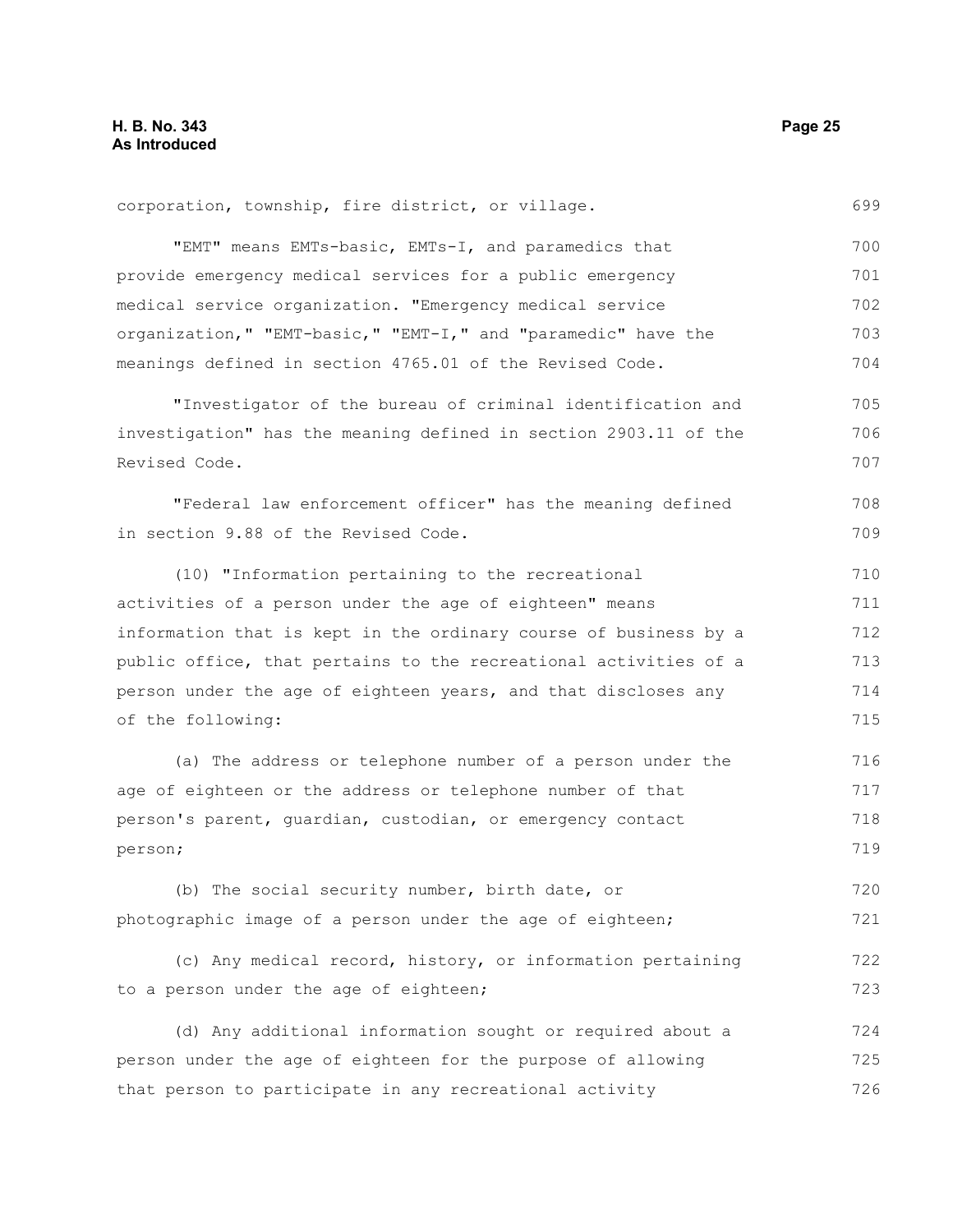conducted or sponsored by a public office or to use or obtain admission privileges to any recreational facility owned or operated by a public office. 727 728 729

(11) "Community control sanction" has the meaning defined in section 2929.01 of the Revised Code. 730 731

(12) "Post-release control sanction" has the meaning defined in section 2967.01 of the Revised Code. 732 733

(13) "Redaction" means obscuring or deleting any information that is exempt from the duty to permit public inspection or copying from an item that otherwise meets the definition of a "record" in section 149.011 of the Revised Code. 734 735 736 737

(14) "Designee," "elected official," and "future official" have the meanings defined in section 109.43 of the Revised Code. 738 739

(15) "Body-worn camera" means a visual and audio recording device worn on the person of a peace officer while the peace officer is engaged in the performance of the peace officer's duties. 740 741 742 743

(16) "Dashboard camera" means a visual and audio recording device mounted on a peace officer's vehicle or vessel that is used while the peace officer is engaged in the performance of the peace officer's duties. 744 745 746 747

(17) "Restricted portions of a body-worn camera or dashboard camera recording" means any visual or audio portion of a body-worn camera or dashboard camera recording that shows, communicates, or discloses any of the following: 748 749 750 751

(a) The image or identity of a child or information that could lead to the identification of a child who is a primary subject of the recording when the law enforcement agency knows 752 753 754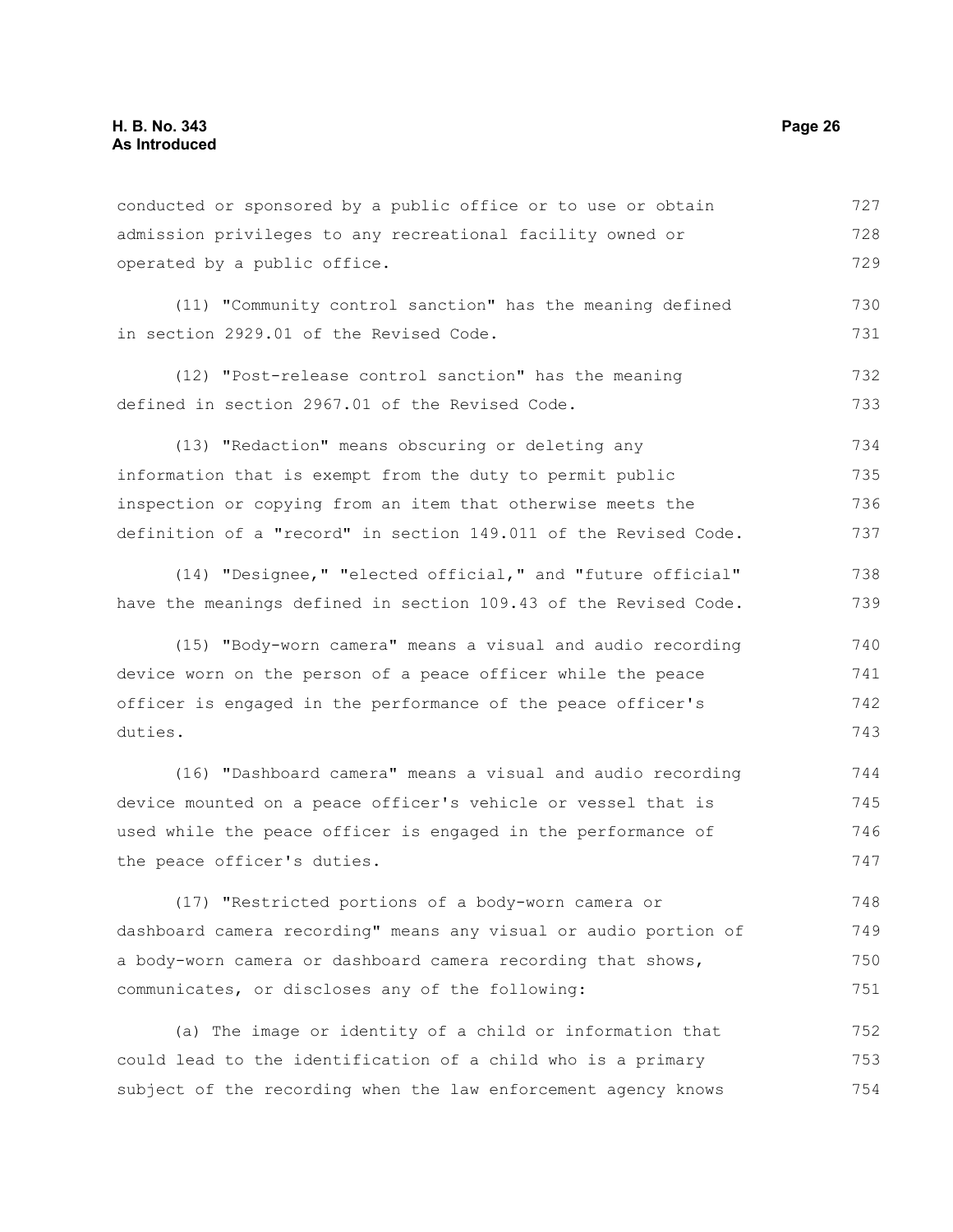obtained;

| or has reason to know the person is a child based on the law     | 755 |
|------------------------------------------------------------------|-----|
| enforcement agency's records or the content of the recording;    | 756 |
| (b) The death of a person or a deceased person's body,           | 757 |
| unless the death was caused by a peace officer or, subject to    | 758 |
| division (H) (1) of this section, the consent of the decedent's  | 759 |
| executor or administrator has been obtained;                     | 760 |
| (c) The death of a peace officer, firefighter, paramedic,        | 761 |
| or other first responder, occurring while the decedent was       | 762 |
| engaged in the performance of official duties, unless, subject   | 763 |
| to division (H) (1) of this section, the consent of the          | 764 |
| decedent's executor or administrator has been obtained;          | 765 |
| (d) Grievous bodily harm, unless the injury was effected         | 766 |
| by a peace officer or, subject to division (H) (1) of this       | 767 |
| section, the consent of the injured person or the injured        | 768 |
| person's quardian has been obtained;                             | 769 |
| (e) An act of severe violence against a person that              | 770 |
| results in serious physical harm to the person, unless the act   | 771 |
| and injury was effected by a peace officer or, subject to        | 772 |
| division (H) (1) of this section, the consent of the injured     | 773 |
| person or the injured person's guardian has been obtained;       | 774 |
| (f) Grievous bodily harm to a peace officer, firefighter,        | 775 |
| paramedic, or other first responder, occurring while the injured | 776 |
| person was engaged in the performance of official duties,        | 777 |
| unless, subject to division (H) (1) of this section, the consent | 778 |

(g) An act of severe violence resulting in serious physical harm against a peace officer, firefighter, paramedic, or other first responder, occurring while the injured person was 781 782 783

of the injured person or the injured person's guardian has been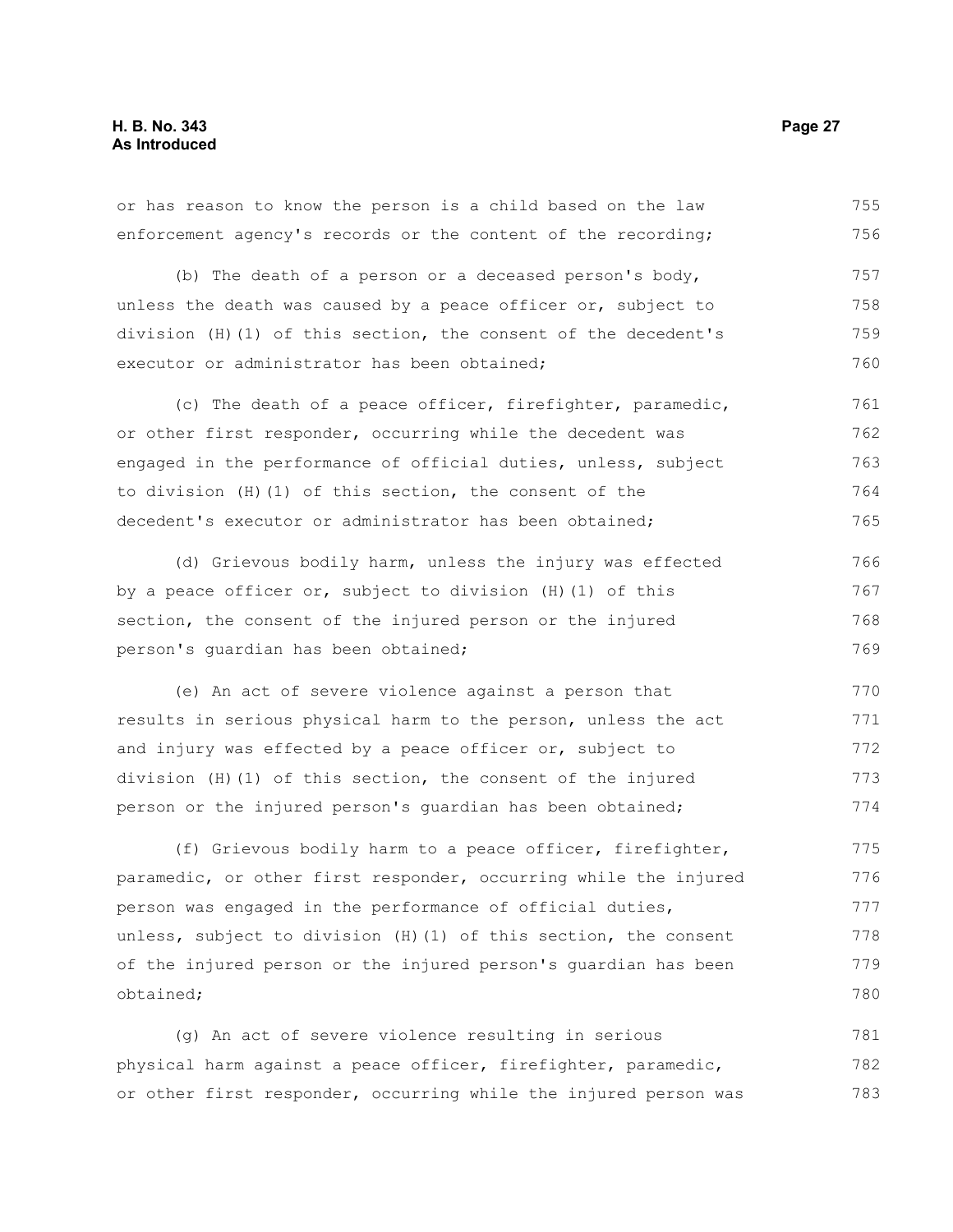engaged in the performance of official duties, unless, subject to division (H)(1) of this section, the consent of the injured person or the injured person's guardian has been obtained; 784 785 786

(h) A person's nude body, unless, subject to division (H) (1) of this section, the person's consent has been obtained; 787 788

(i) Protected health information, the identity of a person in a health care facility who is not the subject of a law enforcement encounter, or any other information in a health care facility that could identify a person who is not the subject of a law enforcement encounter; 789 790 791 792 793

(j) Information that could identify the alleged victim of a sex offense, menacing by stalking, or domestic violence; 794 795

(k) Information, that does not constitute a confidential law enforcement investigatory record, that could identify a person who provides sensitive or confidential information to a law enforcement agency when the disclosure of the person's identity or the information provided could reasonably be expected to threaten or endanger the safety or property of the person or another person; 796 797 798 799 800 801 802

(l) Personal information of a person who is not arrested, cited, charged, or issued a written warning by a peace officer; 803 804

(m) Proprietary police contingency plans or tactics that are intended to prevent crime and maintain public order and safety; 805 806 807

(n) A personal conversation unrelated to work between peace officers or between a peace officer and an employee of a law enforcement agency; 808 809 810

(o) A conversation between a peace officer and a member of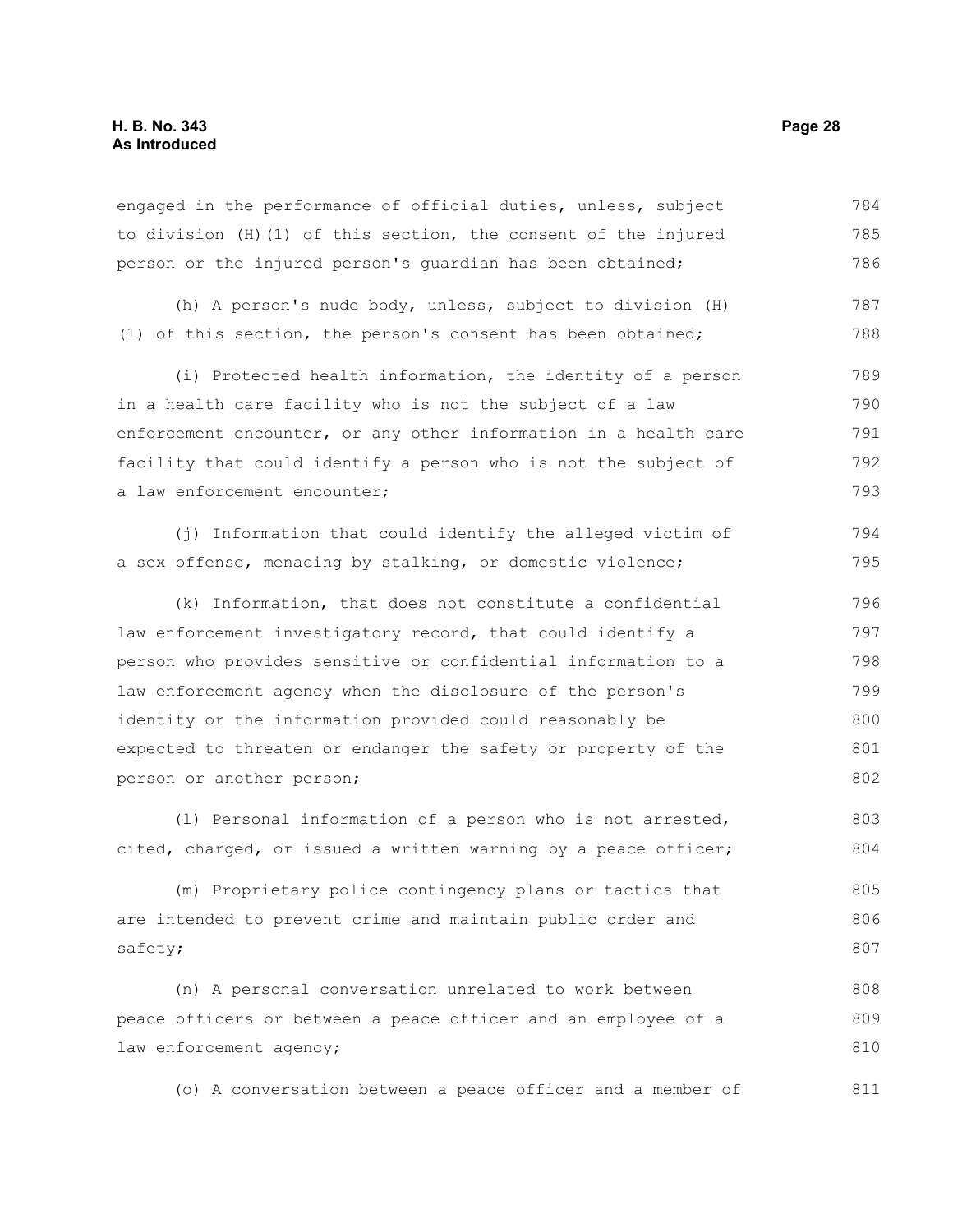| the public that does not concern law enforcement activities;     | 812 |
|------------------------------------------------------------------|-----|
| (p) The interior of a residence, unless the interior of a        | 813 |
| residence is the location of an adversarial encounter with, or a | 814 |
| use of force by, a peace officer;                                | 815 |
| (q) Any portion of the interior of a private business that       | 816 |
| is not open to the public, unless an adversarial encounter with, | 817 |
| or a use of force by, a peace officer occurs in that location.   | 818 |
| As used in division (A) (17) of this section:                    | 819 |
| "Grievous bodily harm" has the same meaning as in section        | 820 |
| 5924.120 of the Revised Code.                                    | 821 |
| "Health care facility" has the same meaning as in section        | 822 |
| 1337.11 of the Revised Code.                                     | 823 |
| "Protected health information" has the same meaning as in        | 824 |
| 45 C.F.R. 160.103.                                               |     |
| "Law enforcement agency" has the same meaning as in              | 826 |
| section 2925.61 of the Revised Code.                             | 827 |
| "Personal information" means any government-issued               | 828 |
| identification number, date of birth, address, financial         | 829 |
| information, or criminal justice information from the law        | 830 |
| enforcement automated data system or similar databases.          | 831 |
| "Sex offense" has the same meaning as in section 2907.10         | 832 |
| of the Revised Code.                                             | 833 |
| "Firefighter," "paramedic," and "first responder" have the       | 834 |
| same meanings as in section 4765.01 of the Revised Code.         | 835 |
| (18) "Insurer" and "insurance agent" have the same               | 836 |
| meanings as in section 3905.01 of the Revised Code.              | 837 |
| (B) (1) Upon request and subject to division (B) (8) of this     | 838 |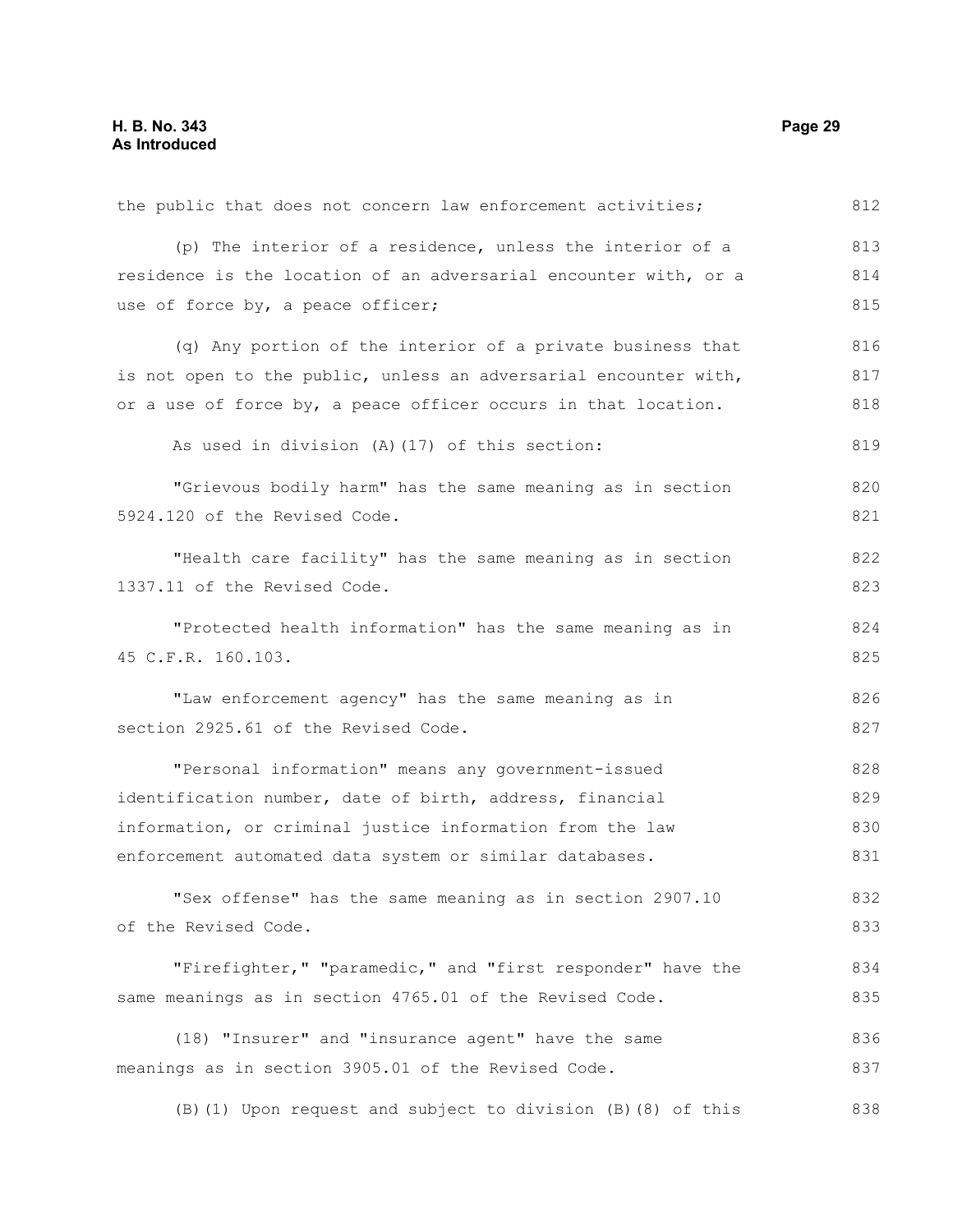## **H. B. No. 343 Page 30 As Introduced**

section, all public records responsive to the request shall be promptly prepared and made available for inspection to any person at all reasonable times during regular business hours. Subject to division (B)(8) of this section, upon request by any person, a public office or person responsible for public records shall make copies of the requested public record available to the requester at cost and within a reasonable period of time. If a public record contains information that is exempt from the duty to permit public inspection or to copy the public record, the public office or the person responsible for the public record shall make available all of the information within the public record that is not exempt. When making that public record available for public inspection or copying that public record, the public office or the person responsible for the public record shall notify the requester of any redaction or make the redaction plainly visible. A redaction shall be deemed a denial of a request to inspect or copy the redacted information, except if federal or state law authorizes or requires a public office to make the redaction. 839 840 841 842 843 844 845 846 847 848 849 850 851 852 853 854 855 856 857

(2) To facilitate broader access to public records, a public office or the person responsible for public records shall organize and maintain public records in a manner that they can be made available for inspection or copying in accordance with division (B) of this section. A public office also shall have available a copy of its current records retention schedule at a location readily available to the public. If a requester makes an ambiguous or overly broad request or has difficulty in making a request for copies or inspection of public records under this section such that the public office or the person responsible for the requested public record cannot reasonably identify what public records are being requested, the public office or the 858 859 860 861 862 863 864 865 866 867 868 869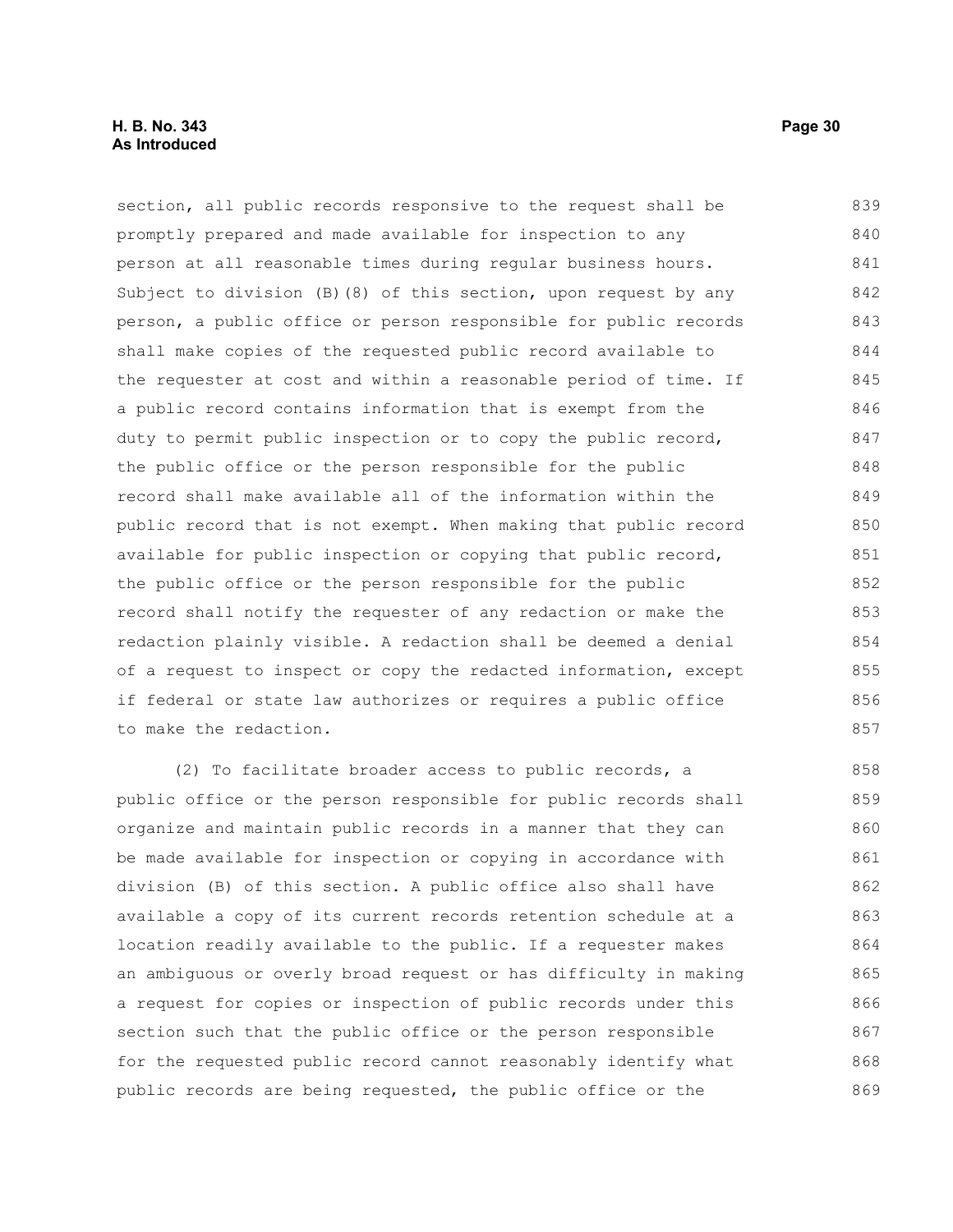person responsible for the requested public record may deny the request but shall provide the requester with an opportunity to revise the request by informing the requester of the manner in which records are maintained by the public office and accessed in the ordinary course of the public office's or person's duties. 870 871 872 873 874 875

(3) If a request is ultimately denied, in part or in whole, the public office or the person responsible for the requested public record shall provide the requester with an explanation, including legal authority, setting forth why the request was denied. If the initial request was provided in writing, the explanation also shall be provided to the requester in writing. The explanation shall not preclude the public office or the person responsible for the requested public record from relying upon additional reasons or legal authority in defending an action commenced under division (C) of this section. 876 877 878 879 880 881 882 883 884 885

(4) Unless specifically required or authorized by state or federal law or in accordance with division (B) of this section, no public office or person responsible for public records may limit or condition the availability of public records by requiring disclosure of the requester's identity or the intended use of the requested public record. Any requirement that the requester disclose the requester's identity or the intended use of the requested public record constitutes a denial of the request. 886 887 888 889 890 891 892 893 894

(5) A public office or person responsible for public records may ask a requester to make the request in writing, may ask for the requester's identity, and may inquire about the intended use of the information requested, but may do so only after disclosing to the requester that a written request is not 895 896 897 898 899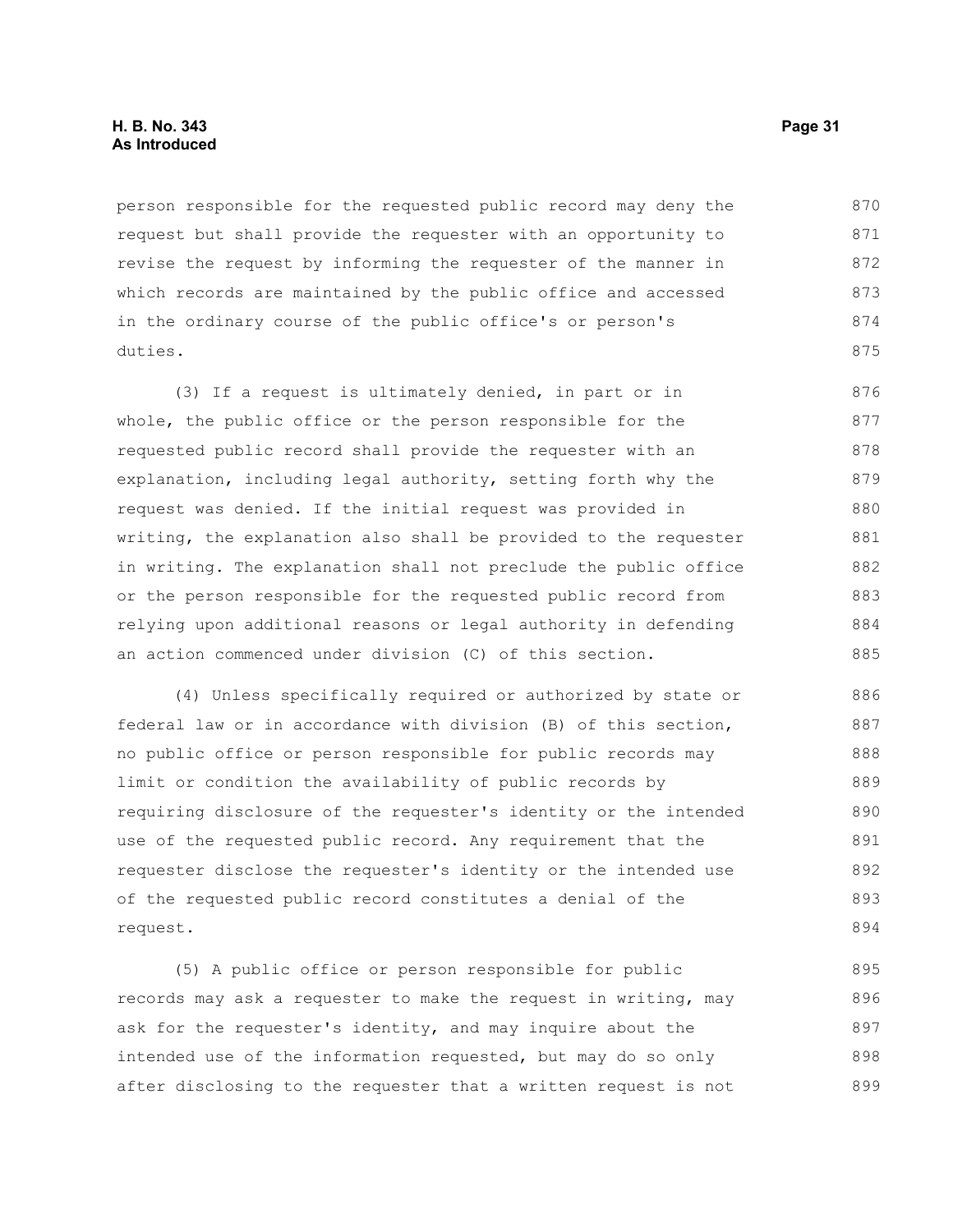## **H. B. No. 343 Page 32 As Introduced**

mandatory, that the requester may decline to reveal the requester's identity or the intended use, and when a written request or disclosure of the identity or intended use would benefit the requester by enhancing the ability of the public office or person responsible for public records to identify, locate, or deliver the public records sought by the requester. 900 901 902 903 904 905

(6) If any person requests a copy of a public record in accordance with division (B) of this section, the public office or person responsible for the public record may require that person to pay in advance the cost involved in providing the copy of the public record in accordance with the choice made by the person requesting the copy under this division. The public office or the person responsible for the public record shall permit that person to choose to have the public record duplicated upon paper, upon the same medium upon which the public office or person responsible for the public record keeps it, or upon any other medium upon which the public office or person responsible for the public record determines that it reasonably can be duplicated as an integral part of the normal operations of the public office or person responsible for the public record. When the person requesting the copy makes a choice under this division, the public office or person responsible for the public record shall provide a copy of it in accordance with the choice made by that person. Nothing in this section requires a public office or person responsible for the public record to allow the person requesting a copy of the public record to make the copies of the public record. 906 907 908 909 910 911 912 913 914 915 916 917 918 919 920 921 922 923 924 925 926

(7)(a) Upon a request made in accordance with division (B) of this section and subject to division (B)(6) of this section, a public office or person responsible for public records shall transmit a copy of a public record to any person by United 927 928 929 930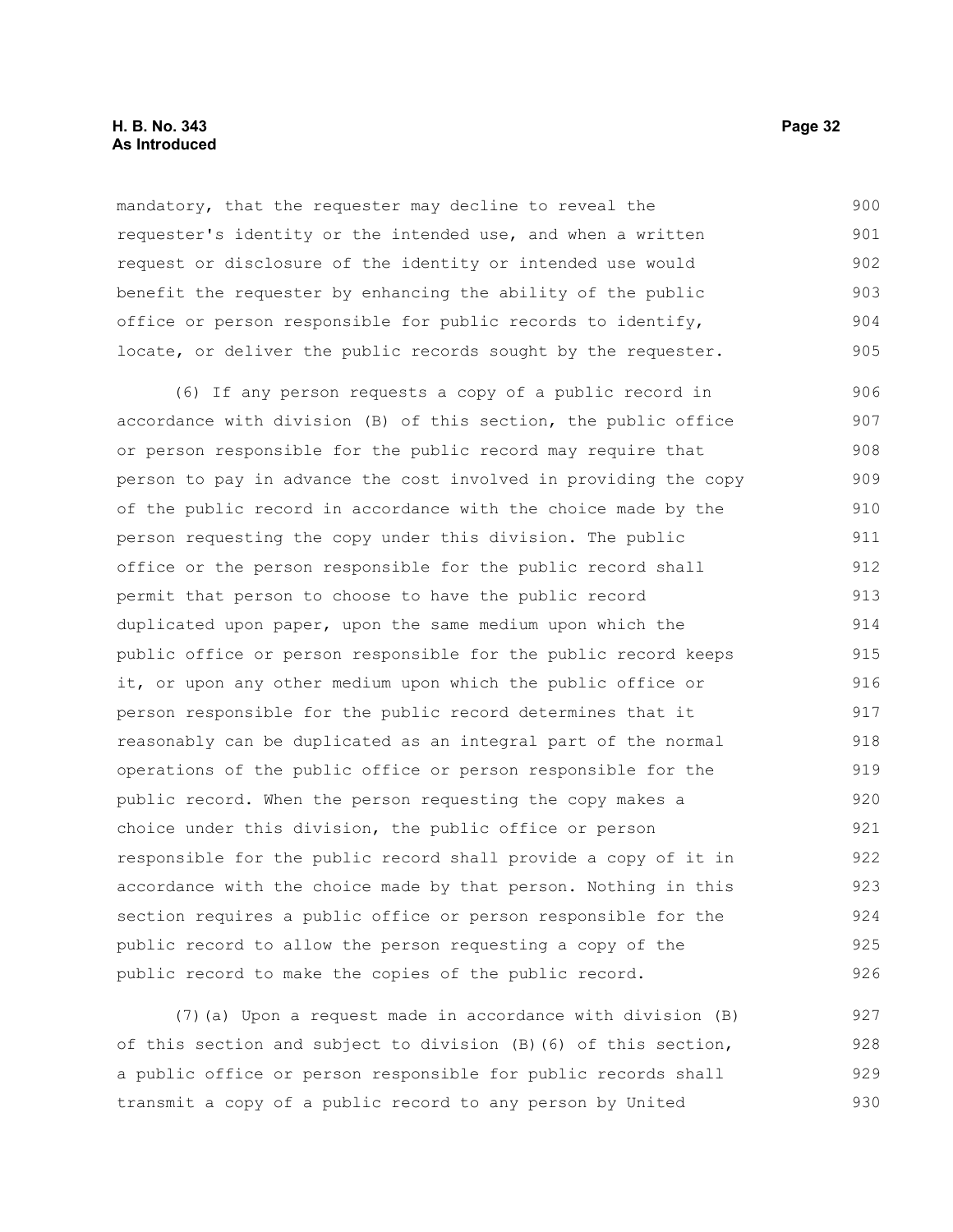## **H. B. No. 343 Page 33 As Introduced**

States mail or by any other means of delivery or transmission within a reasonable period of time after receiving the request for the copy. The public office or person responsible for the public record may require the person making the request to pay in advance the cost of postage if the copy is transmitted by United States mail or the cost of delivery if the copy is transmitted other than by United States mail, and to pay in advance the costs incurred for other supplies used in the mailing, delivery, or transmission. 931 932 933 934 935 936 937 938 939

(b) Any public office may adopt a policy and procedures that it will follow in transmitting, within a reasonable period of time after receiving a request, copies of public records by United States mail or by any other means of delivery or transmission pursuant to division (B)(7) of this section. A public office that adopts a policy and procedures under division (B)(7) of this section shall comply with them in performing its duties under that division. 940 941 942 943 944 945 946 947

(c) In any policy and procedures adopted under division (B)(7) of this section:

(i) A public office may limit the number of records requested by a person that the office will physically deliver by United States mail or by another delivery service to ten per month, unless the person certifies to the office in writing that the person does not intend to use or forward the requested records, or the information contained in them, for commercial purposes; 950 951 952 953 954 955 956

(ii) A public office that chooses to provide some or all of its public records on a web site that is fully accessible to and searchable by members of the public at all times, other than during acts of God outside the public office's control or 957 958 959 960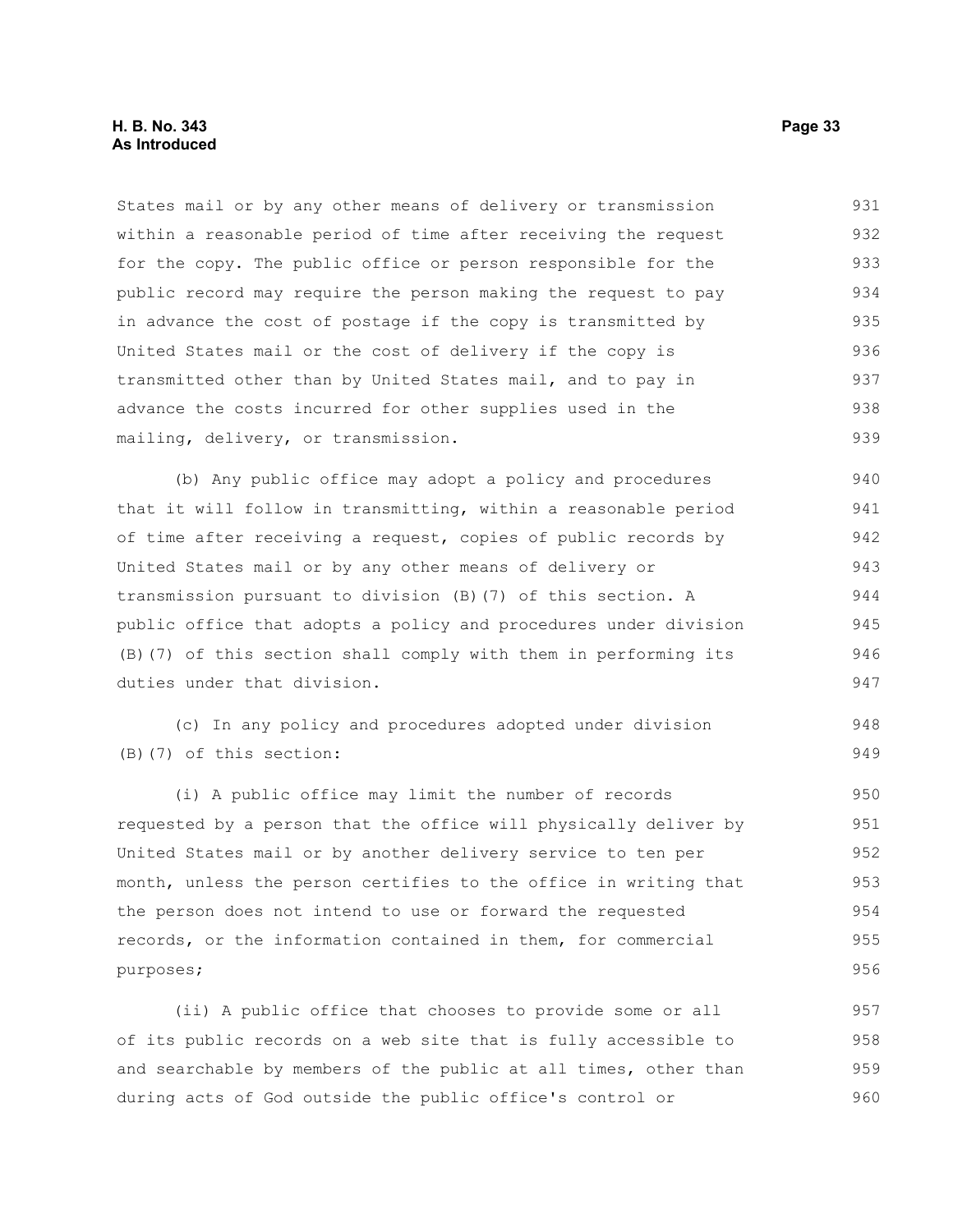maintenance, and that charges no fee to search, access, download, or otherwise receive records provided on the web site, may limit to ten per month the number of records requested by a person that the office will deliver in a digital format, unless the requested records are not provided on the web site and unless the person certifies to the office in writing that the person does not intend to use or forward the requested records, or the information contained in them, for commercial purposes. 961 962 963 964 965 966 967 968

(iii) For purposes of division (B)(7) of this section, "commercial" shall be narrowly construed and does not include reporting or gathering news, reporting or gathering information to assist citizen oversight or understanding of the operation or activities of government, or nonprofit educational research. 969 970 971 972 973

(8) A public office or person responsible for public records is not required to permit a person who is incarcerated pursuant to a criminal conviction or a juvenile adjudication to inspect or to obtain a copy of any public record concerning a criminal investigation or prosecution or concerning what would be a criminal investigation or prosecution if the subject of the investigation or prosecution were an adult, unless the request to inspect or to obtain a copy of the record is for the purpose of acquiring information that is subject to release as a public record under this section and the judge who imposed the sentence or made the adjudication with respect to the person, or the judge's successor in office, finds that the information sought in the public record is necessary to support what appears to be a justiciable claim of the person. 974 975 976 977 978 979 980 981 982 983 984 985 986 987

(9)(a) Upon written request made and signed by a journalist, a public office, or person responsible for public records, having custody of the records of the agency employing a 988 989 990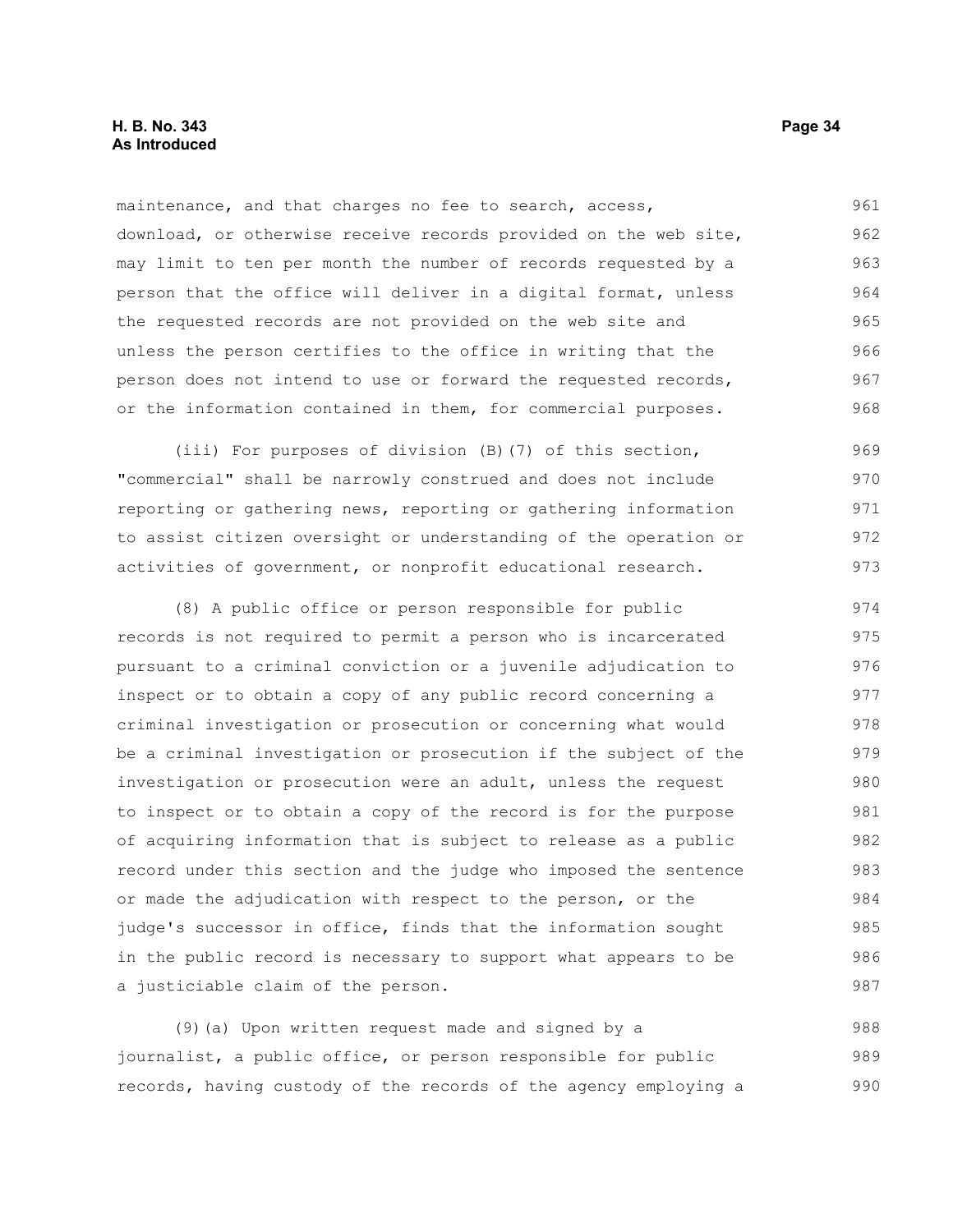## **H. B. No. 343 Page 35 As Introduced**

specified designated public service worker shall disclose to the journalist the address of the actual personal residence of the designated public service worker and, if the designated public service worker's spouse, former spouse, or child is employed by a public office, the name and address of the employer of the designated public service worker's spouse, former spouse, or child. The request shall include the journalist's name and title and the name and address of the journalist's employer and shall state that disclosure of the information sought would be in the public interest. 991 992 993 994 995 996 997 998 999 1000

(b) Division (B)(9)(a) of this section also applies to journalist requests for: 1001 1002

(i) Customer information maintained by a municipally owned or operated public utility, other than social security numbers and any private financial information such as credit reports, payment methods, credit card numbers, and bank account information; 1003 1004 1005 1006 1007

(ii) Information about minors involved in a school vehicle accident as provided in division (A)(1)(gg) of this section, other than personal information as defined in section 149.45 of the Revised Code. 1008 1009 1010 1011

(c) As used in division (B)(9) of this section, "journalist" means a person engaged in, connected with, or employed by any news medium, including a newspaper, magazine, press association, news agency, or wire service, a radio or television station, or a similar medium, for the purpose of gathering, processing, transmitting, compiling, editing, or disseminating information for the general public. 1012 1013 1014 1015 1016 1017 1018

(10) Upon a request made by a victim, victim's attorney,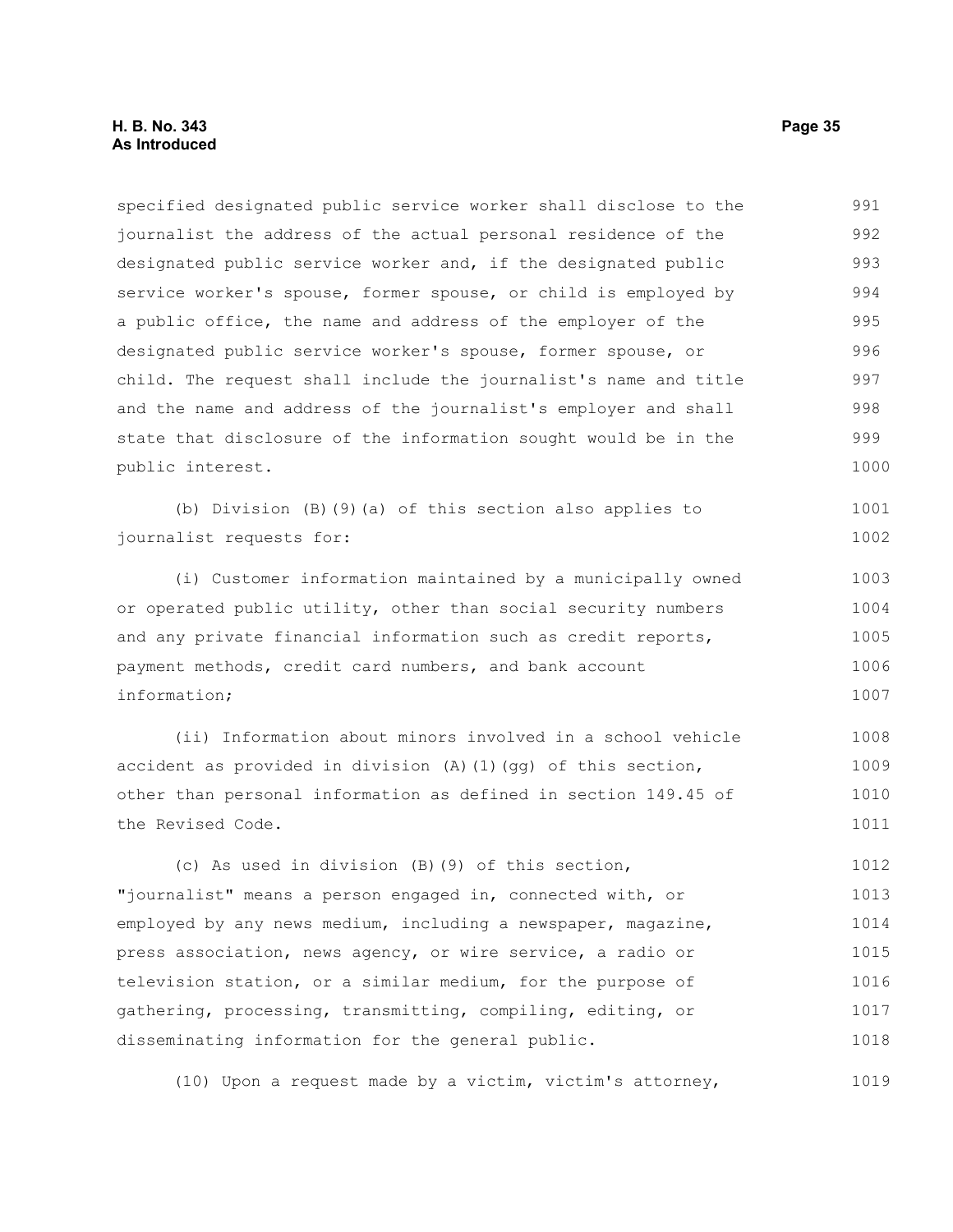## **H. B. No. 343 Page 36 As Introduced**

or victim's representative, as that term is used in section 2930.02 of the Revised Code, a public office or person responsible for public records shall transmit a copy of a depiction of the victim as described in division  $(A)$  (1)(ii) of this section to the victim, victim's attorney, or victim's representative. 1020 1021 1022 1023 1024 1025

(C)(1) If a person allegedly is aggrieved by the failure of a public office or the person responsible for public records to promptly prepare a public record and to make it available to the person for inspection in accordance with division (B) of this section or by any other failure of a public office or the person responsible for public records to comply with an obligation in accordance with division (B) of this section, the person allegedly aggrieved may do only one of the following, and not both: 1026 1027 1028 1029 1030 1031 1032 1033 1034

(a) File a complaint with the clerk of the court of claims or the clerk of the court of common pleas under section 2743.75 of the Revised Code; 1035 1036 1037

(b) Commence a mandamus action to obtain a judgment that orders the public office or the person responsible for the public record to comply with division (B) of this section, that awards court costs and reasonable attorney's fees to the person that instituted the mandamus action, and, if applicable, that includes an order fixing statutory damages under division (C)(2) of this section. The mandamus action may be commenced in the court of common pleas of the county in which division (B) of this section allegedly was not complied with, in the supreme court pursuant to its original jurisdiction under Section 2 of Article IV, Ohio Constitution, or in the court of appeals for the appellate district in which division (B) of this section 1038 1039 1040 1041 1042 1043 1044 1045 1046 1047 1048 1049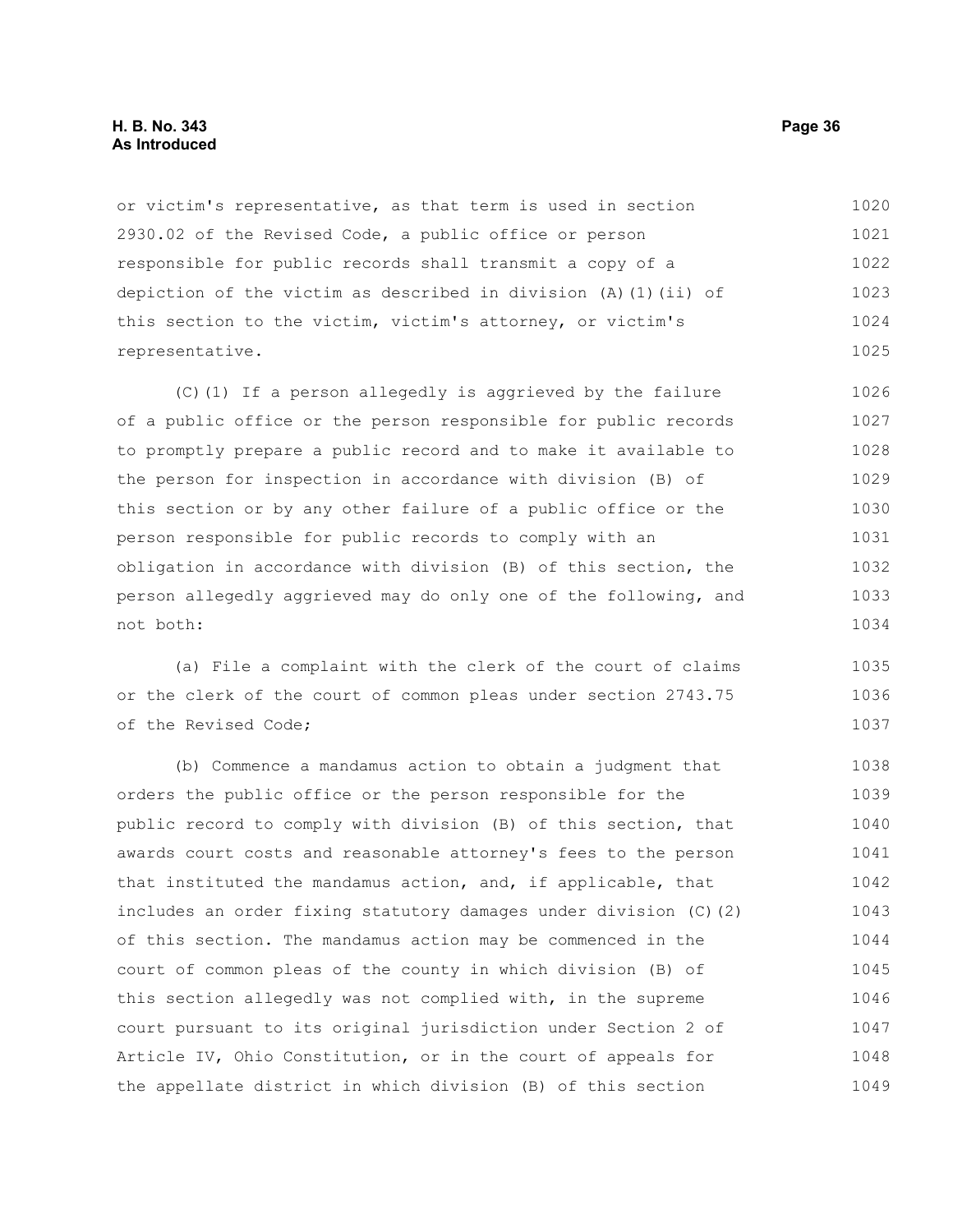allegedly was not complied with pursuant to its original jurisdiction under Section 3 of Article IV, Ohio Constitution. 1050 1051

(2) If a requester transmits a written request by hand delivery, electronic submission, or certified mail to inspect or receive copies of any public record in a manner that fairly describes the public record or class of public records to the public office or person responsible for the requested public records, except as otherwise provided in this section, the requester shall be entitled to recover the amount of statutory damages set forth in this division if a court determines that the public office or the person responsible for public records failed to comply with an obligation in accordance with division (B) of this section. 1052 1053 1054 1055 1056 1057 1058 1059 1060 1061 1062

The amount of statutory damages shall be fixed at one hundred dollars for each business day during which the public office or person responsible for the requested public records failed to comply with an obligation in accordance with division (B) of this section, beginning with the day on which the requester files a mandamus action to recover statutory damages, up to a maximum of one thousand dollars. The award of statutory damages shall not be construed as a penalty, but as compensation for injury arising from lost use of the requested information. The existence of this injury shall be conclusively presumed. The award of statutory damages shall be in addition to all other remedies authorized by this section. 1063 1064 1065 1066 1067 1068 1069 1070 1071 1072 1073 1074

The court may reduce an award of statutory damages or not award statutory damages if the court determines both of the following: 1075 1076 1077

(a) That, based on the ordinary application of statutory law and case law as it existed at the time of the conduct or 1078 1079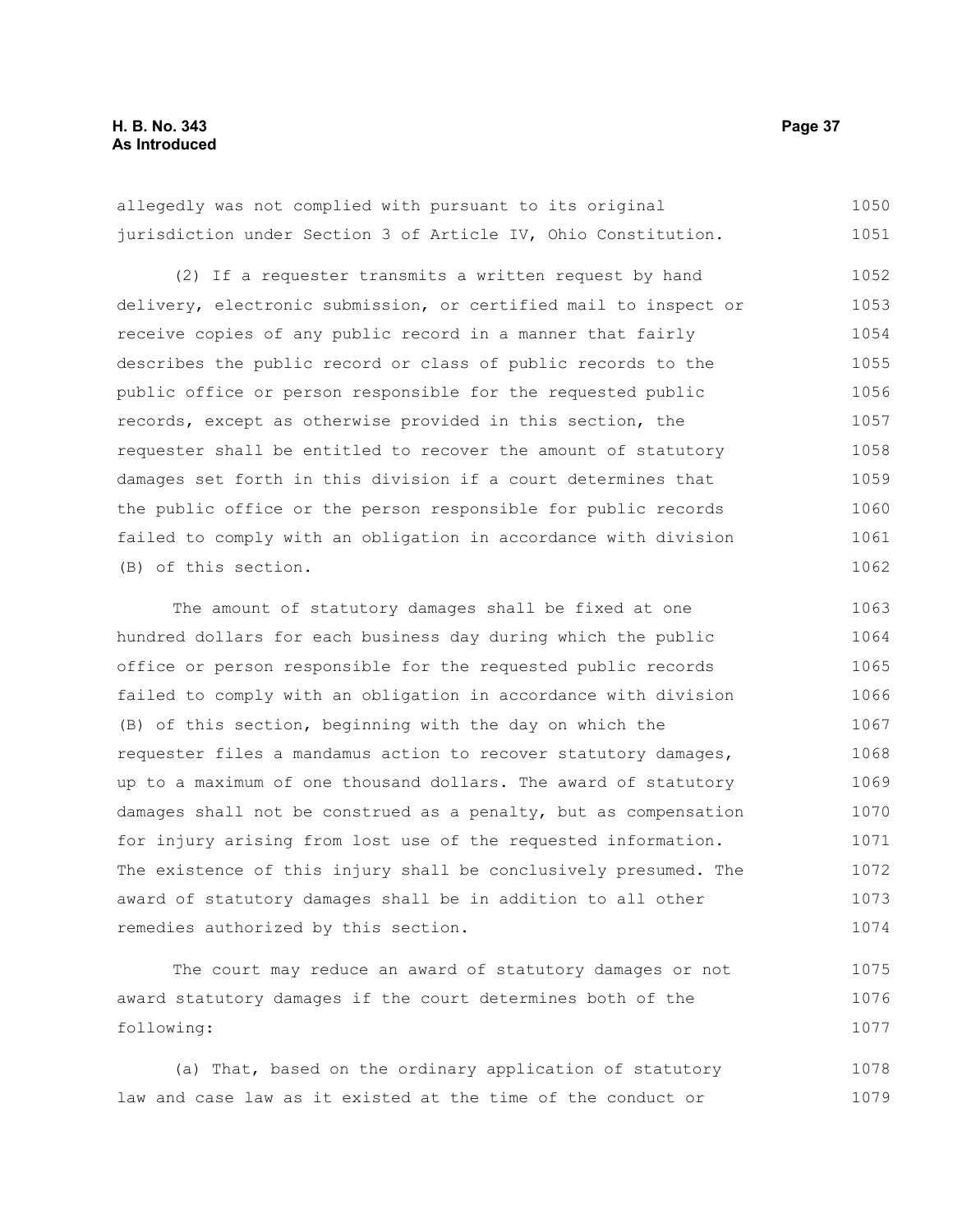# **H. B. No. 343 Page 38 As Introduced**

threatened conduct of the public office or person responsible for the requested public records that allegedly constitutes a failure to comply with an obligation in accordance with division (B) of this section and that was the basis of the mandamus action, a well-informed public office or person responsible for the requested public records reasonably would believe that the conduct or threatened conduct of the public office or person responsible for the requested public records did not constitute a failure to comply with an obligation in accordance with division (B) of this section; 1080 1081 1082 1083 1084 1085 1086 1087 1088 1089

(b) That a well-informed public office or person responsible for the requested public records reasonably would believe that the conduct or threatened conduct of the public office or person responsible for the requested public records would serve the public policy that underlies the authority that is asserted as permitting that conduct or threatened conduct. 1090 1091 1092 1093 1094 1095

(3) In a mandamus action filed under division (C)(1) of this section, the following apply: 1096 1097

(a)(i) If the court orders the public office or the person responsible for the public record to comply with division (B) of this section, the court shall determine and award to the relator all court costs, which shall be construed as remedial and not punitive. 1098 1099 1100 1101 1102

(ii) If the court makes a determination described in division  $(C)$ (3)(b)(iii) of this section, the court shall determine and award to the relator all court costs, which shall be construed as remedial and not punitive. 1103 1104 1105 1106

(b) If the court renders a judgment that orders the public office or the person responsible for the public record to comply 1107 1108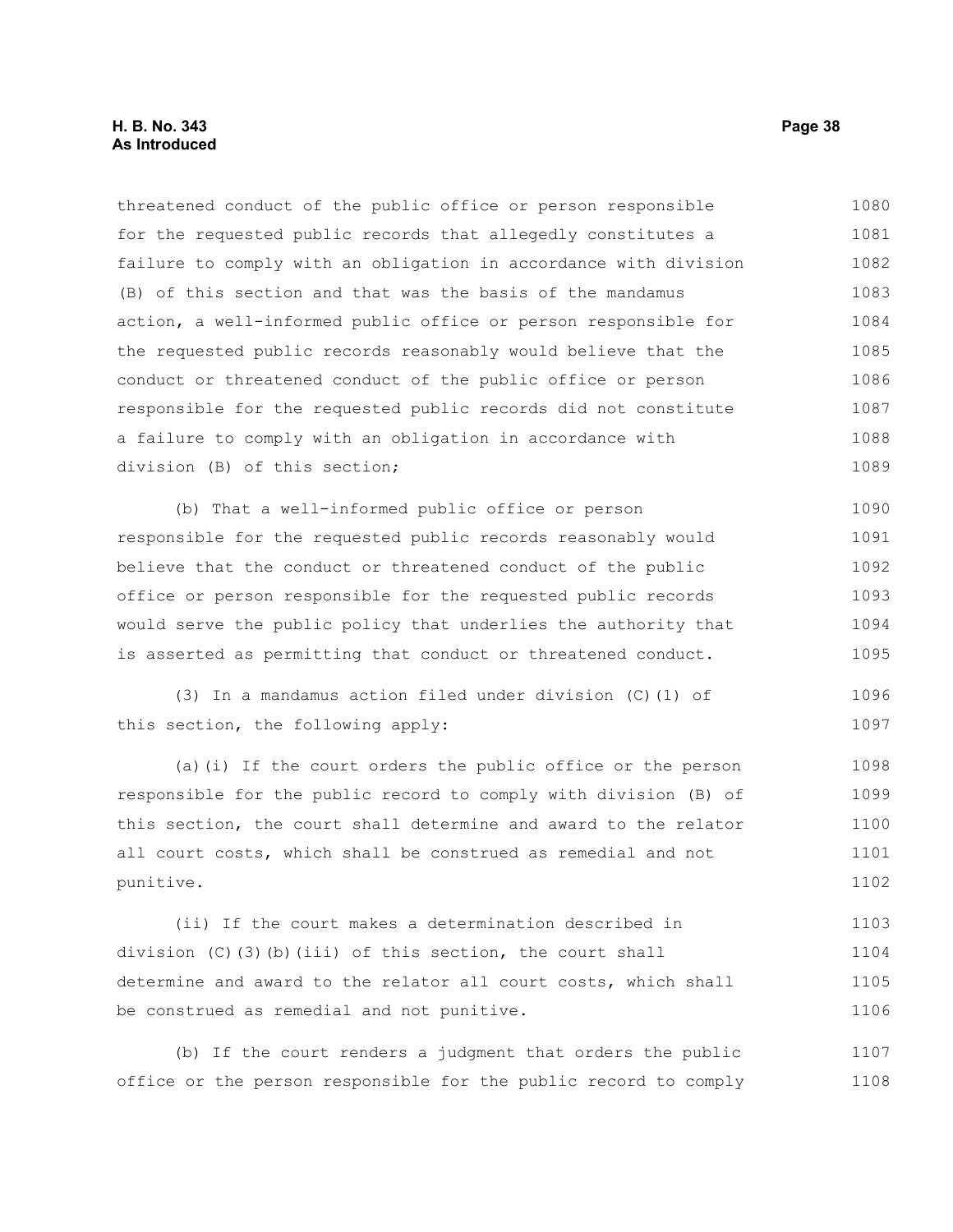with division (B) of this section or if the court determines any of the following, the court may award reasonable attorney's fees to the relator, subject to division (C)(4) of this section: 1109 1110 1111

(i) The public office or the person responsible for the public records failed to respond affirmatively or negatively to the public records request in accordance with the time allowed under division (B) of this section. 1112 1113 1114 1115

(ii) The public office or the person responsible for the public records promised to permit the relator to inspect or receive copies of the public records requested within a specified period of time but failed to fulfill that promise within that specified period of time. 1116 1117 1118 1119 1120

(iii) The public office or the person responsible for the public records acted in bad faith when the office or person voluntarily made the public records available to the relator for the first time after the relator commenced the mandamus action, but before the court issued any order concluding whether or not the public office or person was required to comply with division (B) of this section. No discovery may be conducted on the issue of the alleged bad faith of the public office or person responsible for the public records. This division shall not be construed as creating a presumption that the public office or the person responsible for the public records acted in bad faith when the office or person voluntarily made the public records available to the relator for the first time after the relator commenced the mandamus action, but before the court issued any order described in this division. 1121 1122 1123 1124 1125 1126 1127 1128 1129 1130 1131 1132 1133 1134 1135

(c) The court shall not award attorney's fees to the relator if the court determines both of the following: 1136 1137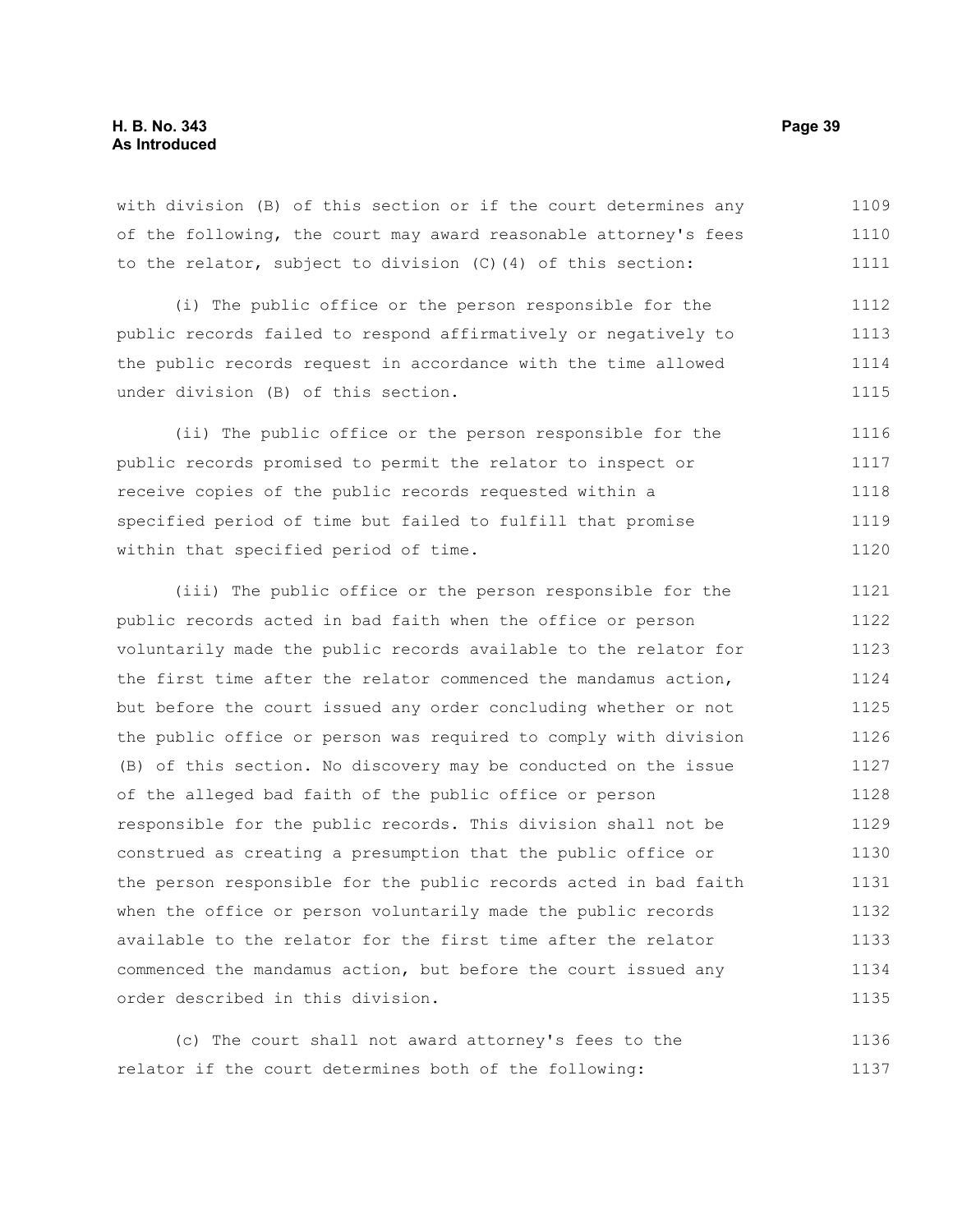# **H. B. No. 343 Page 40 As Introduced**

(i) That, based on the ordinary application of statutory law and case law as it existed at the time of the conduct or threatened conduct of the public office or person responsible for the requested public records that allegedly constitutes a failure to comply with an obligation in accordance with division (B) of this section and that was the basis of the mandamus action, a well-informed public office or person responsible for the requested public records reasonably would believe that the conduct or threatened conduct of the public office or person responsible for the requested public records did not constitute a failure to comply with an obligation in accordance with division (B) of this section; 1138 1139 1140 1141 1142 1143 1144 1145 1146 1147 1148 1149

(ii) That a well-informed public office or person responsible for the requested public records reasonably would believe that the conduct or threatened conduct of the public office or person responsible for the requested public records would serve the public policy that underlies the authority that is asserted as permitting that conduct or threatened conduct. 1150 1151 1152 1153 1154 1155

```
(4) All of the following apply to any award of reasonable
attorney's fees awarded under division (C)(3)(b) of this
section: 
                                                                            1156
                                                                            1157
                                                                             1158
```
(a) The fees shall be construed as remedial and not punitive. 1159 1160

(b) The fees awarded shall not exceed the total of the reasonable attorney's fees incurred before the public record was made available to the relator and the fees described in division (C)(4)(c) of this section. 1161 1162 1163 1164

(c) Reasonable attorney's fees shall include reasonable fees incurred to produce proof of the reasonableness and amount 1165 1166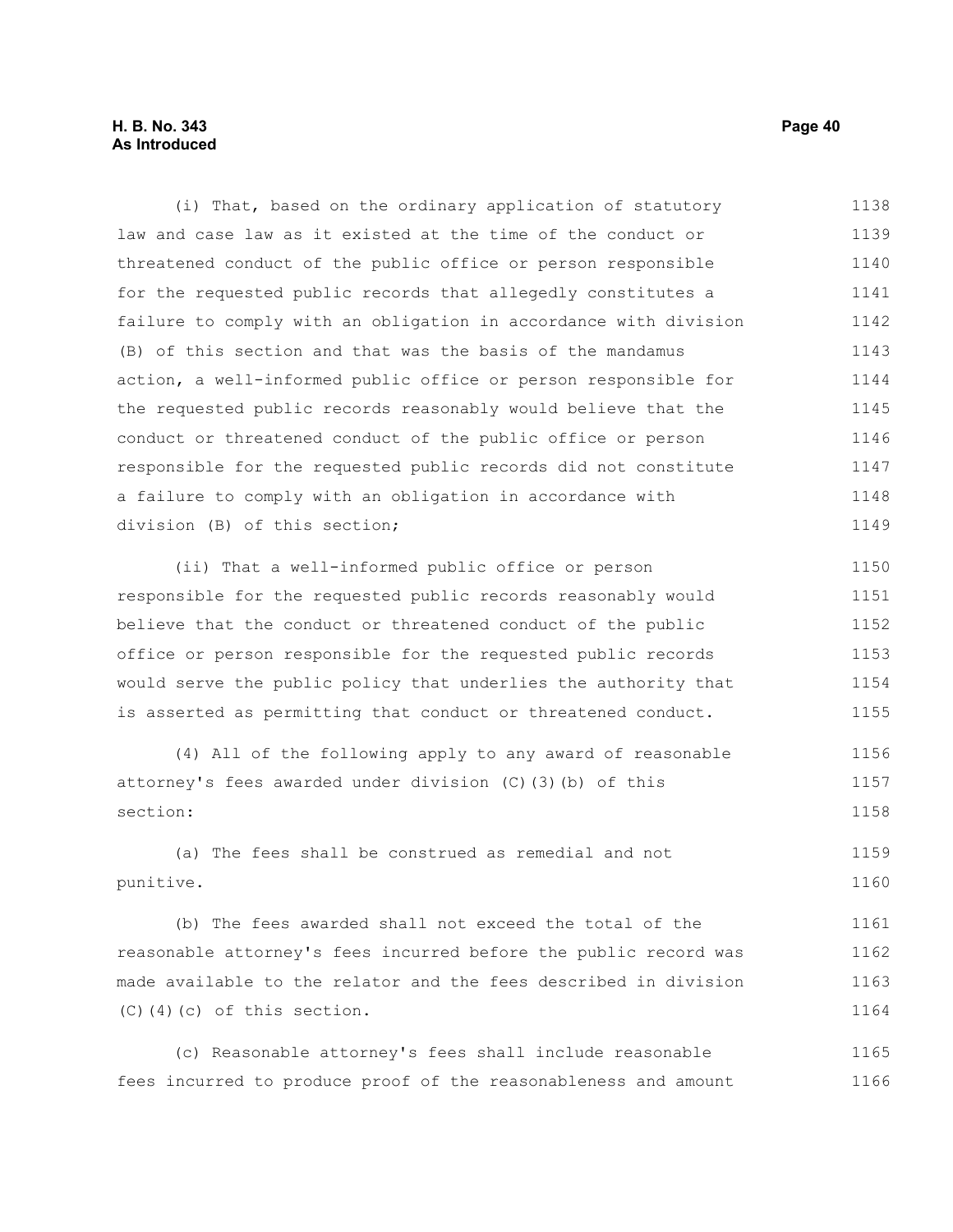|  |  |  |  |  |  |  | of the fees and to otherwise litigate entitlement to the fees. |  |  |  | 1167 |
|--|--|--|--|--|--|--|----------------------------------------------------------------|--|--|--|------|
|--|--|--|--|--|--|--|----------------------------------------------------------------|--|--|--|------|

(d) The court may reduce the amount of fees awarded if the court determines that, given the factual circumstances involved with the specific public records request, an alternative means should have been pursued to more effectively and efficiently resolve the dispute that was subject to the mandamus action filed under division (C)(1) of this section. 1168 1169 1170 1171 1172 1173

(5) If the court does not issue a writ of mandamus under division (C) of this section and the court determines at that time that the bringing of the mandamus action was frivolous conduct as defined in division (A) of section 2323.51 of the Revised Code, the court may award to the public office all court costs, expenses, and reasonable attorney's fees, as determined by the court. 1174 1175 1176 1177 1178 1179 1180

(D) Chapter 1347. of the Revised Code does not limit the provisions of this section. 1181 1182

(E)(1) To ensure that all employees of public offices are appropriately educated about a public office's obligations under division (B) of this section, all elected officials or their appropriate designees shall attend training approved by the attorney general as provided in section 109.43 of the Revised Code. A future official may satisfy the requirements of this division by attending the training before taking office, provided that the future official may not send a designee in the future official's place. 1183 1184 1185 1186 1187 1188 1189 1190 1191

(2) All public offices shall adopt a public records policy in compliance with this section for responding to public records requests. In adopting a public records policy under this division, a public office may obtain guidance from the model 1192 1193 1194 1195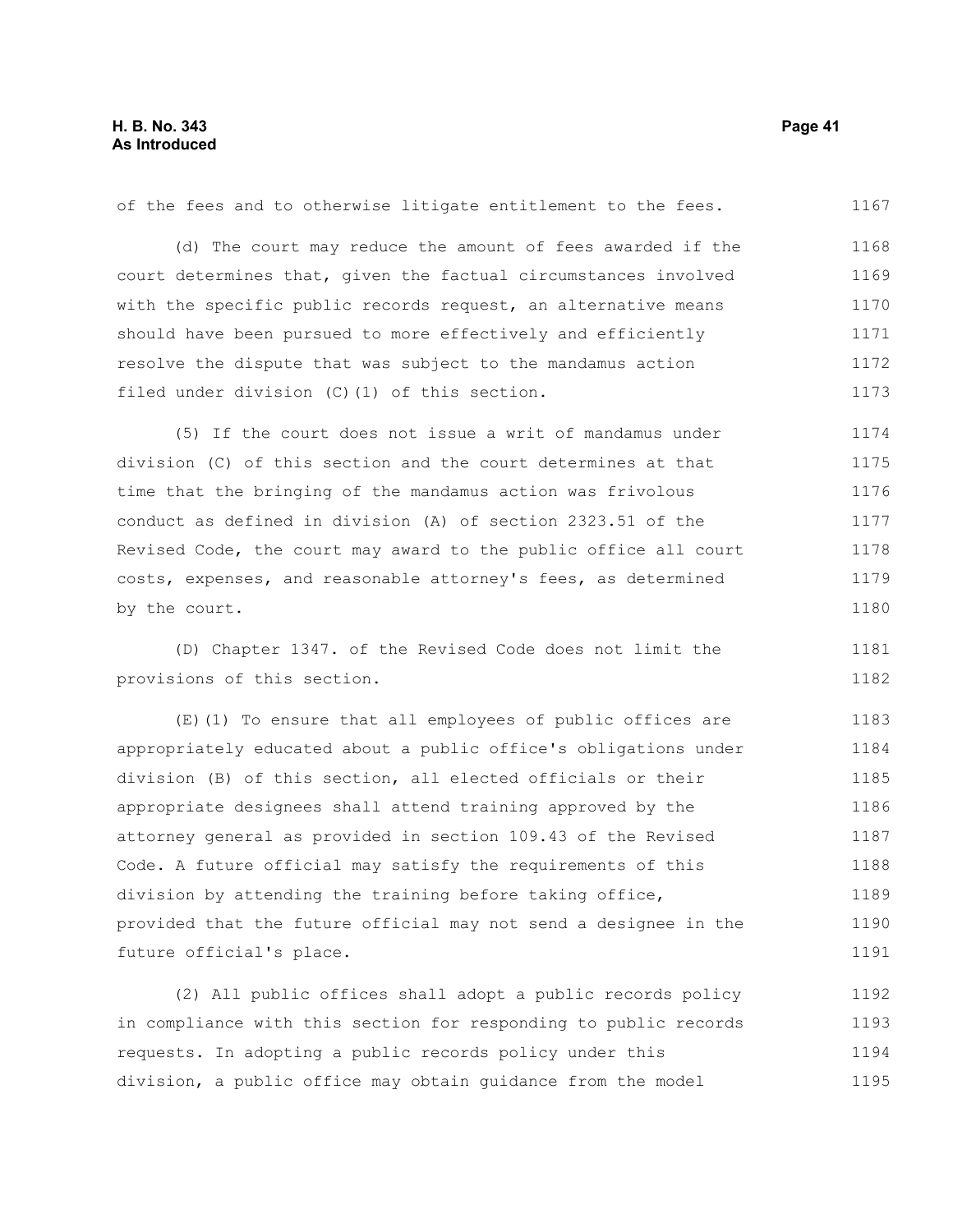# **H. B. No. 343 Page 42 As Introduced**

public records policy developed and provided to the public office by the attorney general under section 109.43 of the Revised Code. Except as otherwise provided in this section, the policy may not limit the number of public records that the public office will make available to a single person, may not limit the number of public records that it will make available during a fixed period of time, and may not establish a fixed period of time before it will respond to a request for inspection or copying of public records, unless that period is less than eight hours. 1196 1197 1198 1199 1200 1201 1202 1203 1204 1205

The public office shall distribute the public records policy adopted by the public office under this division to the employee of the public office who is the records custodian or records manager or otherwise has custody of the records of that office. The public office shall require that employee to acknowledge receipt of the copy of the public records policy. The public office shall create a poster that describes its public records policy and shall post the poster in a conspicuous place in the public office and in all locations where the public office has branch offices. The public office may post its public records policy on the internet web site of the public office if the public office maintains an internet web site. A public office that has established a manual or handbook of its general policies and procedures for all employees of the public office shall include the public records policy of the public office in the manual or handbook. 1206 1207 1208 1209 1210 1211 1212 1213 1214 1215 1216 1217 1218 1219 1220 1221

(F)(1) The bureau of motor vehicles may adopt rules pursuant to Chapter 119. of the Revised Code to reasonably limit the number of bulk commercial special extraction requests made by a person for the same records or for updated records during a calendar year. The rules may include provisions for charges to 1222 1223 1224 1225 1226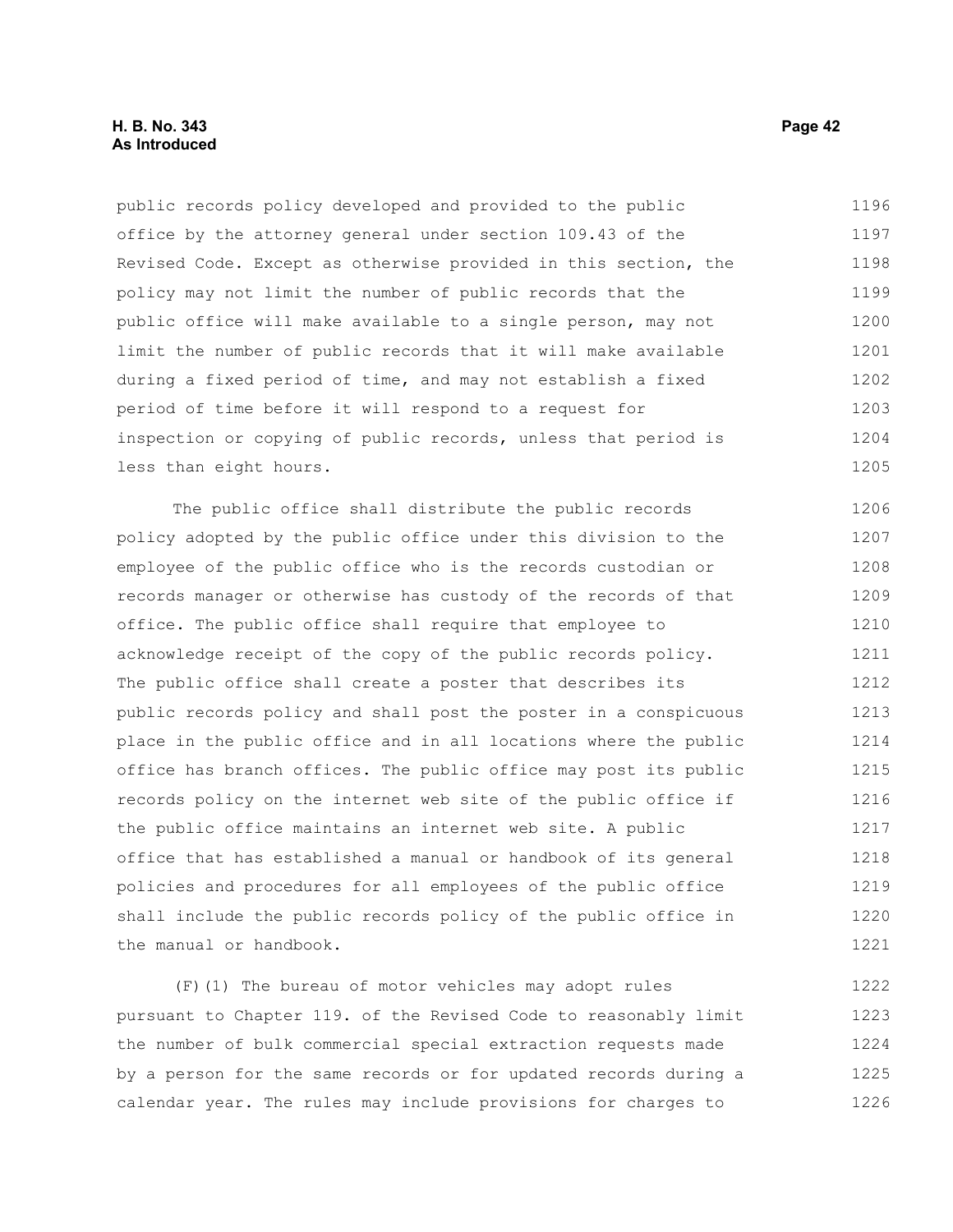### **H. B. No. 343 Page 43 As Introduced**

be made for bulk commercial special extraction requests for the actual cost of the bureau, plus special extraction costs, plus ten per cent. The bureau may charge for expenses for redacting information, the release of which is prohibited by law. 1227 1228 1229 1230

```
(2) As used in division (F)(1) of this section: 
                                                                       1231
```
(a) "Actual cost" means the cost of depleted supplies, records storage media costs, actual mailing and alternative delivery costs, or other transmitting costs, and any direct equipment operating and maintenance costs, including actual costs paid to private contractors for copying services. 1232 1233 1234 1235 1236

(b) "Bulk commercial special extraction request" means a request for copies of a record for information in a format other than the format already available, or information that cannot be extracted without examination of all items in a records series, class of records, or database by a person who intends to use or forward the copies for surveys, marketing, solicitation, or resale for commercial purposes. "Bulk commercial special extraction request" does not include a request by a person who gives assurance to the bureau that the person making the request does not intend to use or forward the requested copies for surveys, marketing, solicitation, or resale for commercial purposes. 1237 1238 1239 1240 1241 1242 1243 1244 1245 1246 1247 1248

(c) "Commercial" means profit-seeking production, buying, or selling of any good, service, or other product. 1249 1250

(d) "Special extraction costs" means the cost of the time spent by the lowest paid employee competent to perform the task, the actual amount paid to outside private contractors employed by the bureau, or the actual cost incurred to create computer programs to make the special extraction. "Special extraction 1251 1252 1253 1254 1255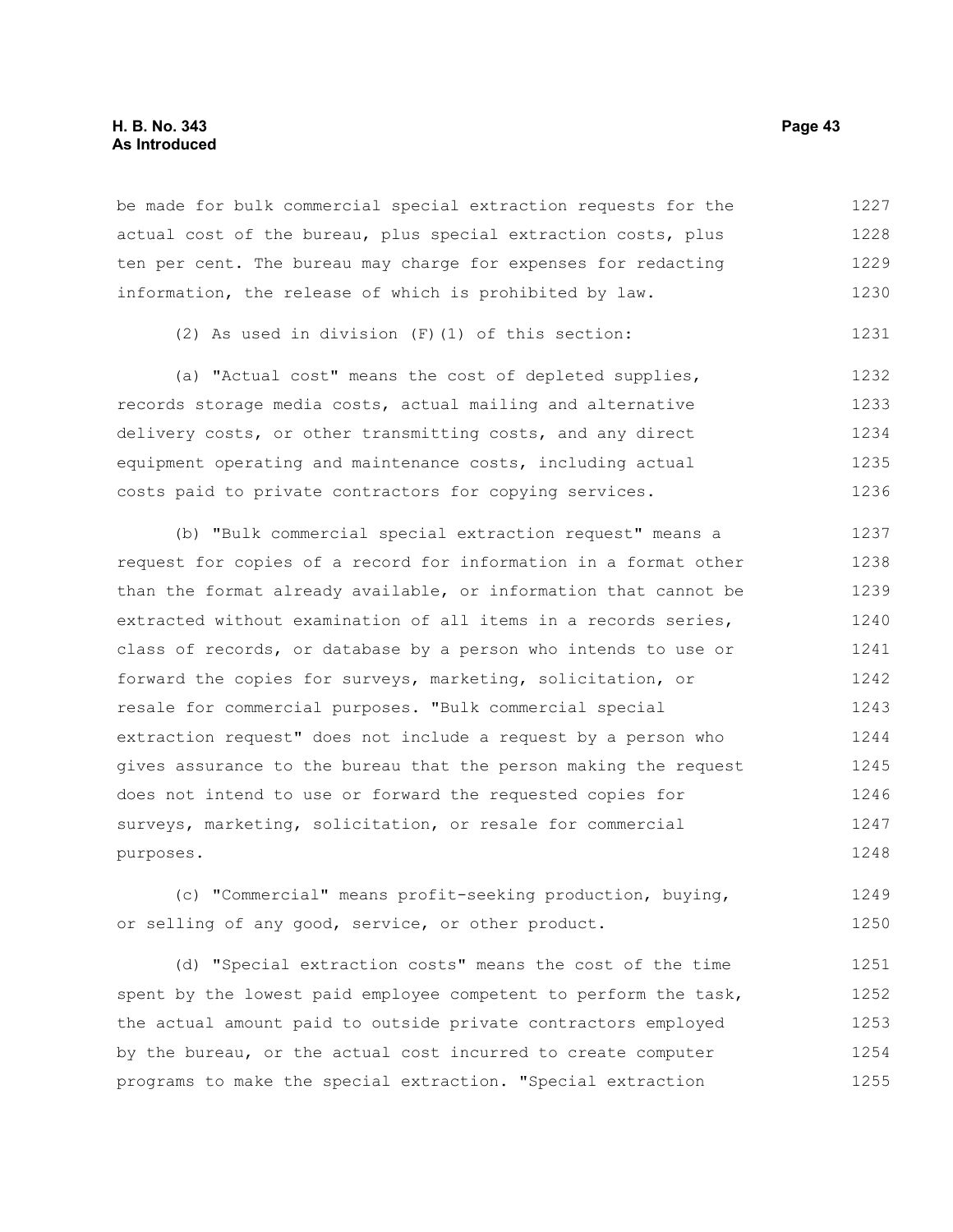costs" include any charges paid to a public agency for computer or records services. 1256 1257

(3) For purposes of divisions (F)(1) and (2) of this section, "surveys, marketing, solicitation, or resale for commercial purposes" shall be narrowly construed and does not include reporting or gathering news, reporting or gathering information to assist citizen oversight or understanding of the operation or activities of government, or nonprofit educational research. 1258 1259 1260 1261 1262 1263 1264

(G) A request by a defendant, counsel of a defendant, or any agent of a defendant in a criminal action that public records related to that action be made available under this section shall be considered a demand for discovery pursuant to the Criminal Rules, except to the extent that the Criminal Rules plainly indicate a contrary intent. The defendant, counsel of the defendant, or agent of the defendant making a request under this division shall serve a copy of the request on the prosecuting attorney, director of law, or other chief legal officer responsible for prosecuting the action. 1265 1266 1267 1268 1269 1270 1271 1272 1273 1274

(H)(1) Any portion of a body-worn camera or dashboard camera recording described in divisions (A)(17)(b) to (h) of this section may be released by consent of the subject of the recording or a representative of that person, as specified in those divisions, only if either of the following applies: 1275 1276 1277 1278 1279

(a) The recording will not be used in connection with any probable or pending criminal proceedings; 1280 1281

(b) The recording has been used in connection with a criminal proceeding that was dismissed or for which a judgment has been entered pursuant to Rule 32 of the Rules of Criminal 1282 1283 1284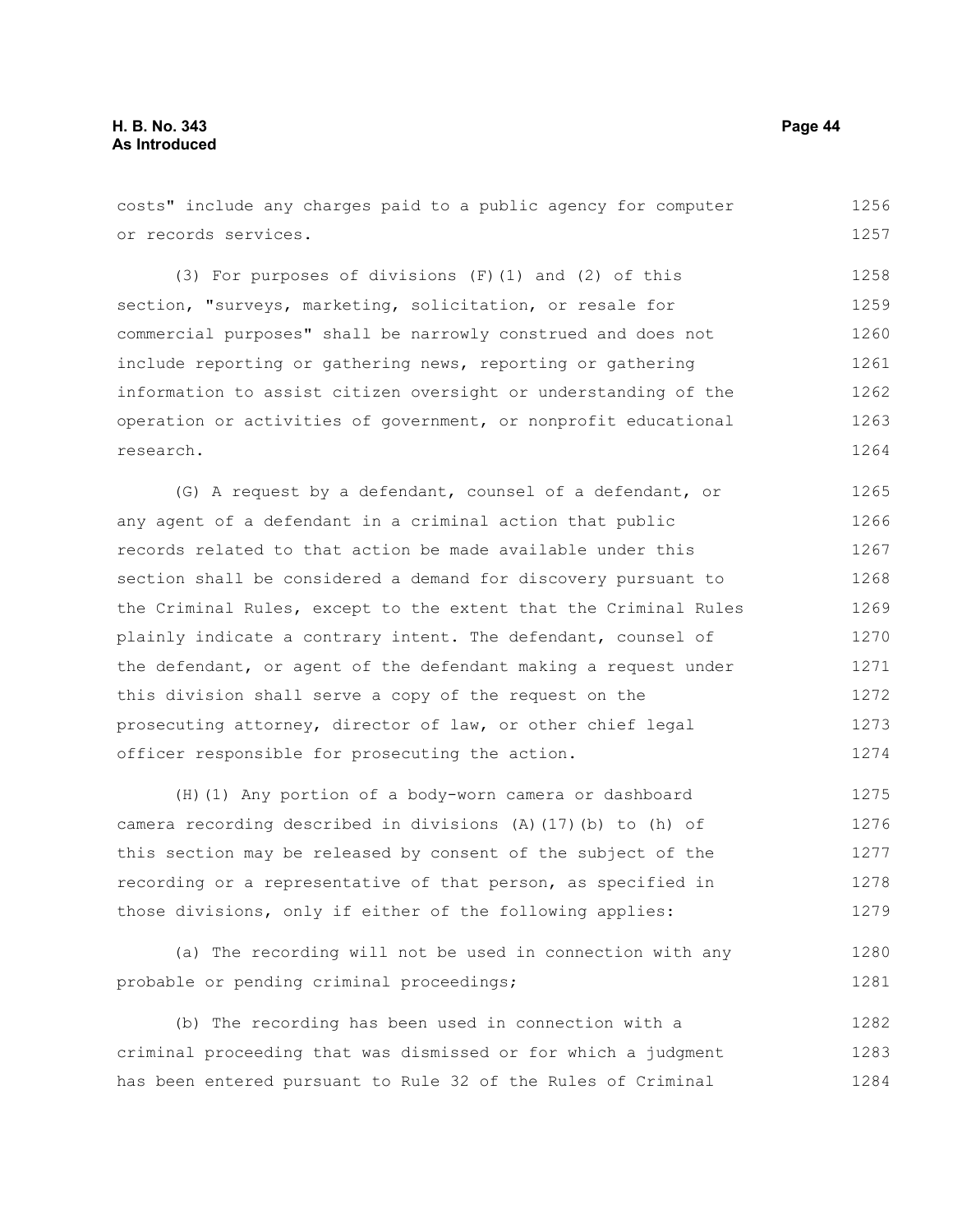Procedure, and will not be used again in connection with any probable or pending criminal proceedings. 1285 1286

(2) If a public office denies a request to release a restricted portion of a body-worn camera or dashboard camera recording, as defined in division (A)(17) of this section, any person may file a mandamus action pursuant to this section or a complaint with the clerk of the court of claims pursuant to section 2743.75 of the Revised Code, requesting the court to order the release of all or portions of the recording. If the court considering the request determines that the filing articulates by clear and convincing evidence that the public interest in the recording substantially outweighs privacy interests and other interests asserted to deny release, the court shall order the public office to release the recording. 1287 1288 1289 1290 1291 1292 1293 1294 1295 1296 1297 1298

**Sec. 2151.356.** (A) The records of a case in which a person was adjudicated a delinquent child for committing a violation of section 2903.01, 2903.02, or 2907.02 of the Revised Code shall not be sealed under this section. 1299 1300 1301 1302

(B)(1) The juvenile court shall promptly order the immediate sealing of records pertaining to a juvenile in any of the following circumstances: 1303 1304 1305

(a) If the court receives a record from a public office or agency under division (B)(2) of this section; 1306 1307

(b) If a person was brought before or referred to the court for allegedly committing a delinquent or unruly act and the case was resolved without the filing of a complaint against the person with respect to that act pursuant to section 2151.27 of the Revised Code; 1308 1309 1310 1311 1312

(c) If a person was charged with violating division (E)(1) 1313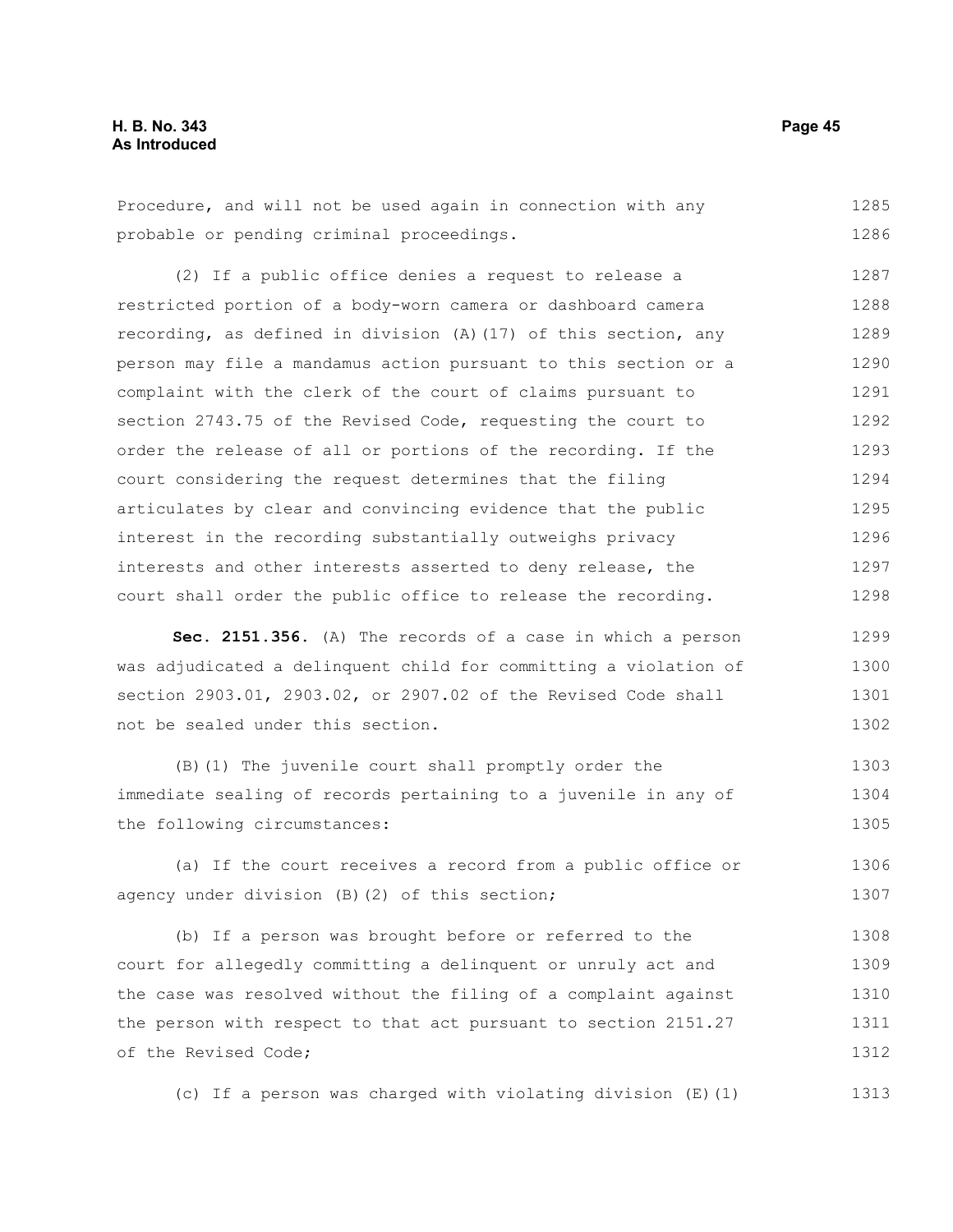of section 4301.69 of the Revised Code and the person has successfully completed a diversion program under division (E)(2) (a) of section 4301.69 of the Revised Code with respect to that charge; 1314 1315 1316 1317

(d) If a complaint was filed against a person alleging that the person was a delinquent child, an unruly child, or a juvenile traffic offender and the court dismisses the complaint after a trial on the merits of the case or finds the person not to be a delinquent child, an unruly child, or a juvenile traffic offender; 1318 1319 1320 1321 1322 1323

(e) Notwithstanding division (C) of this section and subject to section 2151.358 of the Revised Code, if a person has been adjudicated an unruly child, that person has attained eighteen years of age, and the person is not under the jurisdiction of the court in relation to a complaint alleging the person to be a delinquent child. 1324 1325 1326 1327 1328 1329

(2) The appropriate public office or agency shall immediately deliver all original records at that public office or agency pertaining to a juvenile to the court, if the person was arrested or taken into custody for allegedly committing a delinquent or unruly act, no complaint was filed against the person with respect to the commission of the act pursuant to section 2151.27 of the Revised Code, and the person was not brought before or referred to the court for the commission of the act. The records delivered to the court as required under this division shall not include fingerprints, DNA specimens, and DNA records described under division (A)(3) of section 2151.357 of the Revised Code. 1330 1331 1332 1333 1334 1335 1336 1337 1338 1339 1340 1341

(C)(1) The juvenile court shall consider the sealing of records pertaining to a juvenile upon the court's own motion or 1342 1343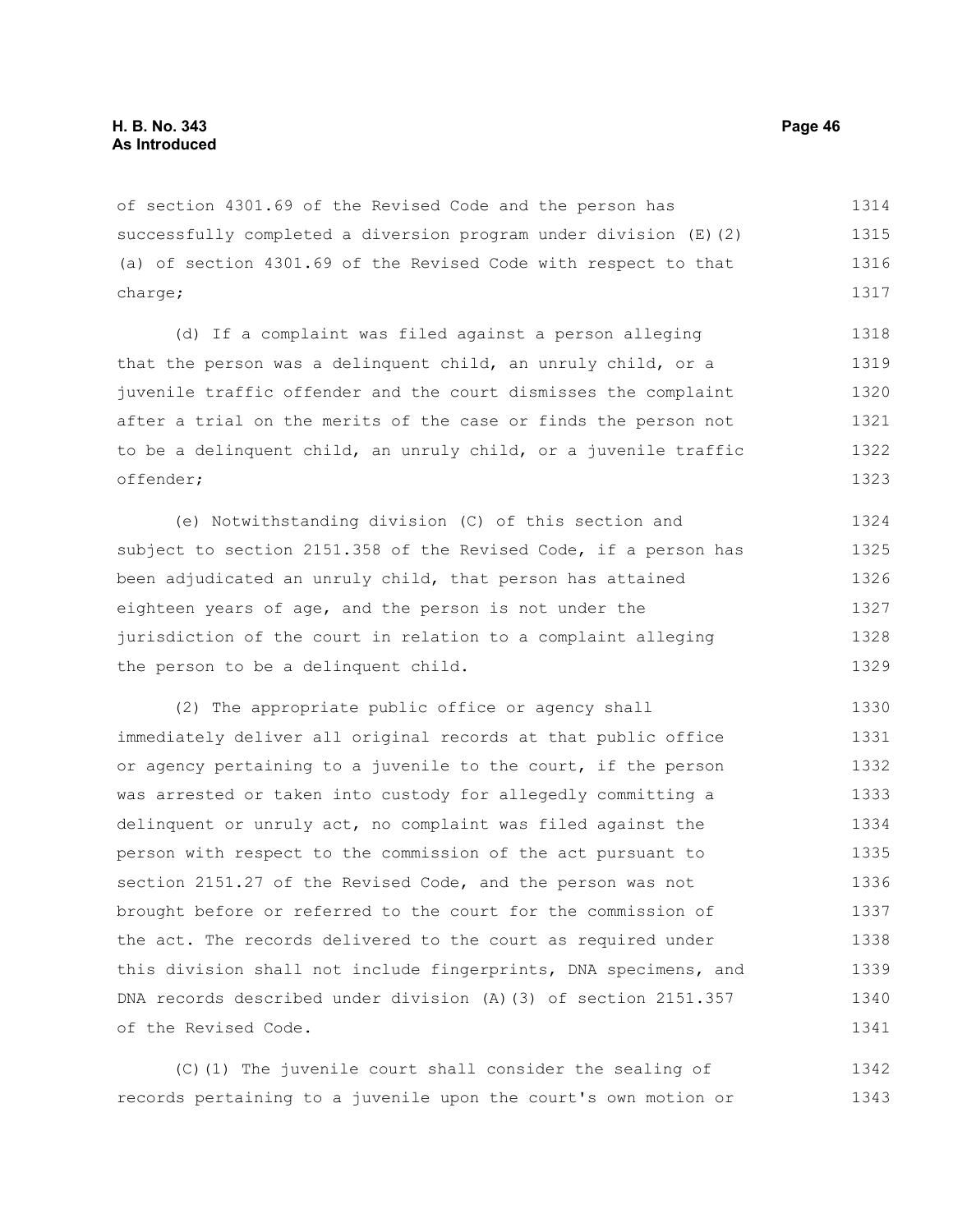upon the application of a person if the person has been adjudicated a delinquent child for committing an act other than a violation of section 2903.01, 2903.02, or 2907.02 of the Revised Code, an unruly child, or a juvenile traffic offender and if, at the time of the motion or application, the person is not under the jurisdiction of the court in relation to a complaint alleging the person to be a delinquent child. The court shall not require a fee for the filing of the application. The motion or application may be made on or after the time specified in whichever of the following is applicable: 1344 1345 1346 1347 1348 1349 1350 1351 1352 1353

(a) If the person is under eighteen years of age, at any time after six months after any of the following events occur: 1354 1355

(i) The termination of any order made by the court in relation to the adjudication; 1356 1357

(ii) The unconditional discharge of the person from the department of youth services with respect to a dispositional order made in relation to the adjudication or from an institution or facility to which the person was committed pursuant to a dispositional order made in relation to the adjudication; 1358 1359 1360 1361 1362 1363

(iii) The court enters an order under section 2152.84 or 2152.85 of the Revised Code that contains a determination that the child is no longer a juvenile offender registrant. 1364 1365 1366

(b) If the person is eighteen years of age or older, at any time after the later of the following: 1367 1368

(i) The person's attainment of eighteen years of age; 1369

(ii) The occurrence of any event identified in divisions  $(C)$  (1)(a)(i) to (iii) of this section. 1370 1371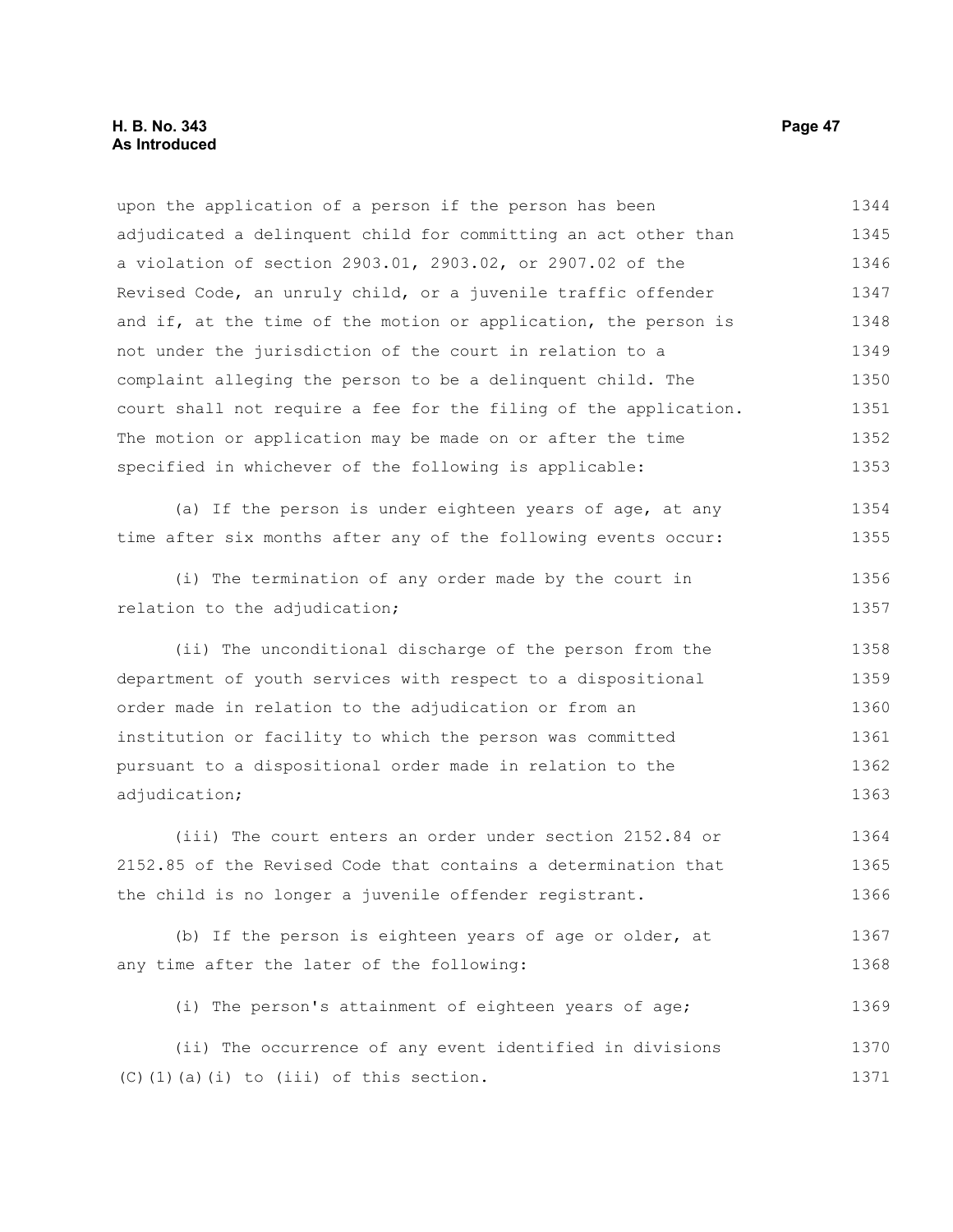| pursuant to division (C)(1) of this section, all of the          | 1373 |
|------------------------------------------------------------------|------|
| following apply:                                                 | 1374 |
| (a) The court may require a person filing an application         | 1375 |
| under division $(C)$ (1) of this section to submit any relevant  | 1376 |
|                                                                  |      |
| documentation to support the application.                        | 1377 |
| (b) The court may cause an investigation to be made to           | 1378 |
| determine if the person who is the subject of the proceedings    | 1379 |
| has been rehabilitated to a satisfactory degree.                 | 1380 |
| (c) The court shall promptly, but not less than sixty days       | 1381 |
| prior to the hearing, notify the prosecuting attorney of any     | 1382 |
| proceedings to seal records initiated pursuant to division (C)   | 1383 |
| (1) of this section. The prosecutor shall provide timely notice  | 1384 |
| to a victim and a victim's representative, if applicable, if the | 1385 |
| victim or victim's representative requested notice of the        | 1386 |
| proceedings in the underlying case.                              | 1387 |
| (d) (i) The prosecuting attorney may file a response with        | 1388 |
| the court within thirty days of receiving notice of the sealing  | 1389 |
| proceedings.                                                     | 1390 |
| (ii) If the prosecuting attorney does not file a response        | 1391 |
| with the court or if the prosecuting attorney files a response   | 1392 |
| but indicates that the prosecuting attorney does not object to   | 1393 |
| the sealing of the records, the court may order the records of   | 1394 |
| the person that are under consideration to be sealed without     | 1395 |
| conducting a hearing on the motion or application. If the court  | 1396 |
| decides in its discretion to conduct a hearing on the motion or  | 1397 |
| application, the court shall conduct the hearing within thirty   | 1398 |

(2) In making the determination whether to seal records

days after making that decision and shall give notice, by regular mail, of the date, time, and location of the hearing to 1399 1400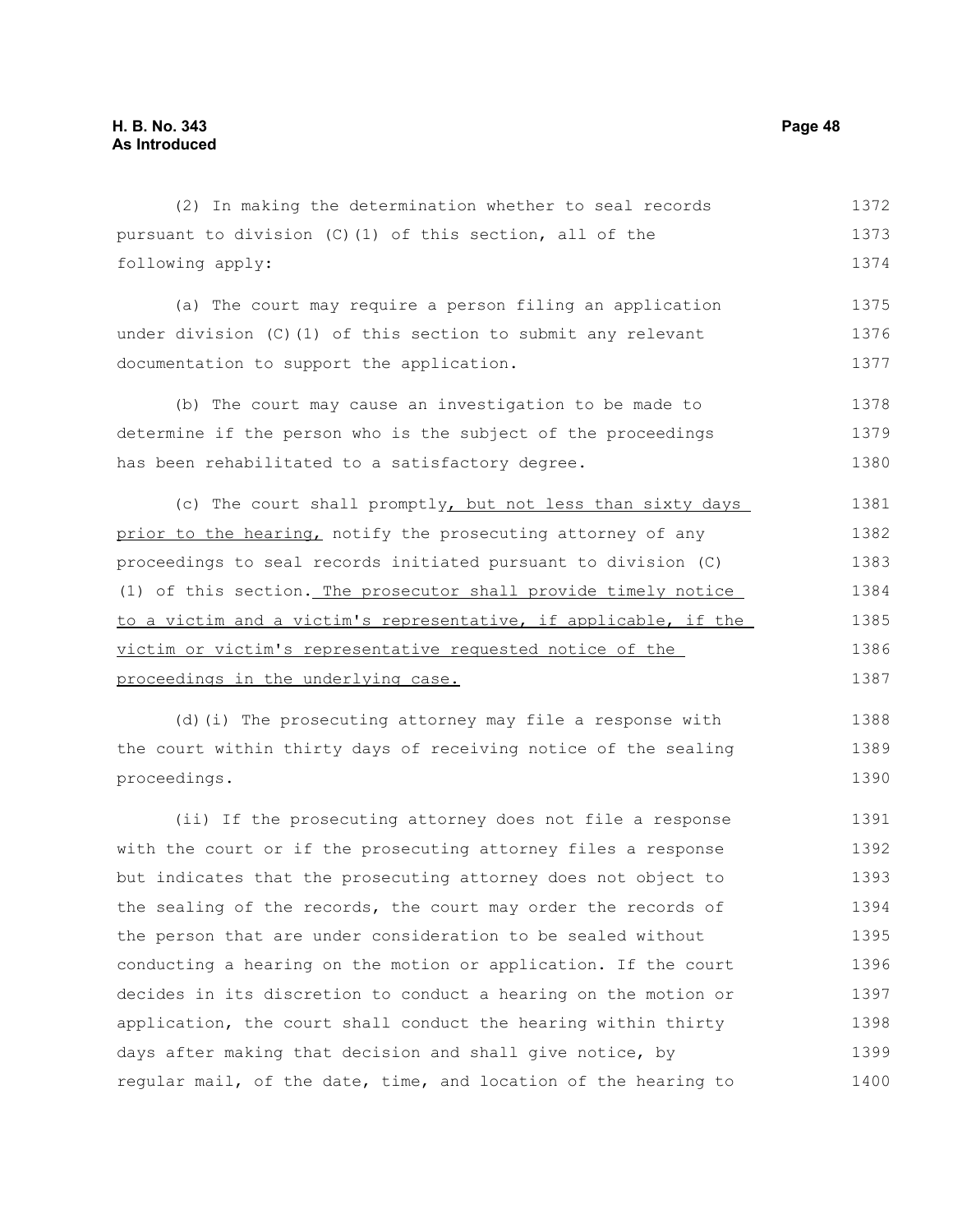| the prosecuting attorney and to the person who is the subject of | 1401 |
|------------------------------------------------------------------|------|
| the records under consideration. The victim, the victim's        | 1402 |
| representative, and the victim's attorney, if applicable, may be | 1403 |
| present and heard orally, in writing, or both at any hearing     | 1404 |
| under this division. The court shall consider the oral and       | 1405 |
| written statement of any victim, victim's representative, and    | 1406 |
| victim's attorney, if applicable.                                | 1407 |
| (iii) If the prosecuting attorney files a response with          | 1408 |
| the court that indicates that the prosecuting attorney objects   | 1409 |
| to the sealing of the records, the court shall conduct a hearing | 1410 |
| on the motion or application within thirty days after the court  | 1411 |
| receives the response. The court shall give notice, by regular   | 1412 |
| mail, of the date, time, and location of the hearing to the      | 1413 |
| prosecuting attorney and to the person who is the subject of the | 1414 |
| records under consideration. The victim, the victim's            | 1415 |
| representative, and the victim's attorney, if applicable, may be | 1416 |
| present and heard orally, in writing, or both at any hearing     | 1417 |
| under this division. The court shall consider the oral and       | 1418 |
| written statement of any victim, victim's representative, and    | 1419 |
| victim's attorney, if applicable.                                | 1420 |
| (e) After conducting a hearing in accordance with division       | 1421 |
| (C)(2)(d) of this section or after due consideration when a      | 1422 |
| hearing is not conducted, except as provided in division (B) (1) | 1423 |
|                                                                  |      |

(c) of this section, the court may order the records of the person that are the subject of the motion or application to be sealed if it finds that the person has been rehabilitated to a satisfactory degree. In determining whether the person has been rehabilitated to a satisfactory degree, the court may consider all of the following: 1424 1425 1426 1427 1428 1429

(i) The age of the person;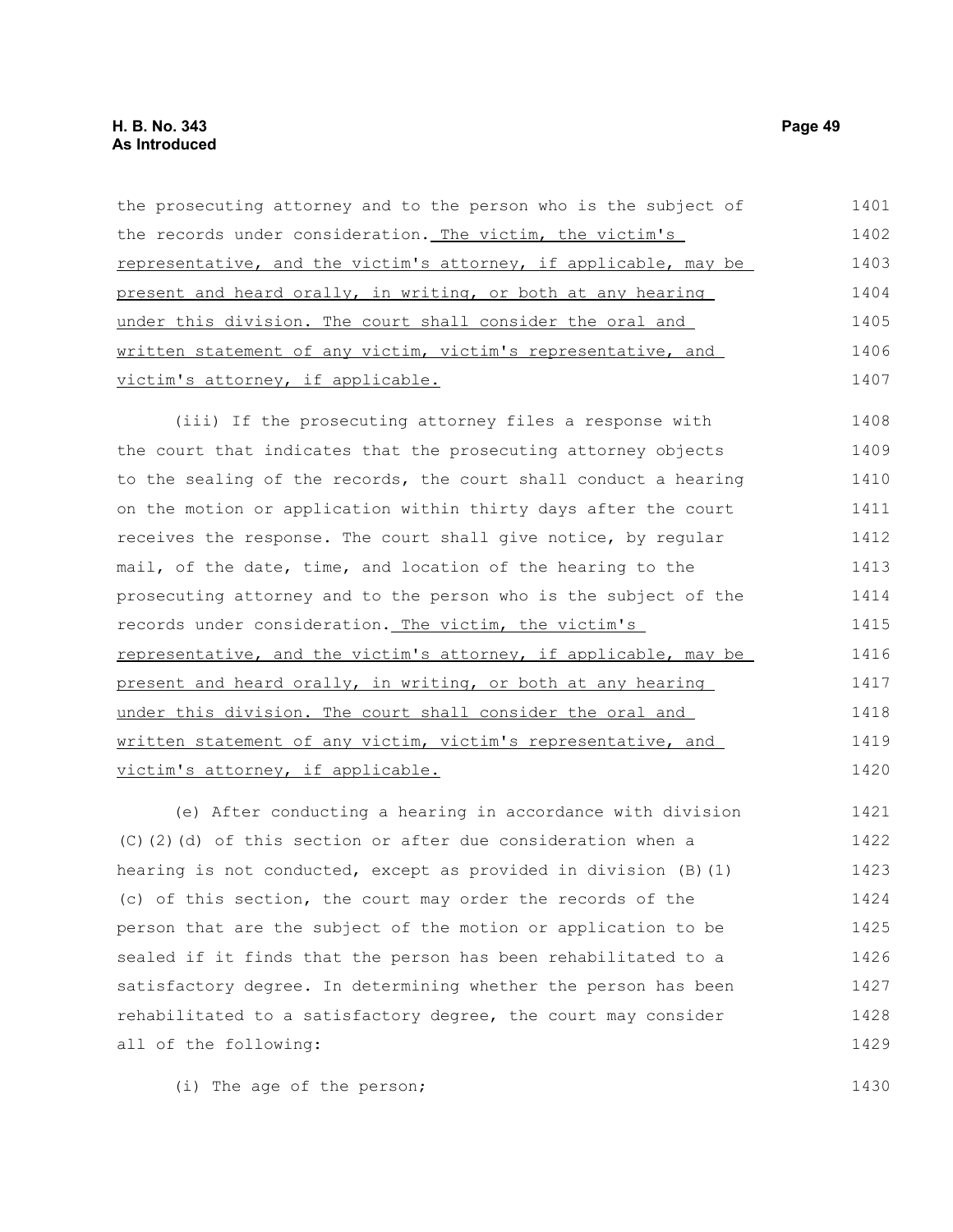1457

| (ii) The nature of the case;                                     | 1431 |
|------------------------------------------------------------------|------|
| (iii) The cessation or continuation of delinquent, unruly,       | 1432 |
| or criminal behavior;                                            | 1433 |
| (iv) The education and employment history of the person;         | 1434 |
| (v) The granting of a new tier classification or                 | 1435 |
| declassification from the juvenile offender registry pursuant to | 1436 |
| section 2152.85 of the Revised Code, except for public registry- | 1437 |
| qualified juvenile offender registrants;                         | 1438 |
| (vi) Any other circumstances that may relate to the              | 1439 |
| rehabilitation of the person who is the subject of the records   | 1440 |
| under consideration.                                             | 1441 |
| (D) (1) (a) The juvenile court shall provide verbal notice       | 1442 |
| to a person whose records are sealed under division (B) of this  | 1443 |
| section, if that person is present in the court at the time the  | 1444 |
| court issues a sealing order, that explains what sealing a       | 1445 |
| record means, states that the person may apply to have those     | 1446 |
| records expunged under section 2151.358 of the Revised Code, and | 1447 |
| explains what expunging a record means.                          | 1448 |
| (b) The juvenile court shall provide written notice to a         | 1449 |
| person whose records are sealed under division (B) of this       | 1450 |
| section by regular mail to the person's last known address, if   | 1451 |
| that person is not present in the court at the time the court    | 1452 |
| issues a sealing order and if the court does not seal the        | 1453 |
| person's record upon the court's own motion, that explains what  | 1454 |
| sealing a record means, states that the person may apply to have | 1455 |
| those records expunged under section 2151.358 of the Revised     | 1456 |

(2) Upon final disposition of a case in which a person has been adjudicated a delinquent child for committing an act other 1458 1459

Code, and explains what expunging a record means.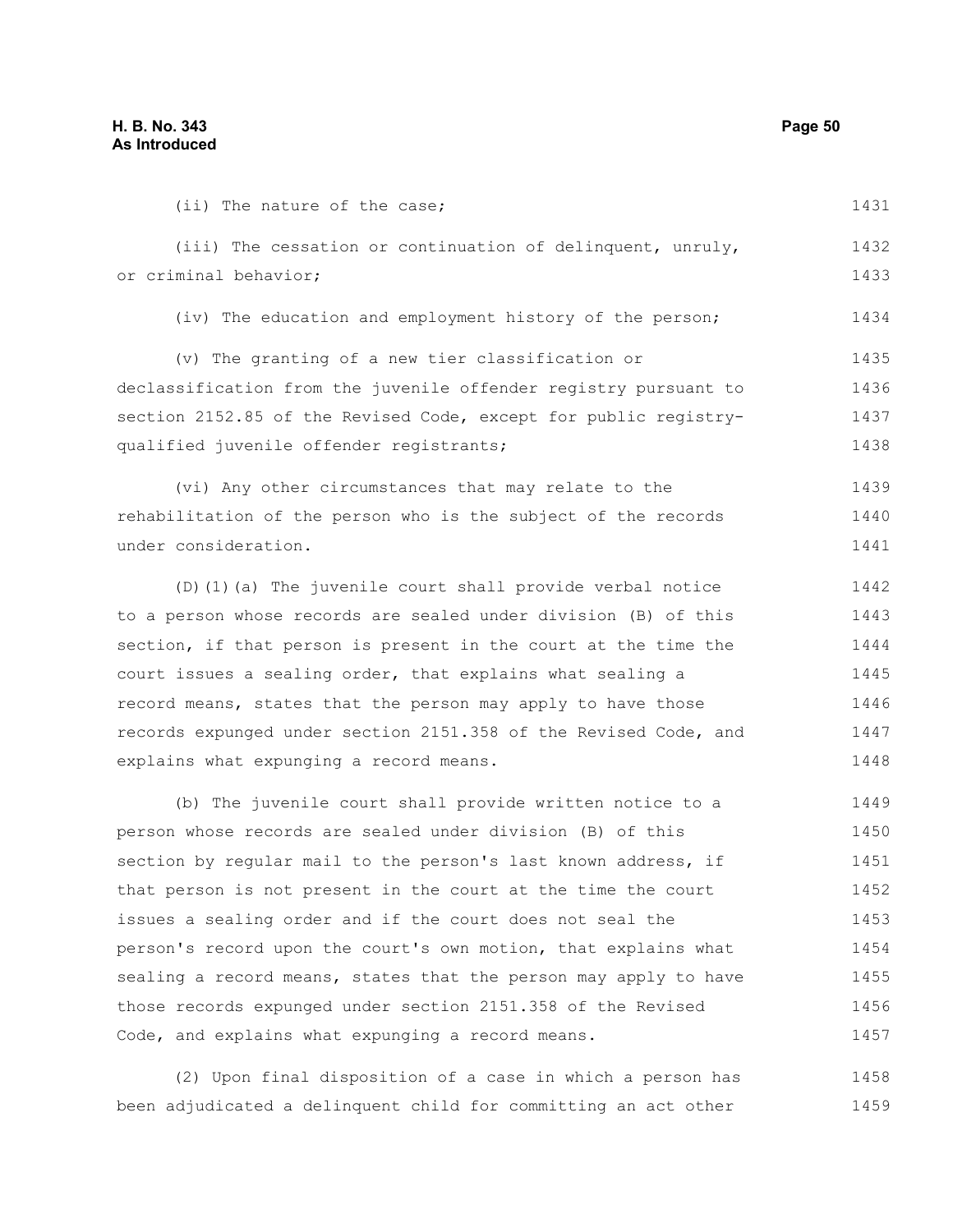### **H. B. No. 343 Page 51 As Introduced**

all of the following apply:

than a violation of section 2903.01, 2903.02, or 2907.02 of the Revised Code, an unruly child, or a juvenile traffic offender, the juvenile court shall provide written notice to the person that does all of the following: (a) States that the person may apply to the court for an order to seal the record; (b) Explains what sealing a record means; (c) States that the person may apply to the court for an order to expunge the record under section 2151.358 of the Revised Code; (d) Explains what expunging a record means. (3) The department of youth services and any other institution or facility that unconditionally discharges a person who has been adjudicated a delinquent child, an unruly child, or a juvenile traffic offender shall immediately give notice of the discharge to the court that committed the person. The court shall note the date of discharge on a separate record of discharges of those natures. **Sec. 2151.358.** (A) The juvenile court shall expunge all records sealed under section 2151.356 of the Revised Code five years after the court issues a sealing order or upon the twentythird birthday of the person who is the subject of the sealing order, whichever date is earlier. (B) Notwithstanding division (A) of this section, upon application by the person who has had a record sealed under section 2151.356 of the Revised Code, the juvenile court may expunge a record sealed under section 2151.356 of the Revised Code. In making the determination whether to expunge records, 1460 1461 1462 1463 1464 1465 1466 1467 1468 1469 1470 1471 1472 1473 1474 1475 1476 1477 1478 1479 1480 1481 1482 1483 1484 1485 1486 1487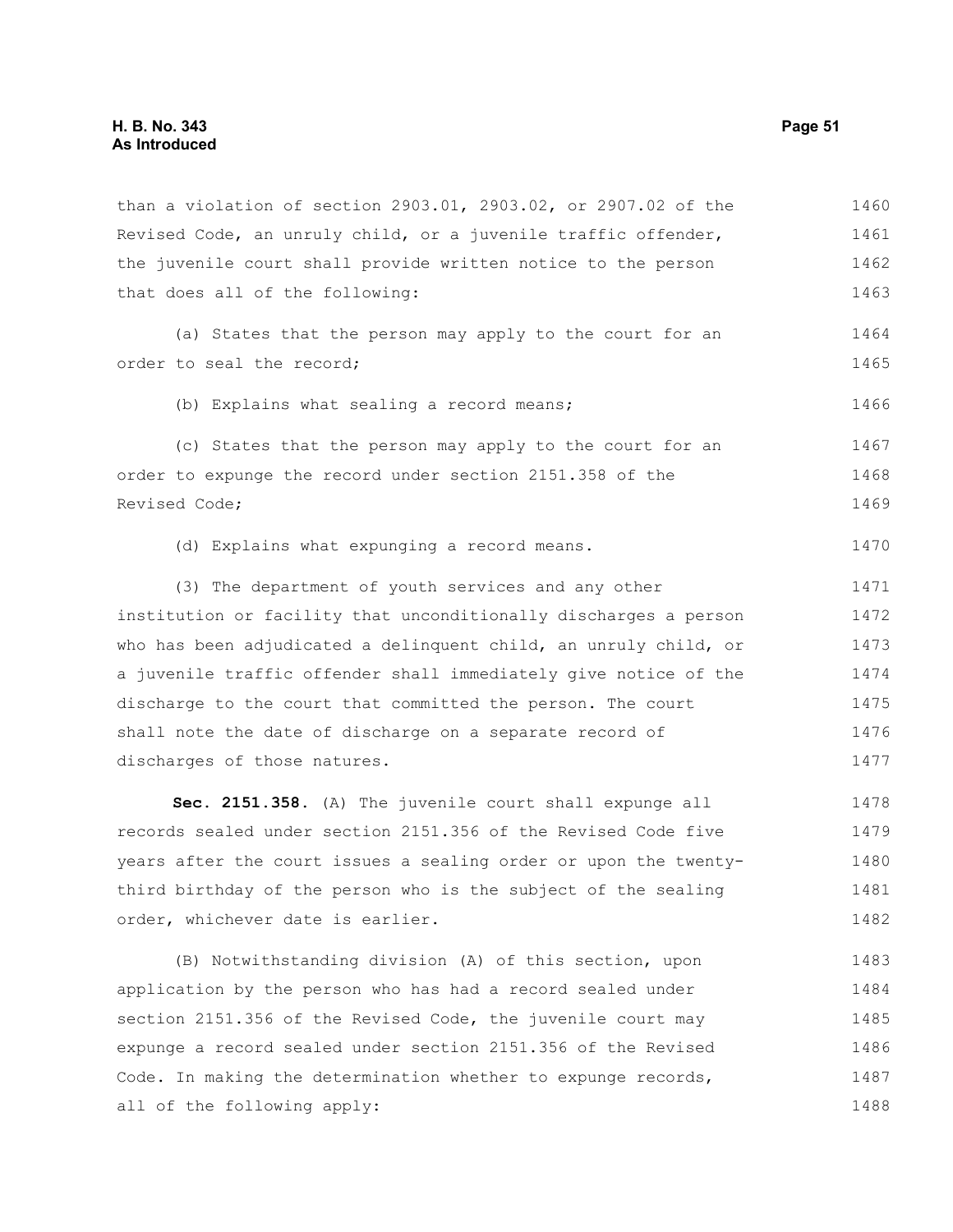(1) The court may require a person filing an application for expungement to submit any relevant documentation to support the application. 1489 1490 1491

(2) The court may cause an investigation to be made to determine if the person who is the subject of the proceedings has been rehabilitated to a satisfactory degree. 1492 1493 1494

(3) The court shall promptly, but not less than sixty days prior to the hearing, notify the prosecuting attorney of any proceedings to expunge records. The prosecutor shall provide timely notice to a victim and the victim's representative, if applicable, if the victim or victim's representative requested notice of the proceedings in the underlying case. 1495 1496 1497 1498 1499 1500

(4)(a) The prosecuting attorney may file a response with the court within thirty days of receiving notice of the expungement proceedings. 1501 1502 1503

(b) If the prosecuting attorney does not file a response with the court or if the prosecuting attorney files a response but indicates that the prosecuting attorney does not object to the expungement of the records, the court may order the records of the person that are under consideration to be expunged without conducting a hearing on the application. If the court decides in its discretion to conduct a hearing on the application, the court shall conduct the hearing within thirty days after making that decision and shall give notice, by regular mail, of the date, time, and location of the hearing to the prosecuting attorney and to the person who is the subject of the records under consideration. The victim and the victim's representative, if applicable, may be present and heard orally, in writing, or both at any hearing under this division. The court shall consider the oral and written statement of any 1504 1505 1506 1507 1508 1509 1510 1511 1512 1513 1514 1515 1516 1517 1518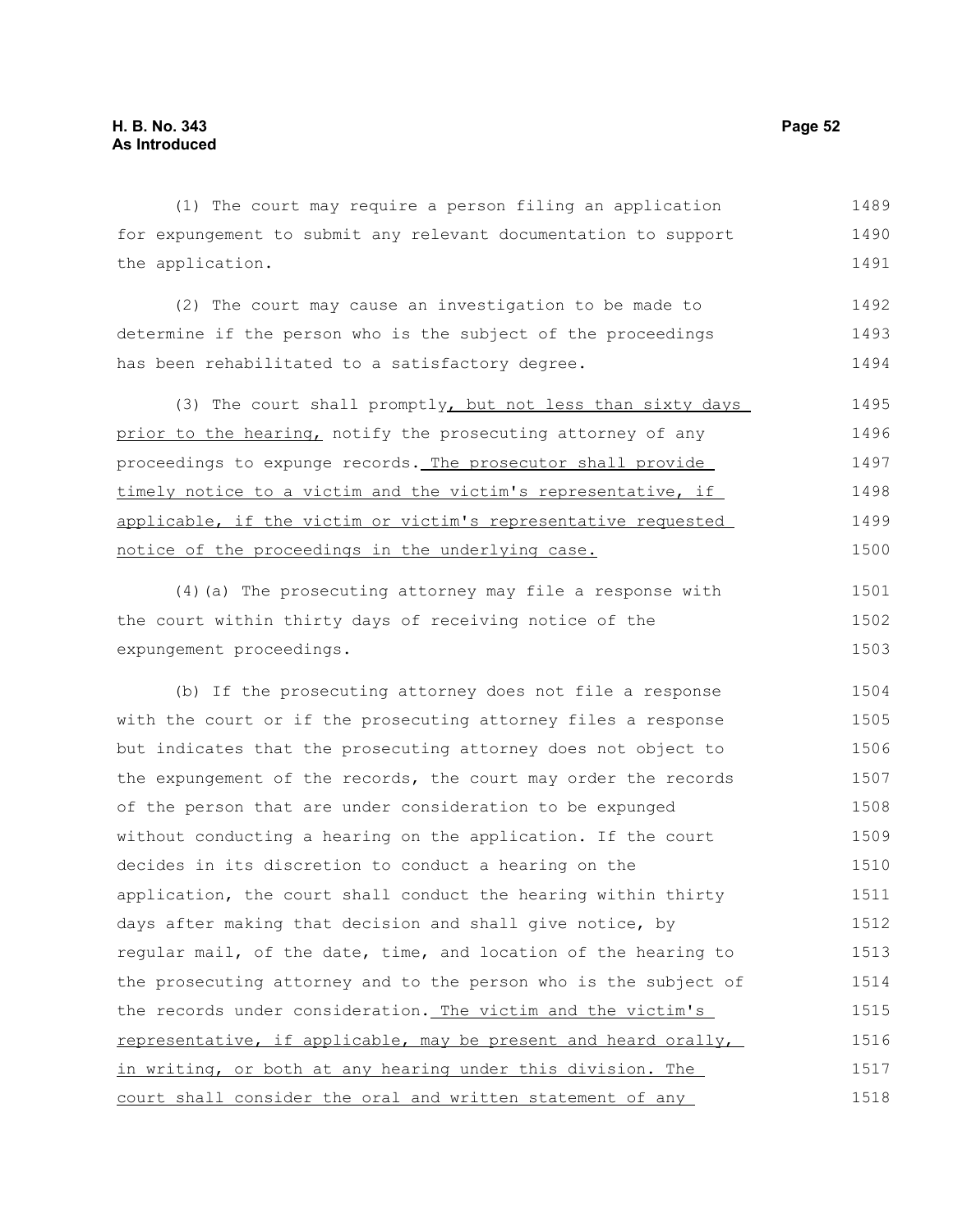victim, victim's representative, and victim's attorney, if applicable. (c) If the prosecuting attorney files a response with the court that indicates that the prosecuting attorney objects to the expungement of the records, the court shall conduct a hearing on the application within thirty days after the court receives the response. The court shall give notice, by regular mail, of the date, time, and location of the hearing to the prosecuting attorney and to the person who is the subject of the records under consideration. The victim and the victim's representative, if applicable, may be present and heard orally, in writing, or both at any hearing under this section. The court shall consider the oral and written statement of any victim, victim's representative, and victim's attorney, if applicable. (5) After conducting a hearing in accordance with division (B)(4) of this section or after due consideration when a hearing is not conducted, the court may order the records of the person that are the subject of the application to be expunged if it finds that the person has been rehabilitated to a satisfactory degree. In determining whether the person has been rehabilitated to a satisfactory degree, the court may consider all of the following: (a) The age of the person; (b) The nature of the case; (c) The cessation or continuation of delinquent, unruly, or criminal behavior; (d) The education and employment history of the person; (e) Any other circumstances that may relate to the rehabilitation of the person who is the subject of the records 1519 1520 1521 1522 1523 1524 1525 1526 1527 1528 1529 1530 1531 1532 1533 1534 1535 1536 1537 1538 1539 1540 1541 1542 1543 1544 1545 1546 1547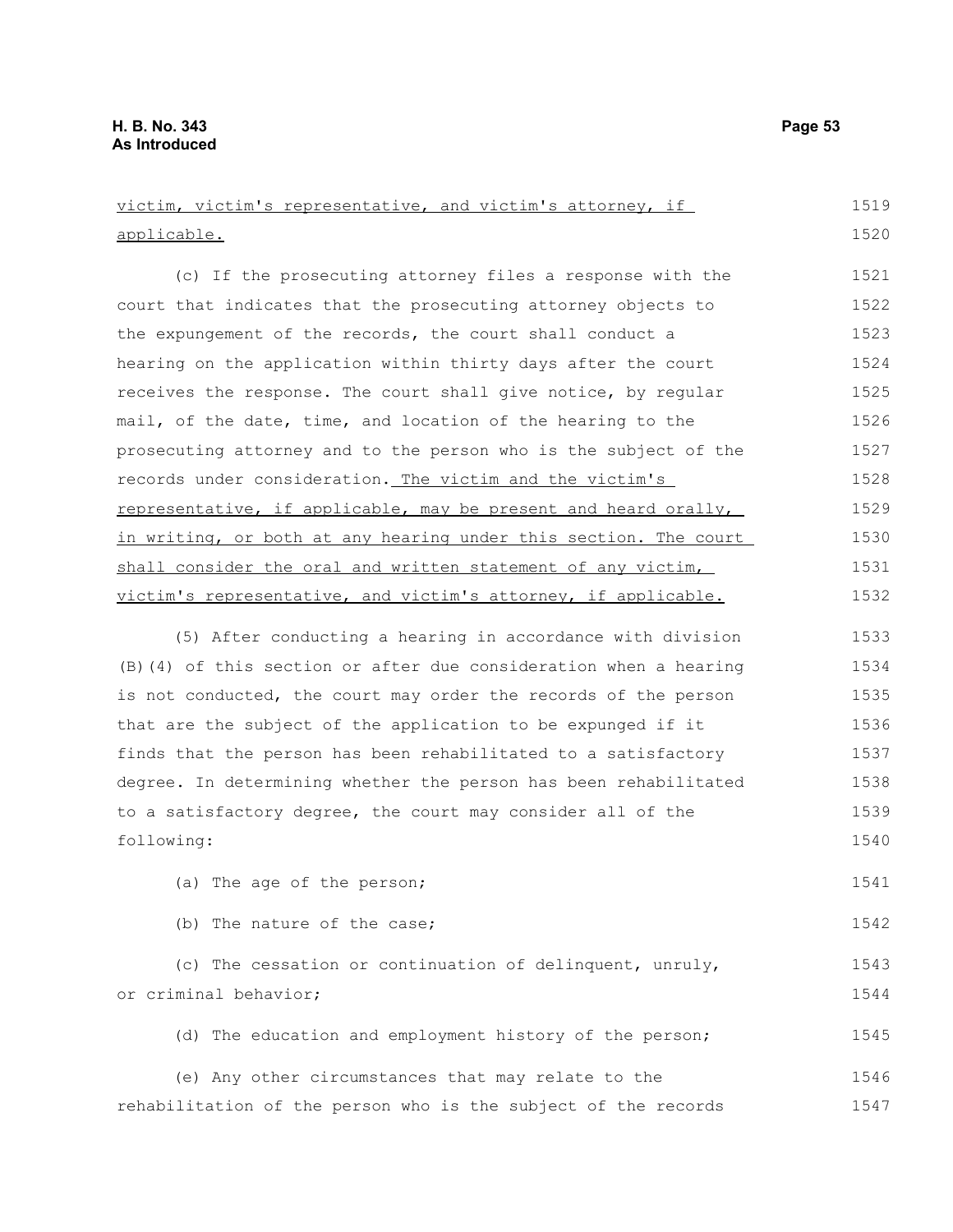under consideration.

(C) If the juvenile court is notified by any party in a civil action that a civil action has been filed based on a case the records for which are the subject of a sealing order, the juvenile court shall not expunge a record sealed under section 2151.356 of the Revised Code until the civil action has been resolved and is not subject to further appellate review, at which time the records shall be expunged pursuant to division (A) of this section. 1549 1550 1551 1552 1553 1554 1555 1556

(D)(1) A juvenile court that issues a protection order or approves a consent agreement under section 2151.34 or 3113.31 of the Revised Code shall automatically seal all of the records of the proceeding in which the order was issued or agreement approved on the date the person against whom the protection order was issued or the consent agreement approved attains the age of nineteen years if the court determines that the person has complied with all of the terms of the protection order or consent agreement. 1557 1558 1559 1560 1561 1562 1563 1564 1565

(2) In a proceeding under section 2151.34 of the Revised Code, if the juvenile court does not issue any protection order under division (E) of that section, the court shall automatically seal all of the records in that proceeding. In a proceeding under section 3113.31 of the Revised Code, if the juvenile court does not issue any protection order or approve any consent agreement under division (E) of that section, the court shall automatically seal all of the records in that proceeding. 1566 1567 1568 1569 1570 1571 1572 1573 1574

(3)(a) If a juvenile court that issues a protection order or approves a consent agreement under section 2151.34 or 3113.31 of the Revised Code determines that the person against whom the 1575 1576 1577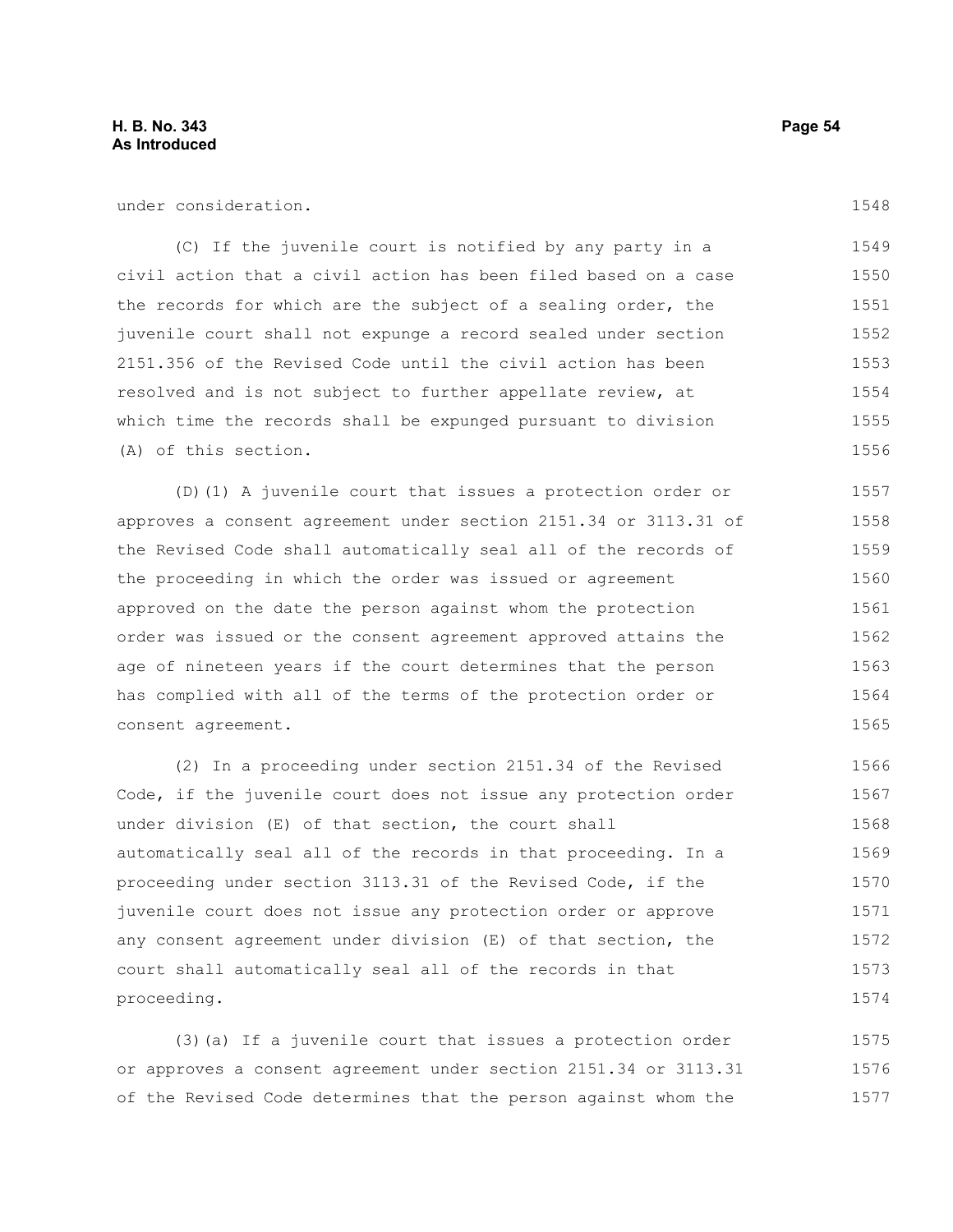# **H. B. No. 343 Page 55 As Introduced**

protection order was issued or the consent agreement approved has not complied with all of the terms of the protection order or consent agreement, the court shall consider sealing all of the records of the proceeding in which the order was issued or agreement approved upon the court's own motion or upon the application of a person. The court may make the motion or the person who is the subject of the records under consideration may apply for an order sealing the records of the proceeding at any time after two years after the expiration of the protection order or consent agreement. 1578 1579 1580 1581 1582 1583 1584 1585 1586 1587

(b) In making a determination whether to seal records pursuant to division (D)(3) of this section, all of the following apply: 1588 1589 1590

(i) The court may require a person filing an application under division (D)(3) of this section to submit any relevant documentation to support the application. 1591 1592 1593

(ii) The court shall promptly notify the victim or the victim's attorney of any proceedings to seal records initiated pursuant to division (D)(3) of this section. 1594 1595 1596

(iii) The victim or the victim's attorney may file a response with the court within thirty days of receiving notice of the sealing proceedings. 1597 1598 1599

If the victim or the victim's attorney does not file a response with the court or if the victim or the victim's attorney files a response but indicates that the victim or the victim's attorney does not object to the sealing of the records, the court may order the records of the person that are under consideration to be sealed without conducting a hearing on the motion or application. If the court decides in its discretion to 1600 1601 1602 1603 1604 1605 1606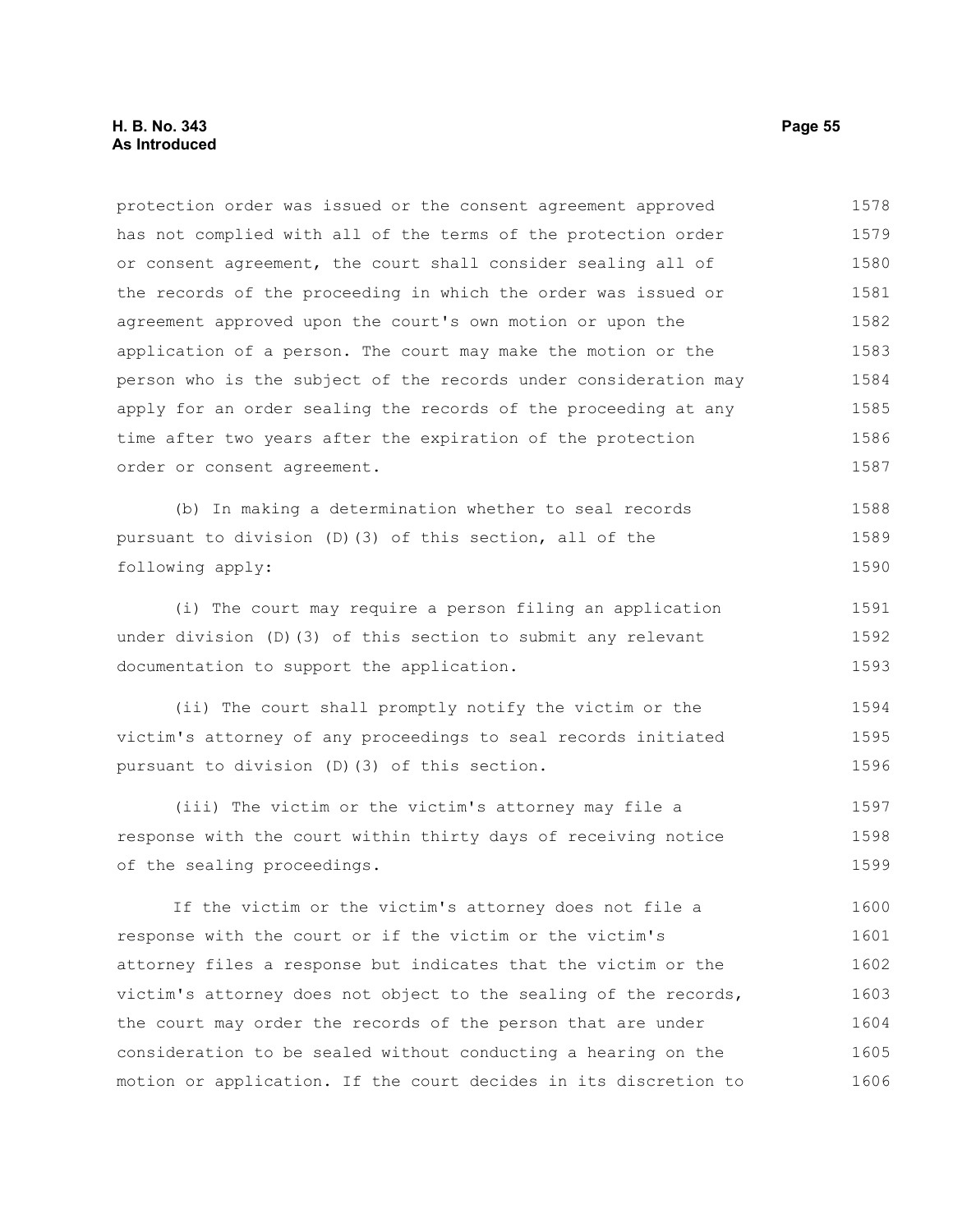### **H. B. No. 343 Page 56 As Introduced**

conduct a hearing on the motion or application, the court shall conduct the hearing within thirty days after making that decision and shall give notice, by regular mail, of the date, time, and location of the hearing to the victim or the victim's attorney and to the person who is the subject of the records under consideration. 1607 1608 1609 1610 1611 1612

If the victim or the victim's attorney files a response with the court that indicates that the victim or the victim's attorney objects to the sealing of the records, the court shall conduct a hearing on the motion or application within thirty days after the court receives the response. The court shall give notice, by regular mail, of the date, time, and location of the hearing to the victim or the victim's attorney and to the person who is the subject of the records under consideration. 1613 1614 1615 1616 1617 1618 1619 1620

(iv) After conducting a hearing in accordance with division (D)(3)(b)(iii) of this section or after due consideration when a hearing is not conducted, the court may order the records of the person that are the subject of the motion or application to be sealed. 1621 1622 1623 1624 1625

(4) Inspection of the records sealed pursuant to division (D)(1), (2), or (3) of this section may be made only by the following persons or for the following purposes: 1626 1627 1628

(a) By a law enforcement officer or prosecutor, or the assistants of either, to determine whether the nature and character of the offense with which a person is to be charged would be affected by virtue of the person's previously having been convicted of a crime; 1629 1630 1631 1632 1633

(b) By the parole or probation officer of the person who is the subject of the records, for the exclusive use of the 1634 1635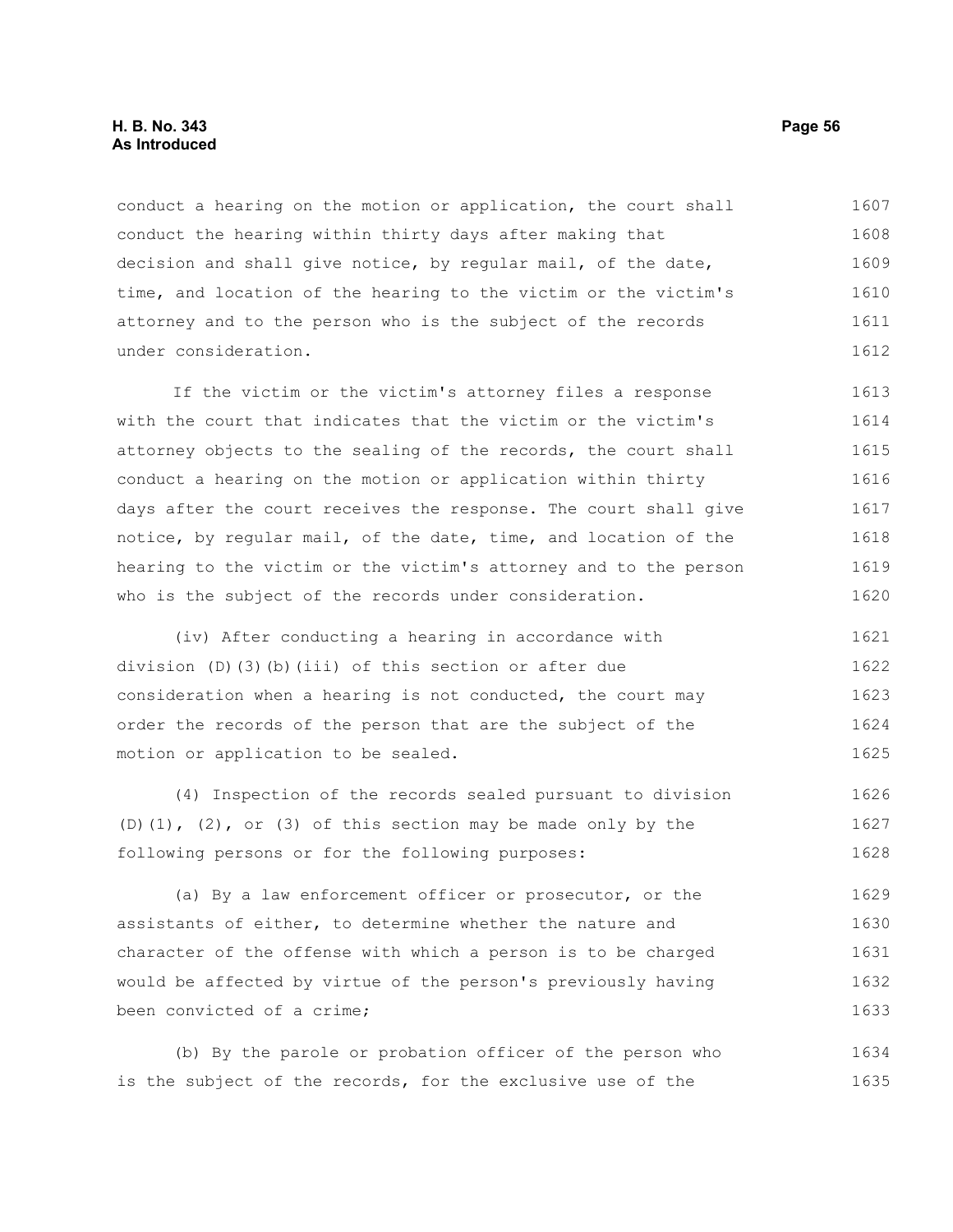officer in supervising the person while on parole or under a community control sanction or a post-release control sanction, and in making inquiries and written reports as requested by the court or adult parole authority; 1636 1637 1638 1639

(c) Upon application by the person who is the subject of the records, by the persons named in the application; 1640 1641

(d) By a law enforcement officer who was involved in the case, for use in the officer's defense of a civil action arising out of the officer's involvement in that case; 1642 1643 1644

(e) By a prosecuting attorney or the prosecuting attorney's assistants, to determine a defendant's eligibility to enter a pre-trial diversion program established pursuant to section 2935.36 of the Revised Code; 1645 1646 1647 1648

(f) By any law enforcement agency or any authorized employee of a law enforcement agency or by the department of rehabilitation and correction as part of a background investigation of a person who applies for employment with the agency as a law enforcement officer or with the department as a corrections officer; 1649 1650 1651 1652 1653 1654

(g) By any law enforcement agency or any authorized employee of a law enforcement agency, for the purposes set forth in, and in the manner provided in, section 2953.321 of the Revised Code; 1655 1656 1657 1658

(h) By the bureau of criminal identification and investigation or any authorized employee of the bureau for the purpose of providing information to a board or person pursuant to division (F) or (G) of section 109.57 of the Revised Code; 1659 1660 1661 1662

(i) By the bureau of criminal identification and investigation or any authorized employee of the bureau for the 1663 1664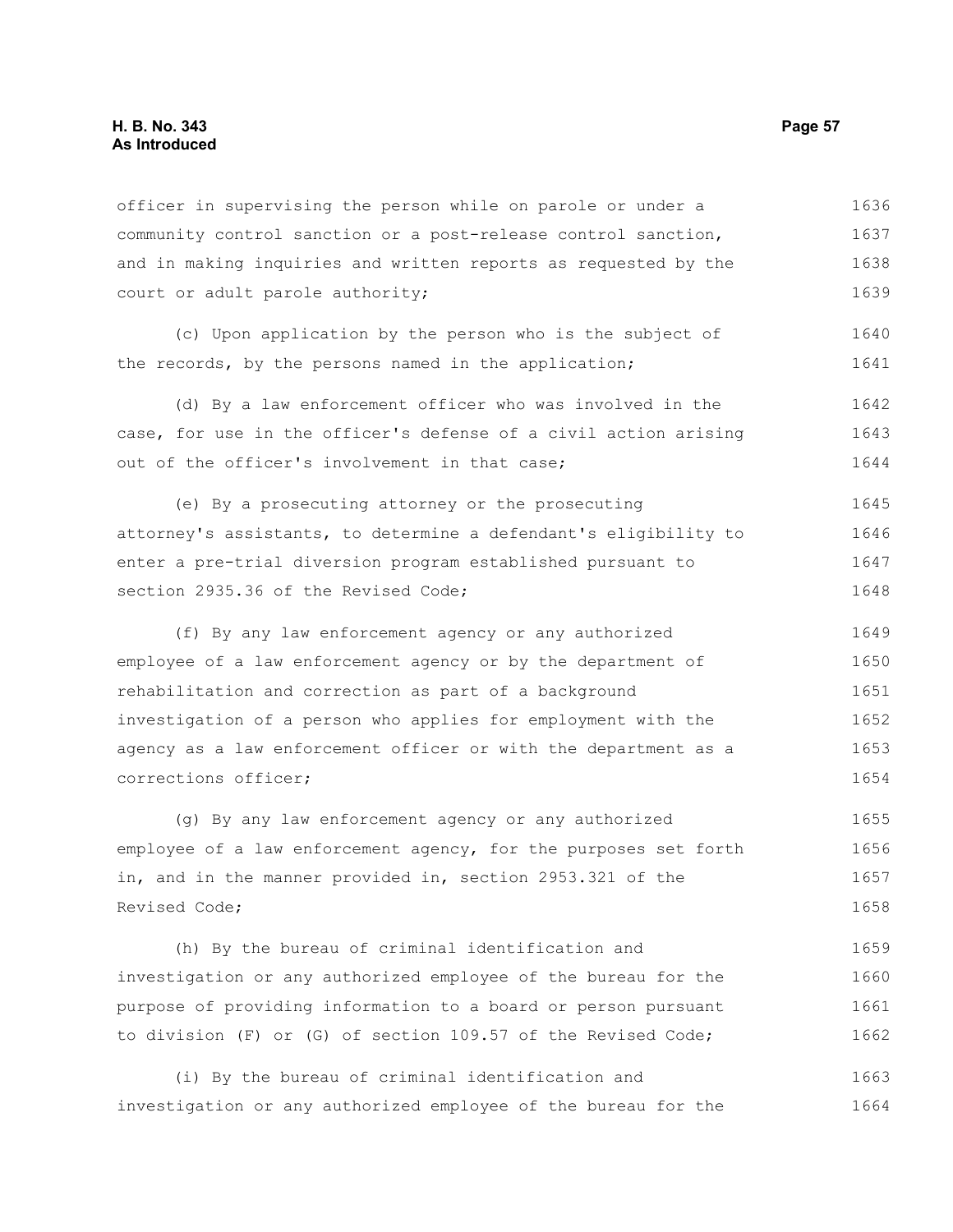purpose of performing a criminal history records check on a person to whom a certificate as prescribed in section 109.77 of the Revised Code is to be awarded; 1665 1666 1667

(j) By the bureau of criminal identification and investigation or any authorized employee of the bureau for the purpose of conducting a criminal records check of an individual pursuant to division (B) of section 109.572 of the Revised Code that was requested pursuant to any of the sections identified in division (B)(1) of that section; 1668 1669 1670 1671 1672 1673

(k) By the bureau of criminal identification and investigation, an authorized employee of the bureau, a sheriff, or an authorized employee of a sheriff in connection with a criminal records check described in section 311.41 of the Revised Code; 1674 1675 1676 1677 1678

(l) By the attorney general or an authorized employee of the attorney general or a court for purposes of determining a person's classification pursuant to Chapter 2950. of the Revised Code. 1679 1680 1681 1682

When the nature and character of the offense with which a person is to be charged would be affected by the information, it may be used for the purpose of charging the person with an offense. 1683 1684 1685 1686

(E) In addition to the methods of expungement provided for in divisions (A) and (B) of this section, a person who has been adjudicated a delinquent child for having committed an act that would be a violation of section 2907.24, 2907.241, or 2907.25 of the Revised Code if the child were an adult may apply to the adjudicating court for the expungement of the record of adjudication if the person's participation in the act was a 1687 1688 1689 1690 1691 1692 1693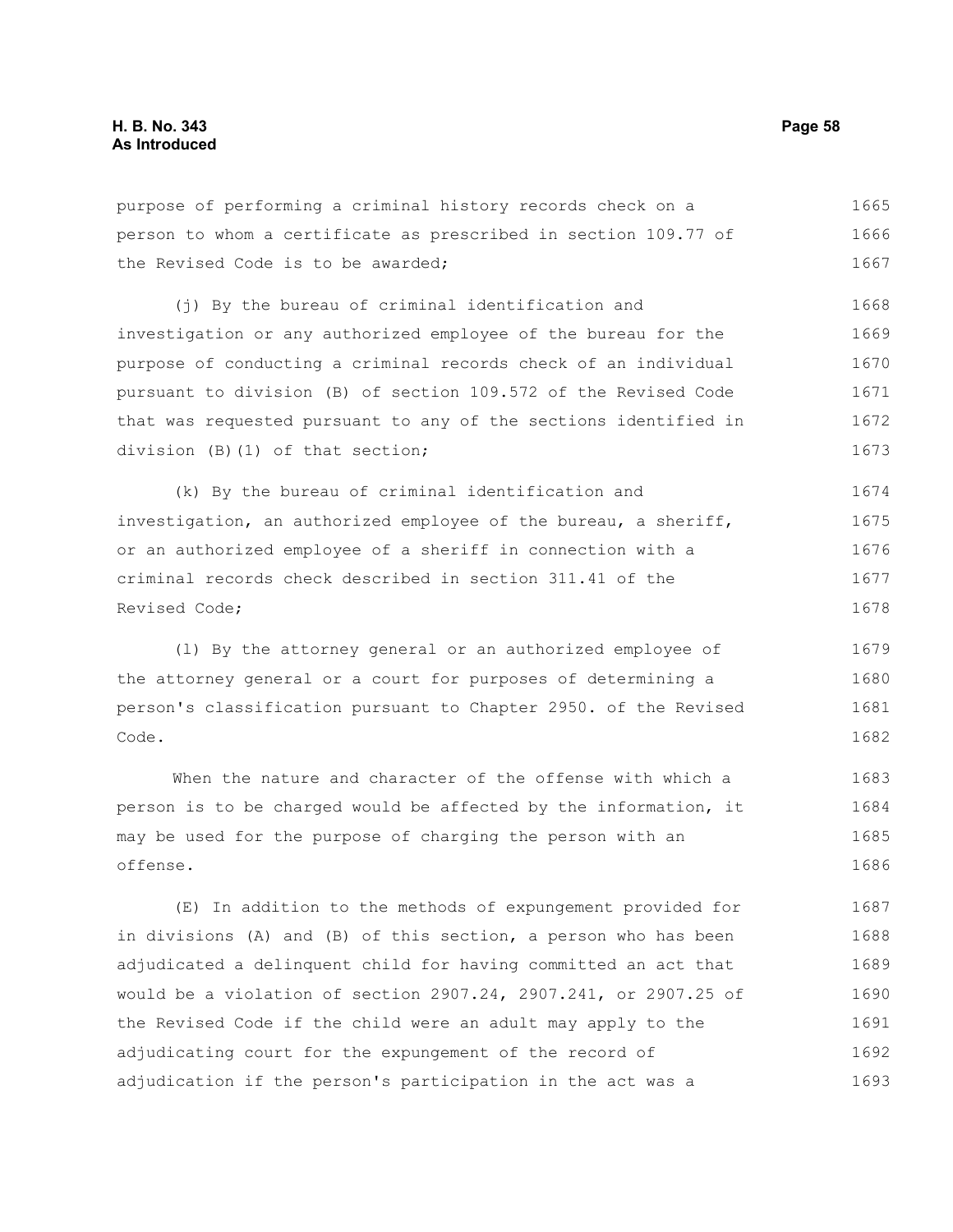### **H. B. No. 343 Page 59 As Introduced**

result of the person having been a victim of human trafficking. The application shall be made in the same manner as an application for expungement under section 2953.38 of the Revised Code, and all of the provisions of that section shall apply to the expungement procedure. 1694 1695 1696 1697 1698

(F) After the records have been expunged under this section, the person who is the subject of the expunged records properly may, and the court shall, reply that no record exists with respect to the person upon any inquiry in the matter. 1699 1700 1701 1702

**Sec. 2152.20.** (A) If a child is adjudicated a delinquent child or a juvenile traffic offender, the court may order any of the following dispositions, in addition to any other disposition authorized or required by this chapter: 1703 1704 1705 1706

(1) Impose a fine in accordance with the following schedule: 1707 1708

(a) For an act that would be a minor misdemeanor or an unclassified misdemeanor if committed by an adult, a fine not to exceed fifty dollars; 1709 1710 1711

(b) For an act that would be a misdemeanor of the fourth degree if committed by an adult, a fine not to exceed one hundred dollars; 1712 1713 1714

(c) For an act that would be a misdemeanor of the third degree if committed by an adult, a fine not to exceed one hundred fifty dollars; 1715 1716 1717

(d) For an act that would be a misdemeanor of the second degree if committed by an adult, a fine not to exceed two hundred dollars; 1718 1719 1720

(e) For an act that would be a misdemeanor of the first 1721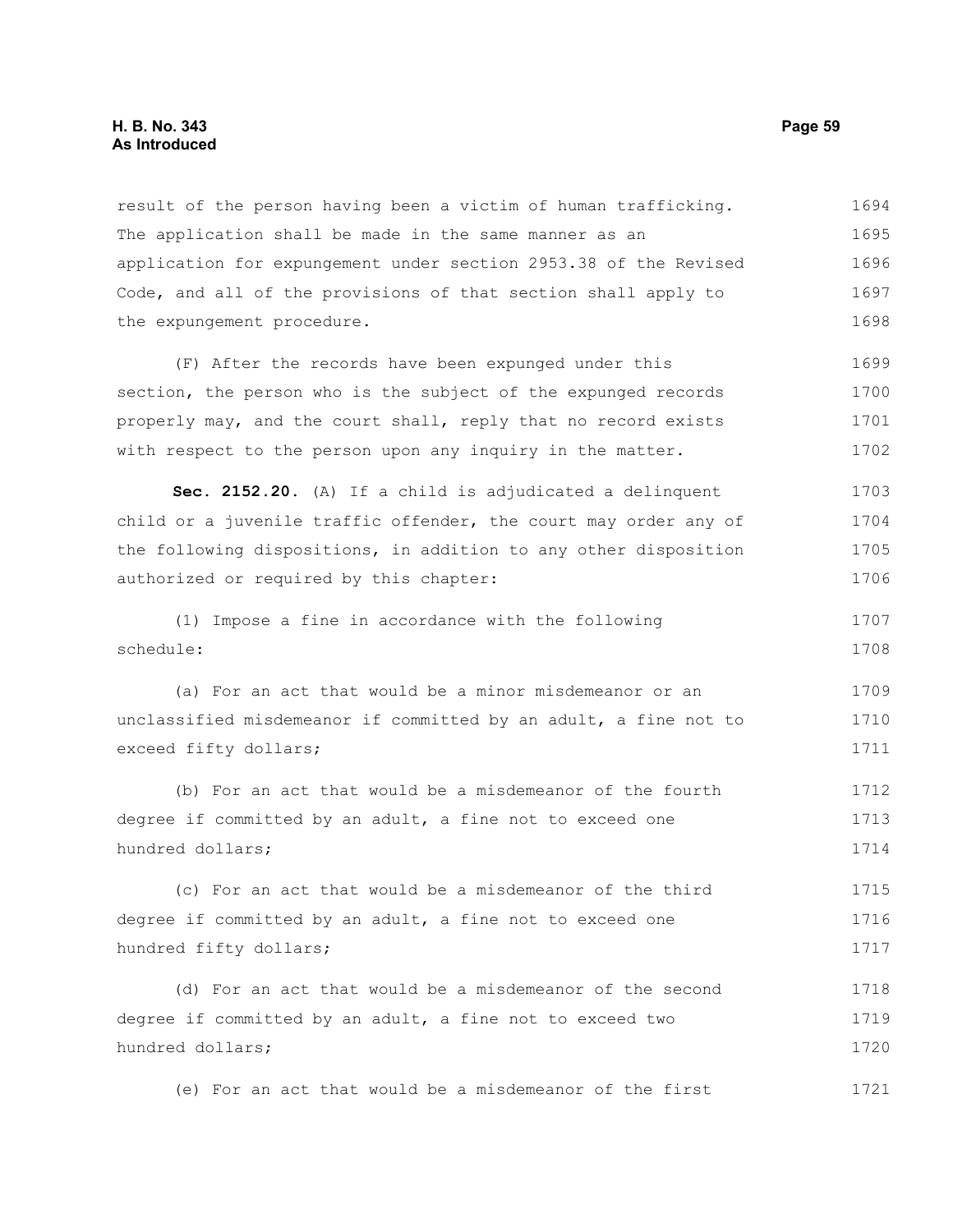hundred fifty dollars;

degree if committed by an adult, a fine not to exceed two

(f) For an act that would be a felony of the fifth degree or an unclassified felony if committed by an adult, a fine not to exceed three hundred dollars; 1724 1725 1726

(g) For an act that would be a felony of the fourth degree if committed by an adult, a fine not to exceed four hundred dollars; 1727 1728 1729

(h) For an act that would be a felony of the third degree if committed by an adult, a fine not to exceed seven hundred fifty dollars; 1730 1731 1732

(i) For an act that would be a felony of the second degree if committed by an adult, a fine not to exceed one thousand dollars; 1733 1734 1735

(j) For an act that would be a felony of the first degree if committed by an adult, a fine not to exceed one thousand five hundred dollars; 1736 1737 1738

(k) For an act that would be aggravated murder or murder if committed by an adult, a fine not to exceed two thousand dollars. 1739 1740 1741

(2) Require the child to pay costs;

(3) Unless the child's delinquent act or juvenile traffic offense would be a minor misdemeanor if committed by an adult or could be disposed of by the juvenile traffic violations bureau serving the court under Traffic Rule 13.1 if the court has established a juvenile traffic violations bureau, require the child to make restitution to the victim of the child's delinquent act or juvenile traffic offense or, if the victim is 1743 1744 1745 1746 1747 1748 1749

1722 1723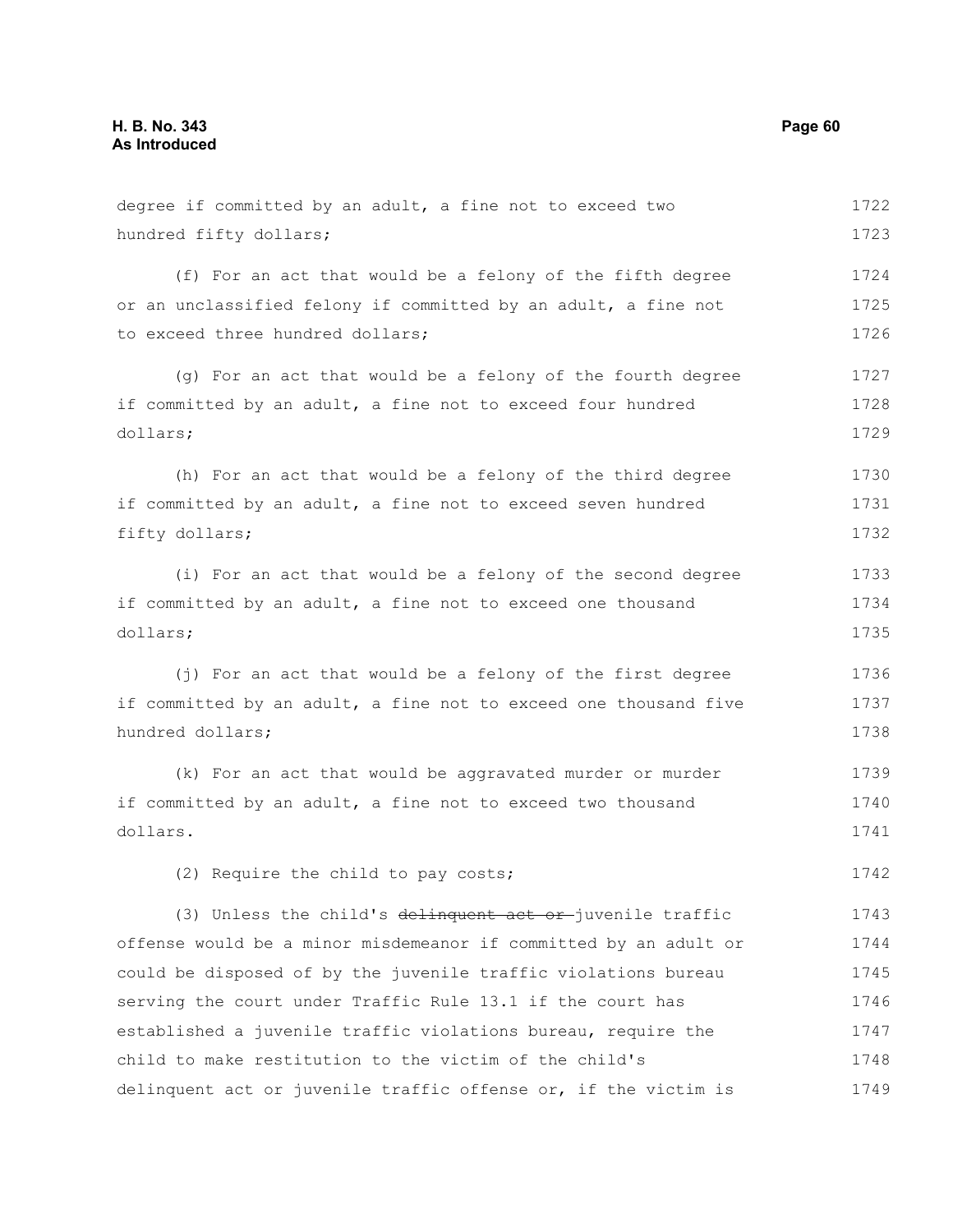deceased, to a survivor the estate of the victim in an amount based upon the victim's economic loss caused by or related to the delinquent act or juvenile traffic offense. The court may not require a child to make restitution pursuant to this division if the child's delinquent act or-juvenile traffic offense would be a minor misdemeanor if committed by an adult or could be disposed of by the juvenile traffic violations bureau serving the court under Traffic Rule 13.1 if the court has established a juvenile traffic violations bureau. If the court requires restitution under this division, the restitution shall be made directly to the victim in open court or to the probation department that serves the jurisdiction or the clerk of courts on behalf of the victim. 1750 1751 1752 1753 1754 1755 1756 1757 1758 1759 1760 1761 1762

If the court requires restitution under this division, the restitution may be in the form of a cash reimbursement paid in a lump sum or in installments, the performance of repair work to restore any damaged property to its original condition, the performance of a reasonable amount of labor for the victim or survivor of the victim, the performance of community service work, any other form of restitution devised by the court, or any combination of the previously described forms of restitution. 1763 1764 1765 1766 1767 1768 1769 1770

If the court requires restitution under this division, the court may base the restitution order on an amount recommended by the victim or survivor of the victim, the delinquent child, the juvenile traffic offender, a presentence investigation report, estimates or receipts indicating the cost of repairing or replacing property, and any other information, provided that the The victim, victim's representative, victim's attorney, if applicable, the prosecuting attorney, or the delinquent child or juvenile traffic offender may provide information relevant to the determination of the amount of restitution. The amount the 1771 1772 1773 1774 1775 1776 1777 1778 1779 1780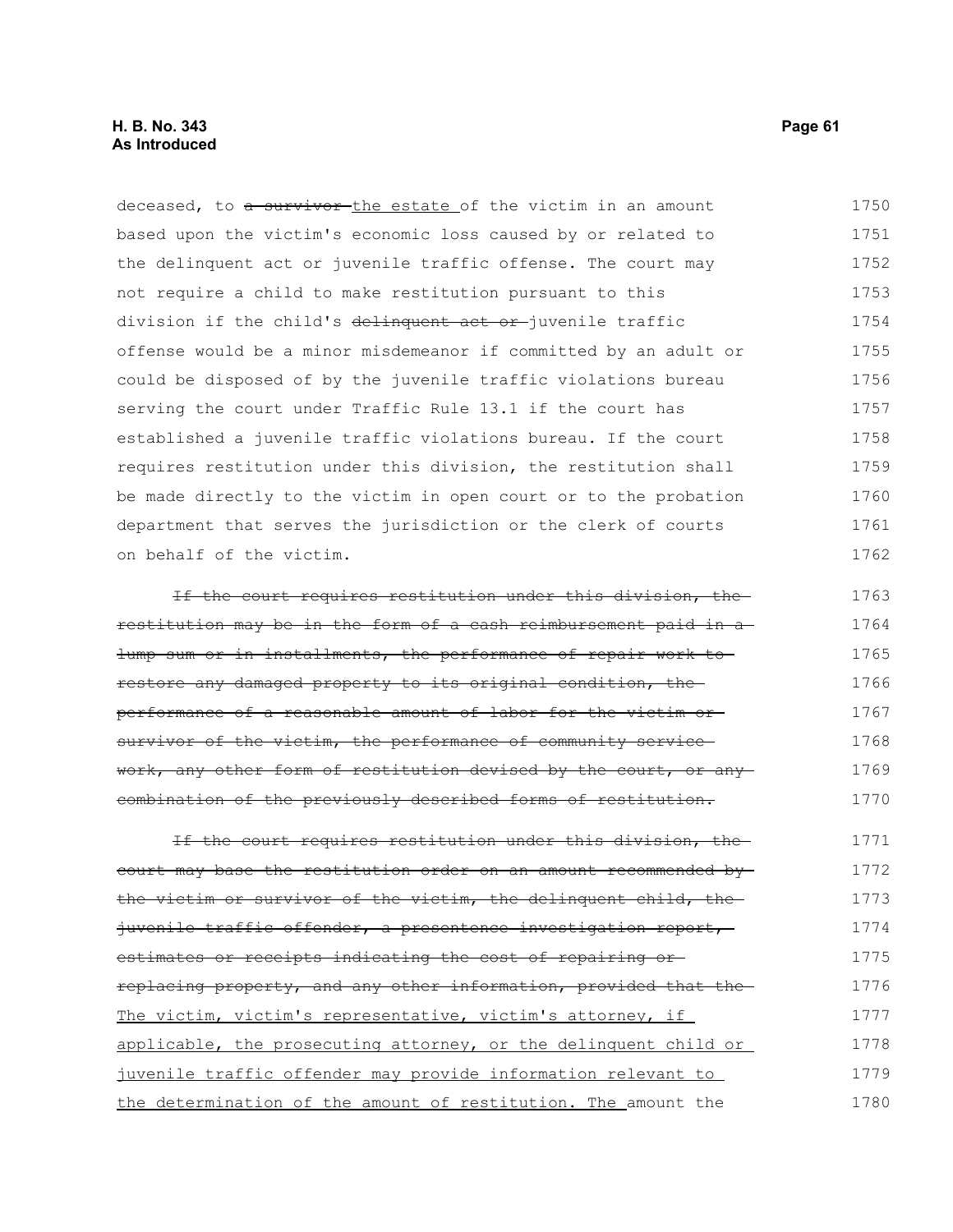court orders as restitution shall not exceed the amount of the economic loss suffered by the victim as a direct and proximate result of the delinquent act or juvenile traffic offense. If the court decides to or is required to order restitution under this division and the amount of the restitution is disputed by the victim or survivor, victim's estate, victim's representative, or victim's attorney, if applicable, or by the delinquent child or juvenile traffic offender, the court shall hold a hearing on the restitution. If the court requires restitution under thisdivision, the court shall determine, or order the determination of, the amount of restitution to be paid by the delinquent childor juvenile traffic offender The court shall determine the amount of full restitution by a preponderance of the evidence. All restitution payments shall be credited against any recovery of economic loss in a civil action brought by or on behalf of the victim against the delinquent child or juvenile traffic offender or the delinquent child's or juvenile traffic offender's parent, guardian, or other custodian. 1781 1782 1783 1784 1785 1786 1787 1788 1789 1790 1791 1792 1793 1794 1795 1796 1797 1798

If the court requires restitution under this division, the court may order that the delinquent child or juvenile traffic offender pay a surcharge, in an amount not exceeding five per cent of the amount of restitution otherwise ordered under this division, to the entity responsible for collecting and processing the restitution payments. 1799 1800 1801 1802 1803 1804

The victim or the survivor of the victim-victim's estate may request that the prosecuting authority file a motion, or the delinquent child or juvenile traffic offender may file a motion, for modification of the payment terms of any restitution ordered under this division. If the court grants the motion, it may modify the payment terms as it determines appropriate. 1805 1806 1807 1808 1809 1810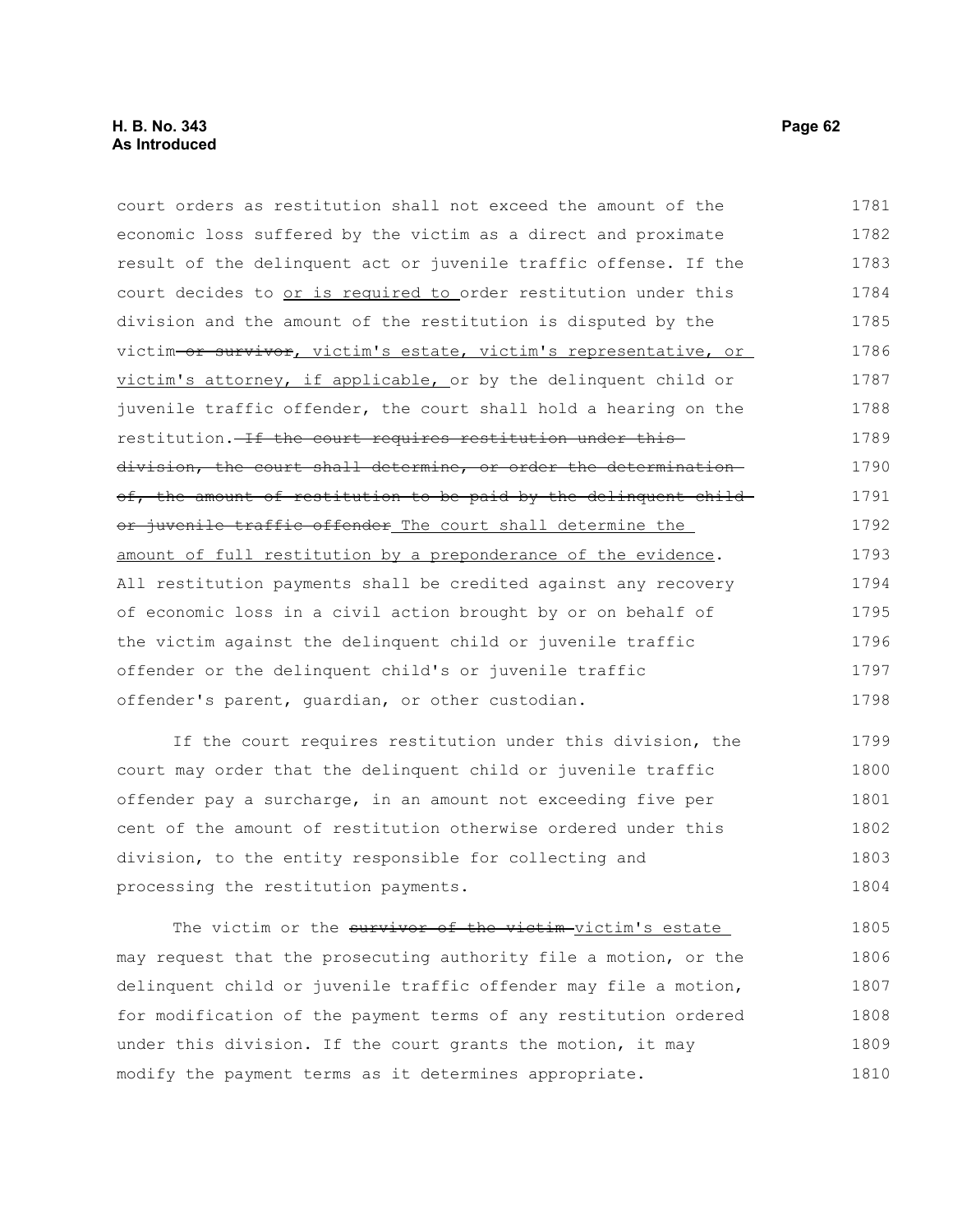# **H. B. No. 343 Page 63 As Introduced**

(4) Require the child to reimburse any or all of the costs incurred for services or sanctions provided or imposed, including, but not limited to, the following: (a) All or part of the costs of implementing any community control imposed as a disposition under section 2152.19 of the Revised Code, including a supervision fee; (b) All or part of the costs of confinement in a residential facility described in section 2152.19 of the Revised Code or in a department of youth services institution, including, but not limited to, a per diem fee for room and board, the costs of medical and dental treatment provided, and the costs of repairing property the delinquent child damaged while so confined. The amount of reimbursement ordered for a child under this division shall not exceed the total amount of reimbursement the child is able to pay as determined at a hearing and shall not exceed the actual cost of the confinement. The court may collect any reimbursement ordered under this division. If the court does not order reimbursement under this division, confinement costs may be assessed pursuant to a repayment policy adopted under section 2929.37 of the Revised Code and division (D) of section 307.93, division (A) of section 341.19, division (C) of section 341.23 or 753.16, division (C) of section 2301.56, or division (B) of section 341.14, 753.02, 753.04, or 2947.19 of the Revised Code. 1811 1812 1813 1814 1815 1816 1817 1818 1819 1820 1821 1822 1823 1824 1825 1826 1827 1828 1829 1830 1831 1832 1833 1834

(B) Chapter 2981. of the Revised Code applies to a child who is adjudicated a delinquent child for violating section 2923.32 or 2923.42 of the Revised Code or for committing an act that, if committed by an adult, would be a felony drug abuse offense. 1835 1836 1837 1838 1839

(C) The court may hold a hearing if necessary to determine 1840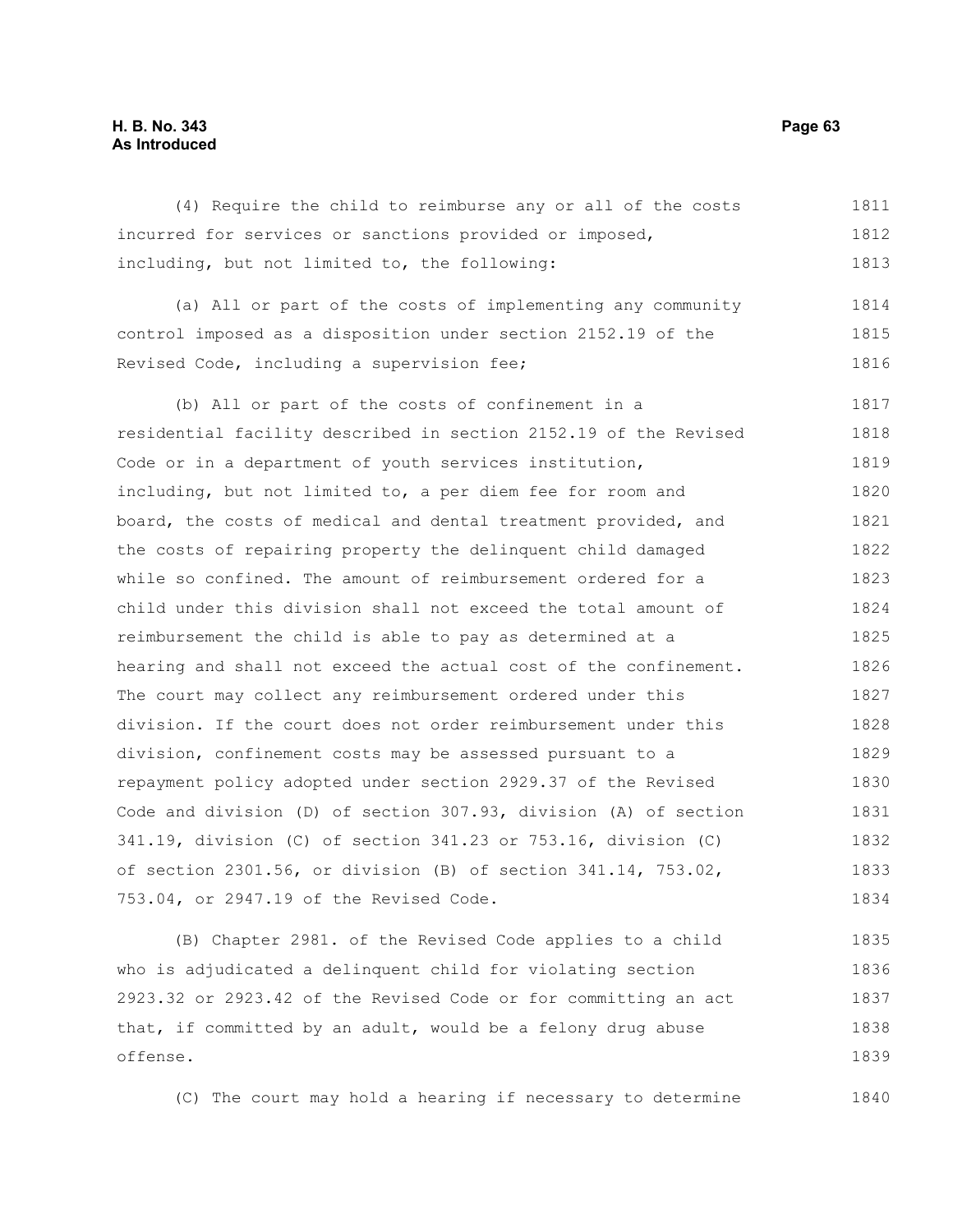whether a child is able to pay a sanction under this section. (D) If a child who is adjudicated a delinquent child is indigent, the court shall consider imposing a term of community service under division (A) of section 2152.19 of the Revised Code in lieu of imposing a financial sanction under this section. If a child who is adjudicated a delinquent child is not indigent, the court may impose a term of community service under that division in lieu of, or in addition to, imposing a financial sanction under this section. The court may order community service for an act that if committed by an adult would be a minor misdemeanor. 1841 1842 1843 1844 1845 1846 1847 1848 1849 1850 1851

If a child fails to pay a financial sanction imposed under this section, the court may impose a term of community service in lieu of the sanction. 1852 1853 1854

(E) The clerk of the court, or another person authorized by law or by the court to collect a financial sanction imposed under this section, may do any of the following: 1855 1856 1857

(1) Enter into contracts with one or more public agencies or private vendors for the collection of the amounts due under the financial sanction, which amounts may include interest from the date of imposition of the financial sanction; 1858 1859 1860 1861

(2) Permit payment of all, or any portion of, the financial sanction in installments, by credit or debit card, by another type of electronic transfer, or by any other reasonable method, within any period of time, and on any terms that the court considers just, except that the maximum time permitted for payment shall not exceed five years. The clerk may pay any fee associated with processing an electronic transfer out of public money and may charge the fee to the delinquent child. 1862 1863 1864 1865 1866 1867 1868 1869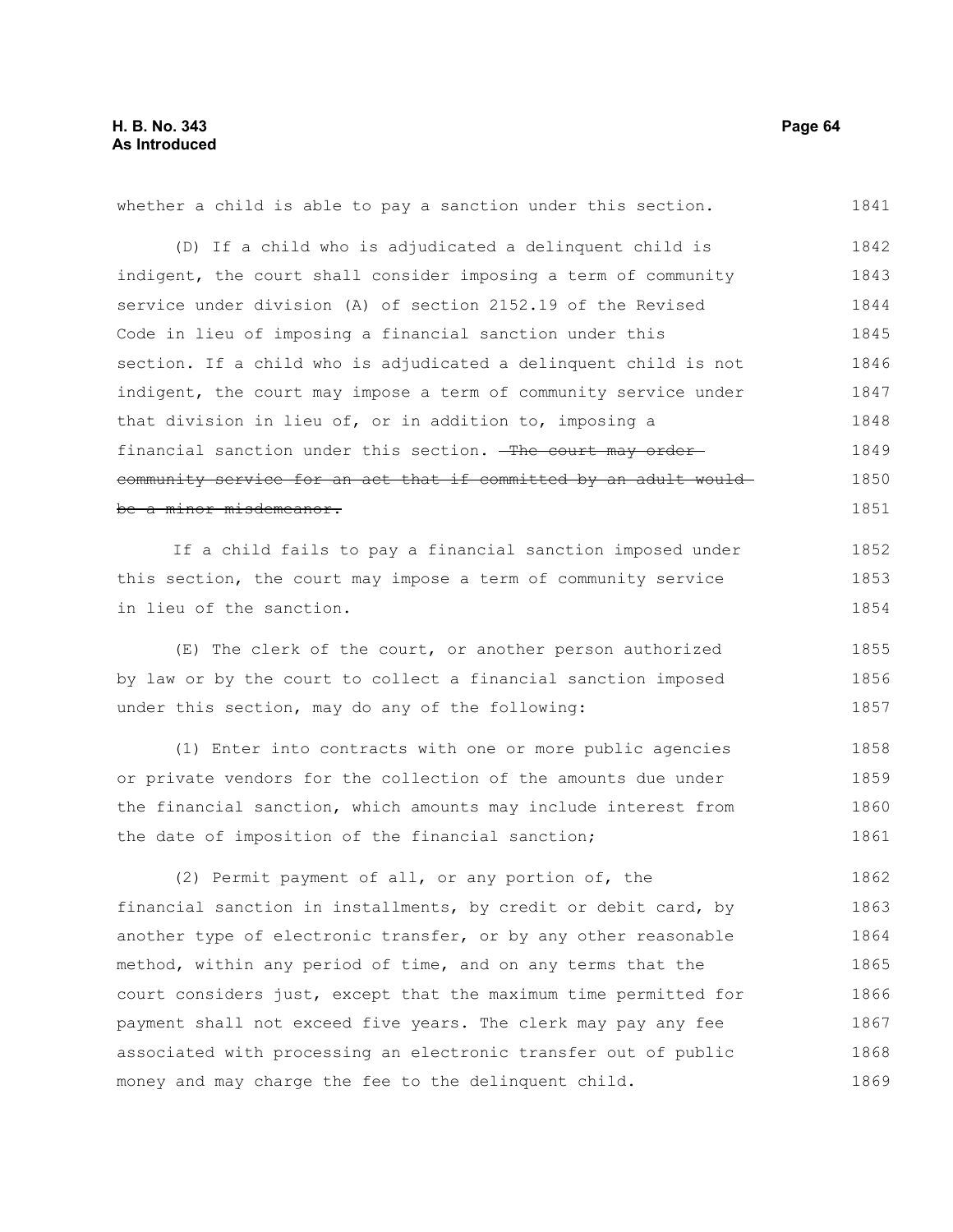(3) To defray administrative costs, charge a reasonable fee to a child who elects a payment plan rather than a lump sum payment of a financial sanction. **Sec. 2152.203.** (A) As used in this section, "criminal offense" and "delinquent act" have the same meanings as in section 2930.01 of the Revised Code. (B) In determining the amount of restitution under this section, the court shall order full restitution for any past and future expenses related to a victim's economic loss due to the delinquent act or juvenile traffic offense. The court shall not consider the delinquent child's or juvenile traffic offender's present or future ability to pay restitution. The amount of restitution shall be reduced by any payments to the victim for economic or other loss made or due under a policy of insurance or governmental program. A pending insurance or governmental program claim made by a victim shall not delay a payment of restitution as ordered by the court. Past and future economic loss includes, but is not limited to, the following: (1) Full or partial payment for the value of stolen or damaged property. The value of stolen or damaged property shall be the replacement cost of the property or the actual cost of repairing the property when repair is possible. (2) Medical expenses; (3) Mental health counseling expenses; (4) Wages or profits lost due to injury of the victim and, if the victim is a minor, wages or profits lost by the minor victim's parent or guardian while caring for the injured minor victim. Lost wages include commission income as well as base 1870 1871 1872 1873 1874 1875 1876 1877 1878 1879 1880 1881 1882 1883 1884 1885 1886 1887 1888 1889 1890 1891 1892 1893 1894 1895 1896 1897 1898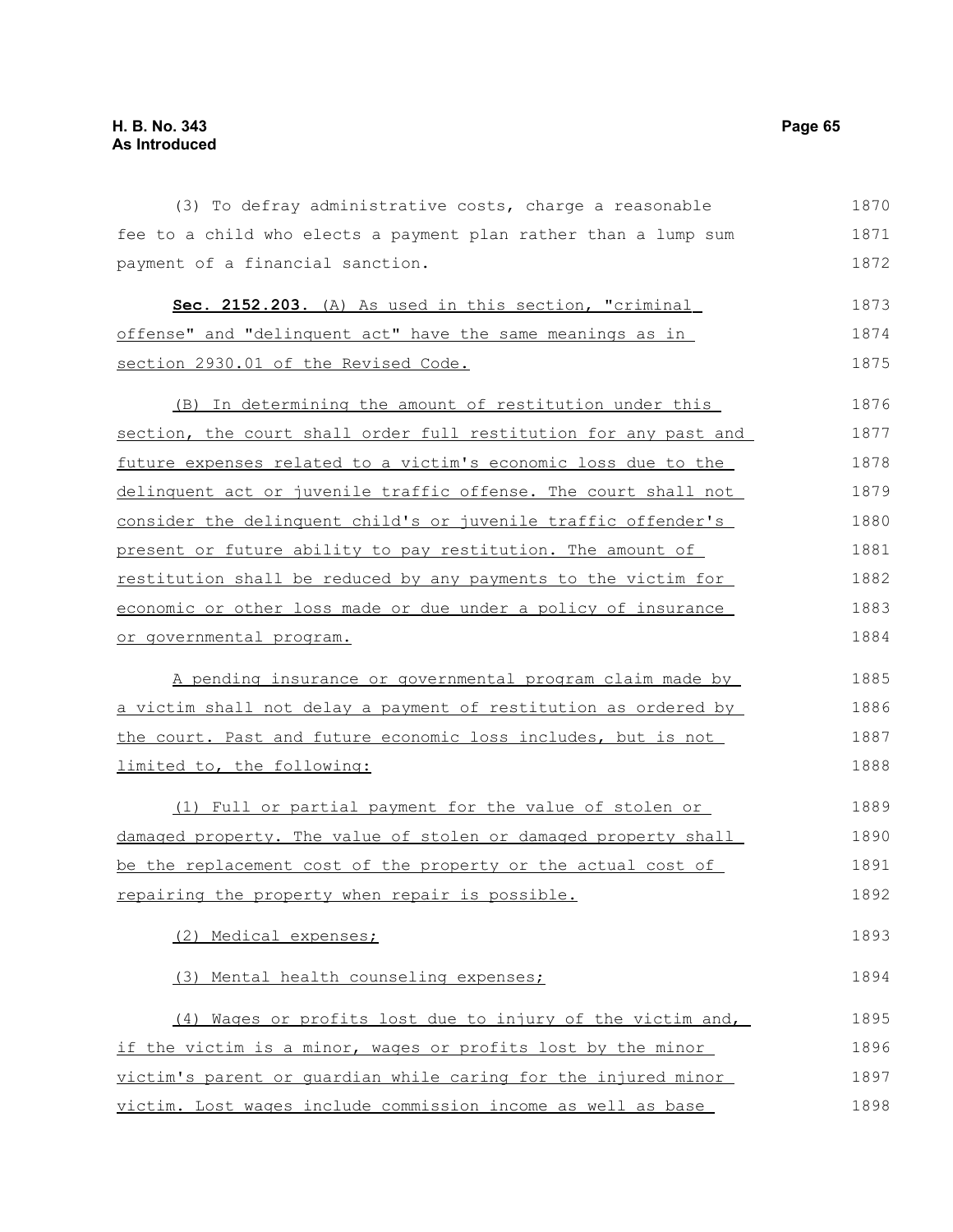wages. Commission income shall be established by evidence of commission income during the twelve-month period prior to the date of the delinquent act for which restitution is being ordered, unless good cause for a shorter time period is shown. (5) Wages or profits lost by the victim and if the victim is a minor, wages or profits lost by the minor victim's parent or guardian due to time spent as a witness or assisting law enforcement or the prosecutor. Lost wages include commission income as well as base wages. Commission income shall be established as described in division (B)(4) of this section. (6) Expenses related to installing or increasing security related to felony or misdemeanor offenses of violence, including, but not limited to, a security device or system or the replacement or addition of locks; (7) Expenses related to making a vehicle or residence accessible to the victim if the victim is partially permanently disabled or totally permanently disabled as a direct result of the delinquent act; (8) Expenses related to monitoring the credit report of and repairing the credit of a victim of identity fraud for a period of time reasonably necessary to make the victim whole. (C) The court may order that restitution be made by a single lump sum payment, partial payments at specified intervals, in-kind payments, or a combination of payments at specified intervals and in-kind payments. The length of time over which scheduled payments are established shall be the shortest time in which full payment reasonably can be made. Inkind payments may be in the form of the return of property, replacement of property, or if the victim agrees, services 1899 1900 1901 1902 1903 1904 1905 1906 1907 1908 1909 1910 1911 1912 1913 1914 1915 1916 1917 1918 1919 1920 1921 1922 1923 1924 1925 1926 1927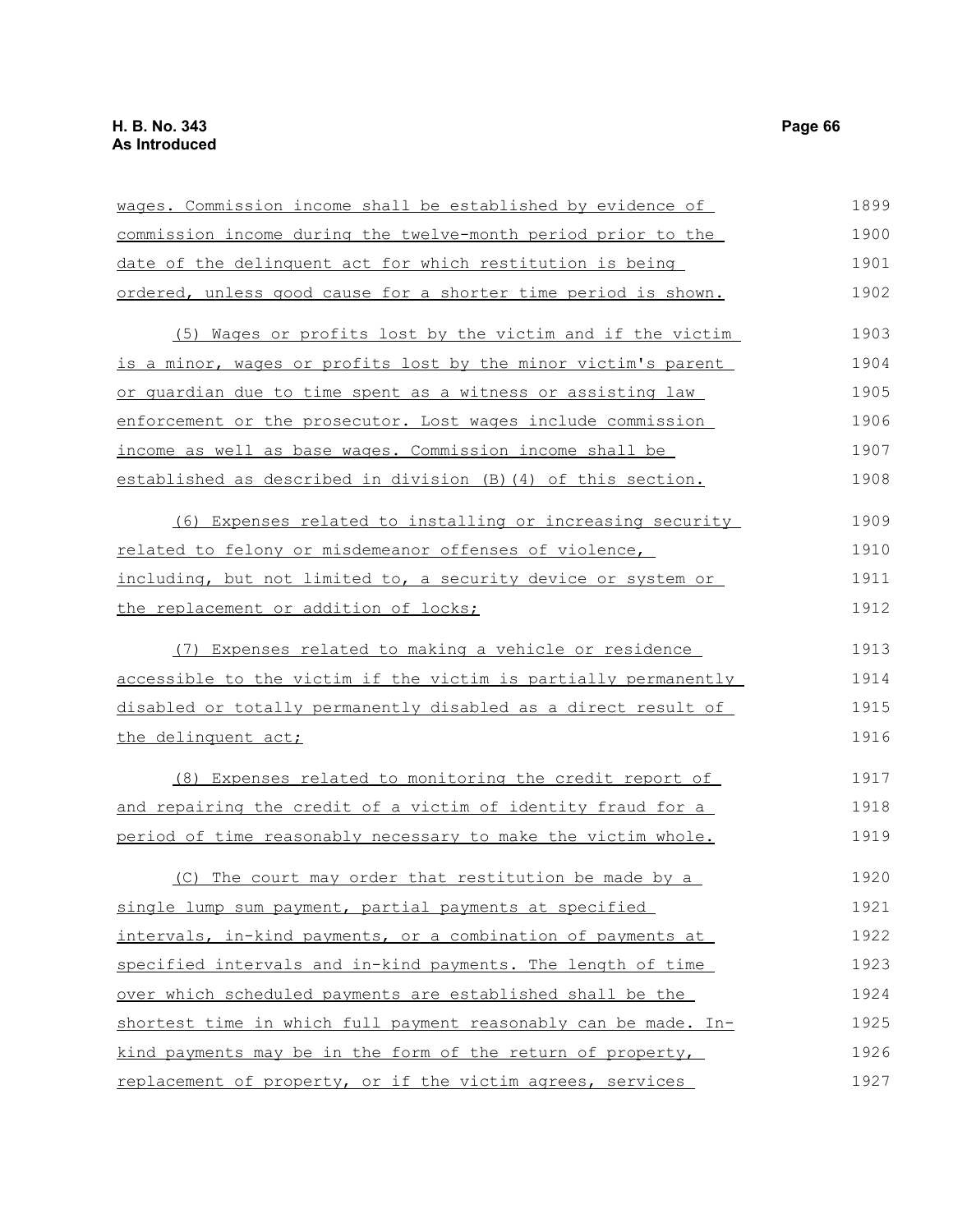| rendered to the victim or a person or organization other than    | 1928 |
|------------------------------------------------------------------|------|
| the victim. The court may enter a restraining order or           | 1929 |
| injunction, require the execution of a satisfactory performance  | 1930 |
| bond, or take any other action to ensure payment of restitution. | 1931 |
| (D) Any money owed by the state or by a political                | 1932 |
| subdivision of the state to a delinquent child or juvenile       | 1933 |
| traffic offender who is required to make restitution under this  | 1934 |
| section, including any tax refund owed to the child or offender, | 1935 |
| shall be assigned to the discharge of the child's or offender's  | 1936 |
| outstanding restitution obligation, subject to any superseding   | 1937 |
| federal statutes or regulations, including court-ordered support | 1938 |
| obligations.                                                     | 1939 |
| (E) If a delinquent child or juvenile traffic offender is        | 1940 |
| required to make restitution under this section in the form of   | 1941 |
| monetary payments to more than one victim, the child or offender | 1942 |
| shall make the payments to the victims in the following order of | 1943 |
| priority:                                                        | 1944 |
| (1) Individuals;                                                 | 1945 |
| Nonprofit organizations;<br>(2)                                  | 1946 |
| (3) Business entities;                                           | 1947 |
| (4) Governmental entities.                                       | 1948 |
| (F) A court that orders restitution as part of a                 | 1949 |
| delinquent child's or juvenile traffic offender's disposition    | 1950 |
| under this section shall not suspend that part of the            | 1951 |
| disposition if the victim or victim's attorney, if applicable,   | 1952 |
| objects to the restitution part of the disposition being         | 1953 |
| suspended.                                                       | 1954 |
| (G) A restitution obligation imposed pursuant to this            | 1955 |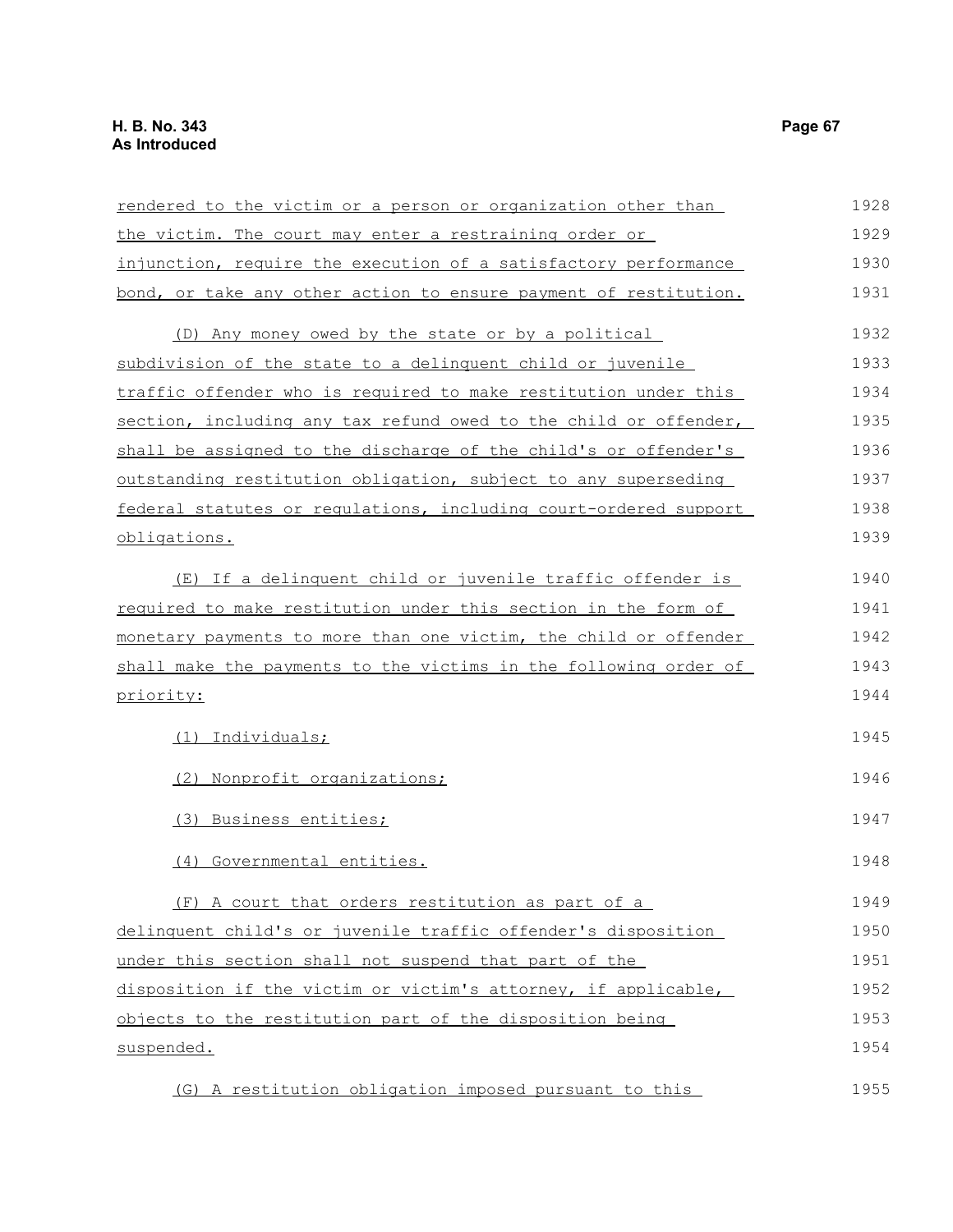| section is not subject to discharge in bankruptcy or to any        | 1956 |
|--------------------------------------------------------------------|------|
| <u>other statutory or common-law proceeding for relief against</u> | 1957 |
| creditors, except to the extent required by federal law.           | 1958 |
| (H) A restitution obligation imposed by a court does not           | 1959 |
| expire until paid in full. The court retains jurisdiction over     | 1960 |
| the restitution order until the delinquent child or juvenile       | 1961 |
| traffic offender attains twenty-one years of age and the           | 1962 |
| obligation shall continue to be enforceable by a victim,           | 1963 |
| victim's representative, or victim's attorney, if applicable,      | 1964 |
| until the obligation is satisfied or the child or offender         | 1965 |
| attains twenty-one years of age. Any restitution order             | 1966 |
| registered as a civil judgment shall not expire when the child     | 1967 |
| or offender attains twenty-one years of age.                       | 1968 |
| (I) If money that is received pursuant to an order of              | 1969 |
| restitution cannot be paid to the victim or the victim's estate    | 1970 |
| within sixty days of receipt, the person or agency that receives   | 1971 |
| the money shall provide written notice of that inability of        | 1972 |
| payment to a crime victim service organization at least sixty      | 1973 |
| days prior to paying the money to the division of unclaimed        | 1974 |
| funds. If the money cannot be paid to the victim or the victim's   | 1975 |
| estate after the expiration of sixty days from service of the      | 1976 |
| notice to the crime victim services organization, the person or    | 1977 |
| agency that received the money shall pay it to the division of     | 1978 |
| unclaimed funds.                                                   | 1979 |
| (J) The supreme court shall create a standardized form to          | 1980 |
| be made publicly available that provides quidance for victims      | 1981 |
| and victims' representatives regarding the compilation of          | 1982 |
| evidence to demonstrate losses for the purpose of this section.    | 1983 |
| Sec. 2152.81. (A) (1) As used in this section, "victim"            | 1984 |

includes any of the following persons: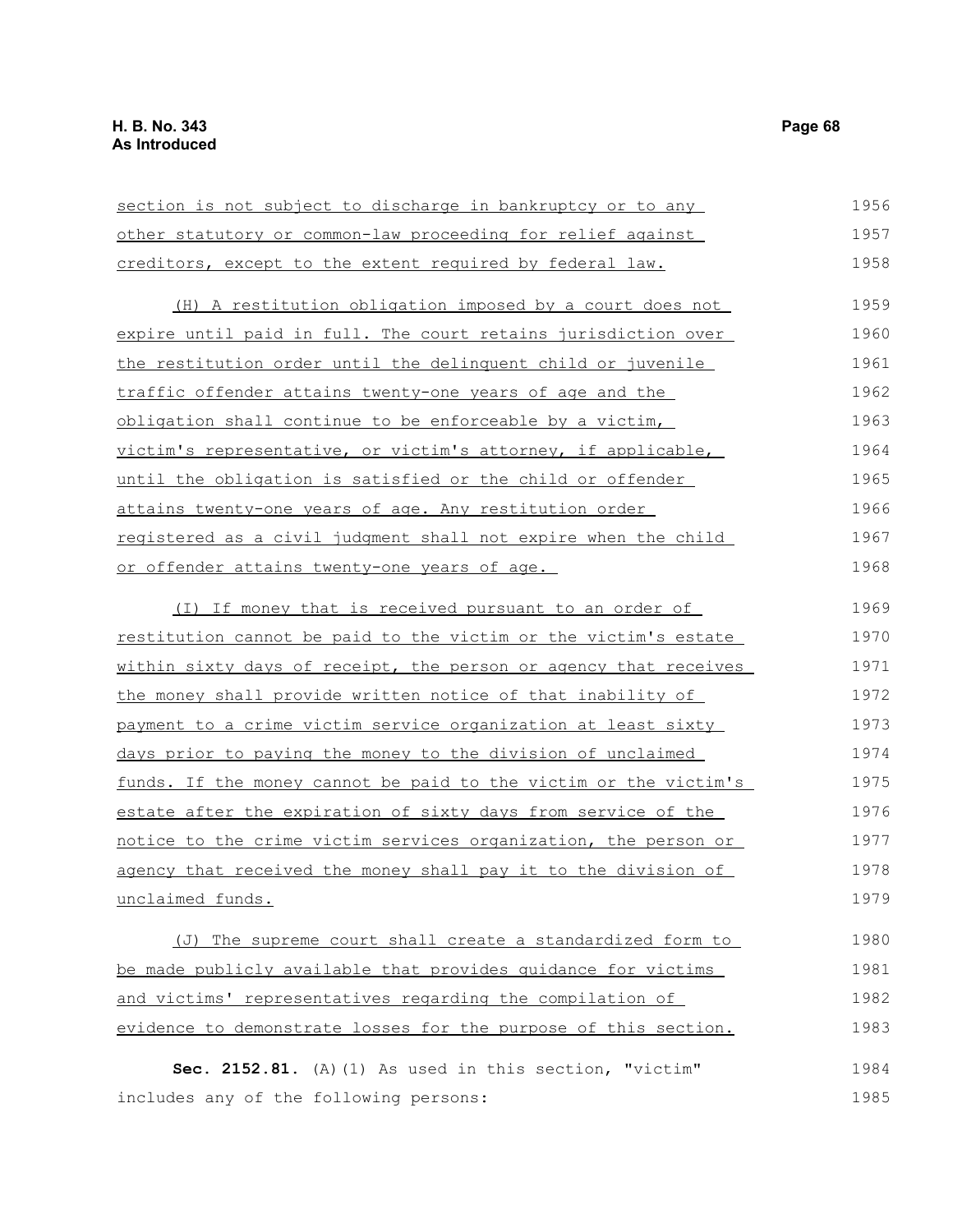# **H. B. No. 343 Page 69 As Introduced**

(a) A person who was a victim of a violation identified in division (A)(2) of this section or an act that would be an offense of violence if committed by an adult; (b) A person against whom was directed any conduct that constitutes, or that is an element of, a violation identified in division (A)(2) of this section or an act that would be an offense of violence if committed by an adult. (2) In any proceeding in juvenile court involving a complaint, indictment, or information in which a child is charged with a violation of section 2905.03, 2905.05, 2907.02, 2907.03, 2907.05, 2907.06, 2907.07, 2907.09, 2907.21, 2907.23, 2907.24, 2907.31, 2907.32, 2907.321, 2907.322, 2907.323, or 2919.22 of the Revised Code or an act that would be an offense of violence if committed by an adult and in which an alleged victim of the violation or act was a child who was less than thirteen sixteen years of age when the complaint or information was filed or the indictment was returned, the juvenile judge, upon motion of an attorney for the prosecution, the child victim, or the child-victim's attorney, if applicable, and a showing by a preponderance of the evidence that the child will suffer serious emotional trauma if required to provide live trial testimony, the juvenile judge shall order that the testimony of the child victim be taken by deposition. The prosecution, child victim, or child-victim's attorney, if applicable, also may request that the deposition be videotaped recorded in accordance with division (A)(3) of this section. The judge shall notify the child victim whose deposition is to be taken, the prosecution, the child-victim's attorney, if applicable, and the attorney for the child who is charged with the violation or act of the date, time, and place for taking the deposition. The notice shall identify the child victim, in a 1986 1987 1988 1989 1990 1991 1992 1993 1994 1995 1996 1997 1998 1999 2000 2001 2002 2003 2004 2005 2006 2007 2008 2009 2010 2011 2012 2013 2014 2015 2016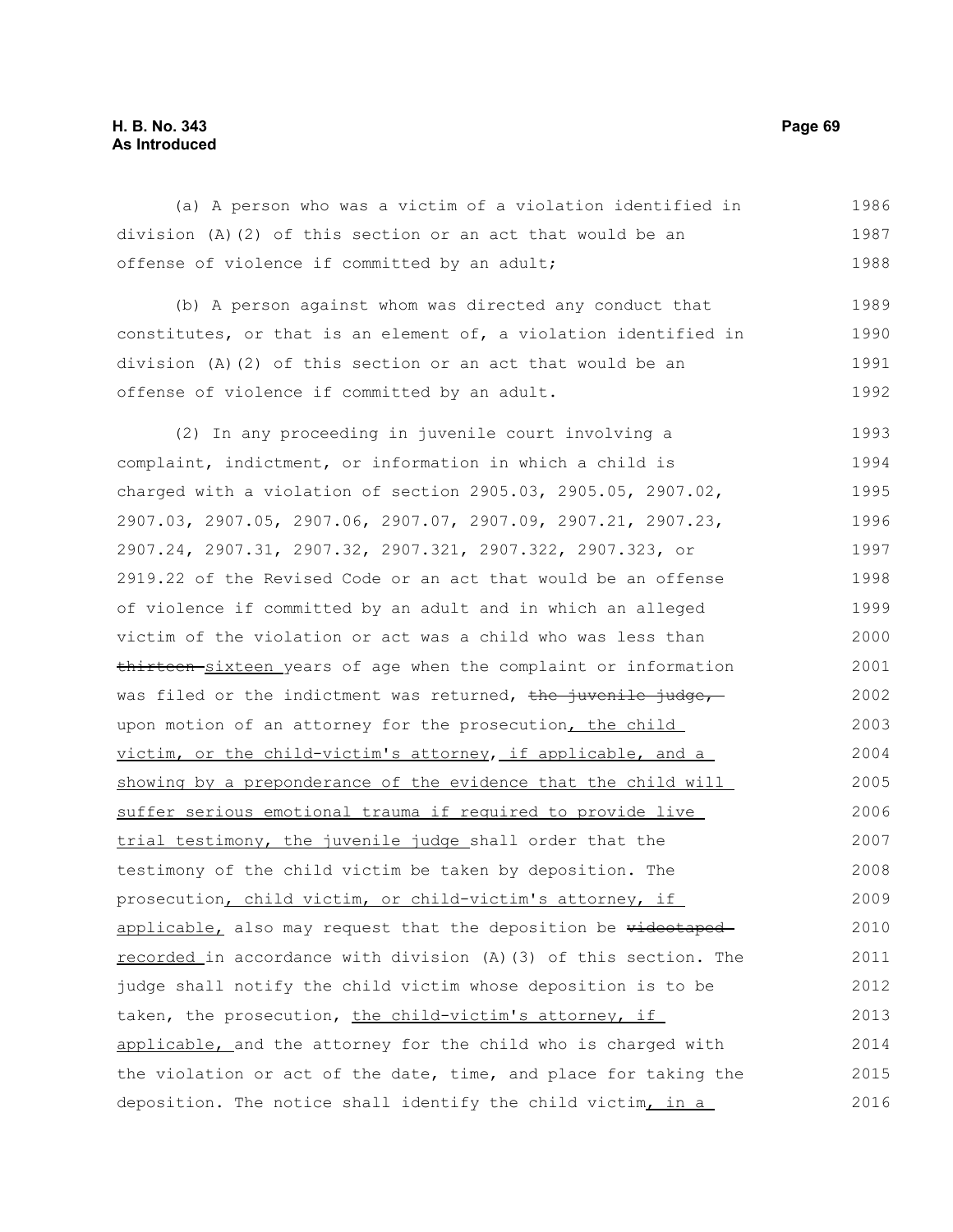manner consistent with section 2930.07 of the Revised Code, who is to be examined and shall indicate whether a request that the deposition be videotaped recorded has been made. The child who is charged with the violation or act shall have the right to attend the deposition and the right to be represented by counsel. Depositions shall be taken in the manner provided in civil cases, except that the judge in the proceeding shall preside at the taking of the deposition and shall rule at that time on any objections of the prosecution, the child victim, the child-victim's attorney, if applicable, or the attorney for the child charged with the violation or act. The prosecution and the attorney for the child charged with the violation or act shall have the right, as at an adjudication hearing, to full examination and cross-examination of the child victim whose deposition is to be taken. If a deposition taken under this division is intended to be offered as evidence in the proceeding, it shall be filed in the juvenile court in which the action is pending and is admissible in the manner described in division (B) of this section. If a deposition of a child victim taken under this division is admitted as evidence at the proceeding under division (B) of this section, the child victim shall not be required to testify in person at the proceeding. However, at any time before the conclusion of the proceeding, the attorney for the child charged with the violation or act may file a motion with the judge requesting that another deposition of the child victim be taken because new evidence material to the defense of the child charged has been discovered that the attorney for the child charged could not with reasonable diligence have discovered prior to the taking of the admitted deposition. Any motion requesting another deposition shall be 2017 2018 2019 2020 2021 2022 2023 2024 2025 2026 2027 2028 2029 2030 2031 2032 2033 2034 2035 2036 2037 2038 2039 2040 2041 2042 2043 2044 2045 2046

accompanied by supporting affidavits. Upon the filing of the motion and affidavits, the court may order that additional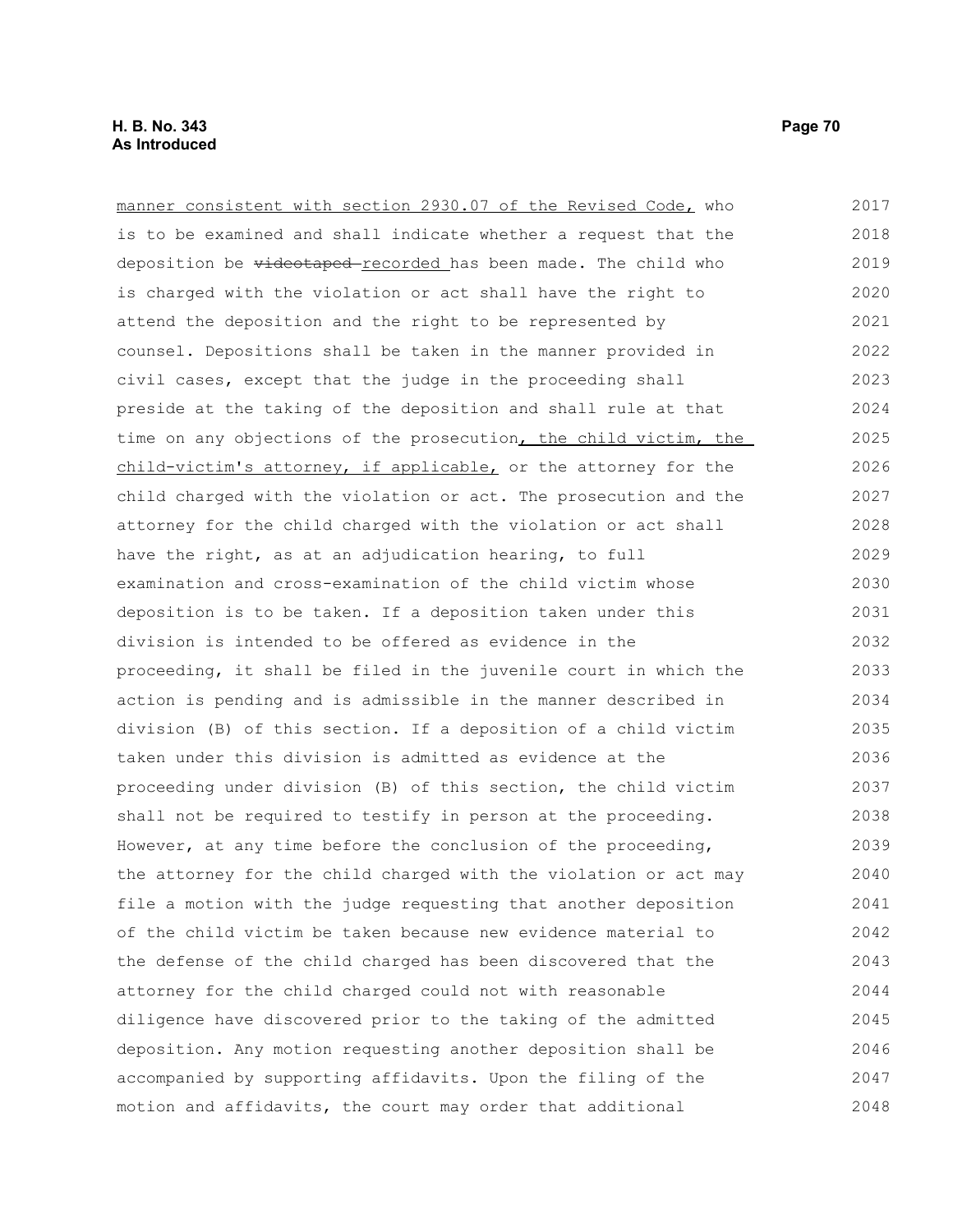## **H. B. No. 343 Page 71 As Introduced**

testimony of the child victim relative to the new evidence be taken by another deposition. If the court orders the taking of another deposition under this provision, the deposition shall be taken in accordance with this division; if the admitted deposition was a videotaped-recorded deposition taken in accordance with division (A)(3) of this section, the new deposition also shall be videotaped-recorded in accordance with that division, and, in other cases, the new deposition may be videotaped recorded in accordance with that division. 2049 2050 2051 2052 2053 2054 2055 2056 2057

(3) If the prosecution, the child victim, or the childvictim's attorney, if applicable, requests that a deposition to be taken under division (A)(2) of this section be  $-\nu i$  deotaped recorded, the juvenile judge shall order that the deposition be videotaped recorded in accordance with this division. If a juvenile judge issues an order to-video tape record the deposition, the judge shall exclude from the room in which the deposition is to be taken every person except the child victim giving the testimony, the judge, one or more interpreters if needed, the attorneys for the prosecution, the child-victim's attorney, if applicable, and the child who is charged with the violation or act, any person needed to operate the equipment to be used, one person, who is not a witness, chosen by the child victim giving the deposition, the victim's representative, and any person whose presence the judge determines would contribute to the welfare and well-being of the child victim giving the deposition. The person chosen by the child victim -shall not bea witness in the proceeding and, both before and during the deposition, shall not discuss the testimony of the child victim with any other witness in the proceeding. To the extent feasible, any person operating the recording equipment shall be restricted to a room adjacent to the room in which the 2058 2059 2060 2061 2062 2063 2064 2065 2066 2067 2068 2069 2070 2071 2072 2073 2074 2075 2076 2077 2078 2079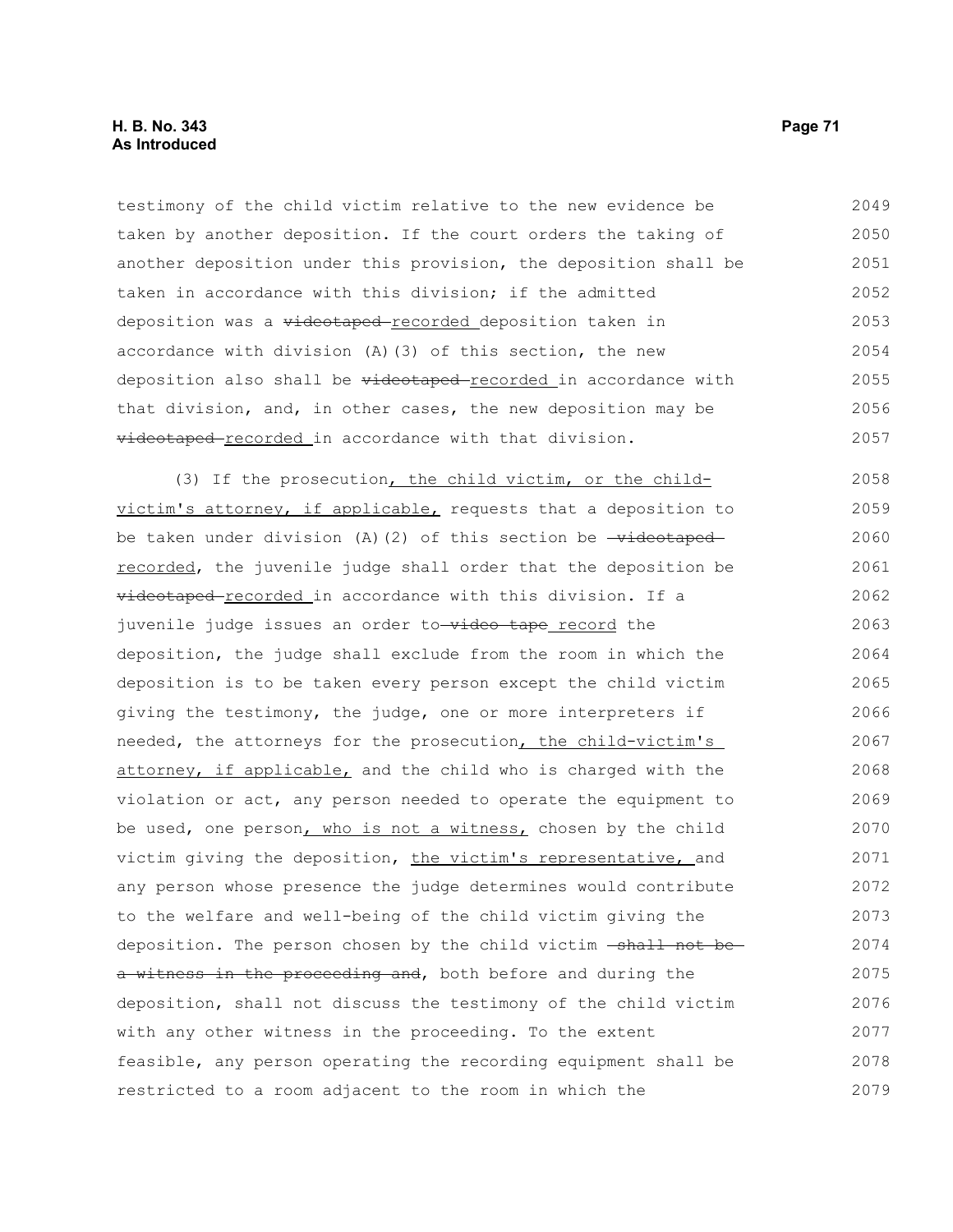# **H. B. No. 343 Page 72 As Introduced**

deposition is being taken, or to a location in the room in which the deposition is being taken that is behind a screen or mirror so that the person operating the recording equipment can see and hear, but cannot be seen or heard by, the child victim giving the deposition during the deposition. The child who is charged with the violation or act shall be permitted to observe and hear the testimony of the child victim giving the deposition on a monitor, shall be provided with an electronic means of immediate communication with the attorney of the child who is charged with the violation or act during the testimony, and shall be restricted to a location from which the child who is charged with the violation or act cannot be seen or heard by the child victim giving the deposition, except on a monitor provided for that purpose. The child victim giving the deposition shall be provided with a monitor on which the child victim can observe, while giving testimony, the child who is charged with the violation or act. The judge, at the judge's discretion, may preside at the deposition by electronic means from outside the room in which the deposition is to be taken; if the judge presides by electronic means, the judge shall be provided with monitors on which the judge can see each person in the room in which the deposition is to be taken and with an electronic means of communication with each person in that room, and each person in the room shall be provided with a monitor on which that person can see the judge and with an electronic means of communication with the judge. A deposition that is videotaped recorded under this division shall be taken and filed in the manner described in division (A)(2) of this section and is admissible in the manner described in this division and division (B) of this section, and, if a deposition that is  $v$ ideotaped recorded under this division is admitted as evidence at the proceeding, the child victim shall not be required to testify in 2080 2081 2082 2083 2084 2085 2086 2087 2088 2089 2090 2091 2092 2093 2094 2095 2096 2097 2098 2099 2100 2101 2102 2103 2104 2105 2106 2107 2108 2109 2110 2111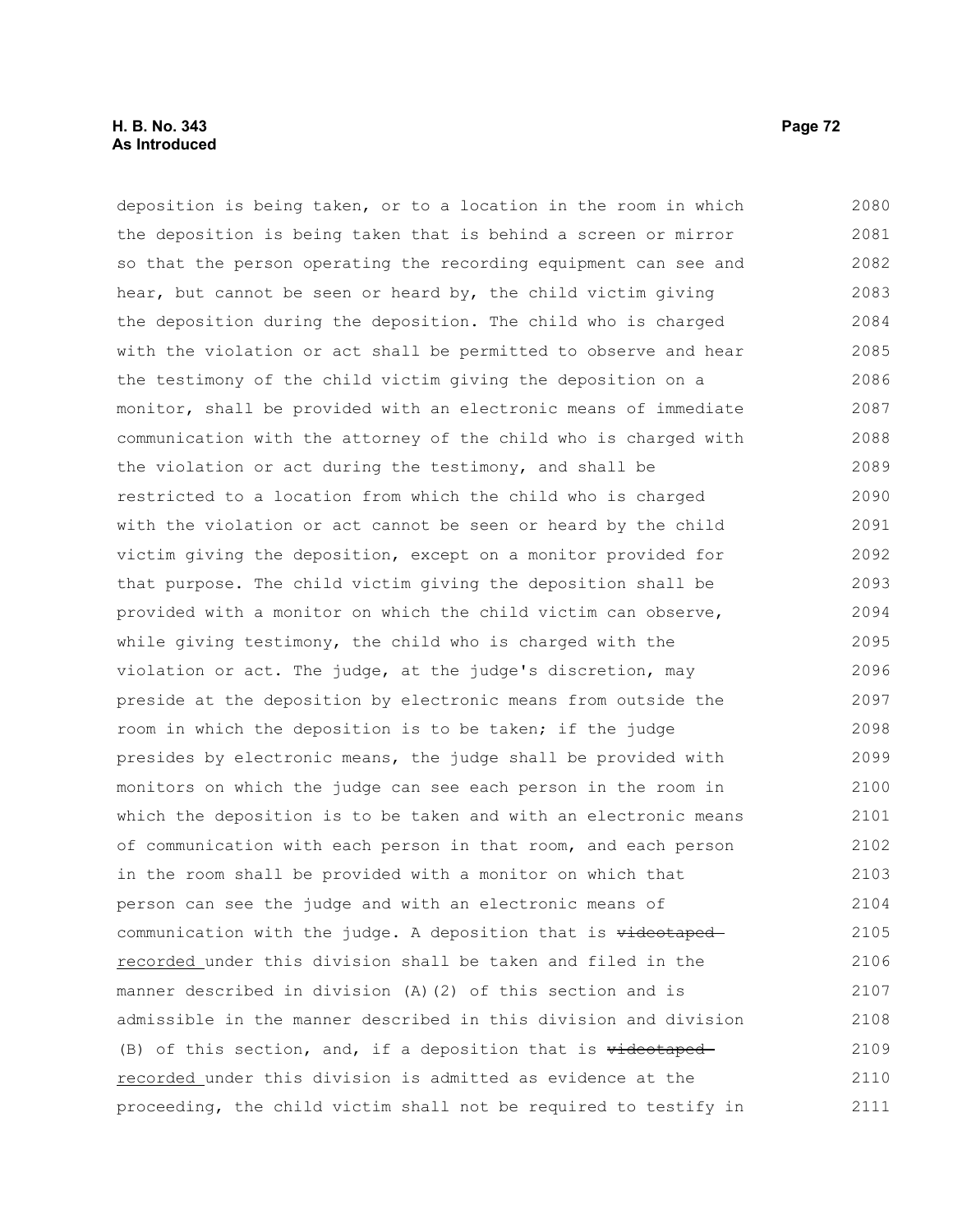person at the proceeding. No deposition videotaped recorded under this division shall be admitted as evidence at any proceeding unless division (B) of this section is satisfied relative to the deposition and all of the following apply relative to the recording: 2112 2113 2114 2115 2116

(a) The recording is both aural and visual and is recorded on film or videotape, or by other electronic means.

(b) The recording is authenticated under the Rules of Evidence and the Rules of Criminal Procedure as a fair and accurate representation of what occurred, and the recording is not altered other than at the direction and under the supervision of the judge in the proceeding. 2119 2120 2121 2122 2123

(c) Each voice on the recording that is material to the testimony on the recording or the making of the recording, as determined by the judge, is identified. 2124 2125 2126

(d) Both the prosecution and the child who is charged with the violation or act are afforded an opportunity to view the recording before it is shown in the proceeding. 2127 2128 2129

(B)(1) At any proceeding in relation to which a deposition was taken under division (A) of this section, the deposition or a part of it is admissible in evidence upon motion of the prosecution if the testimony in the deposition or the part to be admitted is not excluded by the hearsay rule and if the deposition or the part to be admitted otherwise is admissible under the Rules of Evidence. For purposes of this division, testimony is not excluded by the hearsay rule if the testimony is not hearsay under Evidence Rule 801; if the testimony is within an exception to the hearsay rule set forth in Evidence Rule 803; if the child victim who gave the testimony is 2130 2131 2132 2133 2134 2135 2136 2137 2138 2139 2140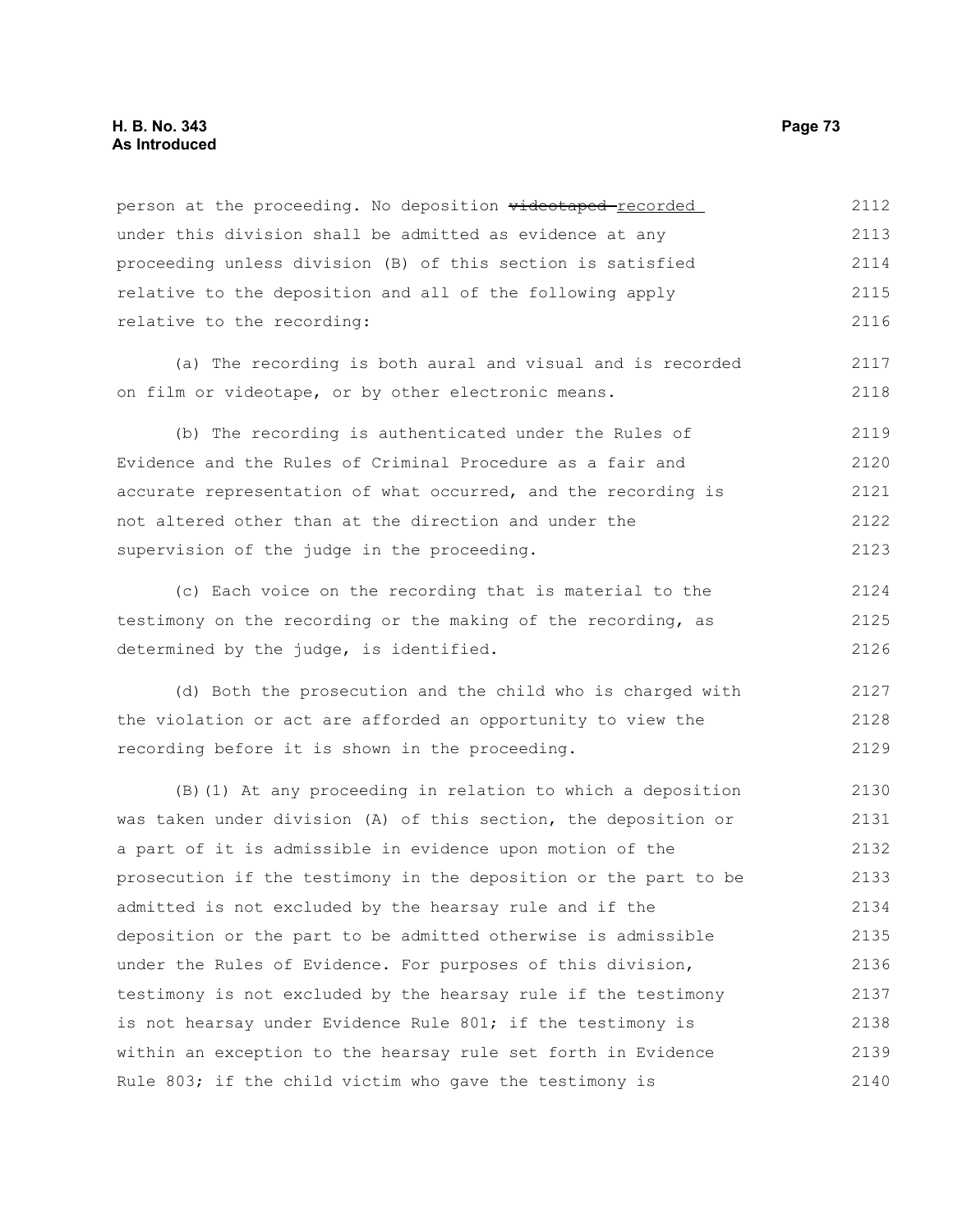unavailable as a witness, as defined in Evidence Rule 804, and the testimony is admissible under that rule; or if both of the following apply: 2141 2142 2143

(a) The child who is charged with the violation or act had an opportunity and similar motive at the time of the taking of the deposition to develop the testimony by direct, cross, or redirect examination. 2144 2145 2146 2147

(b) The judge determines that there is reasonable cause to believe that, if the child victim who gave the testimony in the deposition were to testify in person at the proceeding, the child victim would experience serious emotional trauma as a result of the child victim's participation at the proceeding. 2148 2149 2150 2151 2152

(2) Objections to receiving in evidence a deposition or a part of it under division (B) of this section shall be made as provided in civil actions. 2153 2154 2155

(3) The provisions of divisions (A) and (B) of this section are in addition to any other provisions of the Revised Code, the Rules of Juvenile Procedure, the Rules of Criminal Procedure, or the Rules of Evidence that pertain to the taking or admission of depositions in a juvenile court proceeding and do not limit the admissibility under any of those other provisions of any deposition taken under division (A) of this section or otherwise taken. 2156 2157 2158 2159 2160 2161 2162 2163

(C) In any proceeding in juvenile court involving a complaint, indictment, or information in which a child is charged with a violation listed in division (A)(2) of this section or an act that would be an offense of violence if committed by an adult and in which an alleged victim of the violation or offense was a child who was less than thirteen-2164 2165 2166 2167 2168 2169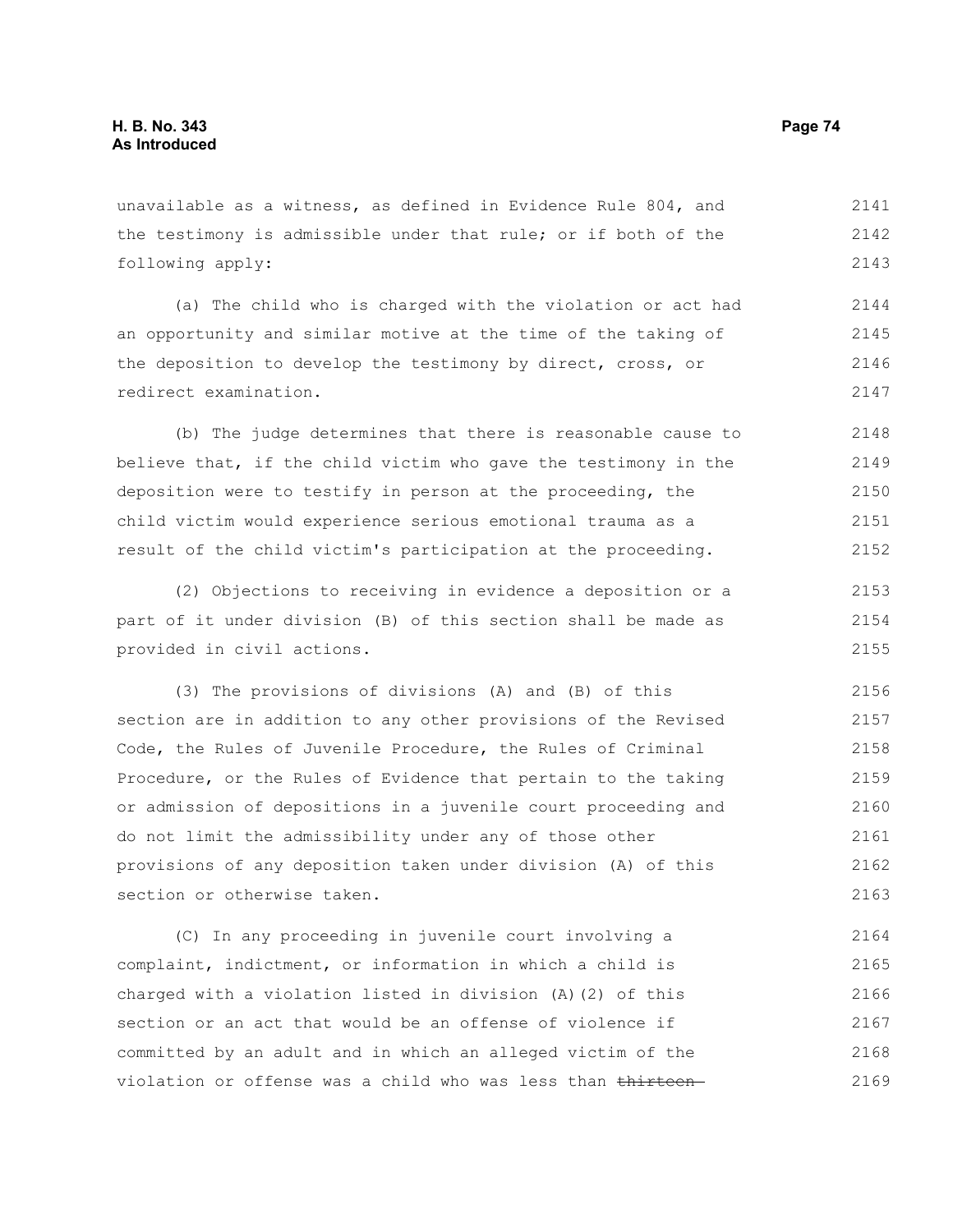sixteen years of age when the complaint or information was filed or indictment was returned, the prosecution or the childvictim's attorney, if applicable, may file a motion with the juvenile judge requesting the judge to order the testimony of the child victim to be taken in a room other than the room in which the proceeding is being conducted and be televised, by closed circuit equipment, into the room in which the proceeding is being conducted to be viewed by the child who is charged with the violation or act and any other persons who are not permitted in the room in which the testimony is to be taken but who would have been present during the testimony of the child victim had it been given in the room in which the proceeding is being conducted. Except for good cause shown, the prosecution or the child-victim's attorney, if applicable, shall file a motion under this division at least seven days before the date of the proceeding. The juvenile judge may issue the order upon the motion of the prosecution or the child-victim's attorney, if applicable, filed under this division, if the judge determines that the child victim is unavailable to testify in the room in which the proceeding is being conducted in the physical presence of the child charged with the violation or act, due to one or more of the reasons set forth in division (E) of this section. If a juvenile judge issues an order of that nature, the judge shall exclude from the room in which the testimony is to be taken every person except a person described in division (A)(3) of this section. The judge, at the judge's discretion, may preside during the giving of the testimony by electronic means from outside the room in which it is being given, subject to the limitations set forth in division (A)(3) of this section. To the extent feasible, any person operating the televising equipment shall be hidden from the sight and hearing of the child victim giving the testimony, in a manner similar to that described in 2170 2171 2172 2173 2174 2175 2176 2177 2178 2179 2180 2181 2182 2183 2184 2185 2186 2187 2188 2189 2190 2191 2192 2193 2194 2195 2196 2197 2198 2199 2200 2201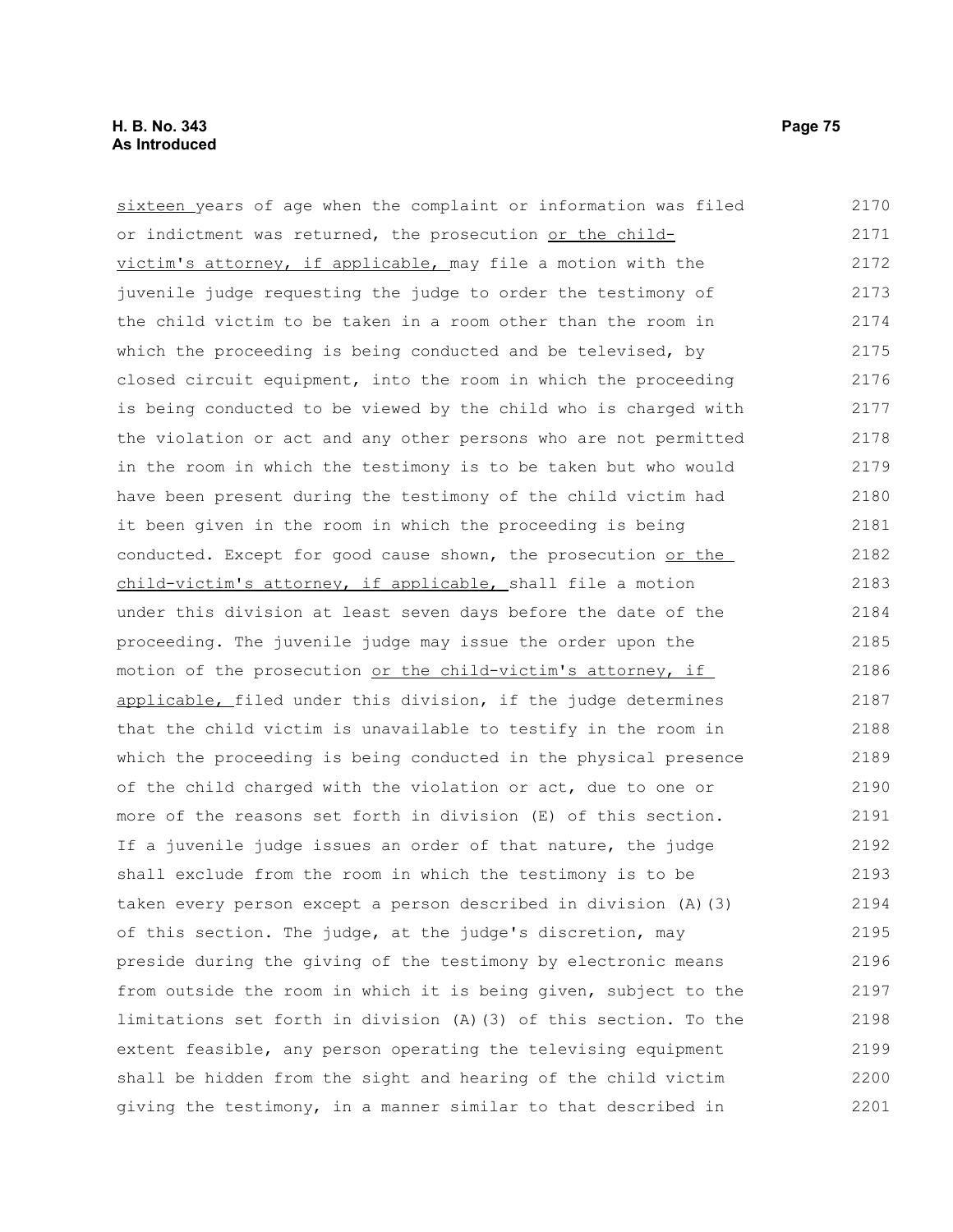## **H. B. No. 343 Page 76 As Introduced**

division (A)(3) of this section. The child who is charged with the violation or act shall be permitted to observe and hear the testimony of the child victim giving the testimony on a monitor, shall be provided with an electronic means of immediate communication with the attorney of the child who is charged with the violation or act during the testimony, and shall be restricted to a location from which the child who is charged with the violation or act cannot be seen or heard by the child victim giving the testimony, except on a monitor provided for that purpose. The child victim giving the testimony shall be provided with a monitor on which the child victim can observe, while giving testimony, the child who is charged with the violation or act. 2202 2203 2204 2205 2206 2207 2208 2209 2210 2211 2212 2213 2214

(D) In any proceeding in juvenile court involving a complaint, indictment, or information in which a child is charged with a violation listed in division (A)(2) of this section or an act that would be an offense of violence if committed by an adult and in which an alleged victim of the violation or offense was a child who was less than thirteensixteen years of age when the complaint or information was filed or the indictment was returned, the prosecution or the childvictim's attorney, if applicable, may file a motion with the juvenile judge requesting the judge to order the testimony of the child victim to be taken outside of the room in which the proceeding is being conducted and be recorded for showing in the room in which the proceeding is being conducted before the judge, the child who is charged with the violation or act, and any other persons who would have been present during the testimony of the child victim had it been given in the room in which the proceeding is being conducted. Except for good cause shown, the prosecution or the child-victim's attorney, if 2215 2216 2217 2218 2219 2220 2221 2222 2223 2224 2225 2226 2227 2228 2229 2230 2231 2232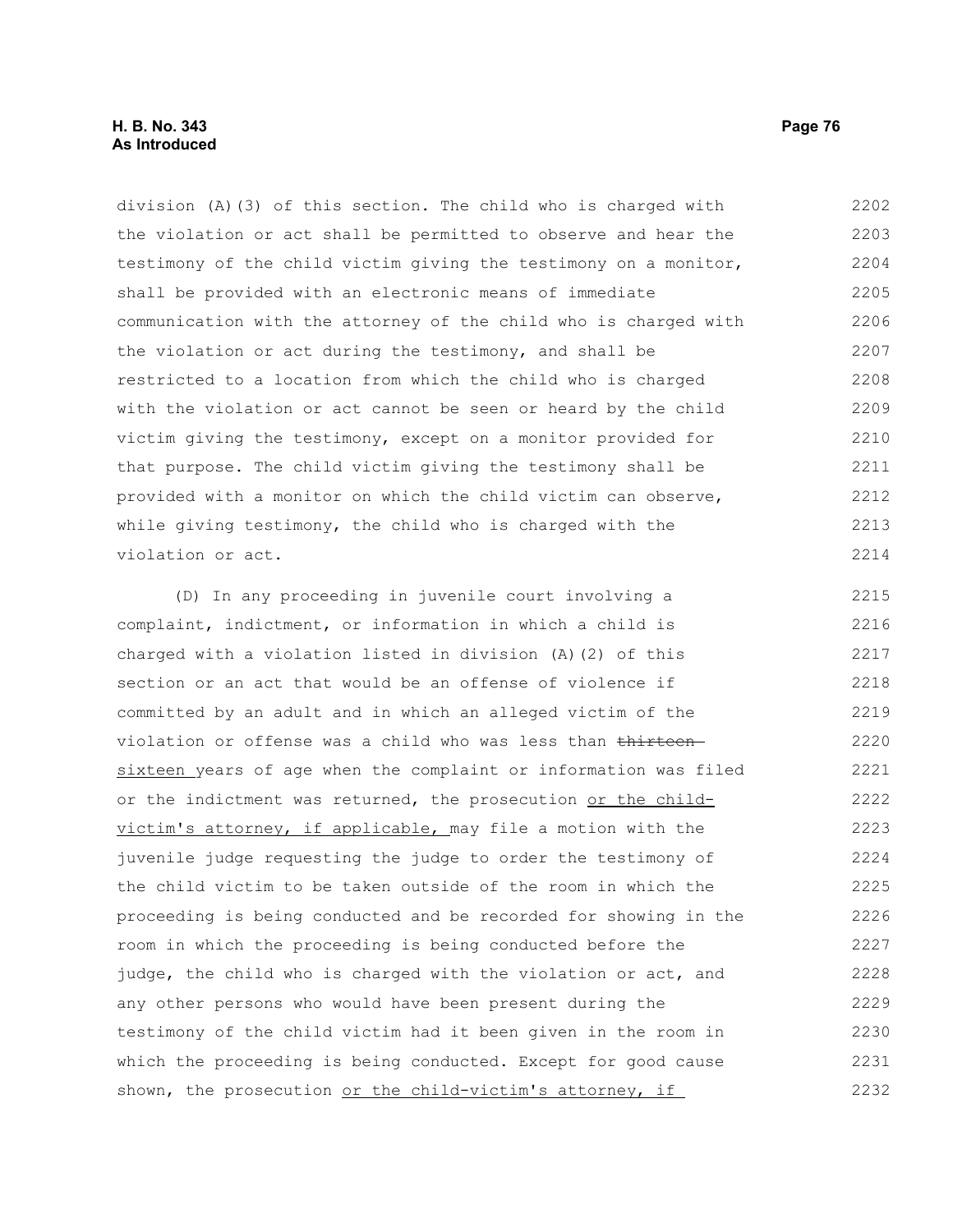applicable, shall file a motion under this division at least seven days before the date of the proceeding. The juvenile judge may issue the order upon the motion of the prosecution or the child-victim's attorney, if applicable, filed under this division, if the judge determines that the child victim is unavailable to testify in the room in which the proceeding is being conducted in the physical presence of the child charged with the violation or act, due to one or more of the reasons set forth in division (E) of this section. If a juvenile judge issues an order of that nature, the judge shall exclude from the room in which the testimony is to be taken every person except a person described in division (A)(3) of this section. To the extent feasible, any person operating the recording equipment shall be hidden from the sight and hearing of the child victim giving the testimony, in a manner similar to that described in division (A)(3) of this section. The child who is charged with the violation or act shall be permitted to observe and hear the testimony of the child victim giving the testimony on a monitor, shall be provided with an electronic means of immediate communication with the attorney of the child who is charged with the violation or act during the testimony, and shall be restricted to a location from which the child who is charged with the violation or act cannot be seen or heard by the child victim giving the testimony, except on a monitor provided for that purpose. The child victim giving the testimony shall be provided with a monitor on which the child victim can observe, while giving testimony, the child who is charged with the violation or act. No order for the taking of testimony by recording shall be issued under this division unless the provisions set forth in divisions  $(A)$   $(3)$   $(a)$ ,  $(b)$ ,  $(c)$ , and  $(d)$ 2233 2234 2235 2236 2237 2238 2239 2240 2241 2242 2243 2244 2245 2246 2247 2248 2249 2250 2251 2252 2253 2254 2255 2256 2257 2258 2259 2260 2261 2262

of this section apply to the recording of the testimony.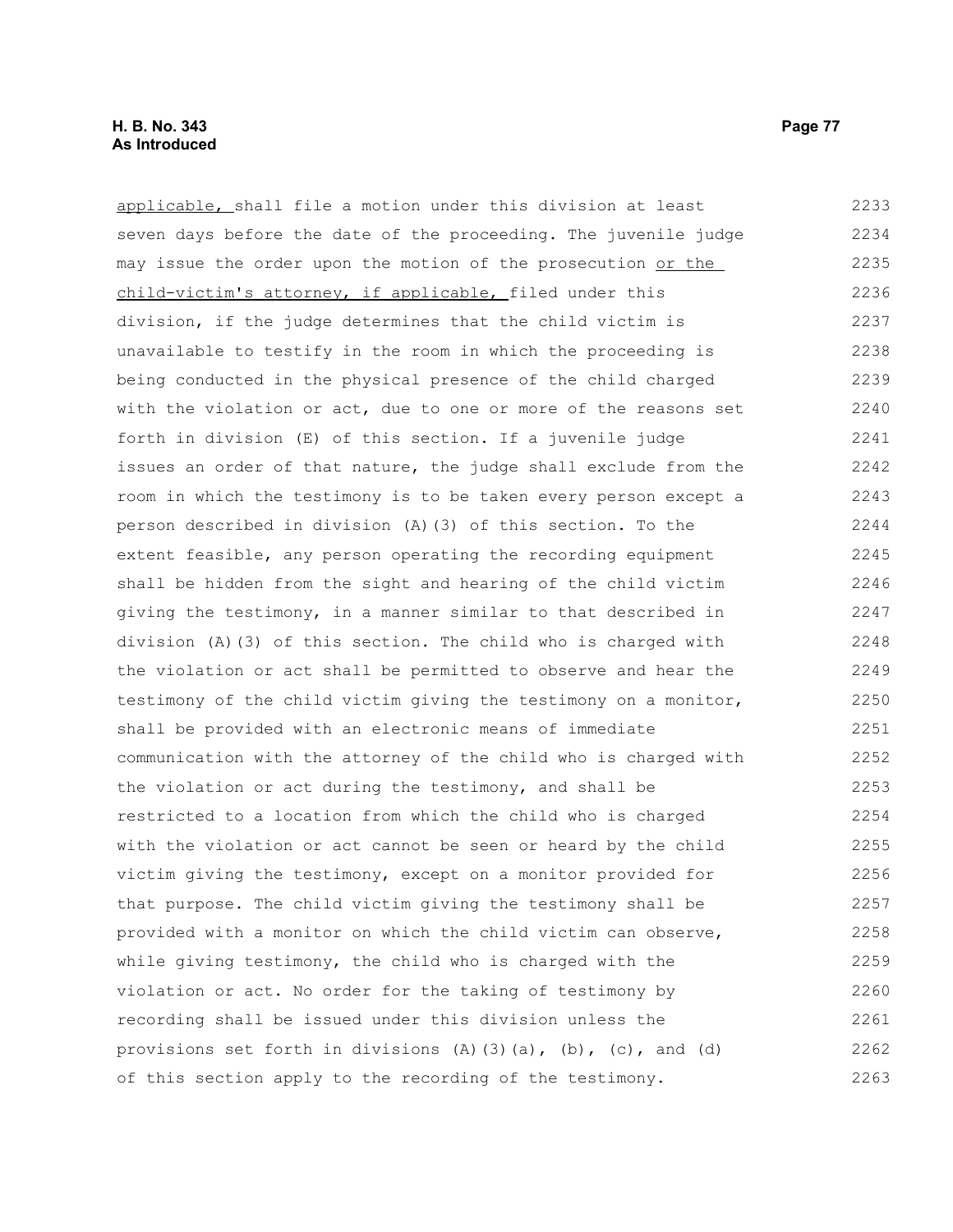# **H. B. No. 343 Page 78 As Introduced**

(E) For purposes of divisions (C) and (D) of this section, a juvenile judge may order the testimony of a child victim to be taken outside of the room in which a proceeding is being conducted if the judge determines that the child victim is unavailable to testify in the room in the physical presence of the child charged with the violation or act due to one or more of the following circumstances: 2264 2265 2266 2267 2268 2269 2270

(1) The persistent refusal of the child victim to testify despite judicial requests to do so; 2271 2272

(2) The inability of the child victim to communicate about the alleged violation or offense because of extreme fear, failure of memory, or another similar reason; 2273 2274 2275

(3) The substantial likelihood that the child victim will suffer serious emotional trauma from so testifying. 2276 2277

(F)(1) If a juvenile judge issues an order pursuant to division (C) or (D) of this section that requires the testimony of a child victim in a juvenile court proceeding to be taken outside of the room in which the proceeding is being conducted, the order shall specifically identify the child victim, in a manner consistent with section 2930.07 of the Revised Code, to whose testimony it applies, the order applies only during the testimony of the specified child victim, and the child victim giving the testimony shall not be required to testify at the proceeding other than in accordance with the order. The authority of a judge to close the taking of a deposition under division (A)(3) of this section or a proceeding under division (C) or (D) of this section is in addition to the authority of a judge to close a hearing pursuant to section 2151.35 of the Revised Code. 2278 2279 2280 2281 2282 2283 2284 2285 2286 2287 2288 2289 2290 2291 2292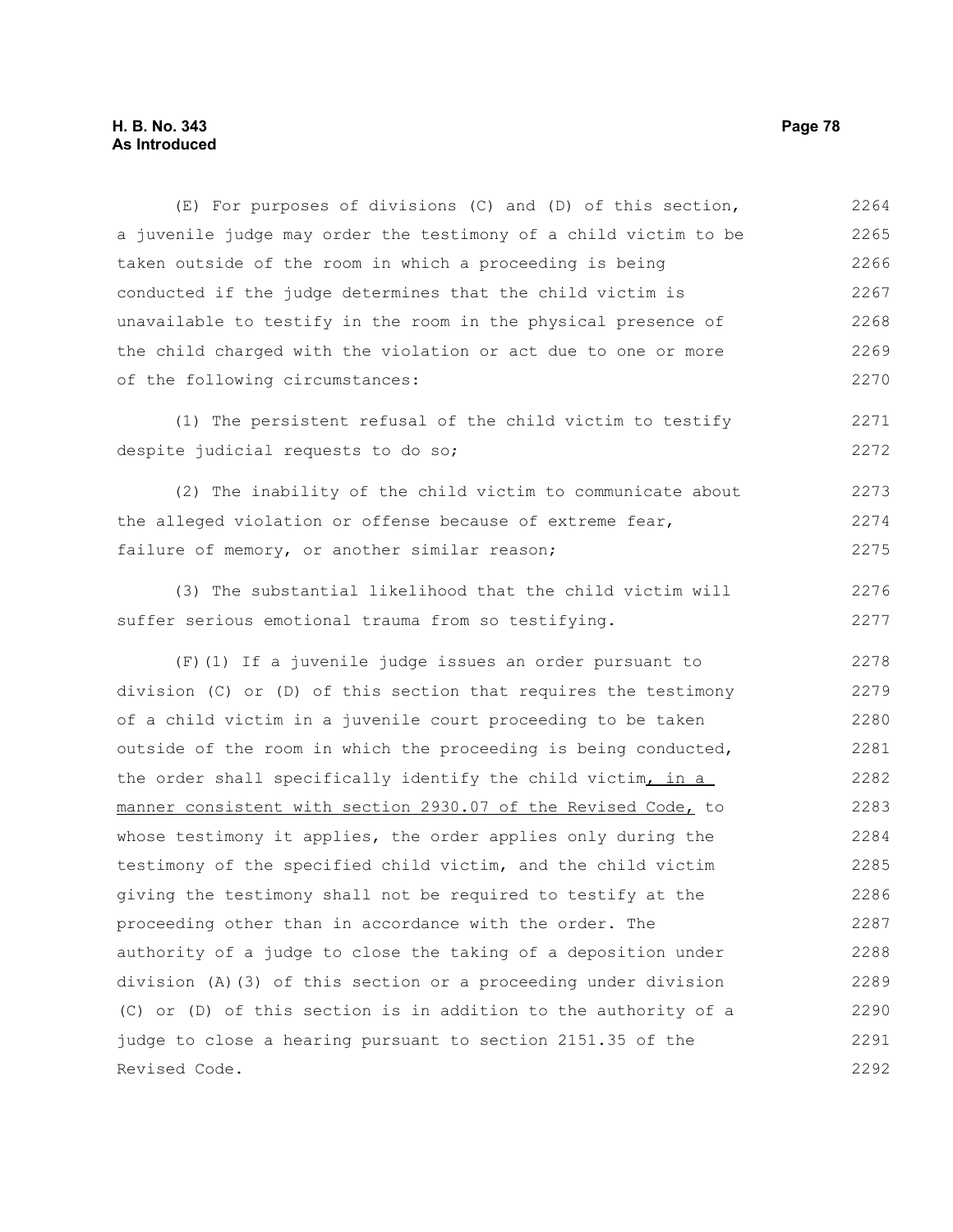## **H. B. No. 343 Page 79 As Introduced**

(2) A juvenile judge who makes any determination regarding the admissibility of a deposition under divisions (A) and (B) of this section, the videotaping recording of a deposition under division (A)(3) of this section, or the taking of testimony outside of the room in which a proceeding is being conducted under division (C) or (D) of this section, shall enter the determination and findings on the record in the proceeding. **Sec. 2152.811.** (A) As used in this section: (1) "Developmental disability" has the same meaning as in section 5123.01 of the Revised Code. (2) "Victim with a developmental disability" includes any of the following persons: (a) A person with a developmental disability who was a victim of a violation identified in division (B)(1) of this section or an act that would be an offense of violence if 2293 2294 2295 2296 2297 2298 2299 2300 2301 2302 2303 2304 2305 2306 2307

committed by an adult;

(b) A person with a developmental disability against whom was directed any conduct that constitutes, or that is an element of, a violation identified in division (B)(1) of this section or an act that would be an offense of violence if committed by an adult. 2309 2310 2311 2312 2313

(B)(1) In any proceeding in juvenile court involving a complaint, indictment, or information in which a child is charged with a violation of section 2903.16, 2903.34, 2903.341, 2907.02, 2907.03, 2907.05, 2907.21, 2907.23, 2907.24, 2907.32, 2907.321, 2907.322, or 2907.323 of the Revised Code or an act that would be an offense of violence if committed by an adult and in which an alleged victim of the violation or act was a person with a developmental disability, the juvenile judge, upon 2314 2315 2316 2317 2318 2319 2320 2321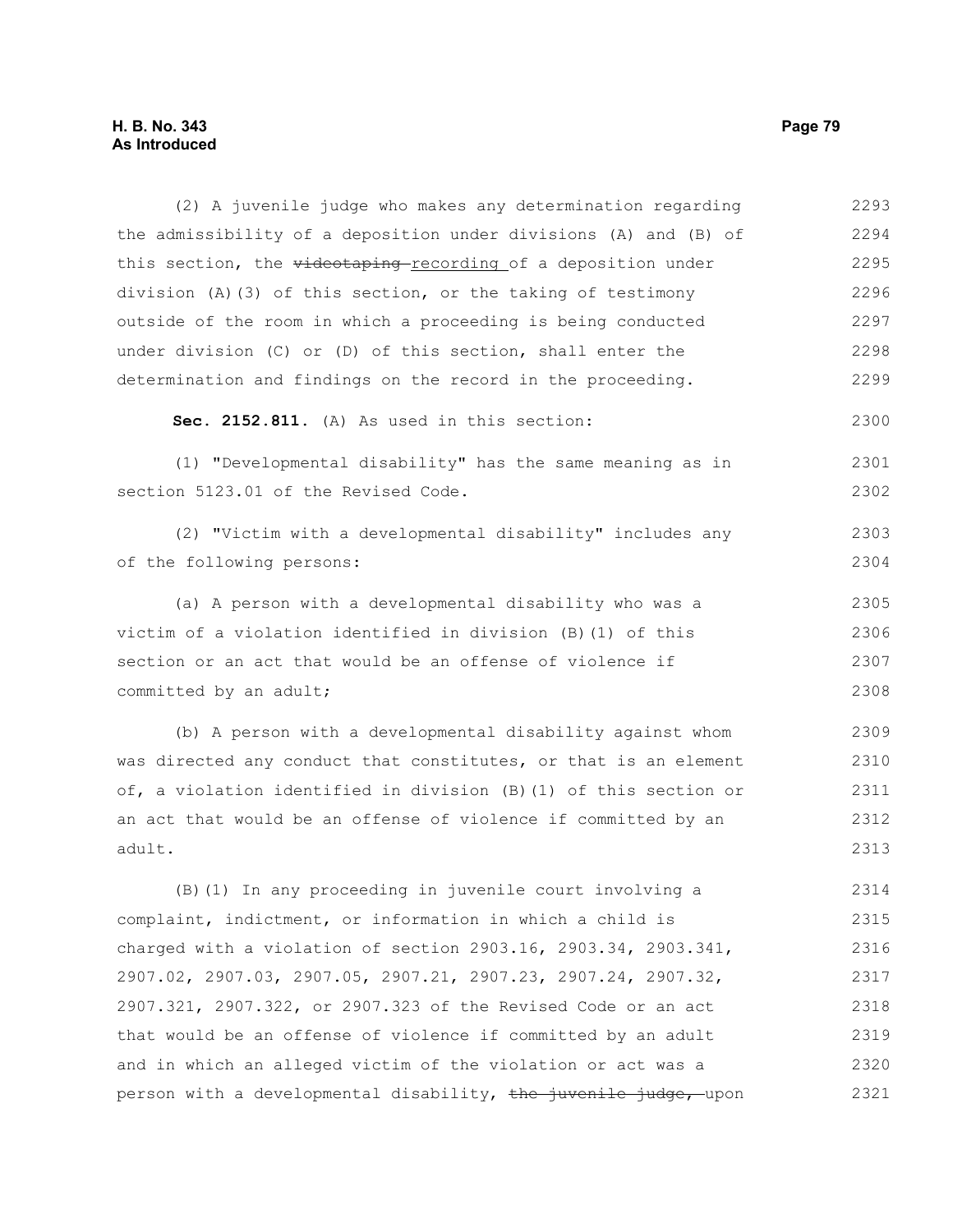motion of the prosecution or the victim's attorney, if applicable, and a showing by a preponderance of the evidence that the victim will suffer serious emotional trauma if required to provide live trial testimony, the juvenile judge shall order that the testimony of the victim with a developmental disability be taken by deposition. The prosecution, the victim, or the victim's attorney, if applicable, also may request that the deposition be videotaped recorded in accordance with division (B)(2) of this section. The judge shall notify the victim with a developmental disability whose deposition is to be taken, the prosecution, the victim's attorney, if applicable, and the attorney for the child who is charged with the violation or act of the date, time, and place for taking the deposition. The notice shall identify the victim with a developmental disability, in a manner consistent with section 2930.07 of the Revised Code, who is to be examined and shall indicate whether a request that the deposition be videotaped-recorded has been made. The child who is charged with the violation or act shall have the right to attend the deposition and the right to be represented by counsel. Depositions shall be taken in the manner provided in civil cases, except that the judge in the proceeding shall preside at the taking of the deposition and shall rule at that time on any objections of the prosecution, the victim, or the attorney for the child charged with the violation or act. The prosecution and the attorney for the child charged with the violation or act shall have the right, as at an adjudication hearing, to full examination and cross-examination of the victim with a developmental disability whose deposition is to be taken. 2322 2323 2324 2325 2326 2327 2328 2329 2330 2331 2332 2333 2334 2335 2336 2337 2338 2339 2340 2341 2342 2343 2344 2345 2346 2347 2348 2349

If a deposition taken under this division is intended to be offered as evidence in the proceeding, it shall be filed in the juvenile court in which the action is pending and is 2350 2351 2352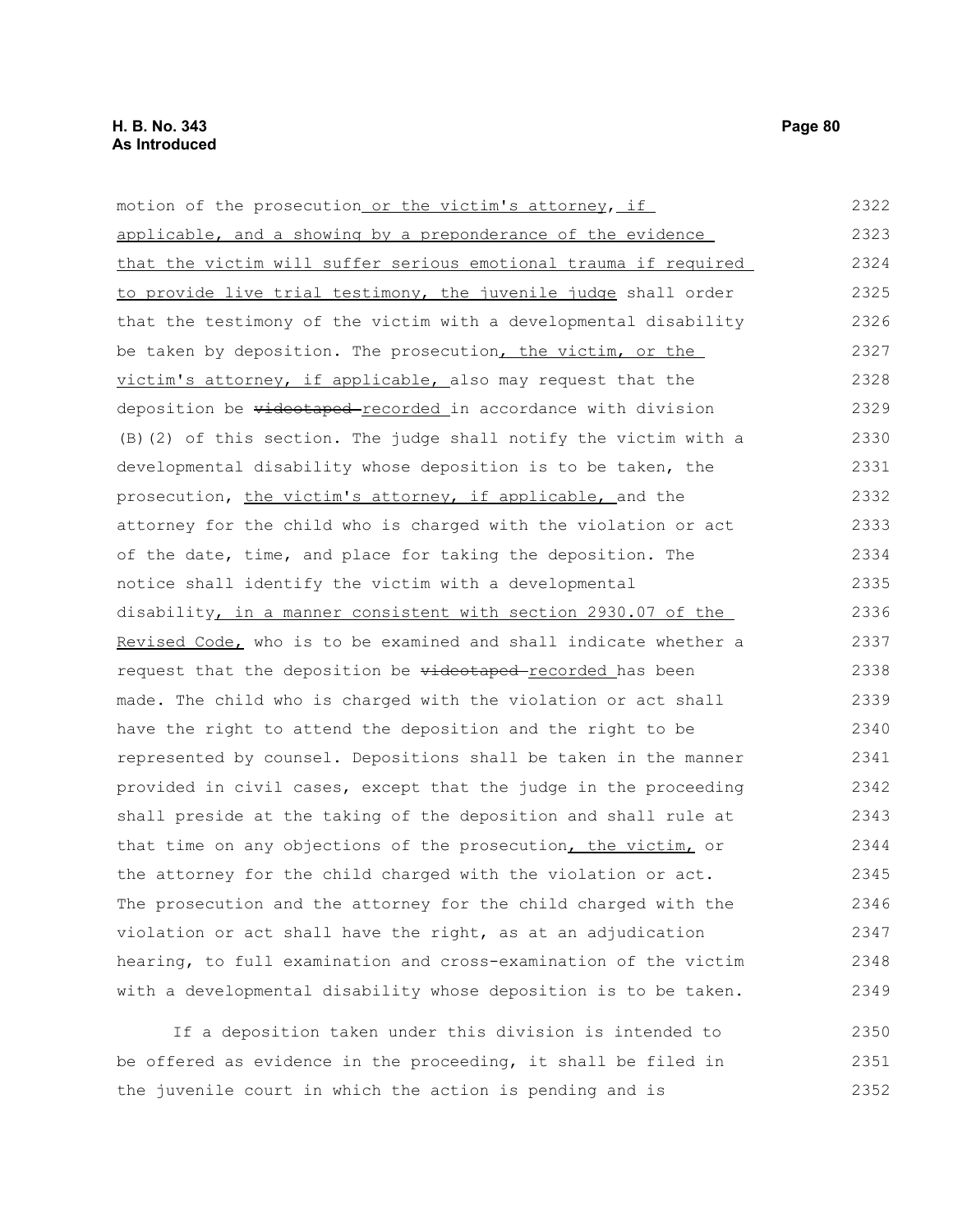#### **H. B. No. 343 Page 81 As Introduced**

admissible in the manner described in division (C) of this section. If a deposition of a victim with a developmental disability taken under this division is admitted as evidence at the proceeding under division (C) of this section, the victim with a developmental disability shall not be required to testify in person at the proceeding. 2353 2354 2355 2356 2357 2358

At any time before the conclusion of the proceeding, the attorney for the child charged with the violation or act may file a motion with the judge requesting that another deposition of the victim with a developmental disability be taken because new evidence material to the defense of the child charged has been discovered that the attorney for the child charged could not with reasonable diligence have discovered prior to the taking of the admitted deposition. Any motion requesting another deposition shall be accompanied by supporting affidavits. Upon the filing of the motion and affidavits, the court may order that additional testimony of the victim with a developmental disability relative to the new evidence be taken by another deposition. If the court orders the taking of another deposition under this provision, the deposition shall be taken in accordance with this division. If the admitted deposition was a videotaped recorded deposition taken in accordance with division (B)(2) of this section, the new deposition also shall be videotaped recorded in accordance with that division. In other cases, the new deposition may be videotaped-recorded in accordance with that division. 2359 2360 2361 2362 2363 2364 2365 2366 2367 2368 2369 2370 2371 2372 2373 2374 2375 2376 2377 2378

(2) If the prosecution, victim, or victim's attorney, if applicable, requests that a deposition to be taken under division (B)(1) of this section be  $-\nu i$  deotaped recorded, the juvenile judge shall order that the deposition be-videotapedrecorded in accordance with this division. If a juvenile judge 2379 2380 2381 2382 2383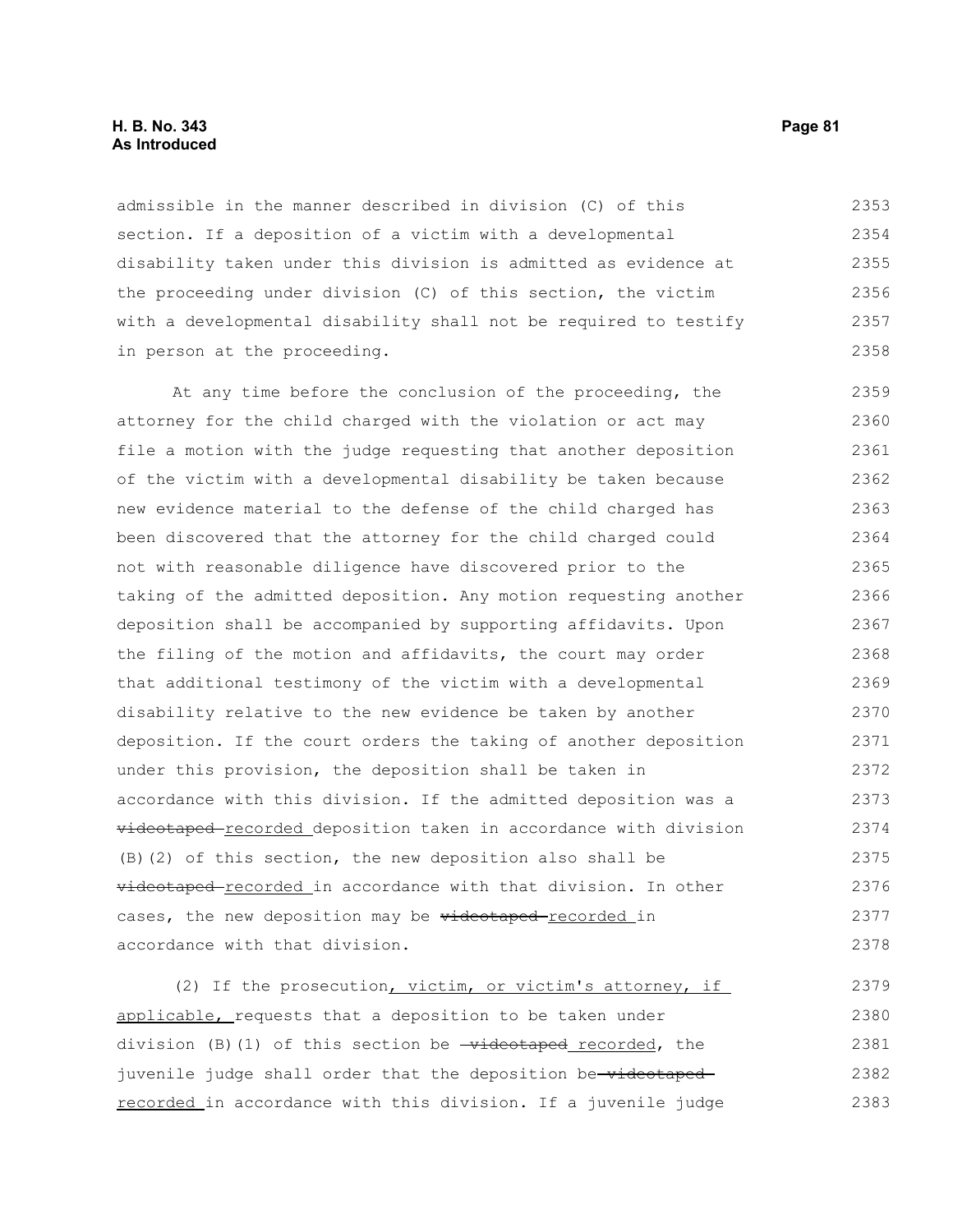## **H. B. No. 343 Page 82 As Introduced**

issues an order to video tape record the deposition, the judge shall exclude from the room in which the deposition is to be taken every person except the victim with a developmental disability giving the testimony, the judge, one or more interpreters if needed, the victim's attorney, if applicable, the attorneys for the prosecution and the child who is charged with the violation or act, any person needed to operate the equipment to be used, one person, who is not a witness, chosen by the victim with a developmental disability giving the deposition, the victim's representative, and any person whose presence the judge determines would contribute to the welfare and well-being of the victim with a developmental disability giving the deposition. The person chosen by the victim with a developmental disability -shall not be a witness in theproceeding and, both before and during the deposition, shall not discuss the testimony of the victim with any other witness in the proceeding. To the extent feasible, any person operating the recording equipment shall be restricted to a room adjacent to the room in which the deposition is being taken, or to a location in the room in which the deposition is being taken that is behind a screen or mirror so that the person operating the recording equipment can see and hear, but cannot be seen or heard by, the victim with a developmental disability giving the deposition during the deposition. 2384 2385 2386 2387 2388 2389 2390 2391 2392 2393 2394 2395 2396 2397 2398 2399 2400 2401 2402 2403 2404 2405 2406 2407

The child who is charged with the violation or act shall be permitted to observe and hear the testimony of the victim with a developmental disability giving the deposition on a monitor, shall be provided with an electronic means of immediate communication with the attorney of the child who is charged with the violation or act during the testimony, and shall be restricted to a location from which the child who is charged 2408 2409 2410 2411 2412 2413 2414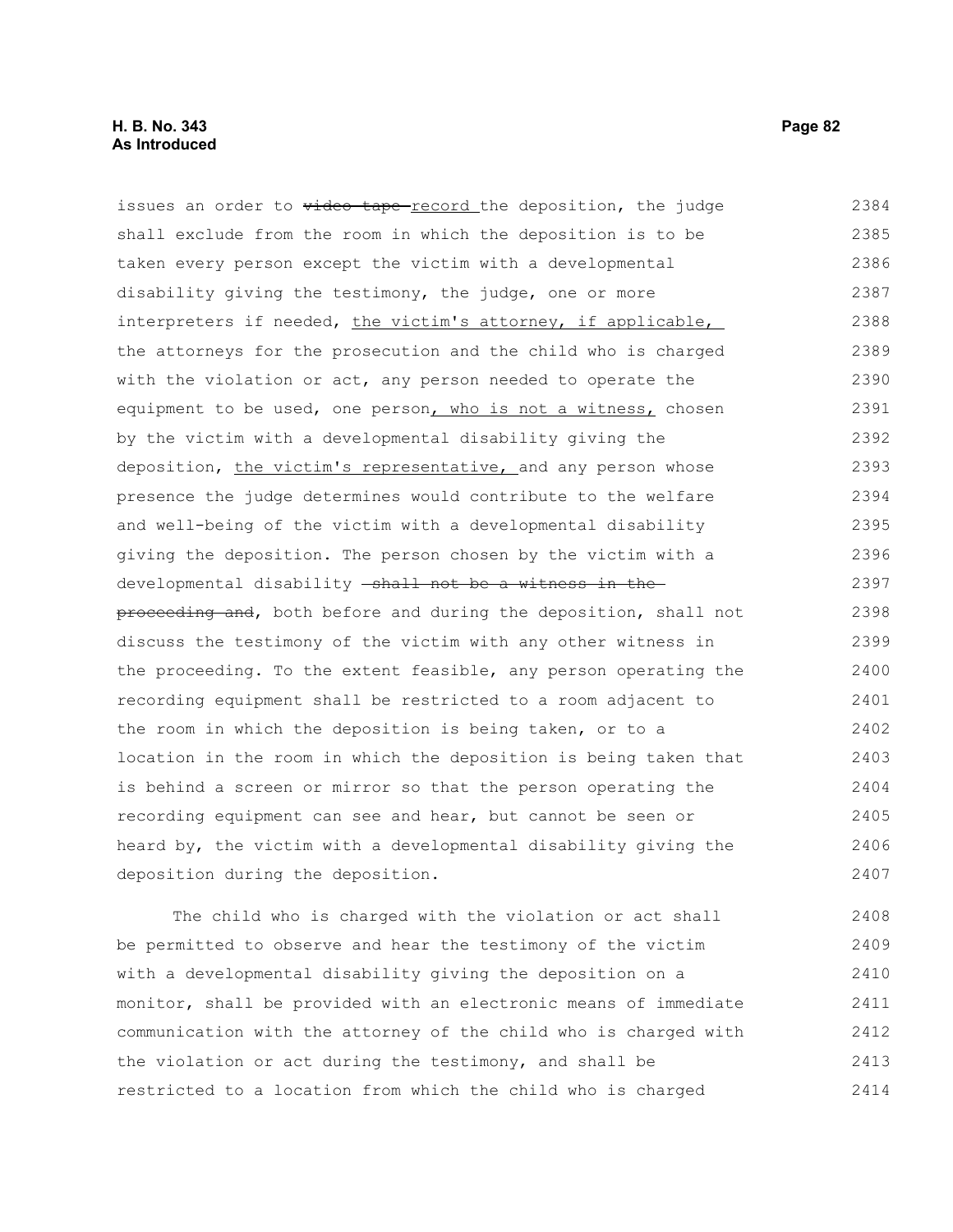## **H. B. No. 343 Page 83 As Introduced**

with the violation or act cannot be seen or heard by the victim with a developmental disability giving the deposition, except on a monitor provided for that purpose. The victim with a developmental disability giving the deposition shall be provided with a monitor on which the victim with a developmental disability can observe, while giving testimony, the child who is charged with the violation or act. The judge, at the judge's discretion, may preside at the deposition by electronic means from outside the room in which the deposition is to be taken; if the judge presides by electronic means, the judge shall be provided with monitors on which the judge can see each person in the room in which the deposition is to be taken and with an electronic means of communication with each person in that room, and each person in the room shall be provided with a monitor on which that person can see the judge and with an electronic means of communication with the judge. A deposition that is videotapedrecorded under this division shall be taken and filed in the manner described in division (B)(1) of this section and is admissible in the manner described in this division and division (C) of this section. If a deposition that is videotaped recorded under this division is admitted as evidence at the proceeding, the victim with a developmental disability shall not be required to testify in person at the proceeding. No deposition videotaped recorded under this division shall be admitted as evidence at any proceeding unless division (C) of this section is satisfied relative to the deposition and all of the following apply relative to the recording: (a) The recording is both aural and visual and is recorded 2415 2416 2417 2418 2419 2420 2421 2422 2423 2424 2425 2426 2427 2428 2429 2430 2431 2432 2433 2434 2435 2436 2437 2438 2439 2440 2441 2442

(b) The recording is authenticated under the Rules of Evidence and the Rules of Criminal Procedure as a fair and 2444 2445

on film or videotape, or by other electronic means.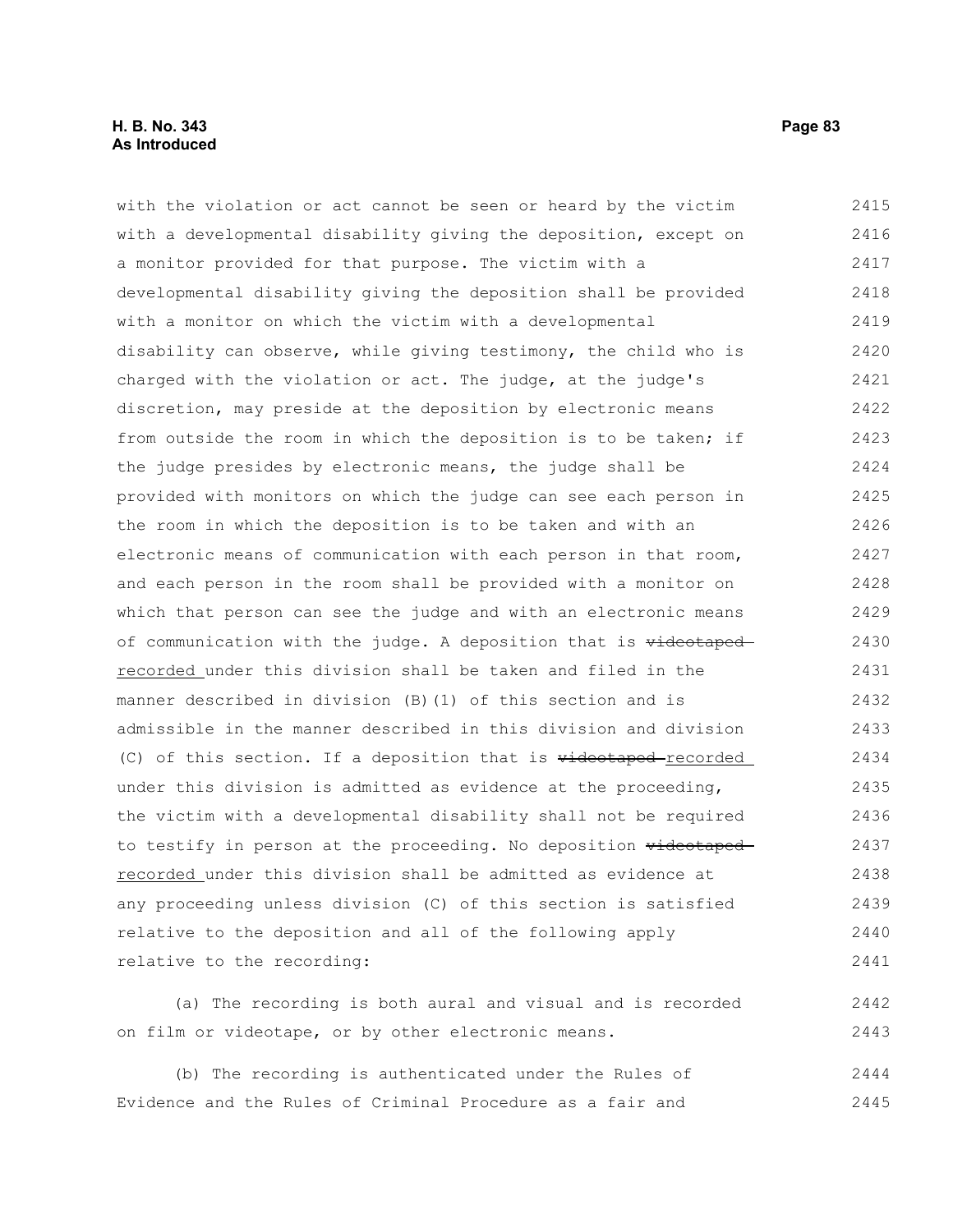accurate representation of what occurred, and the recording is not altered other than at the direction and under the supervision of the judge in the proceeding. (c) Each voice on the recording that is material to the 2446 2447 2448 2449

testimony on the recording or the making of the recording, as determined by the judge, is identified. 2450 2451

(d) Both the prosecution and the child who is charged with the violation or act are afforded an opportunity to view the recording before it is shown in the proceeding. 2452 2453 2454

(C)(1) At any proceeding in relation to which a deposition was taken under division (B) of this section, the deposition or a part of it is admissible in evidence upon motion of the prosecution if the testimony in the deposition or the part to be admitted is not excluded by the hearsay rule and if the deposition or the part to be admitted otherwise is admissible under the Rules of Evidence. For purposes of this division, testimony is not excluded by the hearsay rule if the testimony is not hearsay under Evidence Rule 801; the testimony is within an exception to the hearsay rule set forth in Evidence Rule 803; the victim with a developmental disability who gave the testimony is unavailable as a witness, as defined in Evidence Rule 804, and the testimony is admissible under that rule; or both of the following apply: 2455 2456 2457 2458 2459 2460 2461 2462 2463 2464 2465 2466 2467 2468

(a) The child who is charged with the violation or act had an opportunity and similar motive at the time of the taking of the deposition to develop the testimony by direct, cross, or redirect examination. 2469 2470 2471 2472

(b) The judge determines that there is reasonable cause to believe that, if the victim with a developmental disability who 2473 2474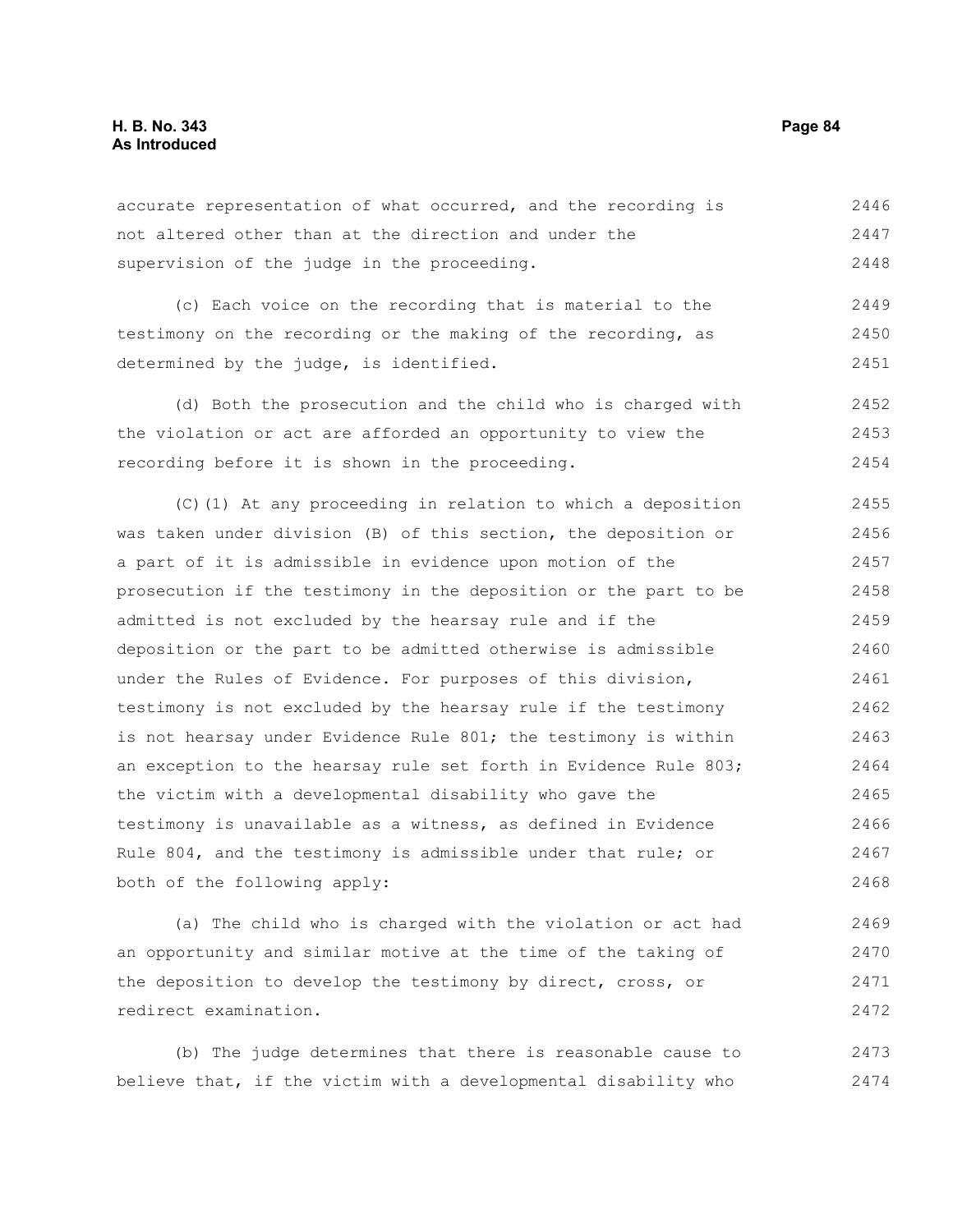gave the testimony in the deposition were to testify in person at the proceeding, the victim with a developmental disability would experience serious emotional trauma as a result of the participation of the victim with a developmental disability at the proceeding. 2475 2476 2477 2478 2479

(2) Objections to receiving in evidence a deposition or a part of it under division (C) of this section shall be made as provided in civil actions.

(3) The provisions of divisions (B) and (C) of this section are in addition to any other provisions of the Revised Code, the Rules of Juvenile Procedure, the Rules of Criminal Procedure, or the Rules of Evidence that pertain to the taking or admission of depositions in a juvenile court proceeding and do not limit the admissibility under any of those other provisions of any deposition taken under division (B) of this section or otherwise taken. 2483 2484 2485 2486 2487 2488 2489 2490

(D) In any proceeding in juvenile court involving a complaint, indictment, or information in which a child is charged with a violation listed in division (B)(1) of this section or an act that would be an offense of violence if committed by an adult and in which an alleged victim of the violation or offense was a person with a developmental disability, the prosecution, the victim, or the victim's attorney, if applicable, may file a motion with the juvenile judge requesting the judge to order the testimony of the victim with a developmental disability to be taken in a room other than the room in which the proceeding is being conducted and be televised, by closed circuit equipment, into the room in which the proceeding is being conducted to be viewed by the child who is charged with the violation or act and any other persons who 2491 2492 2493 2494 2495 2496 2497 2498 2499 2500 2501 2502 2503 2504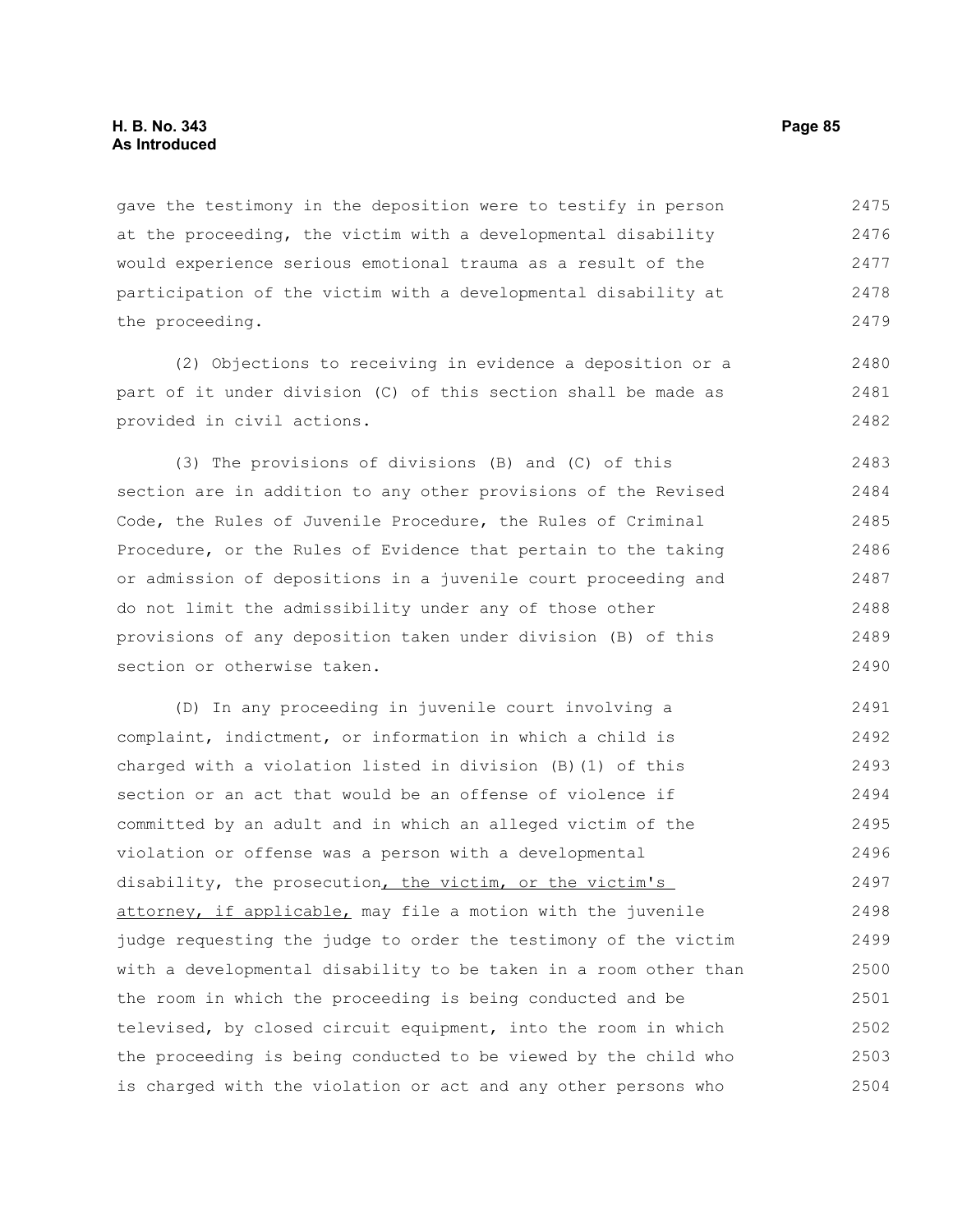## **H. B. No. 343 Page 86 As Introduced**

are not permitted in the room in which the testimony is to be taken but who would have been present during the testimony of the victim with a developmental disability had it been given in the room in which the proceeding is being conducted. Except for good cause shown, the prosecution, the victim, or the victim's attorney, if applicable, shall file a motion under this division at least seven days before the date of the proceeding. The juvenile judge may issue the order upon the motion of the prosecution, the victim, or the victim's attorney, if applicable, filed under this division, if the judge determines that the victim with a developmental disability is unavailable to testify in the room in which the proceeding is being conducted in the physical presence of the child charged with the violation or act for one or more of the reasons set forth in division (F) of this section. If a juvenile judge issues an order of that nature, the judge shall exclude from the room in which the testimony is to be taken every person except a person described in division (B)(2) of this section. The judge, at the judge's discretion, may preside during the giving of the testimony by electronic means from outside the room in which it is being given, subject to the limitations set forth in division (B)(2) of this section. To the extent feasible, any person operating the televising equipment shall be hidden from the sight and hearing of the victim with a developmental disability giving the testimony, in a manner similar to that described in division (B)(2) of this section. The child who is charged with the violation or act shall be permitted to observe and hear the testimony of the victim with a developmental disability giving the testimony on a monitor, shall be provided with an electronic means of immediate communication with the attorney of the child who is charged with the violation or act during the testimony, and shall be restricted to a location from which the child who 2505 2506 2507 2508 2509 2510 2511 2512 2513 2514 2515 2516 2517 2518 2519 2520 2521 2522 2523 2524 2525 2526 2527 2528 2529 2530 2531 2532 2533 2534 2535 2536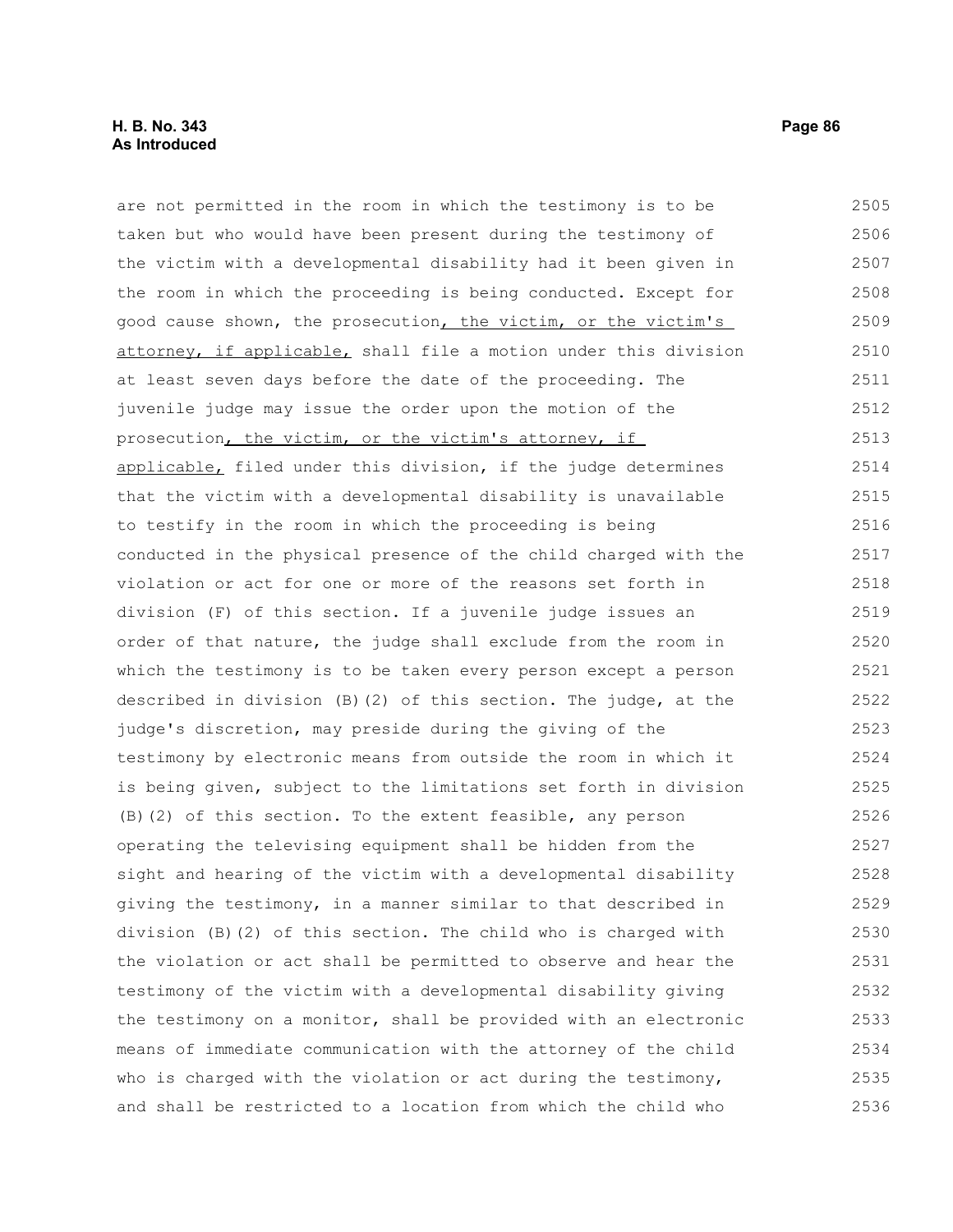#### **H. B. No. 343 Page 87 As Introduced**

is charged with the violation or act cannot be seen or heard by the victim with a developmental disability giving the testimony, except on a monitor provided for that purpose. The victim with a developmental disability giving the testimony shall be provided with a monitor on which the victim with a developmental disability can observe, while giving testimony, the child who is charged with the violation or act. 2537 2538 2539 2540 2541 2542 2543

(E) In any proceeding in juvenile court involving a complaint, indictment, or information in which a child is charged with a violation listed in division (B)(1) of this section or an act that would be an offense of violence if committed by an adult and in which an alleged victim of the violation or offense was a person with a developmental disability, the prosecution, the victim, or the victim's attorney, if applicable, may file a motion with the juvenile judge requesting the judge to order the testimony of the victim with a developmental disability to be taken outside of the room in which the proceeding is being conducted and be recorded for showing in the room in which the proceeding is being conducted before the judge, the child who is charged with the violation or act, and any other persons who would have been present during the testimony of the victim with a developmental disability had it been given in the room in which the proceeding is being conducted. Except for good cause shown, the prosecution, the victim, or the victim's attorney, if applicable, shall file a motion under this division at least seven days before the date of the proceeding. The juvenile judge may issue the order upon the motion of the prosecution, the victim, or the victim's attorney, if applicable, filed under this division, if the judge determines that the victim with a developmental disability is unavailable to testify in the room in which the proceeding is 2544 2545 2546 2547 2548 2549 2550 2551 2552 2553 2554 2555 2556 2557 2558 2559 2560 2561 2562 2563 2564 2565 2566 2567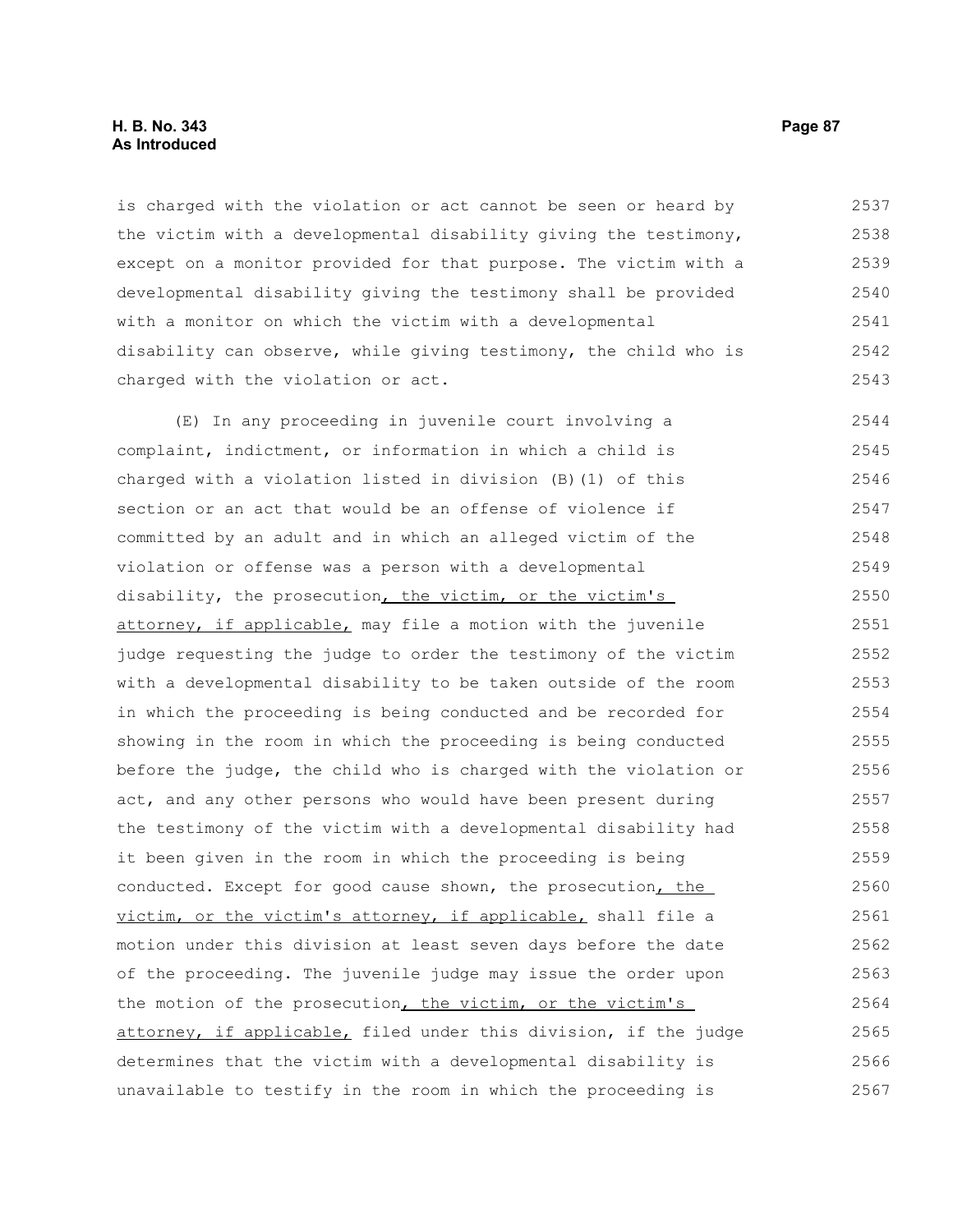## **H. B. No. 343 Page 88 As Introduced**

being conducted in the physical presence of the child charged with the violation or act, due to one or more of the reasons set forth in division (F) of this section. If a juvenile judge issues an order of that nature, the judge shall exclude from the room in which the testimony is to be taken every person except a person described in division (B)(2) of this section. To the extent feasible, any person operating the recording equipment shall be hidden from the sight and hearing of the victim with a developmental disability giving the testimony, in a manner similar to that described in division (B)(2) of this section. The child who is charged with the violation or act shall be permitted to observe and hear the testimony of the victim with a developmental disability giving the testimony on a monitor, shall be provided with an electronic means of immediate communication with the attorney of the child who is charged with the violation or act during the testimony, and shall be restricted to a location from which the child who is charged with the violation or act cannot be seen or heard by the victim with a developmental disability giving the testimony, except on a monitor provided for that purpose. The victim with a developmental disability giving the testimony shall be provided with a monitor on which the victim with a developmental disability can observe, while giving testimony, the child who is charged with the violation or act. No order for the taking of testimony by recording shall be issued under this division unless the provisions set forth in divisions  $(B)$   $(2)$   $(a)$ ,  $(b)$ , (c), and (d) of this section apply to the recording of the testimony. 2568 2569 2570 2571 2572 2573 2574 2575 2576 2577 2578 2579 2580 2581 2582 2583 2584 2585 2586 2587 2588 2589 2590 2591 2592 2593 2594 2595

(F) For purposes of divisions (D) and (E) of this section, a juvenile judge may order the testimony of a victim with a developmental disability to be taken outside of the room in 2596 2597 2598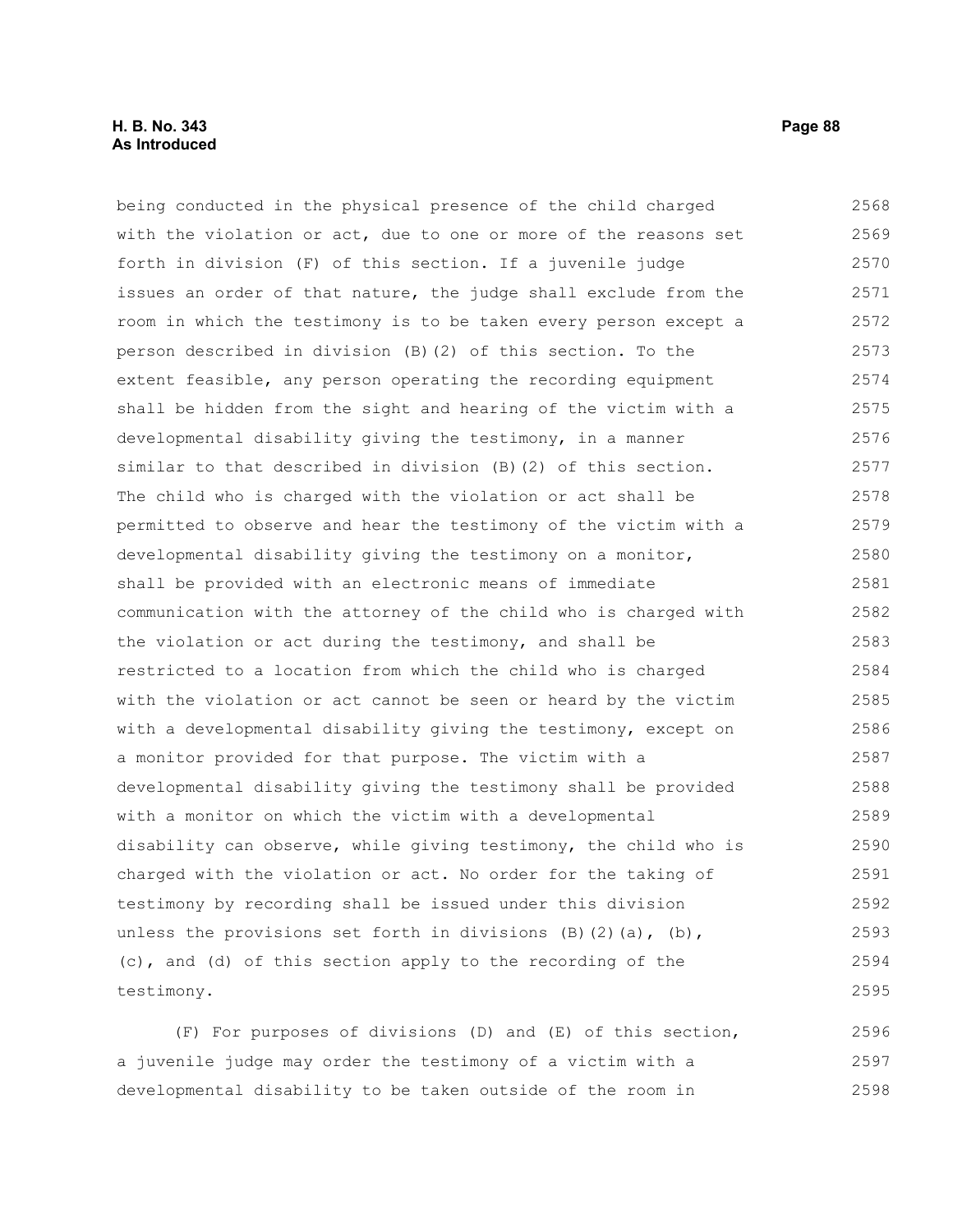which a proceeding is being conducted if the judge determines that the victim with a developmental disability is unavailable to testify in the room in the physical presence of the child charged with the violation or act due to one or more of the following circumstances: 2599 2600 2601 2602 2603

(1) The persistent refusal of the victim with a developmental disability to testify despite judicial requests to do so; 2604 2605 2606

(2) The inability of the victim with a developmental disability to communicate about the alleged violation or offense because of extreme fear, failure of memory, or another similar reason;

(3) The substantial likelihood that the victim with a developmental disability will suffer serious emotional trauma from so testifying. 2611 2612 2613

(G)(1) If a juvenile judge issues an order pursuant to division (D) or (E) of this section that requires the testimony of a victim with a developmental disability in a juvenile court proceeding to be taken outside of the room in which the proceeding is being conducted, the order shall specifically identify the victim with a developmental disability, in a manner consistent with section 2930.07 of the Revised Code, to whose testimony it applies, the order applies only during the testimony of the specified victim with a developmental disability, and the victim with a developmental disability giving the testimony shall not be required to testify at the proceeding other than in accordance with the order. The authority of a judge to close the taking of a deposition under division (B)(2) of this section or a proceeding under division (D) or (E) of this section is in addition to the authority of a 2614 2615 2616 2617 2618 2619 2620 2621 2622 2623 2624 2625 2626 2627 2628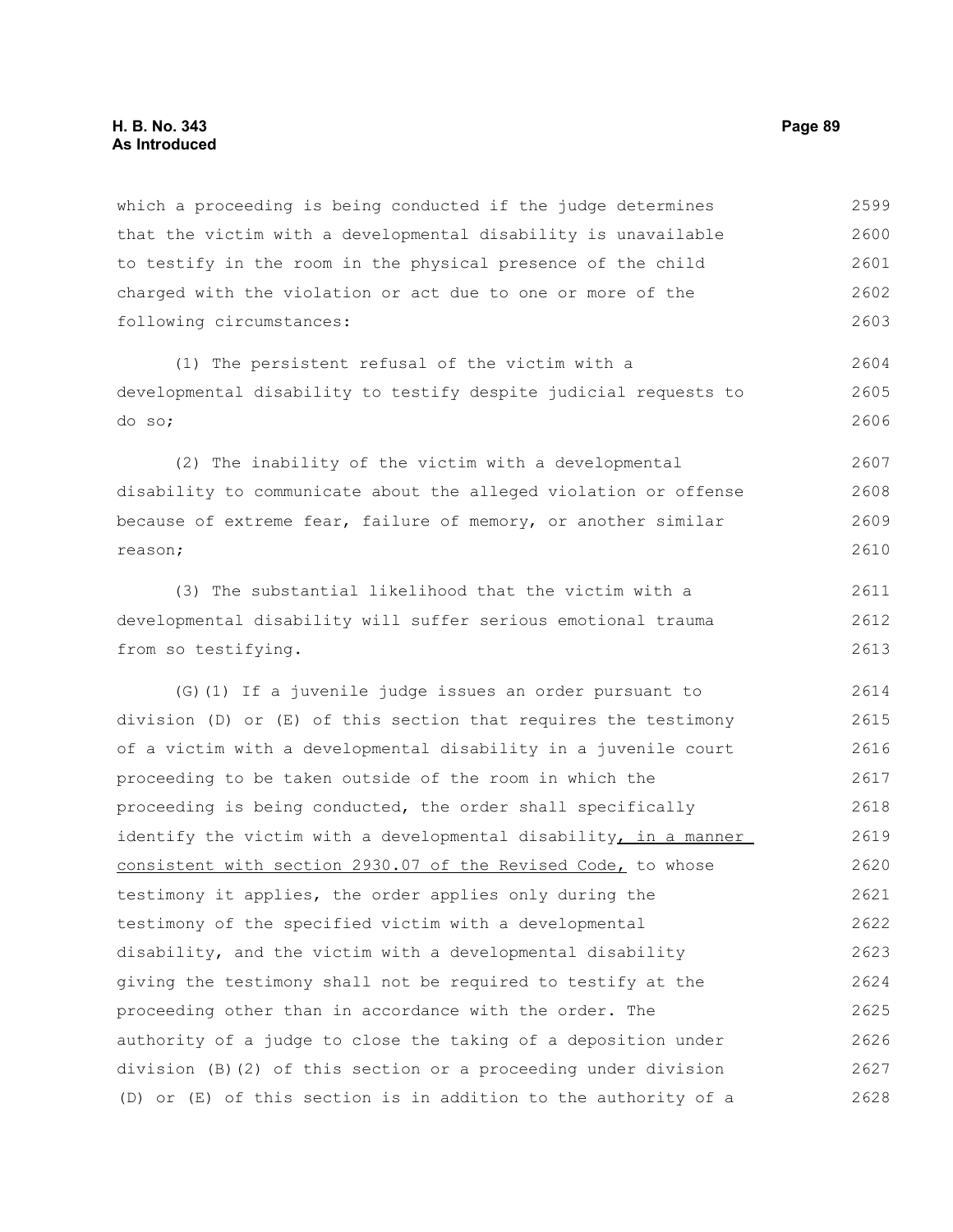judge to close a hearing pursuant to section 2151.35 of the Revised Code. 2629 2630

(2) A juvenile judge who makes any determination regarding the admissibility of a deposition under divisions (B) and (C) of this section, the videotaping recording of a deposition under division (B)(2) of this section, or the taking of testimony outside of the room in which a proceeding is being conducted under division (D) or (E) of this section shall enter the determination and findings on the record in the proceeding. 2631 2632 2633 2634 2635 2636 2637

**Sec. 2907.02.** (A)(1) No person shall engage in sexual conduct with another who is not the spouse of the offender or who is the spouse of the offender but is living separate and apart from the offender, when any of the following applies: 2638 2639 2640 2641

(a) For the purpose of preventing resistance, the offender substantially impairs the other person's judgment or control by administering any drug, intoxicant, or controlled substance to the other person surreptitiously or by force, threat of force, or deception. 2642 2643 2644 2645 2646

(b) The other person is less than thirteen years of age, whether or not the offender knows the age of the other person. 2647 2648

(c) The other person's ability to resist or consent is substantially impaired because of a mental or physical condition or because of advanced age, and the offender knows or has reasonable cause to believe that the other person's ability to resist or consent is substantially impaired because of a mental or physical condition or because of advanced age. 2649 2650 2651 2652 2653 2654

(2) No person shall engage in sexual conduct with another when the offender purposely compels the other person to submit by force or threat of force. 2655 2656 2657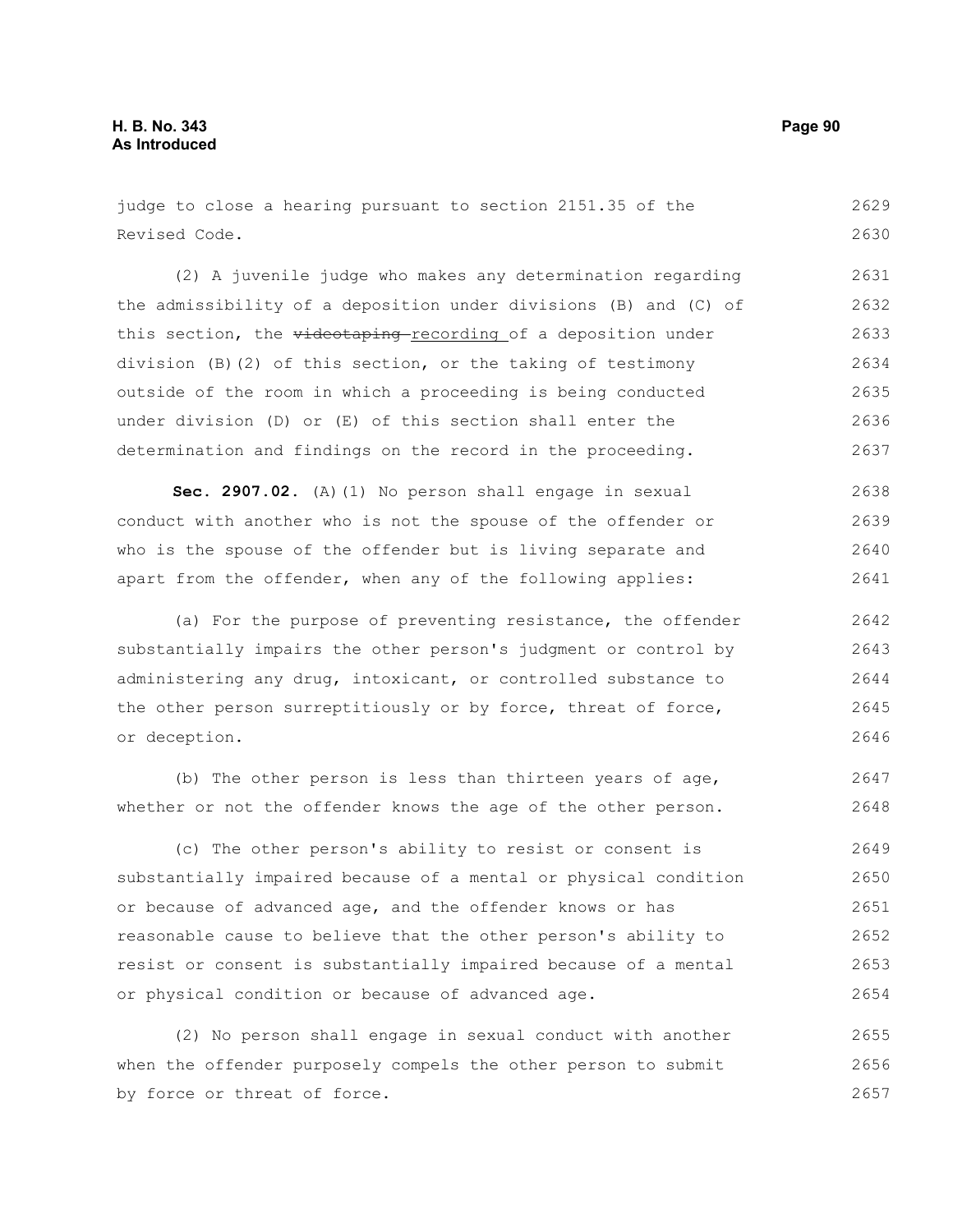# **H. B. No. 343 Page 91 As Introduced**

(B) Whoever violates this section is guilty of rape, a felony of the first degree. If the offender under division (A) (1)(a) of this section substantially impairs the other person's judgment or control by administering any controlled substance, as defined in section 3719.01 of the Revised Code, to the other person surreptitiously or by force, threat of force, or deception, the prison term imposed upon the offender shall be one of the definite prison terms prescribed for a felony of the first degree in division (A)(1)(b) of section 2929.14 of the Revised Code that is not less than five years, except that if the violation is committed on or after March 22, 2019, the court shall impose as the minimum prison term for the offense a mandatory prison term that is one of the minimum terms prescribed for a felony of the first degree in division (A)(1) (a) of section 2929.14 of the Revised Code that is not less than five years. Except as otherwise provided in this division, notwithstanding sections 2929.11 to 2929.14 of the Revised Code, an offender under division (A)(1)(b) of this section shall be sentenced to a prison term or term of life imprisonment pursuant to section 2971.03 of the Revised Code. If an offender is convicted of or pleads guilty to a violation of division (A)(1) (b) of this section, if the offender was less than sixteen years of age at the time the offender committed the violation of that division, and if the offender during or immediately after the commission of the offense did not cause serious physical harm to the victim, the victim was ten years of age or older at the time of the commission of the violation, and the offender has not previously been convicted of or pleaded guilty to a violation of this section or a substantially similar existing or former law of this state, another state, or the United States, the court shall not sentence the offender to a prison term or term of life imprisonment pursuant to section 2971.03 of the Revised Code, 2658 2659 2660 2661 2662 2663 2664 2665 2666 2667 2668 2669 2670 2671 2672 2673 2674 2675 2676 2677 2678 2679 2680 2681 2682 2683 2684 2685 2686 2687 2688 2689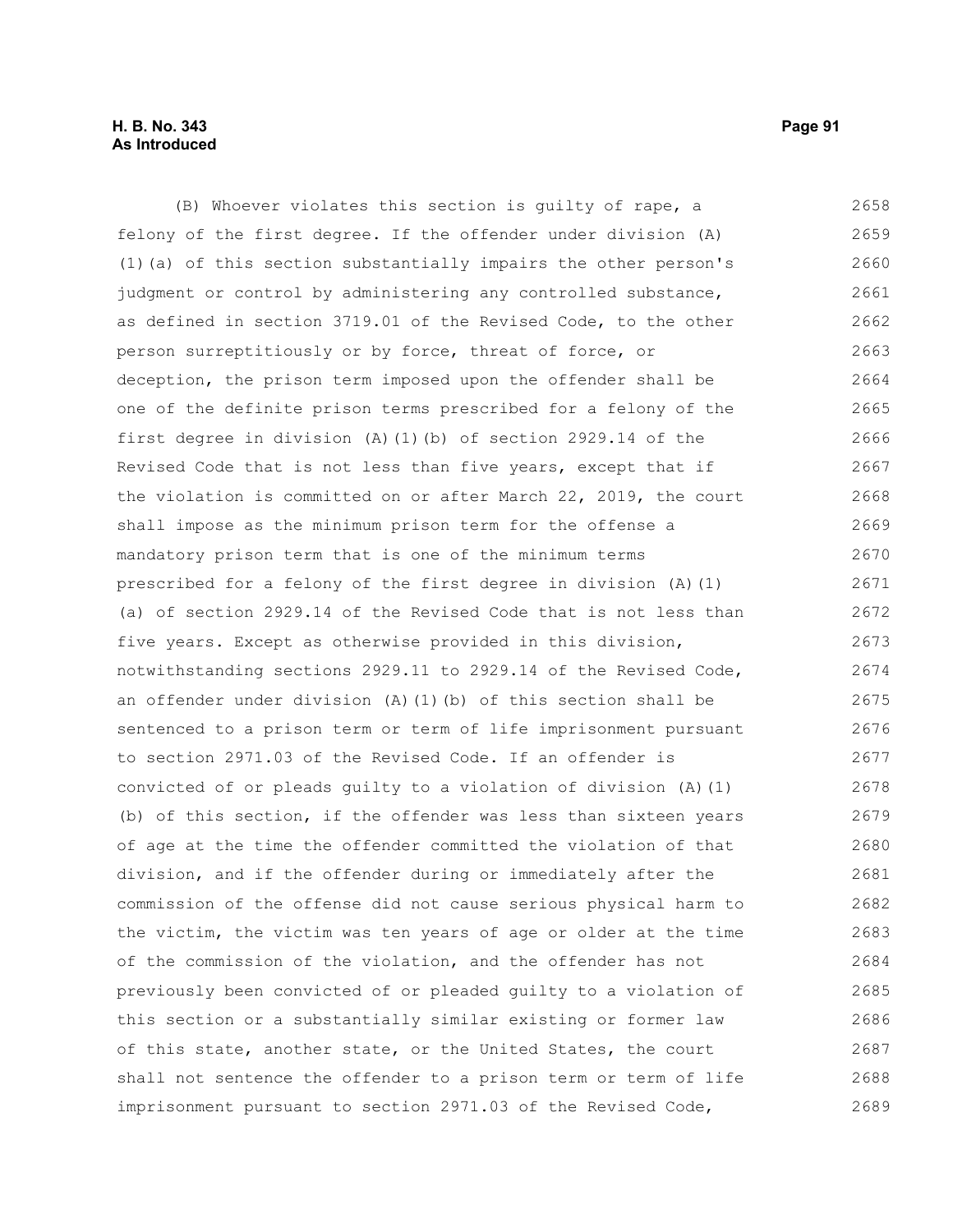and instead the court shall sentence the offender as otherwise provided in this division. If an offender under division (A)(1) (b) of this section previously has been convicted of or pleaded guilty to violating division (A)(1)(b) of this section or to violating an existing or former law of this state, another state, or the United States that is substantially similar to division (A)(1)(b) of this section, if the offender during or immediately after the commission of the offense caused serious physical harm to the victim, or if the victim under division (A) (1)(b) of this section is less than ten years of age, in lieu of sentencing the offender to a prison term or term of life imprisonment pursuant to section 2971.03 of the Revised Code, except as otherwise provided in this division, the court may impose upon the offender a term of life without parole. If the court imposes a term of life without parole pursuant to this division, division (F) of section 2971.03 of the Revised Code applies, and the offender automatically is classified a tier III sex offender/child-victim offender, as described in that division. A court shall not impose a term of life without parole on an offender for rape if the offender was under eighteen years of age at the time of the offense. 2690 2691 2692 2693 2694 2695 2696 2697 2698 2699 2700 2701 2702 2703 2704 2705 2706 2707 2708 2709 2710

(C) A victim need not prove physical resistance to the offender in prosecutions under this section. 2711 2712

(D) Evidence of specific instances of the victim's sexual activity, opinion evidence of the victim's sexual activity, and reputation evidence of the victim's sexual activity shall not be admitted under this section unless it involves evidence of the origin of semen, pregnancy, or sexually transmitted disease or infection, or the victim's past sexual activity with the offender, and only to the extent that the court finds that the evidence is material to a fact at issue in the case and that its 2713 2714 2715 2716 2717 2718 2719 2720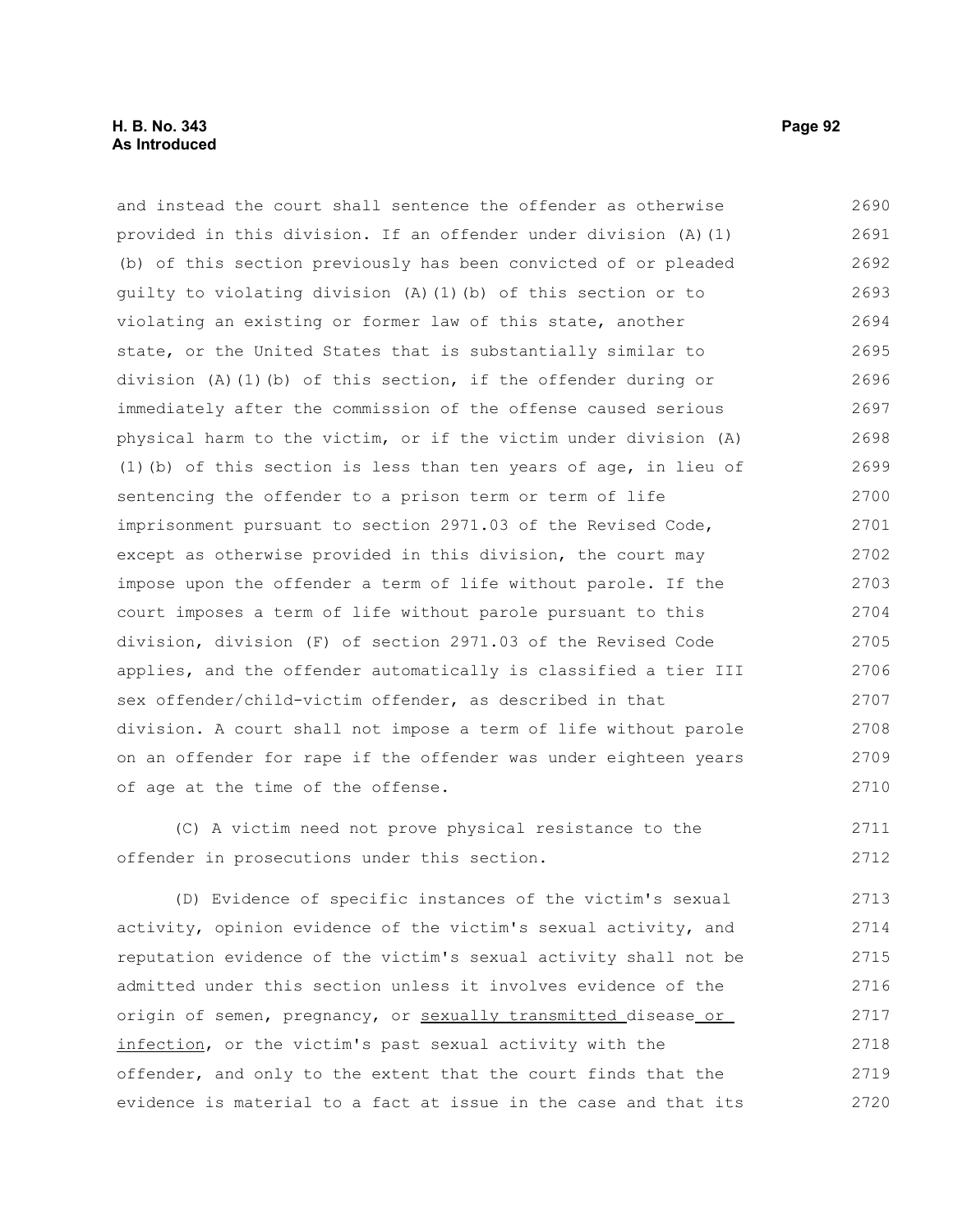inflammatory or prejudicial nature does not outweigh its probative value. 2721 2722

Evidence of specific instances of the defendant's sexual activity, opinion evidence of the defendant's sexual activity, and reputation evidence of the defendant's sexual activity shall not be admitted under this section unless it involves evidence of the origin of semen, pregnancy, or sexually transmitted disease or infection, the defendant's past sexual activity with the victim, or is admissible against the defendant under section 2945.59 of the Revised Code, and only to the extent that the court finds that the evidence is material to a fact at issue in the case and that its inflammatory or prejudicial nature does not outweigh its probative value. 2723 2724 2725 2726 2727 2728 2729 2730 2731 2732 2733

(E) Prior to taking testimony or receiving evidence of any sexual activity of the victim or the defendant in a proceeding under this section, the court shall resolve the admissibility of the proposed evidence in a hearing in chambers, which shall be held at or before preliminary hearing and not less than three days before trial, or for good cause shown during the trial. 2734 2735 2736 2737 2738 2739

(F) Upon approval by the court, the victim may be represented by counsel in any hearing in chambers or other proceeding to resolve the admissibility of evidence. If the victim is indigent or otherwise is unable to obtain the services of counsel, the court, upon request, may appoint counsel to represent the victim without cost to the victim. 2740 2741 2742 2743 2744 2745

(G) It is not a defense to a charge under division (A)(2) of this section that the offender and the victim were married or were cohabiting at the time of the commission of the offense. 2746 2747 2748

**Sec. 2907.05.** (A) No person shall have sexual contact with 2749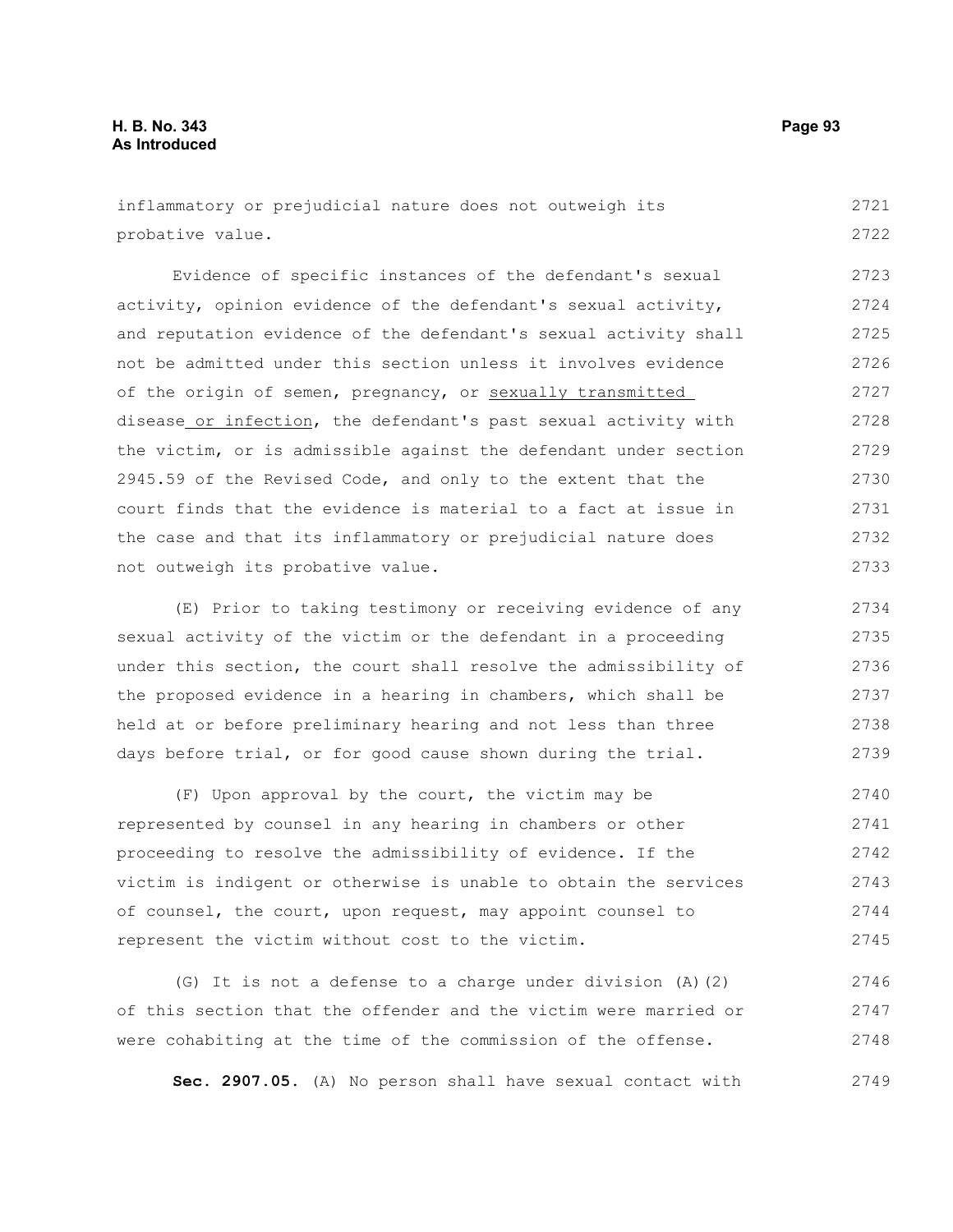another, not the spouse of the offender; cause another, not the spouse of the offender, to have sexual contact with the offender; or cause two or more other persons to have sexual contact when any of the following applies: 2750 2751 2752 2753

(1) The offender purposely compels the other person, or one of the other persons, to submit by force or threat of force. 2754 2755

(2) For the purpose of preventing resistance, the offender substantially impairs the judgment or control of the other person or of one of the other persons by administering any drug, intoxicant, or controlled substance to the other person surreptitiously or by force, threat of force, or deception. 2756 2757 2758 2759 2760

(3) The offender knows that the judgment or control of the other person or of one of the other persons is substantially impaired as a result of the influence of any drug or intoxicant administered to the other person with the other person's consent for the purpose of any kind of medical or dental examination, treatment, or surgery. 2761 2762 2763 2764 2765 2766

(4) The other person, or one of the other persons, is less than thirteen years of age, whether or not the offender knows the age of that person. 2767 2768 2769

(5) The ability of the other person to resist or consent or the ability of one of the other persons to resist or consent is substantially impaired because of a mental or physical condition or because of advanced age, and the offender knows or has reasonable cause to believe that the ability to resist or consent of the other person or of one of the other persons is substantially impaired because of a mental or physical condition or because of advanced age. 2770 2771 2772 2773 2774 2775 2776 2777

(B) No person shall knowingly touch the genitalia of 2778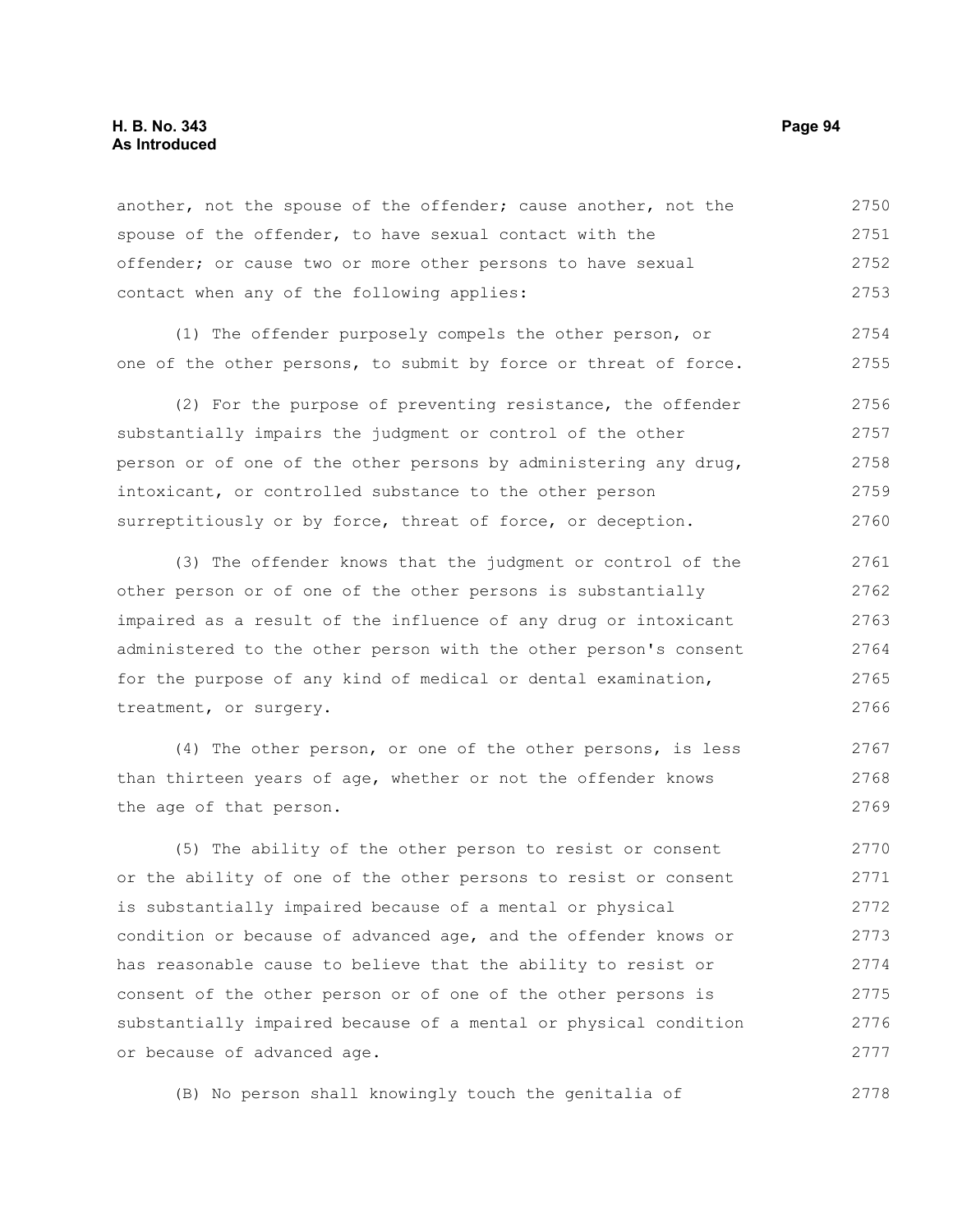#### **H. B. No. 343 Page 95 As Introduced**

another, when the touching is not through clothing, the other person is less than twelve years of age, whether or not the offender knows the age of that person, and the touching is done with an intent to abuse, humiliate, harass, degrade, or arouse or gratify the sexual desire of any person. 2779 2780 2781 2782 2783

(C) Whoever violates this section is guilty of gross sexual imposition.

(1) Except as otherwise provided in this section, gross sexual imposition committed in violation of division (A)(1), (2), (3), or (5) of this section is a felony of the fourth degree. If the offender under division (A)(2) of this section substantially impairs the judgment or control of the other person or one of the other persons by administering any controlled substance, as defined in section 3719.01 of the Revised Code, to the person surreptitiously or by force, threat of force, or deception, gross sexual imposition committed in violation of division (A)(2) of this section is a felony of the third degree. 2786 2787 2788 2789 2790 2791 2792 2793 2794 2795 2796

(2) Gross sexual imposition committed in violation of division (A)(4) or (B) of this section is a felony of the third degree. Except as otherwise provided in this division, for gross sexual imposition committed in violation of division (A)(4) or (B) of this section there is a presumption that a prison term shall be imposed for the offense. The court shall impose on an offender convicted of gross sexual imposition in violation of division (A)(4) or (B) of this section a mandatory prison term, as described in division  $(C)$  (3) of this section, for a felony of the third degree if either of the following applies: 2797 2798 2799 2800 2801 2802 2803 2804 2805 2806

(a) Evidence other than the testimony of the victim was admitted in the case corroborating the violation; 2807 2808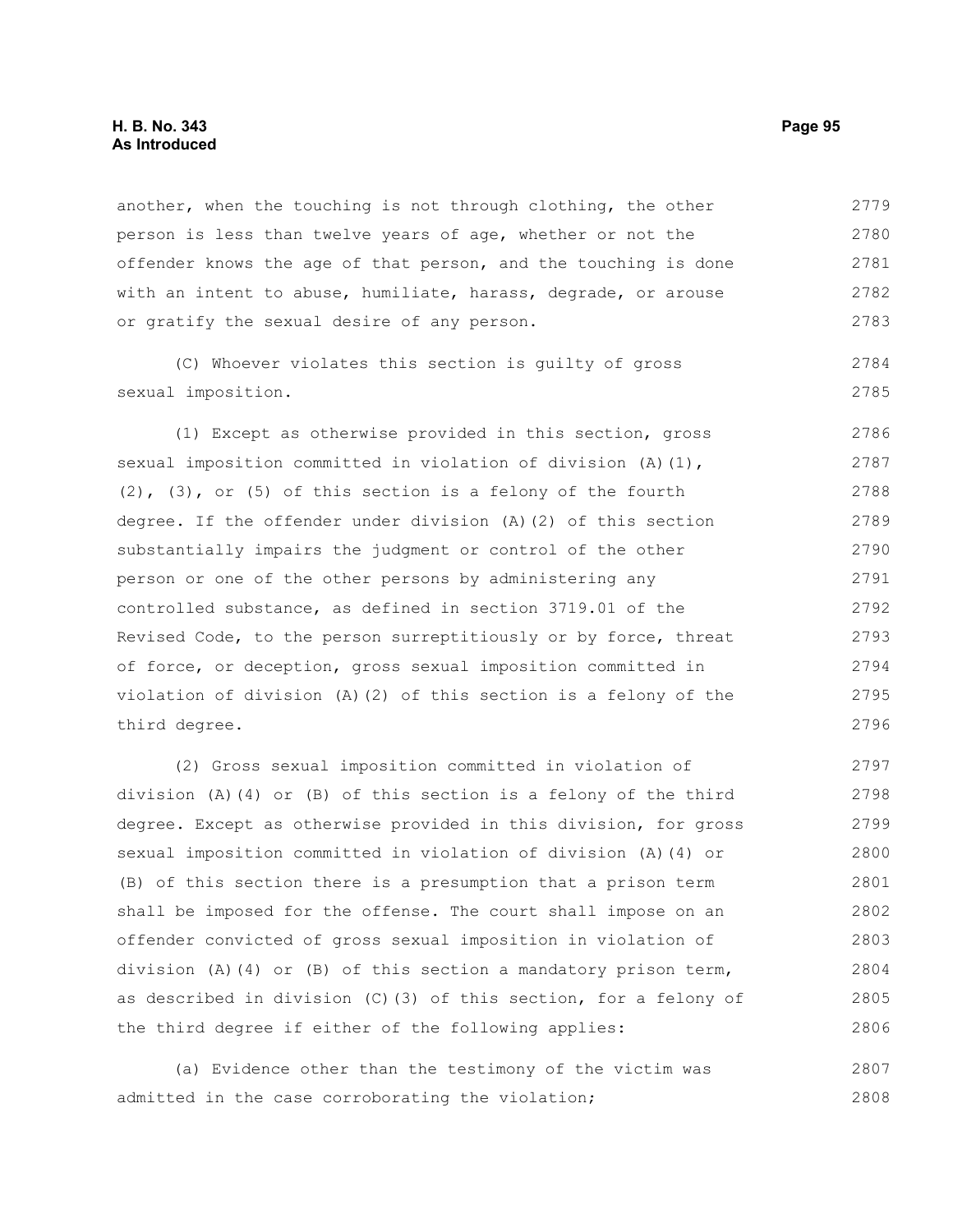(b) The offender previously was convicted of or pleaded guilty to a violation of this section, rape, the former offense of felonious sexual penetration, or sexual battery, and the victim of the previous offense was less than thirteen years of age. 2809 2810 2811 2812 2813

(3) A mandatory prison term required under division (C)(2) of this section shall be a definite term from the range of prison terms provided in division (A)(3)(a) of section 2929.14 of the Revised Code for a felony of the third degree. 2814 2815 2816 2817

(D) A victim need not prove physical resistance to the offender in prosecutions under this section. 2818 2819

(E) Evidence of specific instances of the victim's sexual activity, opinion evidence of the victim's sexual activity, and reputation evidence of the victim's sexual activity shall not be admitted under this section unless it involves evidence of the origin of semen, pregnancy, or sexually transmitted disease or infection, or the victim's past sexual activity with the offender, and only to the extent that the court finds that the evidence is material to a fact at issue in the case and that its inflammatory or prejudicial nature does not outweigh its probative value. 2820 2821 2822 2823 2824 2825 2826 2827 2828 2829

Evidence of specific instances of the defendant's sexual activity, opinion evidence of the defendant's sexual activity, and reputation evidence of the defendant's sexual activity shall not be admitted under this section unless it involves evidence of the origin of semen, pregnancy, or sexually transmitted disease or infection, the defendant's past sexual activity with the victim, or is admissible against the defendant under section 2945.59 of the Revised Code, and only to the extent that the court finds that the evidence is material to a fact at issue in 2830 2831 2832 2833 2834 2835 2836 2837 2838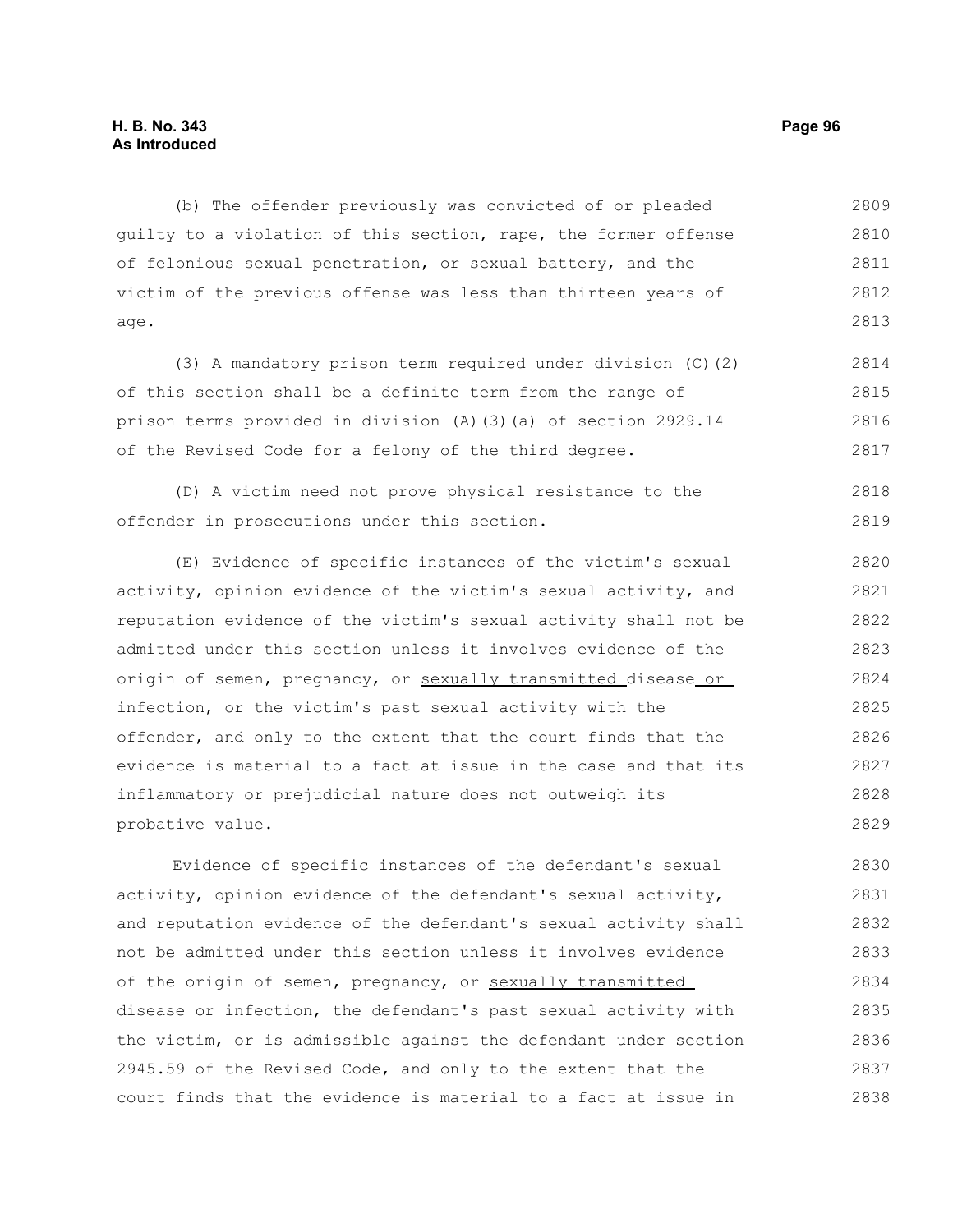offense.

2865

| the case and that its inflammatory or prejudicial nature does    | 2839 |
|------------------------------------------------------------------|------|
| not outweigh its probative value.                                | 2840 |
| (F) Prior to taking testimony or receiving evidence of any       | 2841 |
|                                                                  |      |
| sexual activity of the victim or the defendant in a proceeding   | 2842 |
| under this section, the court shall resolve the admissibility of | 2843 |
| the proposed evidence in a hearing in chambers, which shall be   | 2844 |
| held at or before preliminary hearing and not less than three    | 2845 |
| days before trial, or for good cause shown during the trial.     | 2846 |
| (G) Upon approval by the court, the victim may be                | 2847 |
|                                                                  |      |
| represented by counsel in any hearing in chambers or other       | 2848 |
| proceeding to resolve the admissibility of evidence. If the      | 2849 |
| victim is indigent or otherwise is unable to obtain the services | 2850 |
| of counsel, the court, upon request, may appoint counsel to      | 2851 |
| represent the victim without cost to the victim.                 | 2852 |
| Sec. 2907.10. (A) (1) A peace officer, prosecutor, or other      | 2853 |
| public official, defendant, defendant's attorney, alleged        | 2854 |
| juvenile offender, or alleged juvenile offender's attorney shall | 2855 |
| not ask or require a victim of an alleged sex offense to submit  | 2856 |
| to a polygraph examination as a condition for proceeding with    | 2857 |
| the investigation or prosecution of the alleged sex offense or   | 2858 |
| for any other purpose.                                           | 2859 |
| (2) The refusal of the victim of an alleged sex offense to       | 2860 |
| submit to a polygraph examination shall not prevent the          | 2861 |
|                                                                  |      |
| investigation of the alleged sex offense, the filing of criminal | 2862 |
| charges with respect to the alleged sex offense, or the          | 2863 |

(B) As used in this section: 2866

(1) "Peace officer" has the same meaning as in section 2867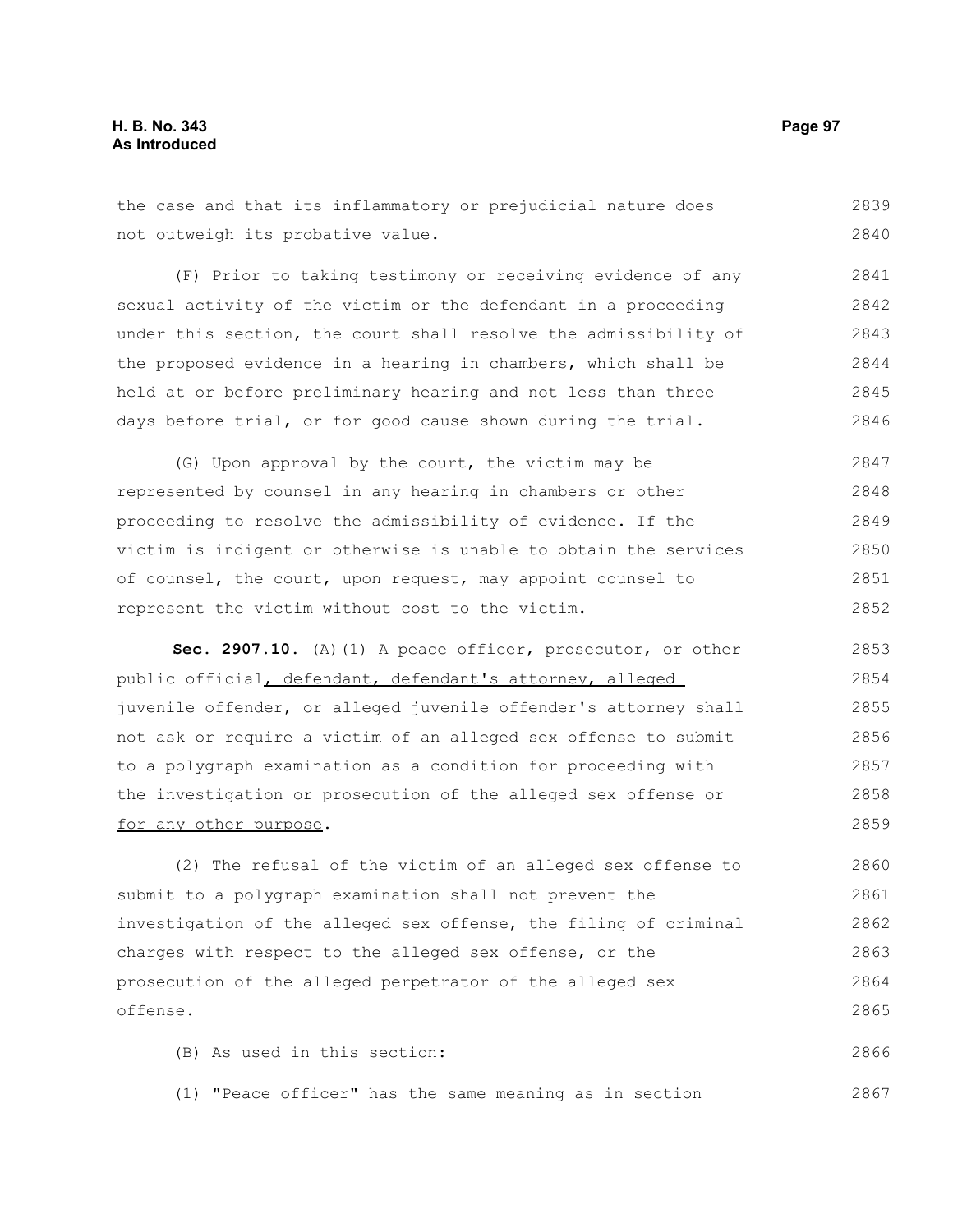2921.51 of the Revised Code.

| (2) "Polygraph examination" means any mechanical or              | 2869 |
|------------------------------------------------------------------|------|
| electrical instrument or device of any type used or allegedly    | 2870 |
| used to examine, test, or question an individual for the purpose | 2871 |
| of determining the individual's truthfulness.                    | 2872 |

(3) "Prosecution" means the prosecution of criminal charges in a criminal prosecution or the prosecution of a delinquent child complaint in a delinquency proceeding. 2873 2874 2875

(4) "Prosecutor" has the same meaning as in section 2935.01 of the Revised Code. 2876 2877

(5) "Public official" has the same meaning as in section 117.01 of the Revised Code. 2878 2879

(6) "Sex offense" means a violation of any provision of sections 2907.02 to 2907.09 of the Revised Code. 2880 2881

#### (7) "Alleged juvenile offender" has the same meaning as in section 2930.01 of the Revised Code. 2882 2883

**Sec. 2929.18.** (A) Except as otherwise provided in this division and in addition to imposing court costs pursuant to section 2947.23 of the Revised Code, the court imposing a sentence upon an offender for a felony may sentence the offender to any financial sanction or combination of financial sanctions authorized under this section or, in the circumstances specified in section 2929.32 of the Revised Code, may impose upon the offender a fine in accordance with that section, and shall sentence the offender to make restitution pursuant to this section and section 2929.281 of the Revised Code. Financial sanctions that either are required to be or may be imposed pursuant to this section include, but are not limited to, the following: 2884 2885 2886 2887 2888 2889 2890 2891 2892 2893 2894 2895 2896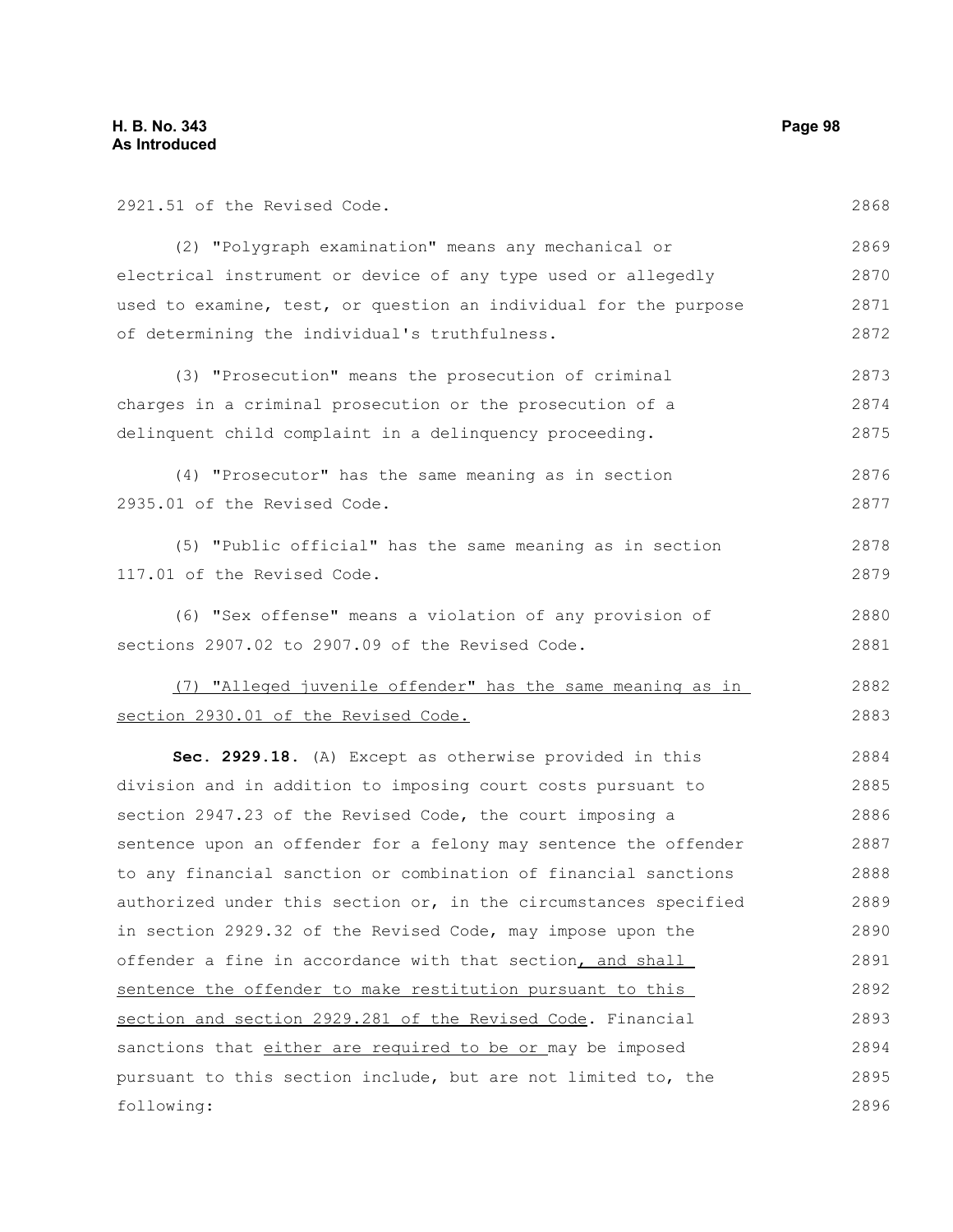# **H. B. No. 343 Page 99 As Introduced**

(1) Restitution by the offender to the victim of the offender's erime-criminal offense or any survivor of the victimvictim's estate, in an amount based on the victim's economic loss. If the In open court imposes restitution, the court shall order that the full restitution be made to the victim in open court, to the adult probation department that serves the county on behalf of the victim, to the clerk of courts, or to another agency designated by the court. If the court imposes restitution, at At sentencing, the court shall determine the amount of restitution to be made by the offender. If the court imposes restitution, the court may base the amountof restitution it orders on an amount recommended by the victim, the offender, a presentence investigation report, estimates or receipts indicating the cost of repairing or replacing property, and other information, provided that the The victim, victim's representative, victim's attorney, if applicable, the prosecutor or the prosecutor's designee, and the offender may provide information relevant to the determination of the amount of restitution. The amount the court orders as restitution shall not exceed the amount of the economic loss suffered by the victim as a direct and proximate result of the commission of the offense. If the court imposes restitution for the cost of accounting or auditing done to determine the extent of economic loss, the court may order restitution for any amount of the victim's costs of accounting or auditing provided that the amount of restitution is reasonable and does not exceed the value of property or services stolen or damaged as a result of the offense. If the court decides to impose restitution, the The court shall hold a hearing on restitution if the offender, victim, or survivor-victim's representative, or victim's estate disputes the amount. The court shall determine the amount of full restitution by a preponderance of the evidence. All 2897 2898 2899 2900 2901 2902 2903 2904 2905 2906 2907 2908 2909 2910 2911 2912 2913 2914 2915 2916 2917 2918 2919 2920 2921 2922 2923 2924 2925 2926 2927 2928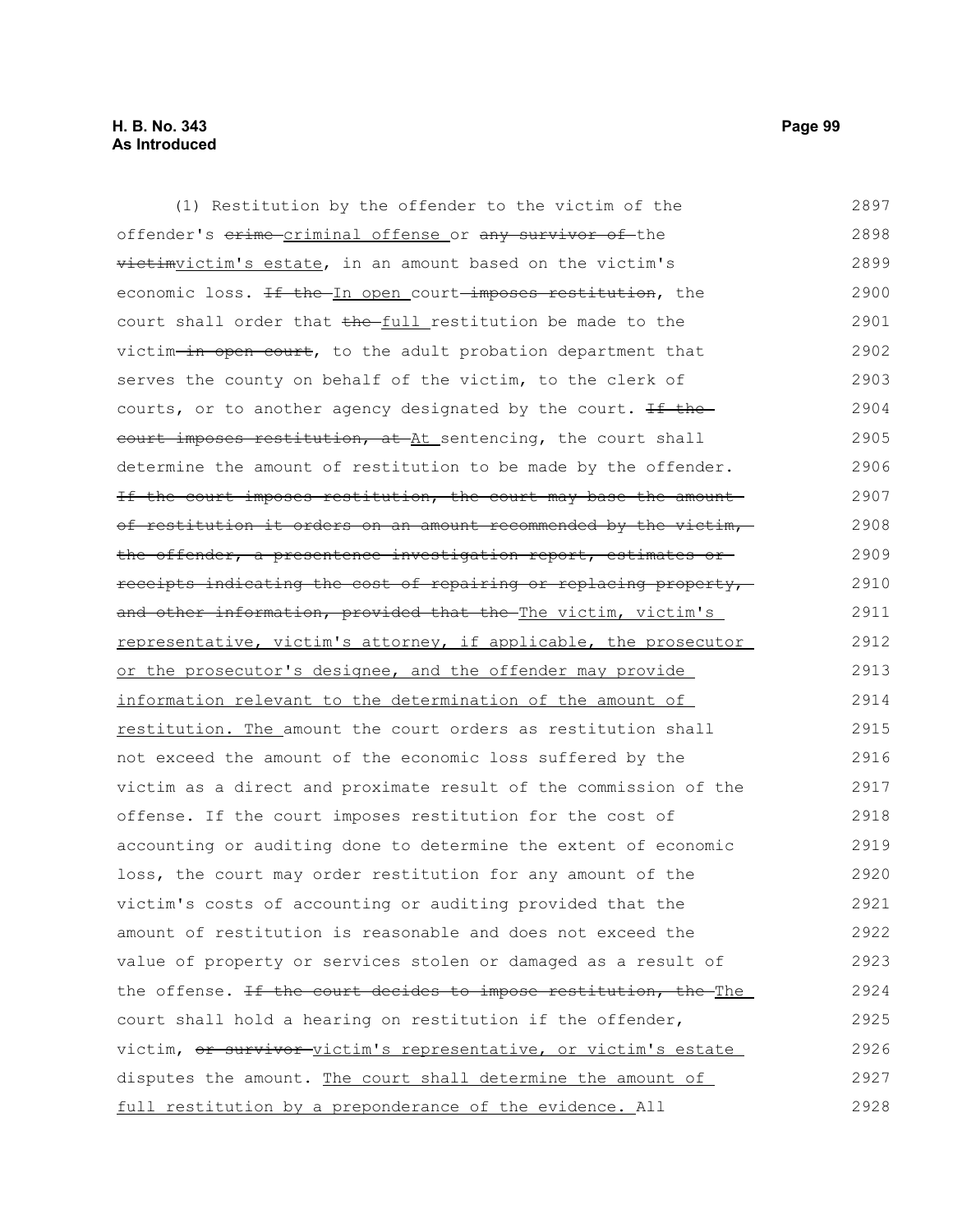restitution payments shall be credited against any recovery of economic loss in a civil action brought by the victim or  $\frac{any}{y}$ survivor of the victim-victim's estate against the offender. If the court imposes restitution, the The court may order that the offender pay a surcharge of not more than five per cent of the amount of the restitution otherwise ordered to the entity responsible for collecting and processing restitution payments. The victim-or survivor-, victim's estate, or victim's attorney, if applicable, may file a motion or request that the prosecutor in the case file a motion, or the offender may file a motion, for modification of the payment terms of any restitution ordered. If the court grants the motion, it may modify the 2929 2930 2931 2932 2933 2934 2935 2936 2937 2938 2939 2940

the amount of restitution ordered, except as provided in division (A) of section 2929.281 of the Revised Code. The court shall not discharge restitution until it is fully paid by the offender. 2942 2943 2944 2945

payment terms as it determines appropriate but shall not reduce

(2) Except as provided in division  $(B)$   $(1)$ ,  $(3)$ , or  $(4)$  of this section, a fine payable by the offender to the state, to a political subdivision, or as described in division (B)(2) of this section to one or more law enforcement agencies, with the amount of the fine based on a standard percentage of the offender's daily income over a period of time determined by the court and based upon the seriousness of the offense. A fine ordered under this division shall not exceed the maximum conventional fine amount authorized for the level of the offense under division (A)(3) of this section. 2947 2948 2949 2950 2951 2952 2953 2954 2955

(3) Except as provided in division (B)(1), (3), or (4) of this section, a fine payable by the offender to the state, to a political subdivision when appropriate for a felony, or as 2956 2957 2958

2946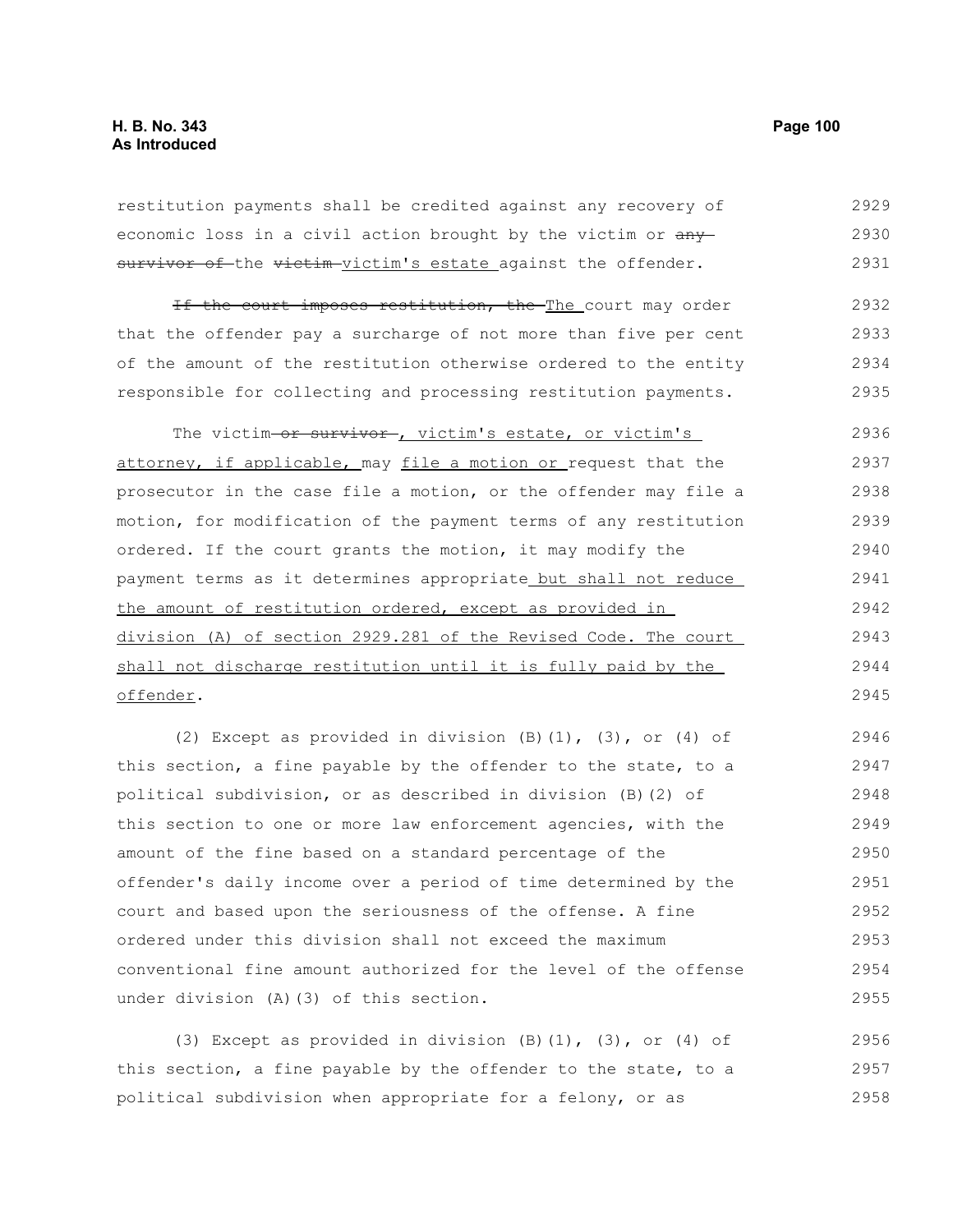described in division (B)(2) of this section to one or more law enforcement agencies, in the following amount: (a) For a felony of the first degree, not more than twenty thousand dollars; (b) For a felony of the second degree, not more than fifteen thousand dollars; (c) For a felony of the third degree, not more than ten thousand dollars; (d) For a felony of the fourth degree, not more than five thousand dollars; (e) For a felony of the fifth degree, not more than two thousand five hundred dollars. of the Revised Code. 2959 2960 2961 2962 2963 2964 2965 2966 2967 2968 2969 2970 2971 2972 2973 2974

(4) A state fine or costs as defined in section 2949.111

(5)(a) Reimbursement by the offender of any or all of the costs of sanctions incurred by the government, including the following: 2975

(i) All or part of the costs of implementing any community control sanction, including a supervision fee under section 2951.021 of the Revised Code; 2976 2977 2978

(ii) All or part of the costs of confinement under a sanction imposed pursuant to section 2929.14, 2929.142, or 2929.16 of the Revised Code, provided that the amount of reimbursement ordered under this division shall not exceed the total amount of reimbursement the offender is able to pay as determined at a hearing and shall not exceed the actual cost of the confinement; 2979 2980 2981 2982 2983 2984 2985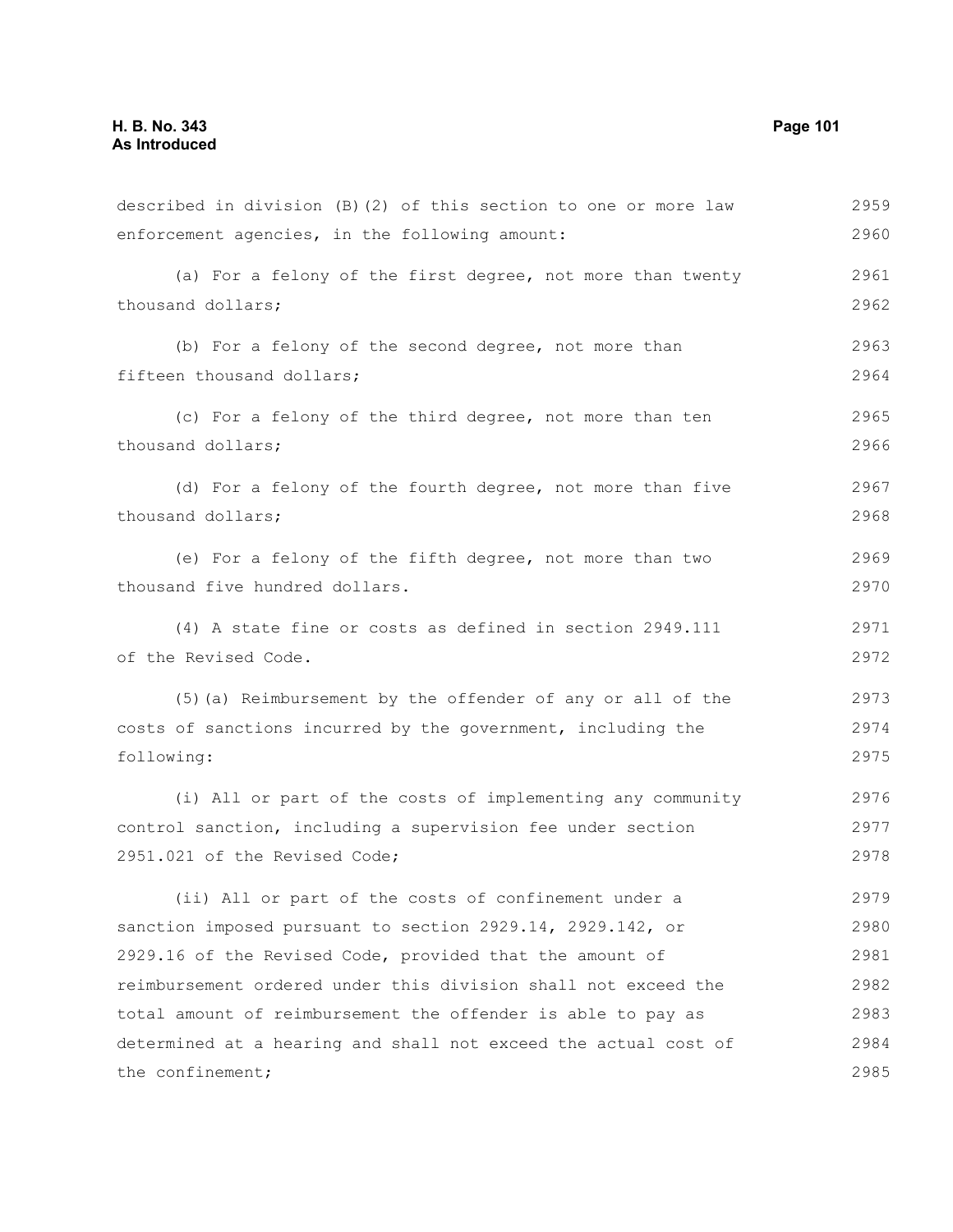# **H. B. No. 343 Page 102 As Introduced**

(iii) All or part of the cost of purchasing and using an immobilizing or disabling device, including a certified ignition interlock device, or a remote alcohol monitoring device that a court orders an offender to use under section 4510.13 of the Revised Code. 2986 2987 2988 2989 2990

(b) If the offender is sentenced to a sanction of confinement pursuant to section 2929.14 or 2929.16 of the Revised Code that is to be served in a facility operated by a board of county commissioners, a legislative authority of a municipal corporation, or another local governmental entity, if, pursuant to section 307.93, 341.14, 341.19, 341.23, 753.02, 753.04, 753.16, 2301.56, or 2947.19 of the Revised Code and section 2929.37 of the Revised Code, the board, legislative authority, or other local governmental entity requires prisoners to reimburse the county, municipal corporation, or other entity for its expenses incurred by reason of the prisoner's confinement, and if the court does not impose a financial sanction under division (A)(5)(a)(ii) of this section, confinement costs may be assessed pursuant to section 2929.37 of the Revised Code. In addition, the offender may be required to pay the fees specified in section 2929.38 of the Revised Code in accordance with that section. 2991 2992 2993 2994 2995 2996 2997 2998 2999 3000 3001 3002 3003 3004 3005 3006 3007

(c) Reimbursement by the offender for costs pursuant to section 2929.71 of the Revised Code.

(B)(1) For a first, second, or third degree felony violation of any provision of Chapter 2925., 3719., or 4729. of the Revised Code, the sentencing court shall impose upon the offender a mandatory fine of at least one-half of, but not more than, the maximum statutory fine amount authorized for the level of the offense pursuant to division (A)(3) of this section. If 3010 3011 3012 3013 3014 3015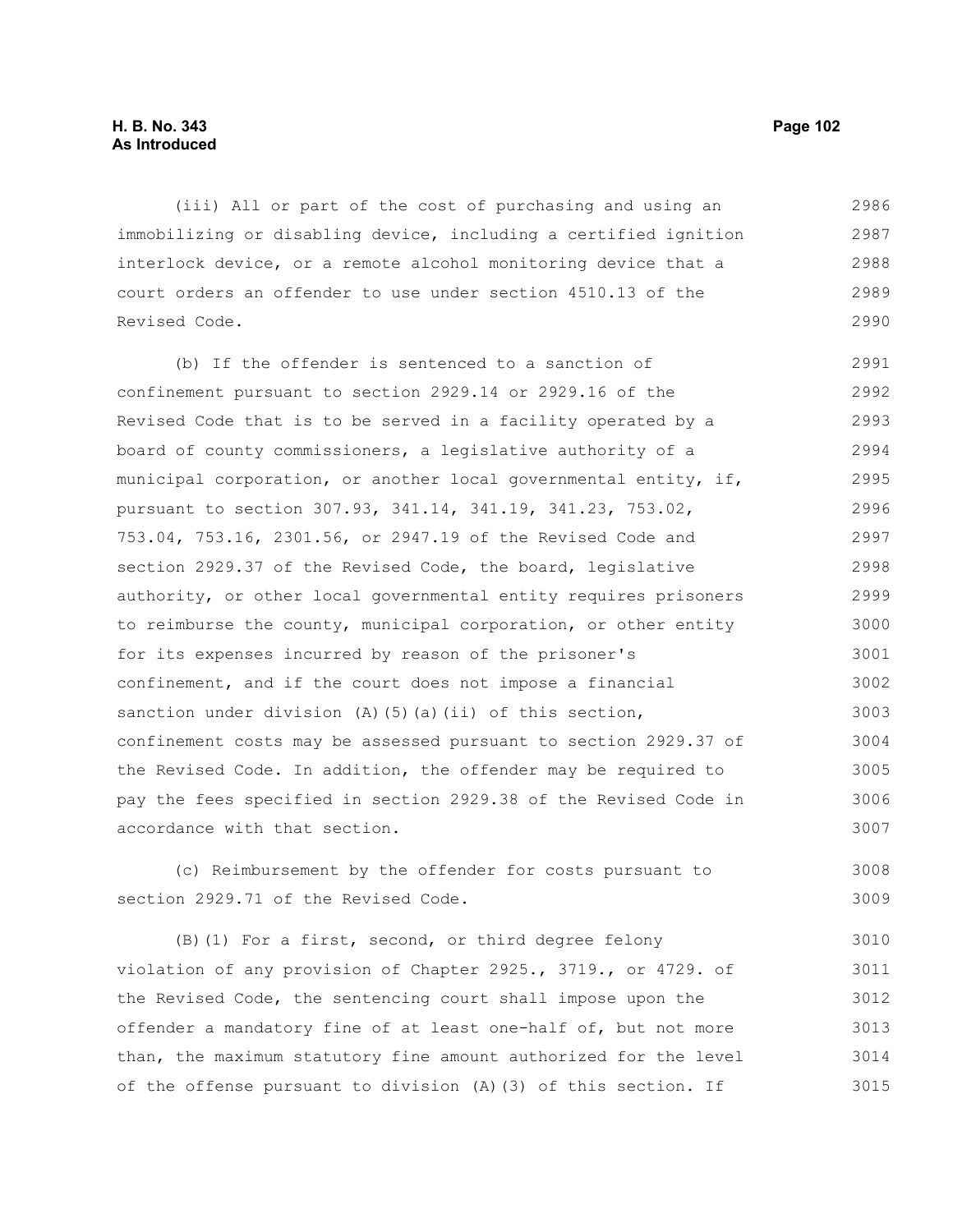#### **H. B. No. 343 Page 103 As Introduced**

an offender alleges in an affidavit filed with the court prior to sentencing that the offender is indigent and unable to pay the mandatory fine and if the court determines the offender is an indigent person and is unable to pay the mandatory fine described in this division, the court shall not impose the mandatory fine upon the offender. 3016 3017 3018 3019 3020 3021

(2) Any mandatory fine imposed upon an offender under division (B)(1) of this section and any fine imposed upon an offender under division (A)(2) or (3) of this section for any fourth or fifth degree felony violation of any provision of Chapter 2925., 3719., or 4729. of the Revised Code shall be paid to law enforcement agencies pursuant to division (F) of section 2925.03 of the Revised Code. 3022 3023 3024 3025 3026 3027 3028

(3) For a fourth degree felony OVI offense and for a third degree felony OVI offense, the sentencing court shall impose upon the offender a mandatory fine in the amount specified in division (G)(1)(d) or (e) of section 4511.19 of the Revised Code, whichever is applicable. The mandatory fine so imposed shall be disbursed as provided in the division pursuant to which it is imposed.

(4) Notwithstanding any fine otherwise authorized or required to be imposed under division  $(A)(2)$  or  $(3)$  or  $(B)(1)$  of this section or section 2929.31 of the Revised Code for a violation of section 2925.03 of the Revised Code, in addition to any penalty or sanction imposed for that offense under section 2925.03 or sections 2929.11 to 2929.18 of the Revised Code and in addition to the forfeiture of property in connection with the offense as prescribed in Chapter 2981. of the Revised Code, the court that sentences an offender for a violation of section 2925.03 of the Revised Code may impose upon the offender a fine 3036 3037 3038 3039 3040 3041 3042 3043 3044 3045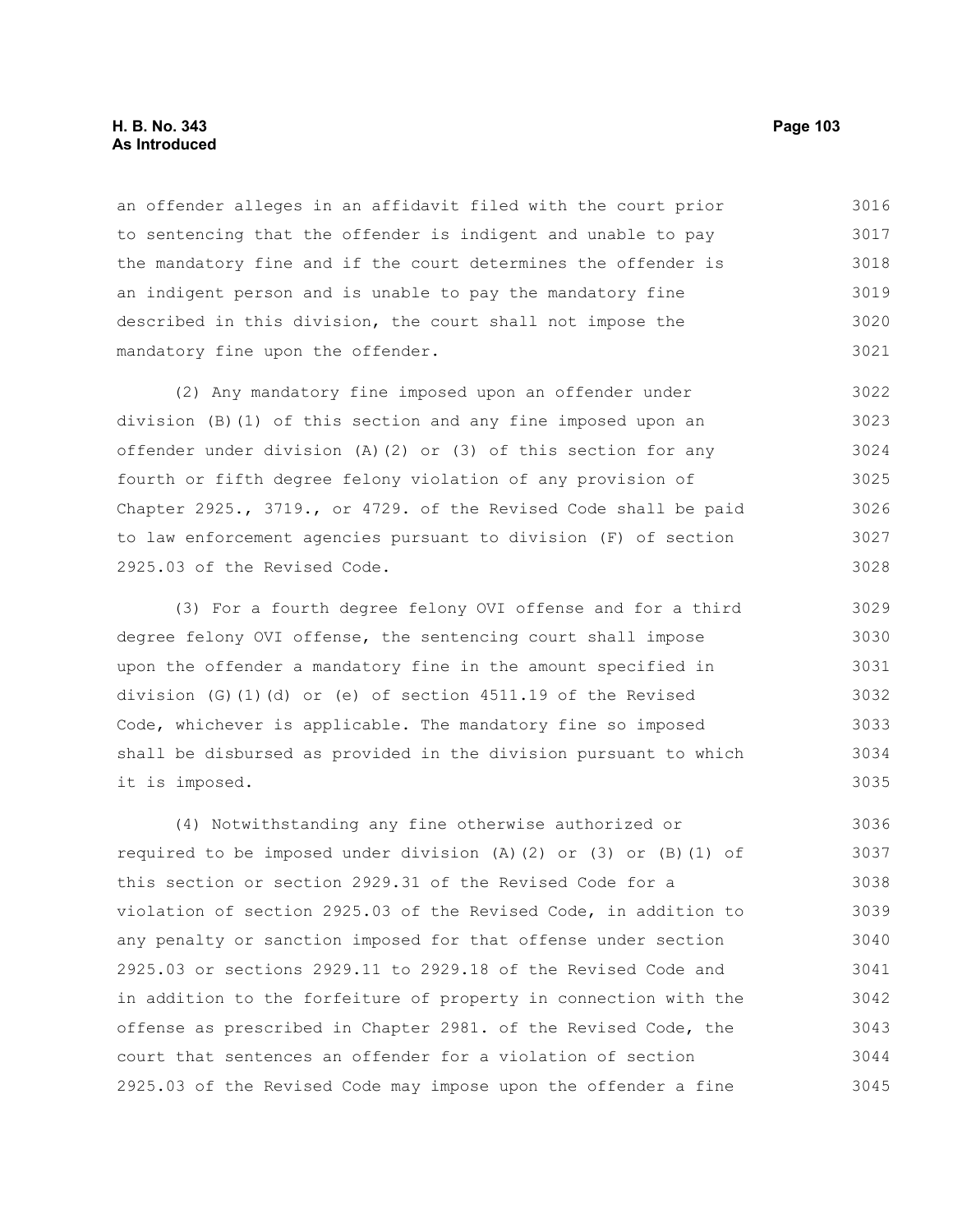in addition to any fine imposed under division (A)(2) or (3) of this section and in addition to any mandatory fine imposed under division (B)(1) of this section. The fine imposed under division (B)(4) of this section shall be used as provided in division (H) of section 2925.03 of the Revised Code. A fine imposed under division (B)(4) of this section shall not exceed whichever of the following is applicable: 3046 3047 3048 3049 3050 3051 3052

(a) The total value of any personal or real property in which the offender has an interest and that was used in the course of, intended for use in the course of, derived from, or realized through conduct in violation of section 2925.03 of the Revised Code, including any property that constitutes proceeds derived from that offense; 3053 3054 3055 3056 3057 3058

(b) If the offender has no interest in any property of the type described in division (B)(4)(a) of this section or if it is not possible to ascertain whether the offender has an interest in any property of that type in which the offender may have an interest, the amount of the mandatory fine for the offense imposed under division (B)(1) of this section or, if no mandatory fine is imposed under division (B)(1) of this section, the amount of the fine authorized for the level of the offense imposed under division (A)(3) of this section. 3059 3060 3061 3062 3063 3064 3065 3066 3067

(5) Prior to imposing a fine under division (B)(4) of this section, the court shall determine whether the offender has an interest in any property of the type described in division (B) (4)(a) of this section. Except as provided in division (B)(6) or (7) of this section, a fine that is authorized and imposed under division (B)(4) of this section does not limit or affect the imposition of the penalties and sanctions for a violation of section 2925.03 of the Revised Code prescribed under those 3068 3069 3070 3071 3072 3073 3074 3075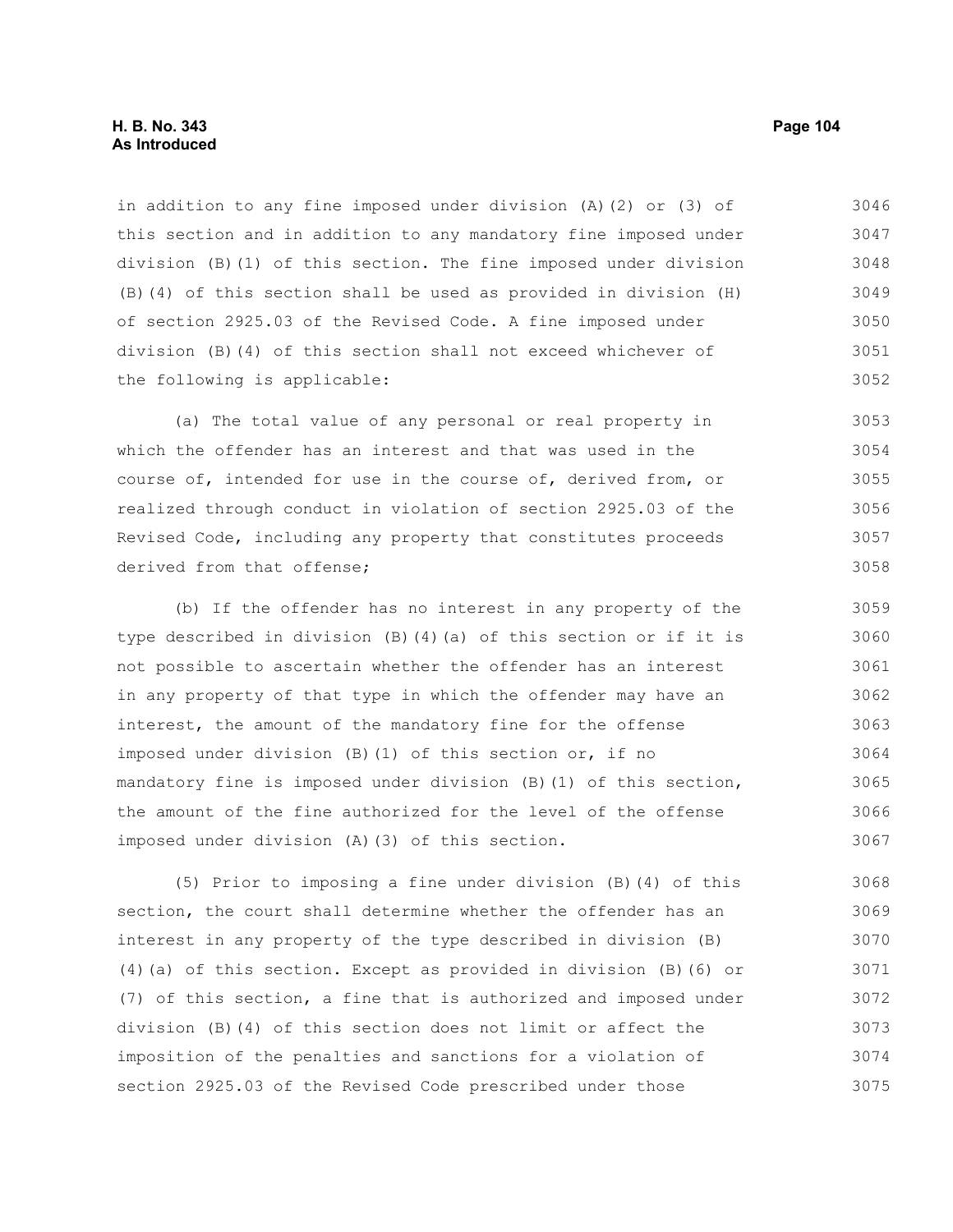sections or sections 2929.11 to 2929.18 of the Revised Code and does not limit or affect a forfeiture of property in connection with the offense as prescribed in Chapter 2981. of the Revised Code. 3076 3077 3078 3079

(6) If the sum total of a mandatory fine amount imposed for a first, second, or third degree felony violation of section 2925.03 of the Revised Code under division (B)(1) of this section plus the amount of any fine imposed under division (B) (4) of this section does not exceed the maximum statutory fine amount authorized for the level of the offense under division (A)(3) of this section or section 2929.31 of the Revised Code, the court may impose a fine for the offense in addition to the mandatory fine and the fine imposed under division (B)(4) of this section. The sum total of the amounts of the mandatory fine, the fine imposed under division (B)(4) of this section, and the additional fine imposed under division (B)(6) of this section shall not exceed the maximum statutory fine amount authorized for the level of the offense under division (A)(3) of this section or section 2929.31 of the Revised Code. The clerk of the court shall pay any fine that is imposed under division (B)(6) of this section to the county, township, municipal corporation, park district as created pursuant to section 511.18 or 1545.04 of the Revised Code, or state law enforcement agencies in this state that primarily were responsible for or involved in making the arrest of, and in prosecuting, the offender pursuant to division (F) of section 2925.03 of the Revised Code. 3080 3081 3082 3083 3084 3085 3086 3087 3088 3089 3090 3091 3092 3093 3094 3095 3096 3097 3098 3099 3100 3101 3102

(7) If the sum total of the amount of a mandatory fine imposed for a first, second, or third degree felony violation of section 2925.03 of the Revised Code plus the amount of any fine imposed under division (B)(4) of this section exceeds the 3103 3104 3105 3106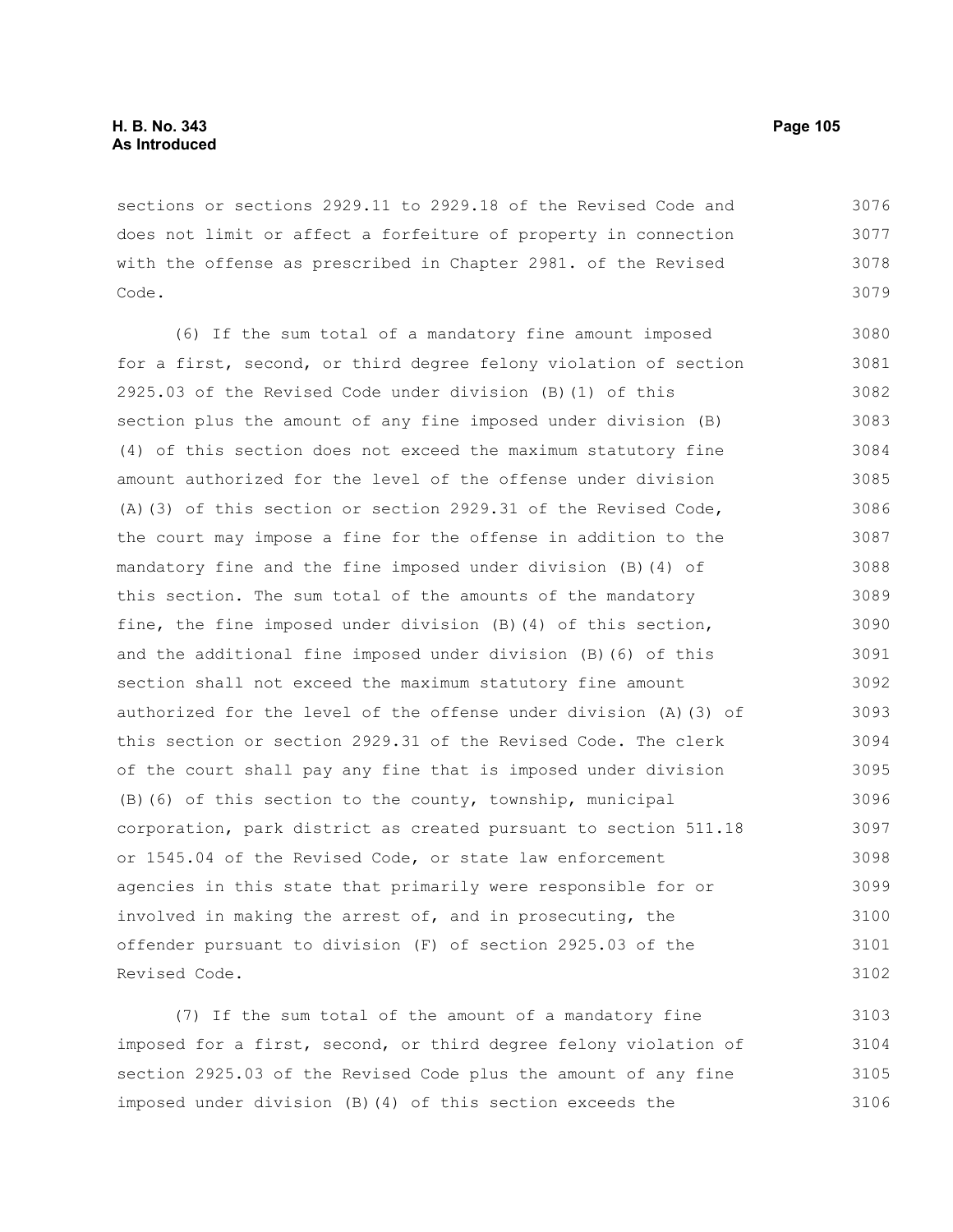maximum statutory fine amount authorized for the level of the offense under division (A)(3) of this section or section 2929.31 of the Revised Code, the court shall not impose a fine under division (B)(6) of this section. 3107 3108 3109 3110

(8)(a) If an offender who is convicted of or pleads guilty to a violation of section 2905.01, 2905.02, 2907.21, 2907.22, or 2923.32, division (A)(1) or (2) of section 2907.323 involving a minor, or division  $(B)$   $(1)$ ,  $(2)$ ,  $(3)$ ,  $(4)$ , or  $(5)$  of section 2919.22 of the Revised Code also is convicted of or pleads guilty to a specification of the type described in section 2941.1422 of the Revised Code that charges that the offender knowingly committed the offense in furtherance of human trafficking, the sentencing court shall sentence the offender to a financial sanction of restitution by the offender to the victim or any survivor of the victimyictim's estate, with the restitution including the costs of housing, counseling, and medical and legal assistance incurred by the victim as a direct result of the offense and the greater of the following: 3111 3112 3113 3114 3115 3116 3117 3118 3119 3120 3121 3122 3123 3124

(i) The gross income or value to the offender of the victim's labor or services; 3125

(ii) The value of the victim's labor as guaranteed under the minimum wage and overtime provisions of the "Federal Fair Labor Standards Act of 1938," 52 Stat. 1060, 20 U.S.C. 207, and state labor laws. 3127 3128 3129 3130

(b) If a court imposing sentence upon an offender for a felony is required to impose upon the offender a financial sanction of restitution under division (B)(8)(a) of this section, in addition to that financial sanction of restitution, the court may sentence the offender to any other financial sanction or combination of financial sanctions authorized under 3131 3132 3133 3134 3135 3136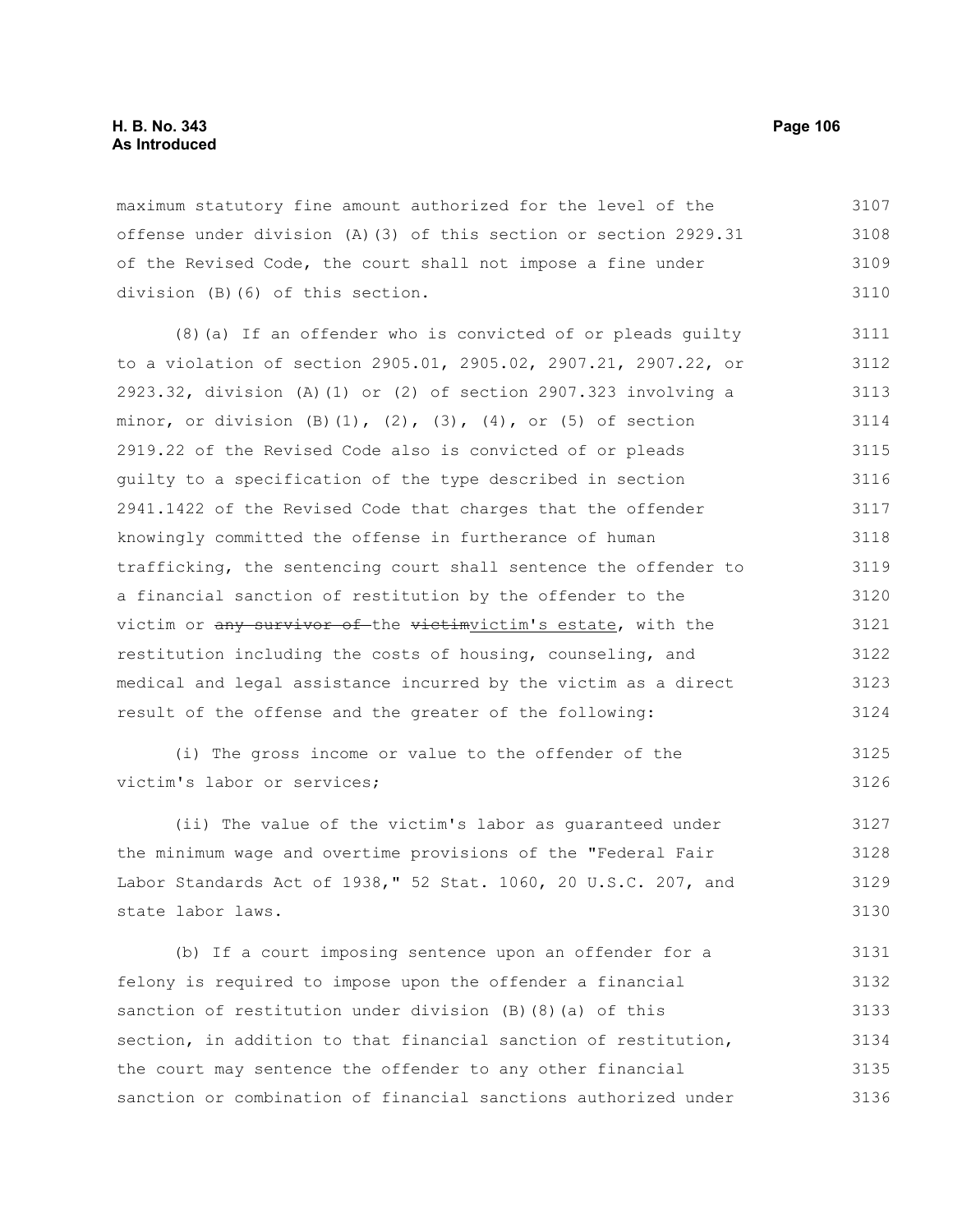3164

#### this section, including a restitution sanction under division (A)(1) of this section. (9) In addition to any other fine that is or may be imposed under this section, the court imposing sentence upon an offender for a felony that is a sexually oriented offense or a child-victim oriented offense, as those terms are defined in section 2950.01 of the Revised Code, may impose a fine of not less than fifty nor more than five hundred dollars. 3137 3138 3139 3140 3141 3142 3143 3144

(10) For a felony violation of division (A) of section 2921.321 of the Revised Code that results in the death of the police dog or horse that is the subject of the violation, the sentencing court shall impose upon the offender a mandatory fine from the range of fines provided under division (A)(3) of this section for a felony of the third degree. A mandatory fine imposed upon an offender under division (B)(10) of this section shall be paid to the law enforcement agency that was served by the police dog or horse that was killed in the felony violation of division (A) of section 2921.321 of the Revised Code to be used as provided in division (E)(1)(b) of that section. 3145 3146 3147 3148 3149 3150 3151 3152 3153 3154 3155

(11) In addition to any other fine that is or may be imposed under this section, the court imposing sentence upon an offender for any of the following offenses that is a felony may impose a fine of not less than seventy nor more than five hundred dollars, which shall be transmitted to the treasurer of state to be credited to the address confidentiality program fund created by section 111.48 of the Revised Code: 3156 3157 3158 3159 3160 3161 3162

(a) Domestic violence; 3163

- (b) Menacing by stalking;
- (c) Rape; 3165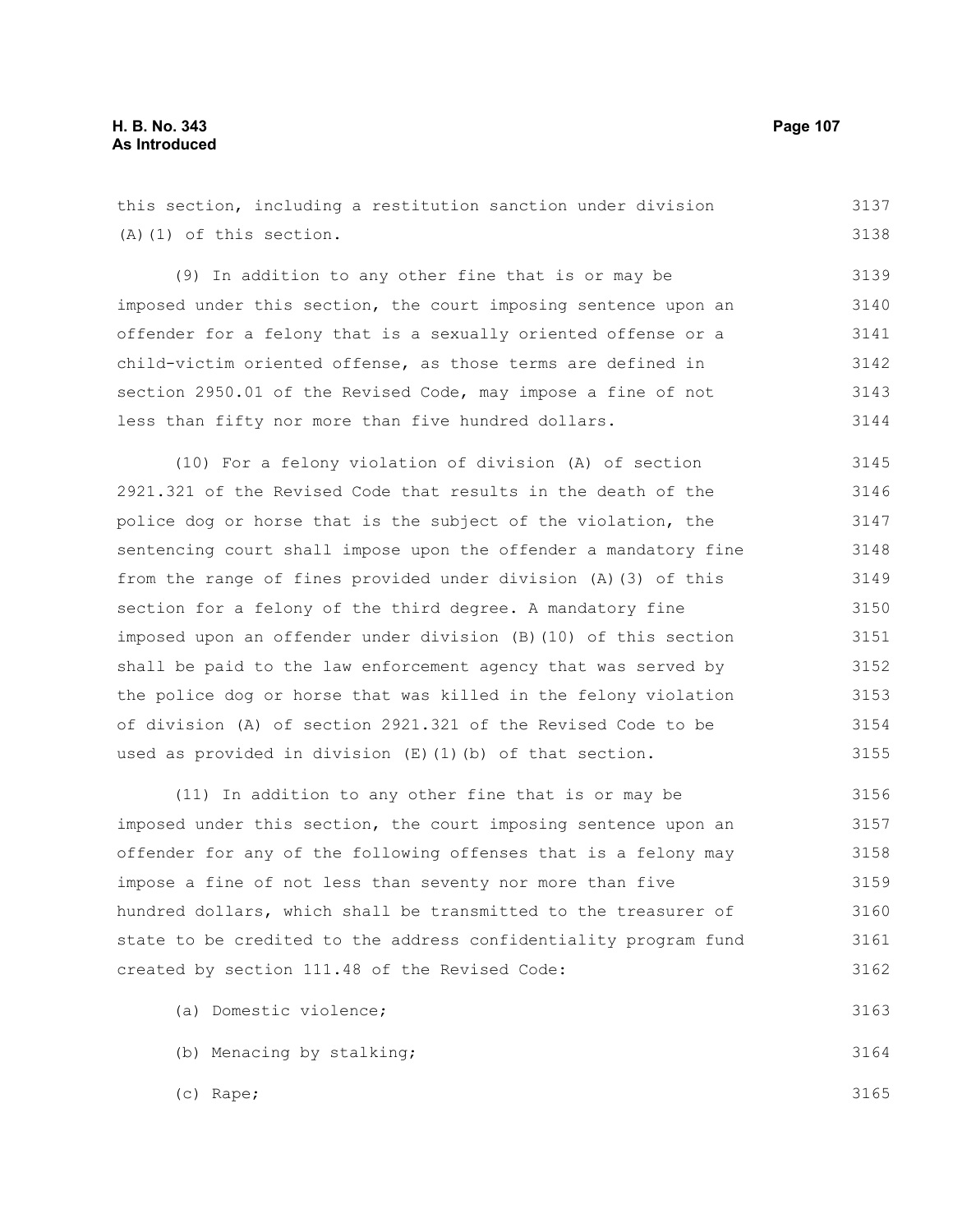| (d) Sexual battery;                                                              | 3166 |
|----------------------------------------------------------------------------------|------|
| (e) Trafficking in persons;                                                      | 3167 |
| (f) A violation of section 2905.01, 2905.02, 2907.21,                            | 3168 |
| 2907.22, or 2923.32, division (A) (1) or (2) of section 2907.323                 | 3169 |
| involving a minor, or division $(B)$ $(1)$ , $(2)$ , $(3)$ , $(4)$ , or $(5)$ of | 3170 |
| section 2919.22 of the Revised Code, if the offender also is                     | 3171 |
| convicted of a specification of the type described in section                    | 3172 |
| 2941.1422 of the Revised Code that charges that the offender                     | 3173 |
| knowingly committed the offense in furtherance of human                          | 3174 |
| trafficking.                                                                     | 3175 |
| (C) (1) Except as provided in section 2951.021 of the                            | 3176 |
| Revised Code, the offender shall pay reimbursements imposed upon                 | 3177 |
| the offender pursuant to division $(A)$ (5) (a) of this section to               | 3178 |
| pay the costs incurred by a county pursuant to any sanction                      | 3179 |
| imposed under this section or section 2929.16 or 2929.17 of the                  | 3180 |
| Revised Code or in operating a facility used to confine                          | 3181 |
| offenders pursuant to a sanction imposed under section 2929.16                   | 3182 |
| of the Revised Code to the county treasurer. The county                          | 3183 |
| treasurer shall deposit the reimbursements in the sanction cost                  | 3184 |
| reimbursement fund that each board of county commissioners shall                 | 3185 |
| create in its county treasury. The county shall use the amounts                  | 3186 |
| deposited in the fund to pay the costs incurred by the county                    | 3187 |
| pursuant to any sanction imposed under this section or section                   | 3188 |
| 2929.16 or 2929.17 of the Revised Code or in operating a                         | 3189 |
| facility used to confine offenders pursuant to a sanction                        | 3190 |
| imposed under section 2929.16 of the Revised Code.                               | 3191 |

(2) Except as provided in section 2951.021 of the Revised Code, the offender shall pay reimbursements imposed upon the offender pursuant to division (A)(5)(a) of this section to pay the costs incurred by a municipal corporation pursuant to any 3192 3193 3194 3195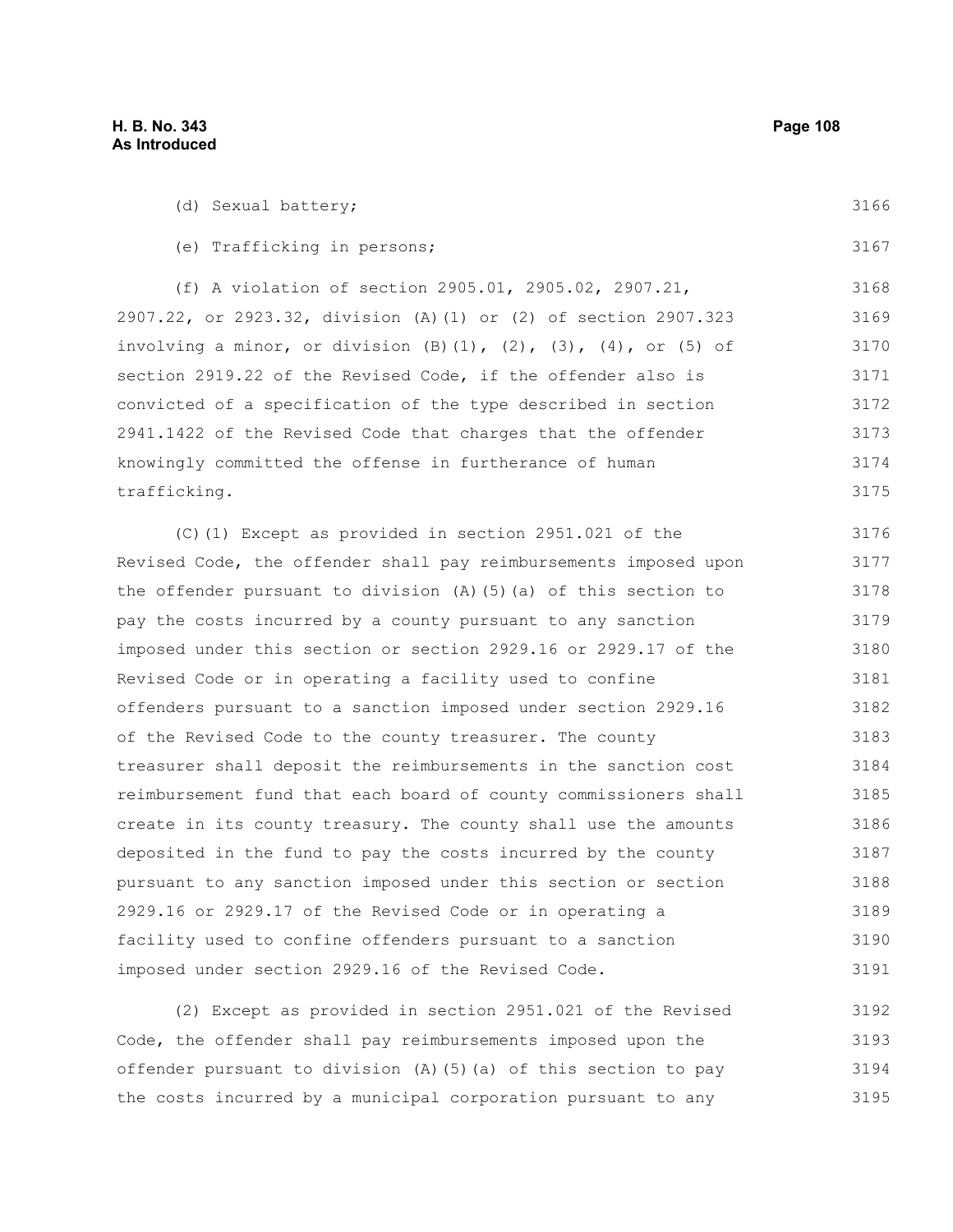sanction imposed under this section or section 2929.16 or 2929.17 of the Revised Code or in operating a facility used to confine offenders pursuant to a sanction imposed under section 2929.16 of the Revised Code to the treasurer of the municipal corporation. The treasurer shall deposit the reimbursements in a special fund that shall be established in the treasury of each municipal corporation. The municipal corporation shall use the amounts deposited in the fund to pay the costs incurred by the municipal corporation pursuant to any sanction imposed under this section or section 2929.16 or 2929.17 of the Revised Code or in operating a facility used to confine offenders pursuant to a sanction imposed under section 2929.16 of the Revised Code. 3196 3197 3198 3199 3200 3201 3202 3203 3204 3205 3206 3207

(3) Except as provided in section 2951.021 of the Revised Code, the offender shall pay reimbursements imposed pursuant to division (A)(5)(a) of this section for the costs incurred by a private provider pursuant to a sanction imposed under this section or section 2929.16 or 2929.17 of the Revised Code to the provider. 3208 3209 3210 3211 3212 3213

(D) Except as otherwise provided in this division, a financial sanction imposed pursuant to division (A) or (B) of this section is a judgment in favor of the state or a political subdivision in which the court that imposed the financial sanction is located, and the offender subject to the financial sanction is the judgment debtor. A financial sanction of reimbursement imposed pursuant to division (A)(5)(a)(ii) of this section upon an offender who is incarcerated in a state facility or a municipal jail is a judgment in favor of the state or the municipal corporation, and the offender subject to the financial sanction is the judgment debtor. A financial sanction of reimbursement imposed upon an offender pursuant to this section for costs incurred by a private provider of sanctions is a 3214 3215 3216 3217 3218 3219 3220 3221 3222 3223 3224 3225 3226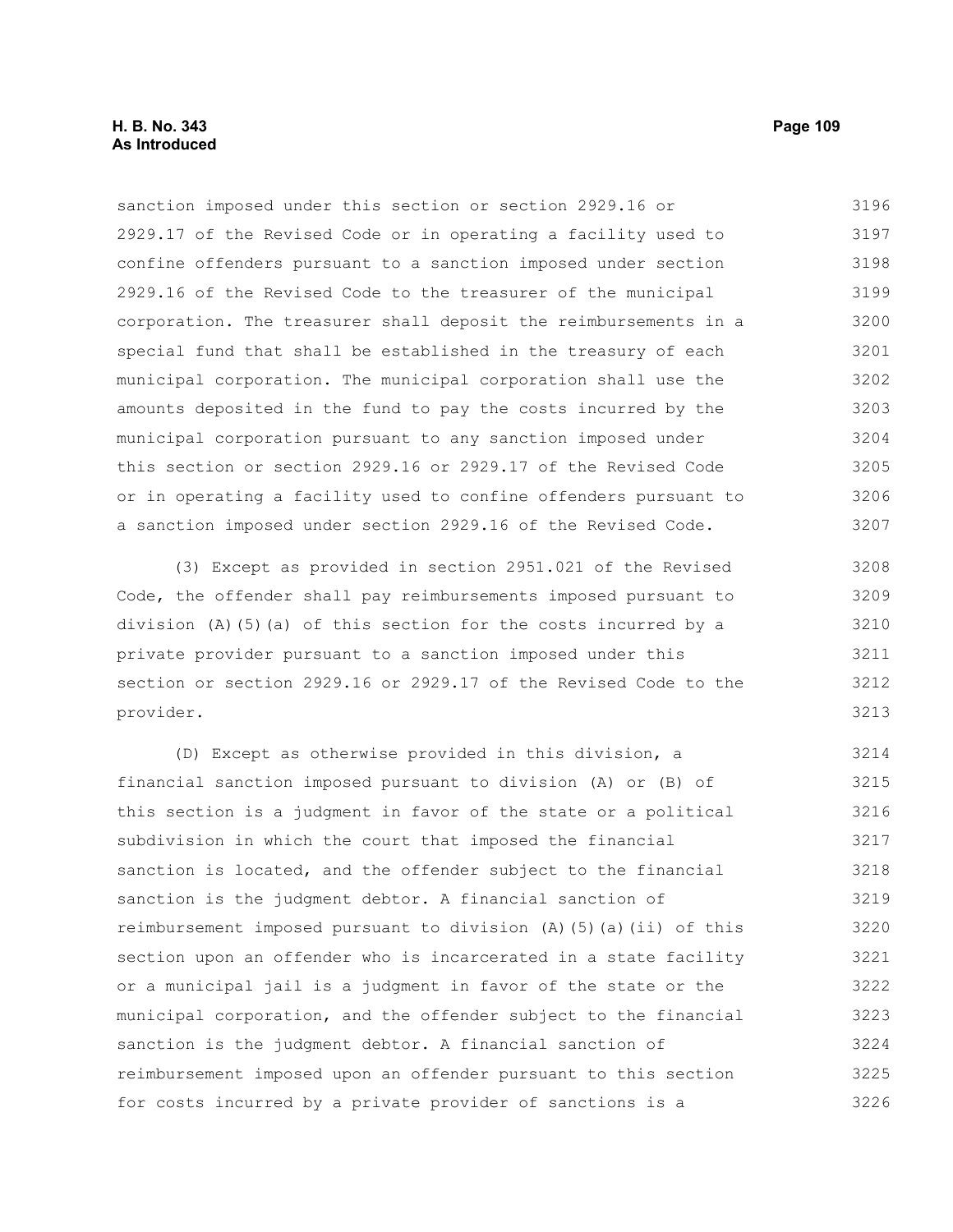judgment in favor of the private provider, and the offender subject to the financial sanction is the judgment debtor. A financial sanction of a mandatory fine imposed under division (B)(10) of this section that is required under that division to be paid to a law enforcement agency is a judgment in favor of the specified law enforcement agency, and the offender subject to the financial sanction is the judgment debtor. A financial sanction of restitution imposed pursuant to division (A)(1) or (B)(8) of this section is an order in favor of the victim of the offender's criminal act that can be collected through a certificate of judgment as described in division (D)(1) of this section, through execution as described in division (D)(2) of this section, or through an order as described in division (D) (3) of this section, and the offender shall be considered for purposes of the collection as the judgment debtor. Imposition of a financial sanction and execution on the judgment does not preclude any other power of the court to impose or enforce sanctions on the offender. Once the financial sanction is imposed as a judgment or order under this division, the victim, private provider, state, or political subdivision may do any of the following: (1) Obtain from the clerk of the court in which the judgment was entered, at no cost, a certificate of judgment that 3227 3228 3229 3230 3231 3232 3233 3234 3235 3236 3237 3238 3239 3240 3241 3242 3243 3244 3245 3246 3247 3248 3249

shall be in the same manner and form as a certificate of judgment issued in a civil action; 3250 3251

(2) Obtain execution of the judgment or order through any available procedure, including: 3252 3253

(a) An execution against the property of the judgment debtor under Chapter 2329. of the Revised Code; 3254 3255

(b) An execution against the person of the judgment debtor 3256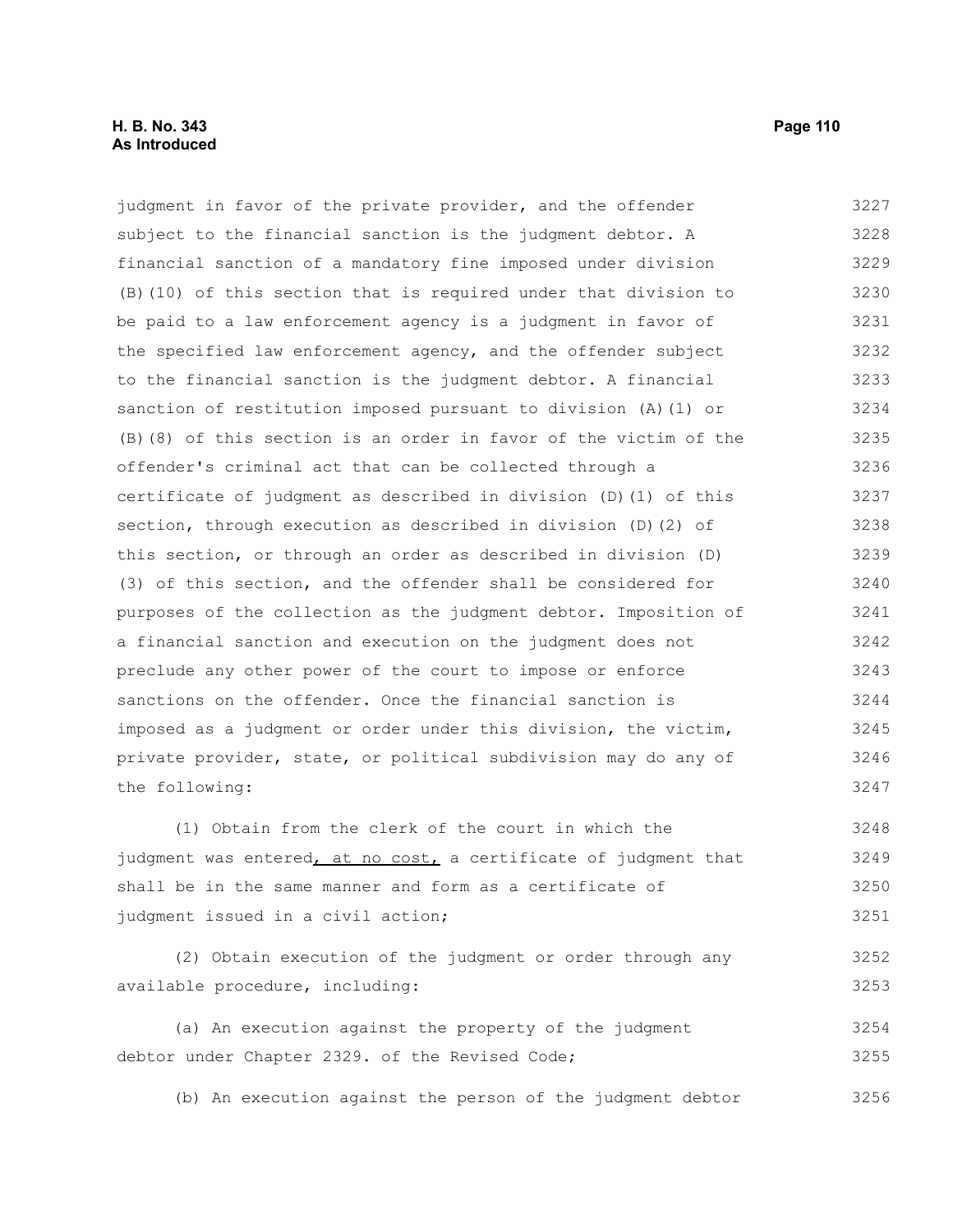| under Chapter 2331. of the Revised Code;                         | 3257 |
|------------------------------------------------------------------|------|
| (c) A proceeding in aid of execution under Chapter 2333.         | 3258 |
| of the Revised Code, including:                                  | 3259 |
| (i) A proceeding for the examination of the judgment             | 3260 |
| debtor under sections 2333.09 to 2333.12 and sections 2333.15 to | 3261 |
| 2333.27 of the Revised Code;                                     | 3262 |
| (ii) A proceeding for attachment of the person of the            | 3263 |
| judgment debtor under section 2333.28 of the Revised Code;       | 3264 |
| (iii) A creditor's suit under section 2333.01 of the             | 3265 |
| Revised Code.                                                    | 3266 |
| (d) The attachment of the property of the judgment debtor        | 3267 |
| under Chapter 2715. of the Revised Code;                         | 3268 |
| (e) The garnishment of the property of the judgment debtor       | 3269 |
| under Chapter 2716. of the Revised Code.                         | 3270 |
| (3) Obtain an order for the assignment of wages of the           | 3271 |
| judgment debtor under section 1321.33 of the Revised Code.       | 3272 |
| (E) A court that imposes a financial sanction upon an            | 3273 |
| offender may hold a hearing if necessary to determine whether    | 3274 |
| the offender is able to pay the sanction or is likely in the     | 3275 |
| future to be able to pay it.                                     | 3276 |
| (F) Each court imposing a financial sanction upon an             | 3277 |
| offender under this section or under section 2929.32 of the      | 3278 |
| Revised Code may designate the clerk of the court or another     | 3279 |
| person to collect the financial sanction. The clerk or other     | 3280 |
| person authorized by law or the court to collect the financial   | 3281 |
| sanction may enter into contracts with one or more public        | 3282 |
| agencies or private vendors for the collection of, amounts due   | 3283 |
| under the financial sanction imposed pursuant to this section or | 3284 |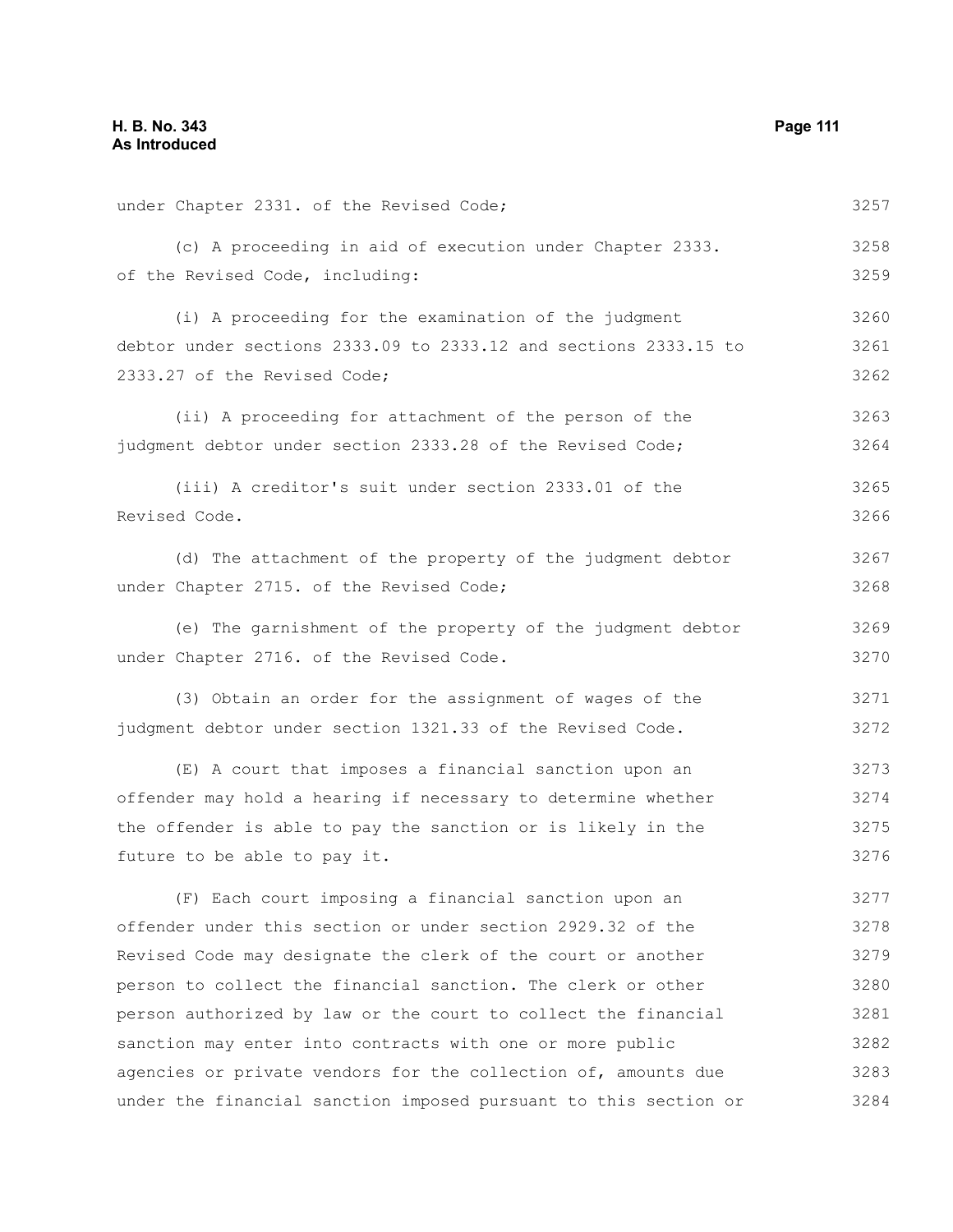## **H. B. No. 343 Page 112 As Introduced**

section 2929.32 of the Revised Code. Before entering into a contract for the collection of amounts due from an offender pursuant to any financial sanction imposed pursuant to this section or section 2929.32 of the Revised Code, a court shall comply with sections 307.86 to 307.92 of the Revised Code. 3285 3286 3287 3288 3289

(G) If a court that imposes a financial sanction under division (A) or (B) of this section finds that an offender satisfactorily has completed all other sanctions imposed upon the offender and that all restitution that has been ordered has been paid as ordered, the court may suspend any financial sanctions imposed pursuant to this section or section 2929.32 of the Revised Code that have not been paid. 3290 3291 3292 3293 3294 3295 3296

(H) No financial sanction imposed under this section or section 2929.32 of the Revised Code shall preclude a victim from bringing a civil action against the offender. 3297 3298 3299

(I) If the court imposes restitution, fines, fees, or incarceration costs on a business or corporation, it is the duty of the person authorized to make disbursements from the assets of the business or corporation to pay the restitution, fines, fees, or incarceration costs from those assets. 3300 3301 3302 3303 3304

(J) If an offender is sentenced to pay restitution, a fine, fee, or incarceration costs, the clerk of the sentencing court, on request, shall make the offender's payment history available to the prosecutor, victim, victim's representative, victim's attorney, if applicable, the probation department, and the court without cost. 3305 3306 3307 3308 3309 3310

**Sec. 2929.20.** (A) As used in this section: 3311

(1)(a) Except as provided in division (A)(1)(b) of this section, "eligible offender" means any person who, on or after 3312 3313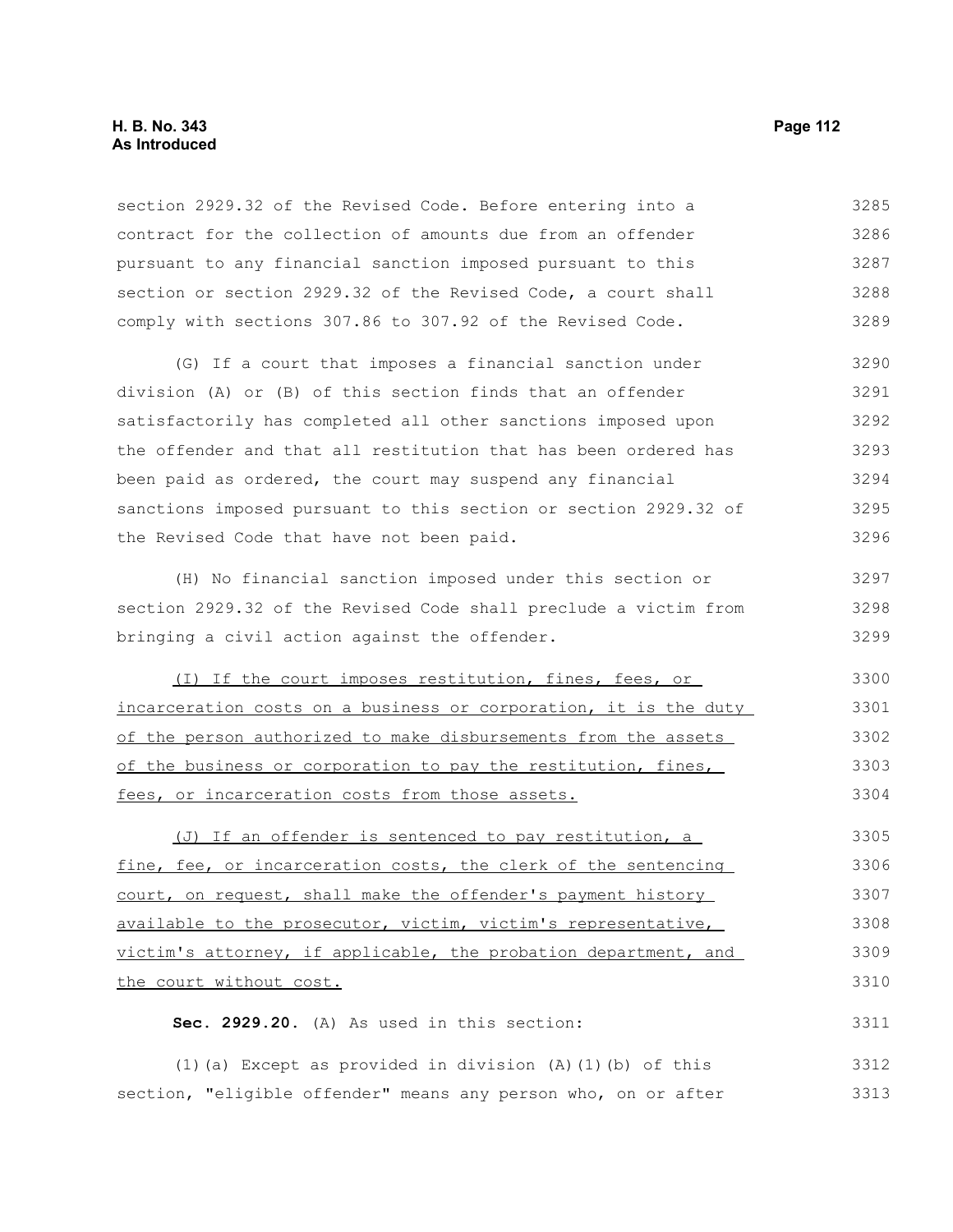| April 7, 2009, is serving a stated prison term that includes one        | 3314 |
|-------------------------------------------------------------------------|------|
| or more nonmandatory prison terms.                                      | 3315 |
| (b) "Eligible offender" does not include any person who,                | 3316 |
| on or after April 7, 2009, is serving a stated prison term for          | 3317 |
| any of the following criminal offenses that was a felony and was        | 3318 |
| committed while the person held a public office in this state:          | 3319 |
| (i) A violation of section 2921.02, 2921.03, 2921.05,                   | 3320 |
| 2921.31, 2921.32, 2921.41, 2921.42, or 2923.32 of the Revised           | 3321 |
| Code;                                                                   | 3322 |
| (ii) A violation of section 2913.42, 2921.04, 2921.11, or               | 3323 |
| 2921.12 of the Revised Code, when the conduct constituting the          | 3324 |
| violation was related to the duties of the offender's public            | 3325 |
| office or to the offender's actions as a public official holding        | 3326 |
| that public office;                                                     | 3327 |
| (iii) A violation of an existing or former municipal                    | 3328 |
| ordinance or law of this or any other state or the United States        | 3329 |
| that is substantially equivalent to any violation listed in             | 3330 |
| division $(A) (1) (b) (i)$ of this section;                             | 3331 |
| (iv) A violation of an existing or former municipal                     | 3332 |
| ordinance or law of this or any other state or the United States        | 3333 |
| that is substantially equivalent to any violation listed in             | 3334 |
| division (A) (1) (b) (ii) of this section, when the conduct             | 3335 |
| constituting the violation was related to the duties of the             | 3336 |
| offender's public office or to the offender's actions as a              | 3337 |
| public official holding that public office;                             | 3338 |
| (v) A conspiracy to commit, attempt to commit, or                       | 3339 |
| complicity in committing any offense listed in division (A) (1)         | 3340 |
| (b) (i) or described in division (A) $(1)$ (b) $(iii)$ of this section; | 3341 |

(b)(i) or described in division (A)(1)(b)(iii) of this section;

(vi) A conspiracy to commit, attempt to commit, or 3342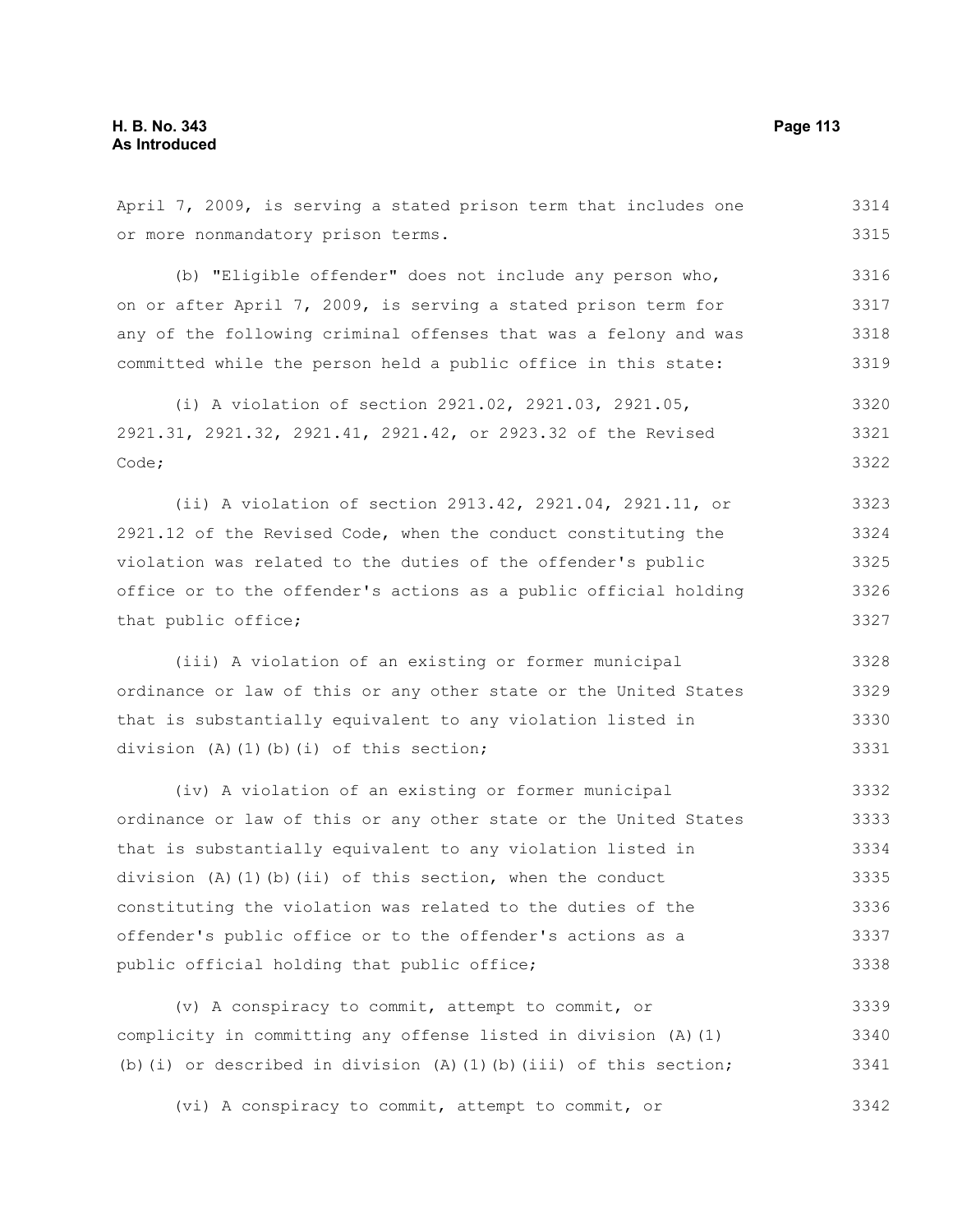complicity in committing any offense listed in division (A)(1) (b)(ii) or described in division (A)(1)(b)(iv) of this section, if the conduct constituting the offense that was the subject of the conspiracy, that would have constituted the offense attempted, or constituting the offense in which the offender was complicit was or would have been related to the duties of the offender's public office or to the offender's actions as a public official holding that public office. (2) "Nonmandatory prison term" means a prison term that is not a mandatory prison term. (3) "Public office" means any elected federal, state, or local government office in this state. (4) "Victim's representative" has the same meaning as in section 2930.01 of the Revised Code. (5) "Imminent danger of death," "medically incapacitated," and "terminal illness" have the same meanings as in section 2967.05 of the Revised Code. (6) "Aggregated nonmandatory prison term or terms" means the aggregate of the following: (a) All nonmandatory definite prison terms; (b) With respect to any non-life felony indefinite prison term, all nonmandatory minimum prison terms imposed as part of the non-life felony indefinite prison term or terms. (B) On the motion of an eligible offender or upon its own motion, the sentencing court may reduce the eligible offender's aggregated nonmandatory prison term or terms through a judicial release under this section. 3343 3344 3345 3346 3347 3348 3349 3350 3351 3352 3353 3354 3355 3356 3357 3358 3359 3360 3361 3362 3363 3364 3365 3366 3367 3368 3369

(C) An eligible offender may file a motion for judicial 3370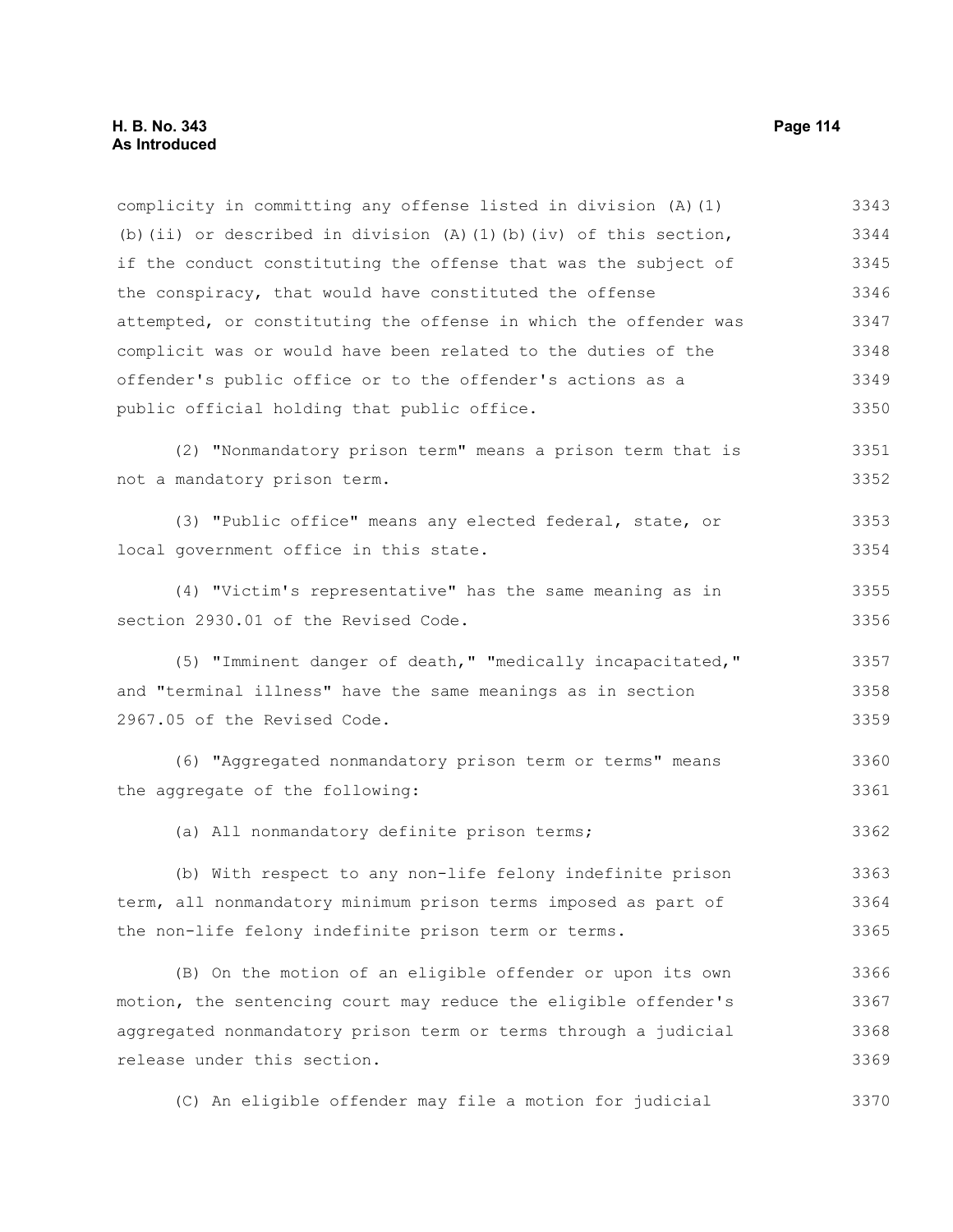release with the sentencing court within the following applicable periods: (1) If the aggregated nonmandatory prison term or terms is less than two years, the eligible offender may file the motion at any time after the offender is delivered to a state correctional institution or, if the prison term includes a mandatory prison term or terms, at any time after the expiration of all mandatory prison terms. 3371 3372 3373 3374 3375 3376 3377 3378

(2) If the aggregated nonmandatory prison term or terms is at least two years but less than five years, the eligible offender may file the motion not earlier than one hundred eighty days after the offender is delivered to a state correctional institution or, if the prison term includes a mandatory prison term or terms, not earlier than one hundred eighty days after the expiration of all mandatory prison terms. 3379 3380 3381 3382 3383 3384 3385

(3) If the aggregated nonmandatory prison term or terms is five years, the eligible offender may file the motion not earlier than the date on which the eligible offender has served four years of the offender's stated prison term or, if the prison term includes a mandatory prison term or terms, not earlier than four years after the expiration of all mandatory prison terms. 3386 3387 3388 3389 3390 3391 3392

(4) If the aggregated nonmandatory prison term or terms is more than five years but not more than ten years, the eligible offender may file the motion not earlier than the date on which the eligible offender has served five years of the offender's stated prison term or, if the prison term includes a mandatory prison term or terms, not earlier than five years after the expiration of all mandatory prison terms. 3393 3394 3395 3396 3397 3398 3399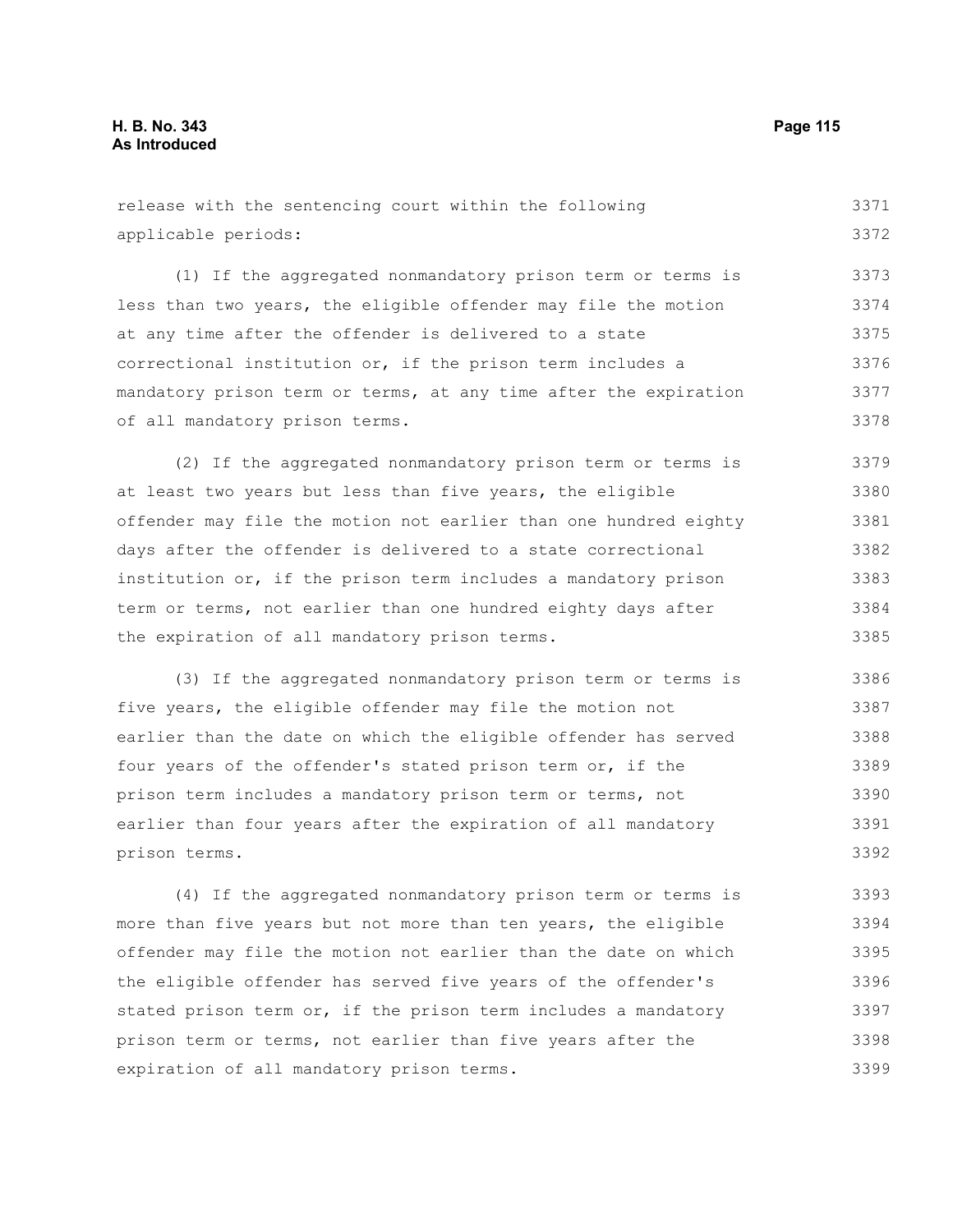# **H. B. No. 343 Page 116 As Introduced**

(5) If the aggregated nonmandatory prison term or terms is more than ten years, the eligible offender may file the motion not earlier than the later of the date on which the offender has served one-half of the offender's stated prison term or the date specified in division (C)(4) of this section. 3400 3401 3402 3403 3404

(D) Upon receipt of a timely motion for judicial release filed by an eligible offender under division (C) of this section or upon the sentencing court's own motion made within the appropriate time specified in that division, the court may deny the motion without a hearing or schedule a hearing on the motion. The court shall not grant the motion without a hearing. If a court denies a motion without a hearing, the court later may consider judicial release for that eligible offender on a subsequent motion filed by that eligible offender unless the court denies the motion with prejudice. If a court denies a motion with prejudice, the court may later consider judicial release on its own motion. If a court denies a motion after a hearing, the court shall not consider a subsequent motion for that eligible offender. The court shall hold only one hearing for any eligible offender. 3405 3406 3407 3408 3409 3410 3411 3412 3413 3414 3415 3416 3417 3418 3419

A hearing under this section shall be conducted in open court not less than thirty or more than sixty days after the motion is filed, provided that the court may delay the hearing for one hundred eighty additional days. If the court holds a hearing, the court shall enter a ruling on the motion within ten days after the hearing. If the court denies the motion without a hearing, the court shall enter its ruling on the motion within sixty days after the motion is filed. 3420 3421 3422 3423 3424 3425 3426 3427

(E) If a court schedules a hearing under division (D) of this section, the court shall notify the eligible offender and 3428 3429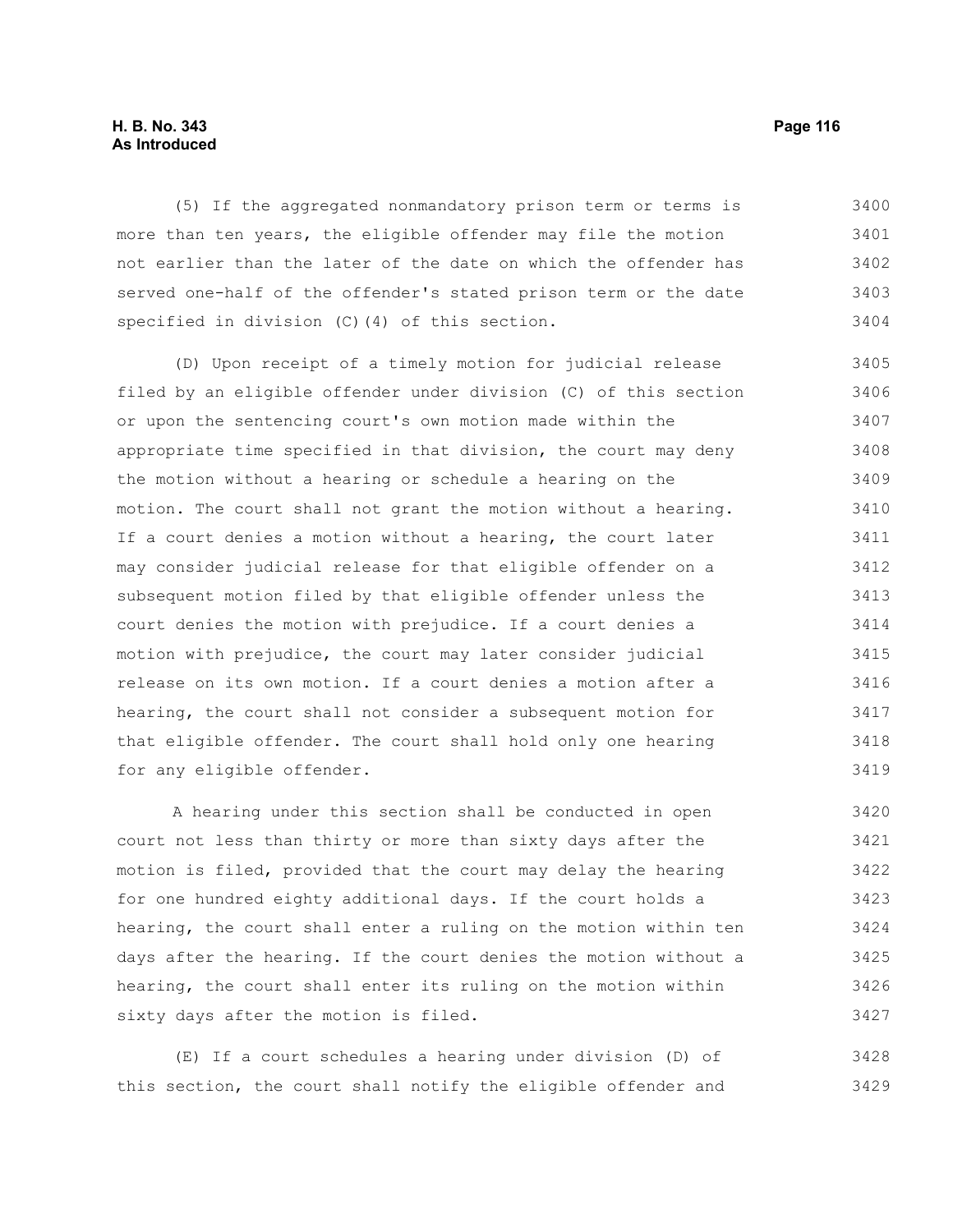# **H. B. No. 343** Page 117 **As Introduced**

the head of the state correctional institution in which the eligible offender is confined prior to the hearing. The head of the state correctional institution immediately shall notify the appropriate person at the department of rehabilitation and correction of the hearing, and the department within twenty-four hours after receipt of the notice, shall post on the database it maintains pursuant to section 5120.66 of the Revised Code the offender's name and all of the information specified in division (A)(1)(c)(i) of that section. If the court schedules a hearing for judicial release, the court promptly shall give notice of the hearing to the prosecuting attorney of the county in which the eligible offender was indicted. Upon receipt of the notice from the court, the prosecuting attorney shall do whichever of the following is applicable: 3430 3431 3432 3433 3434 3435 3436 3437 3438 3439 3440 3441 3442 3443

(1) Subject to division (E)(2) of this section, notify the victim of the offense  $er$ -and the victim's representative, if applicable, pursuant to division (B) of section 2930.16 of the Revised Code; 3444 3445 3446 3447

(2) If the offense was an offense of violence that is a felony of the first, second, or third degree, except as otherwise provided in this division, notify the victim or and the victim's representative, if applicable, of the hearing regardless of whether the victim or victim's representative has requested the notification. The notice of the hearing shall not be given under this division to a victim or victim's representative if the victim or victim's representative has requested pursuant to division (B)(2) of section 2930.03 of the Revised Code that the victim or the victim's representative not be provided the notice. If notice is to be provided to a victim or victim's representative under this division, the prosecuting attorney may give the notice by any reasonable means, including 3448 3449 3450 3451 3452 3453 3454 3455 3456 3457 3458 3459 3460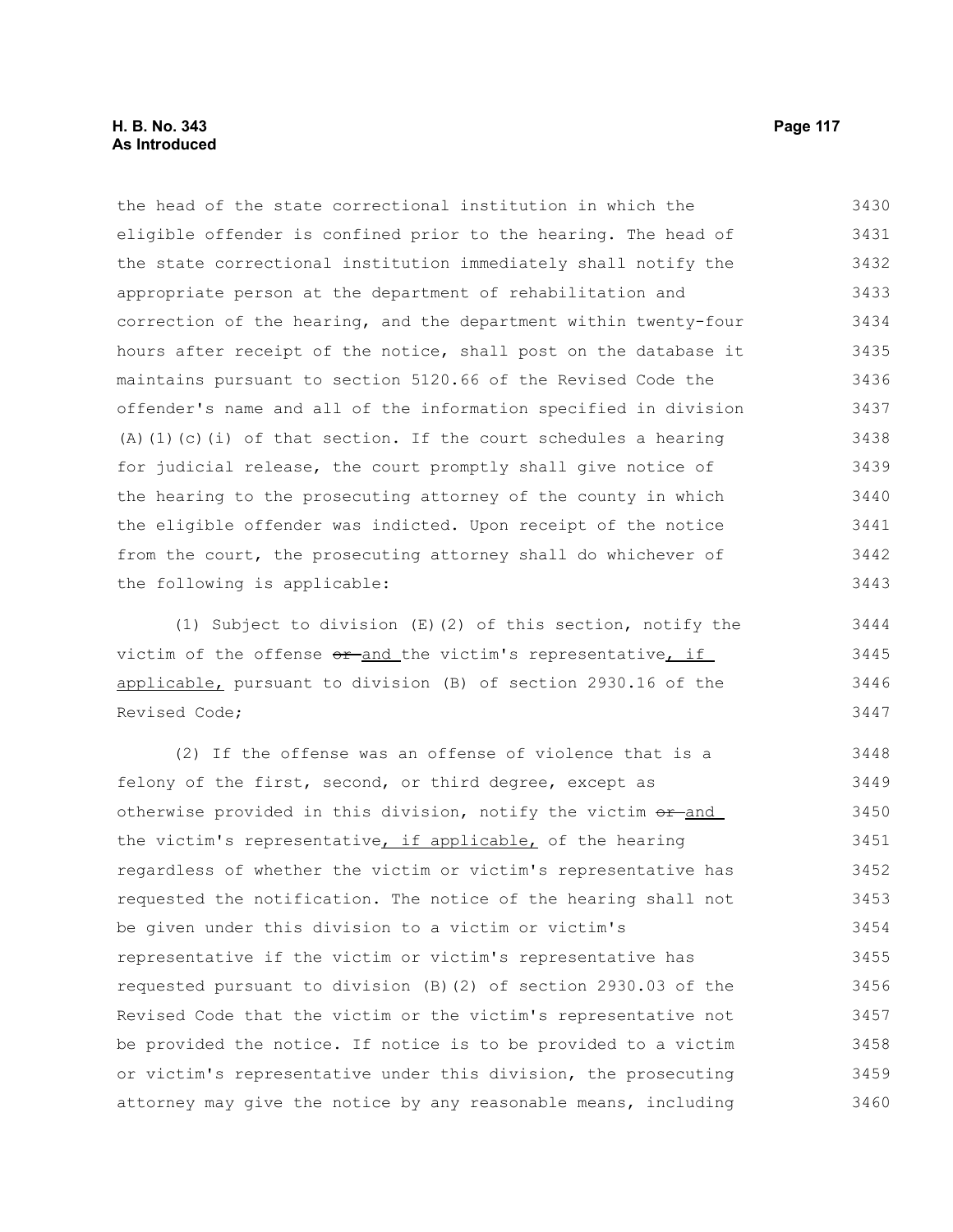regular mail, telephone, and electronic mail, in accordance with division (D)(1) of section 2930.16 of the Revised Code. If the notice is based on an offense committed prior to March 22, 2013, the notice also shall include the opt-out information described in division (D)(1) of section 2930.16 of the Revised Code. The prosecuting attorney, in accordance with division (D)(2) of section 2930.16 of the Revised Code, shall keep a record of all attempts to provide the notice, and of all notices provided, under this division. Division (E)(2) of this section, and the notice-related provisions of division (K) of this section, division (D)(1) of section 2930.16, division (H) of section 2967.12, division (E)(1)(b) of section 2967.19, division (A)(3) (b) of section 2967.26, division (D)(1) of section 2967.28, and division (A)(2) of section 5149.101 of the Revised Code enacted in the act in which division (E)(2) of this section was enacted, shall be known as "Roberta's Law." 3461 3462 3463 3464 3465 3466 3467 3468 3469 3470 3471 3472 3473 3474 3475 3476

(F) Upon an offender's successful completion of rehabilitative activities, the head of the state correctional institution may notify the sentencing court of the successful completion of the activities. 3477 3478 3479 3480

(G) Prior to the date of the hearing on a motion for judicial release under this section, the head of the state correctional institution in which the eligible offender is confined shall send to the court an institutional summary report on the eligible offender's conduct in the institution and in any institution from which the eligible offender may have been transferred. Upon the request of the prosecuting attorney of the county in which the eligible offender was indicted or of any law enforcement agency, the head of the state correctional institution, at the same time the person sends the institutional summary report to the court, also shall send a copy of the 3481 3482 3483 3484 3485 3486 3487 3488 3489 3490 3491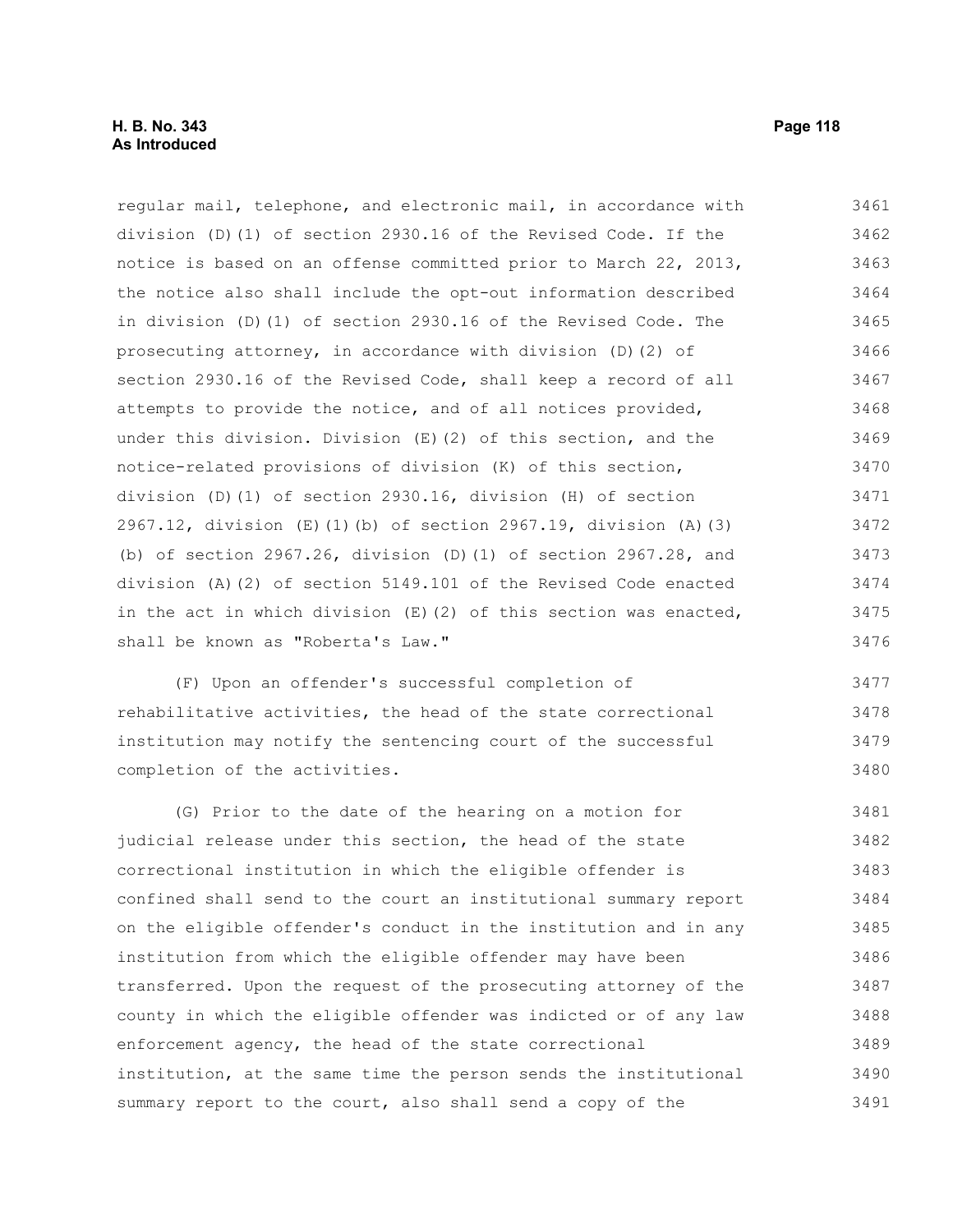report to the requesting prosecuting attorney and law enforcement agencies. The institutional summary report shall cover the eligible offender's participation in school, vocational training, work, treatment, and other rehabilitative activities and any disciplinary action taken against the eligible offender. The report shall be made part of the record of the hearing. A presentence investigation report is not required for judicial release. 3492 3493 3494 3495 3496 3497 3498 3499

(H) If the court grants a hearing on a motion for judicial release under this section, the eligible offender shall attend the hearing if ordered to do so by the court. Upon receipt of a copy of the journal entry containing the order, the head of the state correctional institution in which the eligible offender is incarcerated shall deliver the eligible offender to the sheriff of the county in which the hearing is to be held. The sheriff shall convey the eligible offender to and from the hearing. 3500 3501 3502 3503 3504 3505 3506 3507

(I) At the hearing on a motion for judicial release under this section, the court shall afford the eligible offender and the eligible offender's attorney an opportunity to present written and, if present, oral information relevant to the motion. The court shall afford a similar opportunity to the prosecuting attorney, the victim- $or$ , the victim's representative, the victim's attorney, if applicable, and any other person the court determines is likely to present additional relevant information. The court shall consider any oral or written statement of a victim, victim's representative, and victim's attorney, if applicable, made pursuant to section 2930.14 or 2930.17 of the Revised Code, any victim impact statement prepared pursuant to section 2947.051 of the Revised Code, and any report made under division (G) of this section. The court may consider any written statement of any person 3508 3509 3510 3511 3512 3513 3514 3515 3516 3517 3518 3519 3520 3521 3522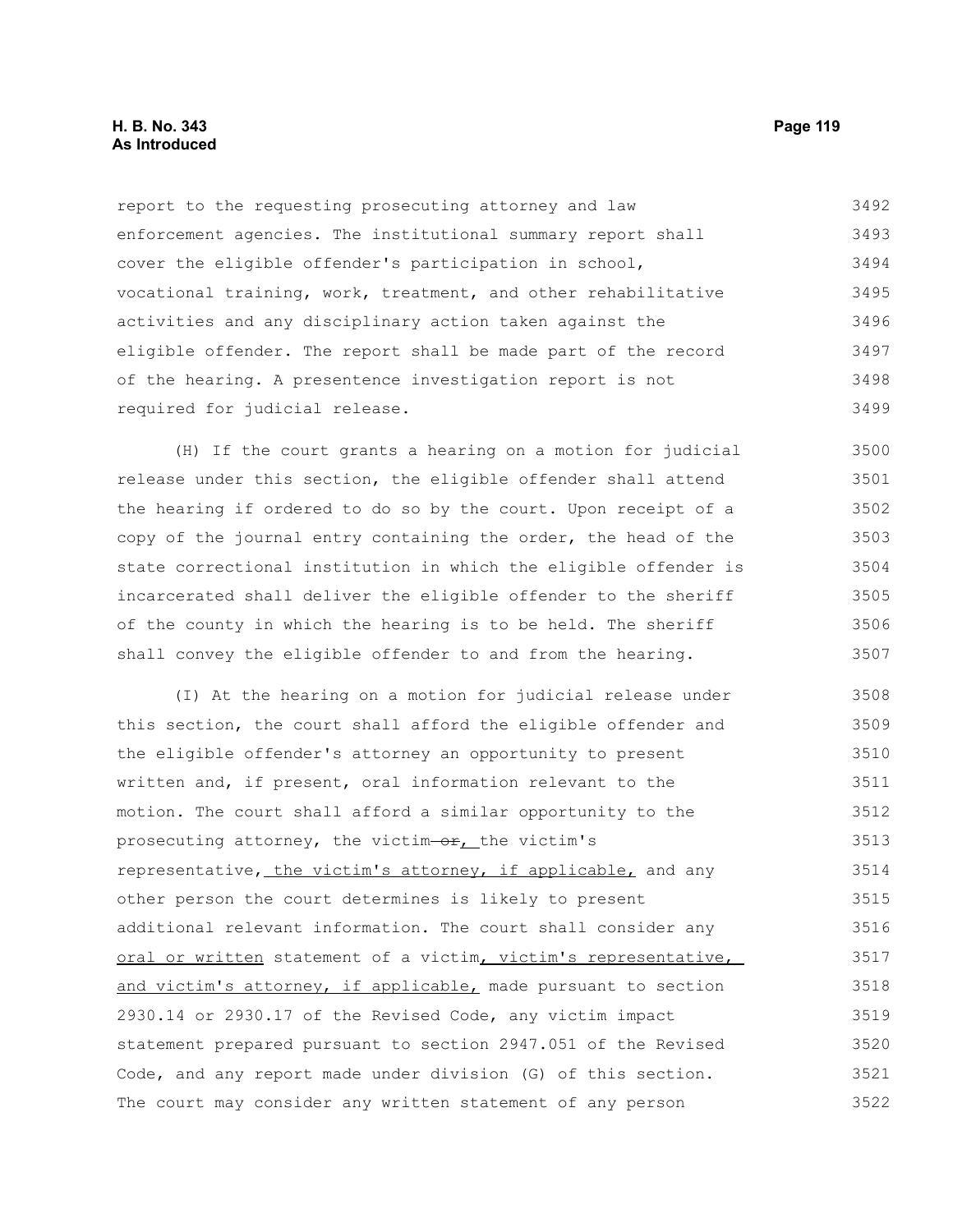submitted to the court pursuant to division (L) of this section. After ruling on the motion, the court shall notify the victim and the victim's representative of the ruling in accordance with sections 2930.03 and 2930.16 of the Revised Code. 3523 3524 3525 3526

(J)(1) A court shall not grant a judicial release under this section to an eligible offender who is imprisoned for a felony of the first or second degree, or to an eligible offender who committed an offense under Chapter 2925. or 3719. of the Revised Code and for whom there was a presumption under section 2929.13 of the Revised Code in favor of a prison term, unless the court, with reference to factors under section 2929.12 of the Revised Code, finds both of the following: 3527 3528 3529 3530 3531 3532 3533 3534

(a) That a sanction other than a prison term would adequately punish the offender and protect the public from future criminal violations by the eligible offender because the applicable factors indicating a lesser likelihood of recidivism outweigh the applicable factors indicating a greater likelihood of recidivism; 3535 3536 3537 3538 3539 3540

(b) That a sanction other than a prison term would not demean the seriousness of the offense because factors indicating that the eligible offender's conduct in committing the offense was less serious than conduct normally constituting the offense outweigh factors indicating that the eligible offender's conduct was more serious than conduct normally constituting the offense. 3541 3542 3543 3544 3545 3546

(2) A court that grants a judicial release to an eligible offender under division (J)(1) of this section shall specify on the record both findings required in that division and also shall list all the factors described in that division that were presented at the hearing. 3547 3548 3549 3550 3551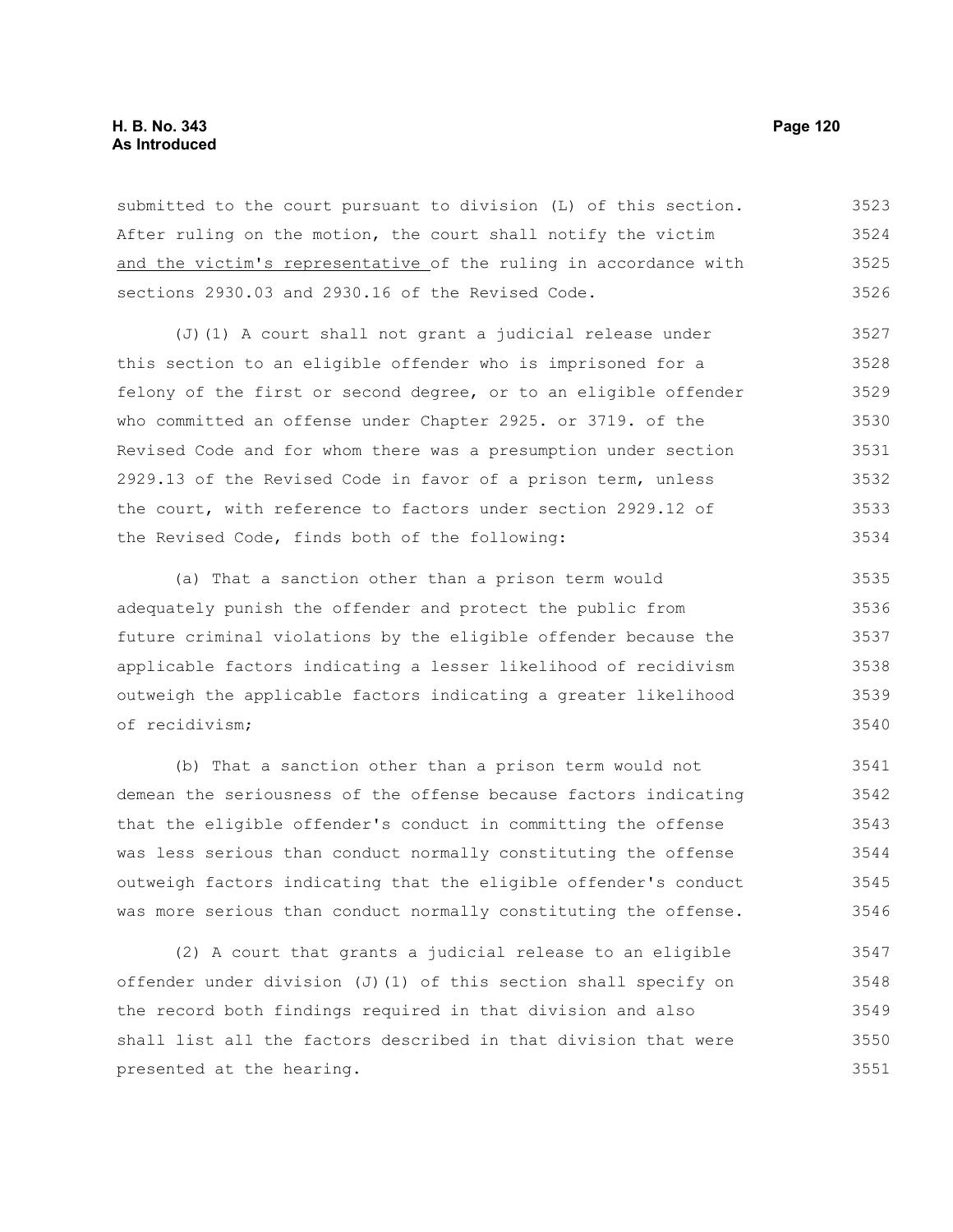# **H. B. No. 343 Page 121 As Introduced**

(K) If the court grants a motion for judicial release under this section, the court shall order the release of the eligible offender, shall place the eligible offender under an appropriate community control sanction, under appropriate conditions, and under the supervision of the department of probation serving the court and shall reserve the right to reimpose the sentence that it reduced if the offender violates the sanction. If the court reimposes the reduced sentence, it may do so either concurrently with, or consecutive to, any new sentence imposed upon the eligible offender as a result of the violation that is a new offense. Except as provided in division (R)(2) of this section, the period of community control shall be no longer than five years. The court, in its discretion, may reduce the period of community control by the amount of time the eligible offender spent in jail or prison for the offense and in prison. If the court made any findings pursuant to division (J) (1) of this section, the court shall serve a copy of the findings upon counsel for the parties within fifteen days after the date on which the court grants the motion for judicial release. 3552 3553 3554 3555 3556 3557 3558 3559 3560 3561 3562 3563 3564 3565 3566 3567 3568 3569 3570 3571

If the court grants a motion for judicial release, the court shall notify the appropriate person at the department of rehabilitation and correction, and the department shall post notice of the release on the database it maintains pursuant to section 5120.66 of the Revised Code. The court also shall notify the prosecuting attorney of the county in which the eligible offender was indicted that the motion has been granted. Unless the victim or the victim's representative has requested pursuant to division (B)(2) of section 2930.03 of the Revised Code that the victim or victim's representative not be provided the notice, the prosecuting attorney shall notify the victim  $or$  and 3572 3573 3574 3575 3576 3577 3578 3579 3580 3581 3582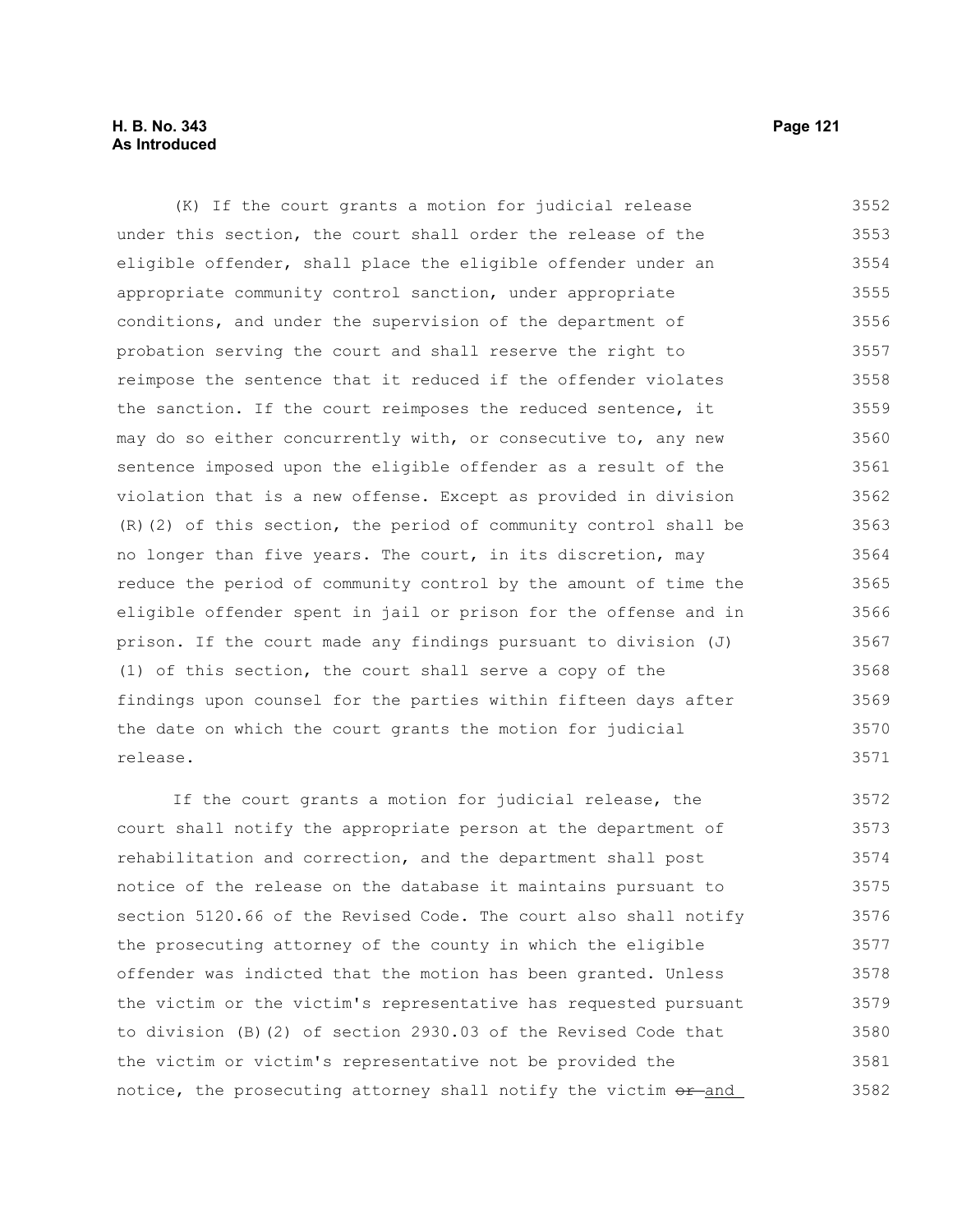## **H. B. No. 343 Page 122 As Introduced**

the victim's representative, if applicable, of the judicial release in any manner, and in accordance with the same procedures, pursuant to which the prosecuting attorney is authorized to provide notice of the hearing pursuant to division (E)(2) of this section. If the notice is based on an offense committed prior to March 22, 2013, the notice to the victim or victim's representative also shall include the opt-out information described in division (D)(1) of section 2930.16 of the Revised Code. (L) In addition to and independent of the right of a victim to make a statement pursuant to section 2930.14, 2930.17, or 2946.051 of the Revised Code and any right of a person to present written information or make a statement pursuant to division (I) of this section, any person may submit to the court, at any time prior to the hearing on the offender's motion for judicial release, a written statement concerning the effects of the offender's-crime or crimes criminal offense, the circumstances surrounding the crime or crimes criminal offense, the manner in which the erime or crimes were criminal offense was perpetrated, and the person's opinion as to whether the offender should be released. 3583 3584 3585 3586 3587 3588 3589 3590 3591 3592 3593 3594 3595 3596 3597 3598 3599 3600 3601 3602 3603

(M) The changes to this section that are made on September 30, 2011, apply to any judicial release decision made on or after September 30, 2011, for any eligible offender. 3604 3605 3606

(N) Notwithstanding the eligibility requirements specified in division (A) of this section and the filing time frames specified in division (C) of this section and notwithstanding the findings required under division (J) of this section, the sentencing court, upon the court's own motion and after considering whether the release of the offender into society 3607 3608 3609 3610 3611 3612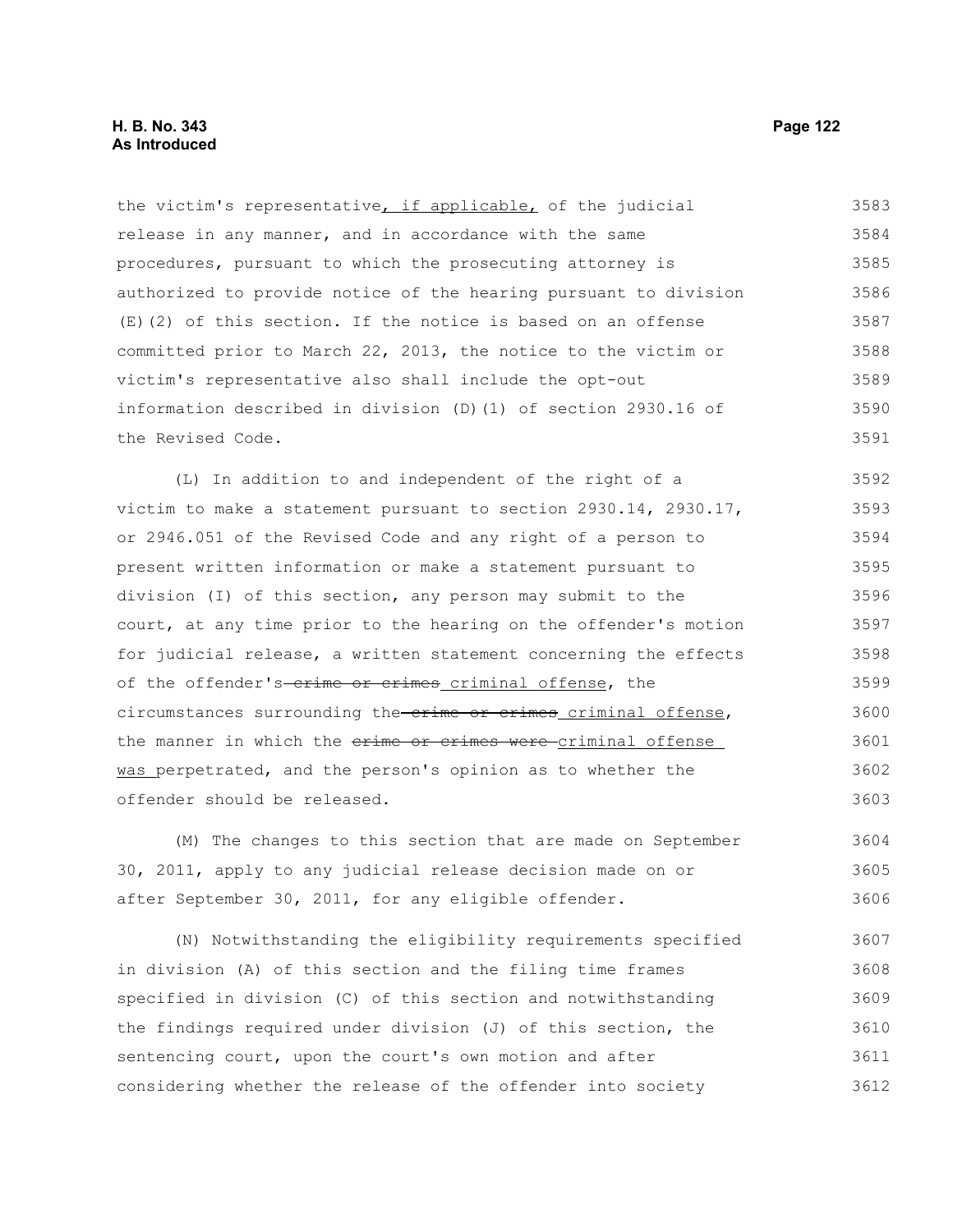would create undue risk to public safety, may grant a judicial release to an offender who is not serving a life sentence at any time during the offender's imposed sentence when the director of rehabilitation and correction certifies to the sentencing court through the chief medical officer for the department of rehabilitation and correction that the offender is in imminent danger of death, is medically incapacitated, or is suffering from a terminal illness. 3613 3614 3615 3616 3617 3618 3619 3620

(O) The director of rehabilitation and correction shall not certify any offender under division (N) of this section who is serving a death sentence. 3621 3622 3623

(P) A motion made by the court under division (N) of this section is subject to the notice, hearing, and other procedural requirements specified in divisions (D), (E), (G), (H), (I), (K), and (L) of this section, except for the following: 3624 3625 3626 3627

(1) The court may waive the offender's appearance at any hearing scheduled by the court if the offender's condition makes it impossible for the offender to participate meaningfully in the proceeding.

(2) The court may grant the motion without a hearing, provided that the prosecuting attorney and, victim or, and victim's representative, if applicable, to whom notice of the hearing was provided under division (E) of this section indicate that they do not wish to participate in the hearing or present information relevant to the motion. 3632 3633 3634 3635 3636 3637

(Q) The court may request health care records from the department of rehabilitation and correction to verify the certification made under division (N) of this section. 3638 3639 3640

(R)(1) If the court grants judicial release under division 3641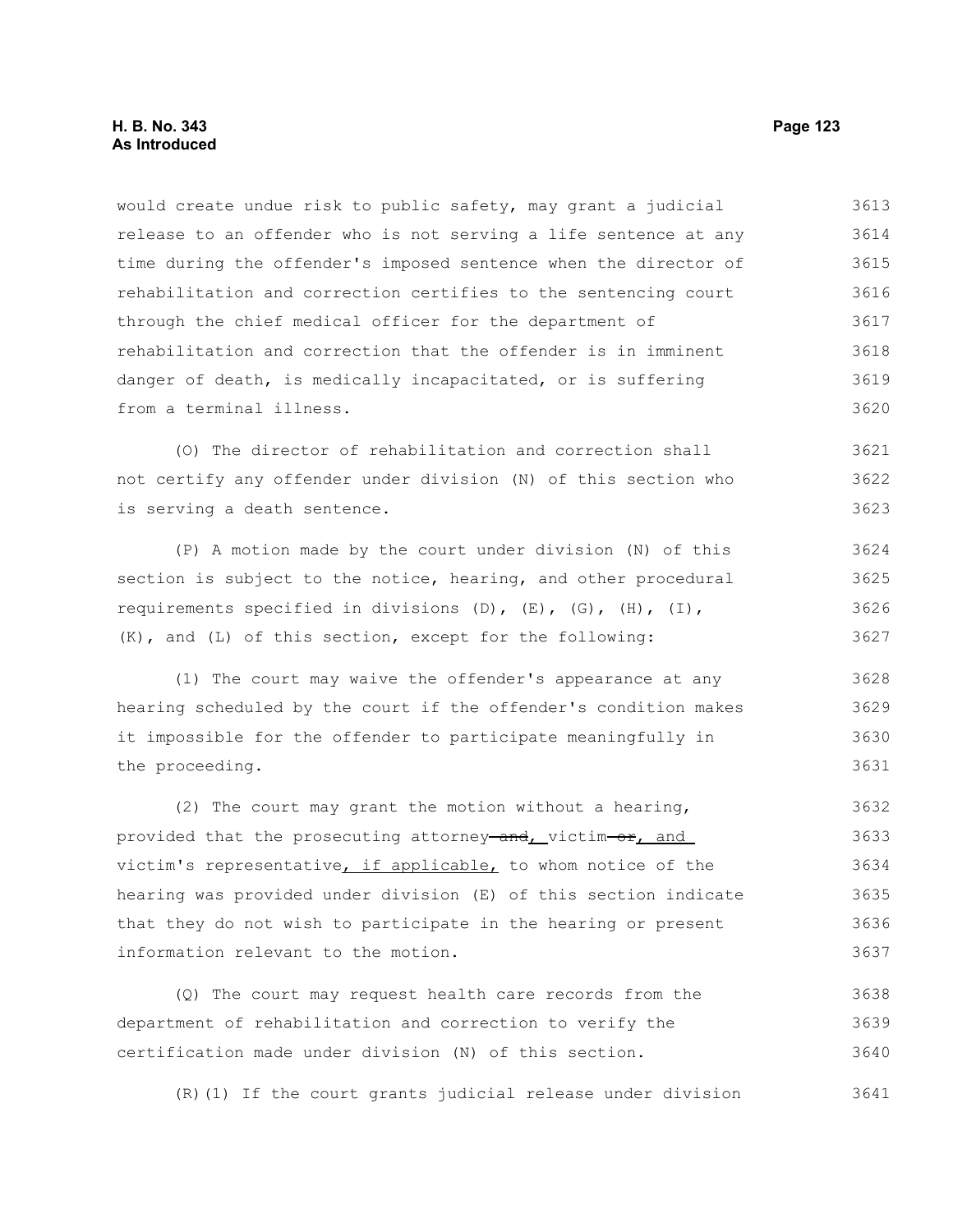(a) Order the release of the offender; (b) Place the offender under an appropriate community control sanction, under appropriate conditions; (c) Place the offender under the supervision of the department of probation serving the court or under the supervision of the adult parole authority. (2) The court, in its discretion, may revoke the judicial release if the offender violates the community control sanction described in division (R)(1) of this section. The period of that community control is not subject to the five-year limitation described in division (K) of this section and shall not expire earlier than the date on which all of the offender's mandatory prison terms expire. (S) If the health of an offender who is released under division (N) of this section improves so that the offender is no longer terminally ill, medically incapacitated, or in imminent danger of death, the court shall, upon the court's own motion, revoke the judicial release. The court shall not grant the motion without a hearing unless the offender waives a hearing. If a hearing is held, the court shall afford the offender and the offender's attorney an opportunity to present written and, if the offender or the offender's attorney is present, oral information relevant to the motion. The court shall afford a similar opportunity to the prosecuting attorney, the victim- $o$ r, the victim's representative, the victim's attorney, if applicable, and any other person the court determines is likely to present additional relevant information. A court that grants 3643 3644 3645 3646 3647 3648 3649 3650 3651 3652 3653 3654 3655 3656 3657 3658 3659 3660 3661 3662 3663 3664 3665 3666 3667 3668 3669

a motion under this division shall specify its findings on the

(N) of this section, the court shall do all of the following:

3642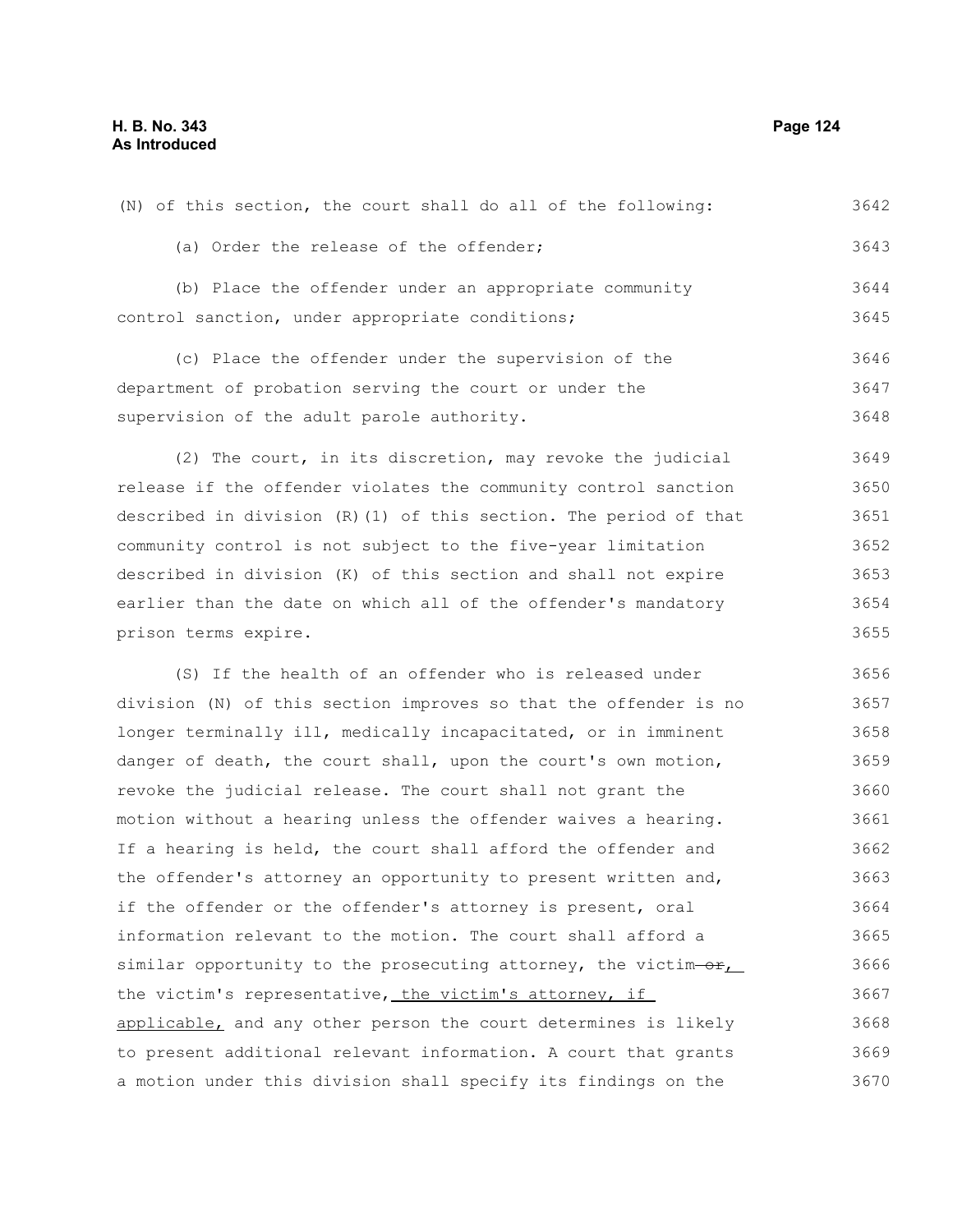3671

| Sec. 2929.22. (A) Unless a mandatory jail term is required       | 3672 |
|------------------------------------------------------------------|------|
| to be imposed by division (G) of section 1547.99, division (B)   | 3673 |
| of section 4510.14, division (G) of section 4511.19 of the       | 3674 |
| Revised Code, or any other provision of the Revised Code a court | 3675 |
| that imposes a sentence under this chapter upon an offender for  | 3676 |
| a misdemeanor or minor misdemeanor has discretion to determine   | 3677 |
| the most effective way to achieve the purposes and principles of | 3678 |
| sentencing set forth in section 2929.21 of the Revised Code.     | 3679 |

Unless a specific sanction is required to be imposed or is precluded from being imposed by the section setting forth an offense or the penalty for an offense or by any provision of sections 2929.23 to 2929.28 of the Revised Code, a court that imposes a sentence upon an offender for a misdemeanor may impose on the offender any sanction or combination of sanctions under sections 2929.24 to 2929.28 of the Revised Code. The court shall not impose a sentence that imposes an unnecessary burden on local government resources. 3680 3681 3682 3683 3684 3685 3686 3687 3688

(B)(1) In determining the appropriate sentence for a misdemeanor, the court shall consider all of the following factors: 3689 3690 3691

(a) The nature and circumstances of the offense or offenses; 3692 3693

(b) Whether the circumstances regarding the offender and the offense or offenses indicate that the offender has a history of persistent criminal activity and that the offender's character and condition reveal a substantial risk that the offender will commit another offense; 3694 3695 3696 3697 3698

(c) Whether the circumstances regarding the offender and 3699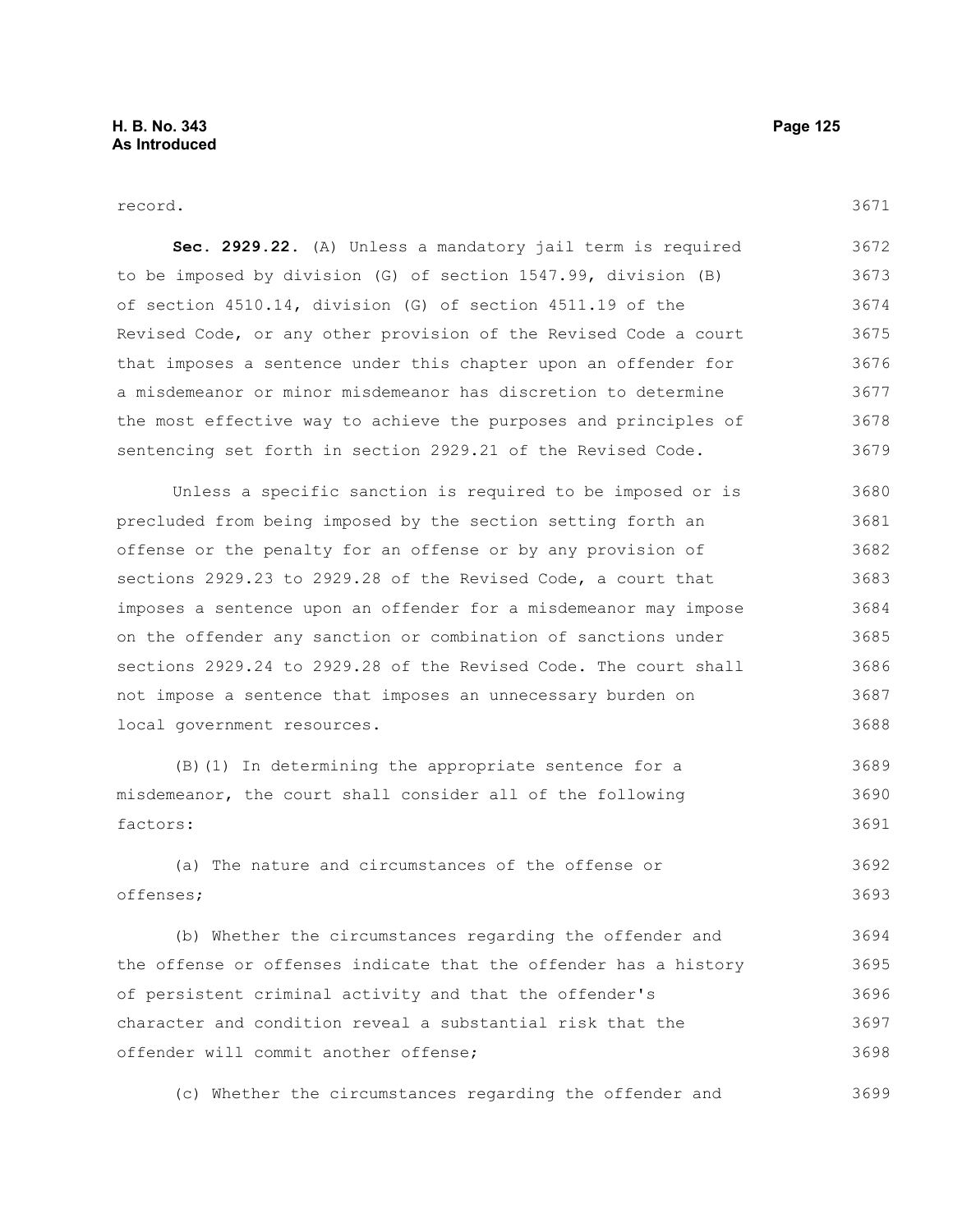#### **H. B. No. 343 Page 126 As Introduced**

the offense or offenses indicate that the offender's history, character, and condition reveal a substantial risk that the offender will be a danger to others and that the offender's conduct has been characterized by a pattern of repetitive, compulsive, or aggressive behavior with heedless indifference to the consequences; 3700 3701 3702 3703 3704 3705

(d) Whether the victim's youth, age, disability, or other factor made the victim particularly vulnerable to the offense or made the impact of the offense more serious; 3706 3707 3708

(e) Whether the offender is likely to commit future crimes in general, in addition to the circumstances described in divisions (B)(1)(b) and (c) of this section; 3709 3710 3711

(f) Whether the offender has an emotional, mental, or physical condition that is traceable to the offender's service in the armed forces of the United States and that was a contributing factor in the offender's commission of the offense or offenses; 3712 3713 3714 3715 3716

(g) The offender's military service record.

(2) In determining the appropriate sentence for a misdemeanor, in addition to complying with division (B)(1) of this section, the court may consider any other factors that are relevant to achieving the purposes and principles of sentencing set forth in section 2929.21 of the Revised Code. 3718 3719 3720 3721 3722

(C) Before imposing a jail term as a sentence for a misdemeanor, a court shall consider the appropriateness of imposing a community control sanction or a combination of community control sanctions under sections 2929.25, 2929.26, 2929.27, and 2929.28 of the Revised Code. A court may impose the longest jail term authorized under section 2929.24 of the 3723 3724 3725 3726 3727 3728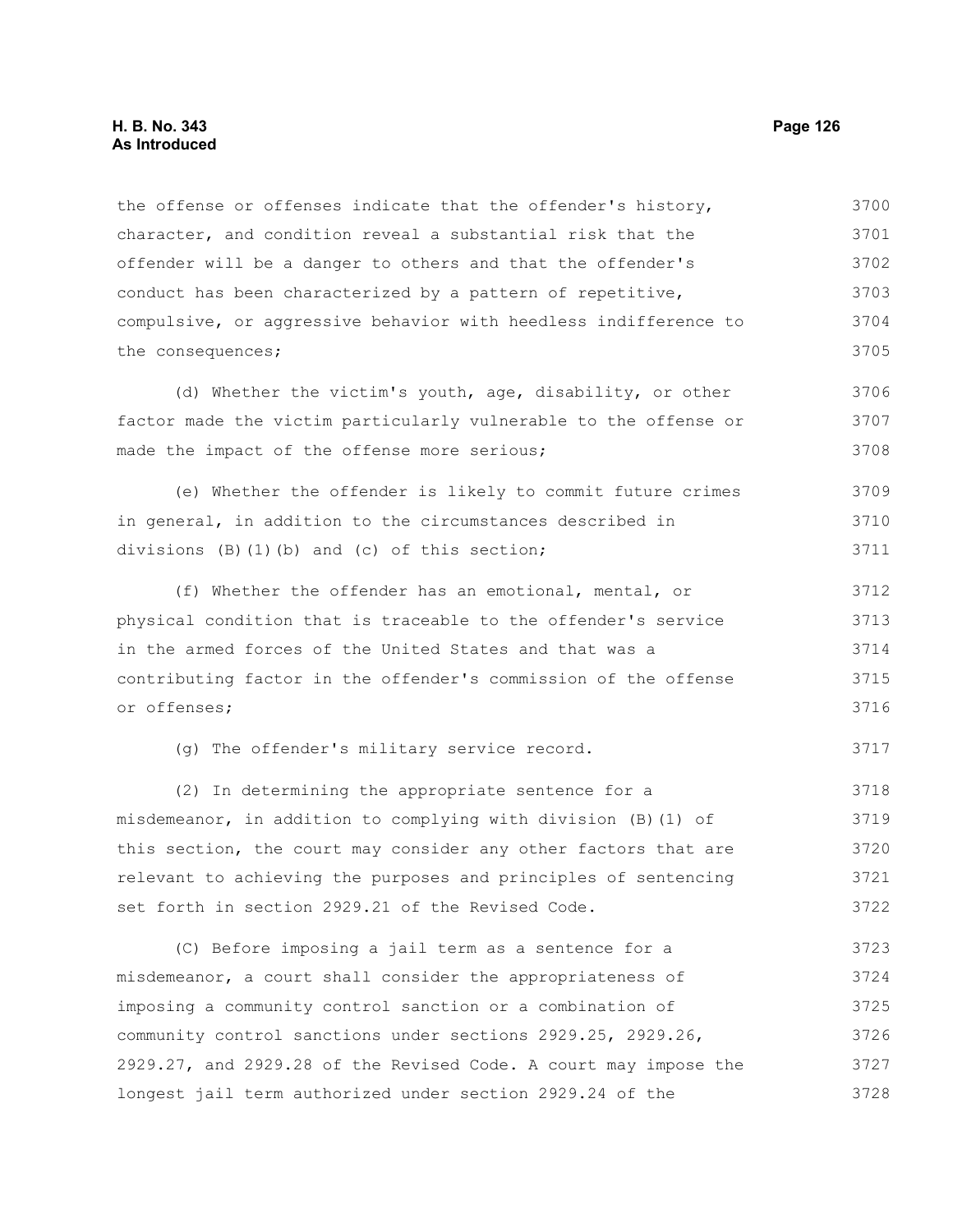## **H. B. No. 343 Page 127 As Introduced**

Revised Code only upon offenders who commit the worst forms of the offense or upon offenders whose conduct and response to prior sanctions for prior offenses demonstrate that the imposition of the longest jail term is necessary to deter the offender from committing a future-crime criminal offense. 3729 3730 3731 3732 3733

(D)(1) A sentencing court shall consider any relevant oral or and written statement made by the victim, the victim's representative, the victim's attorney, if applicable, the defendant, the defense attorney, or the prosecuting authority regarding sentencing for a misdemeanor. This division does not create any rights to notice other than those rights authorized by Chapter 2930. of the Revised Code. 3734 3735 3736 3737 3738 3739 3740

(2) At the time of sentencing for a misdemeanor or as soon as possible after sentencing, the court shall notify the victim of the offense of the victim's right to file an application for an award of reparations pursuant to sections 2743.51 to 2743.72 of the Revised Code. 3741 3742 3743 3744 3745

**Sec. 2929.28.** (A) In addition to imposing court costs pursuant to section 2947.23 of the Revised Code, the court imposing a sentence upon an offender for a misdemeanor, including a minor misdemeanor, may sentence the offender to any financial sanction or combination of financial sanctions authorized under this section and, if the offender is being sentenced for a criminal offense as defined in section 2930.01 of the Revised Code, shall sentence the offender to make restitution pursuant to this section and section 2929.281 of the Revised Code. If the court, in its discretion or as required by this section, imposes one or more financial sanctions, the financial sanctions that may be imposed pursuant to this section include, but are not limited to, the following: 3746 3747 3748 3749 3750 3751 3752 3753 3754 3755 3756 3757 3758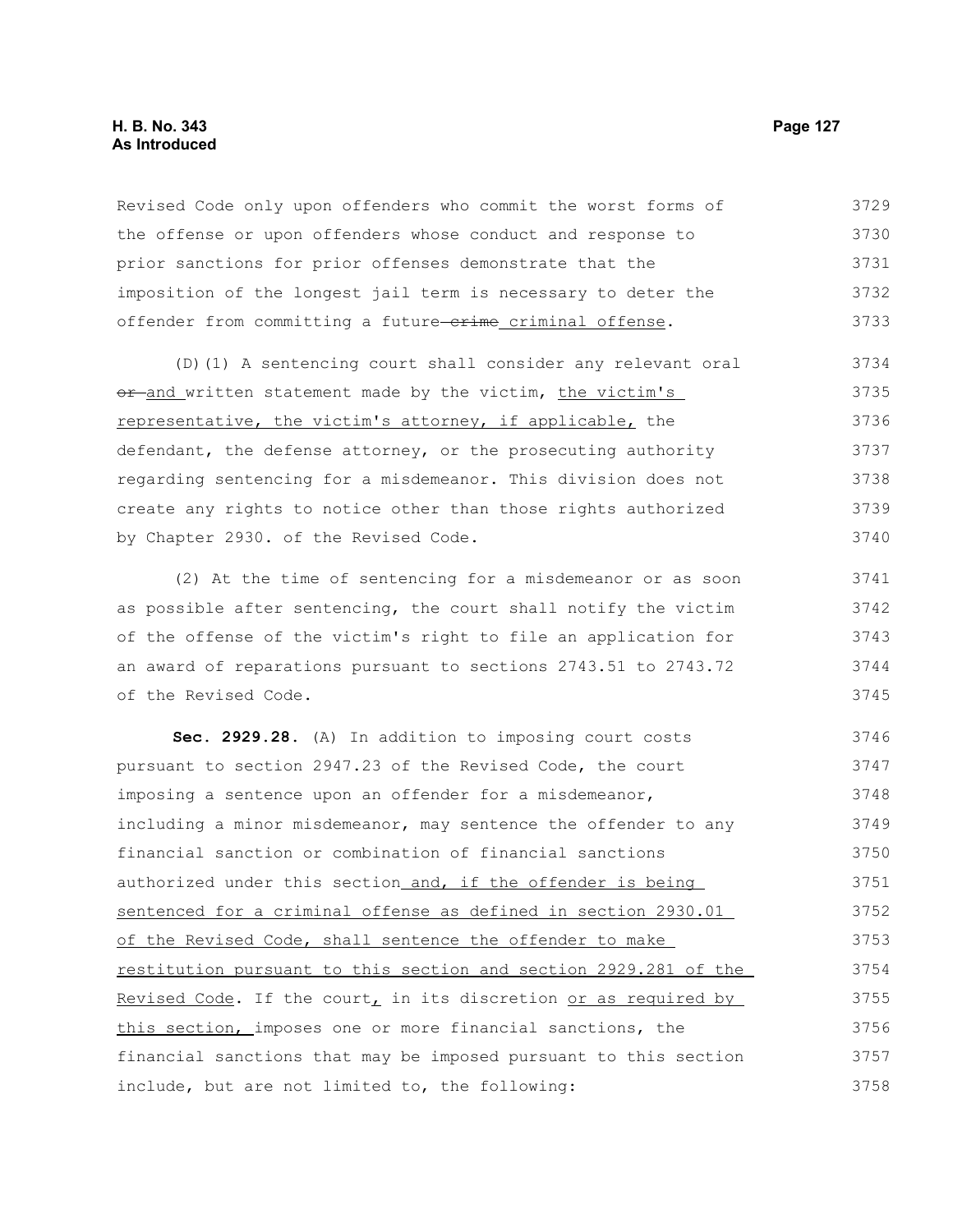# **H. B. No. 343 Page 128 As Introduced**

(1) Unless the misdemeanor offense is a minor misdemeanor or-could be disposed of by the traffic violations bureau serving the court under Traffic Rule 13, restitution by the offender to the victim of the offender's crime or any survivor of the victimvictim's estate, in an amount based on the victim's economic loss. The court may not impose restitution as a sanction pursuant to this division if the offense is a minormisdemeanor or could be disposed of by the traffic violations bureau serving the court under Traffic Rule 13. If the court requires restitution, the court shall order that the restitution be made to the victim in open court or to the adult probation department that serves the jurisdiction or the clerk of the court on behalf of the victim. If the court imposes restitution, the The court shall 3759 3760 3761 3762 3763 3764 3765 3766 3767 3768 3769 3770 3771 3772

determine the amount of restitution to be paid by the offender. If the court imposes restitution, the court may base the amount of restitution it orders on an amount recommended by the victim, the offender, a presentence investigation report, estimates or receipts indicating the cost of repairing or replacing property, and other information, provided that the The victim, victim's representative, victim's attorney, if applicable, the prosecutor or the prosecutor's designee, and the offender may provide information relevant to the determination of the amount of restitution. The amount the court orders as restitution shall not exceed the amount of the economic loss suffered by the victim as a direct and proximate result of the commission of the offense. If the court imposes restitution for the cost of accounting or auditing done to determine the extent of economic loss, the court may order restitution for any amount of the victim's costs of accounting or auditing provided that the amount of restitution is reasonable and does not exceed the 3773 3774 3775 3776 3777 3778 3779 3780 3781 3782 3783 3784 3785 3786 3787 3788 3789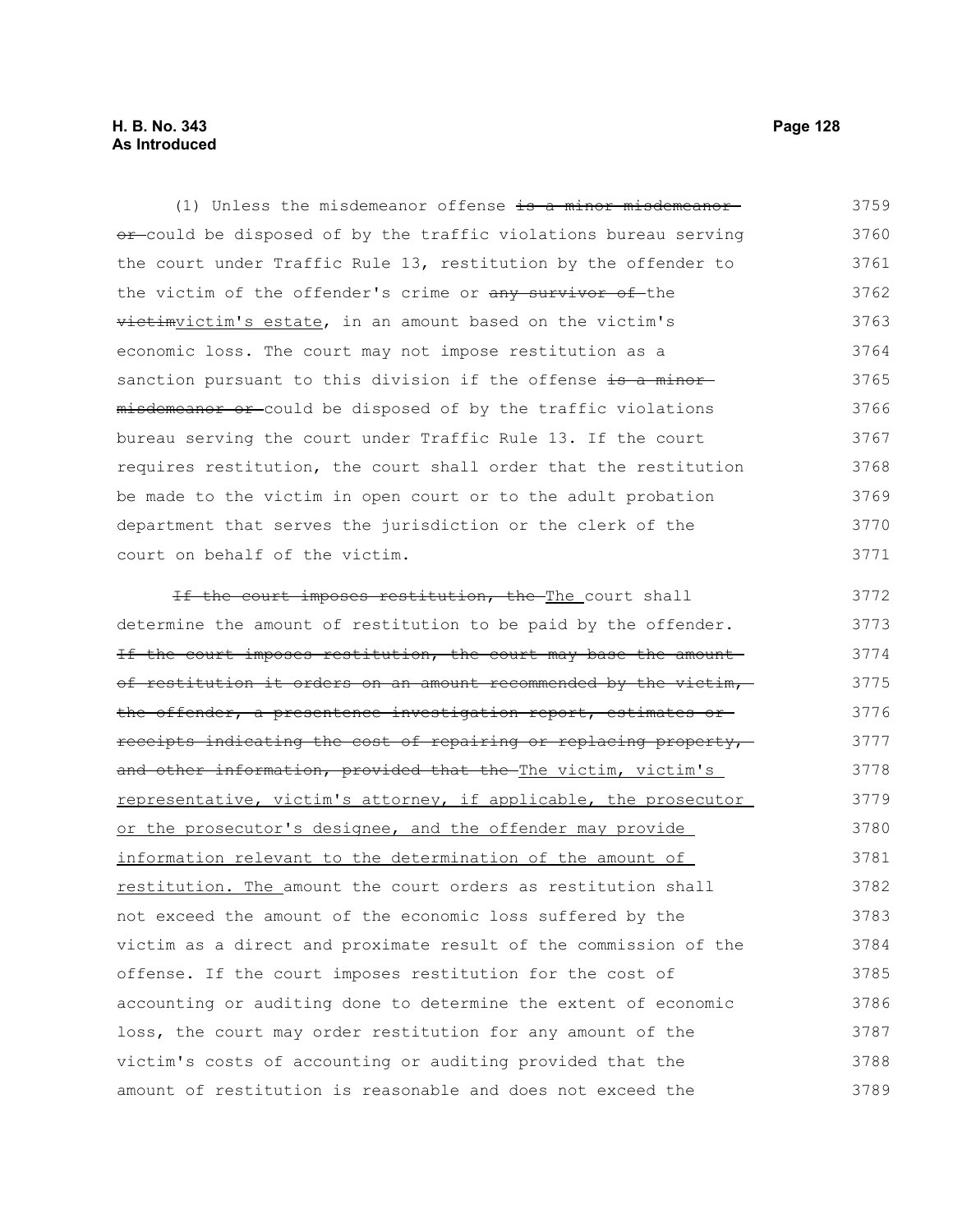## **H. B. No. 343 Page 129 As Introduced**

value of property or services stolen or damaged as a result of the offense. If the court decides to or is required to impose restitution, the court shall hold an evidentiary hearing on restitution if the offender, victim, or survivor-victim's representative, victim's attorney, if applicable, or victim's estate disputes the amount of restitution. If the The court holds an evidentiary hearing, at the hearing the victim or survivor has the burden to prove shall determine the amount of full restitution by a preponderance of the evidence-the amountof restitution sought from the offender. All restitution payments shall be credited against any recovery of economic loss in a civil action brought by the victim or any survivor of the victim-victim's estate against the offender. No person may introduce evidence of an award of restitution under this section in a civil action for purposes of imposing liability against an insurer under section 3937.18 of the Revised Code. If the court imposes restitution, the The court may order that the offender pay a surcharge, of not more than five per cent of the amount of the restitution otherwise ordered, to the entity responsible for collecting and processing restitution payments. The victim-or survivor, victim's attorney, if applicable, or the attorney for the victim's estate may request that the prosecutor in the case file a motion, or the offender may file a motion, for modification of the payment terms of any restitution ordered. If the court grants the motion, it may modify the payment terms as it determines appropriate but shall not reduce the amount of restitution ordered, except as provided in division (A) of section 2929.281 of the Revised Code. 3790 3791 3792 3793 3794 3795 3796 3797 3798 3799 3800 3801 3802 3803 3804 3805 3806 3807 3808 3809 3810 3811 3812 3813 3814 3815 3816 3817 3818 3819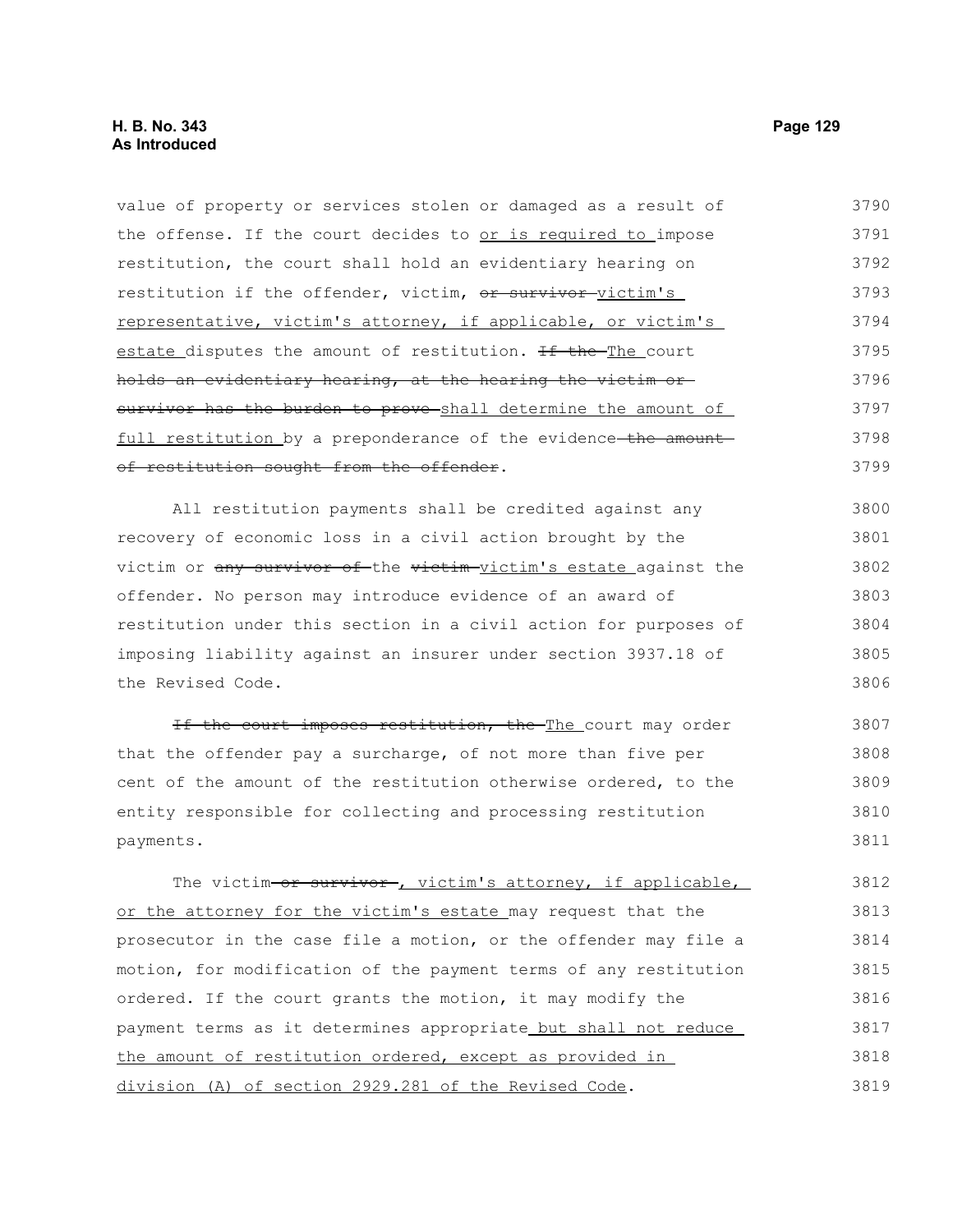(2) A fine of the type described in divisions (A)(2)(a) and (b) of this section payable to the appropriate entity as required by law: (a) A fine in the following amount: (i) For a misdemeanor of the first degree, not more than one thousand dollars; (ii) For a misdemeanor of the second degree, not more than seven hundred fifty dollars; (iii) For a misdemeanor of the third degree, not more than five hundred dollars; (iv) For a misdemeanor of the fourth degree, not more than two hundred fifty dollars; (v) For a minor misdemeanor, not more than one hundred fifty dollars. (b) A state fine or cost as defined in section 2949.111 of the Revised Code. (3)(a) Reimbursement by the offender of any or all of the costs of sanctions incurred by the government, including, but not limited to, the following: (i) All or part of the costs of implementing any community control sanction, including a supervision fee under section 2951.021 of the Revised Code and the costs of global positioning system device monitoring; (ii) All or part of the costs of confinement in a jail or other residential facility, including, but not limited to, a per diem fee for room and board, the costs of medical and dental 3820 3821 3822 3823 3824 3825 3826 3827 3828 3829 3830 3831 3832 3833 3834 3835 3836 3837 3838 3839 3840 3841 3842 3843 3844 3845

treatment, and the costs of repairing property damaged by the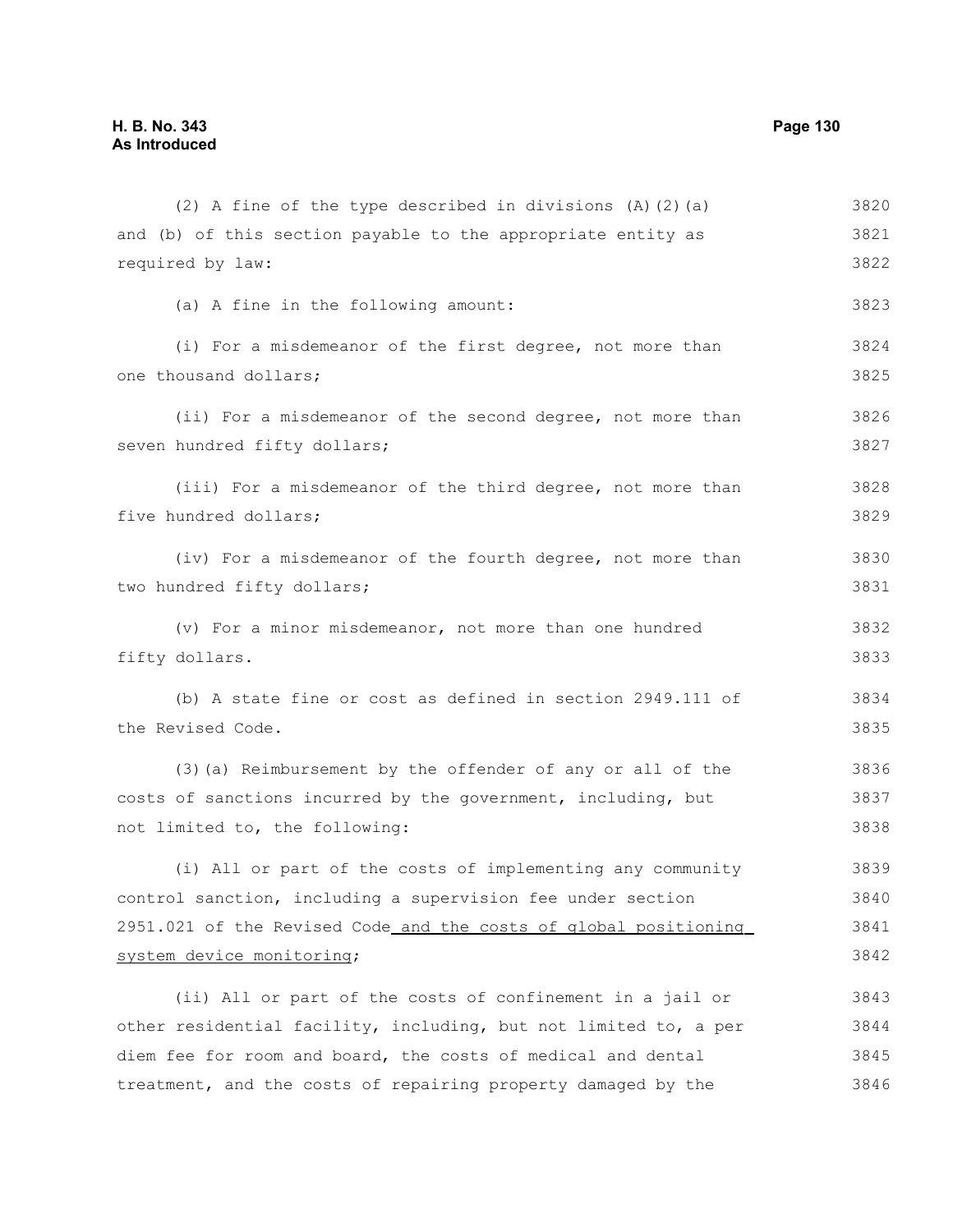offender while confined;

(iii) All or part of the cost of purchasing and using an immobilizing or disabling device, including a certified ignition interlock device, or a remote alcohol monitoring device that a court orders an offender to use under section 4510.13 of the Revised Code. 3848 3849 3850 3851 3852

(b) The amount of reimbursement ordered under division (A) (3)(a) of this section shall not exceed the total amount of reimbursement the offender is able to pay and shall not exceed the actual cost of the sanctions. The court may collect any amount of reimbursement the offender is required to pay under that division. If the court does not order reimbursement under that division, confinement costs may be assessed pursuant to a repayment policy adopted under section 2929.37 of the Revised Code. In addition, the offender may be required to pay the fees specified in section 2929.38 of the Revised Code in accordance with that section. 3853 3854 3855 3856 3857 3858 3859 3860 3861 3862 3863

(B) If the court determines a hearing is necessary, the court may hold a hearing to determine whether the offender is able to pay the financial sanction imposed pursuant to this section or court costs or is likely in the future to be able to pay the sanction or costs. 3864 3865 3866 3867 3868

If the court determines that the offender is indigent and unable to pay the financial sanction or court costs, the court shall consider imposing and may impose a term of community service under division (A) of section 2929.27 of the Revised Code in lieu of imposing a financial sanction or court costs. If the court does not determine that the offender is indigent, the court may impose a term of community service under division (A) of section 2929.27 of the Revised Code in lieu of or in addition 3869 3870 3871 3872 3873 3874 3875 3876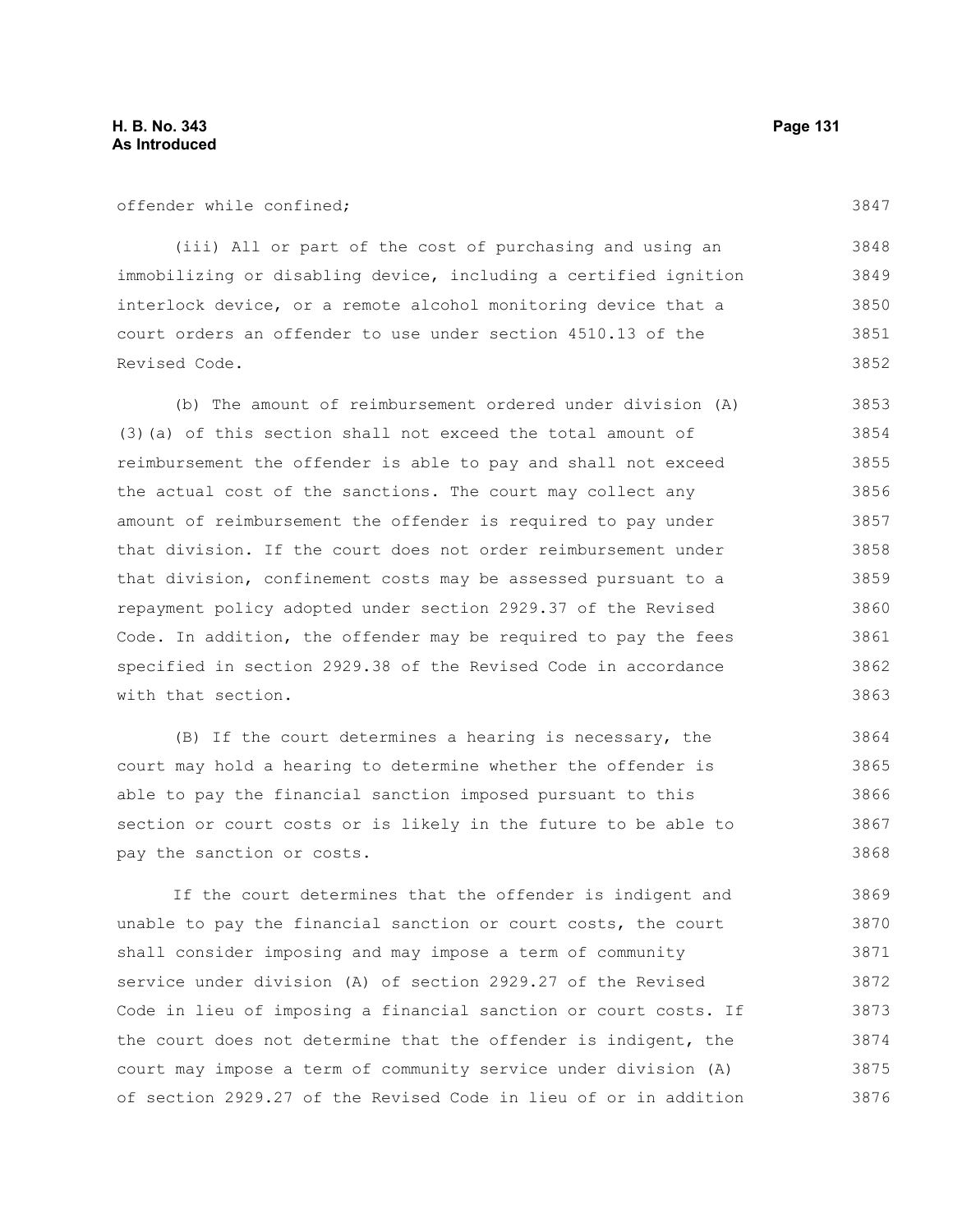to imposing a financial sanction under this section and in addition to imposing court costs. The court may order community service for a minor misdemeanor pursuant to division (D) of section 2929.27 of the Revised Code in lieu of or in addition to imposing a financial sanction under this section and in addition to imposing court costs. If a person fails to pay a financial sanction or court costs, the court may order community service in lieu of the financial sanction or court costs. 3877 3878 3879 3880 3881 3882 3883 3884

(C)(1) The offender shall pay reimbursements imposed upon the offender pursuant to division (A)(3) of this section to pay the costs incurred by a county pursuant to any sanction imposed under this section or section 2929.26 or 2929.27 of the Revised Code or in operating a facility used to confine offenders pursuant to a sanction imposed under section 2929.26 of the Revised Code to the county treasurer. The county treasurer shall deposit the reimbursements in the county's general fund. The county shall use the amounts deposited in the fund to pay the costs incurred by the county pursuant to any sanction imposed under this section or section 2929.26 or 2929.27 of the Revised Code or in operating a facility used to confine offenders pursuant to a sanction imposed under section 2929.26 of the Revised Code. 3885 3886 3887 3888 3889 3890 3891 3892 3893 3894 3895 3896 3897 3898

(2) The offender shall pay reimbursements imposed upon the offender pursuant to division (A)(3) of this section to pay the costs incurred by a municipal corporation pursuant to any sanction imposed under this section or section 2929.26 or 2929.27 of the Revised Code or in operating a facility used to confine offenders pursuant to a sanction imposed under section 2929.26 of the Revised Code to the treasurer of the municipal corporation. The treasurer shall deposit the reimbursements in the municipal corporation's general fund. The municipal 3899 3900 3901 3902 3903 3904 3905 3906 3907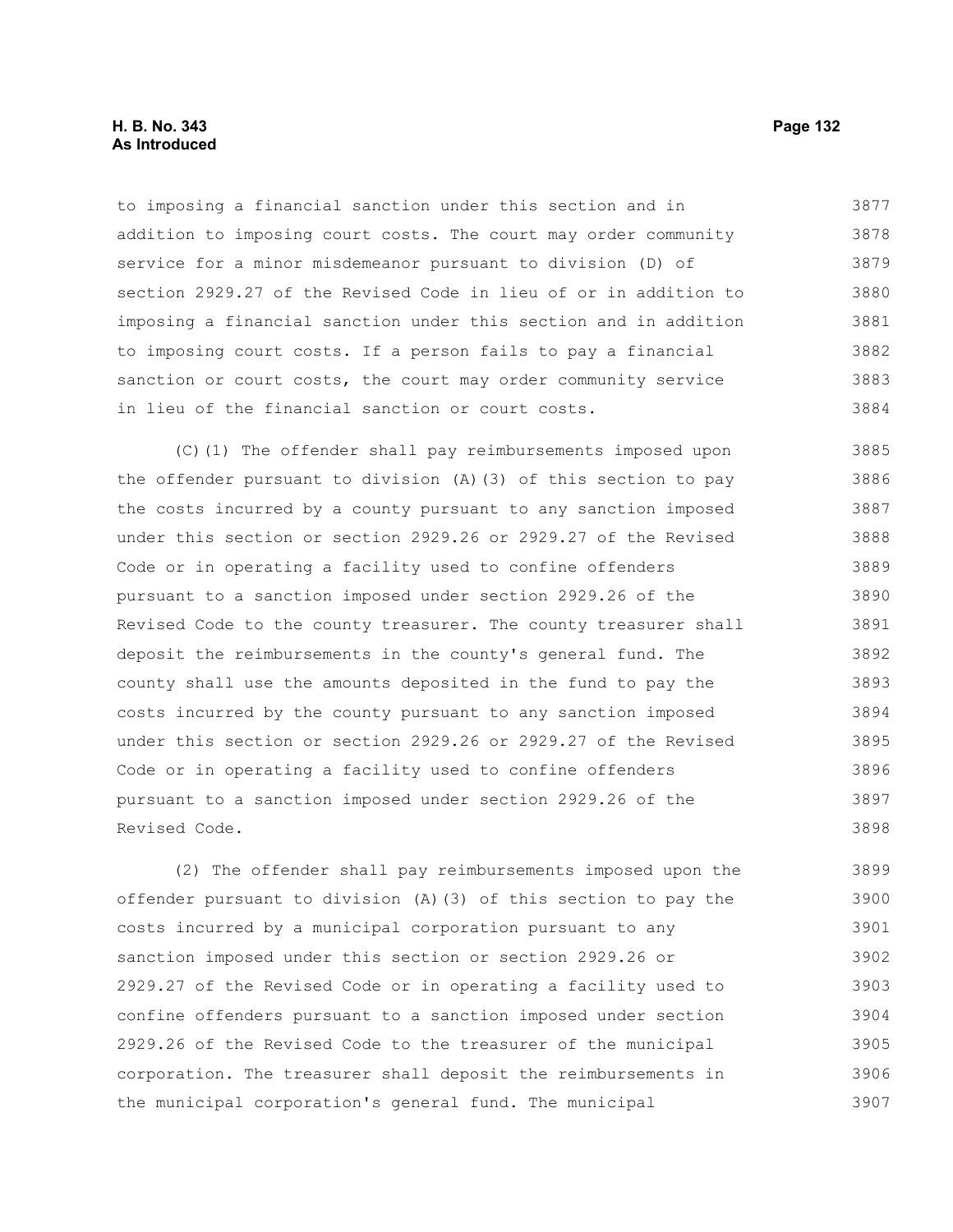corporation shall use the amounts deposited in the fund to pay the costs incurred by the municipal corporation pursuant to any sanction imposed under this section or section 2929.26 or 2929.27 of the Revised Code or in operating a facility used to confine offenders pursuant to a sanction imposed under section 2929.26 of the Revised Code. 3908 3909 3910 3911 3912 3913

(3) The offender shall pay reimbursements imposed pursuant to division (A)(3) of this section for the costs incurred by a private provider pursuant to a sanction imposed under this section or section 2929.26 or 2929.27 of the Revised Code to the provider. 3914 3915 3916 3917 3918

(D) In addition to any other fine that is or may be imposed under this section, the court imposing sentence upon an offender for misdemeanor domestic violence or menacing by stalking may impose a fine of not less than seventy nor more than five hundred dollars, which shall be transmitted to the treasurer of state to be credited to the address confidentiality program fund created by section 111.48 of the Revised Code. 3919 3920 3921 3922 3923 3924 3925

(E) Except as otherwise provided in this division, a financial sanction imposed under division (A) of this section is a judgment in favor of the state or the political subdivision that operates the court that imposed the financial sanction, and the offender subject to the financial sanction is the judgment debtor. A financial sanction of reimbursement imposed pursuant to division (A)(3)(a)(i) of this section upon an offender is a judgment in favor of the entity administering the community control sanction, and the offender subject to the financial sanction is the judgment debtor. A financial sanction of reimbursement imposed pursuant to division (A)(3)(a)(ii) of this section upon an offender confined in a jail or other residential 3926 3927 3928 3929 3930 3931 3932 3933 3934 3935 3936 3937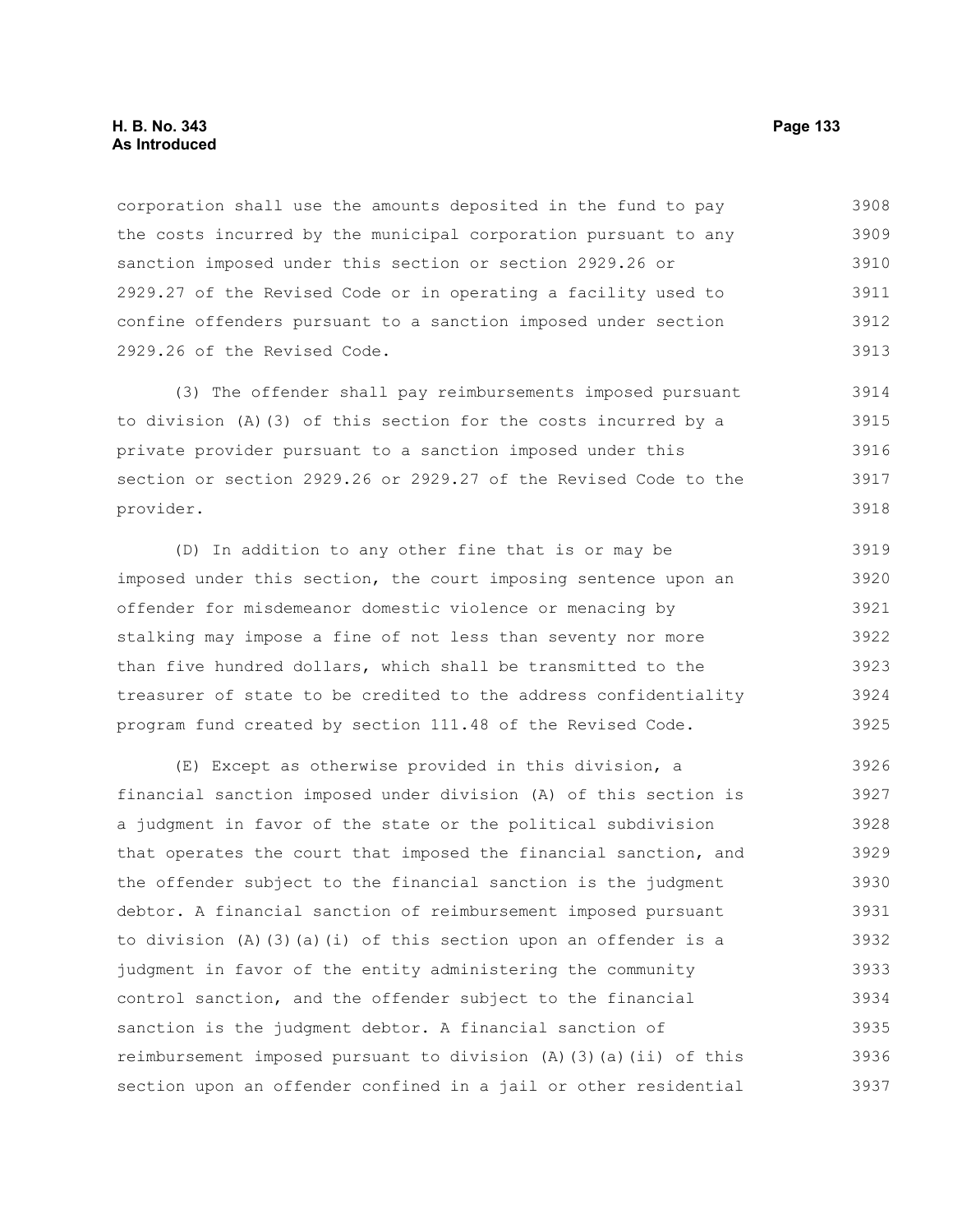## **H. B. No. 343 Page 134 As Introduced**

facility is a judgment in favor of the entity operating the jail or other residential facility, and the offender subject to the financial sanction is the judgment debtor. A financial sanction of restitution imposed pursuant to division (A)(1) of this section is an order in favor of the victim of the offender's criminal act that can be collected through a certificate of judgment as described in division (E)(1) of this section, through execution as described in division (E)(2) of this section, or through an order as described in division (E)(3) of this section, and the offender shall be considered for purposes of the collection as the judgment debtor. 3938 3939 3940 3941 3942 3943 3944 3945 3946 3947 3948

Once the financial sanction is imposed as a judgment or order under this division, the victim, private provider, state, or political subdivision may do any of the following: 3949 3950 3951

(1) Obtain from the clerk of the court in which the judgment was entered, at no charge, a certificate of judgment that shall be in the same manner and form as a certificate of judgment issued in a civil action; 3952 3953 3954 3955

(2) Obtain execution of the judgment or order through any available procedure, including any of the procedures identified in divisions  $\left(\frac{E}{E}\right)\left(1\right)$  (D)(1) and (2) of section 2929.18 of the Revised Code. 3956 3957 3958 3959

(3) Obtain an order for the assignment of wages of the judgment debtor under section 1321.33 of the Revised Code. 3960 3961

(F) The civil remedies authorized under division (E) of this section for the collection of the financial sanction supplement, but do not preclude, enforcement of the criminal sentence. 3962 3963 3964 3965

(G) Each court imposing a financial sanction upon an 3966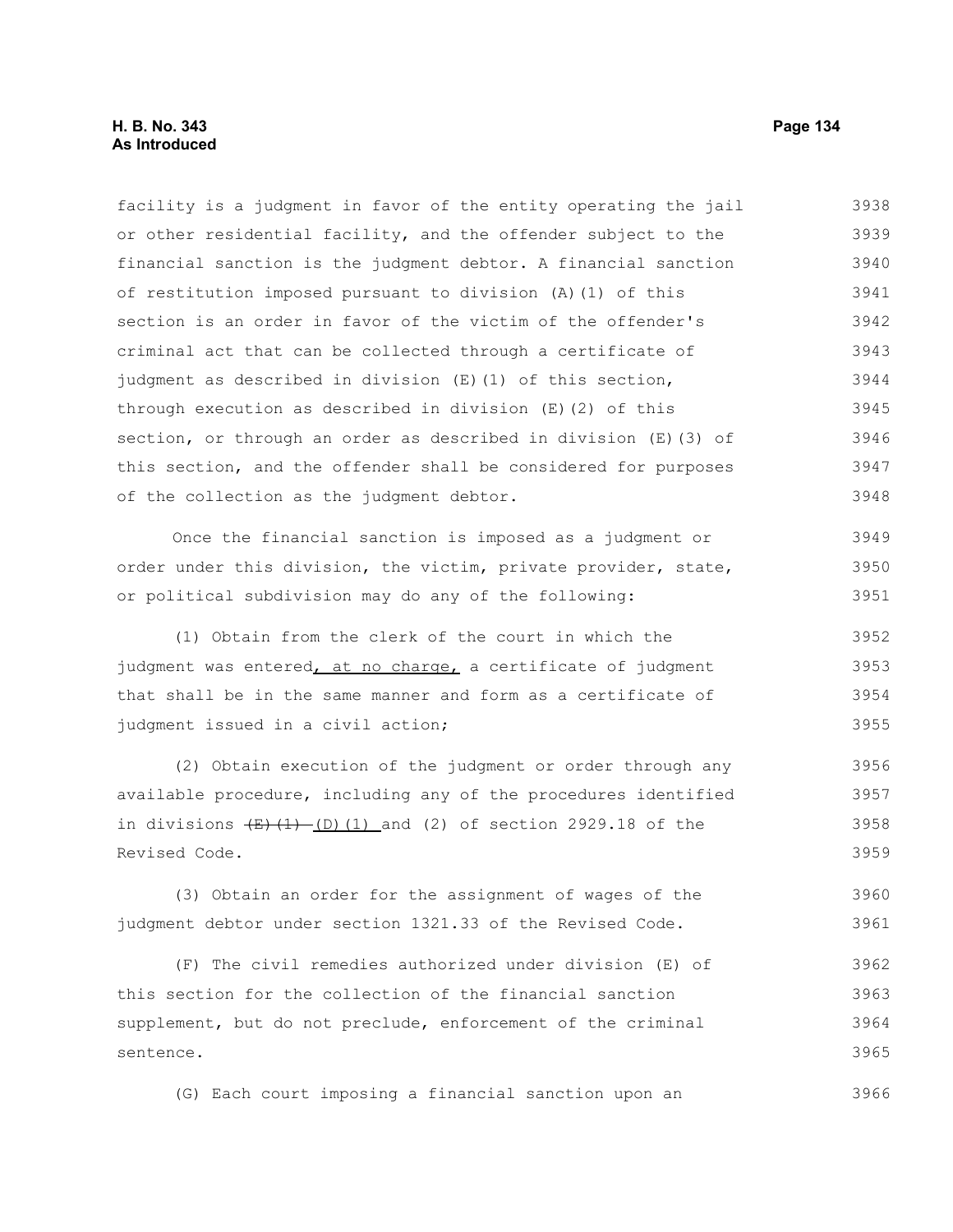# **H. B. No. 343 Page 135 As Introduced**

offender under this section may designate the clerk of the court or another person to collect the financial sanction. The clerk, or another person authorized by law or the court to collect the financial sanction may do the following: 3967 3968 3969 3970

(1) Enter into contracts with one or more public agencies or private vendors for the collection of amounts due under the sanction. Before entering into a contract for the collection of amounts due from an offender pursuant to any financial sanction imposed pursuant to this section, a court shall comply with sections 307.86 to 307.92 of the Revised Code. 3971 3972 3973 3974 3975 3976

(2) Permit payment of all or any portion of the sanction in installments, by financial transaction device if the court is a county court or a municipal court operated by a county, by credit or debit card or by another electronic transfer if the court is a municipal court not operated by a county, or by any other reasonable method, in any time, and on any terms that court considers just, except that the maximum time permitted for payment shall not exceed five years. If the court is a county court or a municipal court operated by a county, the acceptance of payments by any financial transaction device shall be governed by the policy adopted by the board of county commissioners of the county pursuant to section 301.28 of the Revised Code. If the court is a municipal court not operated by a county, the clerk may pay any fee associated with processing an electronic transfer out of public money or may charge the fee to the offender. 3977 3978 3979 3980 3981 3982 3983 3984 3985 3986 3987 3988 3989 3990 3991 3992

(3) To defray administrative costs, charge a reasonable fee to an offender who elects a payment plan rather than a lump sum payment of any financial sanction. 3993 3994 3995

(H) No financial sanction imposed under this section shall 3996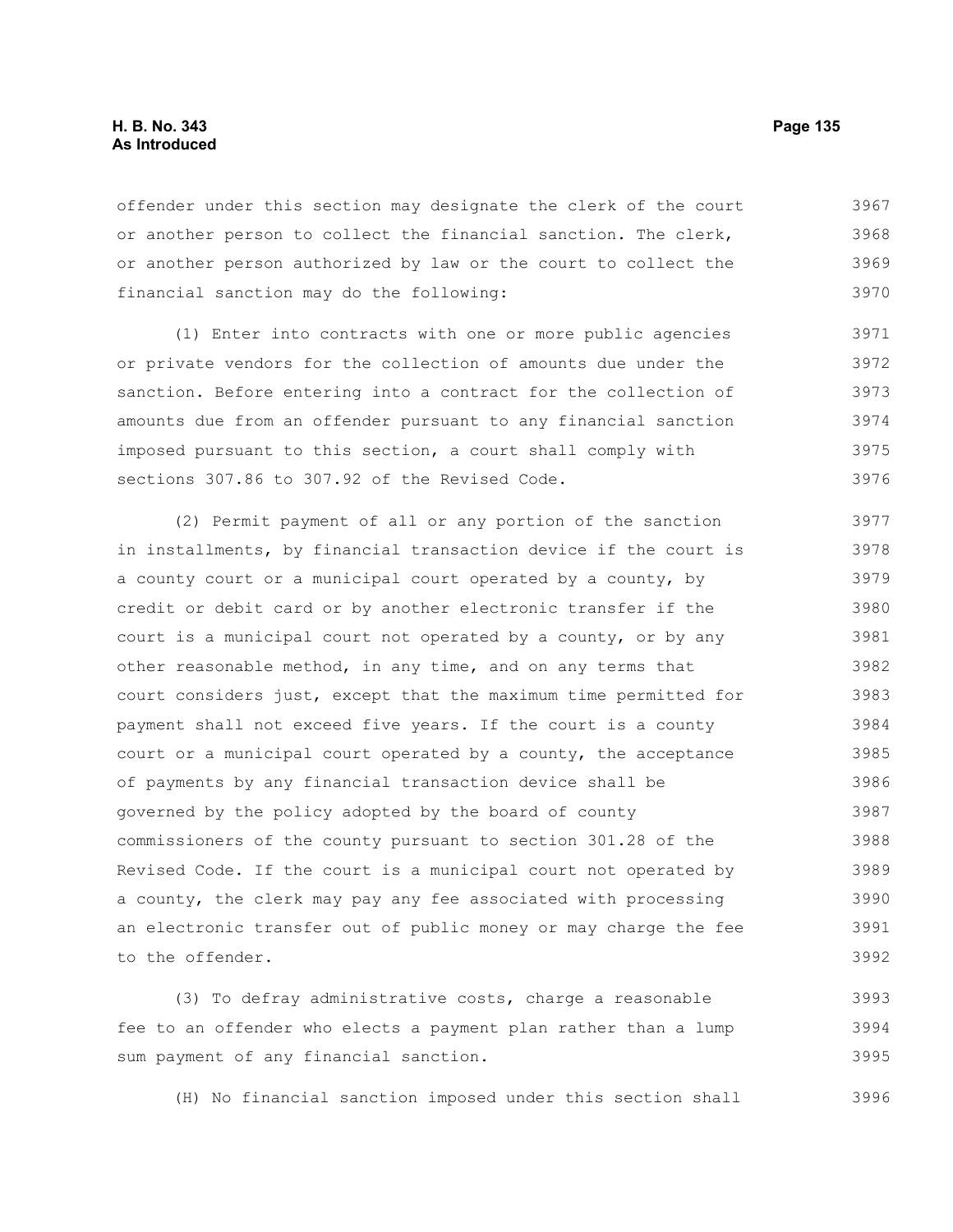| preclude a victim from bringing a civil action against the       | 3997 |
|------------------------------------------------------------------|------|
| offender.                                                        | 3998 |
| (I) If the court imposes restitution, fines, fees, or            | 3999 |
| incarceration costs on a business or corporation, it is the duty | 4000 |
| of the person authorized to make disbursements from assets of    | 4001 |
| the business or corporation to pay the restitution, fines, fees, | 4002 |
| or incarceration costs from those assets.                        | 4003 |
| (J) If an offender is sentenced to pay restitution, a            | 4004 |
| fine, fee, or incarceration costs, the clerk of the sentencing   | 4005 |
| court, on request, shall make the offender's payment history     | 4006 |
| available to the victim, victim's representative, victim's       | 4007 |
| attorney, if applicable, the prosecutor, the probation           | 4008 |
| department, and the court without cost.                          | 4009 |
| Sec. 2929.281. (A) In determining the amount of                  | 4010 |
| restitution at the time of sentencing under this section, the    | 4011 |
| court shall order full restitution for any past and future       | 4012 |
| expenses related to a victim's economic loss as a result of the  | 4013 |
| criminal offense. The court shall not consider the offender's    | 4014 |
| present or future ability to pay restitution. The amount of      | 4015 |
| restitution shall be reduced by any payments to the victim for   | 4016 |
| economic or other loss made under a policy of insurance or       | 4017 |
| governmental program.                                            | 4018 |
| A pending insurance or governmental program claim made by        | 4019 |
| a victim shall not delay a payment of restitution as ordered by  | 4020 |
| the court. Past and future economic loss includes, but is not    | 4021 |
| limited to, the following:                                       | 4022 |
| (1) Full or partial payment for the value of stolen or           | 4023 |
| damaged property. The value of stolen or damaged property shall  | 4024 |
| be the replacement cost of the property or the actual cost of    | 4025 |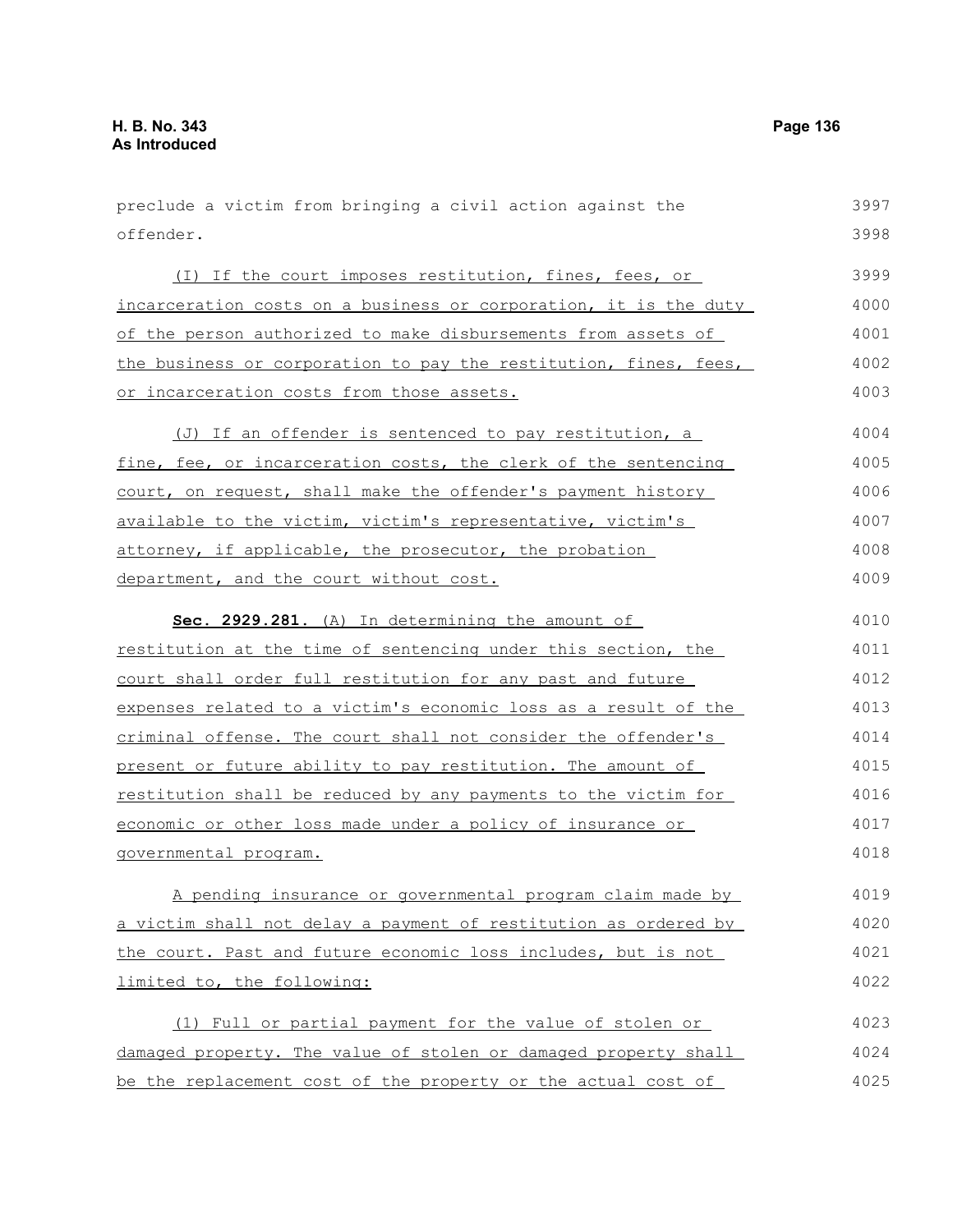| repairing the property when repair is possible.                  | 4026 |
|------------------------------------------------------------------|------|
| (2) Medical expenses;                                            | 4027 |
| (3) Mental health counseling expenses;                           | 4028 |
| (4) Wages or profits lost due to injury of the victim and,       | 4029 |
| if the victim is a minor, wages or profits lost by the minor     | 4030 |
| victim's parent or quardian while caring for the injured minor   | 4031 |
| victim. Lost wages include commission income as well as base     | 4032 |
| wages. Commission income shall be established by evidence of     | 4033 |
| commission income during the twelve-month period prior to the    | 4034 |
| date of the crime for which restitution is being ordered, unless | 4035 |
| good cause for a shorter time period is shown.                   | 4036 |
| (5) Wages or profits lost by the victim and if the victim        | 4037 |
| is a minor, wages or profits lost by the minor victim's parent   | 4038 |
| or quardian due to time spent as a witness or assisting law      | 4039 |
| enforcement or the prosecutor. Lost wages include commission     | 4040 |
| income as well as base wages. Commission income shall be         | 4041 |
| established as described in division (A) (4) of this section.    | 4042 |
| (6) Expenses incurred by an adult victim in relocating           | 4043 |
| away from an offender, including, but not limited to, deposits   | 4044 |
| for utilities, deposits for rental housing, temporary food and   | 4045 |
| lodging expenses, and clothing and personal items;               | 4046 |
| (7) Expenses related to installing or increasing security        | 4047 |
| related to felony or misdemeanor offenses of violence,           | 4048 |
| including, but not limited to, a security device or system or    | 4049 |
| the replacement or addition of locks;                            | 4050 |
| (8) Expenses related to making a vehicle or residence            | 4051 |
| accessible to the victim if the victim is partially permanently  | 4052 |
| disabled or totally permanently disabled as a direct result of   | 4053 |
| the crime;                                                       | 4054 |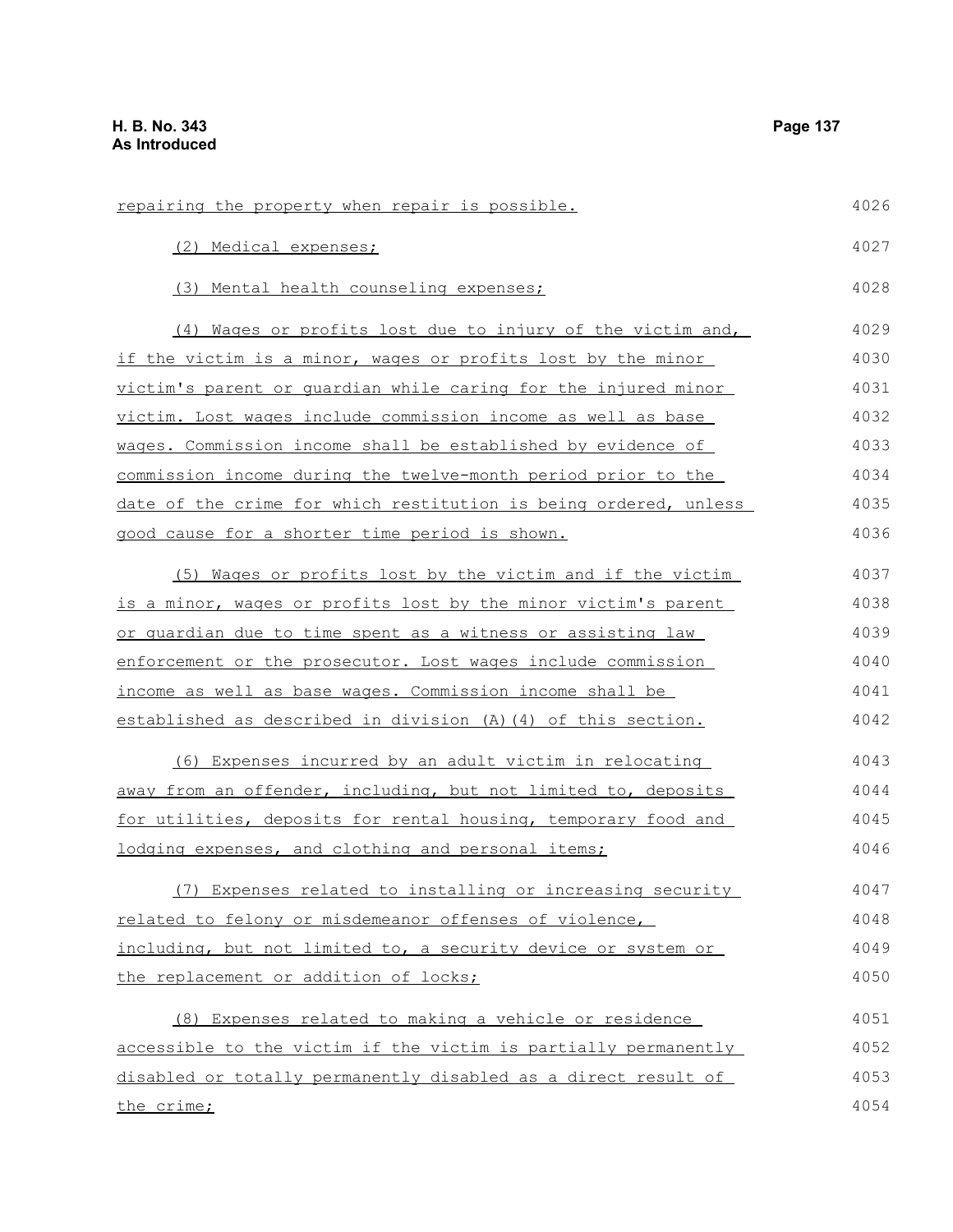(9) Expenses related to monitoring the credit report of and repairing the credit of a victim of identity fraud or a period of time reasonably necessary to make the victim whole. (B) The court may order that restitution be made by a 4055 4056 4057 4058 4059

| single lump sum payment, partial payments at specified           | 4059 |
|------------------------------------------------------------------|------|
| intervals, in-kind payments, or a combination of payments at     | 4060 |
| specified intervals and in-kind payments. The length of time     | 4061 |
| over which scheduled payments are established shall be the       | 4062 |
| shortest time in which full payment reasonably can be made. In-  | 4063 |
| kind payments may be in the form of the return of property,      | 4064 |
| replacement of property, or if the victim agrees, services       | 4065 |
| rendered to the victim or a person or organization other than    | 4066 |
| the victim. The court may enter a restraining order or           | 4067 |
| injunction, require the execution of a satisfactory performance  | 4068 |
| bond, or take any other action to ensure payment of restitution, | 4069 |
| including an order that bail moneys deposited with the clerk of  | 4070 |
| court be applied to payment of restitution.                      | 4071 |
|                                                                  |      |

(C) Any money owed by the state or by a political subdivision of the state to an offender who is required to make restitution under this section, including any tax refund owed to the offender, shall be assigned to the discharge of the offender's outstanding restitution obligation, subject to federal law or regulations and including court-ordered support obligations. 4072 4073 4074 4075 4076 4077 4078

(D) If an offender is required to make restitution under this section in the form of monetary payments to more than one victim, the offender shall make the payments to the victims in the following order of priority: 4079 4080 4081 4082

(1) Individuals;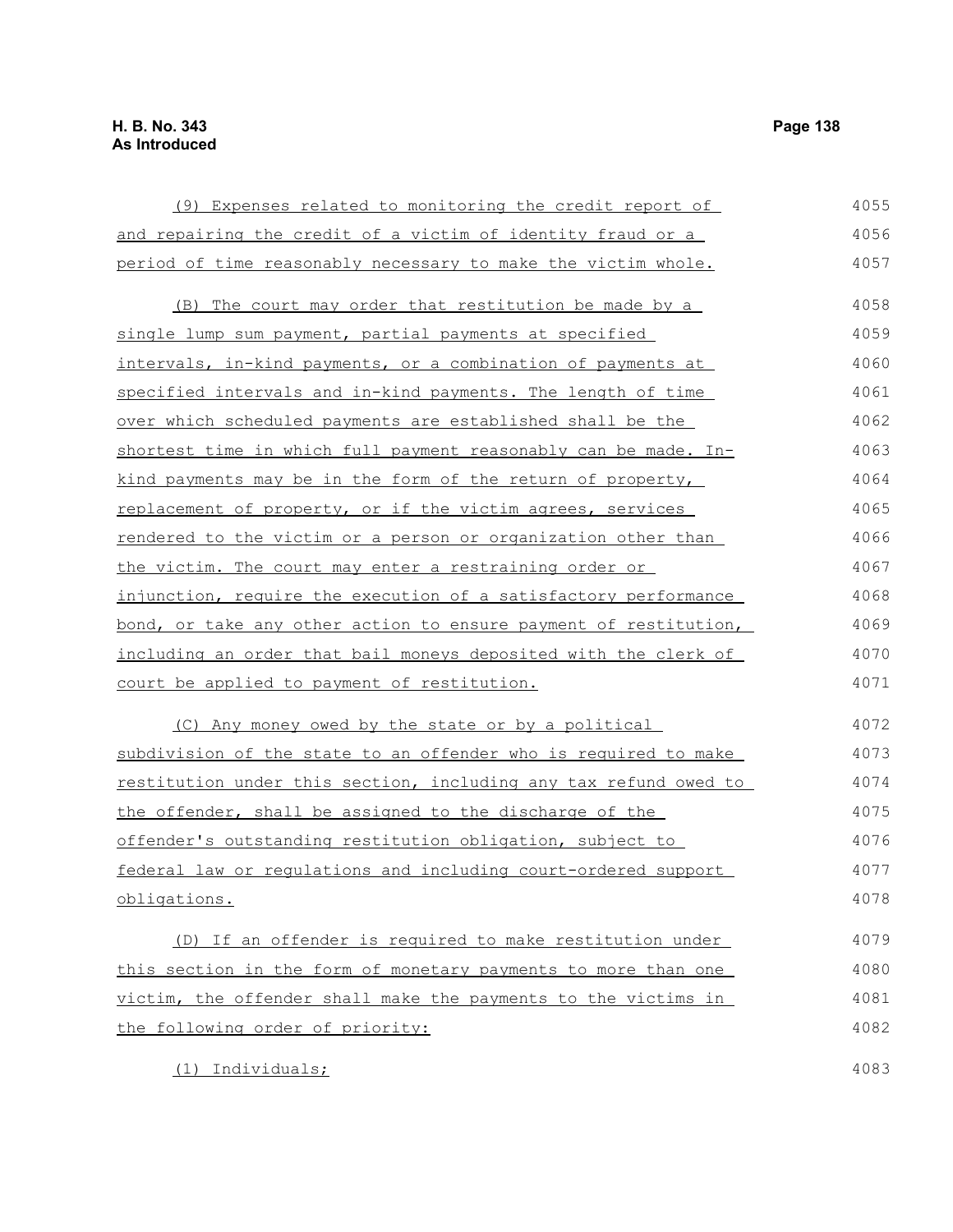(2) Nonprofit organizations; (3) Business entities; (4) Governmental entities. (E) A court that imposes restitution on an offender as part of the offender's sentence under this section shall not suspend that part of the offender's sentence if the victim, the victim's representative, or the victim's attorney, if applicable, objects to the suspension of the restitution part of the sentence. (F) A restitution obligation imposed pursuant to this section is not subject to discharge in bankruptcy or to any other statutory or common-law proceeding for relief against creditors, except to the extent required by federal law. (G) A restitution obligation imposed by a court does not expire until paid in full. The court retains jurisdiction over the restitution order and the obligation shall continue to be enforceable by a victim, victim's representative, victim's attorney, if applicable, or victim's estate until the obligation is satisfied. (H) If money that is received pursuant to a sentence of restitution cannot be paid to the victim or the victim's estate within sixty days of receipt, the person or agency that receives the money shall provide written notice of that inability of payment to a crime victim service organization at least sixty days prior to paying the money to the division of unclaimed funds. If the money cannot be paid to the victim or the victim's estate after the expiration of sixty days from service of the notice to the crime victim service organization, the person or agency that received the money shall pay it to the division of 4084 4085 4086 4087 4088 4089 4090 4091 4092 4093 4094 4095 4096 4097 4098 4099 4100 4101 4102 4103 4104 4105 4106 4107 4108 4109 4110 4111 4112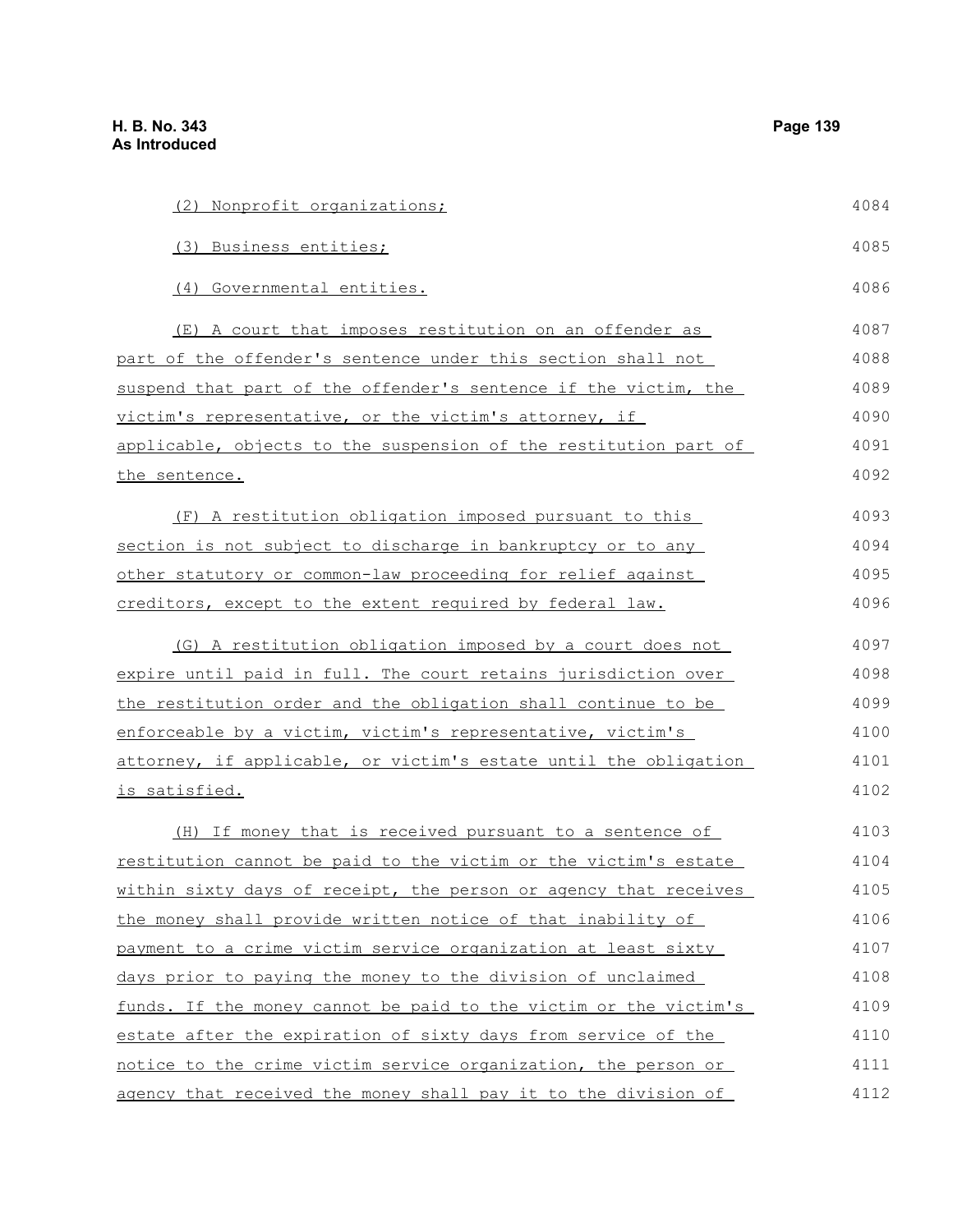| unclaimed funds.                                                                 | 4113 |
|----------------------------------------------------------------------------------|------|
| (I) The supreme court shall create a standardized form to                        | 4114 |
| be made publicly available that provides quidance for victims                    | 4115 |
| and victims' representatives regarding the compilation of                        | 4116 |
| evidence to demonstrate losses for the purpose of this section.                  | 4117 |
| Sec. 2930.01. As used in this chapter, unless otherwise                          | 4118 |
| defined in any section in this chapter:                                          | 4119 |
| (A) "GrimeCriminal offense" means-any of the following:                          | 4120 |
| $(1)$ A felony;                                                                  | 4121 |
| (2) A violation of section 2903.05, 2903.06, 2903.13,                            | 4122 |
| $2903.21$ , $2903.211$ , $2903.22$ , $2907.06$ , $2919.25$ , or $2921.04$ of the | 4123 |
| Revised Code, a violation of section 2903.07 of the Revised Code-                | 4124 |
| as it existed prior to March 23, 2000, or a violation of a                       | 4125 |
| substantially equivalent municipal ordinance;                                    | 4126 |
| (3) A violation of division (A) or (B) of section 4511.19,                       | 4127 |
| division (A) or (B) of section $1547.11$ , or division (A) $(3)$ of              | 4128 |
| section 4561.15 of the Revised Code or of a municipal ordinance                  | 4129 |
| substantially similar to any of those divisions that is the-                     | 4130 |
| proximate cause of a vehicle, streetcar, trackless trolley,                      | 4131 |
| aquatic device, or aircraft accident in which the victim-                        | 4132 |
| receives injuries for which the victim receives medical-                         | 4133 |
| treatment either at the scene of the accident by emergency                       | 4134 |
| medical services personnel or at a hospital, ambulatory care-                    | 4135 |
| facility, physician's office, specialist's office, or other-                     | 4136 |
| medical care facility.                                                           | 4137 |
| (4) A motor vehicle accident to which both of the                                | 4138 |
| following apply:                                                                 | 4139 |
| The motor vehicle accident is caused by a violation of                           | 4140 |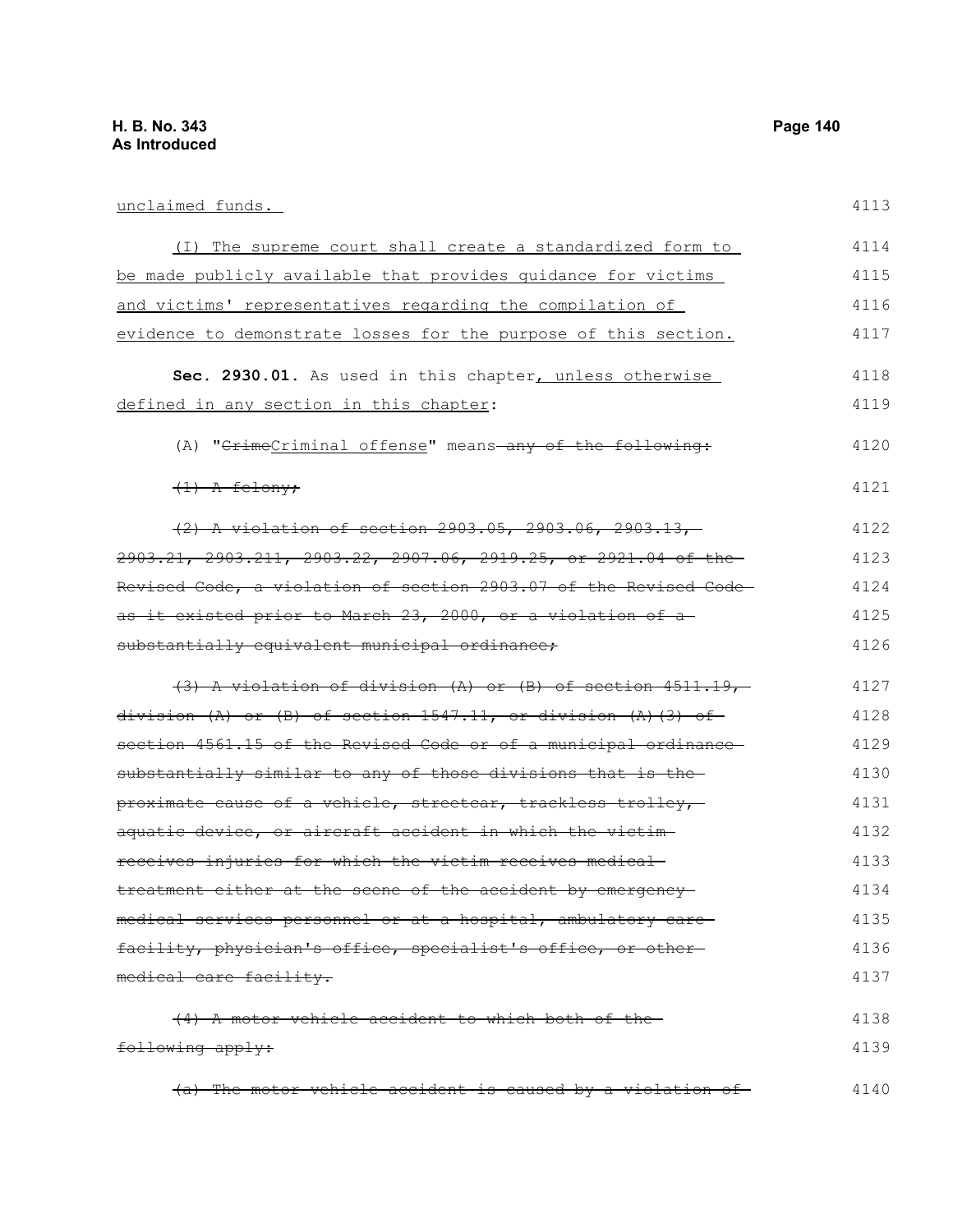# **H. B. No. 343 Page 141 As Introduced**

| a provision of the Revised Code that is a misdemeanor of the    | 4141 |
|-----------------------------------------------------------------|------|
| first degree or higher.                                         | 4142 |
| (b) As a result of the motor vehicle accident, the victim-      | 4143 |
| receives injuries for which the victim receives medical-        | 4144 |
| treatment either at the scene of the accident by emergency-     | 4145 |
| medical services personnel or at a hospital, ambulatory care-   | 4146 |
| facility, physician's office, specialist's office, or other-    | 4147 |
| medical care facility an alleged act or omission committed by a | 4148 |
| person that is punishable by incarceration and is not disposed  | 4149 |
| of by the traffic violations bureau serving the court under     | 4150 |
| Traffic Rule 13.                                                | 4151 |
| (B) "Custodial agency" means one of the following:              | 4152 |
| (1) The entity that has custody of a defendant or an            | 4153 |
| alleged juvenile offender who is incarcerated for a -erime-     | 4154 |
| criminal offense, is under detention for the commission of a    | 4155 |
| specified-delinquent act, or who is detained after a finding of | 4156 |
| incompetence to stand trial or not guilty by reason of insanity | 4157 |
| relative to a -crime criminal offense, including any of the     | 4158 |
| following:                                                      | 4159 |
| (a) The department of rehabilitation and correction or the      | 4160 |
| adult parole authority;                                         | 4161 |
| (b) A county sheriff;                                           | 4162 |
| (c) The entity that administers a jail, as defined in           | 4163 |
| section 2929.01 of the Revised Code;                            | 4164 |
| (d) The entity that administers a community-based               | 4165 |
| correctional facility and program or a district community-based | 4166 |
| correctional facility and program;                              | 4167 |
| (e) The department of mental health and addiction services      | 4168 |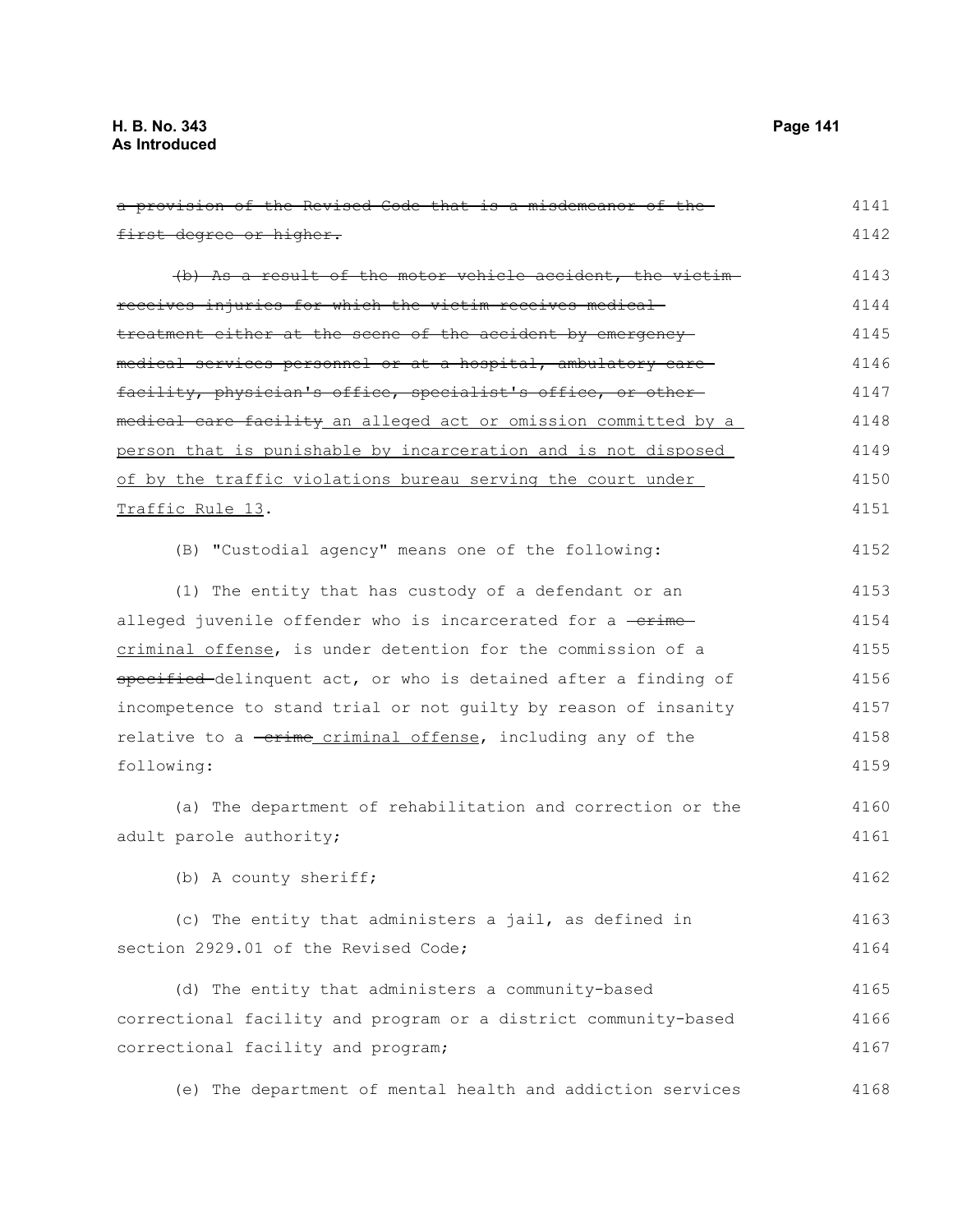| or other entity to which a defendant found incompetent to stand  | 4169 |
|------------------------------------------------------------------|------|
| trial or not guilty by reason of insanity is committed.          | 4170 |
| (2) The entity that has custody of an alleged juvenile           | 4171 |
| offender pursuant to an order of disposition of a juvenile       | 4172 |
| court, including the department of youth services or a school,   | 4173 |
| camp, institution, or other facility operated for the care of    | 4174 |
| delinquent children.                                             | 4175 |
| (C) "Defendant" means a person who is alleged to be the          | 4176 |
| perpetrator of a erime in a police report or criminal offense in | 4177 |
| a complaint, indictment, or information that charges the         | 4178 |
| commission of a erime-criminal offense and that provides the     | 4179 |
| basis for the criminal prosecution and subsequent proceedings to | 4180 |
| which this chapter makes reference.                              | 4181 |
| (D) "Member of the victim's family" means a spouse, child,       | 4182 |
| stepchild, sibling, parent, stepparent, grandparent, or other    | 4183 |
| relative of a victim but does not include a person who is        | 4184 |
| charged with, convicted of, or adjudicated to be a delinquent    | 4185 |
| child for the erime-criminal offense or specified-delinquent act | 4186 |
| against the victim or another erime-criminal offense or          | 4187 |
| specified-delinquent act arising from the same conduct, criminal | 4188 |
| episode, or plan.                                                | 4189 |
| (E) "Prosecutor" means one of the following:                     | 4190 |
| (1) With respect to a criminal case, it has the same             | 4191 |

meaning as in section 2935.01 of the Revised Code and also includes the attorney general and, when appropriate, the employees of any person listed in section 2935.01 of the Revised Code or of the attorney general. 4192 4193 4194 4195

(2) With respect to a delinquency proceeding, it includes any person listed in division (C) of section 2935.01 of the 4196 4197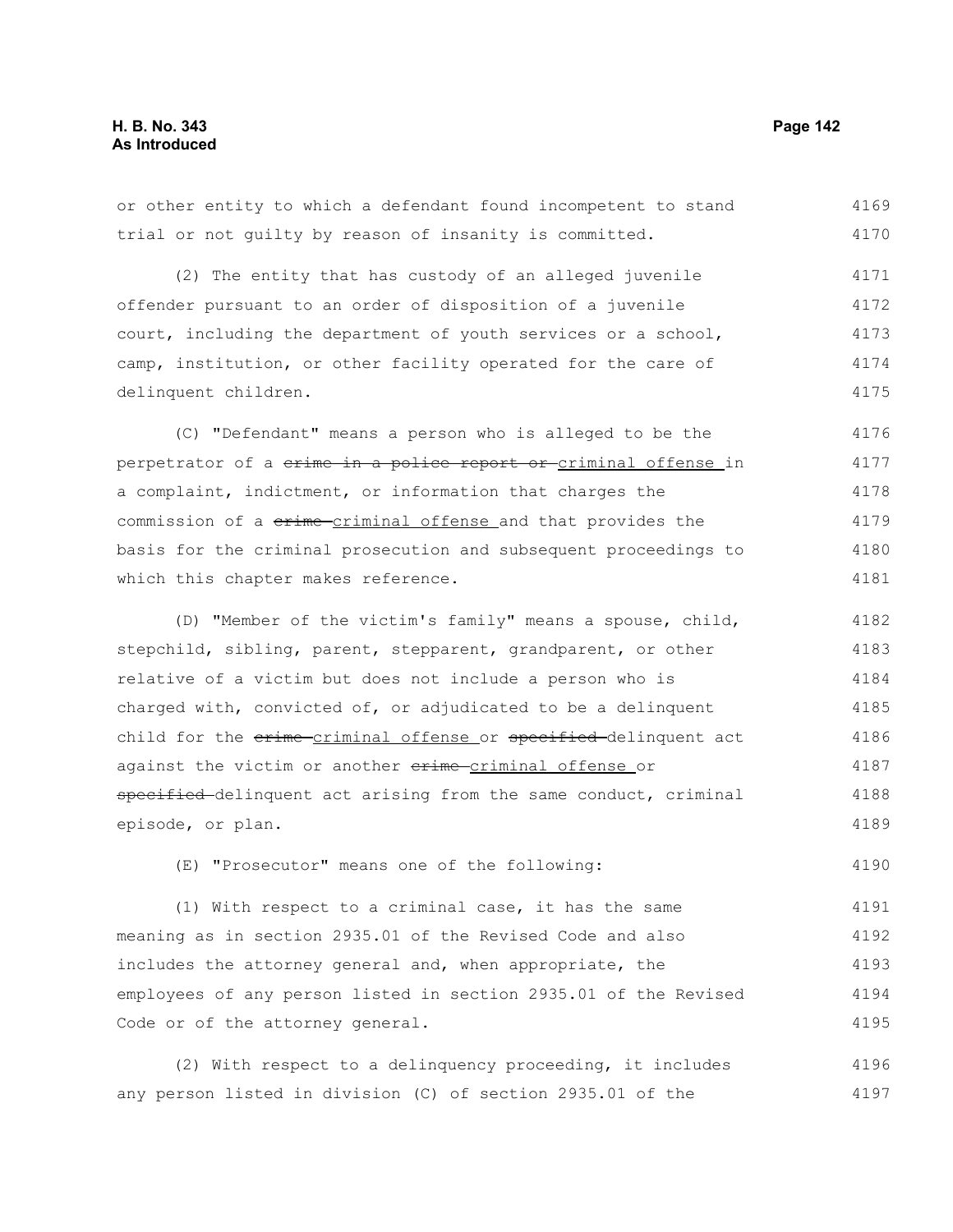who prosecutes a delinquency proceeding.

(F) "Public agency" means an office, agency, department, bureau, or other governmental entity of the state or of a political subdivision of the state. 4200 4201 4202

(G) "Public official" has the same meaning as in section 2921.01 of the Revised Code. 4203 4204

(H) "Victim"-means either of the following:

(1) A person who is identified as the victim of a crime or specified delinquent act in a police report or in a complaint, indictment, or information that charges the commission of a crime and that provides the basis for the criminal prosecution or delinquency proceeding and subsequent proceedings to which this chapter makes reference. 4206 4207 4208 4209 4210 4211

(2) A person who receives injuries as a result of a vehicle, streetcar, trackless trolley, aquatic device, or aircraft accident that is proximately caused by a violation described in division (A)(3) of this section or a motor vehicle accident that is proximately caused by a violation described in  $division (A) (4) of this section and who receives medical$ treatment as described in division (A)(3) or (4) of this section, whichever is applicable\_has the same meaning as in\_ Section 10a of Article I of the Ohio Constitution. 4212 4213 4214 4215 4216 4217 4218 4219 4220

(I) "Victim's representative" means a member of the victim's family or another person who pursuant to the authority of section 2930.02 of the Revised Code exercises the rights of a victim under this chapter. 4221 4222 4223 4224

(J) "Court" means a court of common pleas, juvenile court, municipal court, or county court. 4225 4226

4198 4199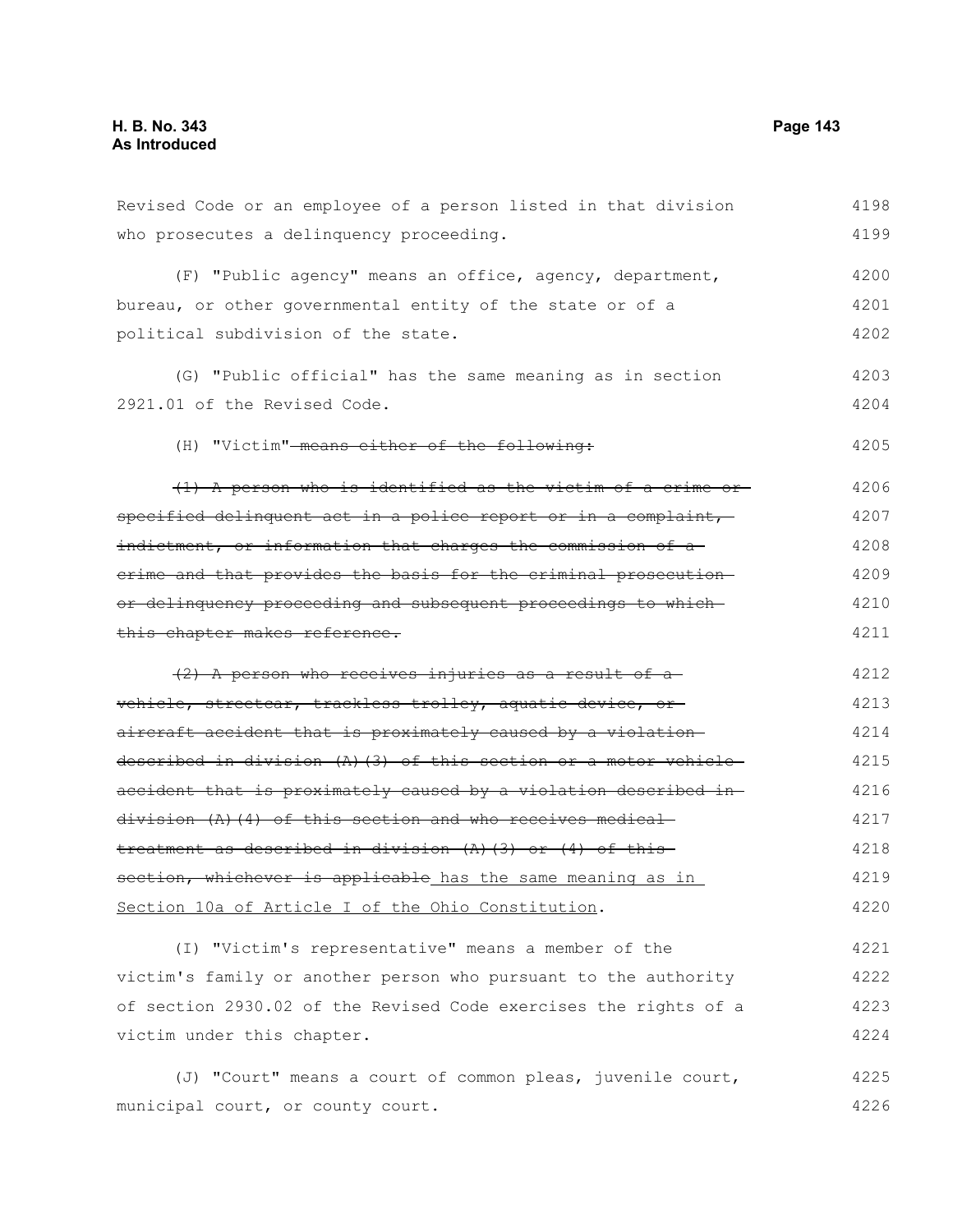#### **H. B. No. 343 Page 144 As Introduced**

(K) "Delinquency proceeding" means all proceedings in a juvenile court that are related to a case in which a complaint has been filed alleging that a child is a delinquent child. 4227 4228 4229

(L) "Case" means a delinquency proceeding and all related activity or a criminal prosecution and all related activity. 4230 4231

(M) The "defense" means the defense against criminal charges in a criminal prosecution or the defense against a delinquent child complaint in a delinquency proceeding. 4232 4233 4234

(N) The "prosecution" means the prosecution of criminal charges in a criminal prosecution or the prosecution of a delinquent child complaint in a delinquency proceeding. 4235 4236 4237

(0) "Specified delinquent Delinquent act" means any of the following: 4238 4239

(1) An an alleged act or omission committed by a child that if committed by an adult would be a felony; 4240 4241

(2) An act committed by a child that is a violation of a section listed in division  $(A)$   $(1)$  or  $(2)$  of this section or is a violation of a substantially equivalent municipal ordinance; 4242 4243 4244

(3) An act committed by a child that is described in division (A)(3) or (4) of this section, regardless of whether the child is competent, that is punishable by incarceration and is not disposed of by the juvenile traffic violations bureau serving the court under Traffic Rule 13.1. 4245 4246 4247 4248 4249

(P)(1) "Alleged juvenile offender" means a child who is alleged to have committed a specified-delinquent act in a police report or in a complaint in juvenile court that charges the commission of a specified delinquent act and that provides the basis for the delinquency proceeding and all subsequent 4250 4251 4252 4253 4254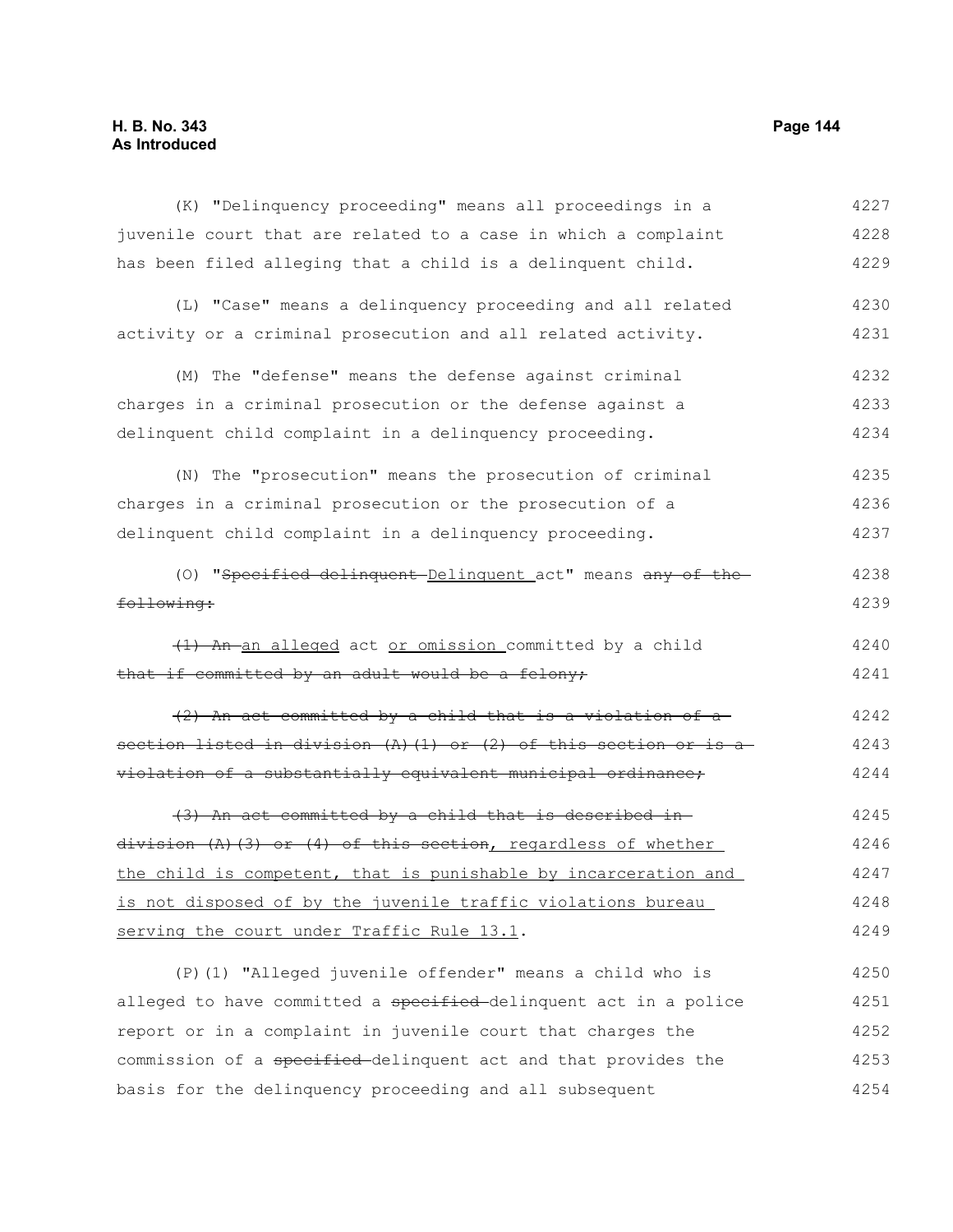proceedings to which this chapter makes reference. (2) As used in divisions (O) and (P)(1) of this section, "child" has the same meaning as in section 2151.011 of the Revised Code. (Q) "Motor vehicle accident" means any accident involving a motor vehicle. (R) "Motor vehicle" has the same meaning as in section 4509.01 of the Revised Code. (S) "Aircraft" has the same meaning as in section 4561.01 of the Revised Code. (T) "Aquatic device" means any vessel, or any water skis, aquaplane, or similar device. (U) "Vehicle," "streetcar," and "trackless trolley" have the same meanings as in section 4511.01 of the Revised Code. (V) "Vehicle, streetcar, trackless trolley, aquatic device, or aircraft accident" means any accident involving a vehicle, streetcar, trackless trolley, aquatic device, or aircraft. (W) "Vessel" has the same meaning as in section 1546.01 of the Revised Code. (X) "Victim advocate" means a person employed or authorized by a public or private entity who provides support and assistance for a victim of a criminal offense or delinquent act in relation to criminal, civil, administrative, and delinquency cases or proceedings and recovery efforts related to the criminal offense or delinquent act. (Y) "Victim's attorney" means an attorney retained by the 4255 4256 4257 4258 4259 4260 4261 4262 4263 4264 4265 4266 4267 4268 4269 4270 4271 4272 4273 4274 4275 4276 4277 4278 4279 4280 4281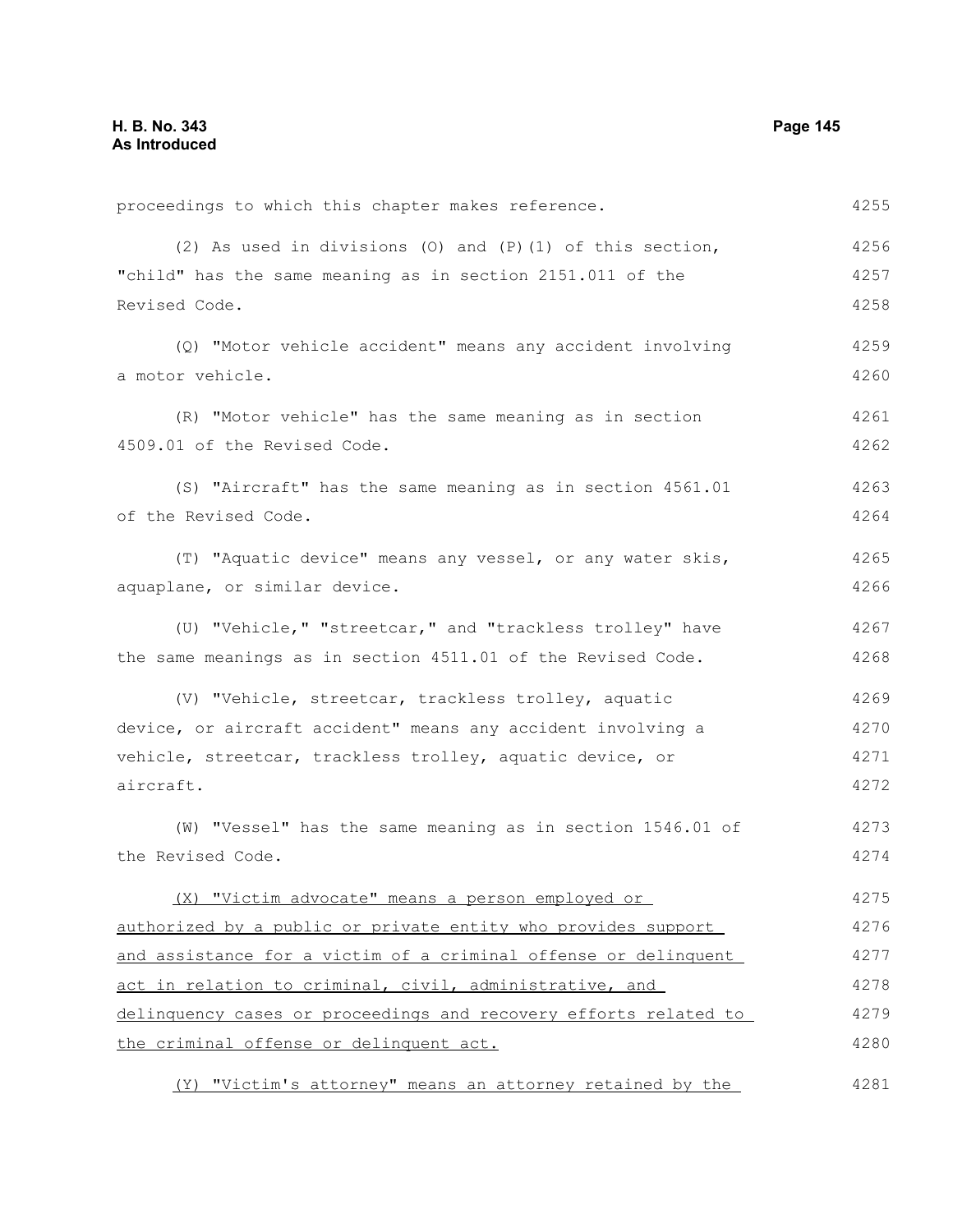| victim for the purpose of asserting the victim's constitutional  | 4282 |
|------------------------------------------------------------------|------|
| and statutory rights.                                            | 4283 |
| (Z) "Prosecutor's designee" means any person or entity           | 4284 |
| designated by the prosecuting attorney but does not include a    | 4285 |
| court or court employee.                                         | 4286 |
| (AA) "Suspect" means a person who is alleged to be the           | 4287 |
| perpetrator of a criminal offense.                               | 4288 |
| Sec. 2930.02. (A) - If Any of the following persons may,         | 4289 |
| subject to the prohibition on the unauthorized practice of law   | 4290 |
| under section 4705.07 of the Revised Code, exercise the rights   | 4291 |
| of a victim under this chapter as the victim's representative:   | 4292 |
| (1) Any person designated by the victim;                         | 4293 |
| (2) A member of the victim's family or a victim advocate         | 4294 |
| if a victim is a minor or is incapacitated, incompetent, or      | 4295 |
| deceased, or if the victim chooses to designate another person,  | 4296 |
| a member of a victim's family or another person may exercise the | 4297 |
| rights of the victim under this chapter as the victim's          | 4298 |
| representative, subject to division (D) of this section;         | 4299 |
| (3) If the case involves a violation of section 2903.01,         | 4300 |
| 2903.02, 2903.03, 2903.04, 2903.041, 2903.05, or 2903.06 of the  | 4301 |
| Revised Code, a member of the deceased victim's family, a victim | 4302 |
| advocate, or another person designated by one or more members of | 4303 |
| the deceased victim's family.                                    | 4304 |
| (B) If the prosecutor in the case or the court has a             | 4305 |
| reasonable basis to believe that the victim's representative is  | 4306 |
| not acting in the interests of the child victim, victim with a   | 4307 |
| developmental disability, or an incapacitated or incompetent     | 4308 |
| victim, the prosecutor shall file a motion with the court        | 4309 |
| setting forth the reasonable basis for that belief and the court | 4310 |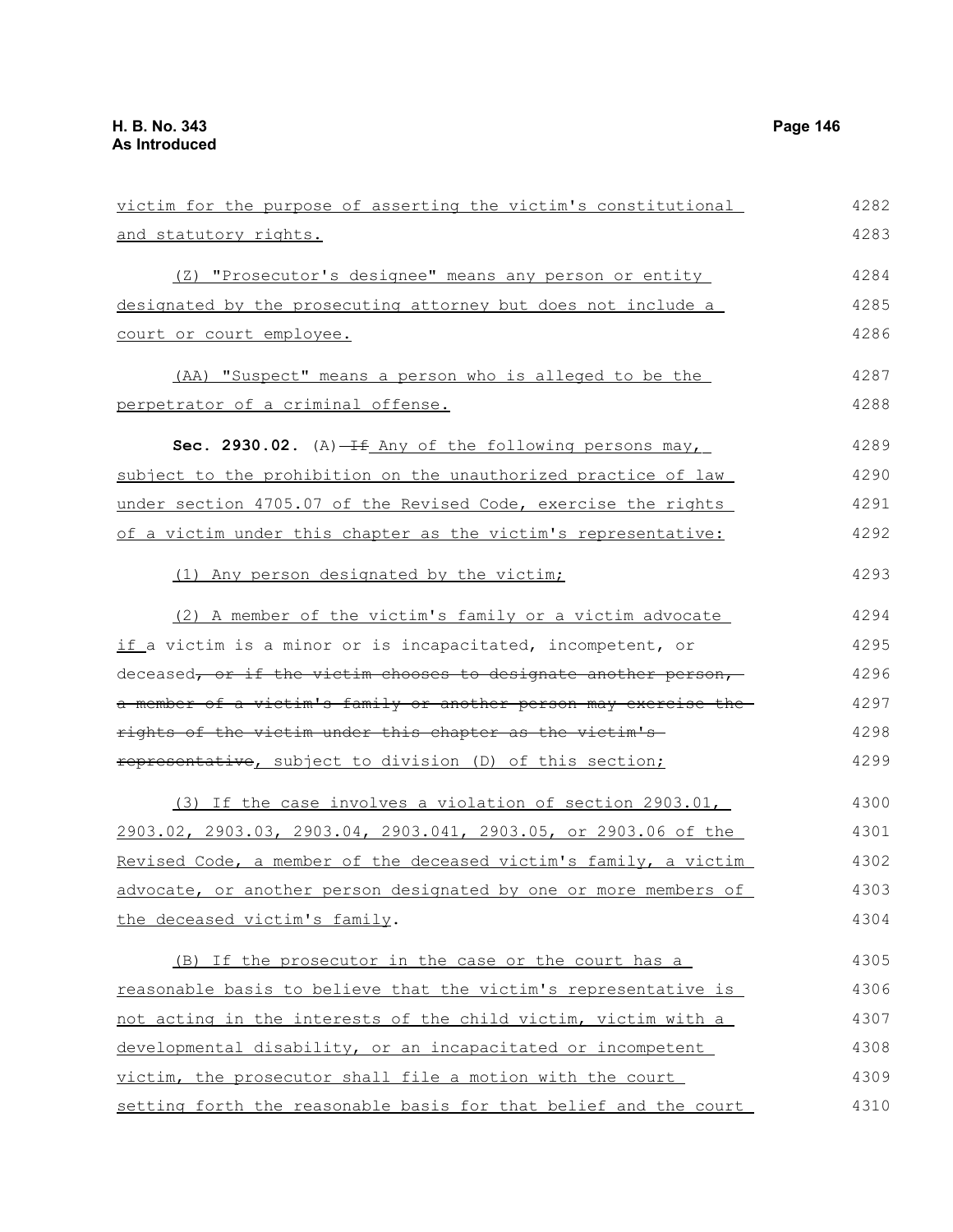| shall hold a hearing to determine whether the victim's           | 4311 |
|------------------------------------------------------------------|------|
| representative is acting in the interests of the victim. The     | 4312 |
| court shall make this determination by a preponderance of the    | 4313 |
| evidence. If the court finds that the victim's representative is | 4314 |
| not acting in the interests of the victim, the court shall       | 4315 |
| appoint a court appointed special advocate, a quardian ad litem, | 4316 |
| or a victim advocate to act as a victim's representative instead | 4317 |
| of the previously appointed victim's representative.             | 4318 |
|                                                                  |      |

(C) If more than one person seeks to act as the victim's representative for a particular victim, the court that has jurisdiction over the criminal matter or the court in which the criminal prosecution or delinquency proceeding is held shall designate one of those persons as the victim's representative. If a victim does not want to have anyone act as the victim's representative, the court shall order that only the victim may exercise the rights of a victim under this chapter. 4319 4320 4321 4322 4323 4324 4325 4326

 $(B)$  (D) If pursuant to division (A) of this section a victim's representative is to exercise the rights of a victim, the victim or victim's representative shall notify law enforcement and the prosecutor<sub> $L$ </sub> or, if it is a delinquency proceeding and a prosecutor is not involved in the case, shall notify the court that the victim's representative is to act for the victim. When a victim or victim's representative has so notified law enforcement and the prosecutor, or the court, all notice-notices under this chapter shall be sent only-to the victim and the victim's representative, all rights under this chapter shall be granted only to the victim and the victim's representative, and all references in this chapter to a victim, except the references to a victim in section 2930.071 of the Revised Code, shall be interpreted as being references to the victim and the victim's representative unless the victim informs 4327 4328 4329 4330 4331 4332 4333 4334 4335 4336 4337 4338 4339 4340 4341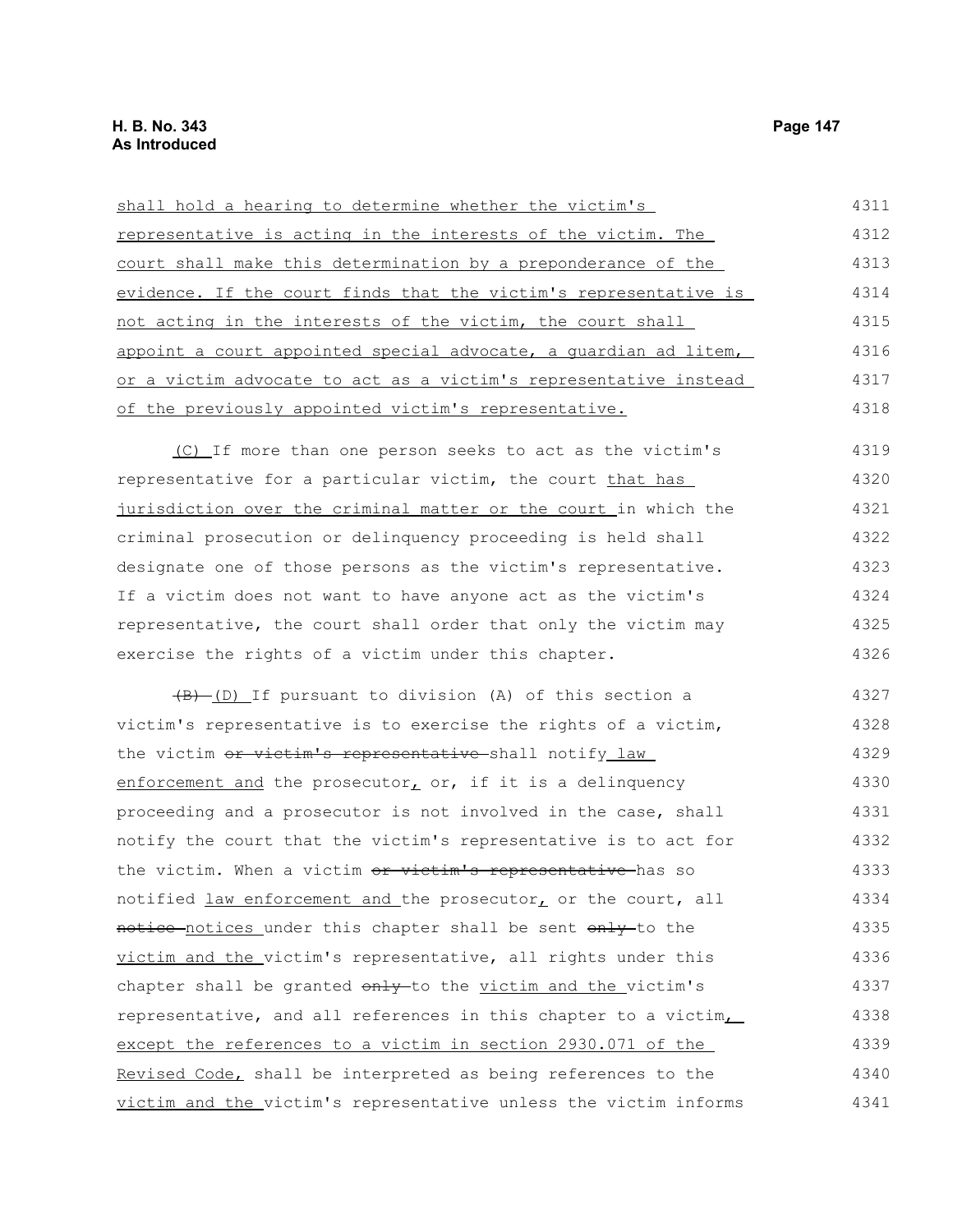## **H. B. No. 343 Page 148 As Introduced**

the notifying authority that the victim also wishes does not wish to receive the notices or exercise the rights. If division-(B) of section 2930.03 of the Revised Code requires a victim to make a request in order to receive any notice of a typedescribed in this division and if a victim's representative is to exercise the rights of the victim, the victim's representative shall make the request 4342 4343 4344 4345 4346 4347 4348

(E) A suspect, defendant, offender, alleged juvenile offender, or delinquent child may not act as a victim's representative relative to the criminal offense or delinquent act involving the victim. 4349 4350 4351 4352

**Sec. 2930.03.** (A) A person or entity required or authorized under this chapter to give notice to a victim shall give the notice to the victim by any means reasonably calculated to provide prompt actual notice. Except when a provision requires that notice is to be given in a specific manner, a notice may be oral or written. 4353 4354 4355 4356 4357 4358

(B)(1) Except for receipt of the initial information and notice required to be given to a victim under divisions (A) and  $\overline{(B) - (C)}$  of section 2930.04, section 2930.05, and divisions (A) and  $\overline{(B)}$  (C) of section 2930.06 of the Revised Code and the notice required to be given to a victim under division (D) of section 2930.16 of the Revised Code, a victim who wishes to receive any notice authorized by this chapter shall make a request for the notice to the prosecutor or the custodial agency that is to provide the notice, as specified in this chapter. If the victim does not make a request as described in this division, the prosecutor or custodial agency is not required to provide any notice described in this chapter other than the initial information and notice required to be given to a victim 4359 4360 4361 4362 4363 4364 4365 4366 4367 4368 4369 4370 4371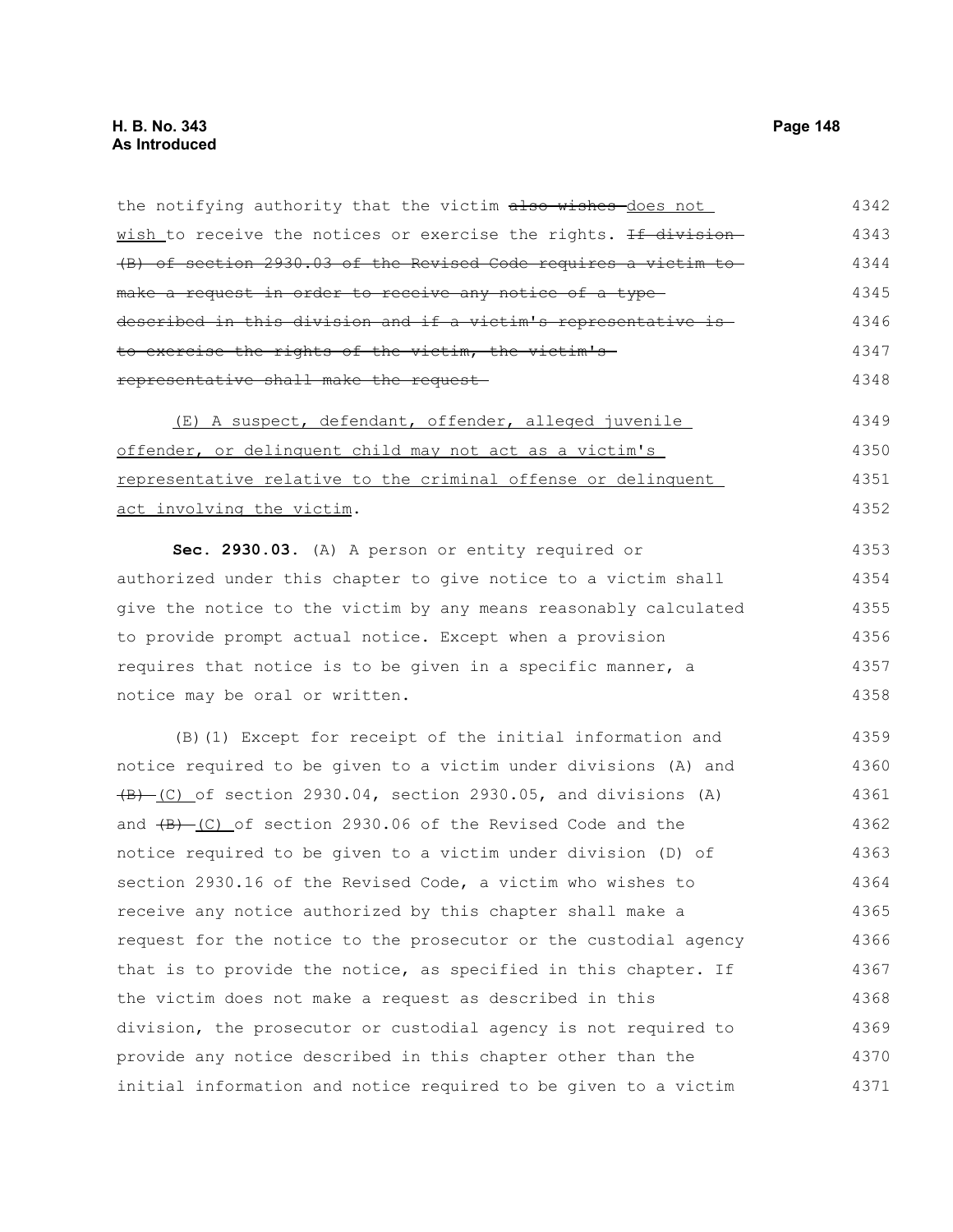under divisions (A) and  $\overline{(B) - (C)}$  of section 2930.04, section 2930.05, and divisions (A) and  $\overline{(B) - (C)}$  of section 2930.06 of the Revised Code and the notice required to be given to a victim under division (D) of section 2930.16 of the Revised Code. 4372 4373 4374 4375

(2) A victim who does not wish to receive any of the notices required to be given to a victim under division (E)(2) or (K) of section 2929.20, division (D) of section 2930.16, division (H) of section 2967.12, division (E)(1)(b) of section 2967.19, division (A)(3)(b) of section 2967.26, division (D)(1) of section 2967.28, or division (A)(2) of section 5149.101 of the Revised Code shall make a request to the prosecutor or custodial agency that is to provide the particular notice that the notice not be provided to the victim. Unless the victim makes a request as described in this division, the prosecutor or custodial agency shall provide the notices required to be given to a victim under division (E)(2) or (K) of section 2929.20, division (D) of section 2930.16, division (H) of section 2967.12, division (E)(1)(b) of section 2967.19, division (A)(3) (b) of section 2967.26, division (D)(1) of section 2967.28, or division (A)(2) of section 5149.101 of the Revised Code in any manner, and in accordance with the procedures, specified in the particular division. This division also applies to a victim's representative or a member of a victim's immediate family that is authorized to receive any of the notices specified in this division. 4376 4377 4378 4379 4380 4381 4382 4383 4384 4385 4386 4387 4388 4389 4390 4391 4392 4393 4394 4395 4396

(C) A person or agency that is required to furnish notice under this chapter shall give the notice to the victim at the address or telephone number provided to the person or agency by the victim. A victim who requests to receive notice under this chapter as described in division (B) of this section shall inform the person or agency of the name, address, or telephone 4397 4398 4399 4400 4401 4402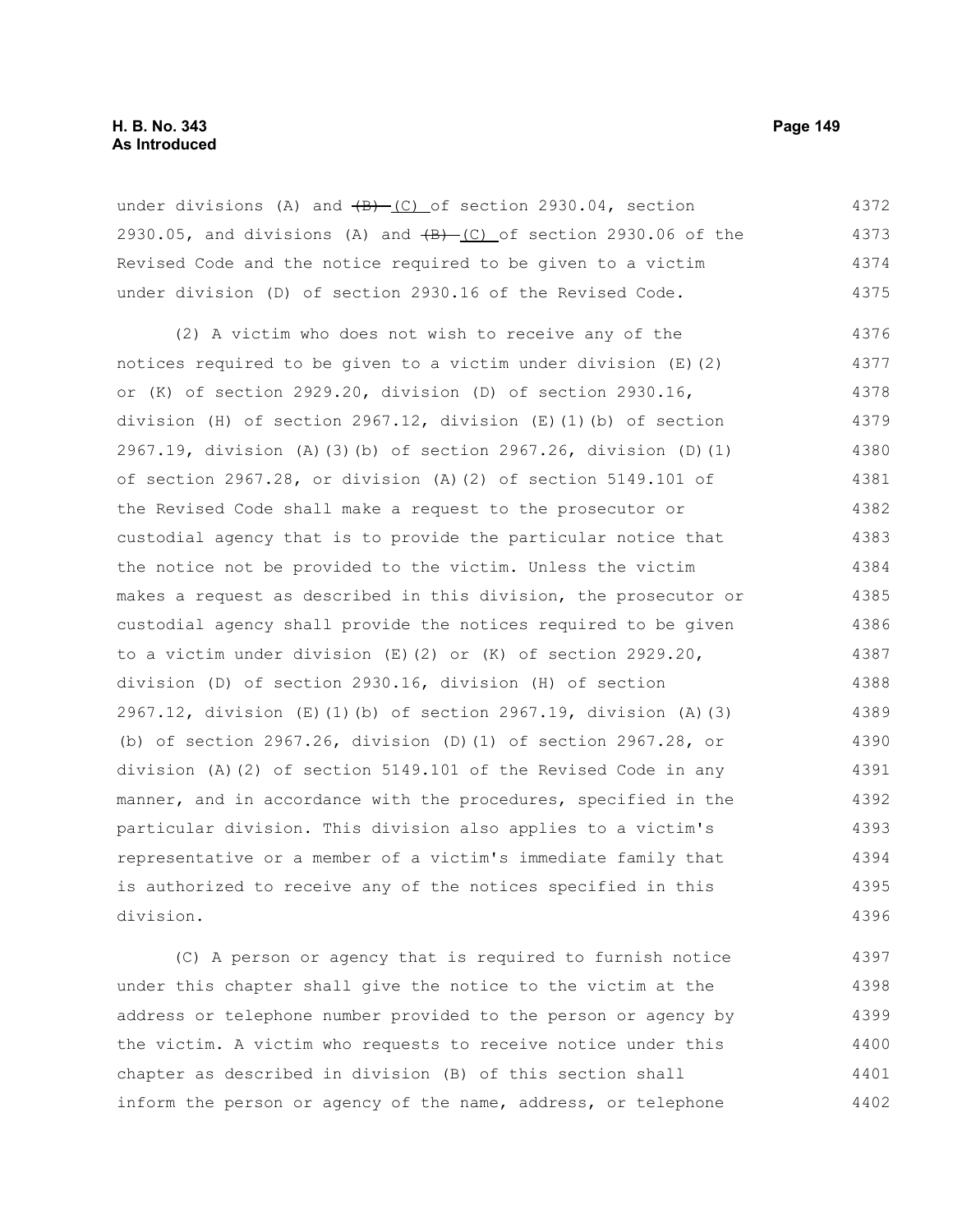| number of the victim and of any change to that information.      | 4403 |
|------------------------------------------------------------------|------|
| (D) A person or agency that has furnished information to a       | 4404 |
| victim in accordance with any requirement or authorization under | 4405 |
| this chapter shall notify the victim promptly of any significant | 4406 |
| changes to that information.                                     | 4407 |
| (E) Divisions (A) to (D) of this section do not apply            | 4408 |
| regarding a notice that a prosecutor is required to provide      | 4409 |
| under section 2930.061 of the Revised Code. A prosecutor         | 4410 |
| required to provide notice under that section shall provide the  | 4411 |
| notice as specified in that section.                             | 4412 |
| Sec. 2930.04. (A) After-On its initial contact with a            | 4413 |
| victim of a -erime_criminal offense or delinquent act, the law   | 4414 |
| enforcement agency responsible for investigating the erime-      | 4415 |
| criminal offense or delinquent act promptly shall give to        | 4416 |
| provide the victim, in writing, with a victim's rights           | 4417 |
| request/waiver form or a substantially similar form that does    | 4418 |
| all of the following-information:                                | 4419 |
| (1) An explanation of the victim's rights under this-            | 4420 |
| chapter_Allows for the victim and victim's representative to     | 4421 |
| request the applicable rights to which the victim and victim's   | 4422 |
| representative are entitled, on request, under this section;     | 4423 |
| $(2)$ -Information about medical, counseling, housing,           | 4424 |
| emergency, and any other services that are available to a        | 4425 |
| Provides a method for the victim to designate a representative   | 4426 |
| if the victim chooses;                                           | 4427 |
| (3) Information about compensation for victims under the-        | 4428 |
| reparations program in sections 2743.51 to 2743.72 of the-       | 4429 |
| Revised Code and the name, street address, and telephone number- | 4430 |
| of the agency to contact to apply for an award of reparations-   | 4431 |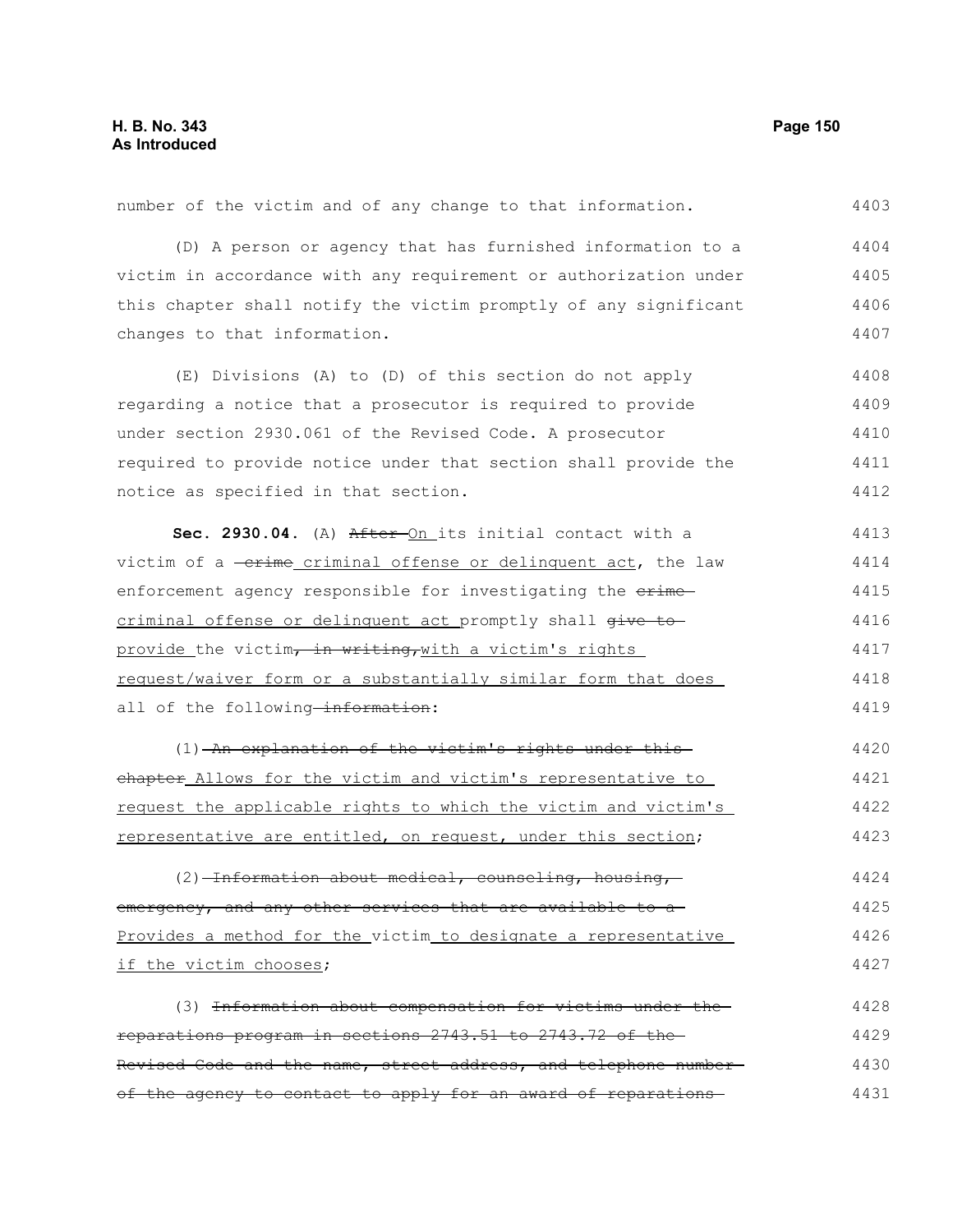under those sections; (4) Information about protection that is available to the victim, including protective orders issued by a court Includes signature lines for acknowledgment by the law enforcement agency, prosecutor, or custodial agency and victim and victim's representative; (4) Includes the address or contact information for the applicable law enforcement agency, prosecutor, or custodial agency; (5) Includes the address, telephone number, and electronic mail address, if applicable, for the victim and victim representative, if applicable.  $(B)$   $\overline{As}$  soon as practicable after (1) A person, who by reason of that person's regular business activities, is the subject of multiple and continuing criminal offenses or delinquent acts as a potential victim, may opt out of notices and rights available pursuant to the Ohio Constitution, Chapter 2930. of the Revised Code, and other laws providing victims with rights for future offenses by giving a written notification form to the appropriate prosecutor or the prosecutor's designee. (2) The form shall include the name and address of the person's business and the period of time that the person wishes to opt out of receiving the notices and rights available. The form may also state that the person is only interested in the notices described in this section if restitution is at issue. It shall be signed by the person or another person with management authority over the business. (C) At the time of its initial contact with a victim of a erime criminal offense or delinquent act, or as soon as 4432 4433 4434 4435 4436 4437 4438 4439 4440 4441 4442 4443 4444 4445 4446 4447 4448 4449 4450 4451 4452 4453 4454 4455 4456 4457 4458 4459 4460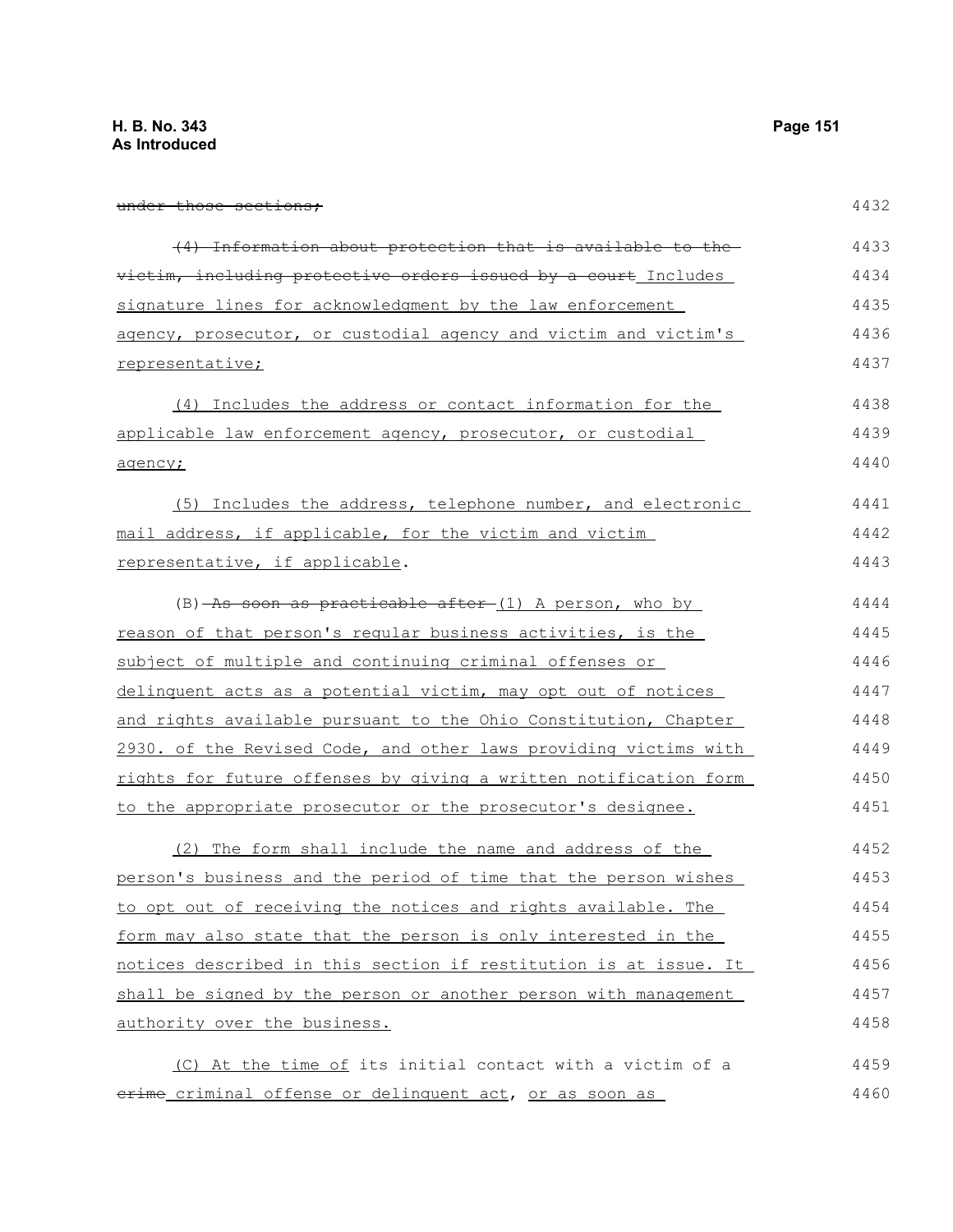practicable following the initial contact, the law enforcement agency responsible for investigating the erime-criminal offense or delinquent act shall give to provide the victim, in writing, all of the following information: (1)-The business telephone number of the law enforcementofficer assigned to investigate the case; (2) The office address and business telephone number of the prosecutor in the case; (3) A statement that, if the victim is not notified of the arrest of the offender in the case within a reasonable period of time, the victim may contact the law enforcement agency to learnthe status of the case The victim's rights under this section and the victim's bill of rights under Section 10a of Article I of the Ohio Constitution, including the right to exercise these rights through counsel; (2) The availability of crisis intervention services, housing, and emergency and medical services, or contact information for statewide organizations that can direct victims to local resources; (3) When applicable, the procedures and resources available for the protection of the victim, including protection orders issued by the courts; (4) Information about public and private victim services programs, including, but not limited to, the crime victims 4461 4462 4463 4464 4465 4466 4467 4468 4469 4470 4471 4472 4473 4474 4475 4476 4477 4478 4479 4480 4481 4482 4483 4484

compensation program and emergency shelter programs, or, if local information is not available, contact information for statewide organizations that can direct a victim to these types of resources; 4485 4486 4487 4488

(5) The police report number, if applicable, business 4489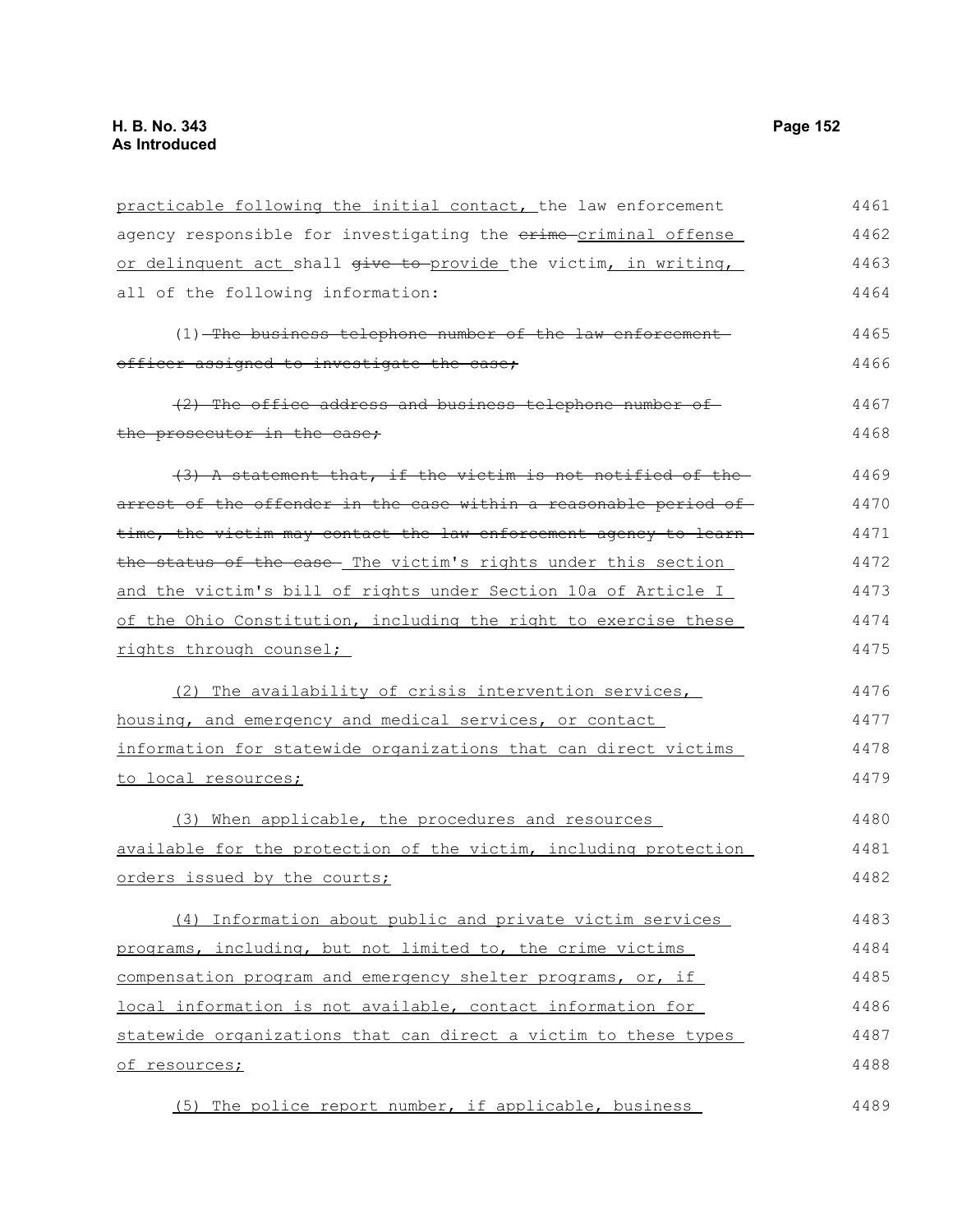telephone number of the law enforcement agency investigating the victim's case, and the office address and business telephone number of the prosecutor in the victim's case, when available.  $\left(\theta-\theta\right)$  The law enforcement officer responsible for providing information under this section shall use reasonable efforts to identify the victim. At a minimum, this information should be disseminated to the individual or individuals identified in the police report as victims. If the law enforcement officer generates a report, the law enforcement agency shall collect and retain an executed copy of the victim's rights request/waiver form, or a substantially similar form. If at the time of contact with a law enforcement agency the victim does not request or waive the victim's applicable rights, the law enforcement agency shall designate this on the form. The victim's refusal to request or waive the victim's applicable rights shall be considered an assertion of the victim's rights. (E) If a suspect is arrested, the law enforcement agency shall submit an executed copy of the victim's rights request/waiver form to the custodial agency as soon as practicable once the law enforcement agency learns of the suspect's arrest. On the filing of charges or a complaint, the law enforcement agency shall submit an executed copy of that form to the prosecutor. The prosecutor shall file the assertion of rights portion of that form, but not the victim's or the victim's representative's contact information portion of that form, with the court within seven days of initiation of a criminal prosecution. (F) If a suspect is cited and released, the law enforcement agency responsible for investigating the offense shall inform the victim and the victim's representative, if 4490 4491 4492 4493 4494 4495 4496 4497 4498 4499 4500 4501 4502 4503 4504 4505 4506 4507 4508 4509 4510 4511 4512 4513 4514 4515 4516 4517 4518 4519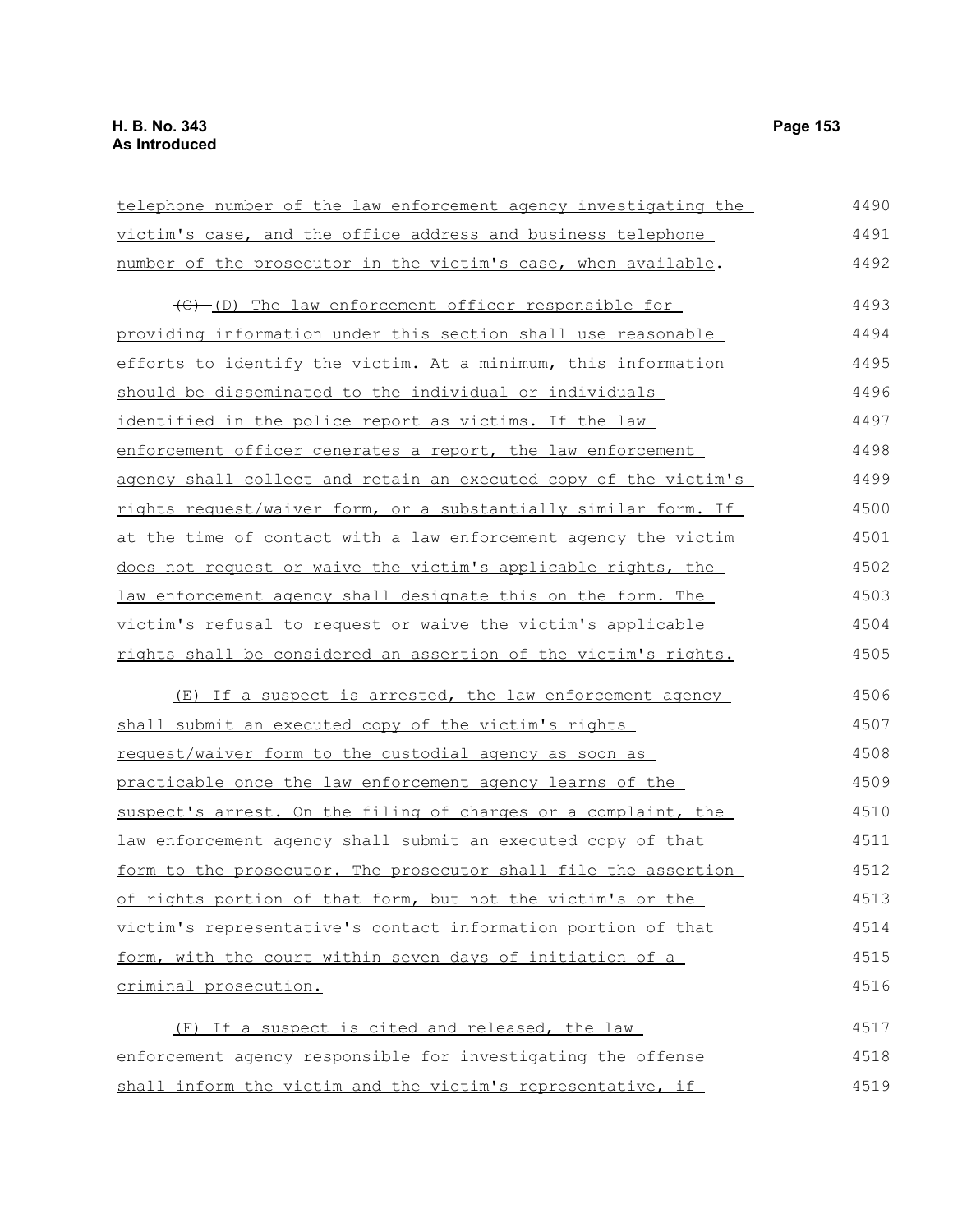| applicable, of the court date, if known, and how to obtain       | 4520 |
|------------------------------------------------------------------|------|
| additional information from the clerk of the court about the     | 4521 |
| arraignment or initial appearance.                               | 4522 |
| (G) To the extent that the information required by this          | 4523 |
| section is provided in the form and pamphlet prepared pursuant   | 4524 |
| to section 109.42 of the Revised Code or in the information card | 4525 |
| or other material prepared pursuant to section 2743.71 of the    | 4526 |
| Revised Code, the law enforcement agency may fulfill that        | 4527 |
| portion of its obligations under this section by giving that     | 4528 |
| form, pamphlet, information card, or other material to the       | 4529 |
| victim.                                                          | 4530 |
| Sec. 2930.041. (A) Pursuant to the "Americans with               | 4531 |
| Disabilities Act of 1990," 104 Stat. 327, 42 U.S.C. 12101, as    | 4532 |
| amended, a victim with a disability has the right to a qualified | 4533 |
| or certified interpreter at all court proceedings, all meetings  | 4534 |
| with the prosecutor, and all investigative contacts with law     | 4535 |
| enforcement, the probation department, the department of         | 4536 |
| rehabilitation and correction, and the department of youth       | 4537 |
| services, at no cost to the victim.                              | 4538 |
| (B) A victim who is non-English speaking or has limited          | 4539 |
| English proficiency has the right to a qualified or certified    | 4540 |
| interpreter at all court proceedings, all meetings with the      | 4541 |
| prosecutor, and all investigative contacts with law enforcement, | 4542 |
| the probation department, the department of rehabilitation and   | 4543 |
| correction, and the department of youth services, at no cost to  | 4544 |
| the victim.                                                      | 4545 |
| (C) The victim's right to a qualified or certified               | 4546 |
| interpreter under division (B) of this section is subject to     | 4547 |
| availability but is not subject to the cost of retaining a       | 4548 |
| qualified or certified interpreter. Any agency described in      | 4549 |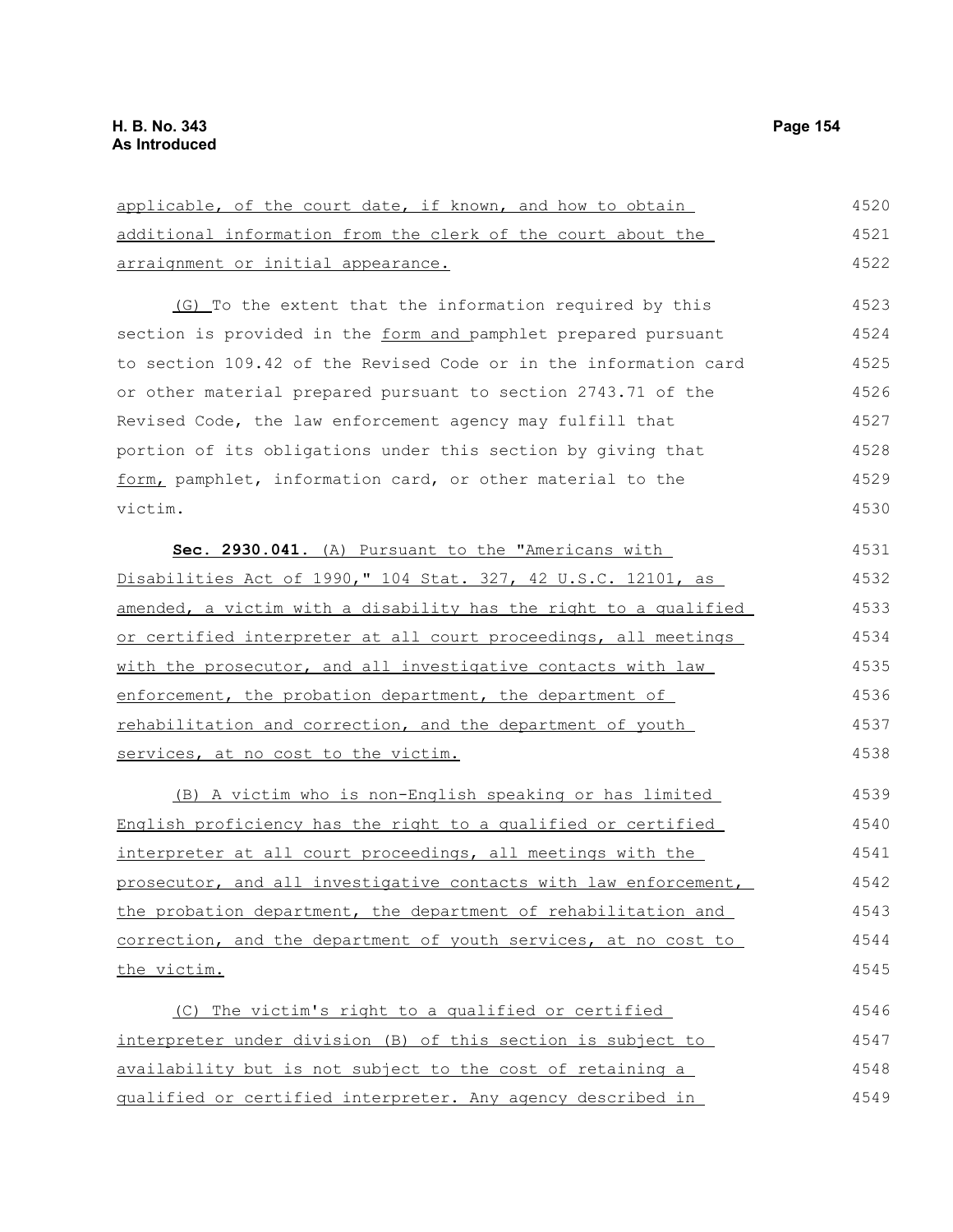division (B) of this section that is unable to provide a victim with a qualified or certified interpreter as required by division (B) of this section shall maintain records of the agency's attempt to comply with this requirement. (D) As used in this section, "qualified interpreter" has the same meaning as in the "Americans with Disabilities Act of 1990," 42 U.S.C. 12101, as amended. **Sec. 2930.042.** In all inactive cases involving one or more criminal offenses or delinquent acts for which the statute of limitations is longer than three years, the law enforcement agency investigating the criminal offense or delinquent act shall provide the victim and victim's representative, if applicable, with notice as to whether an inactive case is reopened or closed, unless the victim has waived the right to notifications. **Sec. 2930.043.** A victim shall not be required to pay for a copy of any public records related to the victim's case. **Sec. 2930.044.** A person who has not previously been identified as a victim by law enforcement, including a person claiming to be directly or proximately harmed as a result of the criminal offense or delinquent act, shall affirmatively identify the person's self to law enforcement, the prosecutor, and the courts in order to receive the information and exercise the rights described in this chapter. **Sec. 2930.05.** (A) Within a reasonable period of time after the arrest or detention of a defendant or an alleged juvenile offender for a crime the underlying criminal offense or specified-delinquent act, the law enforcement agency that 4550 4551 4552 4553 4554 4555 4556 4557 4558 4559 4560 4561 4562 4563 4564 4565 4566 4567 4568 4569 4570 4571 4572 4573 4574 4575 4576 4577

investigates the erime-criminal offense or specified-delinquent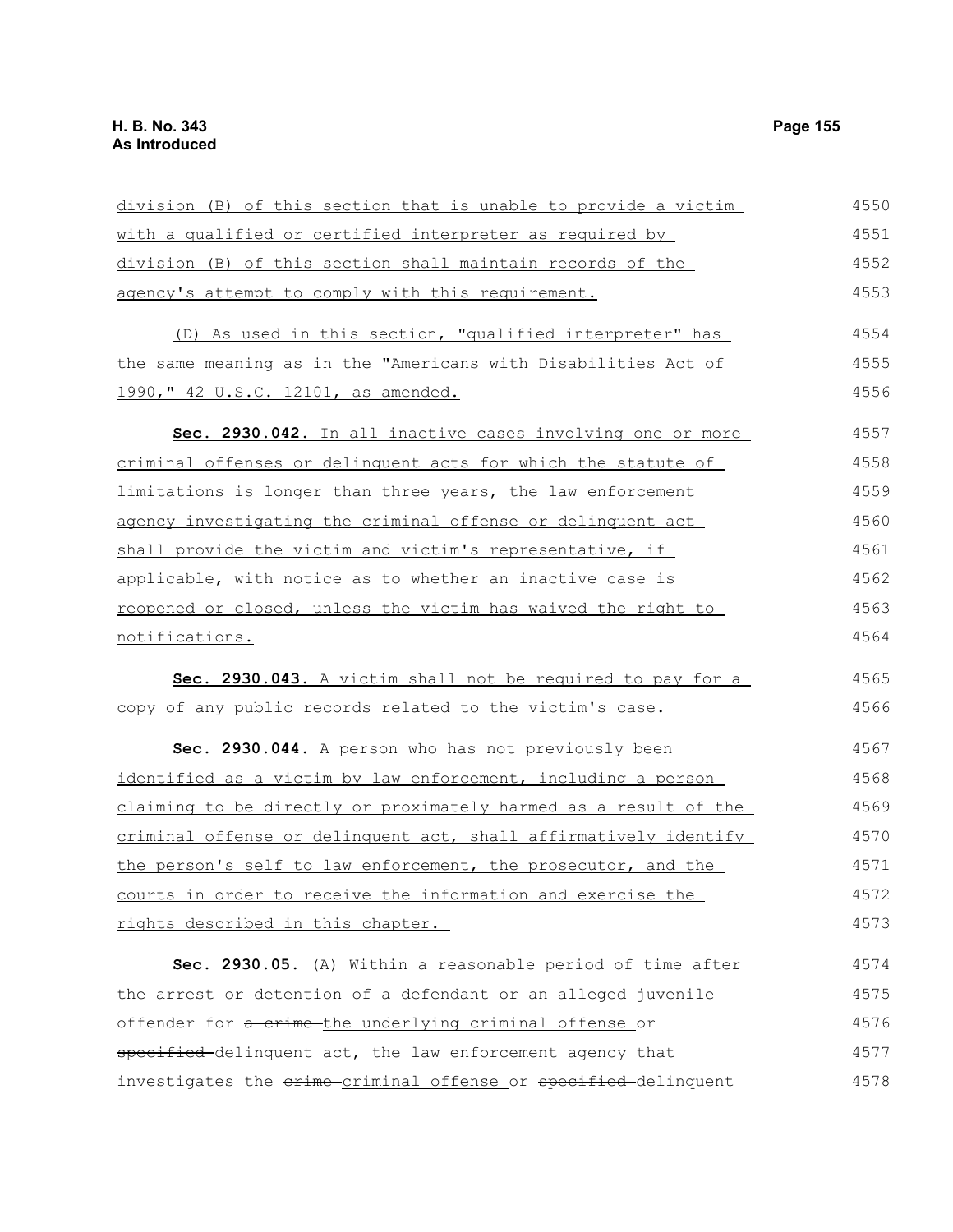| act shall give the victim of the crime or specified delinquent- | 4579 |
|-----------------------------------------------------------------|------|
| act or the victim's representative notice of all of the         | 4580 |
| following:                                                      | 4581 |
| (1) The arrest or detention once the investigating law          | 4582 |
| enforcement agency has knowledge of the arrest or detention;    | 4583 |
| (2) The name of the defendant or alleged juvenile offender      | 4584 |
| once the investigating law enforcement agency has knowledge of  | 4585 |
| the name of the defendant or alleged juvenile offender;         | 4586 |
| (3) Whether-That the defendant or alleged juvenile              | 4587 |
| offender is may be eligible for pretrial release or for release | 4588 |
| from detention;                                                 | 4589 |
| (4) The telephone number of the law enforcement agency;         | 4590 |
| (5) The victim's and the victim's representative's right        | 4591 |
| if applicable, to telephone the custodial agency to ascertain   | 4592 |
| whether the defendant or alleged juvenile offender has been     | 4593 |
| released from custody or from detention;                        | 4594 |
| (6) That, on request of the victim or the victim's              | 4595 |
| representative, the prosecutor or the prosecutor's designee     | 4596 |
| shall provide the victim and the victim's representative, if    | 4597 |
| applicable, with a copy of the terms and conditions of bond;    | 4598 |
| (7) Procedures for obtaining additional information from        | 4599 |
| the clerk of the court about the time, place, and date of the   | 4600 |
| arraignment or initial appearance of the defendant or alleged   | 4601 |
| juvenile offender;                                              | 4602 |
| (8) If the defendant or alleged juvenile offender is            | 4603 |
| arrested or detained by another law enforcement agency, the     | 4604 |
| applicable pick-up radius and whether the investigating law     | 4605 |
| enforcement agency will pick up the defendant or alleged        | 4606 |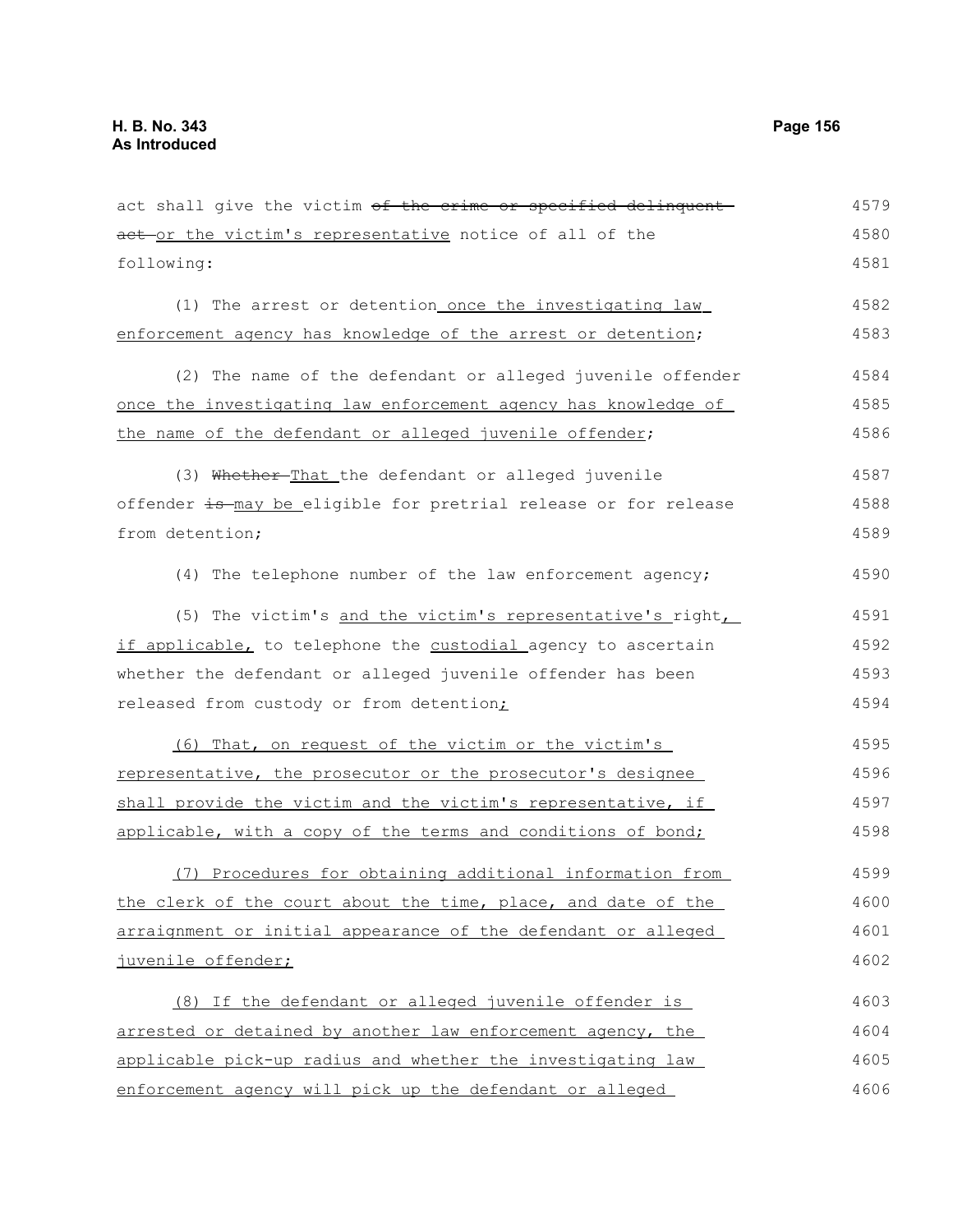juvenile offender, once the investigating law enforcement agency has knowledge of the defendant's or alleged juvenile offender's arrest or detention.  $(B)$  (1) If a defendant or alleged juvenile offender has been released from custody on a bond or personal recognizance or has been released from detention and the prosecutor in the case has received the affidavit of a victim stating that the defendant or alleged juvenile offender, or someone acting at the defendant's or alleged juvenile offender's direction, has committed or threatened to commit one or more acts of violence, harassment, or intimidation against the victim, the victim's family, or the victim's representative, the prosecutor may file a motion asking the court to reconsider the conditions of the bond or personal recognizance granted to the defendant or alleged juvenile offender or to consider returning the defendant or alleged juvenile offender to detention. (2) If the prosecutor elects not to file a motion under division (B)(1) of this section, the prosecutor or the prosecutor's designee shall inform the victim as soon as practicable that the victim or the victim's attorney may file a petition asking the court to reconsider the conditions of the bond or personal recognizance granted to the defendant or alleged juvenile offender. **Sec. 2930.051.** A custodial agency shall notify the investigating law enforcement agency of the incarceration of a defendant or detention of an alleged juvenile offender once the investigating law enforcement agency is known to the custodial agency. **Sec. 2930.06.** (A) (1) The prosecutor in a case or the 4607 4608 4609 4610 4611 4612 4613 4614 4615 4616 4617 4618 4619 4620 4621 4622 4623 4624 4625 4626 4627 4628 4629 4630 4631 4632 4633 4634 4635

prosecutor's designee, to the extent practicable, shall confer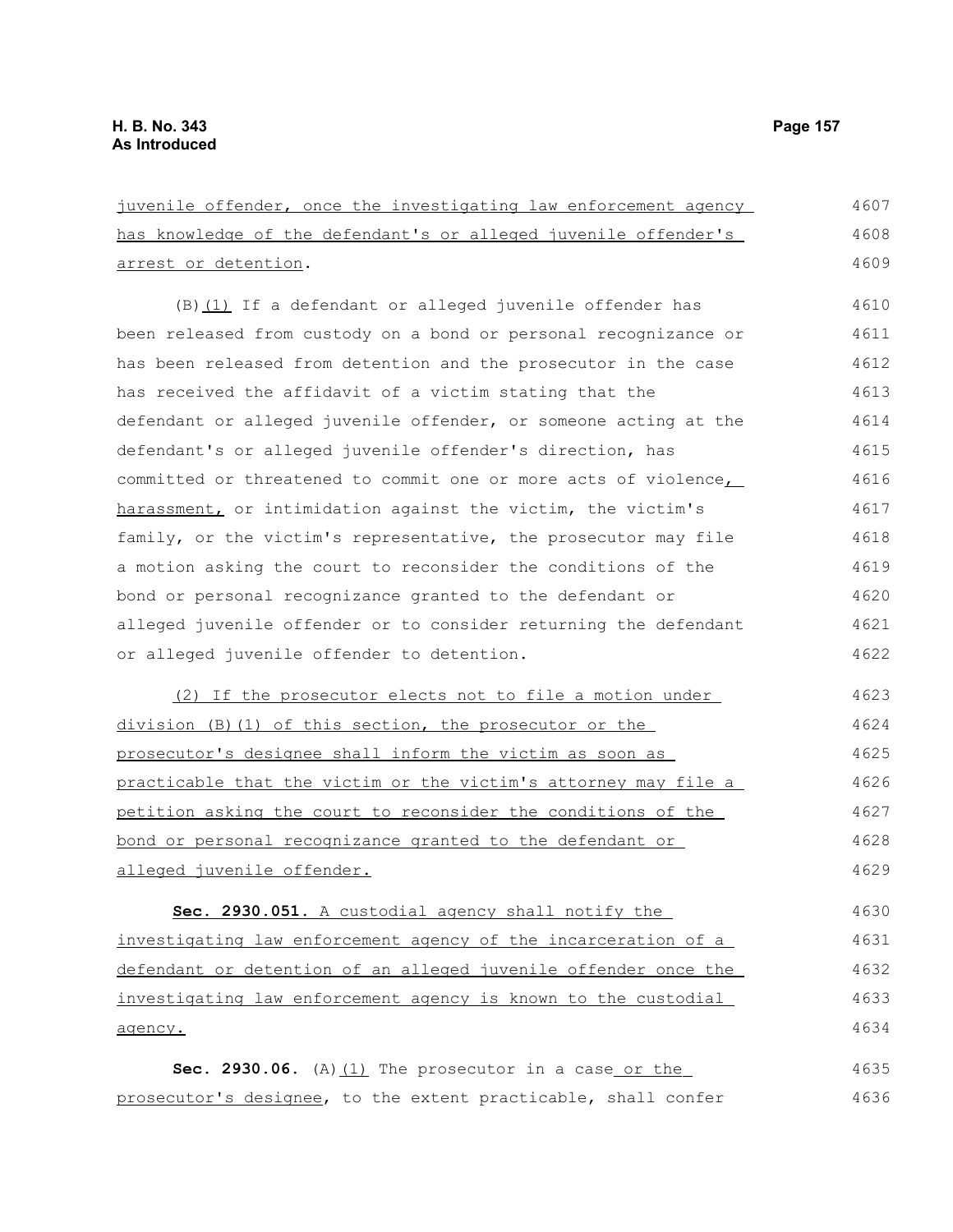| with the victim in the case before and, upon the victim's        | 4637 |
|------------------------------------------------------------------|------|
| request, the victim's representative at each of the following    | 4638 |
| stages:                                                          | 4639 |
| (a) Before pretrial diversion is granted to the defendant        | 4640 |
| or alleged juvenile offender in the case, before;                | 4641 |
| (b) Before amending or dismissing an indictment,                 | 4642 |
| information, or complaint against that defendant or alleged      | 4643 |
| juvenile offender, before unless the amendment to the            | 4644 |
| indictment, information, or complaint is a correction of a       | 4645 |
| procedural defect that is not substantive in nature;             | 4646 |
| (c) Before agreeing to a negotiated plea for that                | 4647 |
| defendant or alleged juvenile offender, before;                  | 4648 |
| (d) Before a trial of that defendant by judge or jury, or        | 4649 |
| before;                                                          | 4650 |
| (e) Before the juvenile court conducts an adjudicatory           | 4651 |
| hearing for that alleged juvenile offender.                      | 4652 |
| (2) If the juvenile court disposes of a case prior to the        | 4653 |
| prosecutor's involvement in the case, the court or a court       | 4654 |
| employee shall notify the victim and the victim's representative | 4655 |
| in the case, if applicable, that the alleged juvenile offender   | 4656 |
| will be granted pretrial diversion, the complaint against that   | 4657 |
| alleged juvenile offender will be amended or dismissed, or the   | 4658 |
| court will conduct an adjudicatory hearing for that alleged      | 4659 |
| juvenile offender.                                               | 4660 |
| (3) If the victim or the victim's representative requested       | 4661 |
| to confer with the prosecutor, the court shall inquire as to     | 4662 |
| whether or not the prosecutor conferred with the victim and the  | 4663 |
| victim's representative at the stages set forth in division (A)  | 4664 |
| (1) of this section. If the prosecutor fails to confer with the  | 4665 |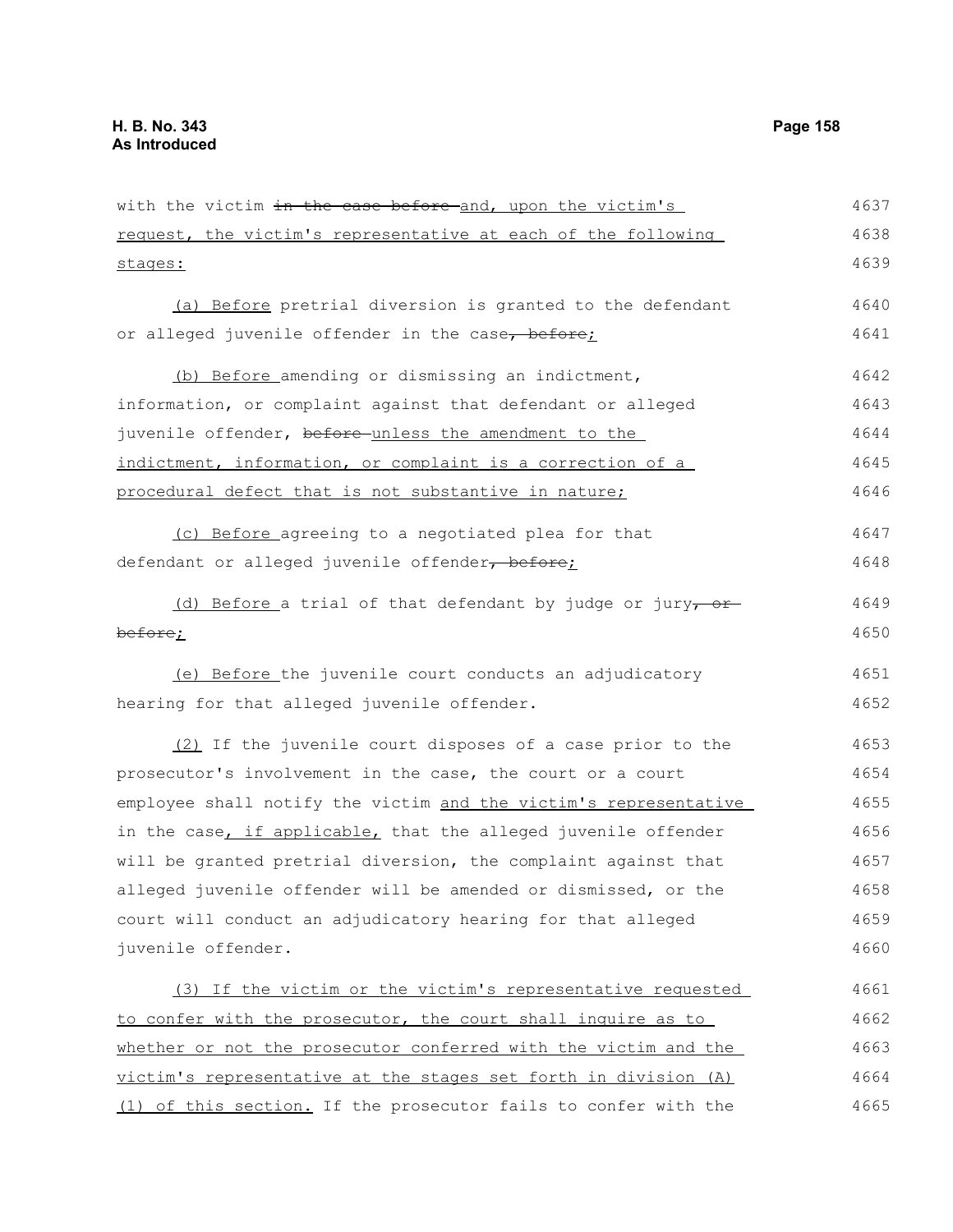victim and the victim's representative at any of those times, the court, if informed of the failure, shall note on the record the failure and the prosecutor's reasons for the failure. $A$ prosecutor's failure to confer with a victim as required by this division and a court's failure to provide the notice as required by this division do not affect the validity of an agreement between the prosecutor and the defendant or alleged juvenile offender in the case, a pretrial diversion of the defendant or alleged juvenile offender, an amendment or dismissal of an indictment, information, or complaint filed against the defendant or alleged juvenile offender, a plea entered by thedefendant or alleged juvenile defender, an admission entered by the defendant or alleged juvenile offender, or any other disposition in the case. 4666 4667 4668 4669 4670 4671 4672 4673 4674 4675 4676 4677 4678 4679

(4) A court shall not dismiss a criminal complaint, charge, information, or indictment or a delinquent child complaint solely at the request of the victim or victim's representative and over the objection of the prosecuting attorney, village solicitor, city director of law, or other chief legal officer responsible for the prosecution of the case. 4680 4681 4682 4683 4684 4685

(B) After-On request of the victim or the victim's representative, the prosecutor shall keep the victim and the victim's representative, if applicable, apprised of requests and communications from the defendant, alleged juvenile offender, the attorney for the defendant or alleged juvenile offender, or the agent of the defendant or alleged juvenile offender that could affect the victim's privacy rights or safety concerns. 4686 4687 4688 4689 4690 4691 4692

(C) Within fourteen days after a prosecution in a case has been commenced, the prosecutor or a designee of the prosecutor other than a court or court employee, to the extent practicable, 4693 4694 4695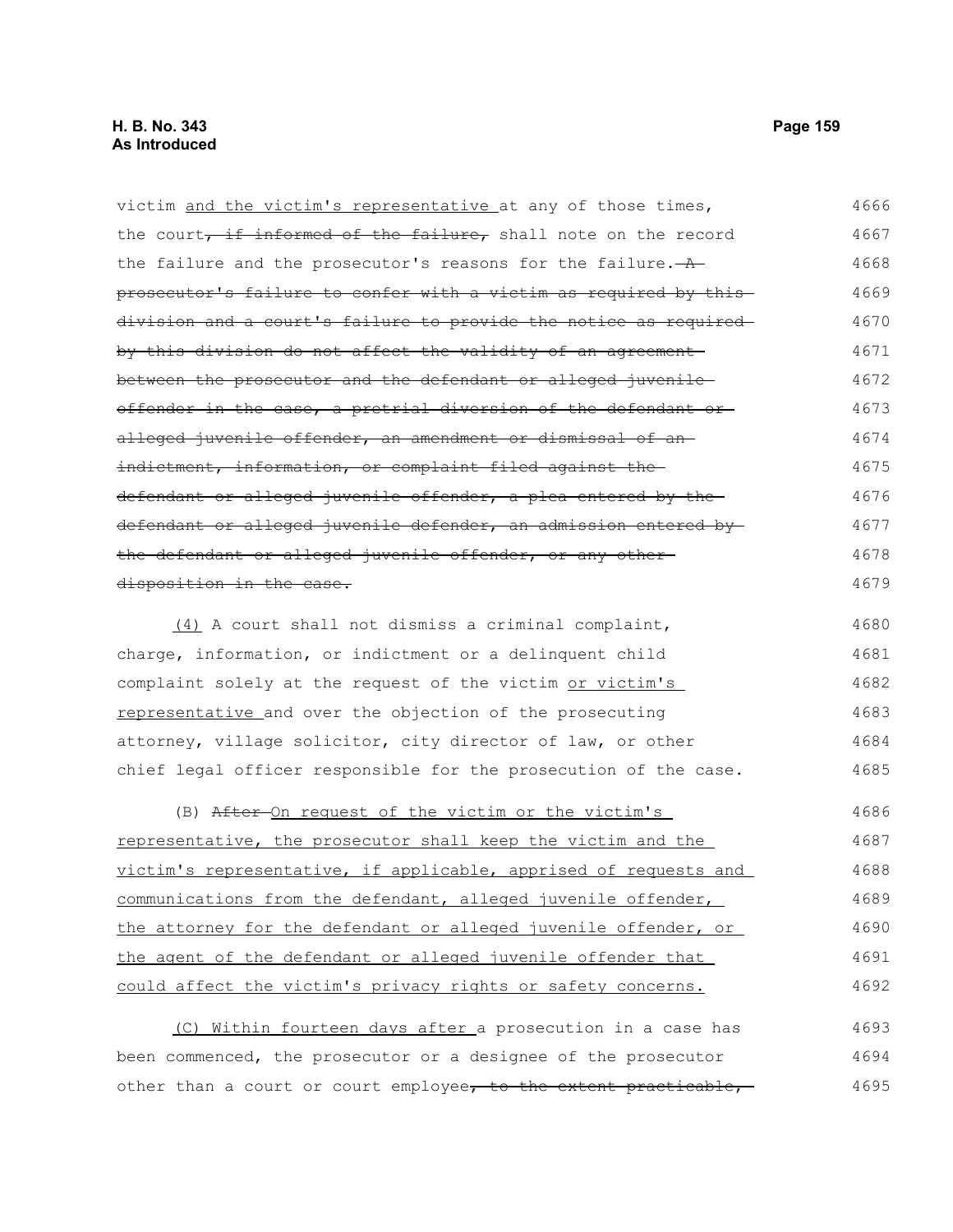## **H. B. No. 343 Page 160 As Introduced**

promptly shall give the victim and the victim's representative, if applicable, all of the following information, except that, if the juvenile court disposes of a case prior to the prosecutor's involvement in the case, the court or a court employee, to the extent practicable, promptly shall give the victim\_and the victim's representative all of the following information: 4696 4697 4698 4699 4700 4701

(1) The name of the erime-criminal offense or specified delinquent act with which the defendant or alleged juvenile offender in the case has been charged and the name of the defendant or alleged juvenile offender; 4702 4703 4704 4705

(2) The file number of the case;

(3) A brief clear and concise statement regarding the procedural steps in a criminal prosecution or delinquency proceeding involving a crime criminal offense or specified delinquent act similar to the erime-criminal offense or specified delinquent act with which the defendant or alleged juvenile offender has been charged and the right of the victim and victim's representative to be present during all proceedings held throughout the prosecution of the case; 4707 4708 4709 4710 4711 4712 4713 4714

(4) A summary of the rights of a victim under this chapter and under Section 10a of Article I of the Ohio Constitution; 4715 4716

(5) Procedures the victim, the victim's representative, or the prosecutor may follow if the victim becomes subject to threats of violence, harassment, or intimidation by the defendant, alleged juvenile offender, or any other person; 4717 4718 4719 4720

(6) The name and business telephone number of  $a$  person-the office to contact for further information with respect to the case; 4721 4722 4723

(7) The right of the victim to have a victim's 4724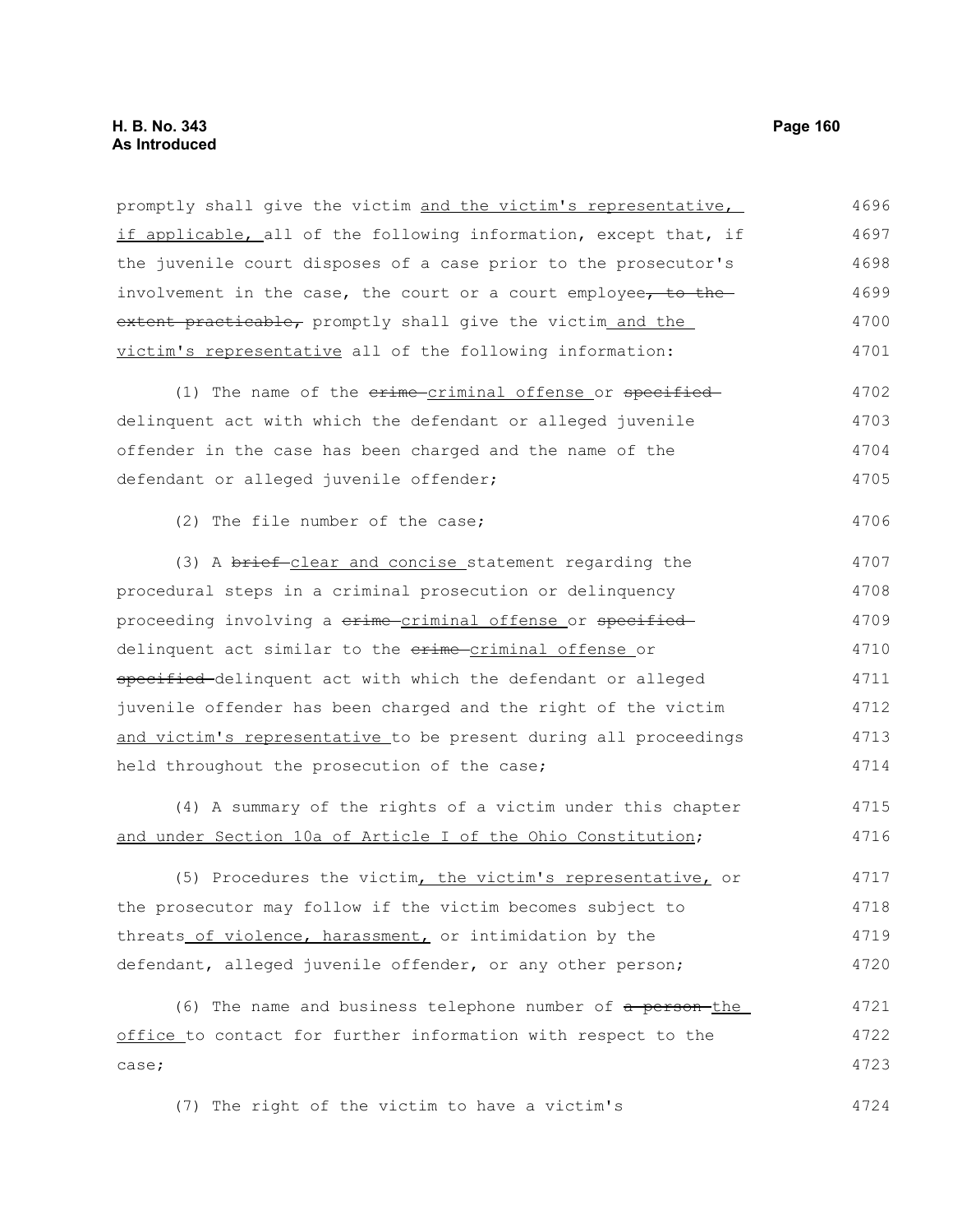representative exercise the victim's rights under this chapter in accordance with section 2930.02 of the Revised Code and the procedure by which a victim's representative may be designated; (8) The right of the victim and victim's representative, if applicable, to confer with the prosecutor on request and the procedures the victim or victim's representative shall follow to confer with the prosecutor; (9) The fact that the victim can seek the advice of an attorney or have legal representation to enforce the victim's rights; (10) Notice that any notification under division  $\left(\overline{C}\right)$  (E) of this section, sections  $2930.07-2930.08$  to 2930.15, division (A), (B), or (C) of section 2930.16, sections 2930.17 to 2930.19, and section 5139.56 of the Revised Code will be given to the victim and the victim's representative, if applicable, only if the victim or victim's representative asks to receive the notification and that notice under division  $(E)(2)$  or  $(K)$  of section 2929.20, division (D) of section 2930.16, division (H) of section  $2967.12$ , division (E)(1)(b) of section  $2967.19$ , division (A)(3)(b) of section 2967.26, division (D)(1) of section 2967.28, or division (A)(2) of section 5149.101 of the Revised Code will be given unless the victim asks-and the victim's representative, if applicable, ask that the notification not be provided; (11)(a) The victim's rights request/waiver form, or a substantially similar form, that allows the victim and the victim's representative, if applicable, to request applicable rights to which the victim and victim's representative are entitled under this chapter, including notice to the victim and 4725 4726 4727 4728 4729 4730 4731 4732 4733 4734 4735 4736 4737 4738 4739 4740 4741 4742 4743 4744 4745 4746 4747 4748 4749 4750 4751 4752 4753

the victim's representative that failure to affirmatively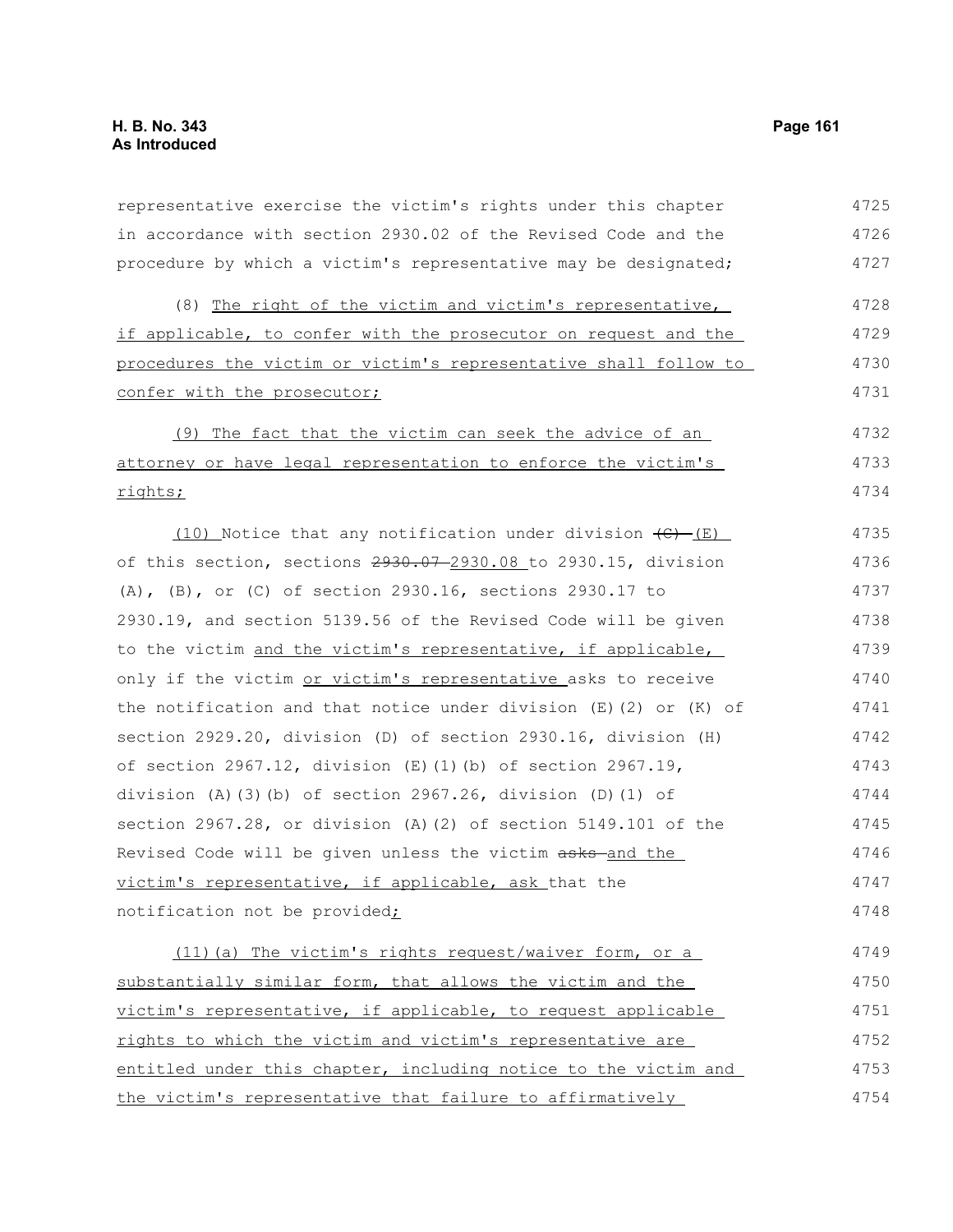| request these rights will be considered a waiver of these        | 4755 |
|------------------------------------------------------------------|------|
| rights, but that the victim or victim's representative may       | 4756 |
| request these rights at a later date;                            | 4757 |
| (b) A person who, by reason of that person's reqular             | 4758 |
| business activities, is the subject of multiple and continuing   | 4759 |
| criminal offenses or delinquent acts as a potential victim may   | 4760 |
| choose to opt out of the notices and rights available pursuant   | 4761 |
| to the Ohio Constitution, Chapter 2930. of the Revised Code, and | 4762 |
| any other provision of the Revised Code that provides a victim   | 4763 |
| with rights for future offenses by giving a written notification | 4764 |
| form to the appropriate prosecutor or prosecutor's designee. The | 4765 |
| form shall include the name and address of the person's business | 4766 |
| and the period of time that the person wishes to opt out of the  | 4767 |
| applicable notices and rights and may also state that the person | 4768 |
| is only interested in the applicable notices if restitution is   | 4769 |
| at issue. The form shall be signed by the person or another      | 4770 |
| person with management authority of the business.                | 4771 |
| (C) Upon-(D) Unless a shorter notice period is reasonable        | 4772 |
| under the circumstances, the court shall provide the prosecutor  | 4773 |
| or prosecutor's designee with oral or written notice of any      | 4774 |
| court proceeding not less than ten days prior to that court      | 4775 |
| proceeding unless the parties agree that a shorter notice period | 4776 |
| is reasonable under the circumstances.                           | 4777 |
| (E) On the request of the victim or victim's                     | 4778 |
| representative, the prosecutor or, if it is a delinquency        | 4779 |
| proceeding and a prosecutor is not involved in the case, the     | 4780 |
| court shall give the victim and the victim's representative, if  | 4781 |
| applicable, notice of the date, time, and place of any scheduled | 4782 |
| criminal or juvenile proceedings in the case and notice of any   | 4783 |
| changes in those proceedings or in the schedule in the case not  | 4784 |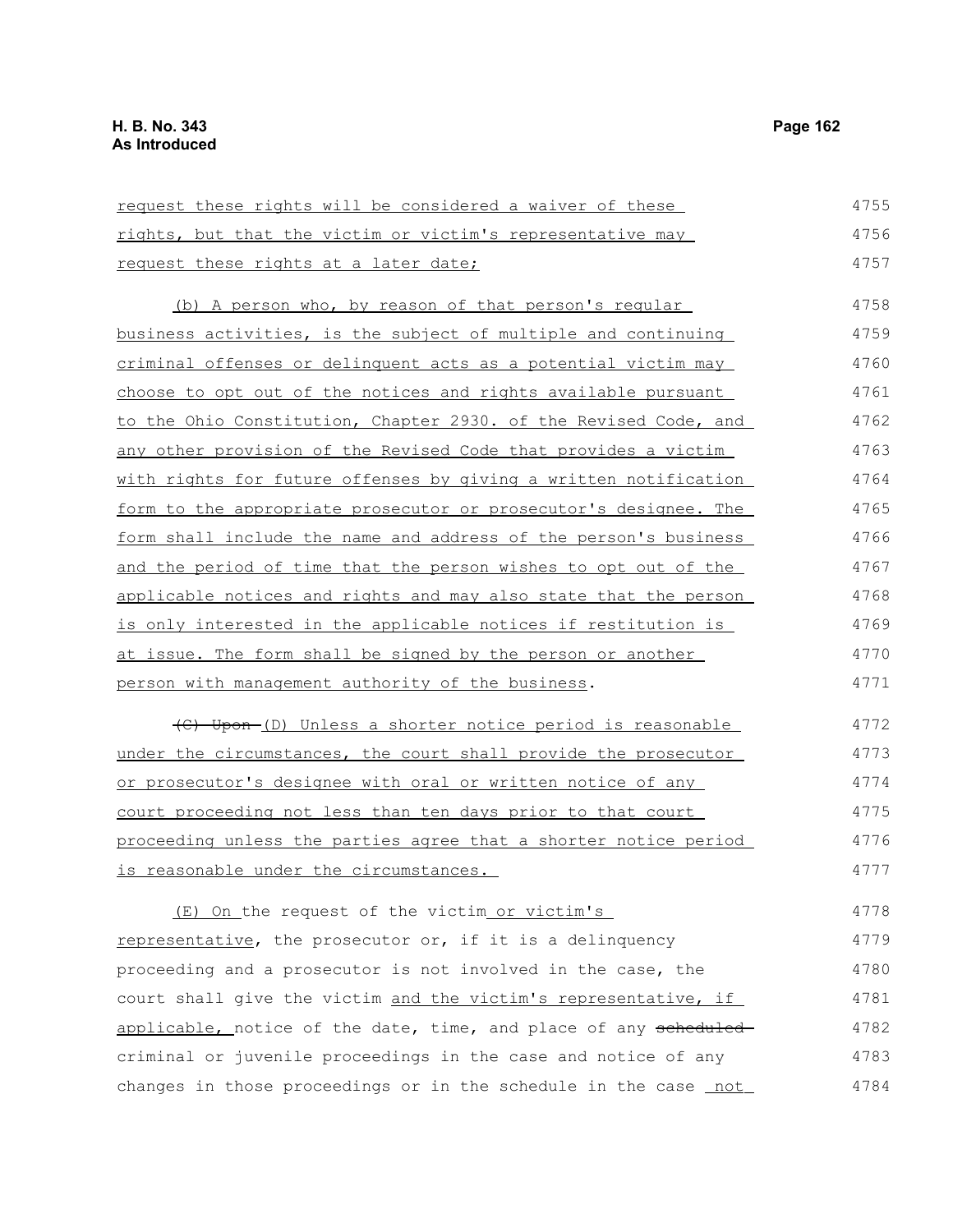| less than seven days prior to the criminal or juvenile                      | 4785 |
|-----------------------------------------------------------------------------|------|
| proceedings in the case unless the parties agree that a shorter             | 4786 |
| notice period is reasonable under the circumstances.                        | 4787 |
| (F) A victim or victim's representative who requests                        | 4788 |
| notice under division $\overline{(C) - (E)}$ of this section and who elects | 4789 |
| pursuant to division (B) of section 2930.03 of the Revised Code             | 4790 |
| to receive any further notice from the prosecutor or, if it is a            | 4791 |
| delinquency proceeding and a prosecutor is not involved in the              | 4792 |
| case, the court under this chapter shall keep the prosecutor or             | 4793 |
| the court informed of the victim's-current address and telephone-           | 4794 |
| number until the case is dismissed or terminated, the defendant-            | 4795 |
| is acquitted or sentenced, the delinquent child complaint is                | 4796 |
| dismissed, the defendant is adjudicated a delinquent child, or-             | 4797 |
| the appellate process is completed, whichever is the final-                 | 4798 |
| disposition in the case- or victim's representative's contact               | 4799 |
| information.                                                                | 4800 |
| (E) If a defendant is charged with the commission of a                      | 4801 |
| misdemeanor offense that is not identified in division (A)(2) of            | 4802 |
|                                                                             |      |
| section 2930.01 of the Revised Code and if a police report or a             | 4803 |
| eomplaint, indictment, or information that charges the                      | 4804 |
| eommission of that offense and provides the basis for a criminal            | 4805 |
| prosecution of that defendant identifies one or more individuals            | 4806 |
| as individuals against whom that offense was committed, after a             | 4807 |
| prosecution in the case has been commenced, the prosecutor or a             | 4808 |
| designee of the prosecutor other than a court or court employee,            | 4809 |
| to the extent practicable, promptly shall notify each of the                | 4810 |
| individuals so identified in the report, complaint, indictment,             | 4811 |
| or information that, if the defendant is convicted of or pleads             | 4812 |
| quilty to the offense, the individual may make an oral or-                  | 4813 |
| written statement to the court hearing the case regarding the               | 4814 |
| sentence to be imposed upon the defendant and that the court-               | 4815 |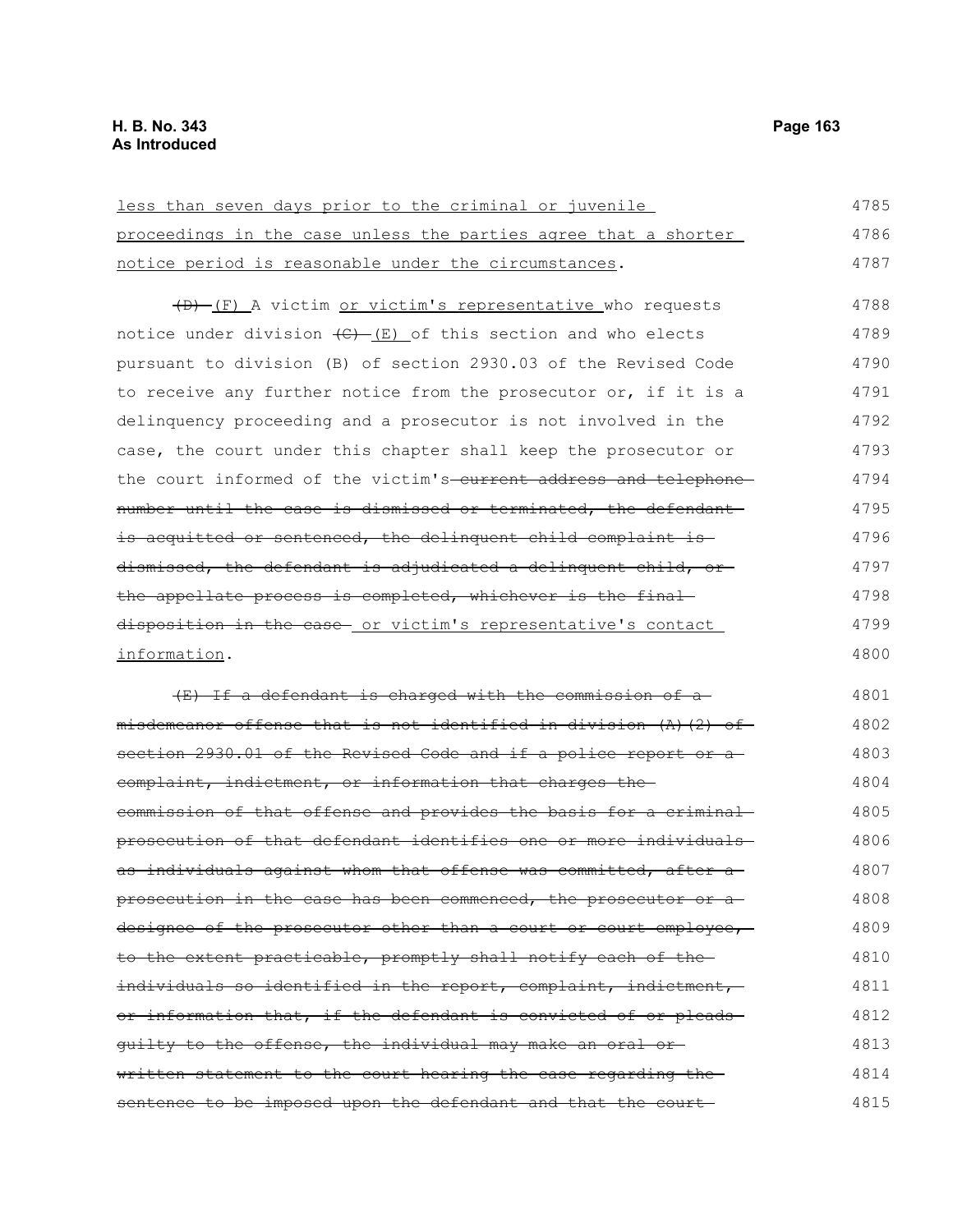## **H. B. No. 343 Page 164 As Introduced**

must consider any statement so made that is relevant. Before imposing sentence in the case, the court shall permit the individuals so identified in the report, complaint, indictment, or information to make an oral or written statement. Division (A) of section 2930.14 of the Revised Code applies regarding any statement so made. The court shall consider a statement so made, in accordance with division (B) of that section and division (D) of section 2929.22 of the Revised Code (G) A prosecutor, the prosecutor's designee, or a court that is required to notify a victim or victim's representative of hearings, on request, shall attempt a notification and keep a record of attempted notifications in the same manner as described in divisions (D)(1) and (2) of section 2930.16 of the Revised Code. **Sec. 2930.062.** A victim described in division  $(H)$ <sup> $(2)$ </sup> of section 2930.01 of the Revised Code may provide the prosecutor, or if it is a delinquency proceeding and a prosecutor is not involved in the case may provide the court, in the victim's case with written notification of the victim's injuries at any time. Upon receipt of the written notification, the prosecutor or court shall give the victim all of the information specified in division  $\left(\overline{B}\right)$  (C) of section 2930.06 of the Revised Code if the prosecutor has not already done so. **Sec. 2930.063.** (A) On request, a victim or victim's representative has the right to receive a copy of all documents filed with the court in the victim's case at no cost to the victim. Copies provided pursuant to this division may be provided in electronic format. (B) In any criminal or delinquency proceeding in which a video recording or audio recording of the court proceedings has 4816 4817 4818 4819 4820 4821 4822 4823 4824 4825 4826 4827 4828 4829 4830 4831 4832 4833 4834 4835 4836 4837 4838 4839 4840 4841 4842 4843 4844 4845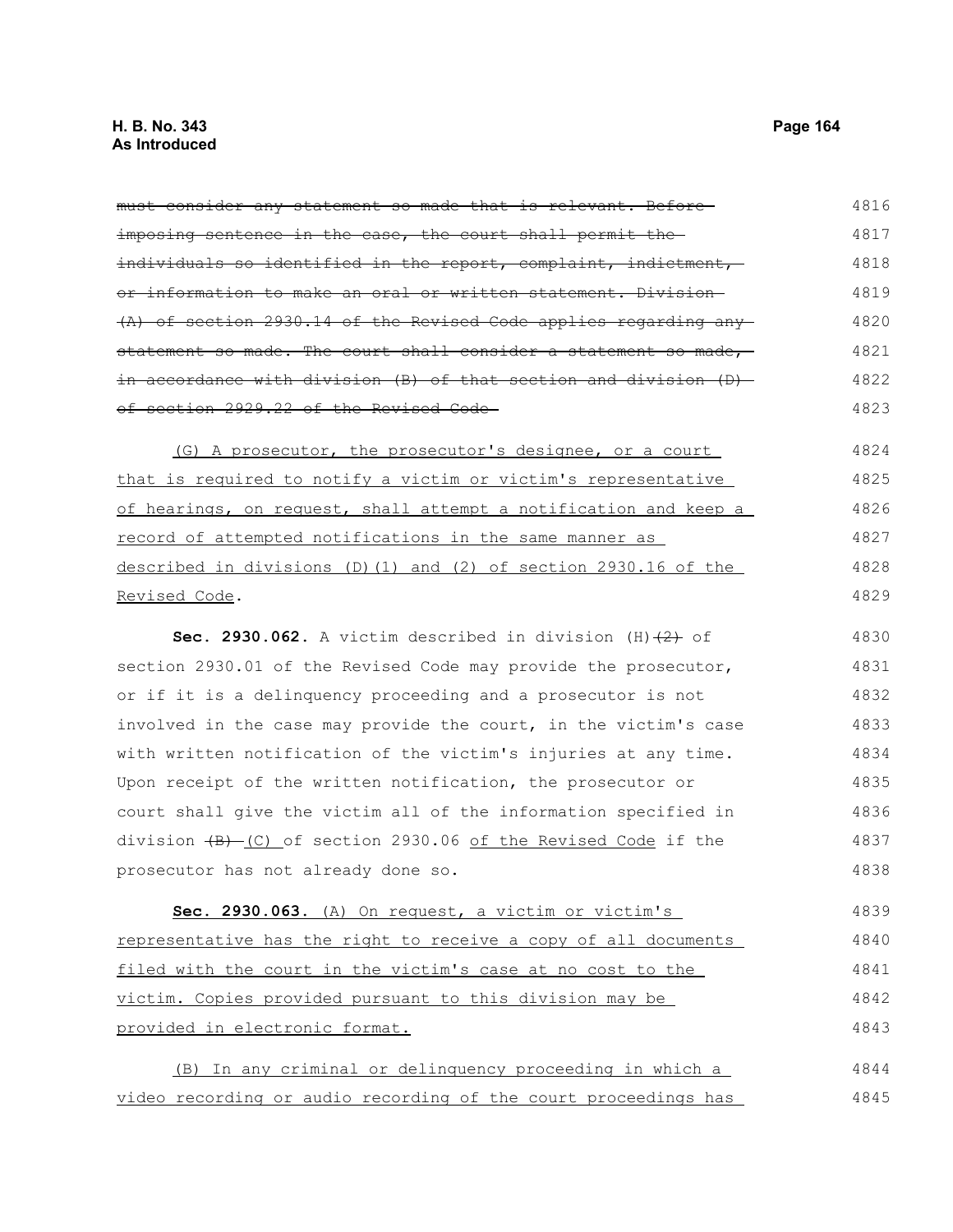| been previously prepared, the victim, victim's attorney, or      | 4846 |
|------------------------------------------------------------------|------|
| victim's representative may obtain a copy of the video recording | 4847 |
| or audio recording for the actual cost to copy the video         | 4848 |
| recording or audio recording. If a transcript of the court       | 4849 |
| proceedings has been previously prepared, the victim, victim's   | 4850 |
| attorney, or victim's representative may obtain a copy of the    | 4851 |
| transcript at the same reduced cost that is available to a party | 4852 |
| <u>to the case.</u>                                              | 4853 |
| Sec. 2930.07. (A) As used in this section:                       | 4854 |
| (1) (a) "Case document" means a document or information in       | 4855 |
| a document regarding a case that is submitted to a court, a law  | 4856 |
| enforcement agency or officer, or a prosecutor or filed with a   | 4857 |
| clerk of court, including, but not limited to, pleadings,        | 4858 |
| motions, exhibits, transcripts, orders, and judgments, or any    | 4859 |
| documentation prepared by a court, clerk of court, or law        | 4860 |
| enforcement agency or officer, or a prosecutor regarding a case. | 4861 |
| (b) "Case document" does not include materials subject to        | 4862 |
| the work product doctrine, materials that by law are subject to  | 4863 |
| privilege or confidentiality, or materials that are otherwise    | 4864 |
| protected or prohibited from disclosure by state or federal law. | 4865 |
| (2) "Court" has the same meaning as in section 2930.01 of        | 4866 |
| the Revised Code and includes a court of appeals and the supreme | 4867 |
| <u>court.</u>                                                    | 4868 |
| (3) "Minor victim" means any person who was under eighteen       | 4869 |
| years of age at the time of the commission of the criminal       | 4870 |
| offense or delinquent act of which the person is a victim.       | 4871 |
| (4) "Public office" and "public official" have the same          | 4872 |
| meanings as in section 149.011 of the Revised Code.              | 4873 |
|                                                                  |      |
| (B) (1) (a) The victim and victim's representative, if           | 4874 |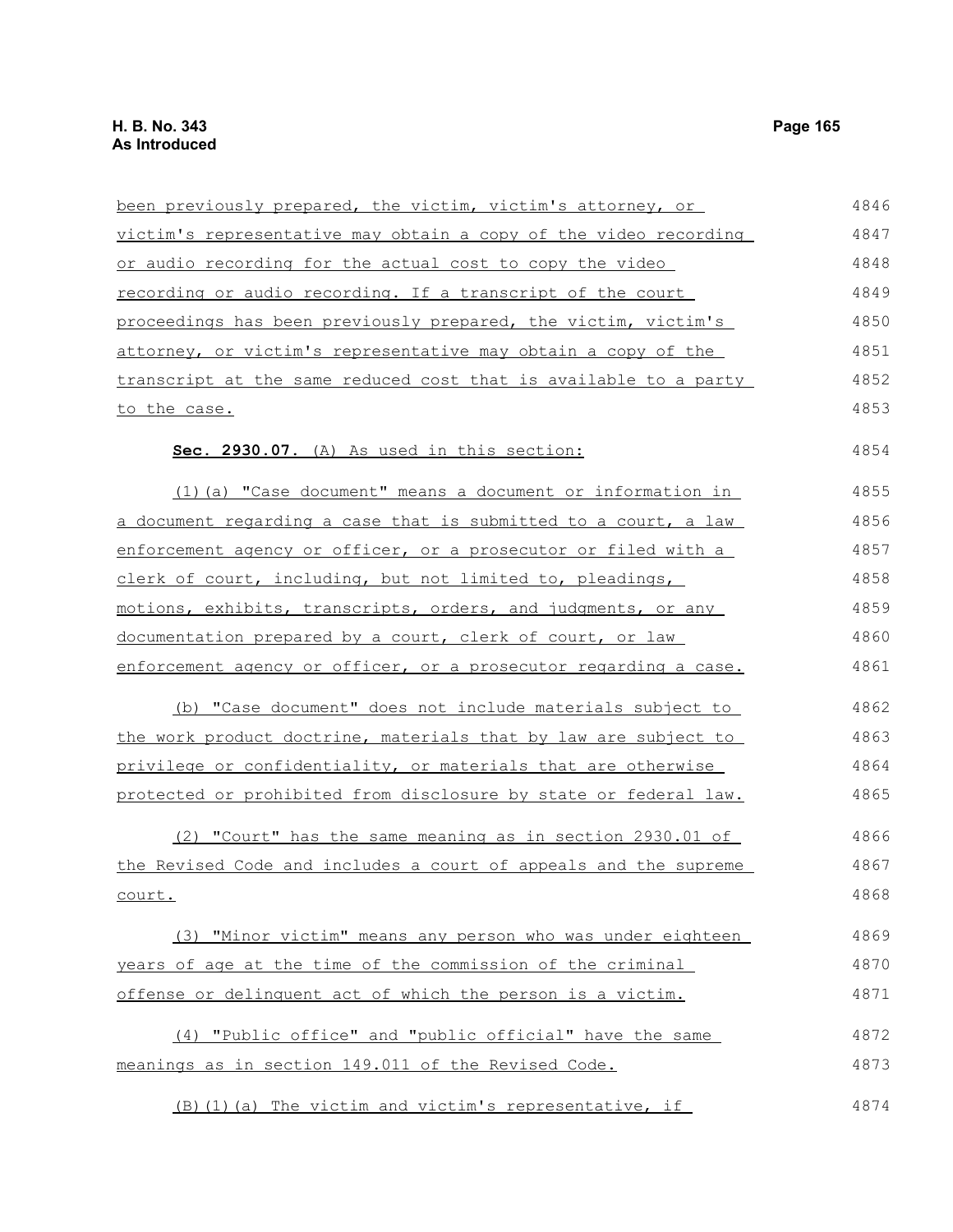| applicable, have the right at any court proceeding, including    | 4875 |
|------------------------------------------------------------------|------|
| any juvenile court proceeding, not to testify regarding the      | 4876 |
| victim's address, telephone number, place of employment, or      | 4877 |
| other locating information unless the victim specifically        | 4878 |
| consents or the court orders disclosure on finding that a        | 4879 |
| compelling need exists to disclose that information.             | 4880 |
| (b) The court proceeding to determine if a compelling need       | 4881 |
| exists to disclose that information shall be in-camera. The      | 4882 |
| victim and the victim's attorney, if applicable, shall be        | 4883 |
| present during the in-camera proceeding. If the court determines | 4884 |
| that the information shall be disclosed, the court proceeding    | 4885 |
| shall be closed during the disclosure.                           | 4886 |
| (2) (a) A defendant may not compel any witness to a              | 4887 |
| criminal offense or delinquent act to testify at any proceeding, | 4888 |
| including any juvenile court proceeding, regarding the witness's | 4889 |
| address, telephone number, place of employment, or other         | 4890 |
| locating information unless the witness specifically consents in | 4891 |
| writing or the court orders disclosure of that information on    | 4892 |
| finding that a compelling need for that information exists.      | 4893 |
| (b) The court proceeding to determine if a compelling need       | 4894 |
| exists to disclose that information shall be in camera. The      | 4895 |
| victim and the victim's attorney, if applicable, shall be        | 4896 |
| present during the in camera proceeding.                         | 4897 |
| (C) Any public office or public official that is charged         | 4898 |
| with the responsibility of knowing the name, address, or other   | 4899 |
| identifying information of a victim or victim's representative   | 4900 |
| as part of the office's or official's duties shall have full and | 4901 |
| complete access to the name, address, or other identifying       | 4902 |
| information of the victim or victim's representative. That       | 4903 |
| public office or public official shall take measures to prevent  | 4904 |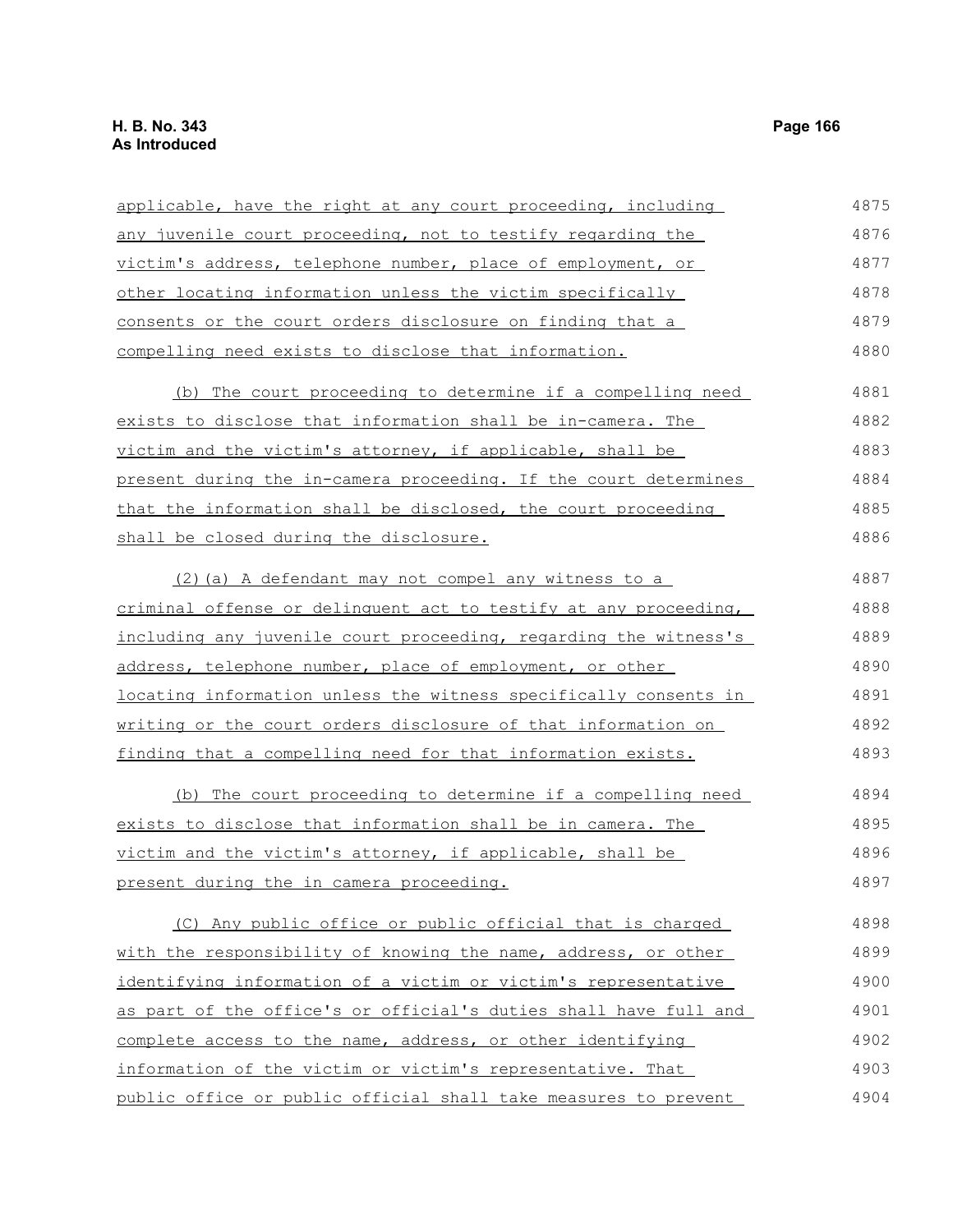| the public disclosure of the name, address, or other identifying   | 4905 |
|--------------------------------------------------------------------|------|
| information of the victim or victim's representative through the   | 4906 |
| use of redaction as set forth in division (D) of this section.     | 4907 |
| Nothing in this section prevents a public agency from              | 4908 |
| maintaining unredacted records of a victim's or victim's           | 4909 |
| <u>representative's name, contact information, and identifying</u> | 4910 |
| information for its own records and use or a public office or      | 4911 |
| public official from allowing another public office or public      | 4912 |
| official to access or obtain copies of its unredacted records.     | 4913 |
| The release of unredacted records to a public office or official   | 4914 |
| does not constitute a waiver of any exemption or exception         | 4915 |
| pursuant to section 149.43 of the Revised Code. This section       | 4916 |
| prohibits the public release of unredacted case documents          | 4917 |
| pursuant to division (A)(1)(v) of section 149.43 of the Revised    | 4918 |
| Code and division (D) of this section.                             | 4919 |
| (D) (1) On written request of the victim or victim's               | 4920 |
| representative to a law enforcement agency or prosecutor's         | 4921 |
| office and following a brief explanation from that law             | 4922 |
| enforcement agency or prosecutor's office of the potential risks   | 4923 |
| and benefits of redaction and the ability of the victim to         | 4924 |
| <u>retain counsel, all case documents related to the cases or</u>  | 4925 |
| matters specified by the victim maintained by the entity to whom   | 4926 |
| <u>the victim or victim's representative submitted the request</u> | 4927 |
| shall be redacted prior to public release pursuant to section      | 4928 |
| 149.43 of the Revised Code to remove the name, address, or other   | 4929 |
| identifying information of the victim.                             | 4930 |
| (2) On written application under seal of a victim or               | 4931 |
| victim's representative to a court, and following a brief          | 4932 |
| explanation from that court of the potential risks and benefits    | 4933 |
| of redaction and the ability of the victim to retain counsel,      | 4934 |

all case documents related to the cases or matters specified by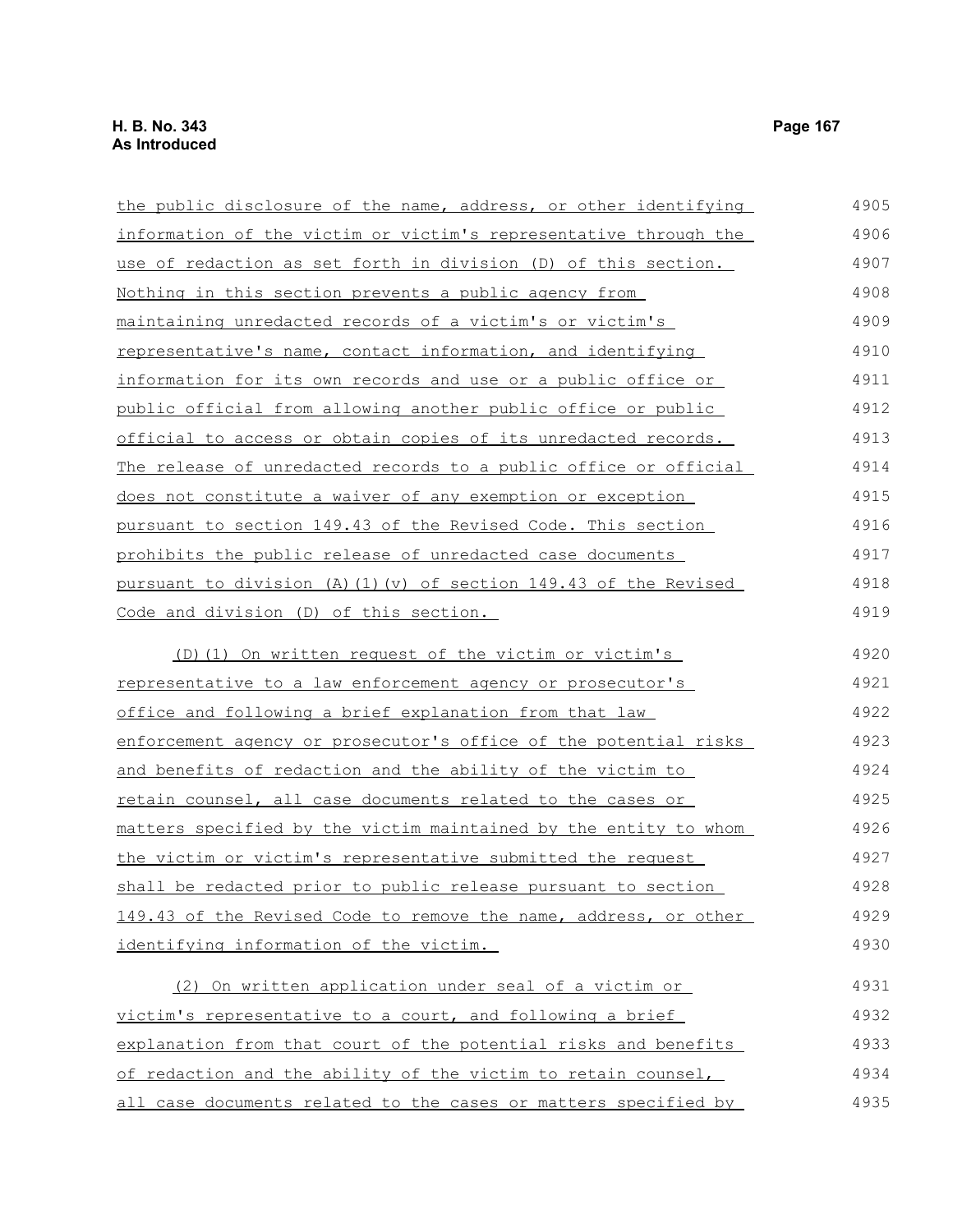the victim maintained by the entity to whom the victim or victim's representative submitted the request shall be redacted prior to public release pursuant to the supreme court Rules of Superintendence to remove the name, address, or other identifying information of the victim. The application shall be deemed to be filed under seal and the court shall promptly rule on the application. The court shall not release any unredacted records while the application is pending. (3) If multiple victims are involved in a single case, the public office or official shall take reasonable precautions to protect the information of the victim<u>s from other victims,</u> unless all of the victims consent to the release of information. (E)(1) This section does not apply to any disclosure of the name, address, or other identifying information of a victim that is required to be made in the statewide emergency alert program under section 5502.52 of the Revised Code, missing person alert system, or other similar alert system. (2) This section does not apply to any disclosure of the name, address, or other identifying information of a minor victim of a criminal offense or delinquent act that resulted in the death of the minor victim. (3) Nothing in this section shall prevent a victim, a victim's representative, or a victim's attorney from receiving a copy of any case document with the victim's name, contact information, and identifying information unredacted. A public office's or official's provision of a copy of a case document with the victim's name, contact information, and identifying information unredacted to a victim, victim's representative, or victim's attorney, if applicable, does not constitute a waiver of any exemption or exception under section 149.43 of the 4936 4937 4938 4939 4940 4941 4942 4943 4944 4945 4946 4947 4948 4949 4950 4951 4952 4953 4954 4955 4956 4957 4958 4959 4960 4961 4962 4963 4964 4965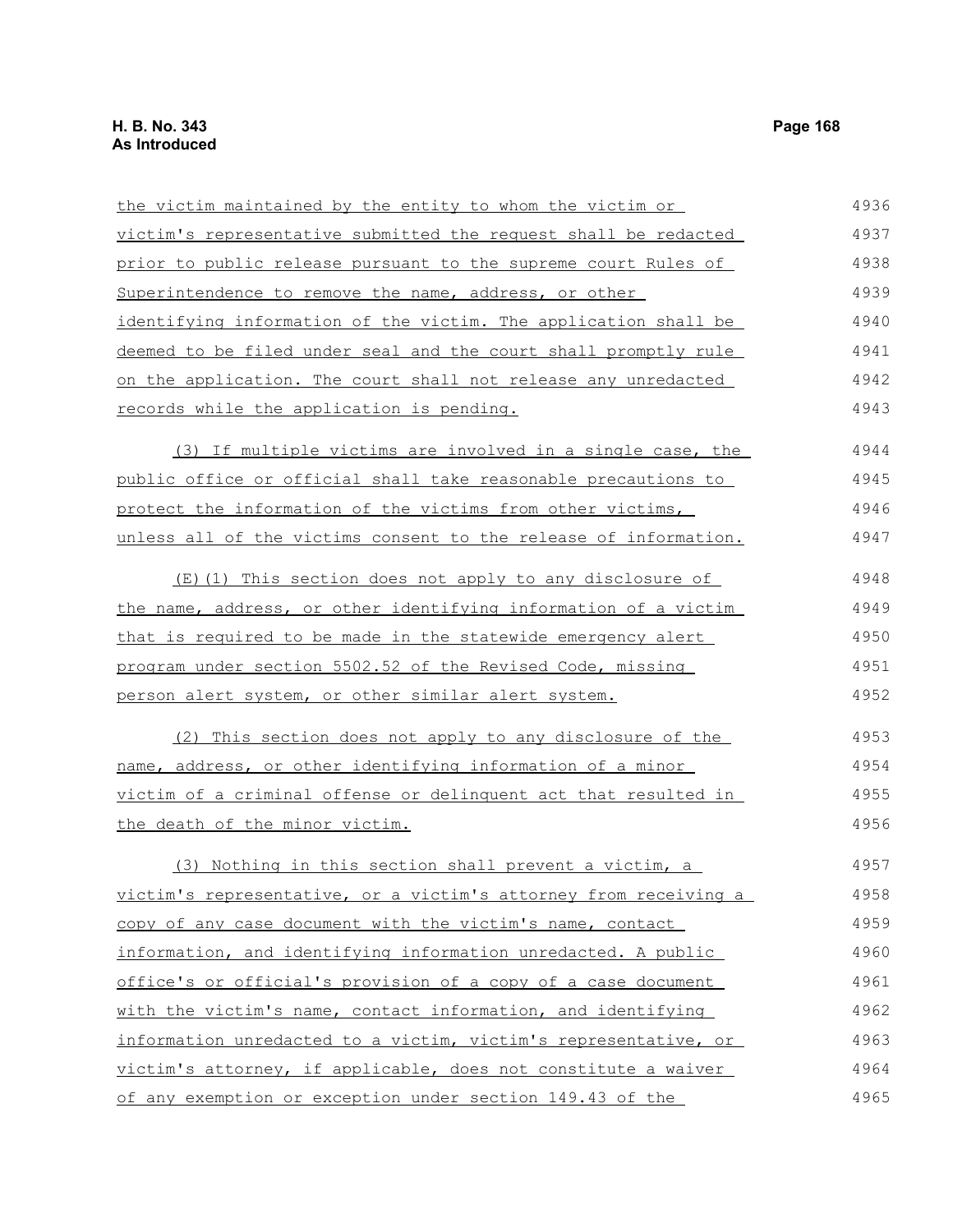| Revised Code. Pursuant to section 149.43 of the Revised Code, a          | 4966 |
|--------------------------------------------------------------------------|------|
| <u>victim, victim's representative, or victim's attorney shall not</u>   | 4967 |
| receive an unredacted copy of any recorded forensic interview of         | 4968 |
| <u>a minor victim or developmentally disabled victim absent a court </u> | 4969 |
| order compelling disclosure of the interview. A victim, victim's         | 4970 |
| representative, or victim's attorney shall have the right to             | 4971 |
| receive a redacted copy of the interview on request, subject to          | 4972 |
| section 149.43 of the Revised Code.                                      | 4973 |
| (4) Nothing in this section shall affect either of the                   | 4974 |
| following:                                                               | 4975 |
| (a) Any rights of a victim or victim's representative to                 | 4976 |
| be provided with notice or to make any written or oral statement         | 4977 |
| under this chapter or other applicable law;                              | 4978 |
| (b) The disclosure of the location where the reported                    | 4979 |
| criminal offense or delinquent act occurred.                             | 4980 |
| Sec. 2930.071. (A) (1) A defendant who seeks to subpoena                 | 4981 |
| records of or concerning the victim that are confidential or             | 4982 |
| <u>privileged by law shall request permission from the court before </u> | 4983 |
| the subpoena is issued. The defendant shall file a written               | 4984 |
| motion regarding the relevance, admissibility, and materiality           | 4985 |
| of the records and the defendant shall serve the motion on the           | 4986 |
| prosecutor and the victim's attorney, if applicable.                     | 4987 |
| (2) The court shall issue the subpoena if the court finds                | 4988 |
| by a preponderance of the evidence that the records are not              | 4989 |
| protected by privilege and the records contain relevant,                 | 4990 |
| admissible, and material evidence that is not available through          | 4991 |
| other evidence or witnesses. The records shall be produced to            | 4992 |
| the court for an in-camera review.                                       | 4993 |
| (3) A defendant who seeks to subpoena records of or                      | 4994 |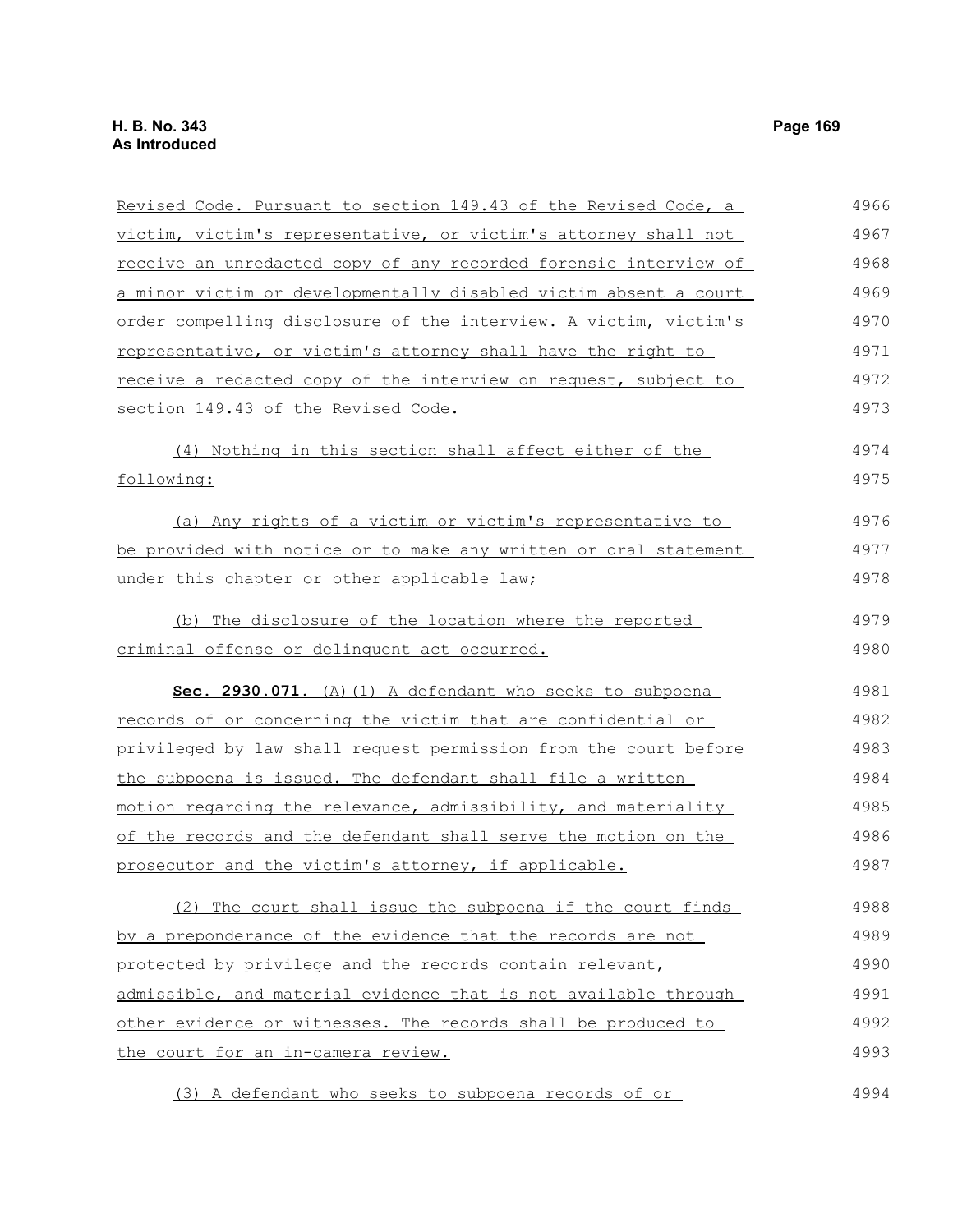| concerning the victim that are not confidential or privileged by      | 4995 |
|-----------------------------------------------------------------------|------|
| law shall serve the prosecutor, the victim, and the victim's          | 4996 |
| attorney, if applicable, with a copy of the subpoena.                 | 4997 |
| (4) Pursuant to Criminal Rule 17, the court, on a motion              | 4998 |
| <u>made promptly and at or before the time specified in the </u>      | 4999 |
| subpoena for compliance, may quash or modify the subpoena if          | 5000 |
| compliance would be unreasonable or oppressive. If the court          | 5001 |
| does not quash the subpoena, the court shall conduct an in-           | 5002 |
| <u>camera review of the records.</u>                                  | 5003 |
| (5) If, after conducting an in-camera review of the                   | 5004 |
| records, the court determines that due process requires the           | 5005 |
| disclosure of any portion of the records, the court shall             | 5006 |
| provide copies of the information the court intends to disclose       | 5007 |
| to the prosecutor, the victim, and the victim's attorney, if          | 5008 |
| applicable. The prosecutor, the victim, and the victim's              | 5009 |
| attorney, if applicable, shall have seven days to seek appellate      | 5010 |
| <u>review before the records are disclosed to the defendant. The </u> | 5011 |
| disclosure of any portion of the records to the prosecutor does       | 5012 |
| not make the records subject to discovery.                            | 5013 |
| (B) Before any victim may be subpoenaed by a defendant to             | 5014 |
| testify at any pretrial hearing, the defendant shall show good        | 5015 |
| cause at a hearing with the prosecutor and the victim, victim's       | 5016 |
| representative, and victim's attorney, if applicable, as to why       | 5017 |
| the court should issue the subpoena.                                  | 5018 |
| Sec. 2930.072. (A) Unless the victim consents in writing,             | 5019 |
| the victim shall not be compelled to submit to an interview on        | 5020 |
| any matter, including any charged criminal offense witnessed by       | 5021 |
| the victim and that occurred on the same occasion as the offense      | 5022 |
| against the victim or filed in the same indictment or                 | 5023 |
| information or consolidated for trial, that is conducted by the       | 5024 |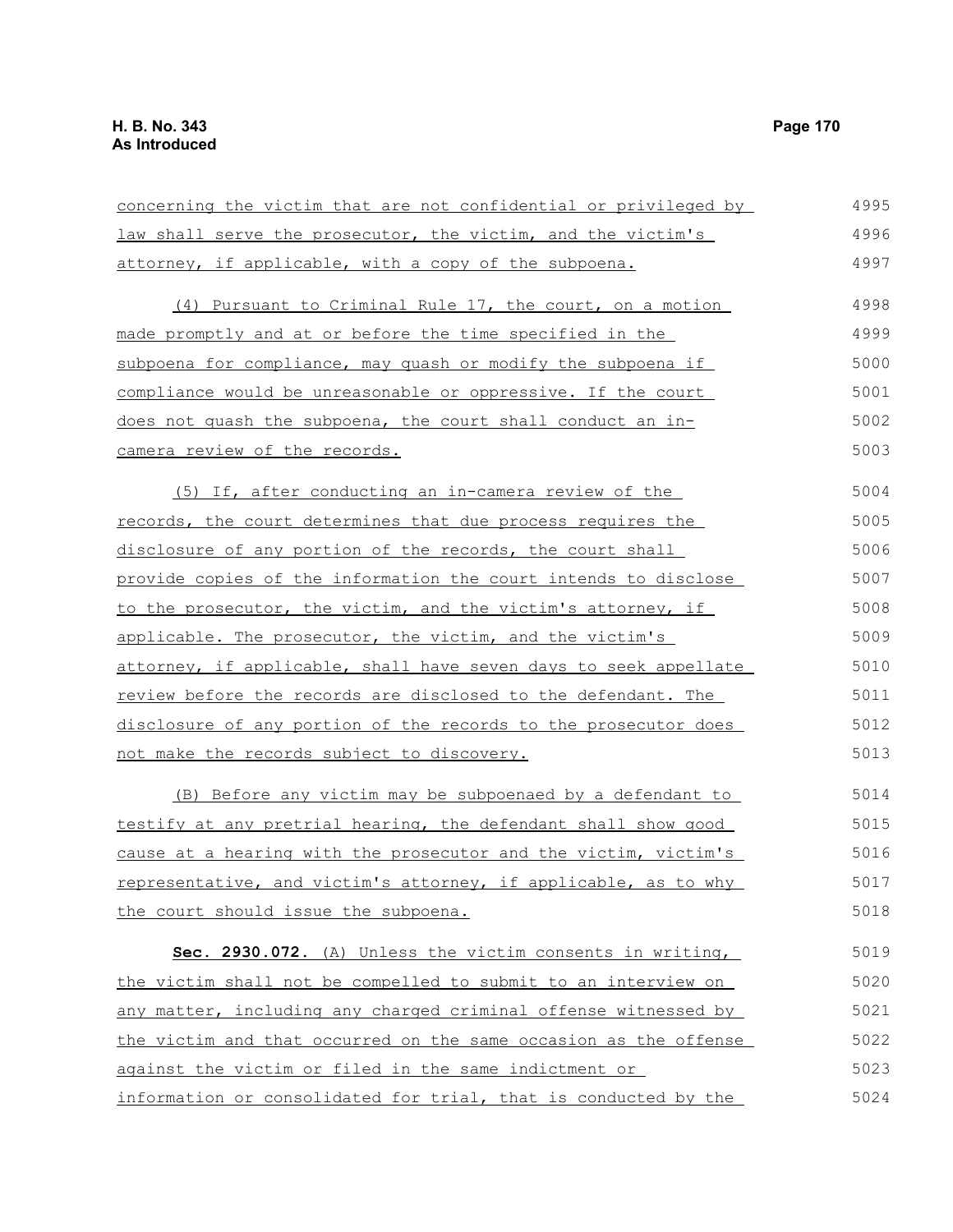| defendant, the defendant's attorney, or an agent of the             | 5025 |
|---------------------------------------------------------------------|------|
| defendant. Nothing in this section permits a victim to ignore or    | 5026 |
| disregard a subpoena seeking witness testimony issued pursuant      | 5027 |
| to the Criminal Rules.                                              | 5028 |
| (B) The defendant, the defendant's attorney, or an agent            | 5029 |
| of the defendant shall only contact the victim through the          | 5030 |
| prosecutor and the victim's attorney, if applicable, to schedule    | 5031 |
| an interview or, subject to Criminal Rule 15 or Juvenile Rule       | 5032 |
| 25, a deposition. The prosecutor shall promptly inform the          | 5033 |
| victim or the victim's attorney, if applicable, of the              | 5034 |
| defendant's request for an interview and shall advise the victim    | 5035 |
| of the victim's right to refuse the interview. The prosecutor       | 5036 |
| shall also inform the victim of the victim's right to an            | 5037 |
| attorney.                                                           | 5038 |
| (C)(1) If the victim consents to an interview or, subject           | 5039 |
| to Criminal Rule 15 or Juvenile Rule 25, as applicable, a           | 5040 |
| deposition, the prosecutor or the victim's attorney, if             | 5041 |
| applicable, shall inform the defendant, the defendant's             | 5042 |
| attorney, or an agent of the defendant of the time and place the    | 5043 |
| victim has selected for the interview or deposition, along with     | 5044 |
| <u>any other conditions requested by the victim, except that an</u> | 5045 |
| interview of a child victim shall only be permitted with leave      | 5046 |
| of the court.                                                       | 5047 |
|                                                                     |      |
| (2) The victim has the right to terminate the interview or          | 5048 |
| deposition at any time or refuse to answer any question during      | 5049 |
| the interview or deposition. If the victim refuses to answer        | 5050 |
| questions during the deposition or terminates the deposition,       | 5051 |
| the deposition may not be used in lieu of trial testimony.          | 5052 |
| (3) The victim's attorney, if applicable, or the                    | 5053 |
| prosecutor, at the request of the victim, has standing to           | 5054 |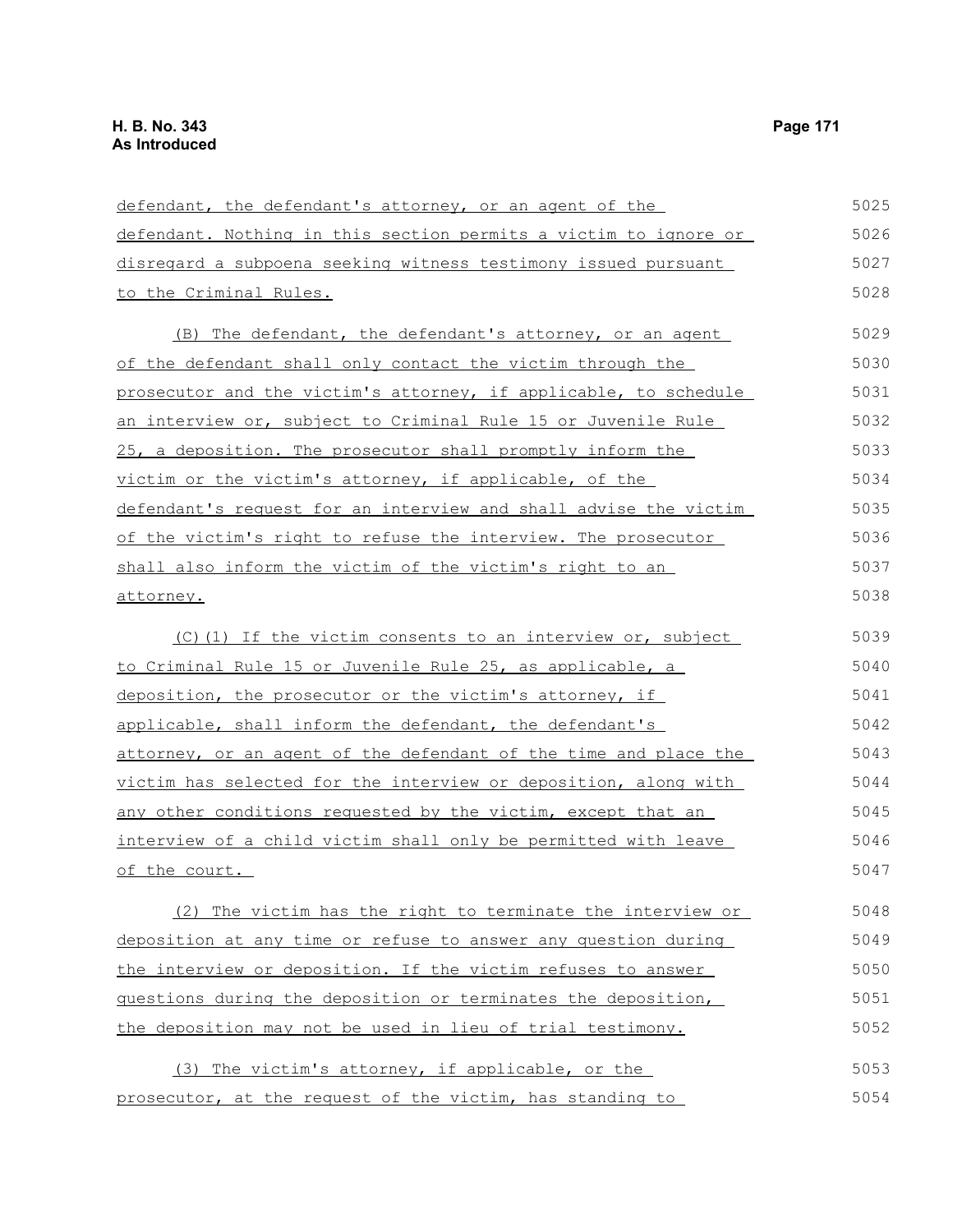protect the victim from harassment, intimidation, or abuse and, pursuant to that standing, may seek any appropriate protective order. 5055 5056 5057

(4) The victim may request or the victim's attorney, if applicable, or the prosecutor, with the victim's consent, may request that the deposition be audio or video recorded. 5058 5059 5060

(D) The prosecutor, or the prosecutor's designee, may attend all interviews and depositions between the victim and the defendant, defendant's attorney, or an agent of the defendant. On request of the prosecutor, the prosecutor shall receive a copy of the transcript or recording of the interview or deposition at the prosecutor's expense if a transcript or recording of the interview or deposition is made. 5061 5062 5063 5064 5065 5066 5067

(E) During the trial, the defendant or defendant's attorney shall not comment on the victim's refusal to be interviewed or deposed. If the defendant or the defendant's attorney comments at trial on the victim's refusal to be interviewed or deposed, the court shall instruct the jury that the victim has the right to refuse an interview or deposition. 5068 5069 5070 5071 5072 5073

**Sec. 2930.08.** (A)(1) The court and the prosecutor involved in the case shall take appropriate action to ensure a speedy disposition of the case. 5074 5075 5076

(2) A victim has the right to proceedings free from unreasonable delay and a prompt conclusion of the case. The court and all participants shall endeavor to complete the case within the time frame provided by the Rules of Superintendence. 5077 5078 5079 5080

(B) If a motion, request, or agreement between counsel the prosecutor and the defendant's or alleged juvenile offender's attorney is made in a case, including a motion, request, or 5081 5082 5083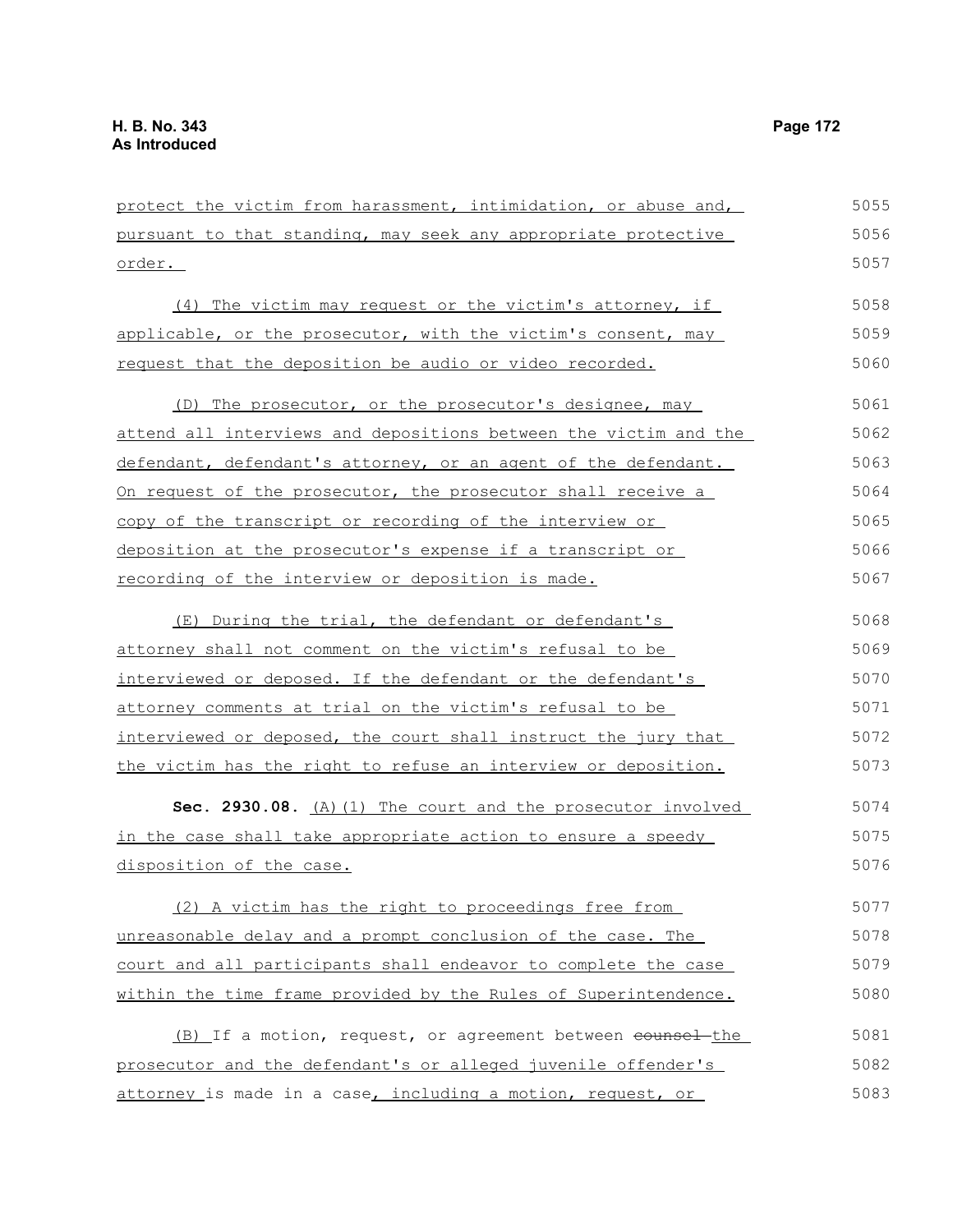agreement for a continuance of the case, and the motion, request, or agreement might result in a substantial delay in the prosecution of the case, the prosecutor in the case, to the extent practicable and, if the victim or victim's representative has requested notice pursuant to division (B) of section 2930.03 of the Revised Code, shall inform the victim and victim's representative, if applicable, that the motion, request, or agreement has been made and that it might result in a delay. If the victim, victim's representative, or victim's attorney, if applicable, objects to the delay, the prosecutor shall inform the court of the victim's-objections, and the court shall consider the victim's objections and the victim's right to a speedy disposition of the case in ruling on the motion, request, or agreement. (C) If the victim, victim's representative, or victim's attorney, if applicable, objects to a delay in the prosecution of the case, the court shall grant a motion, request, or agreement for a continuance of the case only if the party seeking the continuance demonstrates that the delay in the prosecution of the case is reasonable under the circumstances or 5084 5085 5086 5087 5088 5089 5090 5091 5092 5093 5094 5095 5096 5097 5098 5099 5100 5101 5102 5103

is otherwise in the interest of justice. The court may grant a motion, request, or agreement for a continuance of the case only for the time necessary to serve the interests of justice. If a continuance is granted, the court shall state on the record or in a judgment entry the specific reason for the continuance. 5104 5105 5106 5107 5108

Sec. 2930.09. (A)(1) A victim and victim's representative in a case-may, if applicable, have the right to be present whenever the defendant or alleged juvenile offender in the case is present during any stage of the case against the defendant or alleged juvenile offender -that is conducted on the record, other than a grand jury proceeding, unless the court determines-5109 5110 5111 5112 5113 5114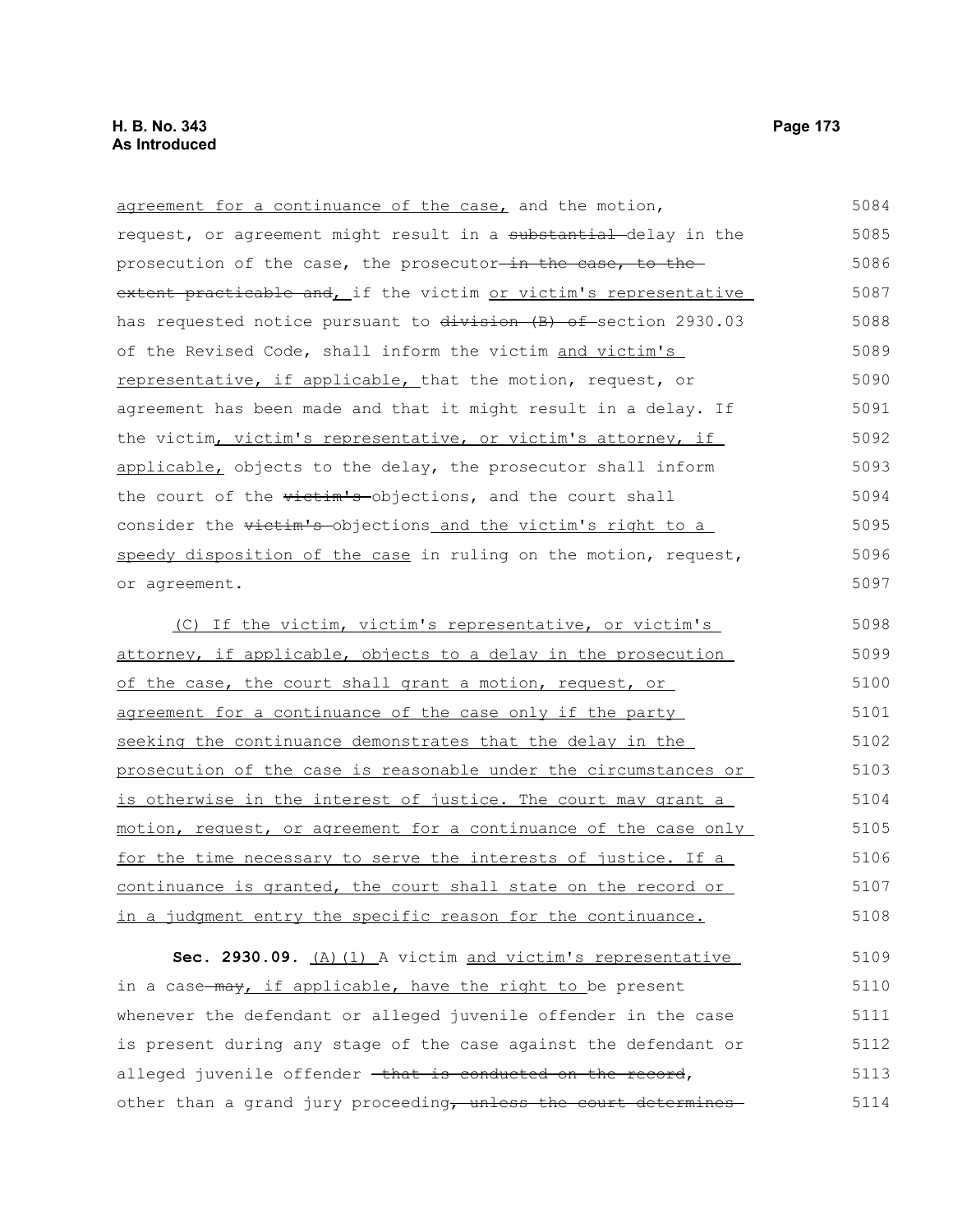that exclusion of the victim is necessary to protect the defendant's or alleged juvenile offender's right to a fair trial or to a fair delinquency proceeding. At any stage of the case at which the victim is present, the court, at the victim's request, shall permit the victim to be accompanied by an individual a victim advocate or victim representative to provide support to the victim unless the court determines that exclusion of the individual is necessary to protect the defendant's or allegedjuvenile offender's right to a fair trial or to a fair delinquency proceeding. (2) If the victim or victim's representative is not present at a court proceeding in which a right of the victim is at issue, the court shall ask the prosecutor whether the victim and victim's representative, if the victim or victim's representative requested notifications, were notified of the time, place, and purpose of the court proceeding and that the victim and victim's representative had a right to be heard at the court proceeding. If the court determines that timely notice was not given to the victim and victim's representative, if applicable, or that the victim and victim's representative were not adequately informed of the nature of the court proceeding, the court shall not rule on any substantive issue that implicates a victim's right, accept a plea, or impose a sentence and shall continue the court proceeding for the time necessary to notify the victim and victim's representative, if applicable, of the time, place, and nature of the court proceeding. 5115 5116 5117 5118 5119 5120 5121 5122 5123 5124 5125 5126 5127 5128 5129 5130 5131 5132 5133 5134 5135 5136 5137 5138 5139 5140

(B)(1) The victim and victim's representative, if applicable, have the right to be present and be heard at any proceeding in which a negotiated plea for the defendant or alleged juvenile offender will be presented to the court. If present, the victim, victim's representative, and victim's 5141 5142 5143 5144 5145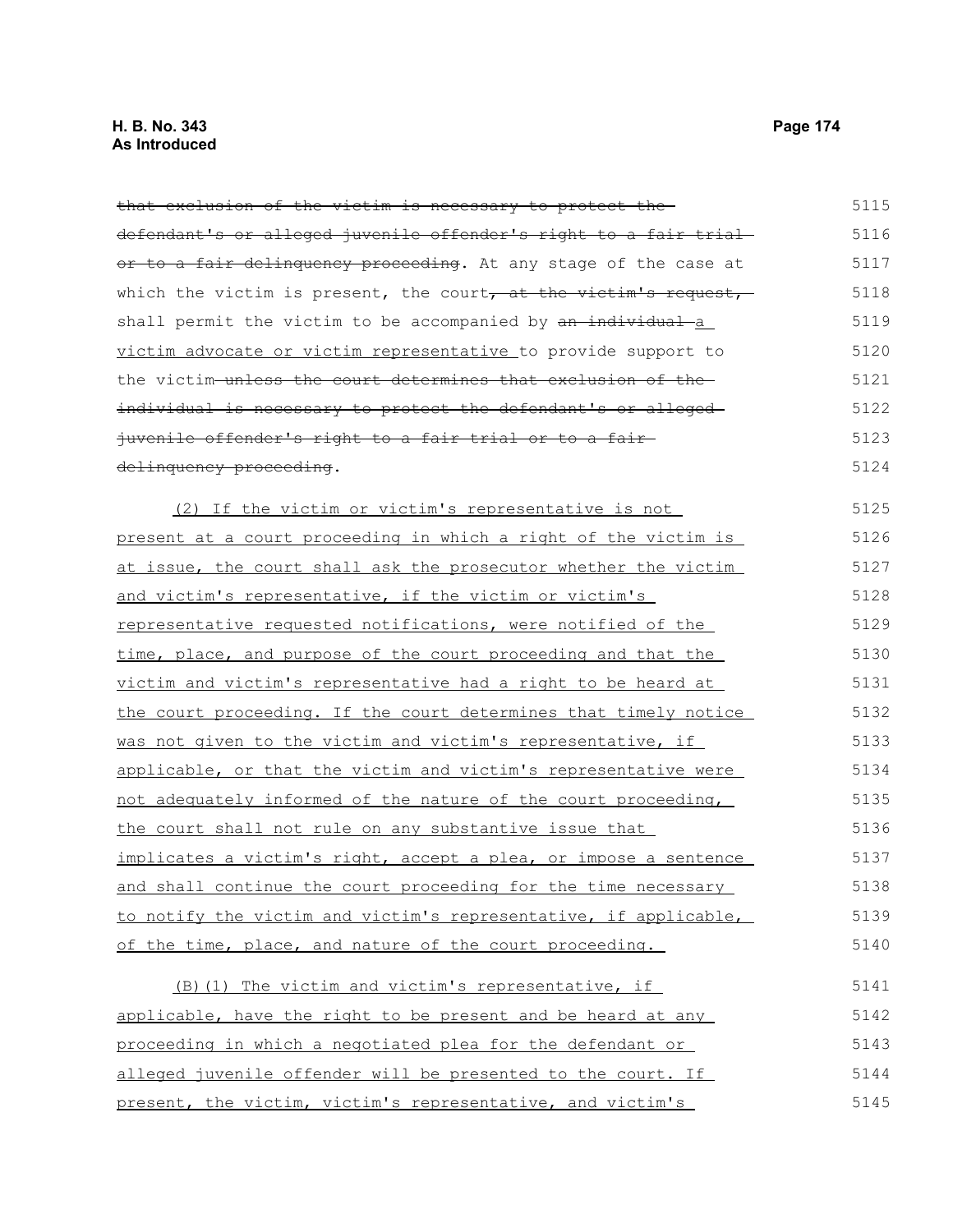attorney, if applicable, have the right to be heard orally, in writing, or both prior to the acceptance of the plea by the court. (2) The victim and the victim's representative, if applicable, have a right to elect to not be present at a proceeding in which a negotiated plea for the defendant or alleged juvenile offender will be presented to the court, unless a subpoena was served on the victim or victim's representative, if applicable, compelling the presence of the victim or the victim's representative. (C) The court shall not accept a negotiated plea agreement if the victim or the victim's representative is absent from the proceeding unless all of the following apply: (1) The prosecutor advises the court that before requesting and agreeing to a negotiated plea, the prosecutor conferred with the victim and victim's representative, if applicable, pursuant to section 2930.06 of the Revised Code, if the victim or victim's representative requested to confer with the prosecutor. (2) The prosecutor made reasonable efforts to give the victim and victim's representative, if applicable, notice of the plea proceedings and to inform the victim and victim's representative of the victim's and victim's representative's right to be present and be heard at the plea proceedings. 5146 5147 5148 5149 5150 5151 5152 5153 5154 5155 5156 5157 5158 5159 5160 5161 5162 5163 5164 5165 5166 5167 5168 5169

(3) The prosecutor discloses to the court any and all attempts made to give each victim and victim's representative, if applicable, notice of the plea agreement, including the offense or delinquent act to which the defendant or alleged juvenile offender will plead guilty, the date that the plea will 5170 5171 5172 5173 5174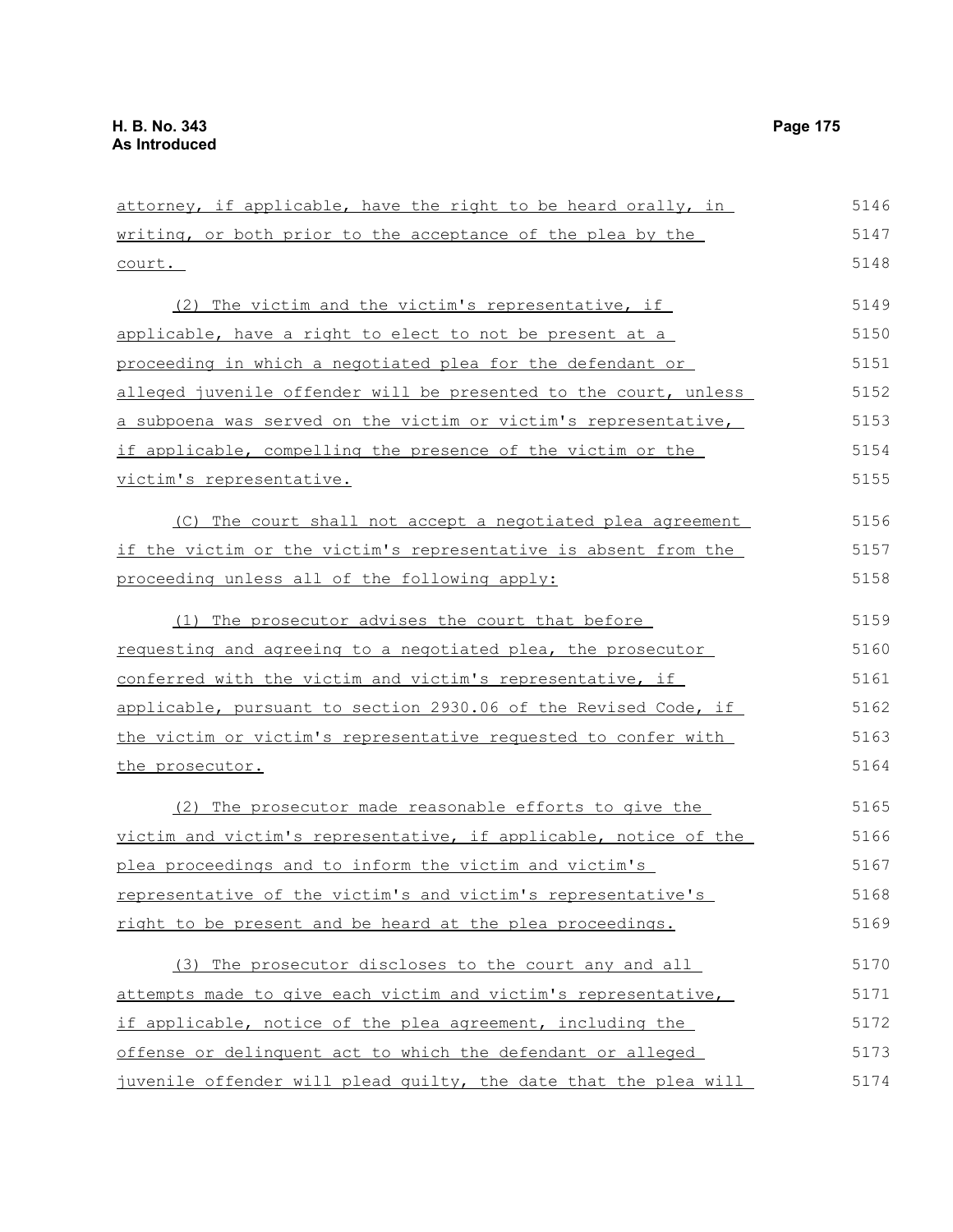| be presented to the court, and the terms of any sentence or      | 5175 |
|------------------------------------------------------------------|------|
| disposition agreed to as part of the negotiated plea.            | 5176 |
| (4) The prosecutor informs the court of any objection by         | 5177 |
| the victim or victim's representative to the plea agreement.     | 5178 |
| (5) The prosecutor advises the court that to the best of         | 5179 |
| the prosecutor's knowledge the notice requirements of this       | 5180 |
| chapter have been complied with.                                 | 5181 |
| (D) The victim and victim's representative, if applicable,       | 5182 |
| have the right to be present and be heard orally, in writing, or | 5183 |
| both at any proceeding in which the court conducts a hearing on  | 5184 |
| the post-arrest release of the person accused of committing a    | 5185 |
| criminal offense or delinquent act against the victim or the     | 5186 |
| conditions of that release, including the arraignment or initial | 5187 |
| appearance.                                                      | 5188 |
| The victim and victim's representative, if applicable,<br>(E)    | 5189 |
| have the right to be present and be heard orally, in writing, or | 5190 |
| both at any probation or community control revocation            | 5191 |
| disposition proceeding or any proceeding in which the court is   | 5192 |
| requested to terminate the probation or community control of the | 5193 |
| person who is convicted of committing a criminal offense or      | 5194 |
| delinquent act against the victim.                               | 5195 |
| (F) The victim and victim's representative, if applicable,       | 5196 |
| have the right to be heard orally, in writing, or both at any    | 5197 |
| proceeding in which the court is requested to modify the terms   | 5198 |
| of probation or community control of a person if the             | 5199 |
| modification will affect the person's contact with or the safety | 5200 |
| of the victim or if the modification involves restitution or     | 5201 |
| incarceration status.                                            | 5202 |
| (G) Nothing in this section requires a prosecutor to             | 5203 |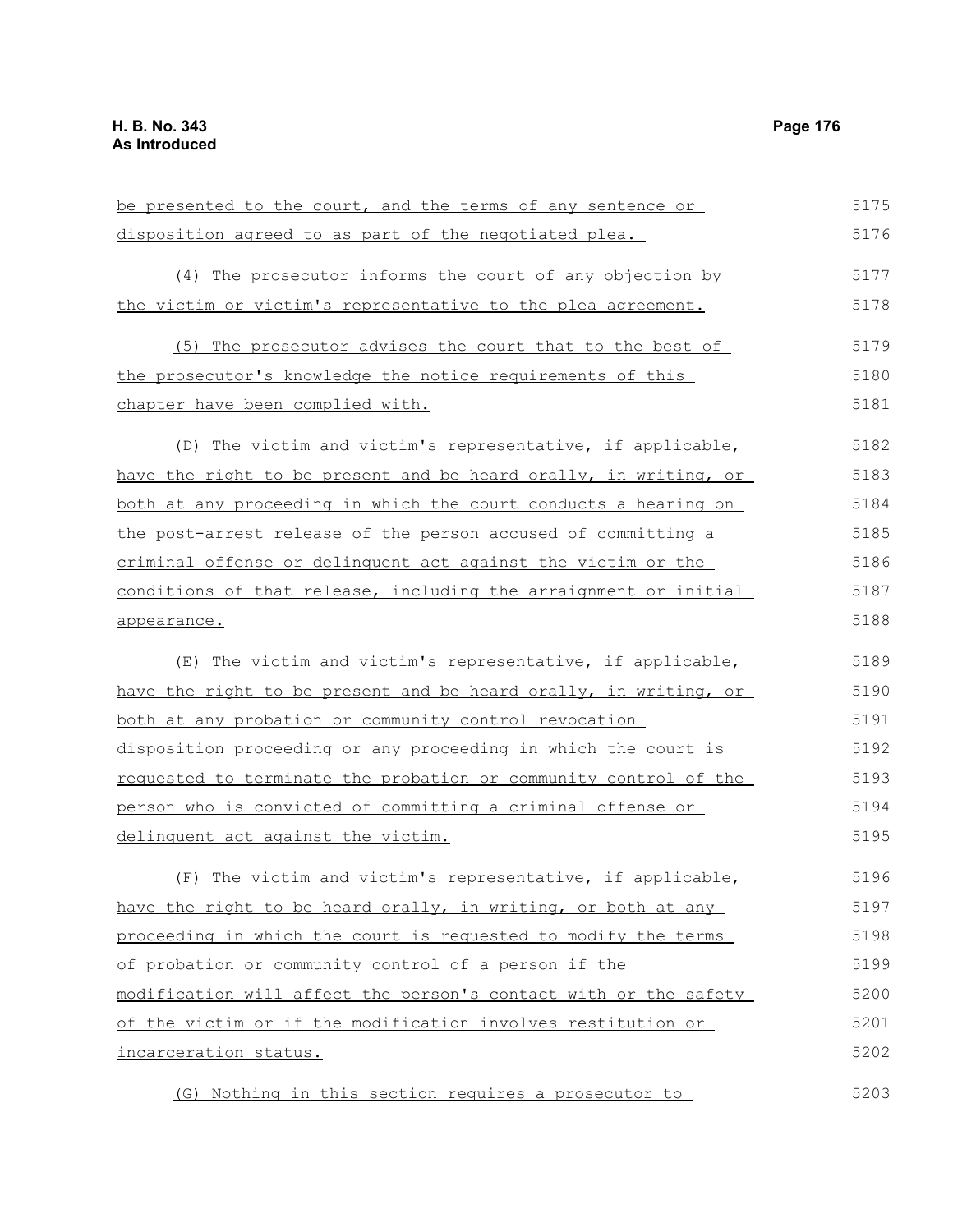disclose victim contact information.

**Sec. 2930.11.** (A) Except as otherwise provided in this section or in Chapter 2981. of the Revised Code, the law enforcement agency responsible for investigating a erimecriminal offense or specified delinquent act shall promptly return to the victim of the erime-criminal offense or specified delinquent act any property of the victim that was taken in the course of the investigation. In accordance with Criminal Rule 26 or an applicable Juvenile Rule, the law enforcement agency may take photographs of the property for use as evidence. If the ownership of the property is in dispute, the agency shall not return the property until the dispute is resolved. 5205 5206 5207 5208 5209 5210 5211 5212 5213 5214 5215

(B) The law enforcement agency responsible for investigating a crime-criminal offense or specified-delinquent act shall retain any property of the victim of the erimecriminal offense or specified delinquent act that is needed as evidence in the case, including any weapon used in the commission of the erime-criminal offense or specified-delinquent act, if the prosecutor certifies to the court a need to retain the property in lieu of a photograph of the property or of another evidentiary substitute for the property itself, pursuant to Appellate Rule 9. 5216 5217 5218 5219 5220 5221 5222 5223 5224 5225

(C) If the defendant or alleged juvenile offender in a case files a motion requesting the court to order the law enforcement agency to retain property of the victim because the property is needed for the defense in the case, the agency shall retain the property until the court rules on the motion. The court, in making a determination on the motion, shall weigh the victim's need for the property against the defendant's or alleged juvenile offender's assertion that the property has 5226 5227 5228 5229 5230 5231 5232 5233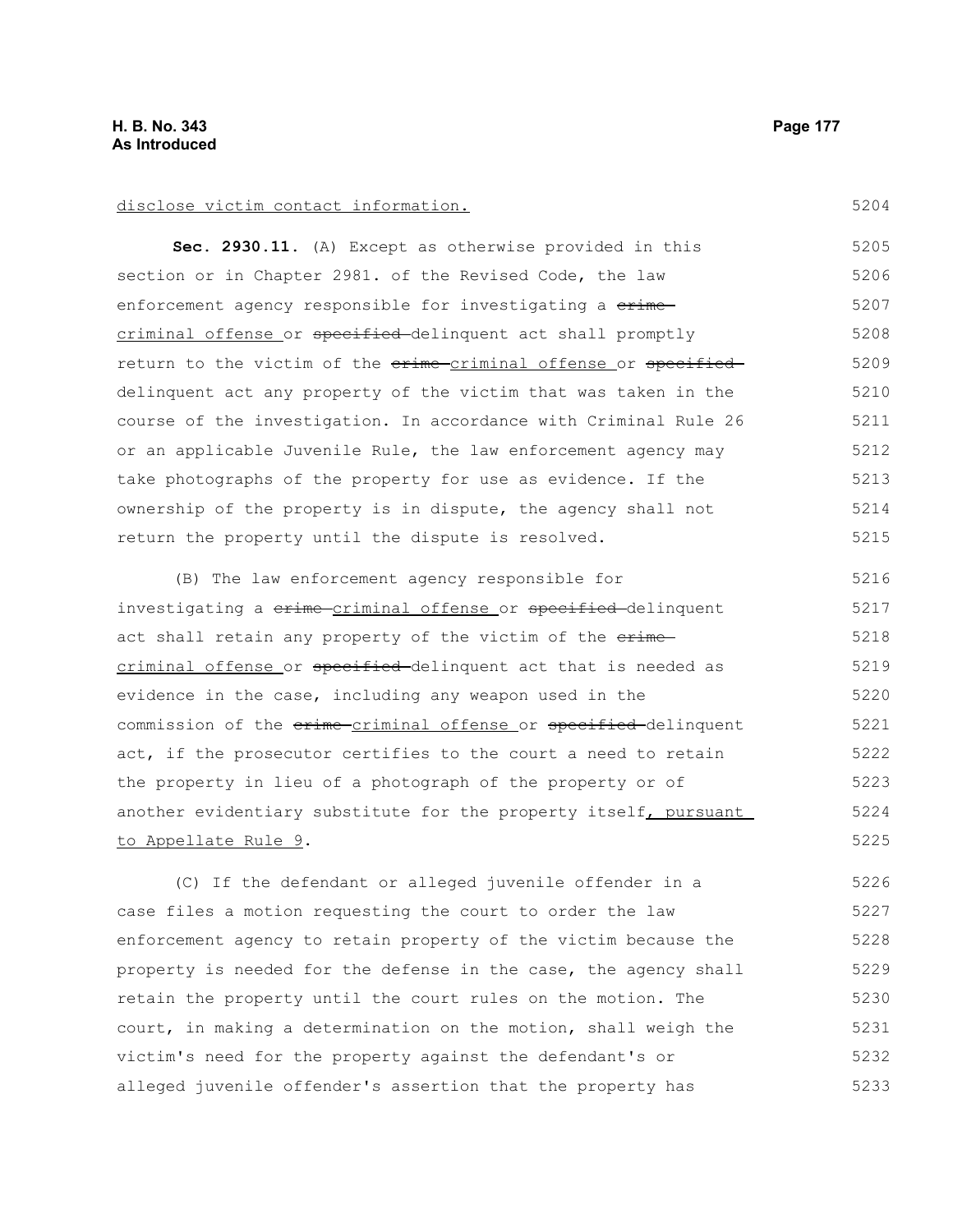motion in a timely fashion.

evidentiary value for the defense. The court shall rule on the 5234

**Sec. 2930.12.** (A) At the request of the victim or victim's representative in a criminal prosecution, the prosecutor or the prosecutor's designee shall give the victim and the victim's representative notice of the defendant's acquittal or conviction within seven days of the acquittal or conviction. At the request of the victim or victim's representative in a delinquency proceeding, the prosecutor or the prosecutor's designee shall give the victim and the victim's representative notice of the dismissal of the complaint against the alleged juvenile offender or of the adjudication of the alleged juvenile offender as a delinquent child, except that, if the juvenile court dismisses the complaint against the alleged juvenile offender or adjudicates the alleged juvenile offender a delinquent child prior to the prosecutor's involvement in the case, at the request of the victim or victim's representative, the court or a court employee shall give the victim and the victim's representative notice of the dismissal or of the adjudication. If the defendant or alleged juvenile offender is convicted or is adjudicated a delinquent child, the notice shall include all of the following: 5236 5237 5238 5239 5240 5241 5242 5243 5244 5245 5246 5247 5248 5249 5250 5251 5252 5253 5254 5255

 $(A)$  (1) The crimes criminal offenses or specified delinquent acts of which the defendant was convicted or for which the alleged juvenile offender was adjudicated a delinquent child; 5256 5257 5258 5259

(B) (2) The purpose of the presentence investigation report, if ordered, and that the victim and victim's representative, if applicable, have the right to review, on request to the prosecutor, a copy of the presentence 5260 5261 5262 5263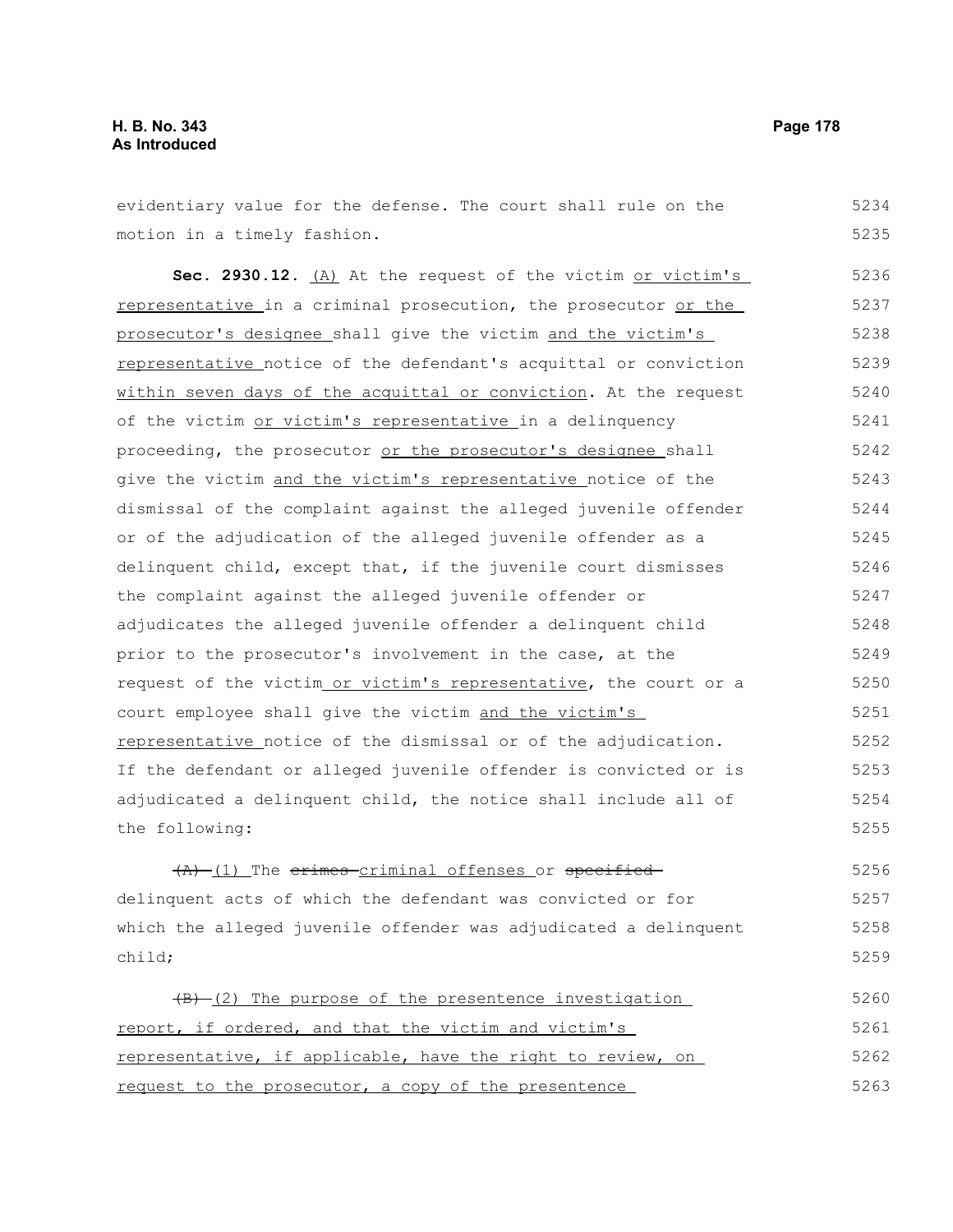| investigation report except those portions of the report that      | 5264 |
|--------------------------------------------------------------------|------|
| are confidential by law;                                           | 5265 |
| (3) The address and telephone number of the probation              | 5266 |
| office department or other person, if any, that is to prepare a    | 5267 |
| presentence investigation report pursuant to section 2951.03 of    | 5268 |
| the Revised Code or Criminal Rule 32.2, the address and            | 5269 |
| telephone number of the person, if any, who is to prepare a        | 5270 |
| disposition investigation report pursuant to division (C) (1) of   | 5271 |
| section 2152.18 of the Revised Code, and the address and           | 5272 |
| telephone number of the person, if any, who is to prepare a        | 5273 |
|                                                                    |      |
| victim impact statement pursuant to division (D) (1) of section    | 5274 |
| 2152.19 or section 2947.051 of the Revised Code;                   | 5275 |
| (C) (4) Notice that the victim and victim's                        | 5276 |
| representative, if applicable, may make a statement about the      | 5277 |
| impact of the erime-criminal offense or specified-delinquent act   | 5278 |
| to the probation officer or other person, if any, who prepares     | 5279 |
| the presentence investigation report or to the person, if any,     | 5280 |
| who prepares a victim impact statement, that a statement of the    | 5281 |
| victim and victim's representative, included in the report, if     | 5282 |
| applicable, will be made available to the defendant or alleged     | 5283 |
| juvenile offender unless the court exempts it from disclosure,     | 5284 |
| and that the court may make the victim impact statement            | 5285 |
| available to the defendant or alleged juvenile offender;           | 5286 |
| (b) (5) Notice of the victim's, victim's representative's,         | 5287 |
| and victim's attorney's, if applicable, right under section        | 5288 |
| 2930.14 of the Revised Code to make a statement about the impact   | 5289 |
| of the erime-criminal offense or specified-delinquent act before   | 5290 |
| sentencing or disposition;                                         | 5291 |
|                                                                    |      |
| $\overline{(E) - (6)}$ The date, time, and place of the sentencing | 5292 |
| hearing or dispositional hearing;                                  | 5293 |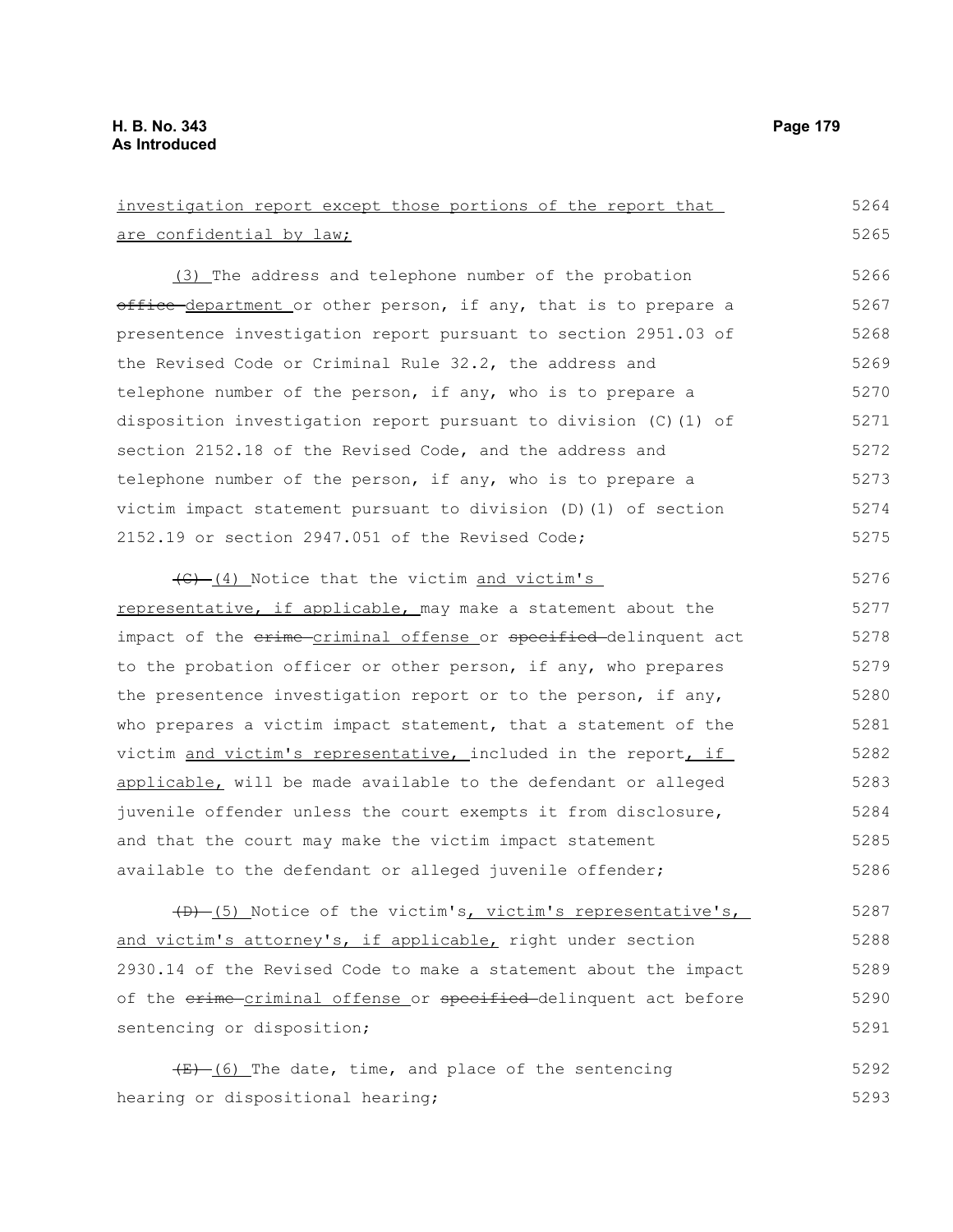| (F) (7) Notice that, if the court orders restitution, the             | 5294 |
|-----------------------------------------------------------------------|------|
| victim or victim's attorney, if applicable, has the right to          | 5295 |
| file a restitution lien;                                              | 5296 |
| (8) One of the following:                                             | 5297 |
| $\frac{(1)}{(1)}$ (a) Any sentence imposed upon the defendant and any | 5298 |
| subsequent modification of that sentence, including modification      | 5299 |
| under section 2929.20 or 5120.036 of the Revised Code or as a         | 5300 |
| result of the defendant's appeal of the sentence pursuant to          | 5301 |
| section 2953.08 of the Revised Code;                                  | 5302 |
| $(2)$ (b) Any disposition ordered for the defendant and any           | 5303 |
| subsequent modification of that disposition, if known to the          | 5304 |
| prosecutor, including judicial release or early release in            | 5305 |
| accordance with section 2151.38 of the Revised Code. If a court       | 5306 |
| has not provided timely notice to the prosecutor of a subsequent      | 5307 |
| modification of that disposition, the court shall promptly            | 5308 |
| notify the victim and the victim's representative, if                 | 5309 |
| applicable, of the subsequent modification.                           | 5310 |
| (B) During the probation department's presentence                     | 5311 |
| investigation, the department shall contact the victim, victim's      | 5312 |
| representative, and victim's attorney, if applicable, concerning      | 5313 |
| the victim's economic, physical, psychological, or emotional          | 5314 |
| harm or victim's safety concerns as a result of the offense.          | 5315 |
| Sec. 2930.121. (A) If a prosecutor dismisses a count or               | 5316 |
| counts of a complaint, information, or indictment involving the       | 5317 |
| victim as a result of a negotiated plea agreement, the victim         | 5318 |
| and victim's representative, on request, may exercise all of the      | 5319 |
| applicable rights of a crime victim throughout the criminal           | 5320 |
| justice process as though the count or counts involving the           | 5321 |
| victim had not been dismissed.                                        | 5322 |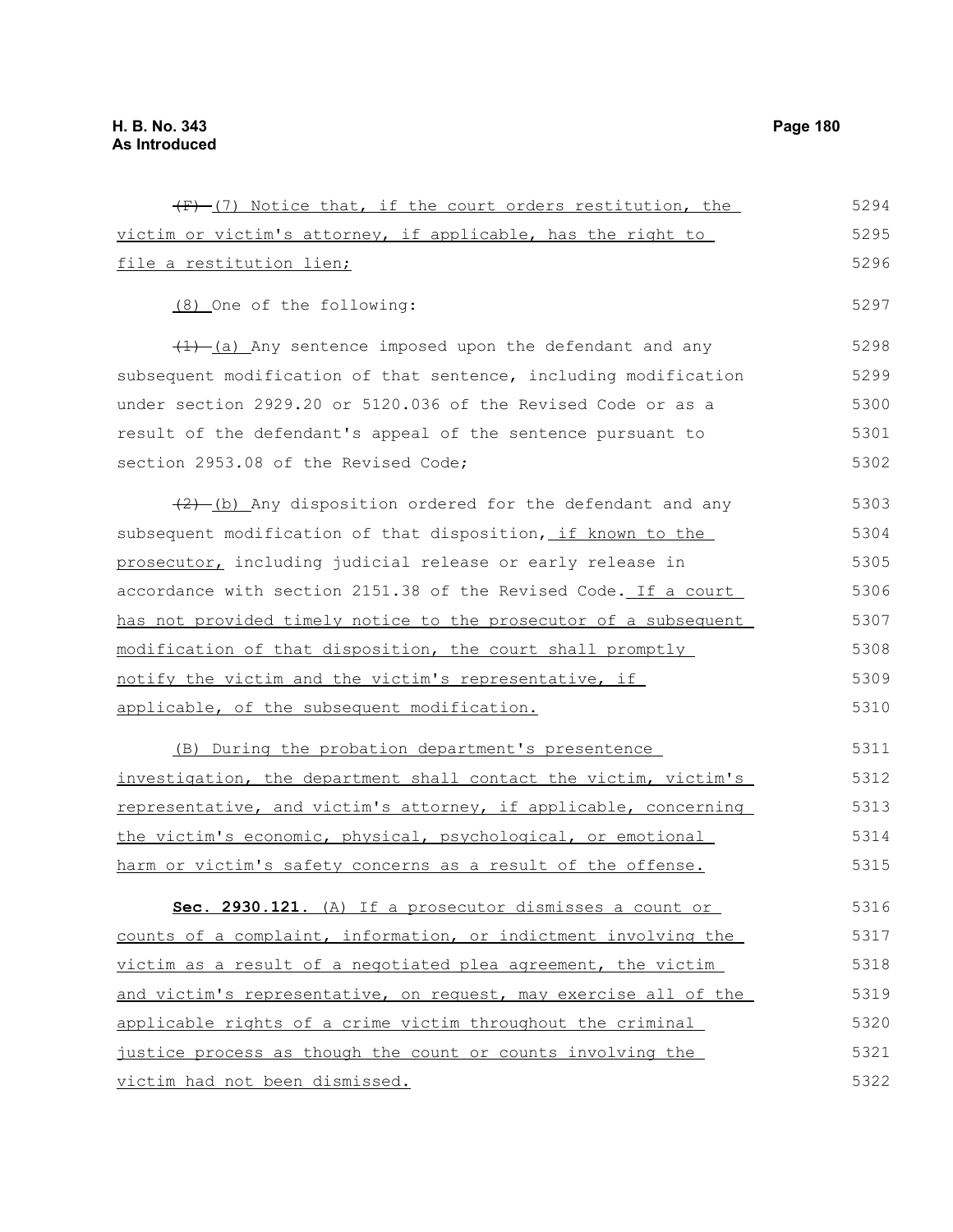| (B) As to each count that is dismissed as a result of a                  | 5323 |
|--------------------------------------------------------------------------|------|
| negotiated plea agreement, the prosecutor shall notify the               | 5324 |
| probation department or custodial or supervisory agency, as              | 5325 |
| applicable, if the victim or victim's representative requested           | 5326 |
| the victim's rights pursuant to this section.                            | 5327 |
| (C) For each victim and victim's representative who is                   | 5328 |
| involved in the counts dismissed as a result of a negotiated             | 5329 |
| plea agreement and who requested the victim's rights, the                | 5330 |
| prosecutor or the prosecutor's designee shall forward to the             | 5331 |
| probation department or custodial or supervisory agency, as              | 5332 |
| <u>applicable, any available information that would enable the </u>      | 5333 |
| <u>probation department or custodial or supervisory agency to carry </u> | 5334 |
| out its duties prescribed by this section.                               | 5335 |
| Sec. 2930.13. (A) If the court orders the preparation of a               | 5336 |
| victim impact statement pursuant to division (D) (1) of section          | 5337 |
| 2152.19 or section 2947.051 of the Revised Code, the victim in           | 5338 |
| the case <u>or victim's representative</u> may make a written or and     | 5339 |
| oral statement regarding the impact of the erime-criminal                | 5340 |
| offense or specified delinquent act to the person whom the court         | 5341 |
| orders to prepare the victim impact statement. A statement made          | 5342 |
| by the victim or victim's representative under this section              | 5343 |
| shall be included in the victim impact statement.                        | 5344 |
| (B) If a probation officer or other person is preparing a                | 5345 |
| presentence investigation report pursuant to section 2947.06 or          | 5346 |
| 2951.03 of the Revised Code or Criminal Rule 32.2, or a                  | 5347 |
| disposition investigation report pursuant to section 2152.18 of          | 5348 |
| the Revised Code, concerning the defendant or alleged juvenile           | 5349 |
| offender in the case, the victim <u>and victim's representative, if </u> | 5350 |
| applicable, may make a written or and oral statement regarding           | 5351 |
| the impact of the erime-criminal offense or specified-delinquent         | 5352 |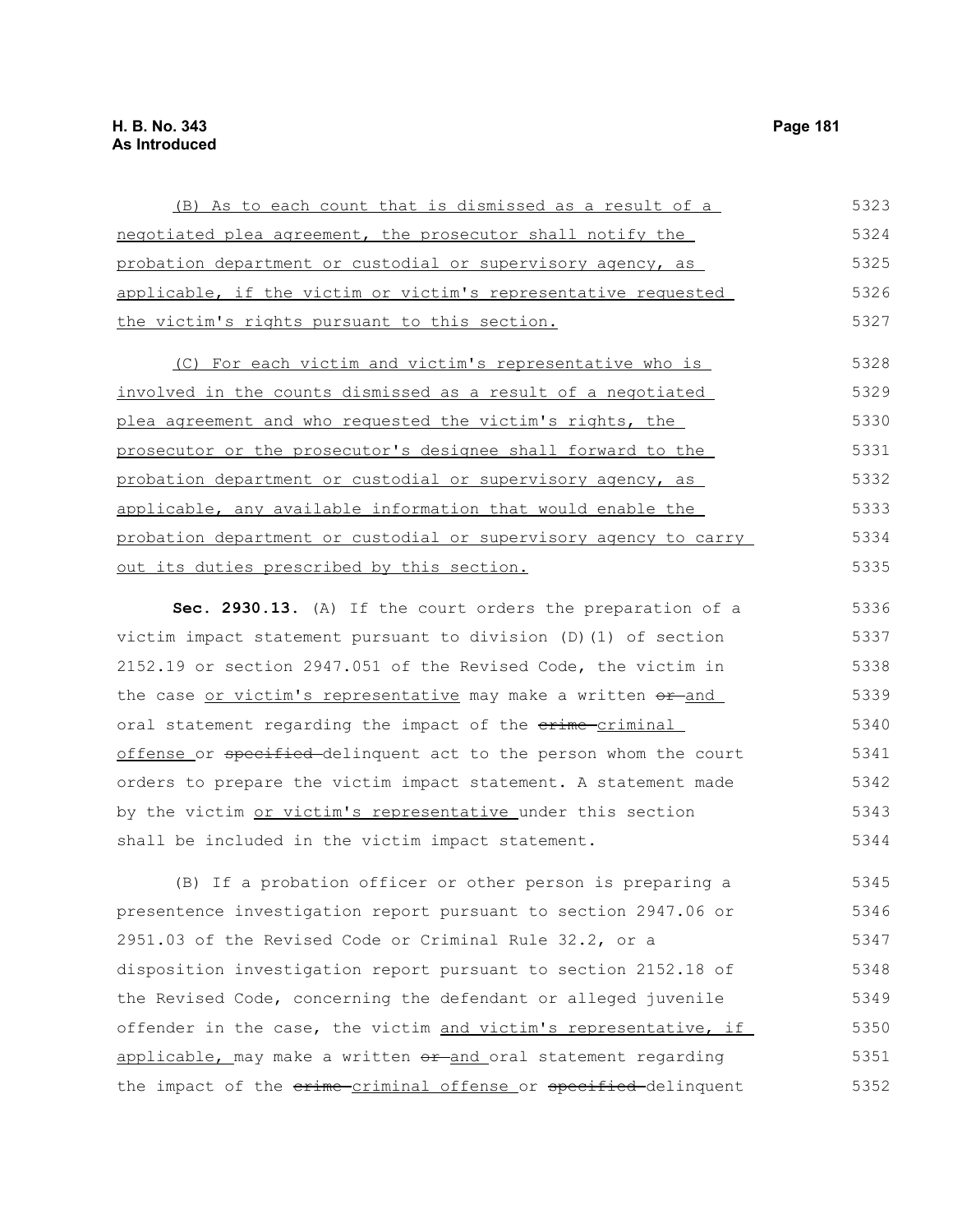act to the probation officer or other person. The probation officer or other person shall use the statement in preparing the presentence investigation report or disposition investigation report and, upon the victim's or victim's representative's request, shall include a written statement submitted by the victim in the presentence investigation report or disposition investigation report. 5353 5354 5355 5356 5357 5358 5359

(C) A statement made by the victim or victim's representative under division (A) or (B) of this section may include the following: 5360 5361 5362

(1) An explanation of the nature and extent of any physical, psychological, or emotional harm suffered by the victim as a result of the erime-criminal offense or specifieddelinquent act that is the basis of the case; 5363 5364 5365 5366

(2) An explanation of the extent of any property damage or other economic loss suffered by the victim as a result of that erime criminal offense or specified delinquent act; 5367 5368 5369

(3) An opinion regarding the extent to which, if any, the victim needs restitution for harm caused by the defendant or alleged juvenile offender as a result of that erime-criminal offense or specified delinquent act and information about whether the victim has applied for or received any compensation for loss or damage caused by that erime-criminal offense or specified-delinquent act; 5370 5371 5372 5373 5374 5375 5376

(4) The victim's and victim's representative's recommendation for an appropriate sanction or disposition for the defendant or alleged juvenile offender regarding that  $e$ rimecriminal offense or specified-delinquent act. 5377 5378 5379 5380

(D) If a statement made by a victim or victim's 5381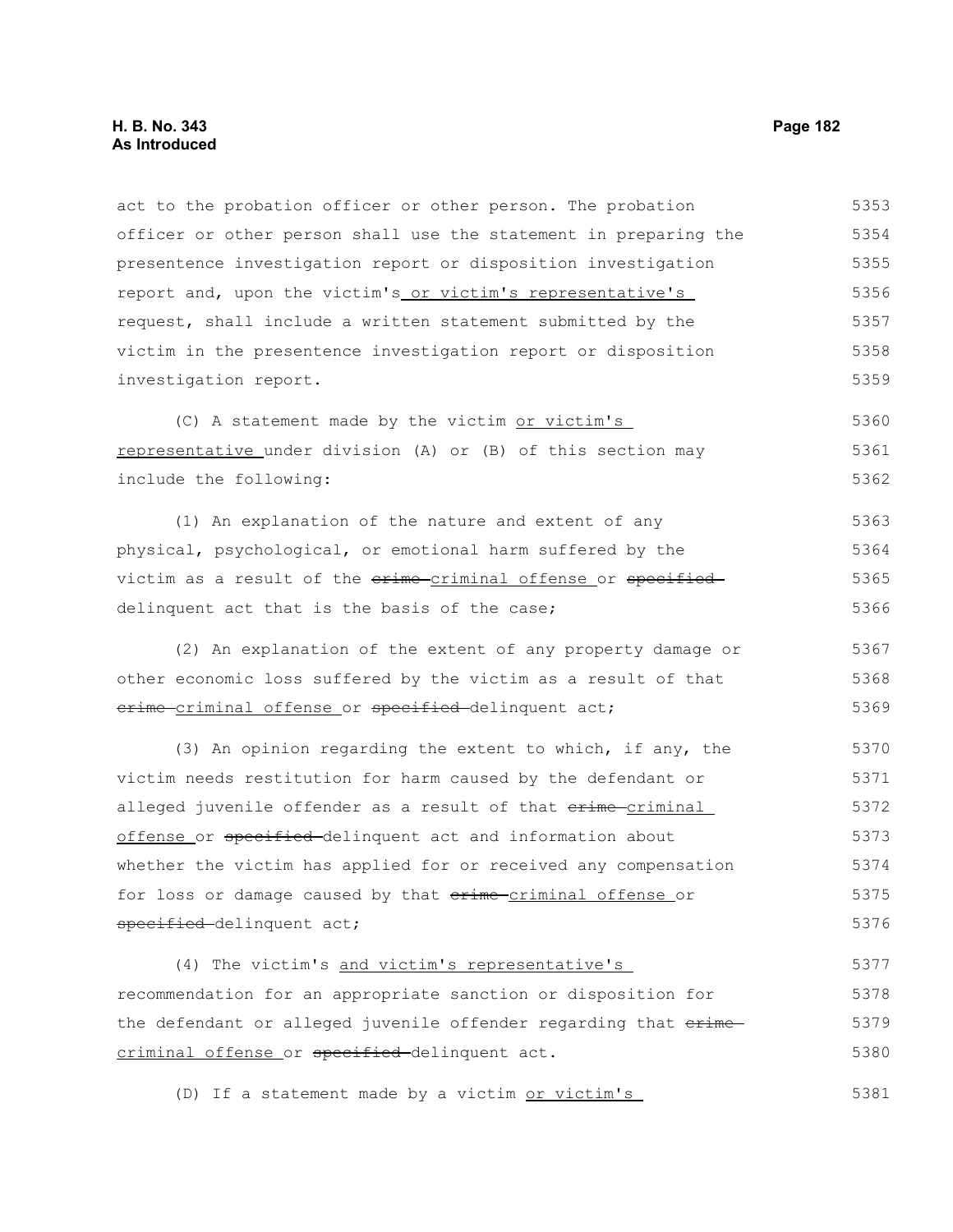representative under division (A) of this section is included in a victim impact statement, the provision, receipt, and retention of copies of, the use of, and the confidentiality, nonpublic record character, and sealing of the victim impact statement is governed by division  $\left(\frac{B}{2}\right)$  (D)(3) of section  $2152.20 - 2152.19$  or by division (C) of section 2947.051 of the Revised Code, as appropriate. If a statement made by a victim or victim's representative under division (B) of this section is included in a presentence investigation report prepared pursuant to section 2947.06 or 2951.03 of the Revised Code or Criminal Rule 32.2 or in a disposition investigation report pursuant to division (C) (1) of section 2152.18 of the Revised Code, the provision, receipt, and retention of copies of, the use of, and the confidentiality, nonpublic record character, and sealing of the presentence investigation report or disposition investigation report that contains the victim's statement is governed by section 2951.03 of the Revised Code. 5382 5383 5384 5385 5386 5387 5388 5389 5390 5391 5392 5393 5394 5395 5396 5397 5398

 **Sec. 2930.131.** (A) If the presentence investigation report is made available to the defendant, the court shall provide a copy of the report to the prosecutor assigned to the case at least seven days prior to the sentencing hearing. The prosecutor shall, upon request, provide a copy of the report to the victim, victim's representative, and victim's attorney, if applicable, at least five days prior to the sentencing hearing, except those parts of the report that are redacted by the court or made confidential by law. 5399 5400 5401 5402 5403 5404 5405 5406 5407

(B) If the court redacts any portion of the presentence investigation report, the court shall inform the parties and the victim, victim's representative, and victim's attorney, if applicable, of the court's decision and shall state on the record the court's reason for the redaction. 5408 5409 5410 5411 5412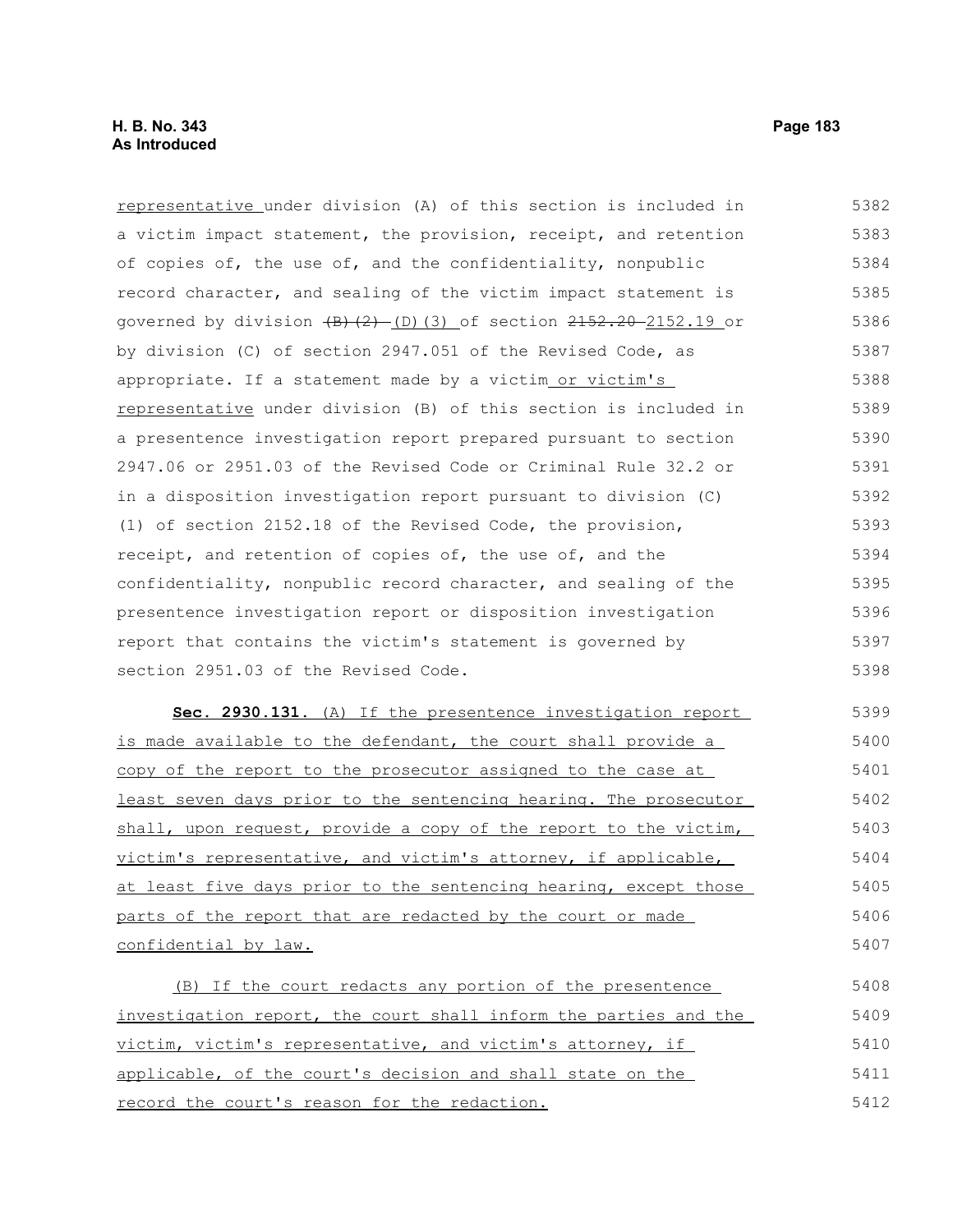# **H. B. No. 343 Page 184 As Introduced**

| Sec. 2930.14. (A) Before imposing sentence upon, or              | 5413 |
|------------------------------------------------------------------|------|
| entering an order of disposition for, a defendant or alleged     | 5414 |
| juvenile offender for the commission of a erime-criminal offense | 5415 |
| or specified delinquent act, the court shall permit the victim   | 5416 |
| of the crime or specified delinquent act-or victim's             | 5417 |
| representative to make a statement be heard orally, in writing,  | 5418 |
| or both during the sentencing or disposition proceeding. The     | 5419 |
| court may give copies of any written statement made by a victim  | 5420 |
| or victim's representative to the defendant or alleged juvenile  | 5421 |
| offender and defendant's or alleged juvenile offender's counsel  | 5422 |
| and may give any written statement made by the defendant or      | 5423 |
| alleged juvenile offender to the victim, victim's                | 5424 |
| representative, or victim's attorney, if applicable, and the     | 5425 |
| prosecutor. The court may redact any information contained in a  | 5426 |
| written statement that the court determines is not relevant to   | 5427 |
| and will not be relied upon in the sentencing or disposition     | 5428 |
| decision. The victim's or victim's representative's oral         | 5429 |
| statement is not subject to cross-examination. The written       | 5430 |
| statement of the victim or victim's representative or of the     | 5431 |
| defendant or alleged juvenile offender is confidential and is    | 5432 |
| not a public record as used in section 149.43 of the Revised     | 5433 |
| Code. Any person to whom a copy of a written statement was       | 5434 |
| released by the court shall return it to the court immediately   | 5435 |
| following sentencing or disposition.                             | 5436 |

(B) The court shall consider a  $\overline{v}$  victim's statement made by a victim or victim's representative under division (A) of this section along with other factors that the court is required to consider in imposing sentence or in determining the order of disposition. If the statement includes new material facts, the court shall not rely on the new material facts unless it continues the sentencing or dispositional proceeding or takes 5437 5438 5439 5440 5441 5442 5443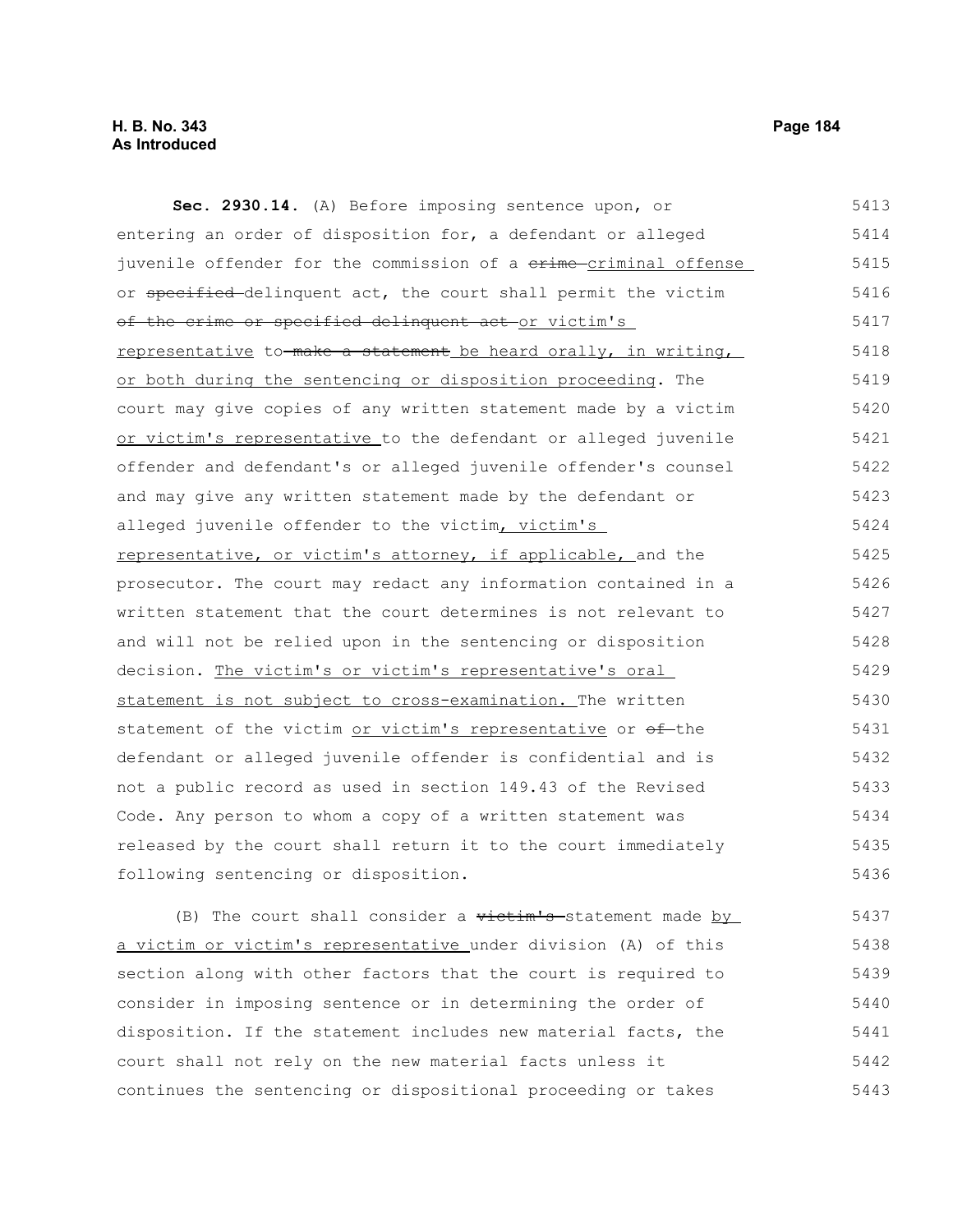other appropriate action to allow the defendant or alleged juvenile offender an adequate opportunity to respond to the new material facts. 5444 5445 5446

**Sec. 2930.15.** (A) If a defendant is convicted of committing a erime-criminal offense against a victim or an alleged juvenile offender is adjudicated a delinquent child for committing a specified-delinquent act against a victim, if the victim or victim's representative requests notice of the filing of an appeal, and if the defendant or alleged juvenile offender files an appeal, the prosecutor in the case promptly, but not later than seven days after receiving the notice of appeal, shall notify the victim and victim's representative, if applicable, of the appeal. The prosecutor also shall give the victim and victim's representative, if applicable, all of the following information: 5447 5448 5449 5450 5451 5452 5453 5454 5455 5456 5457 5458

(1) A brief explanation of the appellate process, including the possible disposition of the case; 5459 5460

(2) Whether the defendant or alleged juvenile offender has been released on bail or other recognizance or under conditions imposed by the juvenile court pending the disposition of the appeal; 5461 5462 5463 5464

(3) The time, place, and location of appellate court proceedings and any subsequent changes in the time, place, or location of those proceedings; 5465 5466 5467

(4) The result of the appeal. 5468

(B) If the appellate court returns the defendant's or alleged juvenile offender's case to the trial court or juvenile court for further proceedings, the victim and victim's representative, if applicable, may exercise all the rights that 5469 5470 5471 5472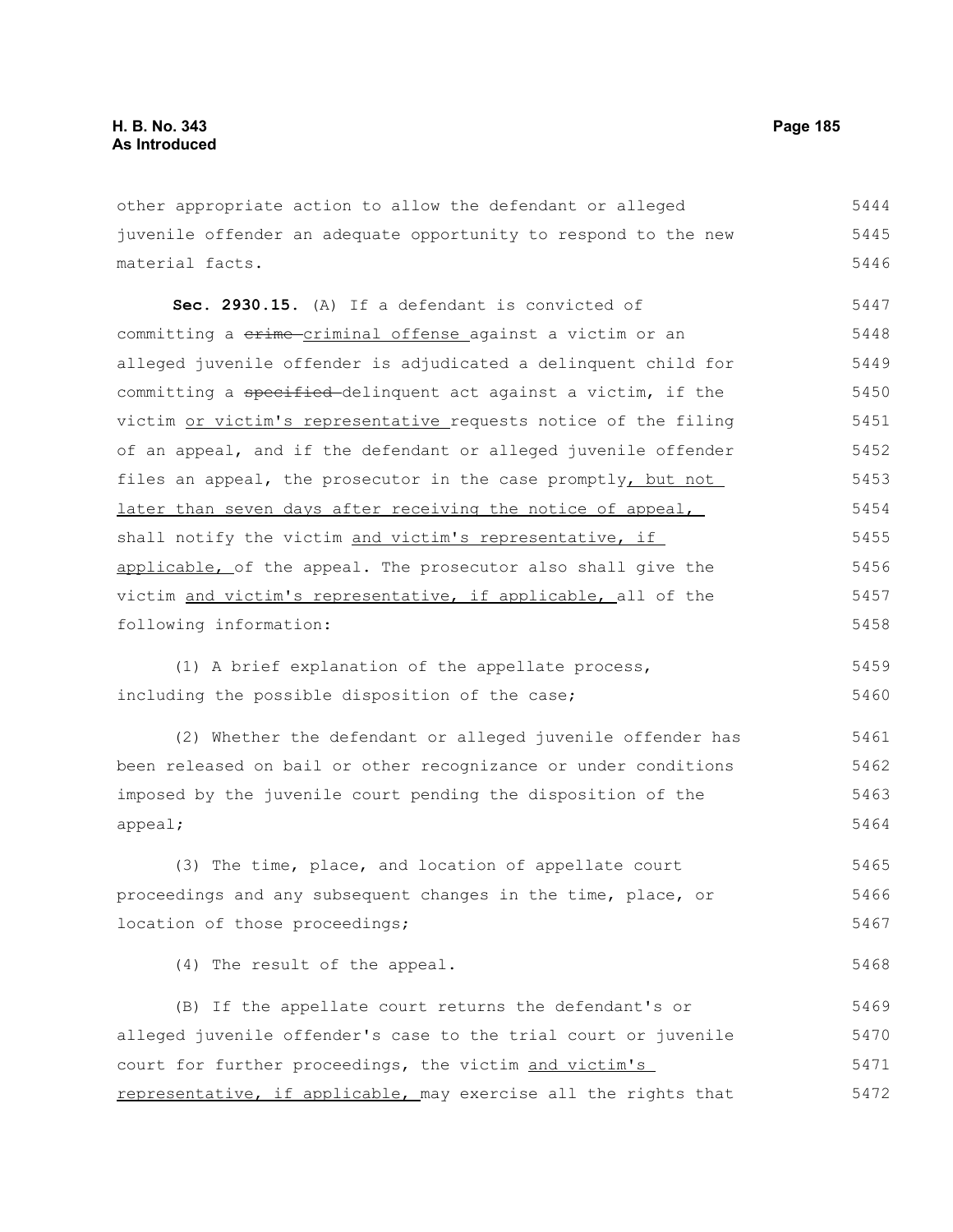| previously were available to the victim in the trial court or    | 5473 |
|------------------------------------------------------------------|------|
| the juvenile court.                                              | 5474 |
| Sec. 2930.16. (A) If a defendant is incarcerated, a victim       | 5475 |
| in a case or victim's representative who has requested to        | 5476 |
| receive notice under this section shall be given notice of the   | 5477 |
| incarceration of the defendant. If an alleged juvenile offender  | 5478 |
| is committed to the temporary custody of a school, camp,         | 5479 |
| institution, or other facility operated for the care of          | 5480 |
| delinquent children or to the legal custody of the department of | 5481 |
| youth services, a victim in a case-or victim's representative    | 5482 |
| who has requested to receive notice under this section shall be  | 5483 |
| given notice of the commitment. Promptly after sentence is       | 5484 |
| imposed upon the defendant or the commitment of the alleged      | 5485 |
| juvenile offender is ordered, the court or the court's designee  | 5486 |
| shall notify the prosecutor in the case and the prosecutor shall | 5487 |
| notify the victim and the victim's representative, if            | 5488 |
| applicable, of the date on which the defendant will be released, | 5489 |
| or initially will be eligible for release, from confinement or   | 5490 |
| the prosecutor's reasonable estimate of that date or the date on | 5491 |
| which the alleged juvenile offender will have served the minimum | 5492 |
| period of commitment or the prosecutor's reasonable estimate of  | 5493 |
| that date. The prosecutor also shall notify the victim and the   | 5494 |
| victim's representative of the name of the custodial agency of   | 5495 |
| the defendant or alleged juvenile offender and tell the victim   | 5496 |
| and the victim's representative how to contact that custodial    | 5497 |
| agency. If the custodial agency is the department of             | 5498 |
| rehabilitation and correction, the prosecutor custodial agency   | 5499 |
| shall notify the victim and the victim's representative of the   | 5500 |
| services offered by the office of victims' services pursuant to  | 5501 |
| section 5120.60 of the Revised Code. If the custodial agency is  | 5502 |
| the department of youth services, the prosecutor-custodial       | 5503 |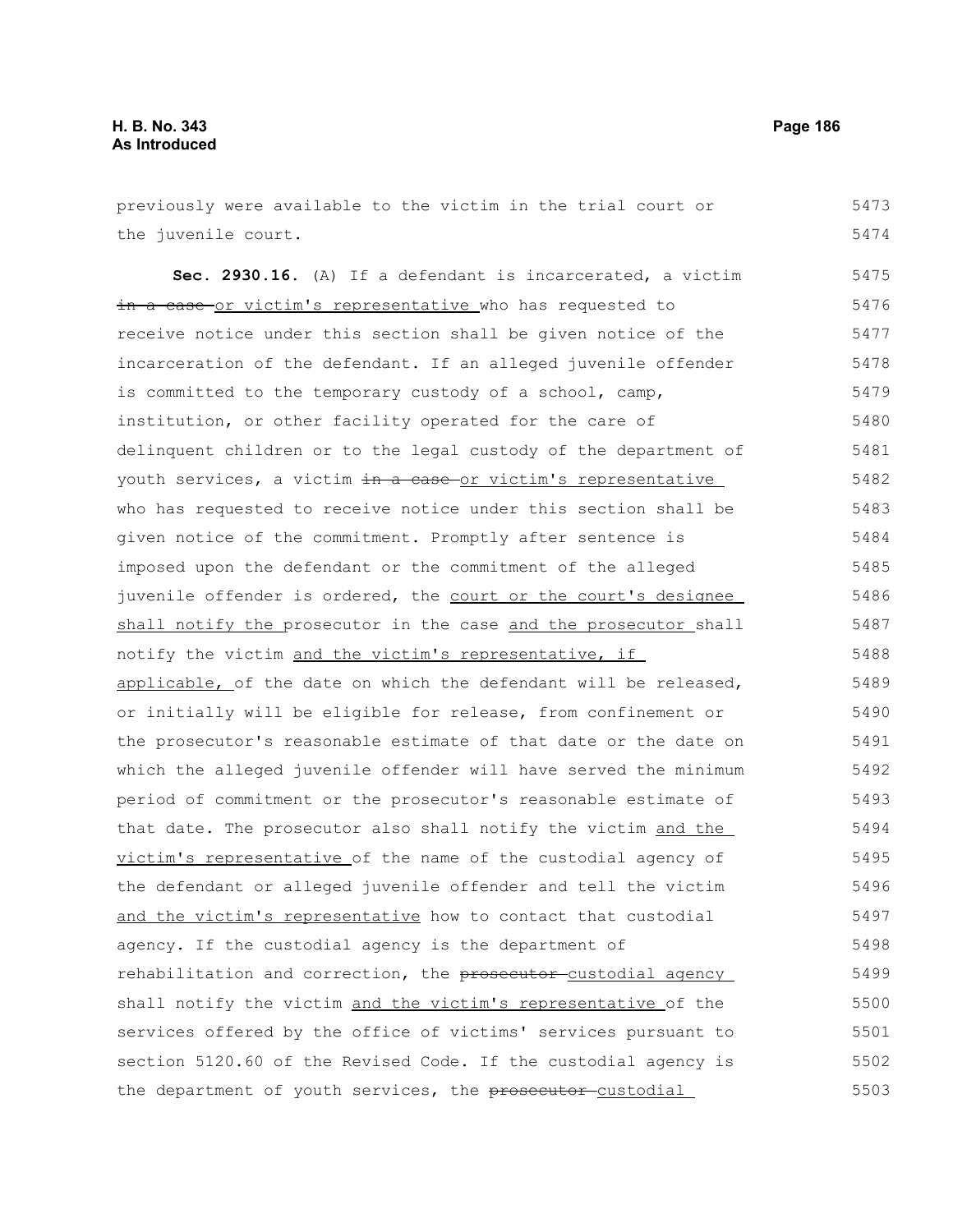# **H. B. No. 343 Page 187 As Introduced**

agency shall notify the victim and the victim's representative of the services provided by the office of victims' services within the release authority of the department pursuant to section 5139.55 of the Revised Code and the victim's right pursuant to section 5139.56 of the Revised Code to submit a written request to the release authority to be notified of actions the release authority takes with respect to the alleged juvenile offender. The victim and the victim's representative shall keep the custodial agency informed of the victim's or victim's representative's current address and telephone numbercontact information. 5504 5505 5506 5507 5508 5509 5510 5511 5512 5513 5514

(B)(1) Upon the victim's or victim's representative's request or in accordance with division (D) of this section, the court or the court's designee shall notify the prosecutor in the case and the prosecutor promptly, but not later than seven days after the hearing is scheduled or the application is filed, shall notify the victim\_and the victim's representative, if applicable, of any application or hearing for judicial release of the defendant pursuant to section 2929.20 of the Revised Code, of any hearing for release of the defendant pursuant to section 2967.19 of the Revised Code, or of any hearing for judicial release or early release of the alleged juvenile offender pursuant to section 2151.38 of the Revised Code and of the victim's and victim's representative's right to make a statement under those sections. The If the court does not hold a hearing or if the victim and victim's representative, if applicable, do not attend the hearing or make a statement, the court shall notify the victim and victim's representative of its ruling in each of those hearings and on each of those applications. 5515 5516 5517 5518 5519 5520 5521 5522 5523 5524 5525 5526 5527 5528 5529 5530 5531 5532 5533

(2) If an offender is sentenced to a prison term pursuant 5534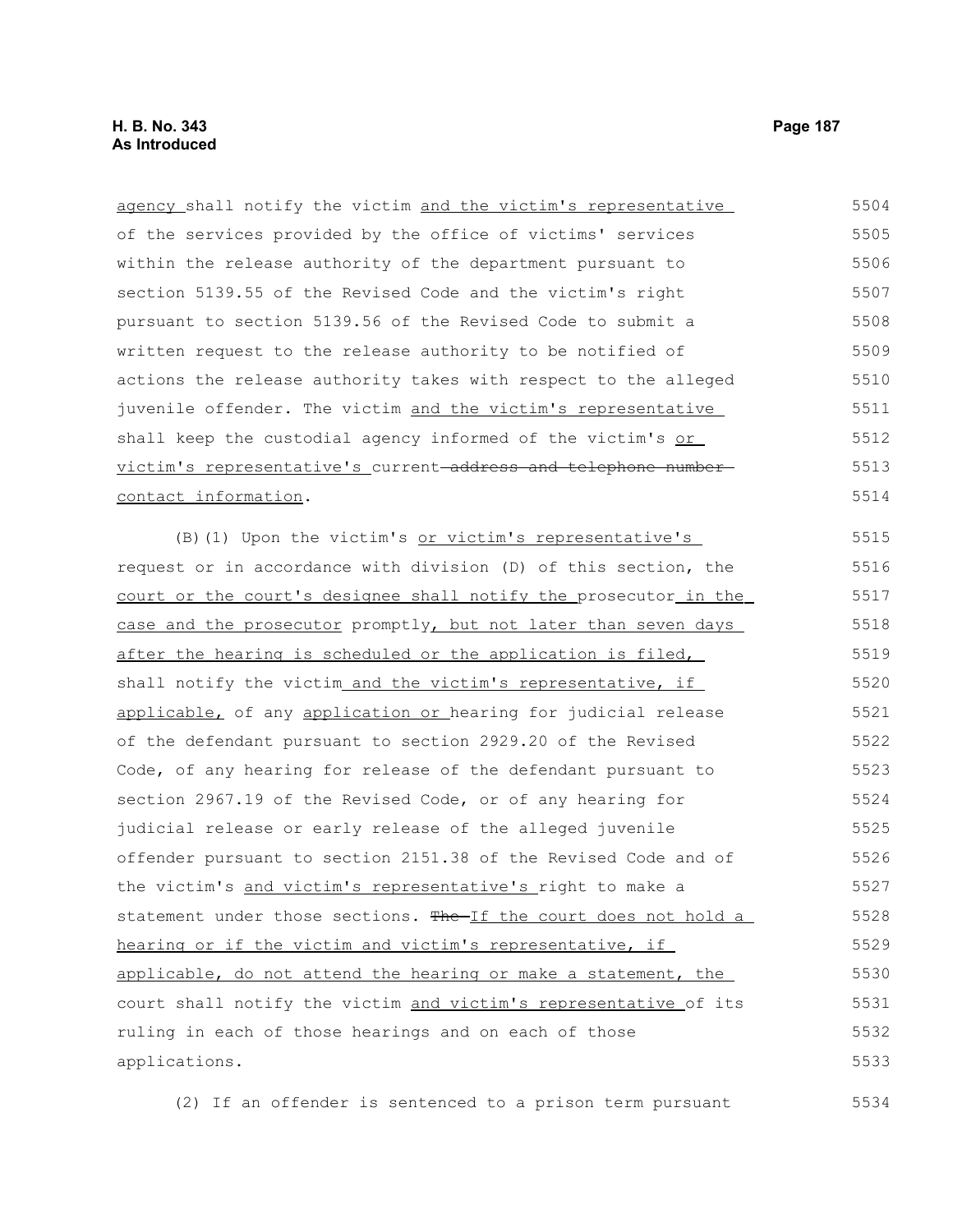to division (A)(3) or (B) of section 2971.03 of the Revised Code, upon-on the request of the victim of the crime or victim's representative or in accordance with division (D) of this section, the court or the court's designee shall notify the prosecutor in the case and the prosecutor promptly shall notify the victim and the victim's representative, if applicable, of any hearing to be conducted pursuant to section 2971.05 of the Revised Code to determine whether to modify the requirement that the offender serve the entire prison term in a state correctional facility in accordance with division (C) of that section, whether to continue, revise, or revoke any existing modification of that requirement, or whether to terminate the prison term in accordance with division (D) of that section. The If the court does not hold a hearing or if the victim and victim's representative, if applicable, do not attend the hearing or make a statement, the court shall notify the victim and the victim's representative of any order issued at the conclusion of the hearing. (C)(1) On first contact with a victim, the custodial agency of a defendant or delinquent child shall give the victim and victim's representative, if applicable, the victim's rights request/waiver form, or a substantially similar form. The custodial agency shall include a notice to the victim and victim's representative that failure to affirmatively request these rights is considered a waiver of these rights, but the victim or victim's representative may request the rights at a later time. A person claiming direct and proximate harm as a result of a criminal offense or delinquent act must affirmatively identify the person's self and request the notifications provided in this section and section 2967.28 of the Revised Code. 5535 5536 5537 5538 5539 5540 5541 5542 5543 5544 5545 5546 5547 5548 5549 5550 5551 5552 5553 5554 5555 5556 5557 5558 5559 5560 5561 5562 5563 5564 5565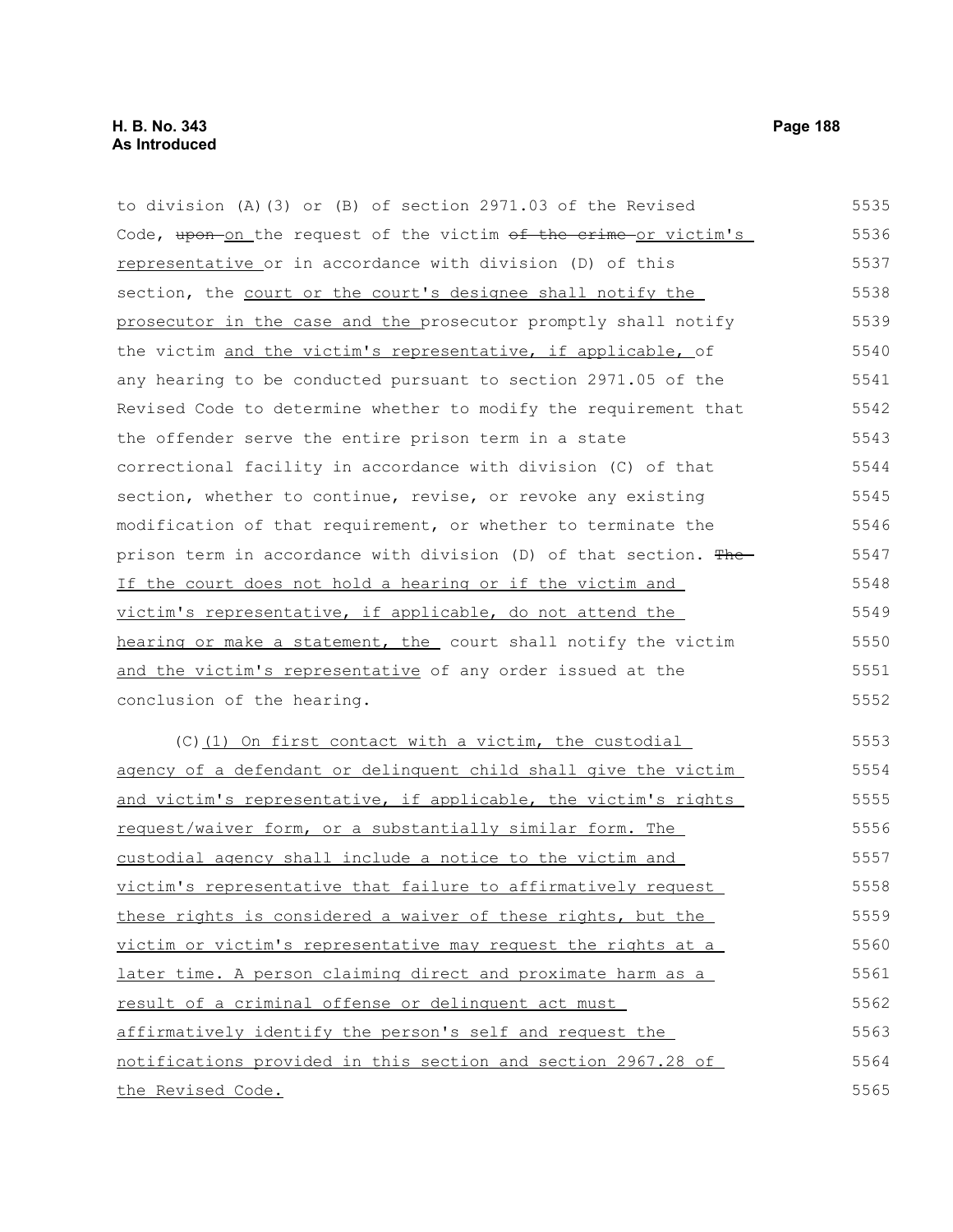# **H. B. No. 343 Page 189 As Introduced**

(2) Upon the victim's or victim's representative's request made at any time before the particular notice would be due or in accordance with division (D) of this section, the custodial agency of a defendant or alleged juvenile offender shall give the victim and the victim's representative, if applicable, any of the following notices that is applicable: 5566 5567 5568 5569 5570 5571

 $(1)$  (a) At least sixty days before the adult parole authority recommends a pardon or commutation of sentence for the defendant or at least sixty days prior to a hearing before the adult parole authority regarding a grant of parole to the defendant, notice of the victim's and victim's representative's right to submit a statement regarding the impact of the defendant's release in accordance with section 2967.12 of the Revised Code and, if applicable, of the victim's and victim's representative's right to appear at a full board hearing of the parole board to give testimony as authorized by section 5149.101 of the Revised Code; and at least sixty days prior to a hearing before the department regarding a determination of whether the inmate must be released under division (C) or (D)(2) of section 2967.271 of the Revised Code if the inmate is serving a non-life felony indefinite prison term, notice of the fact that the inmate will be having a hearing regarding a possible grant of release, the date of any hearing regarding a possible grant of release, and the right of any person to submit a written statement regarding the pending action; 5572 5573 5574 5575 5576 5577 5578 5579 5580 5581 5582 5583 5584 5585 5586 5587 5588 5589 5590

 $(2)$  (b) At least sixty days before the defendant is transferred to transitional control under section 2967.26 of the Revised Code, notice of the pendency of the transfer and of the victim's and victim's representative's right under that section to submit a statement regarding the impact of the transfer; 5591 5592 5593 5594 5595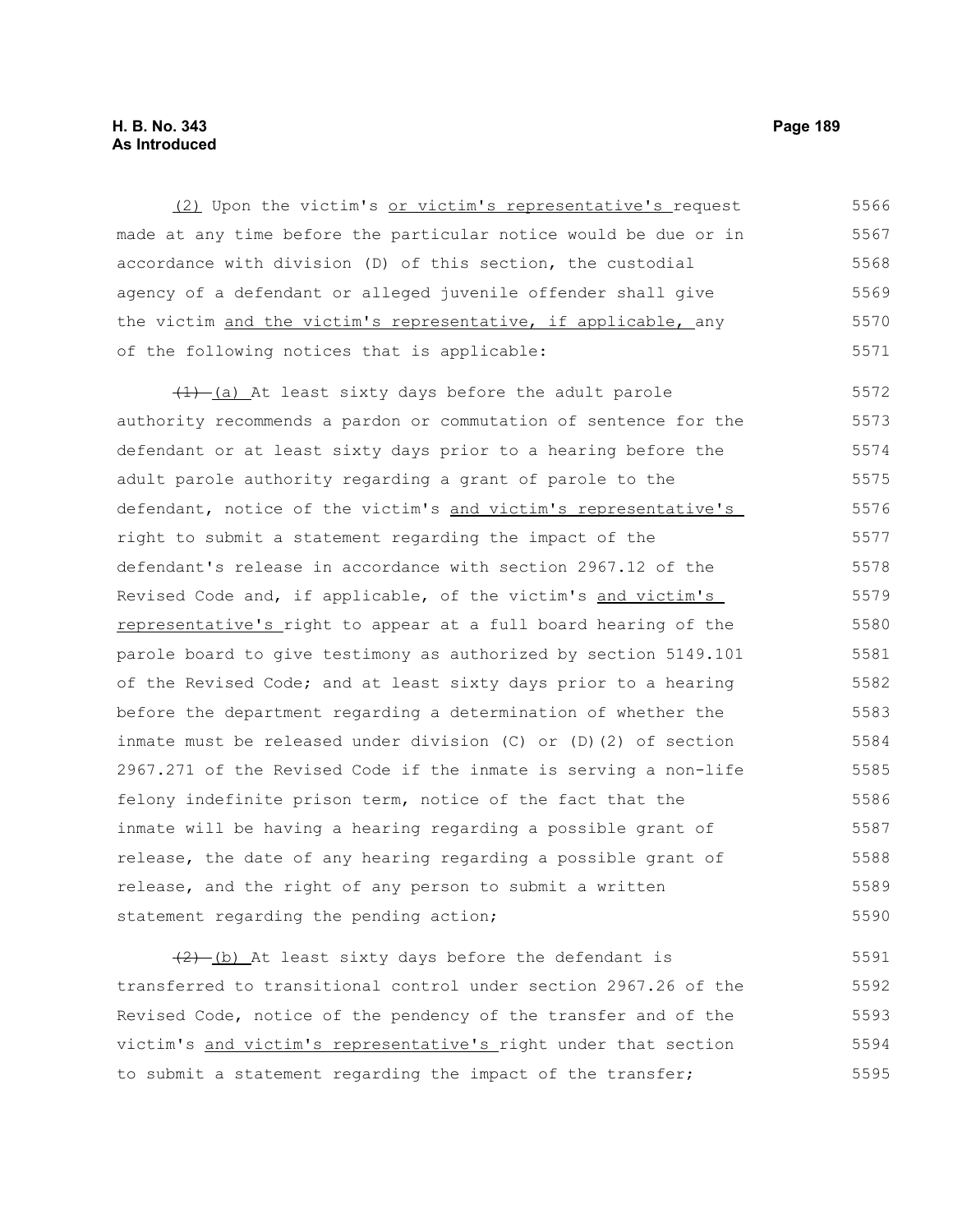# **H. B. No. 343 Page 190 As Introduced**

 $(3)$  (c) At least sixty days before the release authority of the department of youth services holds a release review, release hearing, or discharge review for the alleged juvenile offender, notice of the pendency of the review or hearing, of the victim's and victim's representative's right to make an oral or written statement regarding the impact of the crime upon the victim or regarding the possible release or discharge, and, if the notice pertains to a hearing, of the victim's right to attend and make statements or comments at the hearing as authorized by section 5139.56 of the Revised Code; 5596 5597 5598 5599 5600 5601 5602 5603 5604 5605

 $(4)$  (d) Prompt notice, but not more than three days after the escape, of the defendant's or alleged juvenile offender's escape from a facility of the custodial agency in which the defendant was incarcerated or in which the alleged juvenile offender was placed after commitment, of the defendant's or alleged juvenile offender's absence without leave from a mental health or developmental disabilities facility or from other custody, and of the capture of the defendant or alleged juvenile offender after an escape or absence; 5606 5607 5608 5609 5610 5611 5612 5613 5614

 $(5)$  (e) Notice of the defendant's or alleged juvenile offender's death while in confinement or custody within thirty days of the defendant's or alleged juvenile offender's death; 5615 5616 5617

 $(6)$  (f) Notice of the filing of a petition by the director of rehabilitation and correction pursuant to section 2967.19 of the Revised Code requesting the early release under that section of the defendant within thirty days of the filing of the petition; 5618 5619 5620 5621 5622

(7) (g) Notice of the defendant's or alleged juvenile offender's post-conviction release from confinement or custody including jail or local custody, and the terms and conditions of 5623 5624 5625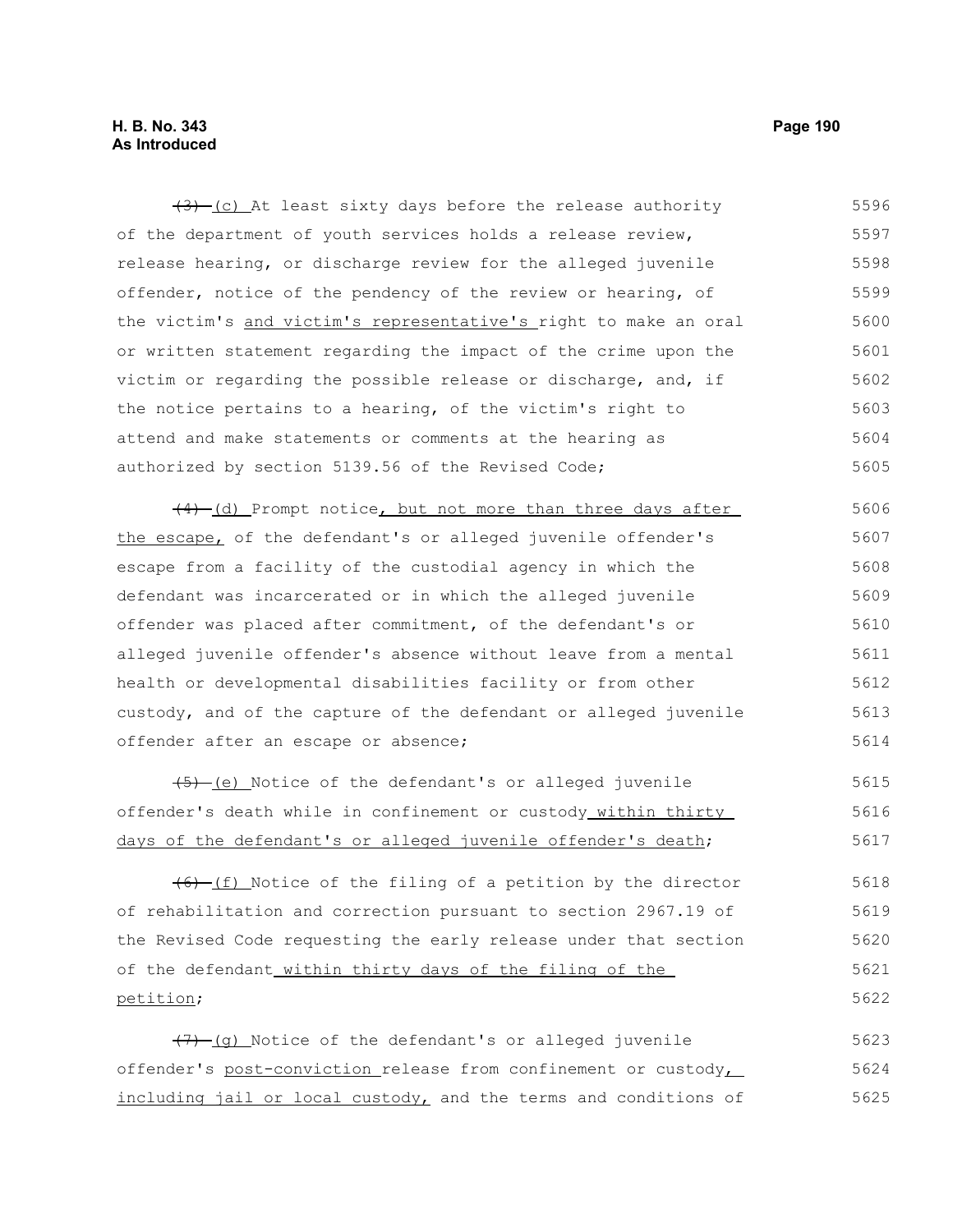the release as soon as the custodial agency becomes aware of the release. (D)(1) If a defendant is incarcerated for the commission of aggravated murder, murder, or an offense of violence that is a felony of the first, second, or third degree or is under a sentence of life imprisonment or if an alleged juvenile offender has been charged with the commission of an act that would be aggravated murder, murder, or an offense of violence that is a felony of the first, second, or third degree or be subject to a sentence of life imprisonment if committed by an adult, except as otherwise provided in this division, the notices described in divisions (B) and (C) of this section shall be given regardless of whether the victim or victim's representative has requested the notification. The notices described in divisions (B) and (C) of this section shall not be given under this division to a victim or victim's representative if the victim or victim's representative has requested pursuant to division (B)(2) of section 2930.03 of the Revised Code that the victim or victim's representative not be provided the notice. Regardless of whether the victim or victim's representative has requested that the notices described in division (C) of this section be provided or not be provided, the custodial agency shall give notice similar to those notices to the prosecutor in the case, to the sentencing court, to the law enforcement agency that arrested the defendant or alleged juvenile offender if any officer of that agency was a victim of the offense, and to any member of the victim's immediate family who requests notification. If the notice given under this division to the victim and victim's representative is based on an offense committed prior to March 5626 5627 5628 5629 5630 5631 5632 5633 5634 5635 5636 5637 5638 5639 5640 5641 5642 5643 5644 5645 5646 5647 5648 5649 5650 5651 5652 5653 5654

22, 2013, and if the prosecutor or custodial agency has not previously successfully provided any notice to the victim and 5655 5656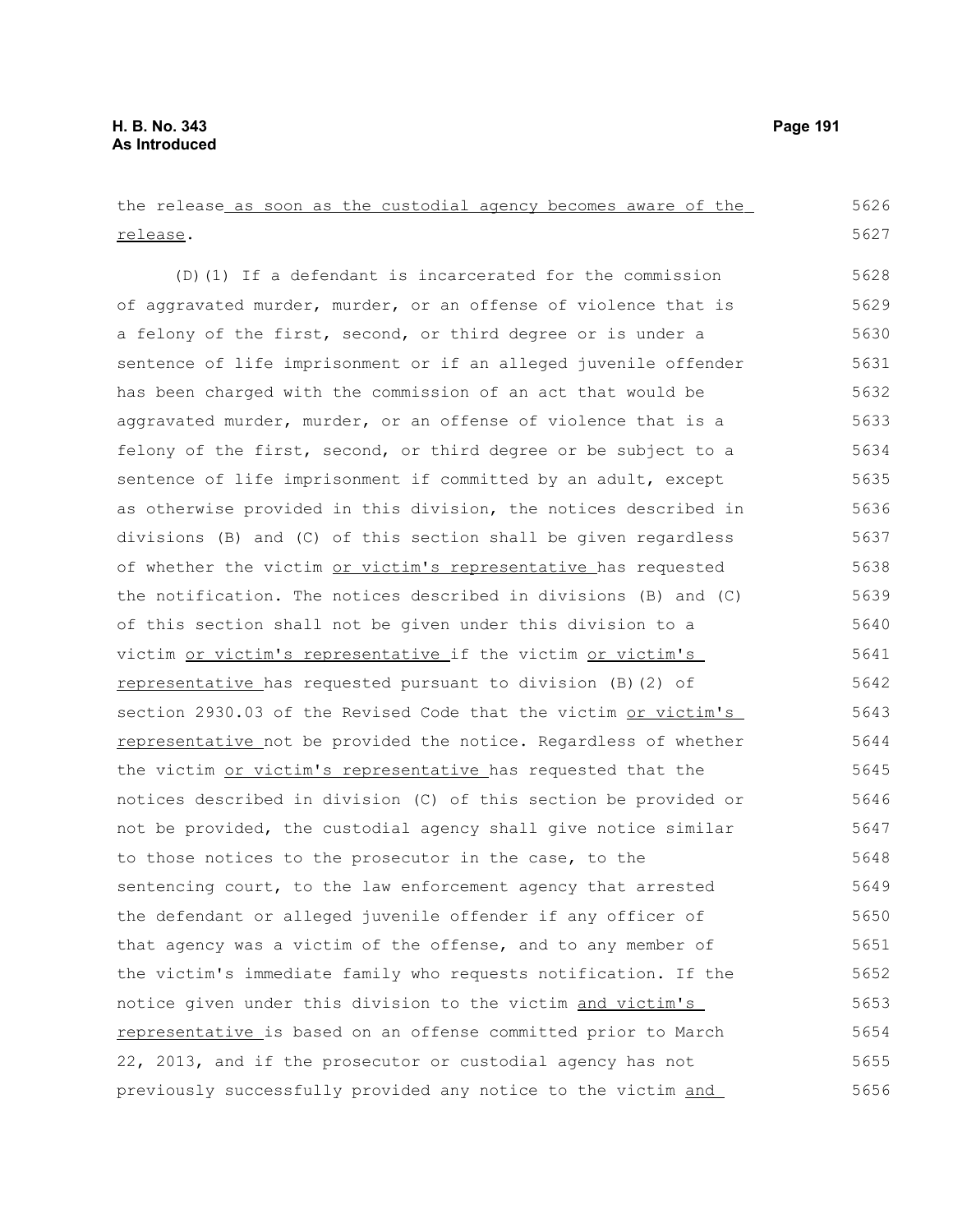victim's representative under this division or division (B) or (C) of this section with respect to that offense and the offender who committed it, the notice also shall inform the victim and victim's representative that the victim or victim's representative may request that the victim or victim's representative not be provided any further notices with respect to that offense and the offender who committed it and shall describe the procedure for making that request. If the notice given under this division to the victim and victim's representative pertains to a hearing regarding a grant of a parole to the defendant, the notice also shall inform the victim and victim's representative that the victim, a member of the victim's immediate family, or the victim's representative may request a victim conference, as described in division (E) of this section, and shall provide an explanation of a victim conference. 5657 5658 5659 5660 5661 5662 5663 5664 5665 5666 5667 5668 5669 5670 5671 5672

The prosecutor or custodial agency may give the notices to which this division applies by any reasonable means, including but not limited to, regular mail, telephone, and electronic mail. If the prosecutor or custodial agency attempts to provide notice to a victim or victim's representative under this division but the attempt is unsuccessful because the prosecutor or custodial agency is unable to locate the victim or victim's representative, is unable to provide the notice by its chosen method because it cannot determine the mailing address, telephone number, or electronic mail address at which to provide the notice, or, if the notice is sent by mail, the notice is returned, the prosecutor or custodial agency shall make another attempt to provide the notice to the victim or victim's representative. If the second attempt is unsuccessful, the prosecutor or custodial agency shall make at least one more 5673 5674 5675 5676 5677 5678 5679 5680 5681 5682 5683 5684 5685 5686 5687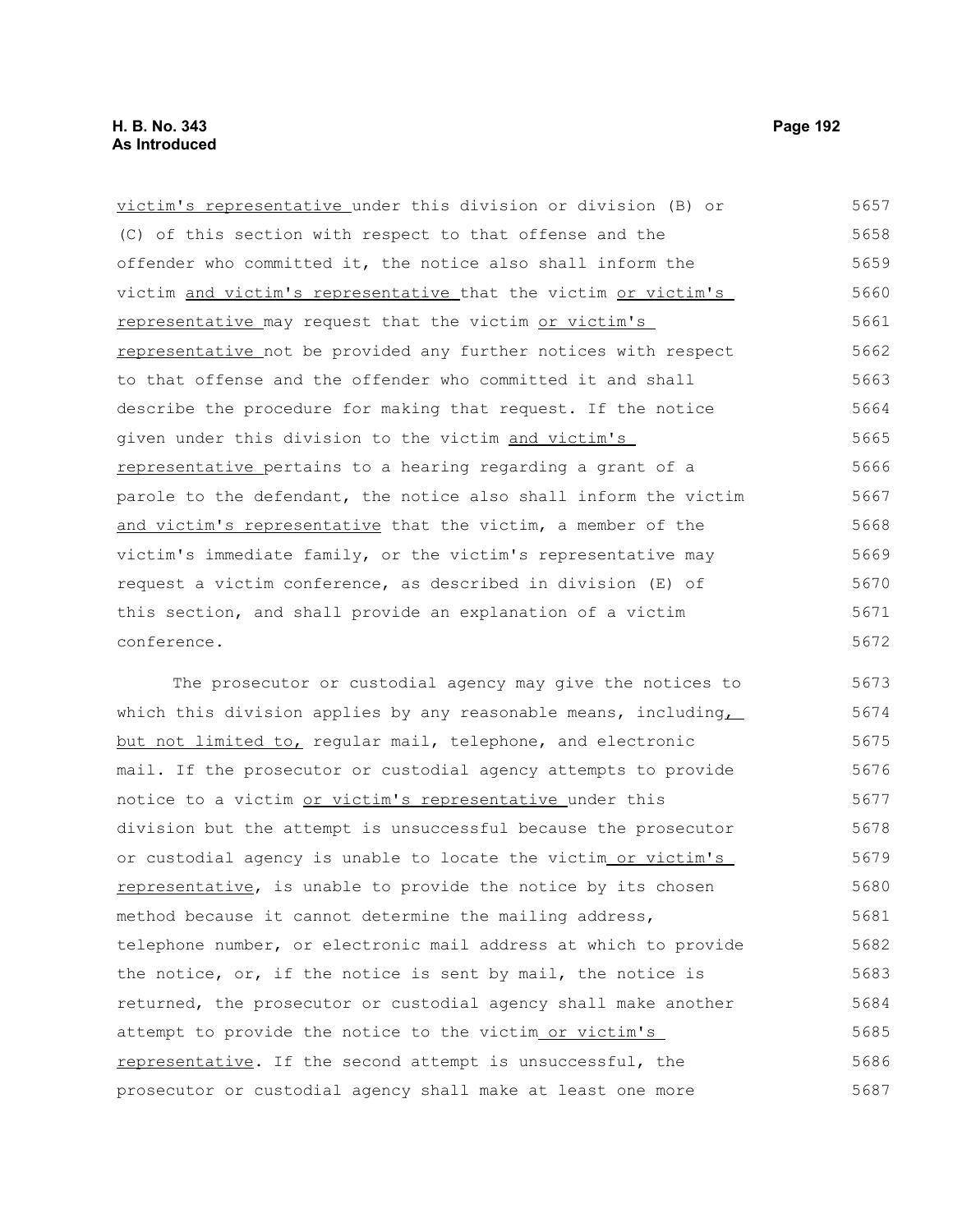attempt to provide the notice. If the notice is based on an offense committed prior to March 22, 2013, in each attempt to provide the notice to the victim or victim's representative, the notice shall include the opt-out information described in the preceding paragraph. The prosecutor or custodial agency, in accordance with division (D)(2) of this section, shall keep a record of all attempts to provide the notice, and of all notices provided, under this division. 5688 5689 5690 5691 5692 5693 5694 5695

Division (D)(1) of this section, and the notice-related provisions of divisions (E)(2) and (K) of section 2929.20, division (H) of section 2967.12, division (E)(1)(b) of section 2967.19, division (A)(3)(b) of section 2967.26, division (D)(1) of section 2967.28, and division (A)(2) of section 5149.101 of the Revised Code enacted in the act in which division (D)(1) of this section was enacted, shall be known as "Roberta's Law." 5696 5697 5698 5699 5700 5701 5702

(2) Each prosecutor and custodial agency that attempts to give any notice to which division (D)(1) of this section applies shall keep a record of all attempts to give the notice. The record shall indicate the person who was to be the recipient of the notice, the date on which the attempt was made, the manner in which the attempt was made, and the person who made the attempt. If the attempt is successful and the notice is given, the record shall indicate that fact. The record shall be kept in a manner that allows public inspection of attempts and notices given to persons other than victims or victims' representatives without revealing the names, addresses, or other identifying information relating to victims or victims' representatives. The record of attempts and notices given to victims or victims' representatives is not a public record, but the prosecutor or custodial agency shall provide upon request a copy of that record to a prosecuting attorney, judge, law enforcement agency, 5703 5704 5705 5706 5707 5708 5709 5710 5711 5712 5713 5714 5715 5716 5717 5718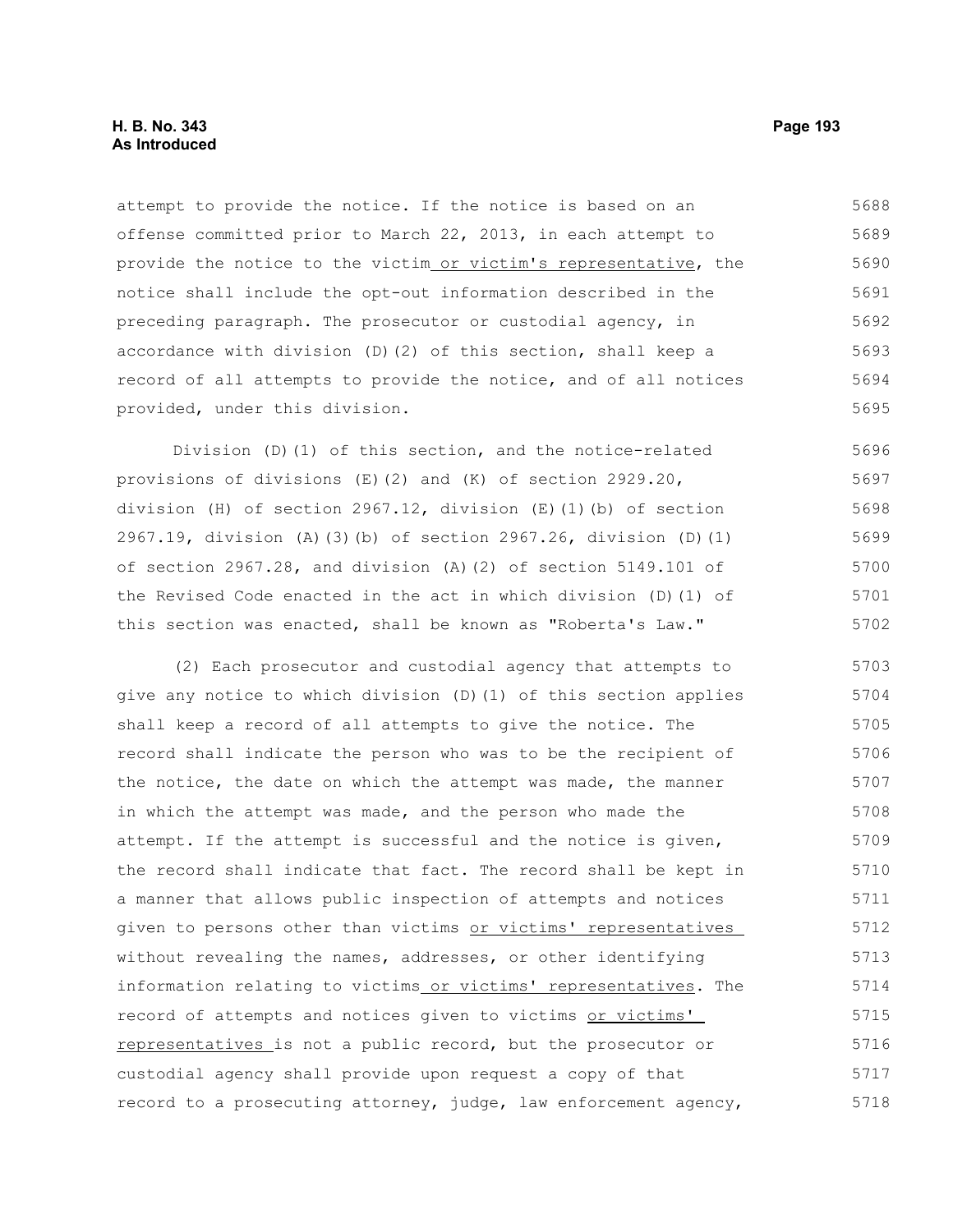#### **H. B. No. 343 Page 194 As Introduced**

or member of the general assembly. The record of attempts and notices given to persons other than victims or victims' representatives is a public record. A record kept under this division may be indexed by offender name, or in any other manner determined by the prosecutor or the custodial agency. Each prosecutor or custodial agency that is required to keep a record under this division shall determine the procedures for keeping the record and the manner in which it is to be kept, subject to the requirements of this division. 5719 5720 5721 5722 5723 5724 5725 5726 5727

(E) The adult parole authority shall adopt rules under Chapter 119. of the Revised Code providing for a victim conference, upon request of the victim, a member of the victim's immediate family, or the victim's representative, prior to a parole hearing in the case of a prisoner who is incarcerated for the commission of aggravated murder, murder, or an offense of violence that is a felony of the first, second, or third degree or is under a sentence of life imprisonment. The rules shall provide for, but not be limited to, all of the following: 5728 5729 5730 5731 5732 5733 5734 5735 5736

(1) Subject to division (E)(3) of this section, attendance by the victim, members of the victim's immediate family, the victim's representative, and, if practicable, other individuals; 5737 5738 5739

(2) Allotment of up to one hour for the conference;

(3) A specification of the number of persons specified in division (E)(1) of this section who may be present at any single victim conference, if limited by the department pursuant to division (F) of this section. 5741 5742 5743 5744

(F) The department may limit the number of persons specified in division (E)(1) of this section who may be present at any single victim conference, provided that the department 5745 5746 5747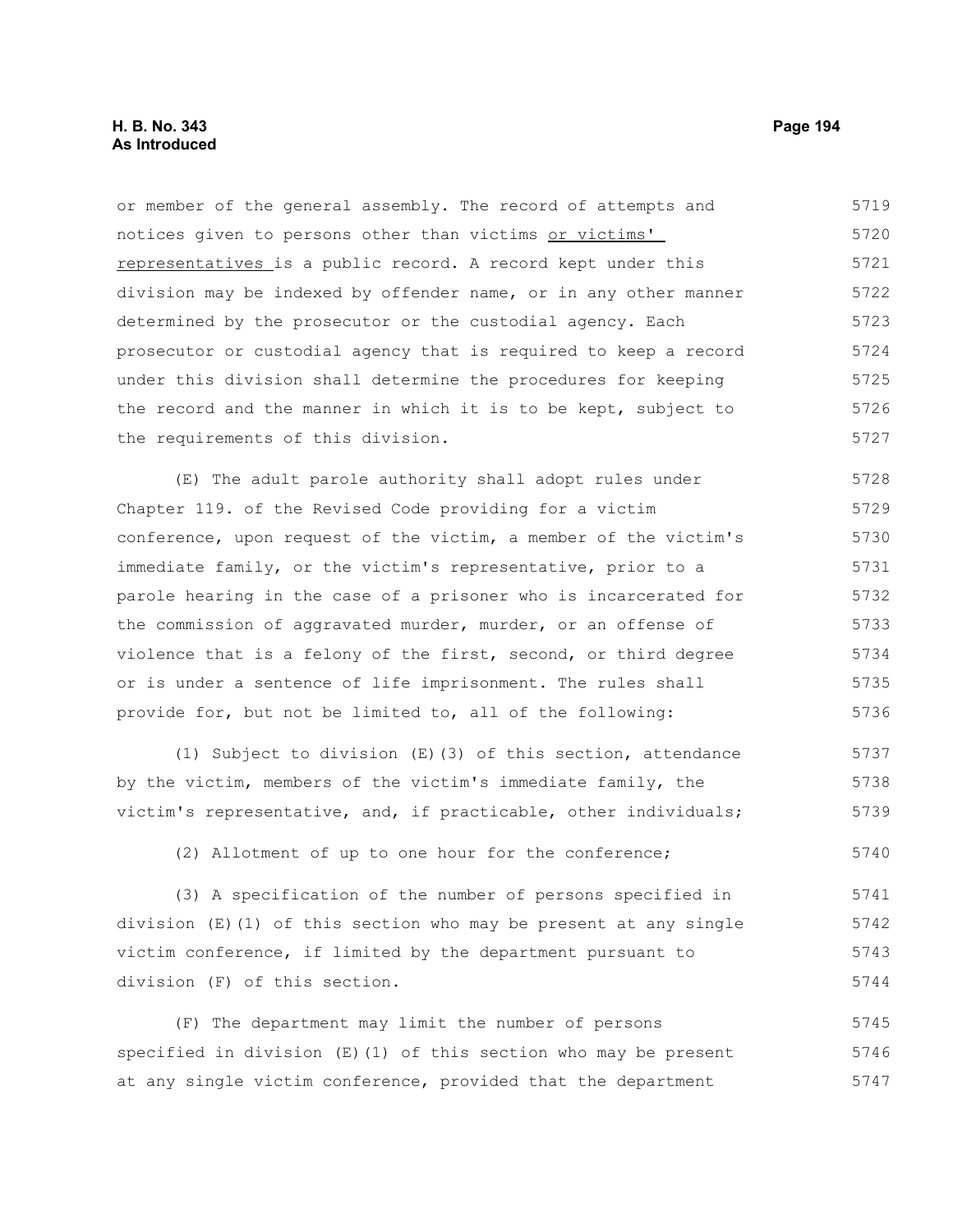shall not limit the number of persons who may be present at any single conference to fewer than three. If the department limits the number of persons who may be present at any single victim conference, the department shall permit and schedule, upon request of the victim, a member of the victim's immediate family, or the victim's representative, multiple victim conferences for the persons specified in division (E)(1) of this section. 5748 5749 5750 5751 5752 5753 5754 5755

(G) As used in this section, "victim's immediate family" has the same meaning as in section 2967.12 of the Revised Code. 5756 5757

 **Sec. 2930.161.** (A) Within seven days after a defendant is sentenced to a term of incarceration, the prosecutor, or the prosecutor's designee, shall provide written notice to the victim and victim's representative, if applicable, of the right of the victim or victim's representative, any member of the victim's family, or any member of the victim's household to request not to receive mail from the inmate who was convicted of committing a criminal offense against the victim. The notice shall do all of the following: 5758 5759 5760 5761 5762 5763 5764 5765 5766

(1) Inform the victim or victim's representative of the right of the victim or victim's representative, or any member of the victim's family or household, to request not to receive mail from the inmate; 5767 5768 5769 5770

(2) Instruct the victim or victim's representative on how to file the request with the custodial agency; 5771 5772

(3) Include the following statement:

| "If the defendant is incarcerated, you have the right to         | 5774 |
|------------------------------------------------------------------|------|
| request that the defendant not send you, members of your family, | 5775 |
| or members of your household, mail. If the defendant sends you   | 5776 |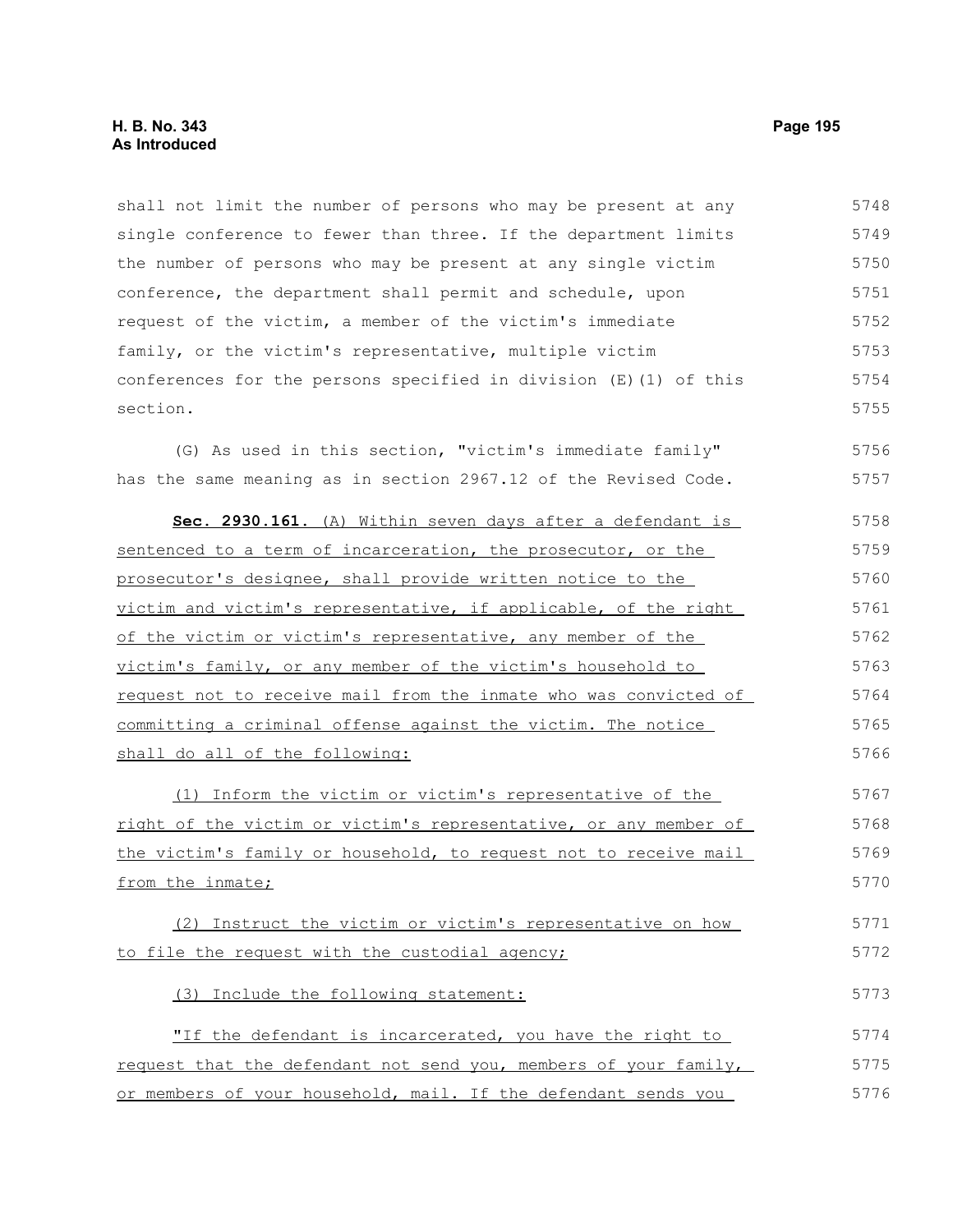| or your family or household members mail after you have made     | 5777 |
|------------------------------------------------------------------|------|
| this request, you or the members of your family or household     | 5778 |
| have the right to report the incident to the custodial agency    | 5779 |
| for sanctions against the defendant."                            | 5780 |
| (B) On receipt of a post-conviction notice request in            | 5781 |
| which a request not to receive mail is indicated, the custodial  | 5782 |
| agency shall notify the inmate of the request and that sending   | 5783 |
| mail to the victim or victim's representative, or the family or  | 5784 |
| household members who are denoted by the victim or victim's      | 5785 |
| representative, will result in appropriate sanctions, including, | 5786 |
| but not limited to, reduction or denial of earned release        | 5787 |
| credits and review of all outgoing mail.                         | 5788 |
| (C) The custodial agency shall not knowingly forward mail        | 5789 |
| addressed to any person who requests not to receive mail         | 5790 |
| pursuant to this section. The custodial agency shall retain      | 5791 |
| inmate mail pursuant to this section and forward the mail to the | 5792 |
| prosecutor that prosecuted the inmate for the underlying offense | 5793 |
| and shall retain the mail for at least one year from the date    | 5794 |
| the inmate is released. On request, the victim, the victim's     | 5795 |
| representative, or the victim's attorney, if applicable, may     | 5796 |
| obtain any such mail received by the prosecutor at any time      | 5797 |
| prior to the date the prosecutor is no longer required to retain | 5798 |
| the mail.                                                        | 5799 |
| (D) Nothing in this section shall be construed as altering       | 5800 |
| or limiting an order from a court of competent jurisdiction      | 5801 |
| permitting contact between an incarcerated offender and the      | 5802 |
| child or children of that offender.                              | 5803 |
| Sec. 2930.162. (A) On request of a victim or victim's            | 5804 |
| representative who has provided a current address or other       | 5805 |
| current contact information, the court or the court's designee   | 5806 |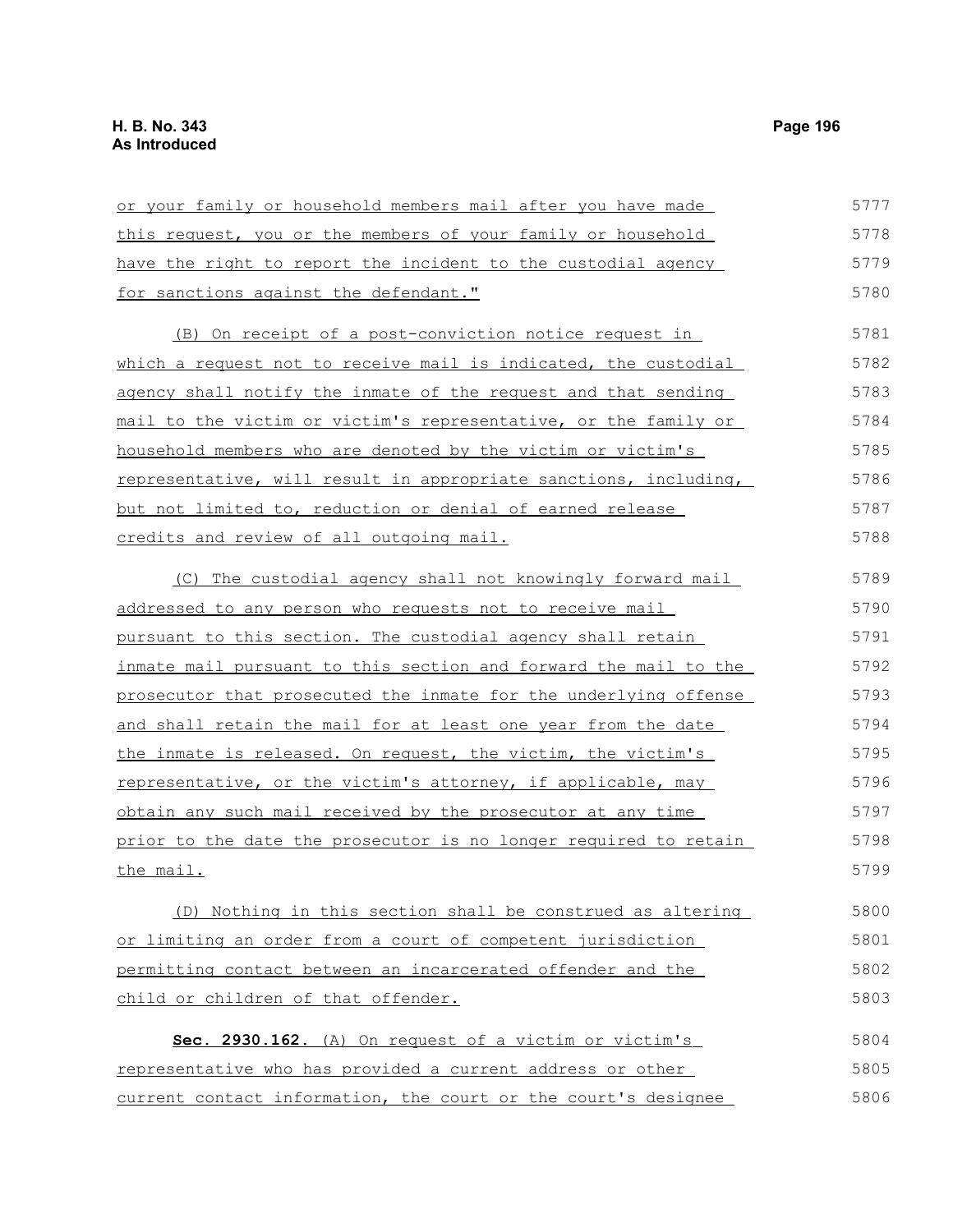shall notify the victim and victim's representative, if applicable, of any of the following: (1) A probation or community control revocation disposition proceeding or any proceeding in which the court is asked to terminate the probation or community control of a person who was convicted of committing a criminal offense against the victim; (2) Any hearing on a proposed modification on the terms of probation or community control; (3) If the person is on supervised probation or community control, the arrest of the person pursuant to a warrant issued for a probation or community control violation; (4) The defendant's or alleged juvenile offender's failure to successfully complete a diversion or substantially similar program. (B) On request of a victim or victim's representative who has provided current contact information, the probation department shall notify the victim and victim's representative, if applicable, of the following as soon as it becomes known to the probation department: (1) Any proposed modification to any term of probation or community control if the modification affects restitution, incarceration, or detention status or the defendant's or alleged juvenile offender's contact with or safety of the victim; (2) The victim's and victim's representative's right to be heard at a hearing that is set to consider any modification to be made to any term of probation or community control; (3) Any violation of any term of probation or community 5808 5809 5810 5811 5812 5813 5814 5815 5816 5817 5818 5819 5820 5821 5822 5823 5824 5825 5826 5827 5828 5829 5830 5831 5832 5833 5834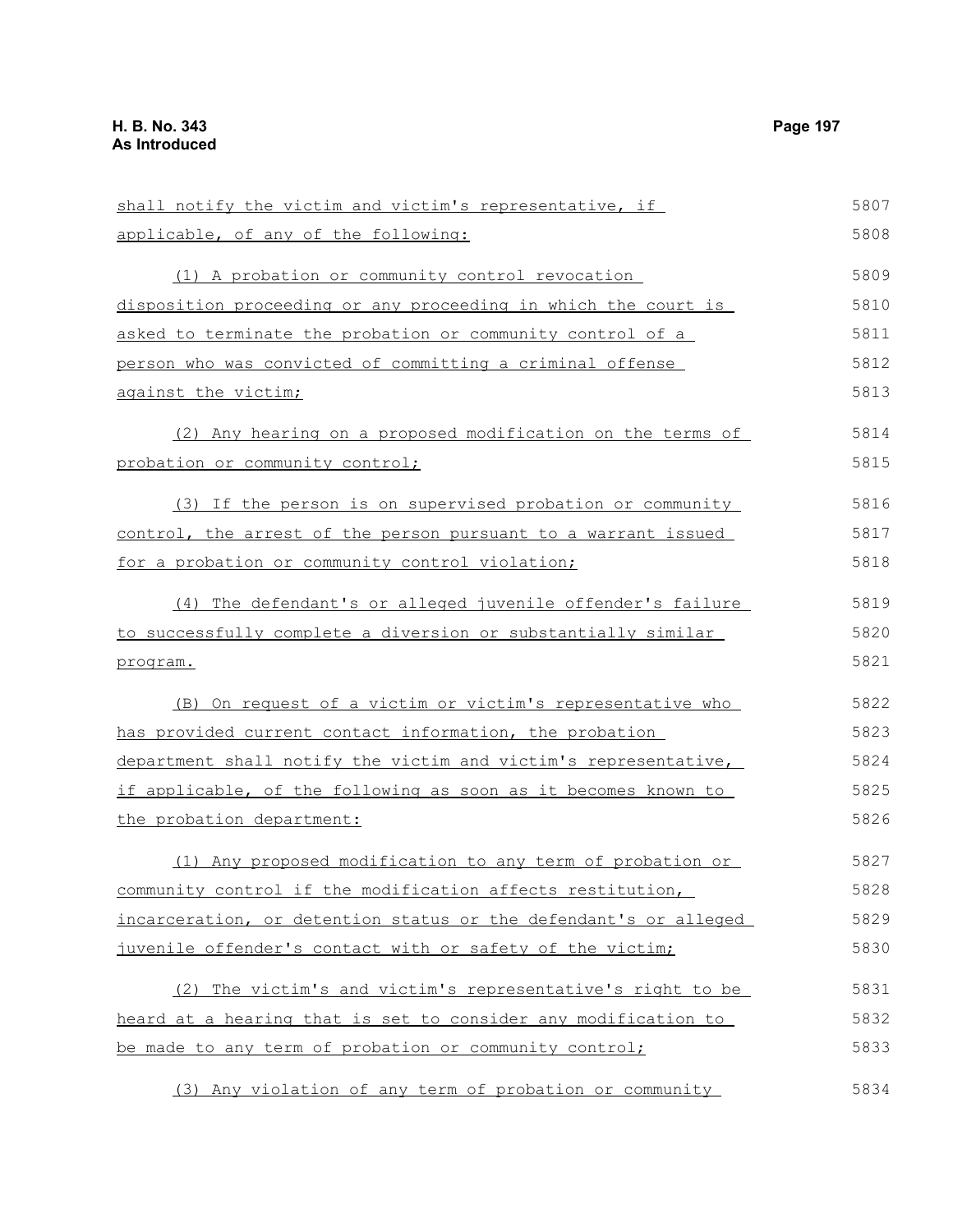| control that results in the filing of a petition with the court   | 5835 |
|-------------------------------------------------------------------|------|
| to revoke probation or community control;                         | 5836 |
| (4) Any conduct by the defendant or alleged juvenile              | 5837 |
| offender that raises a concern for the victim's safety;           | 5838 |
| (5) Following a risk assessment of the terms of probation         | 5839 |
| or community control, including the period of supervision and     | 5840 |
| any modifications to the terms of probation or community          | 5841 |
| control, any restricted locations and any other conditions that   | 5842 |
| impact victim safety.                                             | 5843 |
| <b>Sec. 2930.163.</b> Prior to the governor granting a pardon,    | 5844 |
| commutation of sentence, or reprieve to an offender convicted of  | 5845 |
| or found quilty of an offense of violence or adjudicated a        | 5846 |
| delinquent child for a delinquent act that would be an offense    | 5847 |
| <u>of violence if committed by an adult, the governor, or the</u> | 5848 |
| governor's designee, shall notify the victim, victim's            | 5849 |
| representative, and victim's attorney, if applicable, that the    | 5850 |
| offender or delinquent child has applied for a pardon,            | 5851 |
| commutation of sentence, or reprieve. The governor shall notify   | 5852 |
| the victim, victim's representative, and victim's attorney, if    | 5853 |
| applicable, regarding the application not less than thirty days   | 5854 |
| prior to issuing a decision on the application. The governor      | 5855 |
| shall inform the victim, victim's representative, and victim's    | 5856 |
| attorney, if applicable, that the victim, victim's                | 5857 |
| representative, and victim's attorney, if applicable, may submit  | 5858 |
| a written statement concerning the application.                   | 5859 |
|                                                                   |      |

**Sec. 2930.17.** (A) In determining whether to grant a judicial release to a defendant from a prison term pursuant to section 2929.20 of the Revised Code at a time before the defendant's stated prison term expires, in determining whether to grant a release to an offender from a prison term pursuant to 5860 5861 5862 5863 5864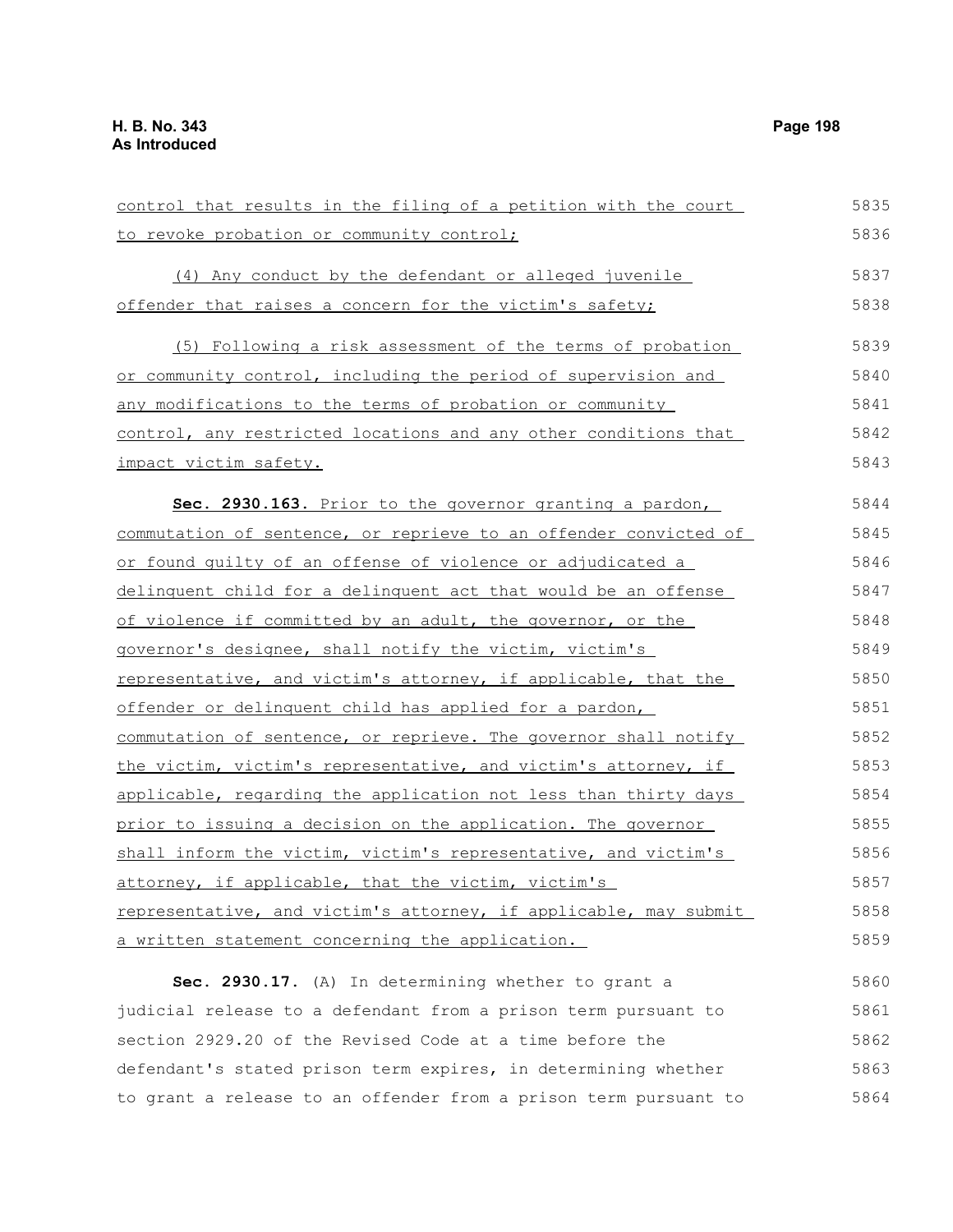section 2967.19 of the Revised Code at a time before the offender's stated prison term expires, or in determining whether to grant a judicial release or early release to an alleged juvenile offender from a commitment to the department of youth services pursuant to section 2151.38 of the Revised Code, the court shall permit a victim of a crime-criminal offense or specified delinquent act for which the defendant or alleged juvenile offender was incarcerated or committed, and the victim's representative, if applicable, to make a statement be heard orally, in writing, or both, in addition to any other statement made under this chapter, concerning the effects of that erime criminal offense or specified delinquent act on the victim, the circumstances surrounding the erime-criminal offense or specified-delinquent act, the manner in which the crimecriminal offense or specified delinquent act was perpetrated, and the victim's or victim's representative's opinion whether the defendant or alleged juvenile offender should be released. The victim and victim's representative, if applicable, may makethe statement be heard in writing or, orally, or both at the court's victim's or victim's representative's discretion. The court shall  $\frac{div}{div}$ -allow the defendant or alleged juvenile offender to review a copy of any written impact statement made by the victim or victim's representative under this section and shall give either the adult parole authority or the department of youth services, whichever is applicable, a copy of any written impact statement made by the victim or victim's representative under this division. 5865 5866 5867 5868 5869 5870 5871 5872 5873 5874 5875 5876 5877 5878 5879 5880 5881 5882 5883 5884 5885 5886 5887 5888 5889 5890 5891

(B) In deciding whether to grant a judicial release or early release to the defendant or alleged juvenile offender, the court shall consider a statement made by the victim and the victim's representative, if applicable, under division (A) of 5892 5893 5894 5895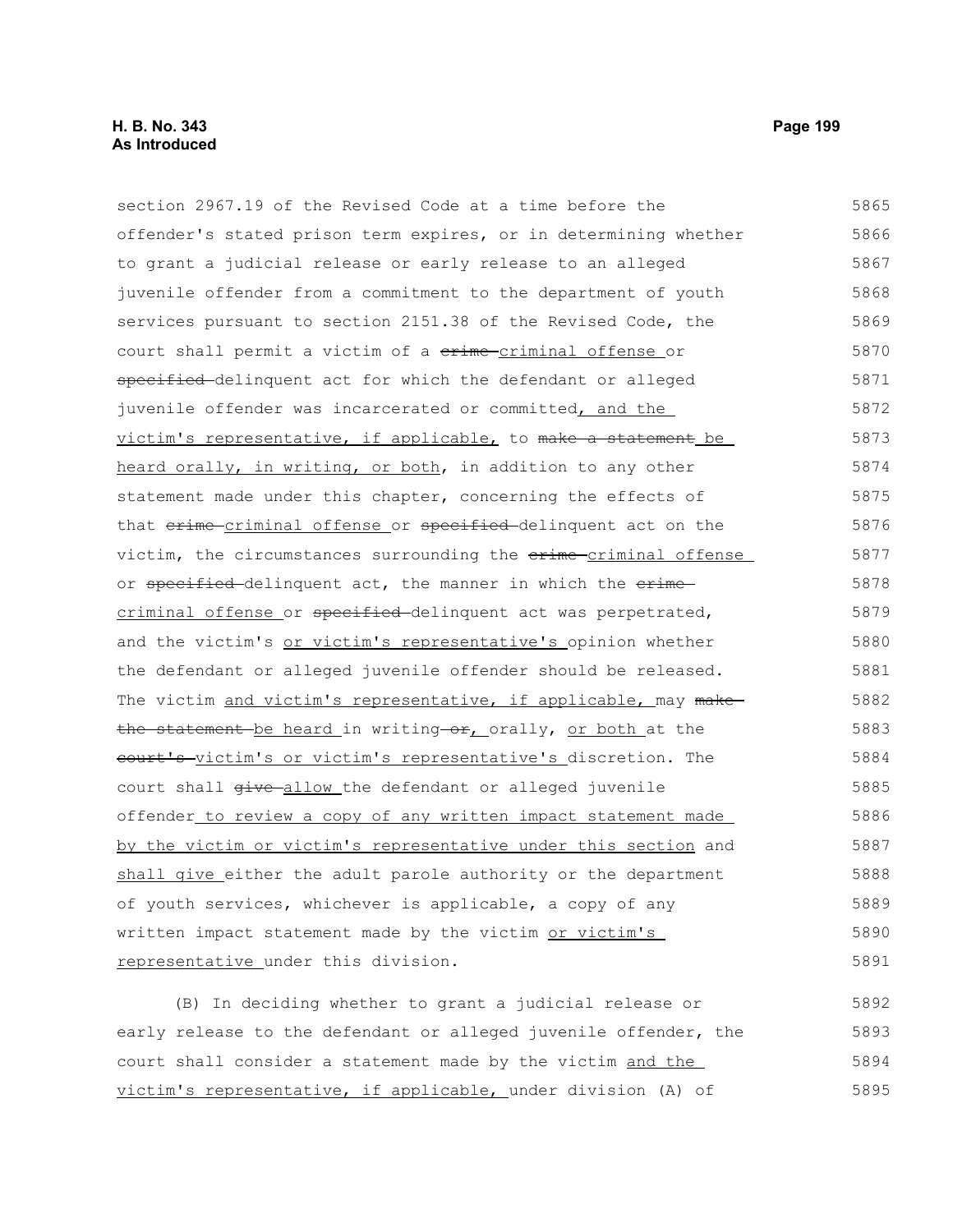| this section or section 2930.14 or 2947.051 of the Revised Code. | 5896 |
|------------------------------------------------------------------|------|
| (C) Upon making a determination whether to grant a               | 5897 |
| judicial release to a defendant from a prison term pursuant to   | 5898 |
| section 2929.20 of the Revised Code, a release to an offender    | 5899 |
| from a prison term pursuant to section 2967.19 of the Revised    | 5900 |
| Code, or a judicial release or early release to an alleged       | 5901 |
| juvenile offender from a commitment to the department of youth   | 5902 |
| services pursuant to section 2151.38 of the Revised Code, the    | 5903 |
| court promptly shall send notice of its determination to the     | 5904 |
| prosecutor of the county in which the criminal or delinquency    | 5905 |
| proceeding was held against the defendant or alleged juvenile    | 5906 |
| offender. Before ordering a defendant or alleged juvenile        | 5907 |
| offender released from custody, the court shall send the         | 5908 |
| custodial agency a copy of its journal entry of the              | 5909 |
| determination.                                                   | 5910 |
| Sec. 2930.171. (A) In determining whether to grant an            | 5911 |
| application to seal a record of conviction pursuant to section   | 5912 |
| 2953.32 of the Revised Code or an application to seal or expunge | 5913 |
| a juvenile record pursuant to section 2151.356 or 2151.358 of    | 5914 |
| the Revised Code, the court shall notify the prosecutor          | 5915 |
| regarding the hearing of the matter not less than sixty days     | 5916 |
| before the hearing. The prosecutor shall provide timely notice   | 5917 |
| to a victim of the criminal offense or delinquent act for which  | 5918 |
| the offender or juvenile was incarcerated or committed and the   | 5919 |
| victim's representative, if applicable, if the victim or         | 5920 |
| victim's representative has requested notice and maintains       | 5921 |
| current contact information with the prosecutor. The court shall | 5922 |
| permit a victim, the victim's representative, and the victim's   | 5923 |
| attorney, if applicable, to make a statement, in addition to any | 5924 |
| other statement made under this chapter, concerning the effects  | 5925 |
| of the criminal offense or delinquent act on the victim, the     | 5926 |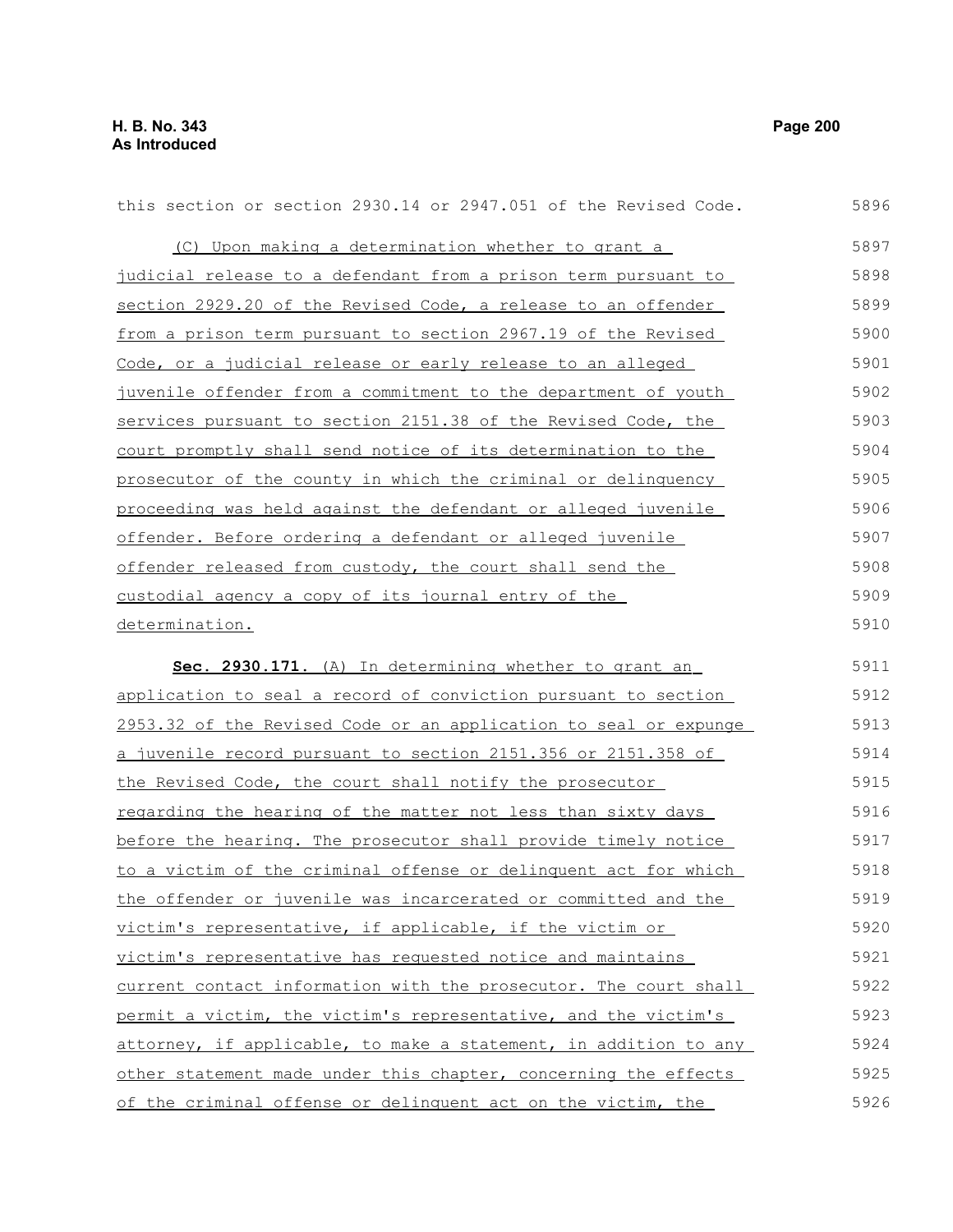| circumstances surrounding the criminal offense or delinquent     | 5927 |
|------------------------------------------------------------------|------|
| act, the manner in which the criminal offense or delinquent act  | 5928 |
| was perpetrated, and the victim's, victim's representative's, or | 5929 |
| victim's attorney's, if applicable, opinion whether the record   | 5930 |
| should be sealed or expunged. The victim, victim's               | 5931 |
| representative, or victim's attorney, if applicable, may be      | 5932 |
| heard in writing, orally, or both at the victim's, victim's      | 5933 |
| representative's, or victim's attorney's, if applicable,         | 5934 |
| discretion. The court shall give the offender or juvenile an     | 5935 |
| opportunity to review a copy of any written impact statement     | 5936 |
| made by the victim, victim's representative, and victim's        | 5937 |
| attorney, if applicable, under this division. The court shall    | 5938 |
| give to either the adult parole authority or the department of   | 5939 |
| youth services, whichever is applicable, a copy of any written   | 5940 |
| impact statement made by the victim, victim's representative,    | 5941 |
| and victim's attorney, if applicable, under this division.       | 5942 |
| (B) In deciding whether to seal or expunge a record under        | 5943 |
| this section, the court shall consider a statement made by the   | 5944 |
| victim, victim's representative, and victim's attorney, if       | 5945 |
| applicable, under division (A) of this section or section        | 5946 |
| 2930.14 or 2947.051 of the Revised Code.                         | 5947 |
| (C) Upon making a determination whether to grant an              | 5948 |
| application to seal a record of conviction pursuant to section   | 5949 |
| 2953.32 of the Revised Code or an application to seal or expunge | 5950 |
| a juvenile record pursuant to section 2151.356 or 2151.358 of    | 5951 |
| the Revised Code, the court promptly shall notify the prosecutor | 5952 |
| of the determination. The prosecutor shall promptly notify the   | 5953 |
| victim and the victim's representative, if applicable, after     | 5954 |
| receiving the notice from the court.                             | 5955 |

**Sec. 2930.18.** (A) No employer of a victim shall discharge, 5956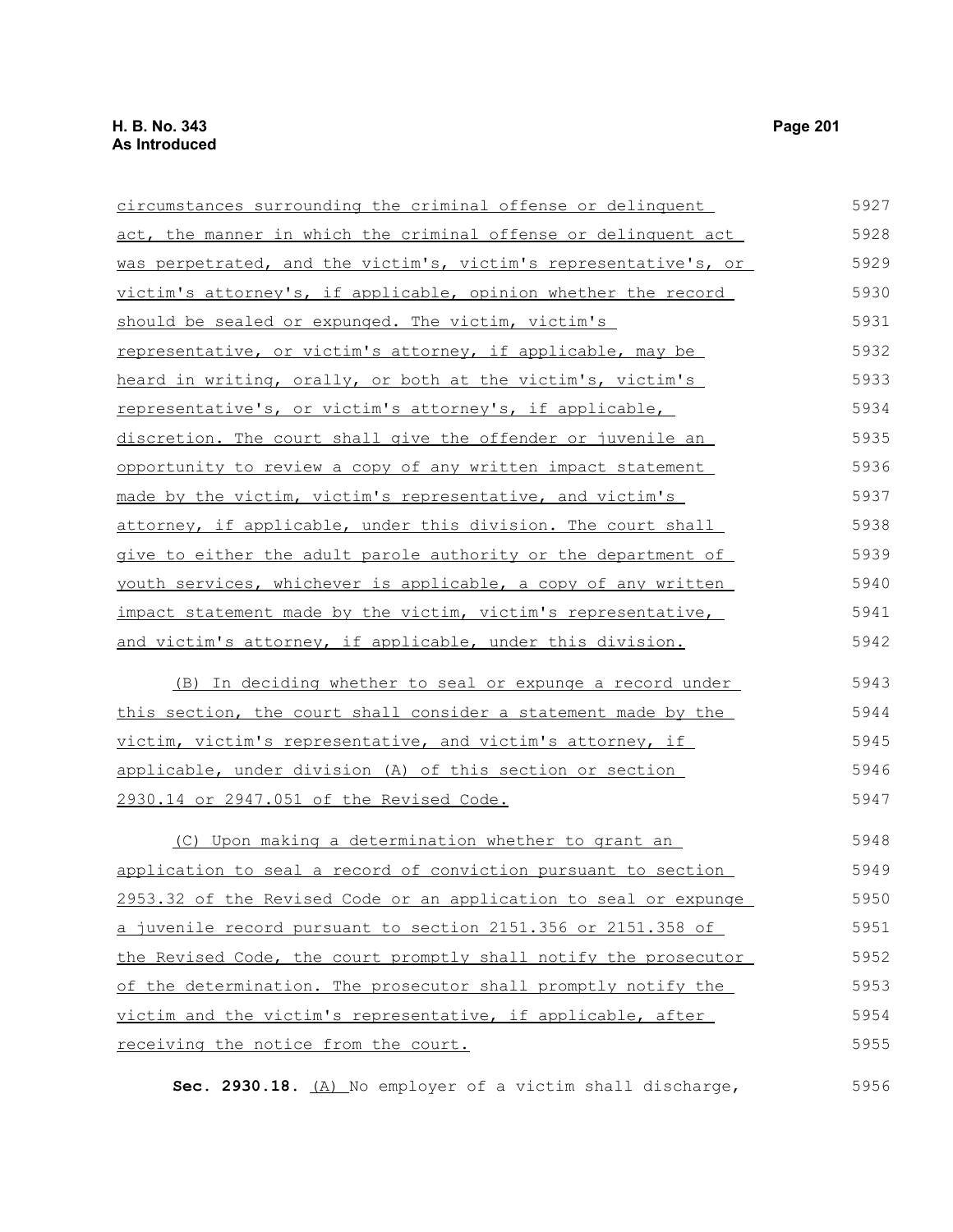discipline, or otherwise retaliate against the victim, a member of the victim's family, or a victim's representative for participating any of the following: (1) Participating, at the prosecutor's request, in preparation for a criminal or delinquency proceeding or forattendance, pursuant to a subpoena,; (2) Attendance at a criminal or delinquency proceeding if the attendance is reasonably necessary to protect the interests of the victim<sub>i</sub> (3) Attendance at a criminal or delinquency proceeding if the victim's attendance is pursuant to a victim's constitutional and statutory rights. This section generally does not require an employer to pay an employee for time lost as a result of attendance at a criminal or delinquency proceeding. (B) An employer who knowingly violates this section is in contempt of court. This section does not limit or affect the application to any person of section 2151.211, 2939.121, or 2945.451 of the Revised Code. **Sec. 2930.19.** (A) <del>In a manner consistent with the duty of</del> a prosecutor to represent the interests of the public as awhole, a prosecutor shall seek compliance with this chapter onbehalf of a victim, a member of the victim's family, or the victim's representative (1) A victim, victim's representative, or victim's attorney, if applicable, or the prosecutor, on request of the victim, has standing as a matter of right to assert, or to challenge an order denying, the rights of the victim provided by law in any judicial or administrative proceeding. The court shall act promptly on a request to 5957 5958 5959 5960 5961 5962 5963 5964 5965 5966 5967 5968 5969 5970 5971 5972 5973 5974 5975 5976 5977 5978 5979 5980 5981 5982 5983 5984 5985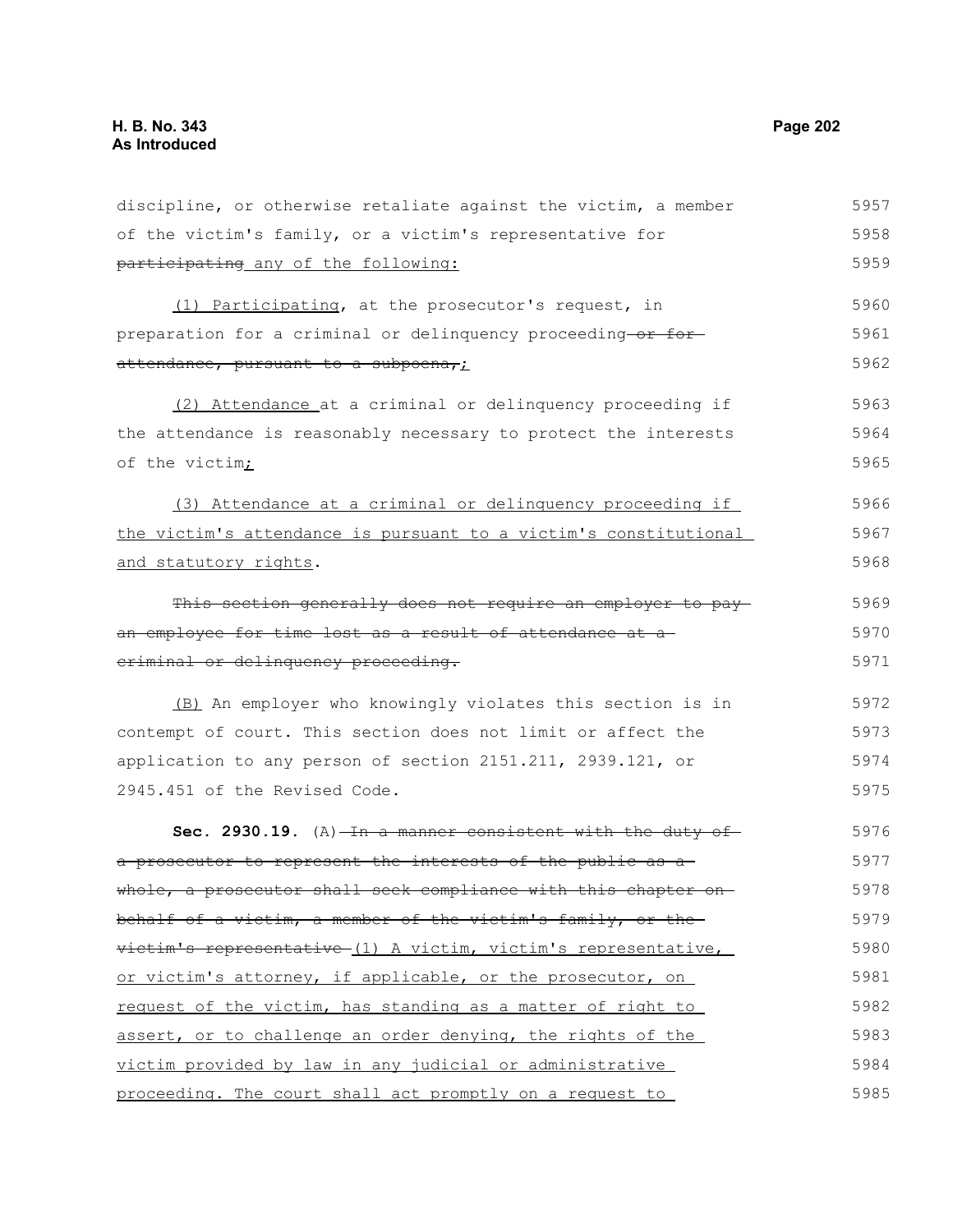| enforce, or on a challenge of an order denying, the rights of     | 5986 |
|-------------------------------------------------------------------|------|
| the victim. In any case, the court shall hear the matter within   | 5987 |
| ten days of the assertion of the victim's rights. The reasons     | 5988 |
| for any decision denying relief under this section shall be       | 5989 |
| clearly stated on the record or in a judgment entry.              | 5990 |
| (2) (a) If the court denies the relief sought, the victim         | 5991 |
| or the victim's attorney, if applicable, or the prosecutor, on    | 5992 |
| <u>request of the victim, may appeal or, if the victim has no</u> | 5993 |
| remedy on appeal, petition the court of appeals or supreme court  | 5994 |
| for an extraordinary writ.                                        | 5995 |
| (b) If the victim or victim's attorney, if applicable,            | 5996 |
| files an appeal, an interlocutory appeal divests the trial court  | 5997 |
| of jurisdiction of the portion of the case implicating the        | 5998 |
| victim's rights until the appeal is resolved by the appellate     | 5999 |
| court. The court of appeals shall take up and decide such appeal  | 6000 |
| giving the case the same priority as cases decided under          | 6001 |
| Appellate Rule 11.2, unless the litigants, with the approval of   | 6002 |
| the court, have stipulated to a different time period for         | 6003 |
| consideration.                                                    | 6004 |
| (c) If the victim or victim's attorney, if applicable,            | 6005 |
| petitions for an extraordinary writ, the court of appeals or the  | 6006 |
| supreme court may issue the writ on the order of a single judge.  | 6007 |
| If the court of appeals or the supreme court denies the relief    | 6008 |
| sought, the reasons for the denial shall be clearly stated on     | 6009 |
| the record in a written opinion.                                  | 6010 |
| (B) A victim of a criminal offense or delinquent act has          | 6011 |
| the right to be represented by retained counsel. Nothing in this  | 6012 |
| section creates a right to counsel at public expense for a        | 6013 |
| victim. If a victim is represented by counsel, the court shall    | 6014 |
| notify the victim's counsel in the same manner in which the       | 6015 |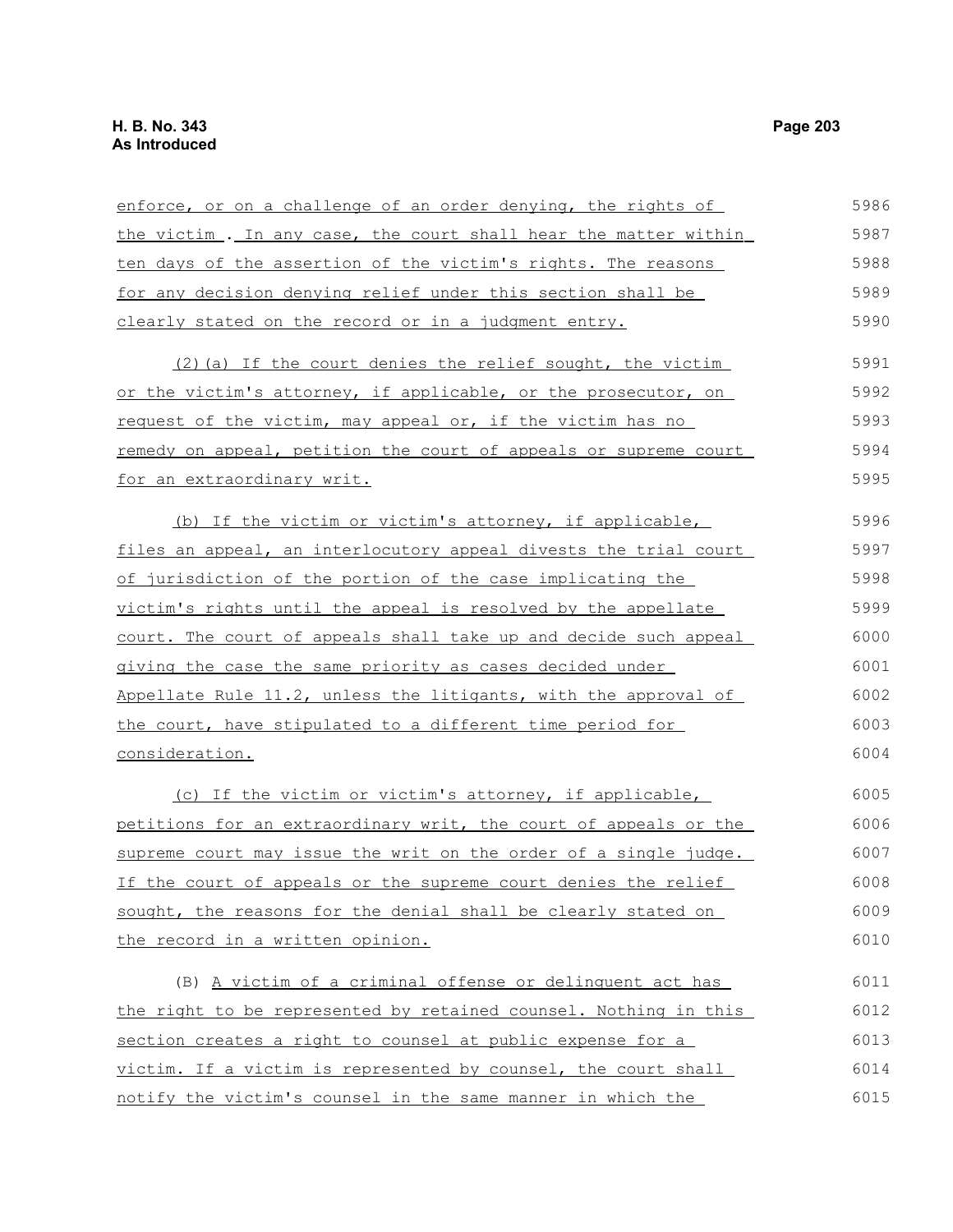parties are notified under applicable law or rule. Counsel for the victim shall be included in all bench conferences, meetings in chambers, and sidebars with the trial court that directly involve a decision implicating that victim's rights. Nothing in this section shall be construed as making a victim a party to the case. (C) The failure of a public official or public agency or the public official's or public agency's designee to comply with the requirements of this chapter does not give rise to a claim for damages against that public official or public agency or 6016 6017 6018 6019 6020 6021 6022 6023 6024 6025

that public official's or public agency's designee, except that a public agency as an employer may be held responsible for a violation of section 2930.18 of the Revised Code. 6026 6027 6028

 $(C)$  (D)(1) The failure of any person or entity to use reasonable efforts to provide perform a duty or afford a right, privilege, or notice to a victim under this chapter does not constitute grounds for declaring a mistrial or new trial, for settingis not cause to seek to set aside a conviction, sentence, adjudication, or disposition, or for granting postconviction release to a defendant or alleged juvenile offender after trial. Failure to afford a right under this chapter shall not provide grounds for a new trial. A victim or victim's attorney, if applicable, may file a motion to reopen a plea or sentence only if all of the following apply: 6029 6030 6031 6032 6033 6034 6035 6036 6037 6038 6039

(a) The victim was not voluntarily absent from the proceeding and has asserted the right to be heard before, or attempted to assert the right during, the proceeding at issue and the right to be heard was denied. 6040 6041 6042 6043

(b) The victim files the motion within fourteen days after the victim has received notice of the plea or sentence. 6044 6045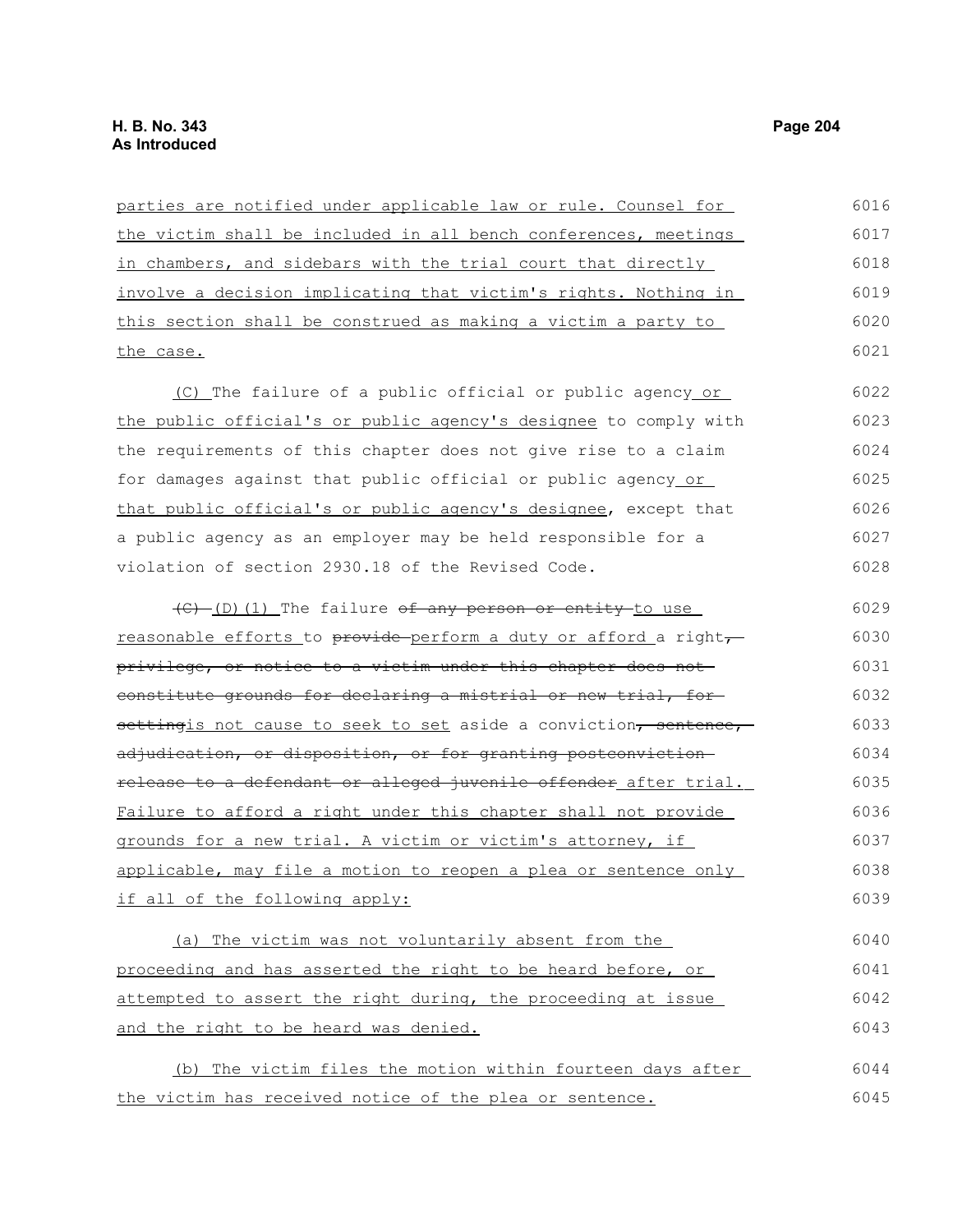this chapter.

(c) In the case of a plea, the accused has not pleaded guilty to the highest offense charged. (D) If there is a conflict between a provision in this chapter and a specific statute governing the procedure in a case involving a capital offense, the specific statute supersedes the provision in this chapter. (2) Unless the offender has served the offender's entire sentence, the failure to use reasonable efforts to provide notice and a right to be present or be heard pursuant to this chapter at a proceeding that involves post-conviction release is grounds for the victim to seek to set aside the post-conviction release until the victim is afforded an opportunity to be present or be heard. (E) A defendant or juvenile offender may not raise the failure to afford a right to a victim as error in any legal argument to provide an advantage to that defendant or juvenile offender in any motion, including a dispositive motion, motion for new trial, or motion to have a conviction, sentence, or disposition set aside, in any petition for post-conviction relief, or in any assignment of error on appeal. (F) If the victim of a crime criminal offense or delinquent act is incarcerated in a state or local correctional facility or is in the legal custody of the department of youth services, the victim's rights under this chapter may be modified by court order to prevent any security risk, hardship, or undue 6047 6048 6049 6050 6051 6052 6053 6054 6055 6056 6057 6058 6059 6060 6061 6062 6063 6064 6065 6066 6067 6068 6069 6070

(G) As used in this section, "post-conviction release" means judicial release, early release, and parole, but does not 6073 6074

burden upon a public official or public agency with a duty under

6046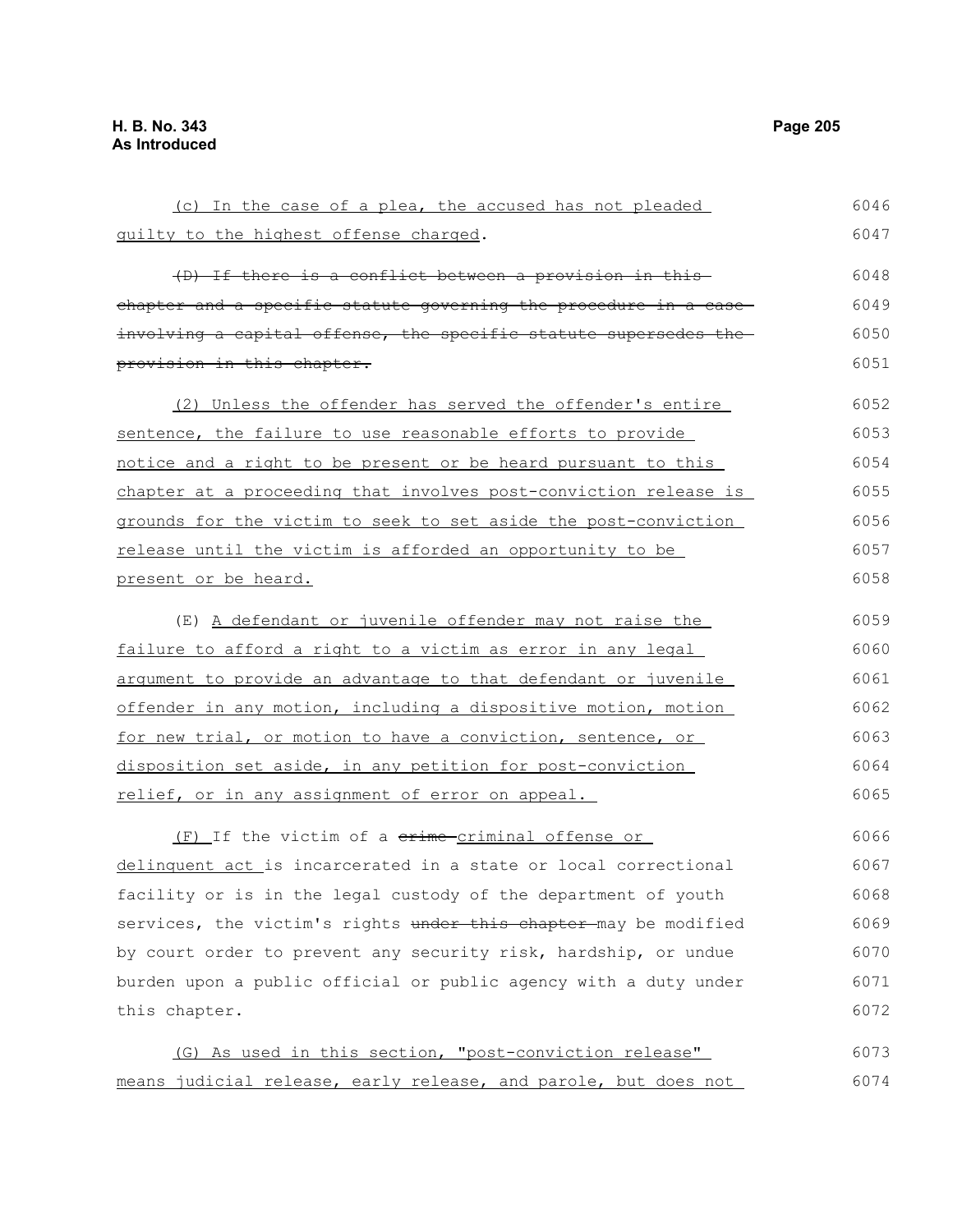Sec. 2930.191. Once a pro se victim or victim's attorney, if applicable, files a notice of appearance in a case, the pro se victim or victim's attorney shall be served copies of all notices, motions, and court orders filed thereafter in the case in the same manner as the parties in the case. **Sec. 2937.11.** (A)(1) As used in divisions (B) and (C) of this section, "victim" includes any person who was a victim of a felony violation identified in division (B) of this section or a felony offense of violence or against whom was directed any conduct that constitutes, or that is an element of, a felony violation identified in division (B) of this section or a felony offense of violence. (2) As used in division (D) of this section, "victim" means any person who is less than sixteen years of age and who was a victim of a violation of section 2905.32 of the Revised Code or against whom was directed any conduct that constitutes, or is an element of, a violation of section 2905.32 of the Revised Code. (3) At the preliminary hearing set pursuant to section 2937.10 of the Revised Code and the Criminal Rules, the prosecutor may state, but is not required to state, orally the case for the state and shall then proceed to examine witnesses and introduce exhibits for the state. The accused and the magistrate have full right of cross examination, and the accused has the right of inspection of exhibits prior to their introduction. The hearing shall be conducted under the rules of evidence prevailing in criminal trials generally. On motion of either the state or the accused, witnesses shall be separated 6076 6077 6078 6079 6080 6081 6082 6083 6084 6085 6086 6087 6088 6089 6090 6091 6092 6093 6094 6095 6096 6097 6098 6099 6100 6101 6102 6103

mean relief pursuant to a federal petition in habeas corpus.

and not permitted in the hearing room except when called to

6075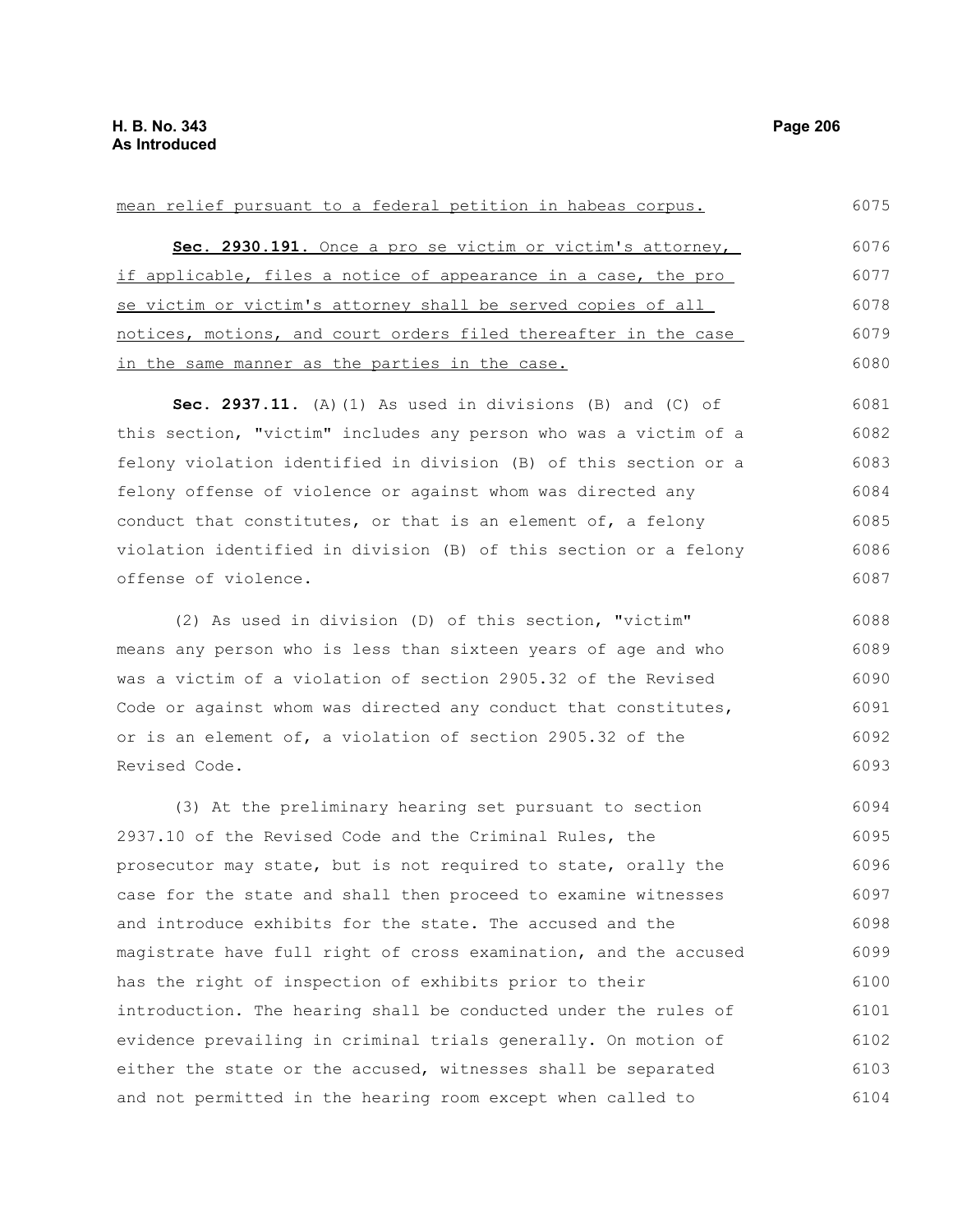testify.

6105

(B) In a case involving an alleged felony violation of section 2905.05, 2905.32, 2907.02, 2907.03, 2907.04, 2907.05, 2907.21, 2907.24, 2907.31, 2907.32, 2907.321, 2907.322, 2907.323, or 2919.22 of the Revised Code or an alleged felony offense of violence and in which an alleged victim of the alleged violation or offense was less than thirteen-sixteen years of age when the complaint or information was filed, whichever occurred earlier, upon motion of the prosecution, victim, or victim's attorney, if applicable, the testimony of the child victim at the preliminary hearing may be taken in a room other than the room in which the preliminary hearing is being conducted and be televised, by closed circuit equipment, into the room in which the preliminary hearing is being conducted, in accordance with division (C) of section 2945.481 of the Revised Code. 6106 6107 6108 6109 6110 6111 6112 6113 6114 6115 6116 6117 6118 6119 6120

(C) In a case involving an alleged felony violation listed in division (B) of this section or an alleged felony offense of violence and in which an alleged victim of the alleged violation or offense was less than thirteen sixteen years of age when the complaint or information was filed, whichever occurred earlier, the court, on written motion of the prosecutor in the case, the victim, or the victim's attorney, if applicable, filed at least three days prior to the hearing, shall order that all testimony of the child victim be recorded and preserved on videotape, in addition to being recorded for purposes of the transcript of the proceeding. If such an order is issued, it shall specifically identify the child victim, in a manner consistent with section 2930.07 of the Revised Code, concerning whose testimony it pertains, apply only during the testimony of the child victim it specifically identifies, and apply to all testimony of the child 6121 6122 6123 6124 6125 6126 6127 6128 6129 6130 6131 6132 6133 6134 6135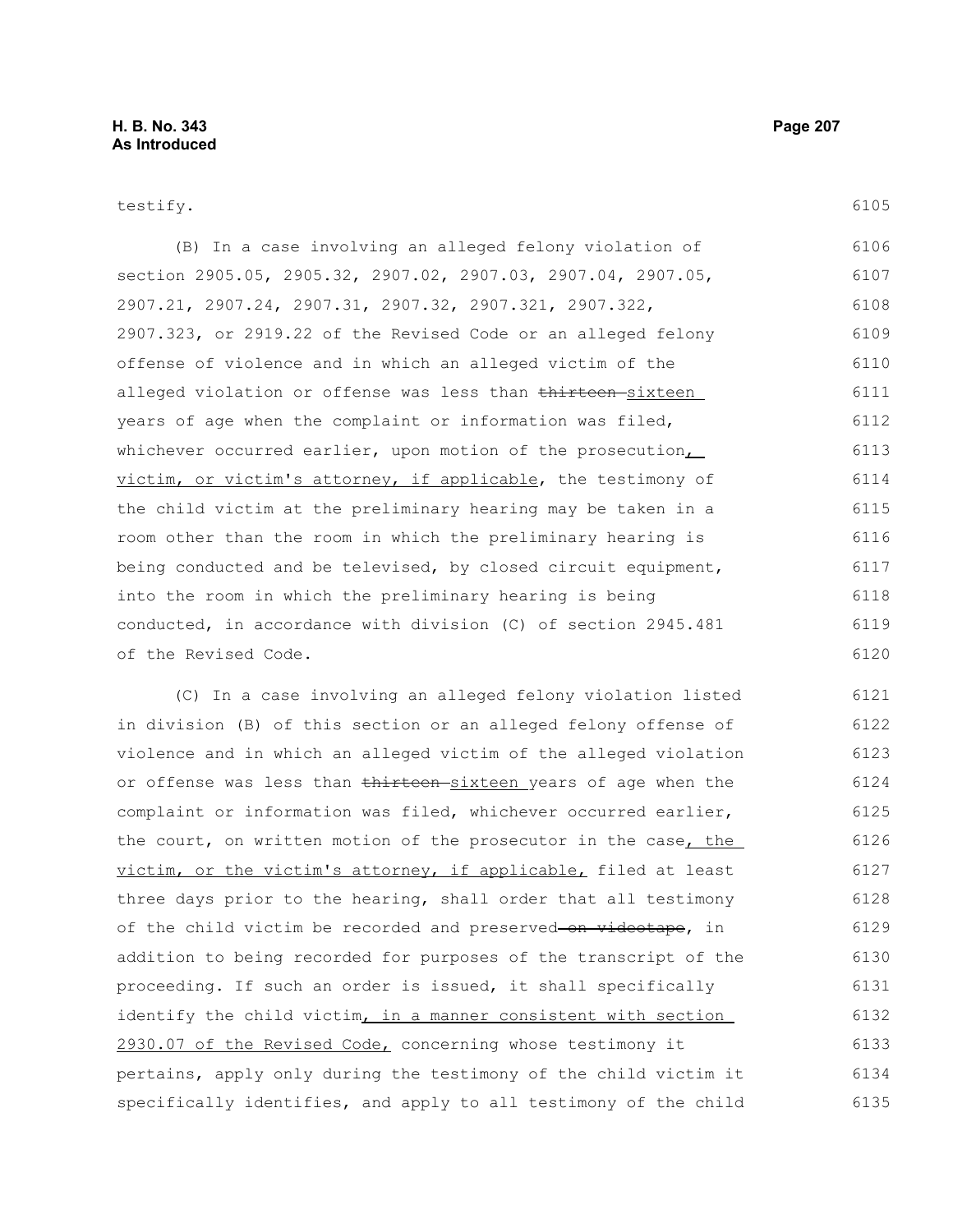victim presented at the hearing, regardless of whether the child victim is called as a witness by the prosecution or by the defense. 6136 6137 6138

(D)(1)(a) In a case involving an alleged violation of section 2905.32 of the Revised Code, upon motion of the prosecution, victim, or victim's attorney, if applicable, the testimony of the victim at the preliminary hearing may be taken in a place or room other than the room in which the preliminary hearing is being conducted and be televised, by closed circuit equipment, into the room in which the preliminary hearing is being conducted, to be viewed by the accused and any other persons who are not permitted in the room in which the testimony is to be taken but who would have been present during the testimony of the victim had it been given in the room in which the preliminary hearing is being conducted. Except for good cause shown, the prosecution, victim, or victim's attorney, if applicable, shall file a motion under this division at least seven days before the date of the preliminary hearing. 6139 6140 6141 6142 6143 6144 6145 6146 6147 6148 6149 6150 6151 6152 6153

(b) Upon the motion of the prosecution, victim, or victim's attorney, if applicable, filed under division (D)(1)(a) of this section and if the judge or magistrate determines that the victim is unavailable to testify in the room in which the preliminary hearing is being conducted in the physical presence of the accused for one or more of the reasons set forth in division (D)(2) of this section, the judge or magistrate may issue an order for the testimony of the victim to be taken in a place or room other than the room in which the preliminary hearing is being conducted and televised, by closed circuit equipment, into the room in which the preliminary hearing is being conducted. If a judge or magistrate issues an order of that nature, the judge or magistrate shall exclude from the room 6154 6155 6156 6157 6158 6159 6160 6161 6162 6163 6164 6165 6166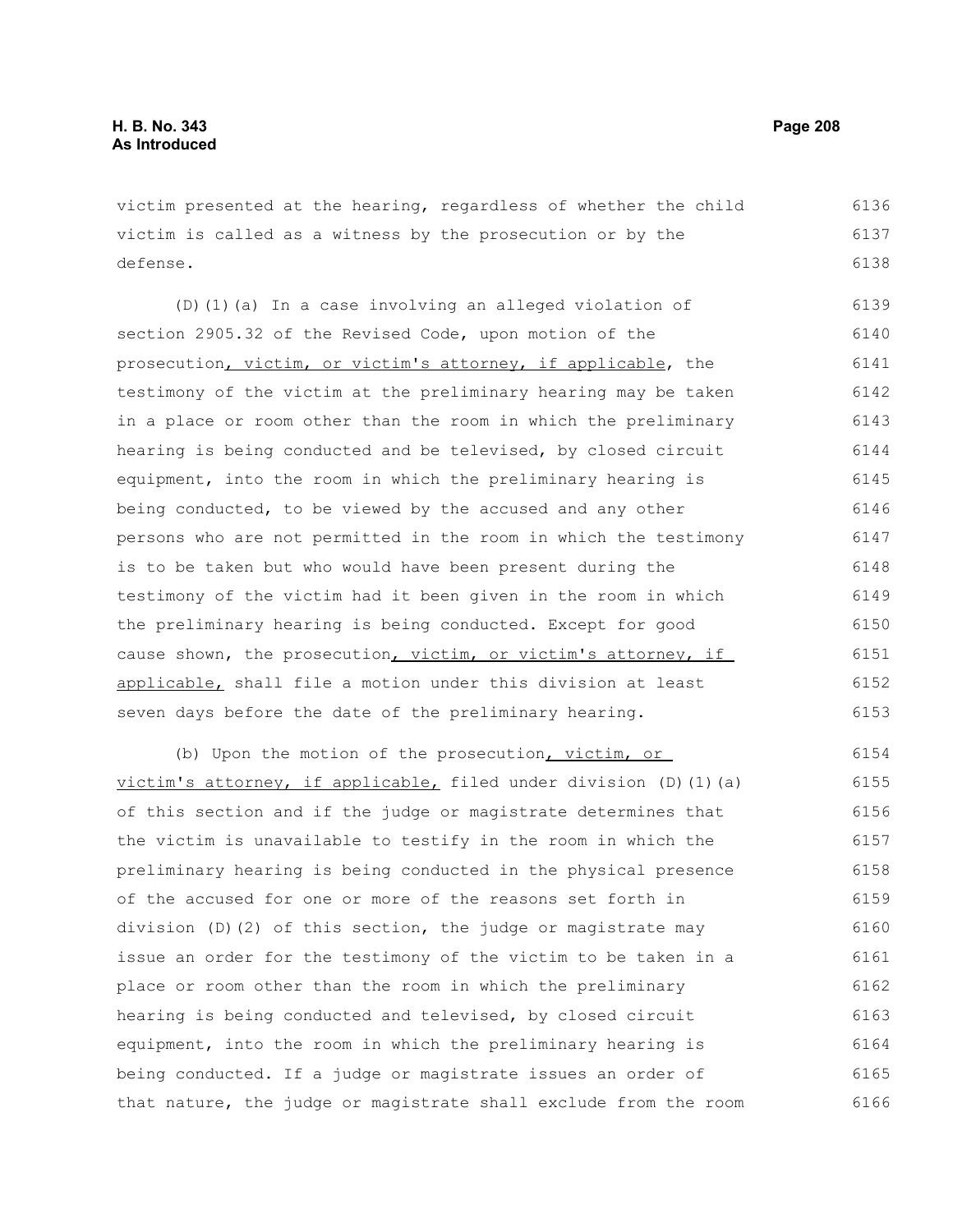| in which the testimony of the victim is to be taken every person | 6167 |
|------------------------------------------------------------------|------|
| except the following:                                            | 6168 |
| (i) The victim giving the testimony;                             | 6169 |
| (ii) The judge or magistrate;                                    | 6170 |
| (iii) One or more interpreters if needed;                        | 6171 |
| (iv) The attorneys for the prosecution, the victim, if           | 6172 |
| applicable, and the defense;                                     | 6173 |
| (v) Any person needed to operate the equipment to be used;       | 6174 |
| (vi) One person chosen by the victim giving the testimony;       | 6175 |
| (vii) Any person whose presence the judge or magistrate          | 6176 |
| determines would contribute to the welfare and well-being of the | 6177 |
| victim giving the testimony.                                     | 6178 |
| (c) The person chosen by the victim under division (D) (1)       | 6179 |
| (b) (vi) of this section shall not be a witness in the           | 6180 |
| preliminary hearing and, both before and during the testimony,   | 6181 |
| shall not discuss the testimony of the victim with any other     | 6182 |
| witness in the preliminary hearing.                              | 6183 |
| (d) The judge or magistrate, at the judge's or                   | 6184 |
| magistrate's discretion, may preside during the giving of the    | 6185 |
| testimony by electronic means from outside the room in which it  | 6186 |
| is being given, subject to the limitations set forth in this     | 6187 |
| division. If the judge or magistrate presides by electronic      | 6188 |
| means, the judge or magistrate shall be provided with monitors   | 6189 |
| on which the judge or magistrate can see each person in the room | 6190 |
| in which the testimony is to be taken and with an electronic     | 6191 |
| means of communication with each person, and each person in the  | 6192 |
| room shall be provided with a monitor on which that person can   | 6193 |
| see the judge or magistrate and with an electronic means of      | 6194 |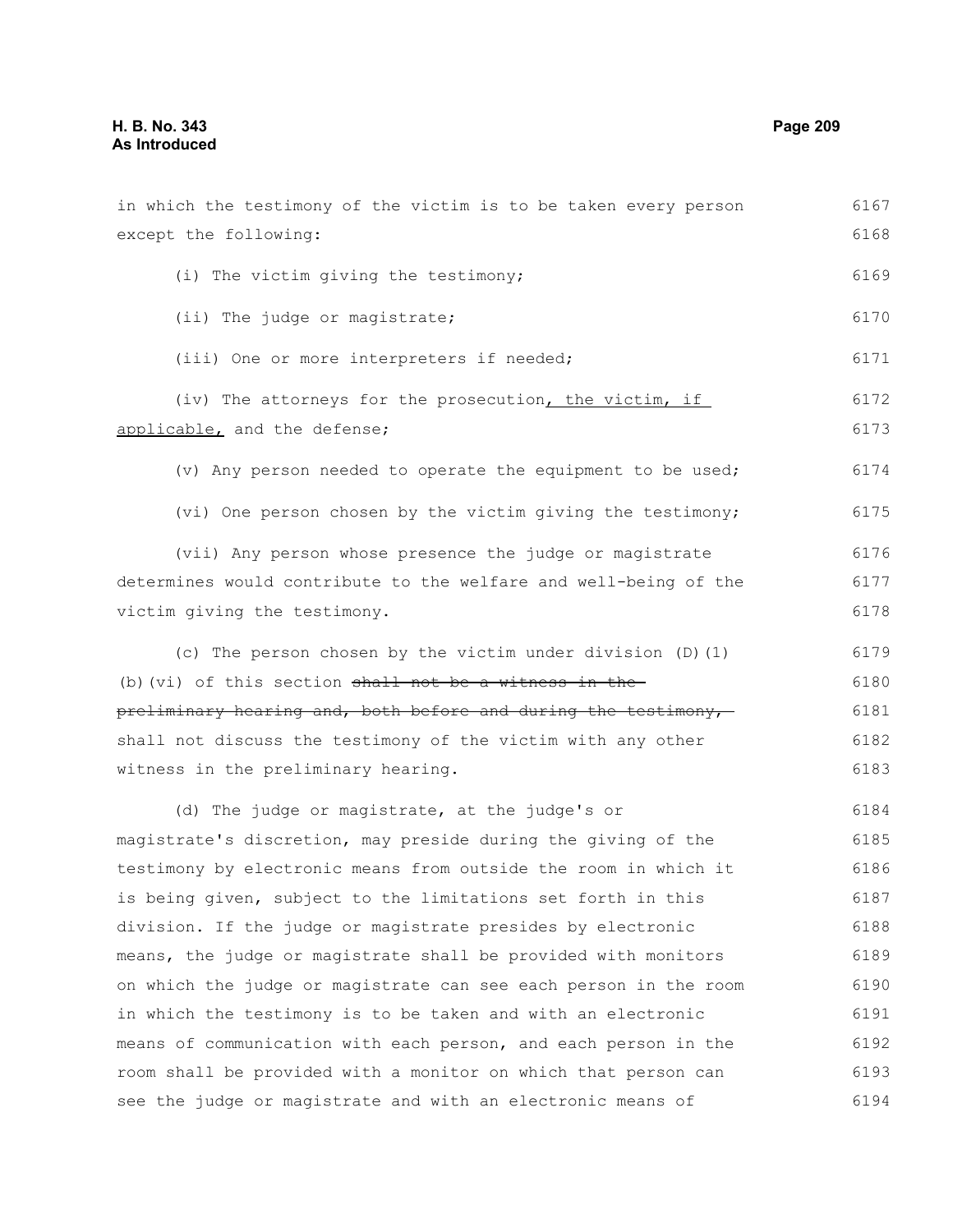### **H. B. No. 343 Page 210 As Introduced**

communication with the judge or magistrate. To the extent feasible, any person operating the televising equipment shall be restricted to a room adjacent to the room in which the testimony is being taken, or to a location in the room in which the testimony is being taken that is behind a screen or mirror, so that the person operating the televising equipment can see and hear, but cannot be seen or heard by, the victim giving the testimony during the testimony. The accused shall be permitted to observe and hear the testimony of the victim giving the testimony on a monitor, shall be provided with an electronic means of immediate communication with the attorney of the accused during the testimony, and shall be restricted to a location from which the accused cannot be seen or heard by the victim giving the testimony, except on a monitor provided for that purpose. The accused and the judge or magistrate have full right of cross examination, and the accused has the right of inspection of exhibits prior to their introduction. The victim giving the testimony shall be provided with a monitor on which the victim can observe the accused during the testimony. 6195 6196 6197 6198 6199 6200 6201 6202 6203 6204 6205 6206 6207 6208 6209 6210 6211 6212 6213

(2) For purposes of division (D)(1) of this section, a judge or magistrate may order the testimony of a victim to be taken at a place or room outside the room in which the preliminary hearing is being conducted if the judge or magistrate determines that the victim is unavailable to testify in the room in the physical presence of the accused due to one or more of the following: 6214 6215 6216 6217 6218 6219 6220

(a) The inability of the victim to communicate about the alleged offense because of extreme fear, severe trauma, or another similar reason; 6221 6222 6223

(b) The substantial likelihood that the victim will suffer 6224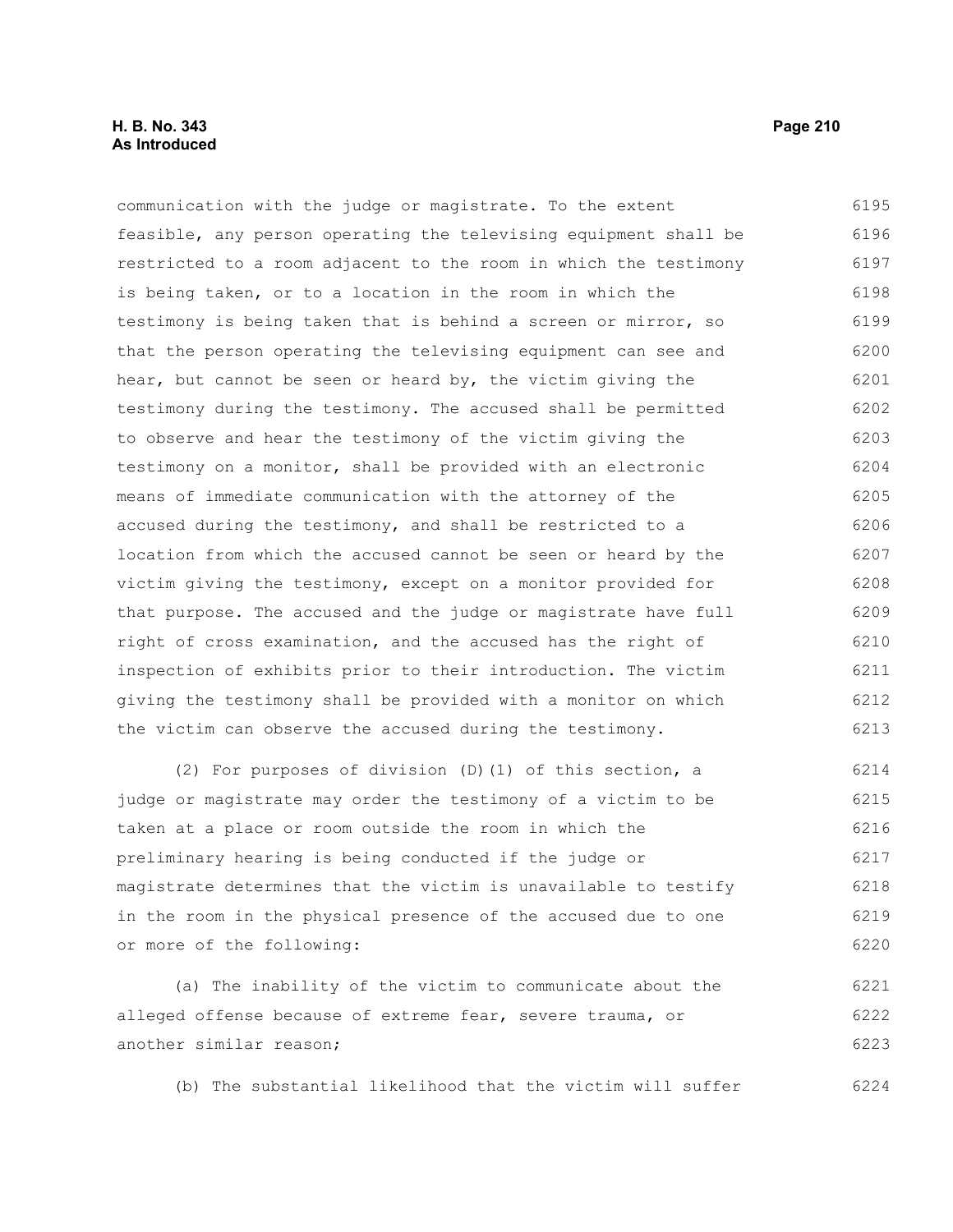6225

serious emotional trauma from so testifying;

(c) The victim is at a hospital for care and treatment for any physical, mental, or emotional injury suffered by reason of the alleged offense. 6226 6227 6228

**Sec. 2945.481.** (A)(1) As used in this section, "victim" includes any person who was a victim of a violation identified in division (A)(2) of this section or an offense of violence or against whom was directed any conduct that constitutes, or that is an element of, a violation identified in division (A)(2) of this section or an offense of violence. 6229 6230 6231 6232 6233 6234

(2) In any proceeding in the prosecution of a charge of a violation of section 2905.03, 2905.05, 2907.02, 2907.03, 2907.04, 2907.05, 2907.06, 2907.07, 2907.09, 2907.21, 2907.23, 2907.24, 2907.31, 2907.32, 2907.321, 2907.322, 2907.323, or 2919.22 of the Revised Code or an offense of violence and in which an alleged victim of the violation or offense was a child who was less than thirteen sixteen years of age when the complaint, indictment, or information was filed, whichever occurred earlier, the judge of the court in which theprosecution is being conducted, upon motion of the child victim, the child-victim's attorney, if applicable, or an attorney for the prosecution, and upon a showing by a preponderance of the evidence that the child will suffer serious emotional trauma if required to provide live trial testimony, the judge of the court in which the prosecution is being conducted shall order that the testimony of the child victim be taken by deposition. The prosecution, child victim, or child-victim's attorney, if applicable, also may request that the deposition be videotapedrecorded in accordance with division (A)(3) of this section. The judge shall notify the child victim whose deposition is to be 6235 6236 6237 6238 6239 6240 6241 6242 6243 6244 6245 6246 6247 6248 6249 6250 6251 6252 6253 6254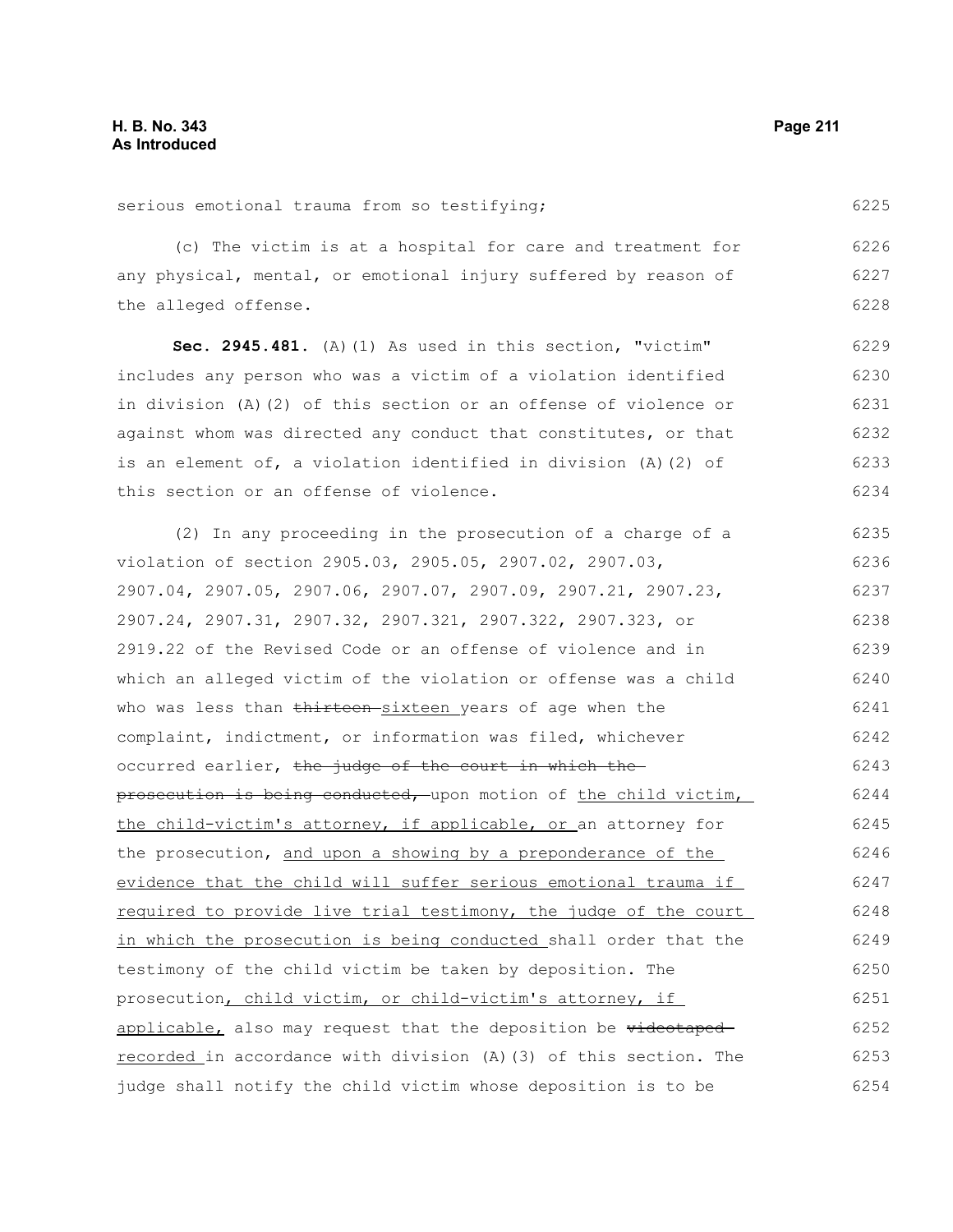#### **H. B. No. 343 Page 212 As Introduced**

taken, the child-victim's attorney, if applicable, the prosecution, and the defense of the date, time, and place for taking the deposition. The notice shall identify the child victim who is to be examined and shall indicate whether a request that the deposition be videotaped recorded has been made. The defendant shall have the right to attend the deposition and the right to be represented by counsel. Depositions shall be taken in the manner provided in civil cases, except that the judge shall preside at the taking of the deposition and shall rule at that time on any objections of the prosecution or the attorney for the defense. The prosecution and the attorney for the defense shall have the right, as at trial, to full examination and cross-examination of the child victim whose deposition is to be taken. If a deposition taken under this division is intended to be offered as evidence in the proceeding, it shall be filed in the court in which the action is pending and is admissible in the manner described in division (B) of this section. If a deposition of a child victim taken under this division is admitted as evidence at the proceeding under division (B) of this section, the child victim shall not be required to testify in person at the proceeding. However, at any time before the conclusion of the proceeding, the attorney for the defense may file a motion with the judge requesting that another deposition of the child victim be taken because new evidence material to the defense has been discovered that the attorney for the defense could not with reasonable diligence have discovered prior to the taking of the admitted deposition. A motion for another deposition shall be accompanied by supporting affidavits. Upon the filing of a motion for another deposition and affidavits, the court may order that additional testimony of the child victim relative to the new evidence be taken by another deposition. If the court orders the taking of 6255 6256 6257 6258 6259 6260 6261 6262 6263 6264 6265 6266 6267 6268 6269 6270 6271 6272 6273 6274 6275 6276 6277 6278 6279 6280 6281 6282 6283 6284 6285 6286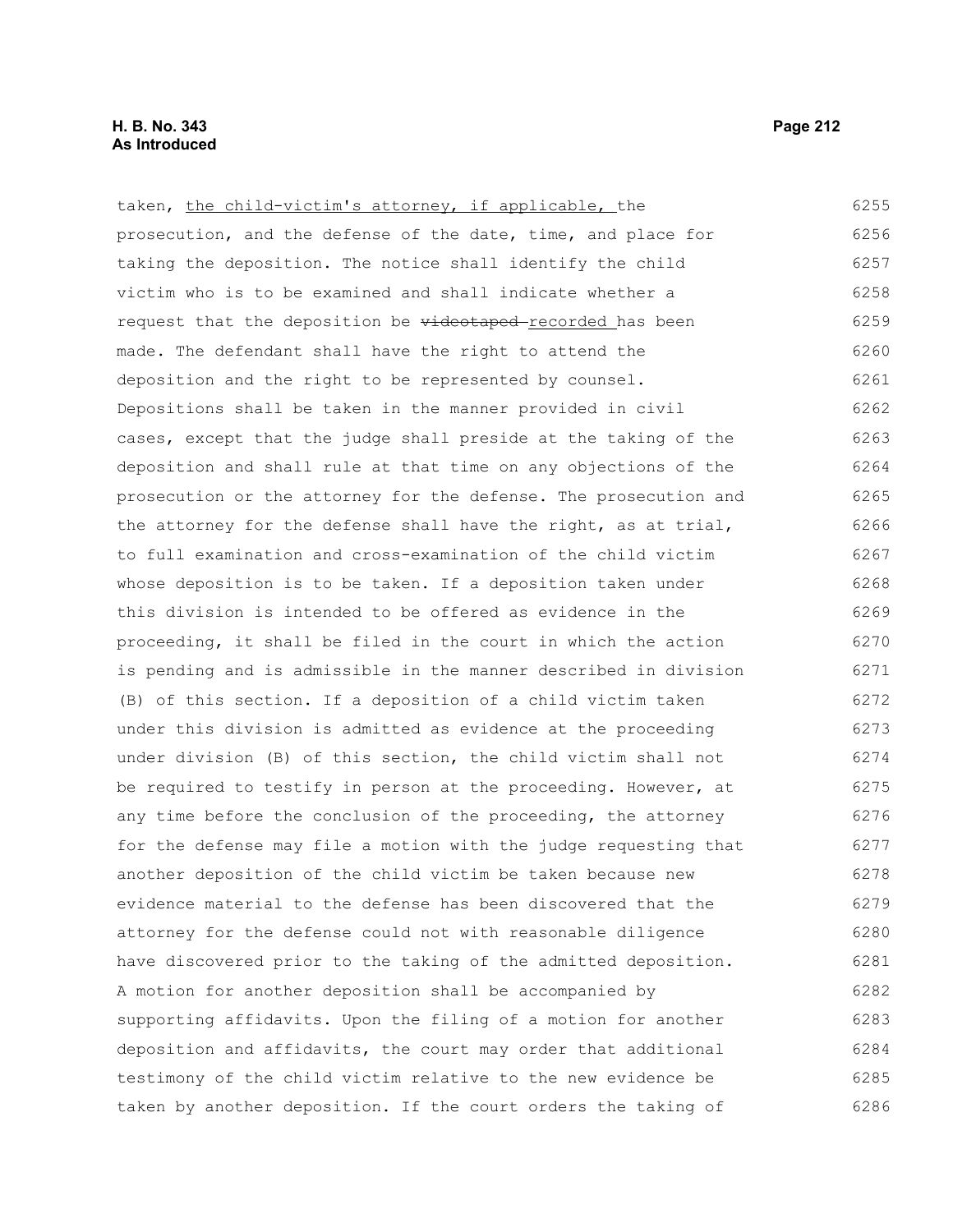### **H. B. No. 343 Page 213 As Introduced**

another deposition under this provision, the deposition shall be taken in accordance with this division; if the admitted deposition was a videotaped recorded deposition taken in accordance with division (A)(3) of this section, the new deposition also shall be videotaped recorded in accordance with that division and in other cases, the new deposition may be videotaped recorded in accordance with that division. 6287 6288 6289 6290 6291 6292 6293

(3) If the prosecution, child victim, or child-victim's attorney, if applicable, requests that a deposition to be taken under division (A)(2) of this section be videotapedrecorded, the judge shall order that the deposition be videotaped-recorded in accordance with this division. If a judge issues an order that the deposition be videotapedrecorded, the judge shall exclude from the room in which the deposition is to be taken every person except the child victim giving the testimony, the judge, one or more interpreters if needed, the attorneys for the prosecution and the defense, any person needed to operate the equipment to be used, one person, who is not a witness, chosen by the child victim giving the deposition, the child-victim's representative, and any person whose presence the judge determines would contribute to the welfare and well-being of the child victim giving the deposition. The person chosen by the child victim -shall not be a witness in the proceeding and, both before and during the deposition, shall not discuss the testimony of the child victim with any other witness in the proceeding. To the extent feasible, any person operating the recording equipment shall be restricted to a room adjacent to the room in which the deposition is being taken, or to a location in the room in which the deposition is being taken that is behind a screen or mirror, so that the person operating the recording equipment can see and hear, but cannot be seen or 6294 6295 6296 6297 6298 6299 6300 6301 6302 6303 6304 6305 6306 6307 6308 6309 6310 6311 6312 6313 6314 6315 6316 6317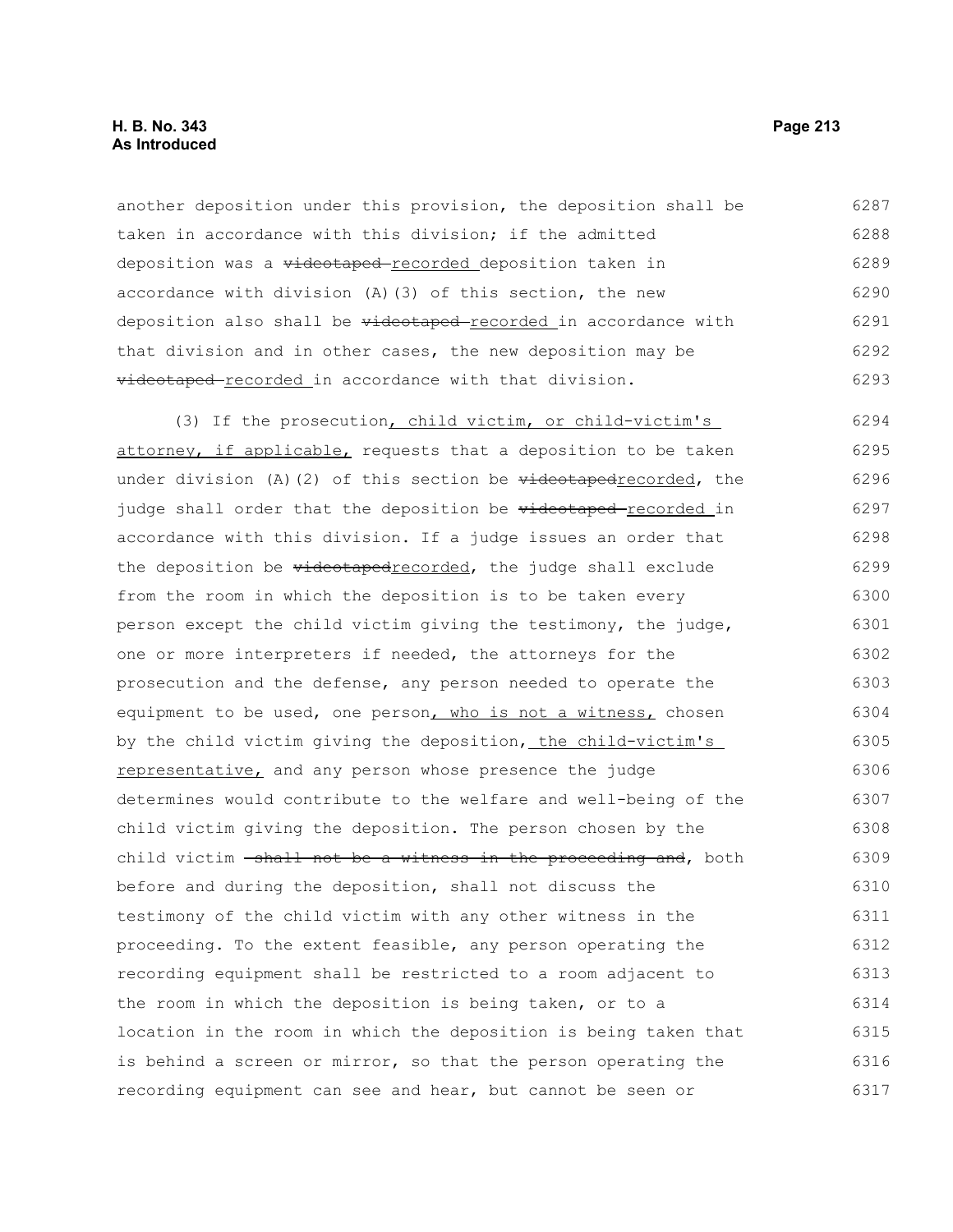#### **H. B. No. 343 Page 214 As Introduced**

heard by, the child victim giving the deposition during the deposition. The defendant shall be permitted to observe and hear the testimony of the child victim giving the deposition on a monitor, shall be provided with an electronic means of immediate communication with the defendant's attorney during the testimony, and shall be restricted to a location from which the defendant cannot be seen or heard by the child victim giving the deposition, except on a monitor provided for that purpose. The child victim giving the deposition shall be provided with a monitor on which the child victim can observe, during the testimony, the defendant. The judge, at the judge's discretion, may preside at the deposition by electronic means from outside the room in which the deposition is to be taken; if the judge presides by electronic means, the judge shall be provided with monitors on which the judge can see each person in the room in which the deposition is to be taken and with an electronic means of communication with each person, and each person in the room shall be provided with a monitor on which that person can see the judge and with an electronic means of communication with the judge. A deposition that is videotaped recorded under this division shall be taken and filed in the manner described in division (A)(2) of this section and is admissible in the manner described in this division and division (B) of this section, and, if a deposition that is videotaped-recorded under this division is admitted as evidence at the proceeding, the child victim shall not be required to testify in person at the proceeding. No deposition videotaped-recorded under this division shall be admitted as evidence at any proceeding unless division (B) of this section is satisfied relative to the deposition and all of the following apply relative to the recording: 6318 6319 6320 6321 6322 6323 6324 6325 6326 6327 6328 6329 6330 6331 6332 6333 6334 6335 6336 6337 6338 6339 6340 6341 6342 6343 6344 6345 6346 6347 6348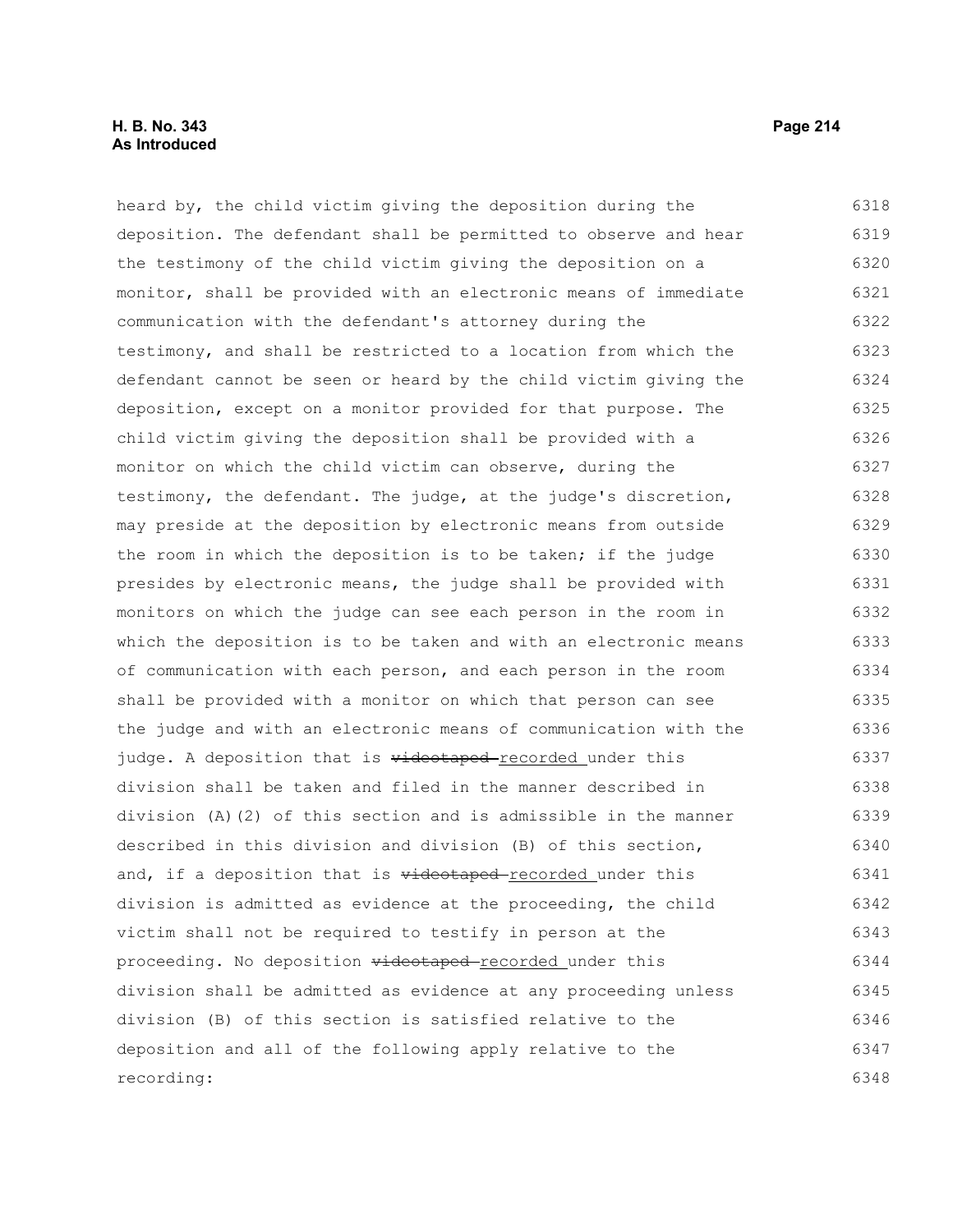# **H. B. No. 343 Page 215 As Introduced**

on film or videotape, or by other electronic means. (b) The recording is authenticated under the Rules of Evidence and the Rules of Criminal Procedure as a fair and accurate representation of what occurred, and the recording is not altered other than at the direction and under the supervision of the judge in the proceeding. (c) Each voice on the recording that is material to the testimony on the recording or the making of the recording, as determined by the judge, is identified. (d) Both the prosecution and the defendant are afforded an opportunity to view the recording before it is shown in the proceeding. 6350 6351 6352 6353 6354 6355 6356 6357 6358 6359 6360 6361

(a) The recording is both aural and visual and is recorded

(B)(1) At any proceeding in a prosecution in relation to which a deposition was taken under division (A) of this section, the deposition or a part of it is admissible in evidence upon motion of the prosecution if the testimony in the deposition or the part to be admitted is not excluded by the hearsay rule and if the deposition or the part to be admitted otherwise is admissible under the Rules of Evidence. For purposes of this division, testimony is not excluded by the hearsay rule if the testimony is not hearsay under Evidence Rule 801; if the testimony is within an exception to the hearsay rule set forth in Evidence Rule 803; if the child victim who gave the testimony is unavailable as a witness, as defined in Evidence Rule 804, and the testimony is admissible under that rule; or if both of the following apply: 6362 6363 6364 6365 6366 6367 6368 6369 6370 6371 6372 6373 6374 6375

(a) The defendant had an opportunity and similar motive at the time of the taking of the deposition to develop the 6376 6377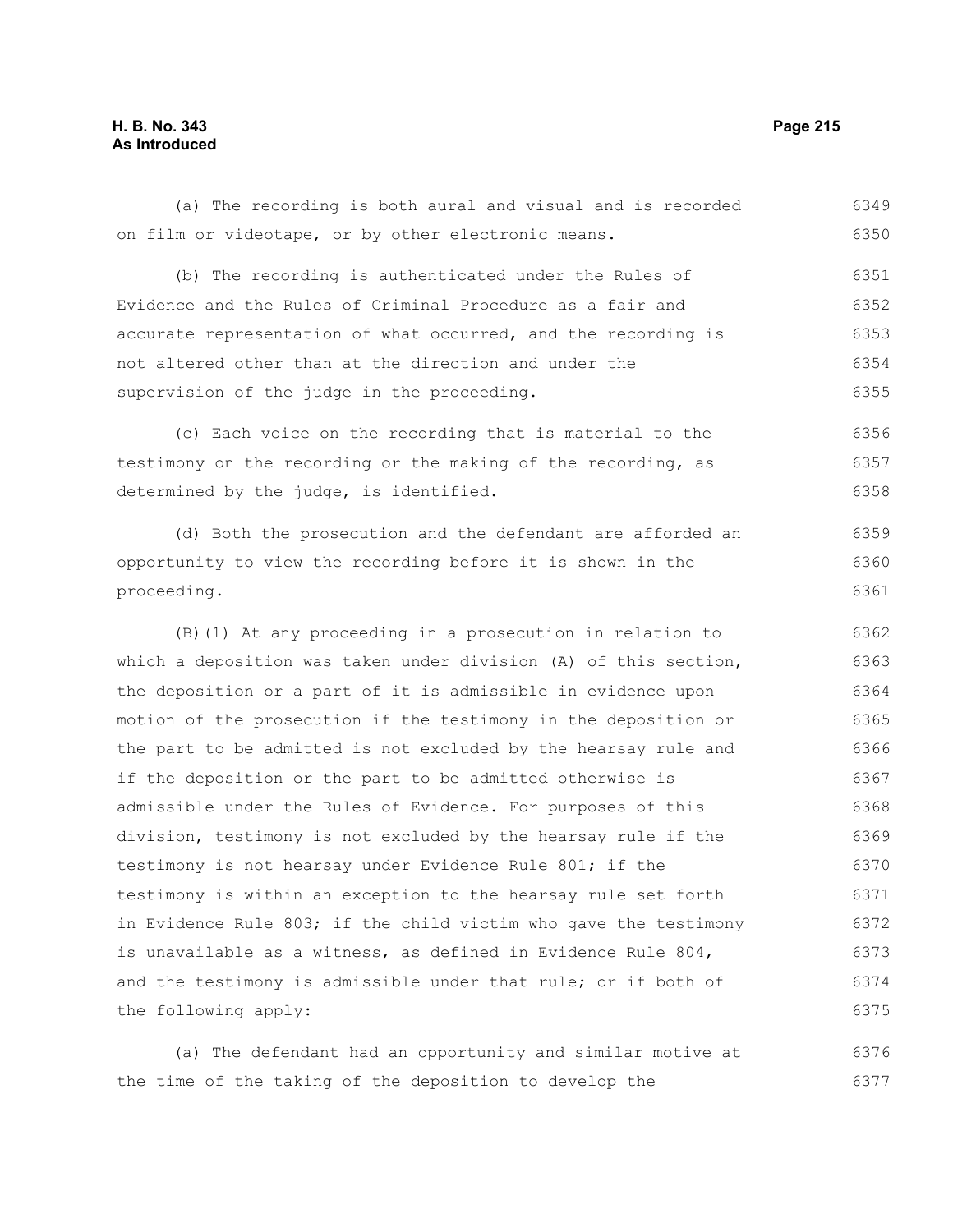testimony by direct, cross, or redirect examination.

(b) The judge determines that there is reasonable cause to believe that, if the child victim who gave the testimony in the deposition were to testify in person at the proceeding, the child victim would experience serious emotional trauma as a result of the child victim's participation at the proceeding. 6379 6380 6381 6382 6383

(2) Objections to receiving in evidence a deposition or a part of it under division (B) of this section shall be made as provided in civil actions. 6384 6385

(3) The provisions of divisions (A) and (B) of this section are in addition to any other provisions of the Revised Code, the Rules of Criminal Procedure, or the Rules of Evidence that pertain to the taking or admission of depositions in a criminal proceeding and do not limit the admissibility under any of those other provisions of any deposition taken under division (A) of this section or otherwise taken. 6387 6388 6389 6390 6391 6392 6393

(C) In any proceeding in the prosecution of any charge of a violation listed in division (A)(2) of this section or an offense of violence and in which an alleged victim of the violation or offense was a child who was less than thirteensixteen years of age when the complaint, indictment, or information was filed, whichever occurred earlier, the prosecution, child victim, or child-victim's attorney, if applicable, may file a motion with the judge requesting the judge to order the testimony of the child victim to be taken in a room other than the room in which the proceeding is being conducted and be televised, by closed circuit equipment, into the room in which the proceeding is being conducted to be viewed by the jury, if applicable, the defendant, and any other persons who are not permitted in the room in which the testimony is to 6394 6395 6396 6397 6398 6399 6400 6401 6402 6403 6404 6405 6406 6407

6386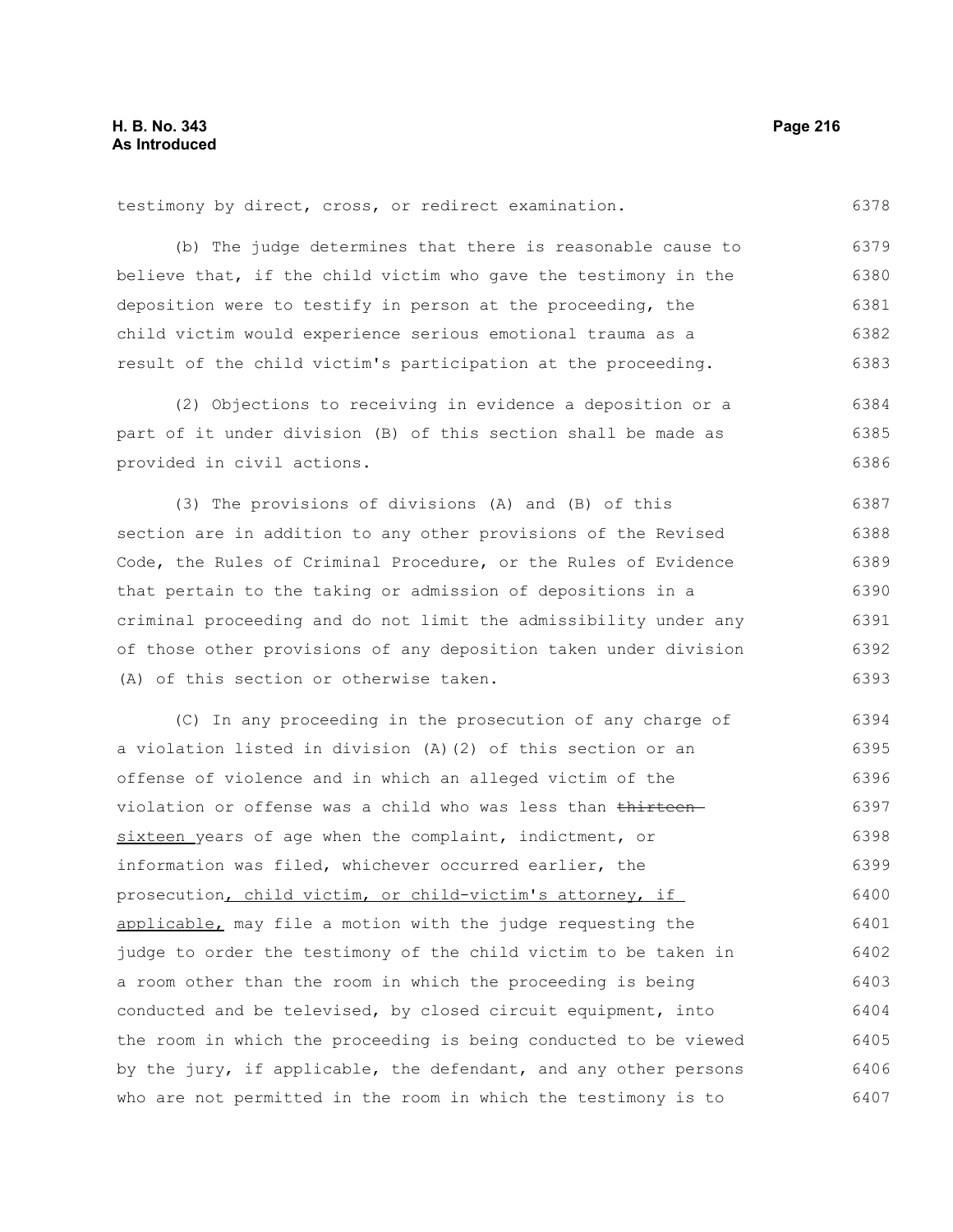# **H. B. No. 343 Page 217 As Introduced**

be taken but who would have been present during the testimony of the child victim had it been given in the room in which the proceeding is being conducted. Except for good cause shown, the prosecution, child victim, or child-victim's attorney, if applicable, shall file a motion under this division at least seven days before the date of the proceeding. The judge may issue the order upon the motion of the prosecution, child victim, or child-victim's attorney, if applicable, filed under this section, if the judge determines that the child victim is unavailable to testify in the room in which the proceeding is being conducted in the physical presence of the defendant, for one or more of the reasons set forth in division (E) of this section. If a judge issues an order of that nature, the judge shall exclude from the room in which the testimony is to be taken every person except a person described in division (A)(3) of this section. The judge, at the judge's discretion, may preside during the giving of the testimony by electronic means from outside the room in which it is being given, subject to the limitations set forth in division (A)(3) of this section. To the extent feasible, any person operating the televising equipment shall be hidden from the sight and hearing of the child victim giving the testimony, in a manner similar to that described in division (A)(3) of this section. The defendant shall be permitted to observe and hear the testimony of the child victim giving the testimony on a monitor, shall be provided with an electronic means of immediate communication with the defendant's attorney during the testimony, and shall be restricted to a location from which the defendant cannot be seen or heard by the child victim giving the testimony, except on a monitor provided for that purpose. The child victim giving the testimony shall be provided with a monitor on which the child victim can observe, 6408 6409 6410 6411 6412 6413 6414 6415 6416 6417 6418 6419 6420 6421 6422 6423 6424 6425 6426 6427 6428 6429 6430 6431 6432 6433 6434 6435 6436 6437 6438

during the testimony, the defendant.

6439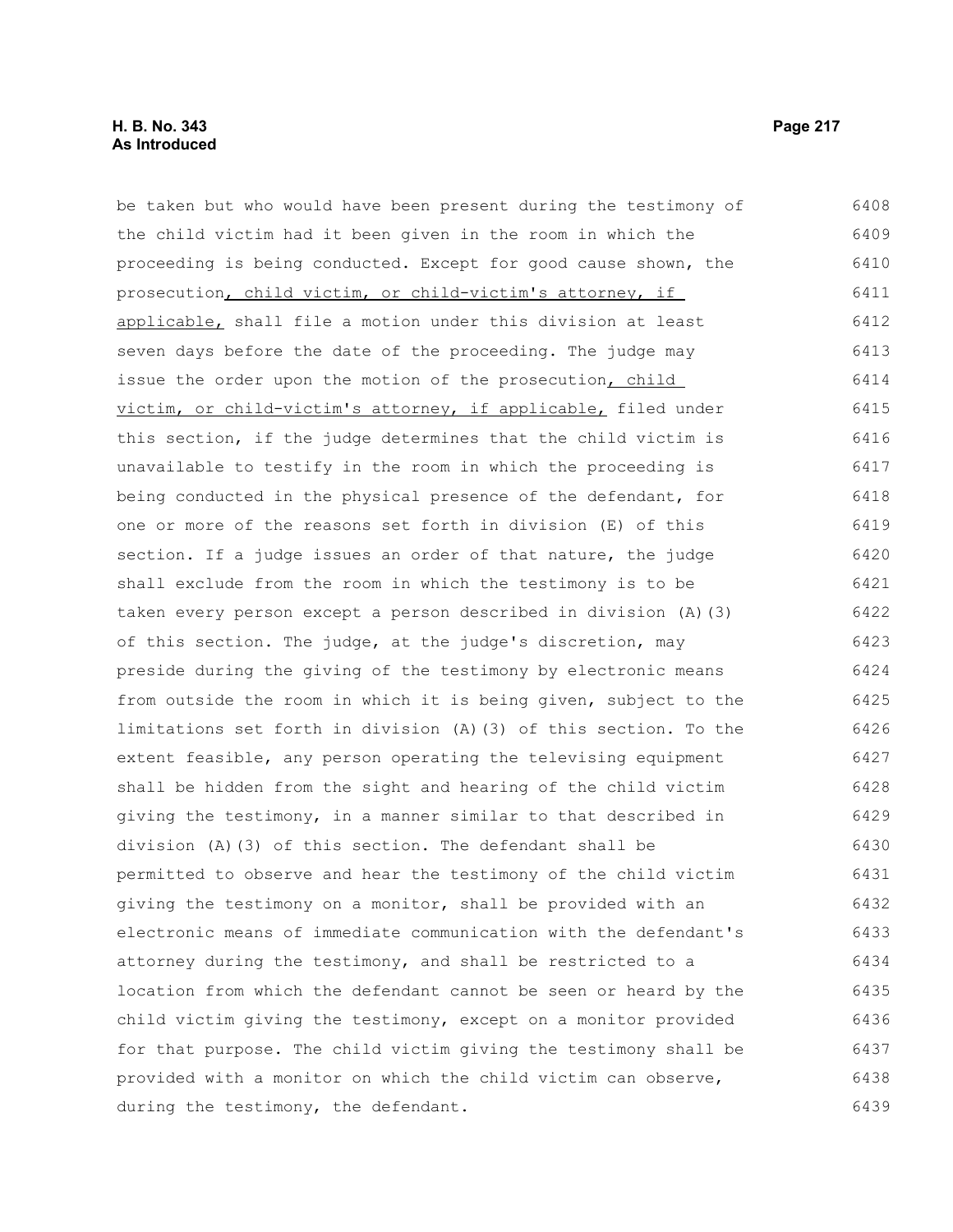# **H. B. No. 343 Page 218 As Introduced**

(D) In any proceeding in the prosecution of any charge of a violation listed in division (A)(2) of this section or an offense of violence and in which an alleged victim of the violation or offense was a child who was less than thirteensixteen years of age when the complaint, indictment, or information was filed, whichever occurred earlier, the prosecution, child victim, or child-victim's attorney, if applicable, may file a motion with the judge requesting the judge to order the testimony of the child victim to be taken outside of the room in which the proceeding is being conducted and be recorded for showing in the room in which the proceeding is being conducted before the judge, the jury, if applicable, the defendant, and any other persons who would have been present during the testimony of the child victim had it been given in the room in which the proceeding is being conducted. Except for good cause shown, the prosecution, child victim, or childvictim's attorney, if applicable, shall file a motion under this division at least seven days before the date of the proceeding. The judge may issue the order upon the motion of the prosecution, child victim, or child-victim's attorney, if applicable, filed under this division, if the judge determines that the child victim is unavailable to testify in the room in which the proceeding is being conducted in the physical presence of the defendant, for one or more of the reasons set forth in division (E) of this section. If a judge issues an order of that nature, the judge shall exclude from the room in which the testimony is to be taken every person except a person described in division (A)(3) of this section. To the extent feasible, any person operating the recording equipment shall be hidden from the sight and hearing of the child victim giving the testimony, in a manner similar to that described in division (A)(3) of this section. The defendant shall be permitted to observe and hear 6440 6441 6442 6443 6444 6445 6446 6447 6448 6449 6450 6451 6452 6453 6454 6455 6456 6457 6458 6459 6460 6461 6462 6463 6464 6465 6466 6467 6468 6469 6470 6471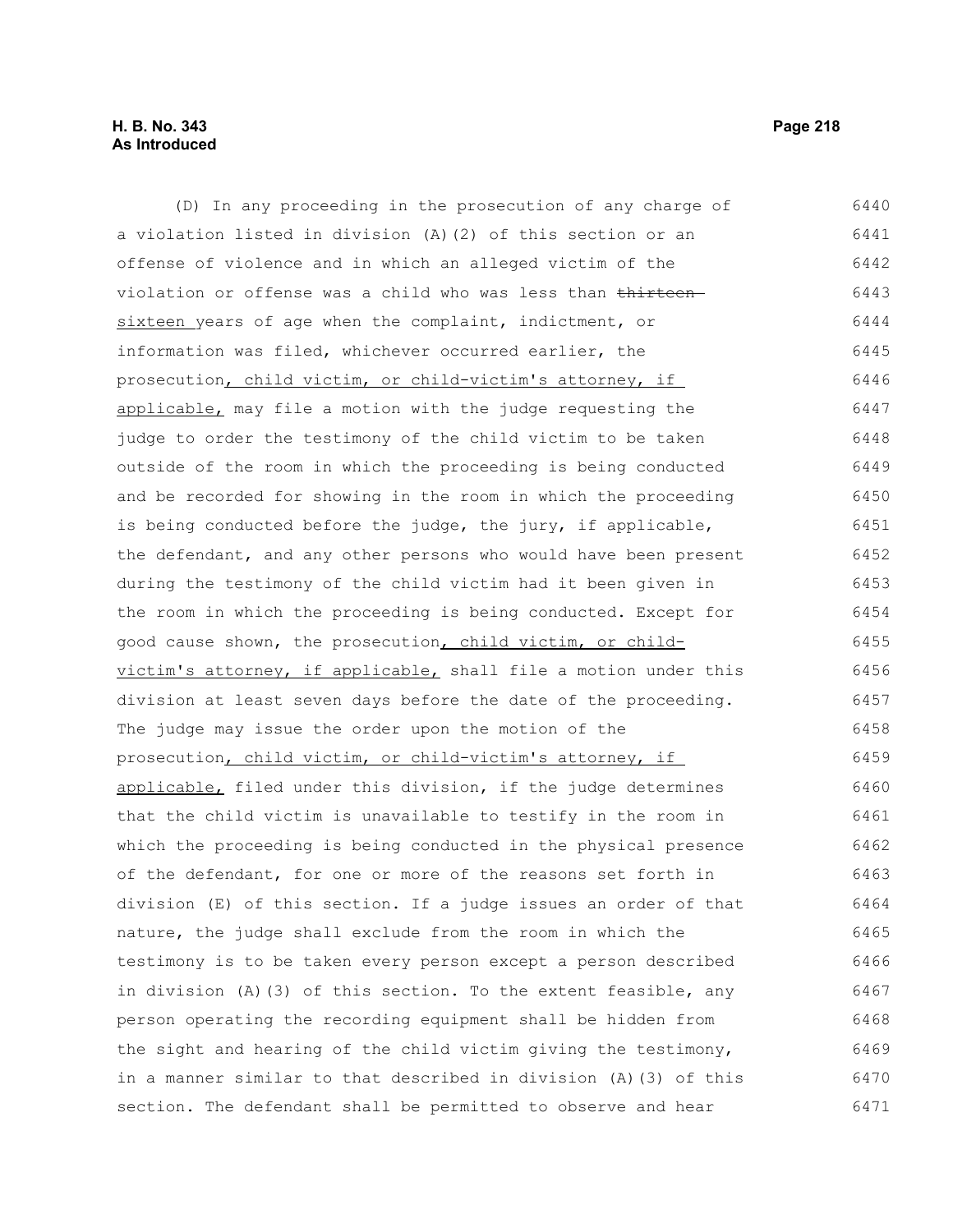# **H. B. No. 343 Page 219 As Introduced**

the testimony of the child victim who is giving the testimony on a monitor, shall be provided with an electronic means of immediate communication with the defendant's attorney during the testimony, and shall be restricted to a location from which the defendant cannot be seen or heard by the child victim giving the testimony, except on a monitor provided for that purpose. The child victim giving the testimony shall be provided with a monitor on which the child victim can observe, during the testimony, the defendant. No order for the taking of testimony by recording shall be issued under this division unless the provisions set forth in divisions  $(A)$   $(3)$   $(a)$ ,  $(b)$ ,  $(c)$ , and  $(d)$ of this section apply to the recording of the testimony. 6472 6473 6474 6475 6476 6477 6478 6479 6480 6481 6482 6483

(E) For purposes of divisions (C) and (D) of this section, a judge may order the testimony of a child victim to be taken outside the room in which the proceeding is being conducted if the judge determines that the child victim is unavailable to testify in the room in the physical presence of the defendant due to one or more of the following: 6484 6485 6486 6487 6488 6489

(1) The persistent refusal of the child victim to testify despite judicial requests to do so; 6490 6491

(2) The inability of the child victim to communicate about the alleged violation or offense because of extreme fear, failure of memory, or another similar reason; 6492 6493 6494

(3) The substantial likelihood that the child victim will suffer serious emotional trauma from so testifying. 6495 6496

(F)(1) If a judge issues an order pursuant to division (C) or (D) of this section that requires the testimony of a child victim in a criminal proceeding to be taken outside of the room in which the proceeding is being conducted, the order shall 6497 6498 6499 6500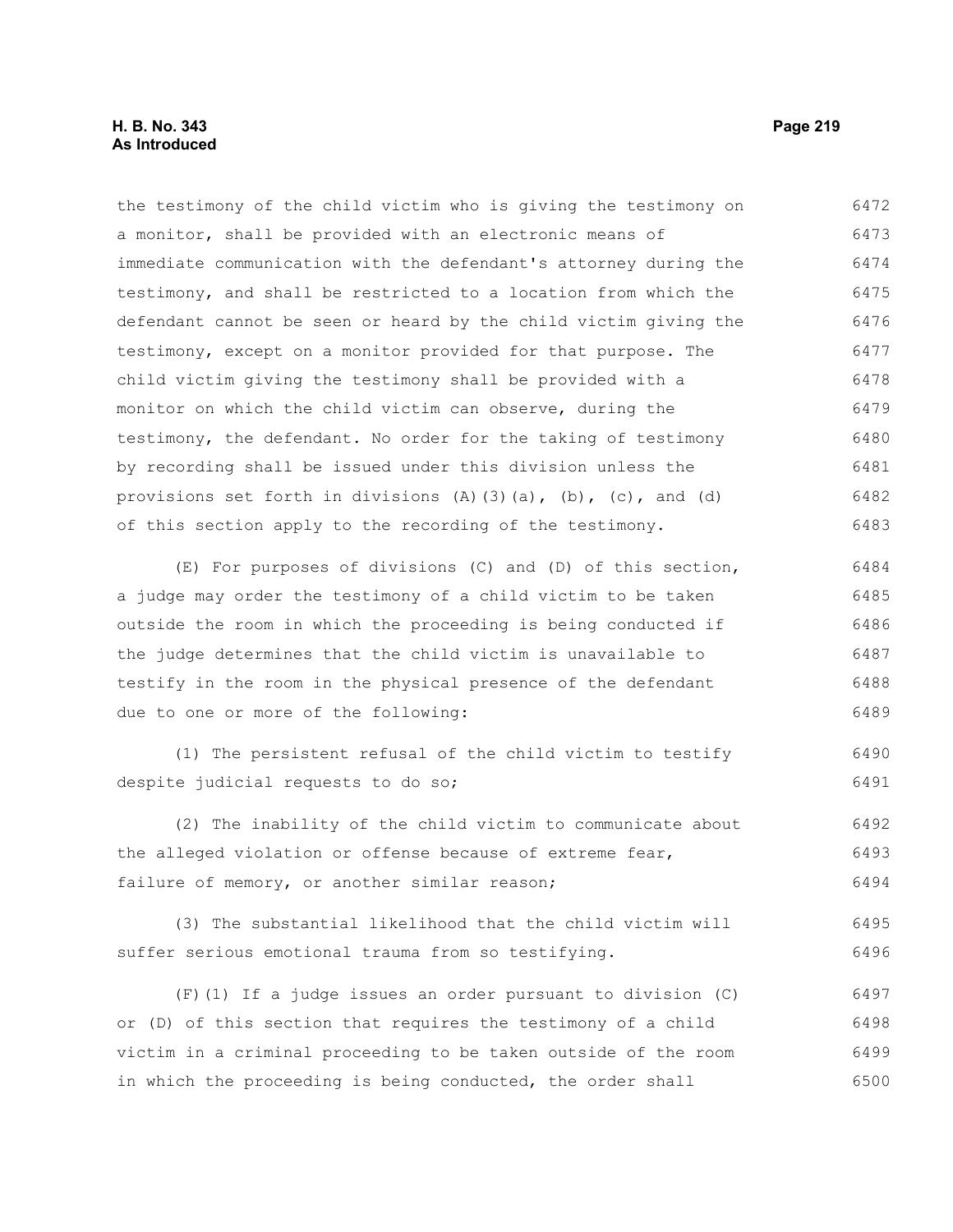specifically identify the child victim, in a manner consistent with section 2930.07 of the Revised Code, to whose testimony it applies, the order applies only during the testimony of the specified child victim, and the child victim giving the testimony shall not be required to testify at the proceeding other than in accordance with the order. 6501 6502 6503 6504 6505 6506

(2) A judge who makes any determination regarding the admissibility of a deposition under divisions (A) and (B) of this section, the videotaping recording of a deposition under division (A)(3) of this section, or the taking of testimony outside of the room in which a proceeding is being conducted under division (C) or (D) of this section, shall enter the determination and findings on the record in the proceeding. 6507 6508 6509 6510 6511 6512 6513

**Sec. 2945.482.** (A) As used in this section:

(1) "Developmental disability" has the same meaning as in section 5123.01 of the Revised Code. 6515 6516

(2) "Victim with a developmental disability" or "victim" includes a person with a developmental disability who was a victim of a violation identified in division (B)(1) of this section or an offense of violence or against whom was directed any conduct that constitutes, or that is an element of, a violation identified in division (B)(1) of this section or an offense of violence. 6517 6518 6519 6520 6521 6522 6523

(B)(1) In any proceeding in the prosecution of a charge of a violation of section 2903.16, 2903.34, 2903.341, 2905.03, 2907.02, 2907.03, 2907.05, 2907.06, 2907.09, 2907.21, 2907.23, 2907.24, 2907.32, 2907.321, 2907.322, or 2907.323 of the Revised Code or an offense of violence and in which an alleged victim of the violation or offense was a person with a developmental 6524 6525 6526 6527 6528 6529

6514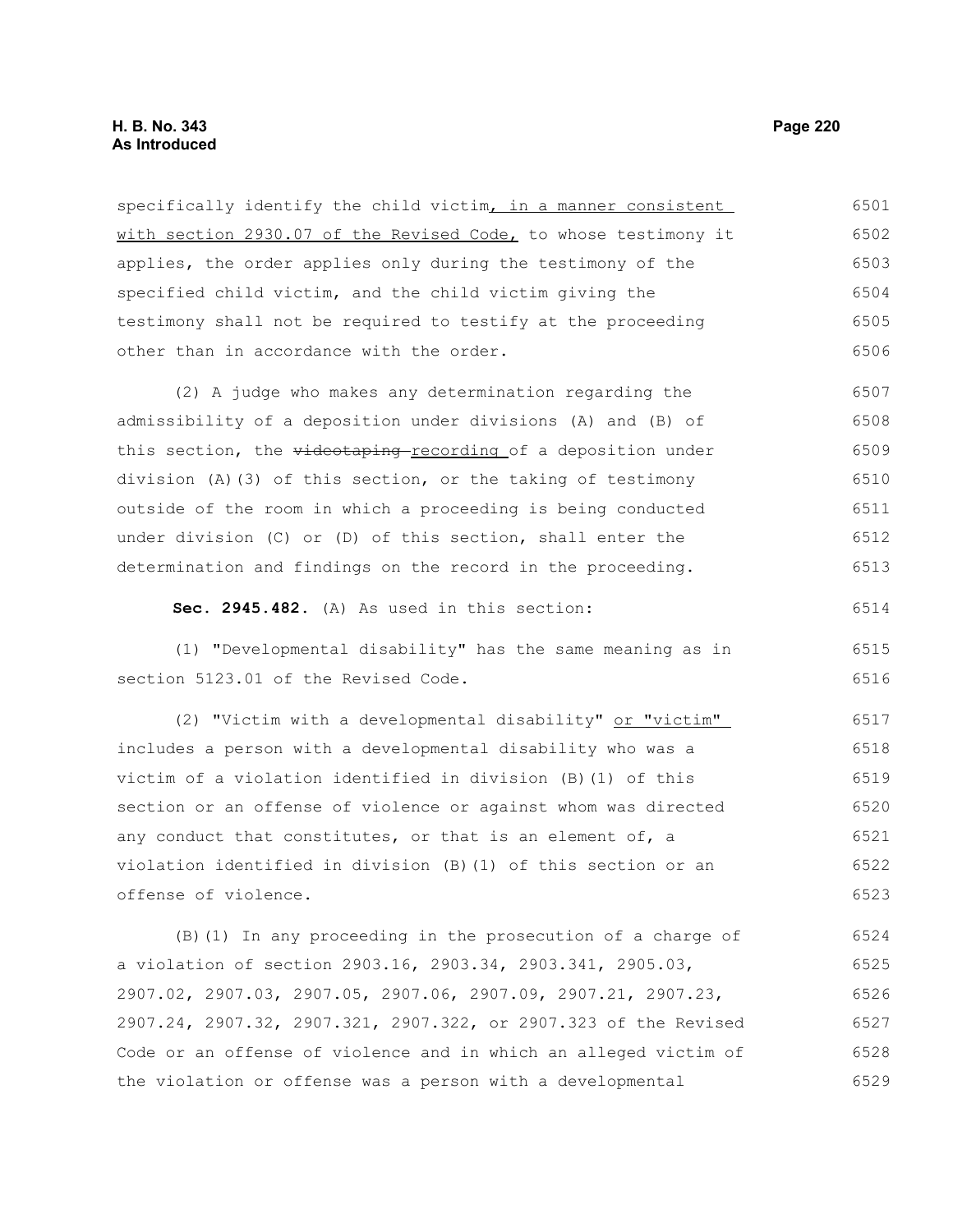| disability, the judge of the court in which the prosecution is    | 6530 |
|-------------------------------------------------------------------|------|
| being conducted, upon motion of the victim, the victim's          | 6531 |
| attorney, if applicable, or an attorney for the prosecution, and  | 6532 |
| upon a showing by a preponderance of the evidence that the        | 6533 |
| victim will suffer serious emotional trauma if required to        | 6534 |
| provide live trial testimony, the judge of the court in which     | 6535 |
| the prosecution is being conducted shall order that the           | 6536 |
| testimony of the victim with a developmental disability be taken  | 6537 |
| by deposition. The prosecution, victim, or victim's attorney, if  | 6538 |
| applicable, also may request that the deposition be videotaped-   | 6539 |
| recorded in accordance with division (B) (2) of this section. The | 6540 |
| judge shall notify the victim with a developmental disability     | 6541 |
| whose deposition is to be taken, the victim's attorney, the       | 6542 |
| prosecution, and the defense of the date, time, and place for     | 6543 |
| taking the deposition. The notice shall identify the victim with  | 6544 |
| a developmental disability, in a manner consistent with section   | 6545 |
| 2930.07 of the Revised Code, who is to be examined and shall      | 6546 |
| indicate whether a request that the deposition be videotaped      | 6547 |
| recorded has been made. The defendant shall have the right to     | 6548 |
| attend the deposition and the right to be represented by          | 6549 |
| counsel. Depositions shall be taken in the manner provided in     | 6550 |
| civil cases, except that the judge shall preside at the taking    | 6551 |
| of the deposition and shall rule at the time on any objections    | 6552 |
| of the prosecution or the attorney for the defense. The           | 6553 |
| prosecution and the attorney for the defense shall have the       | 6554 |
| right, as at trial, to full examination and cross-examination of  | 6555 |
| the victim with a developmental disability whose deposition is    | 6556 |
| to be taken. If a deposition taken under this division is         | 6557 |
| intended to be offered as evidence in the proceeding, it shall    | 6558 |
| be filed in the court in which the action is pending and is       | 6559 |
| admissible in the manner described in division (C) of this        | 6560 |
| section.                                                          | 6561 |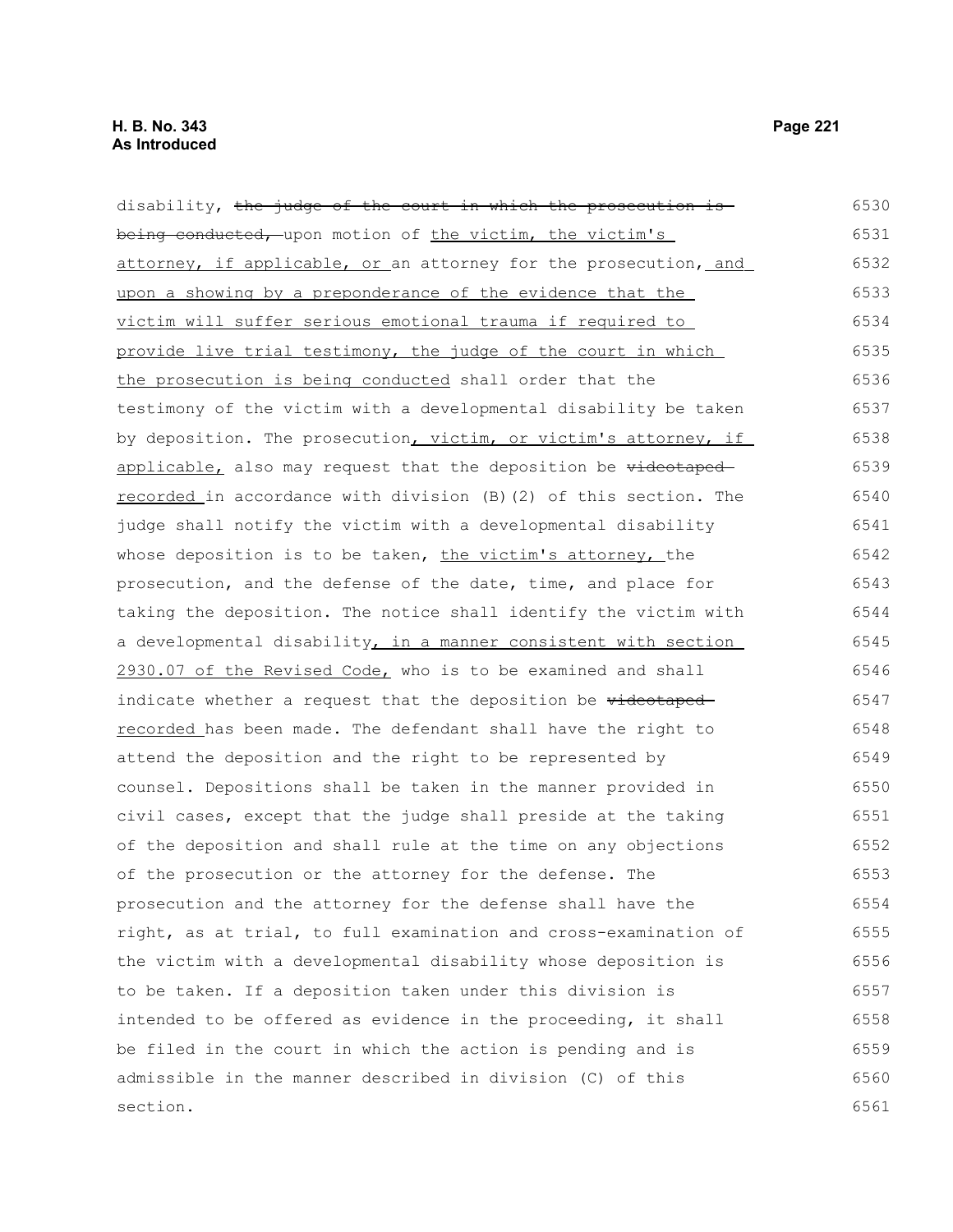# **H. B. No. 343 Page 222 As Introduced**

If a deposition of a victim with a developmental disability taken under this division is admitted as evidence at the proceeding under division (C) of this section, the victim with a developmental disability shall not be required to testify in person at the proceeding. 6562 6563 6564 6565 6566

At any time before the conclusion of the proceeding, the attorney for the defense may file a motion with the judge requesting that another deposition of the victim with a developmental disability be taken because new evidence material to the defense has been discovered that the attorney for the defense could not with reasonable diligence have discovered prior to the taking of the admitted deposition. If the court orders the taking of another deposition under this provision, the deposition shall be taken in accordance with this division. If the admitted deposition was a videotaped-recorded deposition taken in accordance with division (B)(2) of this section, the new deposition shall be videotaped recorded in accordance with that division. In other cases, the new deposition may be videotaped recorded in accordance with that division. 6567 6568 6569 6570 6571 6572 6573 6574 6575 6576 6577 6578 6579 6580

(2) If the prosecution, victim, or victim's attorney, if applicable, requests that a deposition to be taken under division (B)(2) of this section be videotapedrecorded, the judge shall order that the deposition be videotaped recorded in accordance with this division. If a judge issues an order that the deposition be-videotapedrecorded, the judge shall exclude from the room in which the deposition is to be taken every person except the victim with a developmental disability giving the testimony, the judge, one or more interpreters if needed, the victim's attorney, the attorneys for the prosecution and the defense, any person needed to operate the equipment to be used, the victim's representative, one person who is not a witness 6581 6582 6583 6584 6585 6586 6587 6588 6589 6590 6591 6592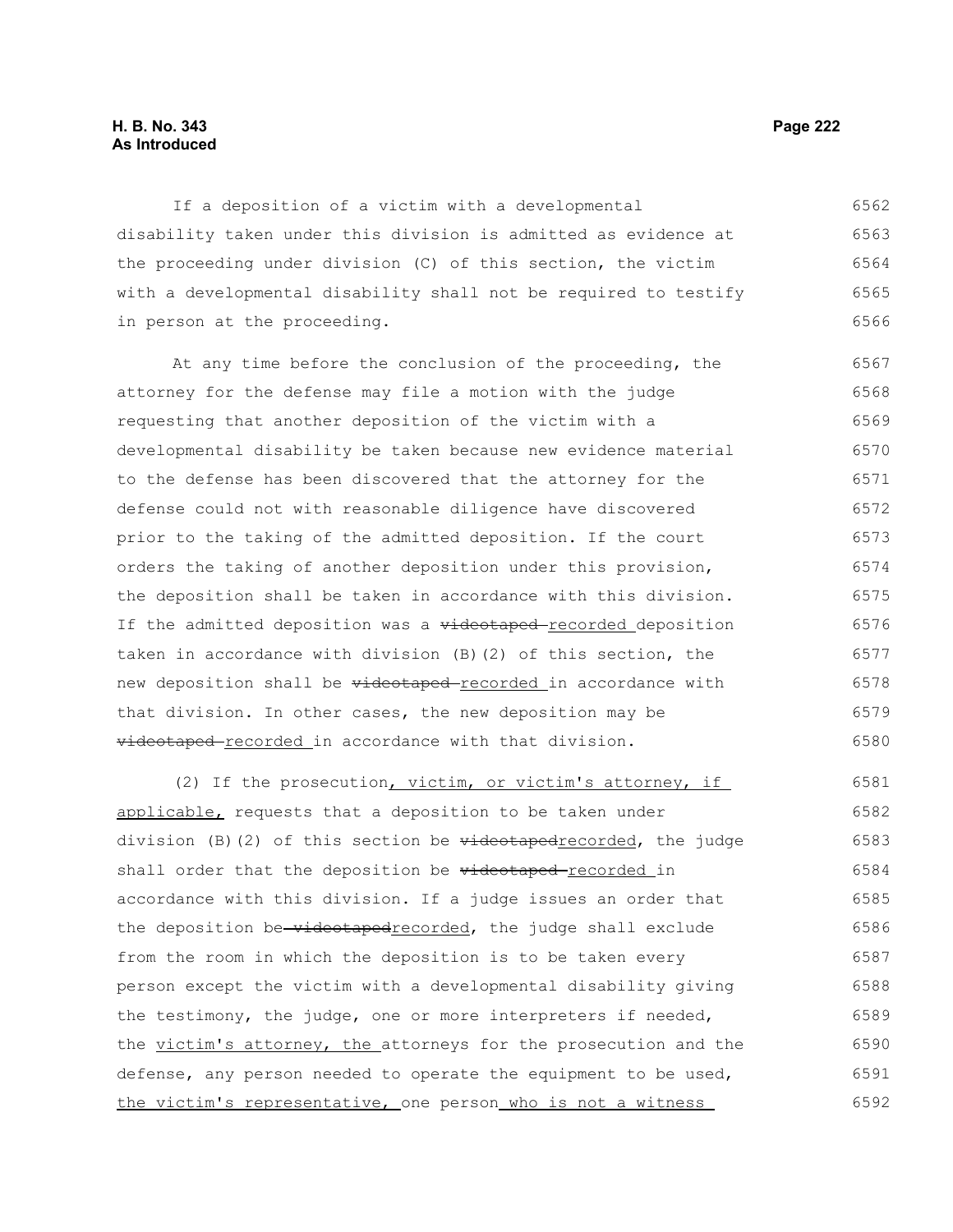# **H. B. No. 343 Page 223 As Introduced**

chosen by the victim with a developmental disability giving the deposition, and any person whose presence the judge determines would contribute to the welfare and well-being of the victim with a developmental disability giving the deposition. The person chosen by the victim with a developmental disability shall not be a witness in the proceeding and, both before and during the deposition, shall not discuss the testimony of the victim with a developmental disability with any other witness in the proceeding. To the extent feasible, any person operating the recording equipment shall be restricted to a room adjacent to the room in which the deposition is being taken, or to a location in the room in which the deposition is being taken that is behind a screen or mirror, so that the person operating the recording equipment can see and hear, but cannot be seen or heard by, the victim with a developmental disability giving the deposition during the deposition. 6593 6594 6595 6596 6597 6598 6599 6600 6601 6602 6603 6604 6605 6606 6607 6608

The defendant shall be permitted to observe and hear the testimony of the victim with a developmental disability giving the deposition on a monitor, shall be provided with an electronic means of immediate communication with the defendant's attorney during the testimony, and shall be restricted to a location from which the defendant cannot be seen or heard by the victim with a developmental disability giving the deposition, except on a monitor provided for that purpose. The victim with a developmental disability giving the deposition shall be provided with a monitor on which the victim can observe, during the testimony, the defendant. The judge, at the judge's discretion, may preside at the deposition by electronic means from outside the room in which the deposition is to be taken. If the judge presides by electronic means, the judge shall be provided with monitors on which the judge can see each person in the room in 6609 6610 6611 6612 6613 6614 6615 6616 6617 6618 6619 6620 6621 6622 6623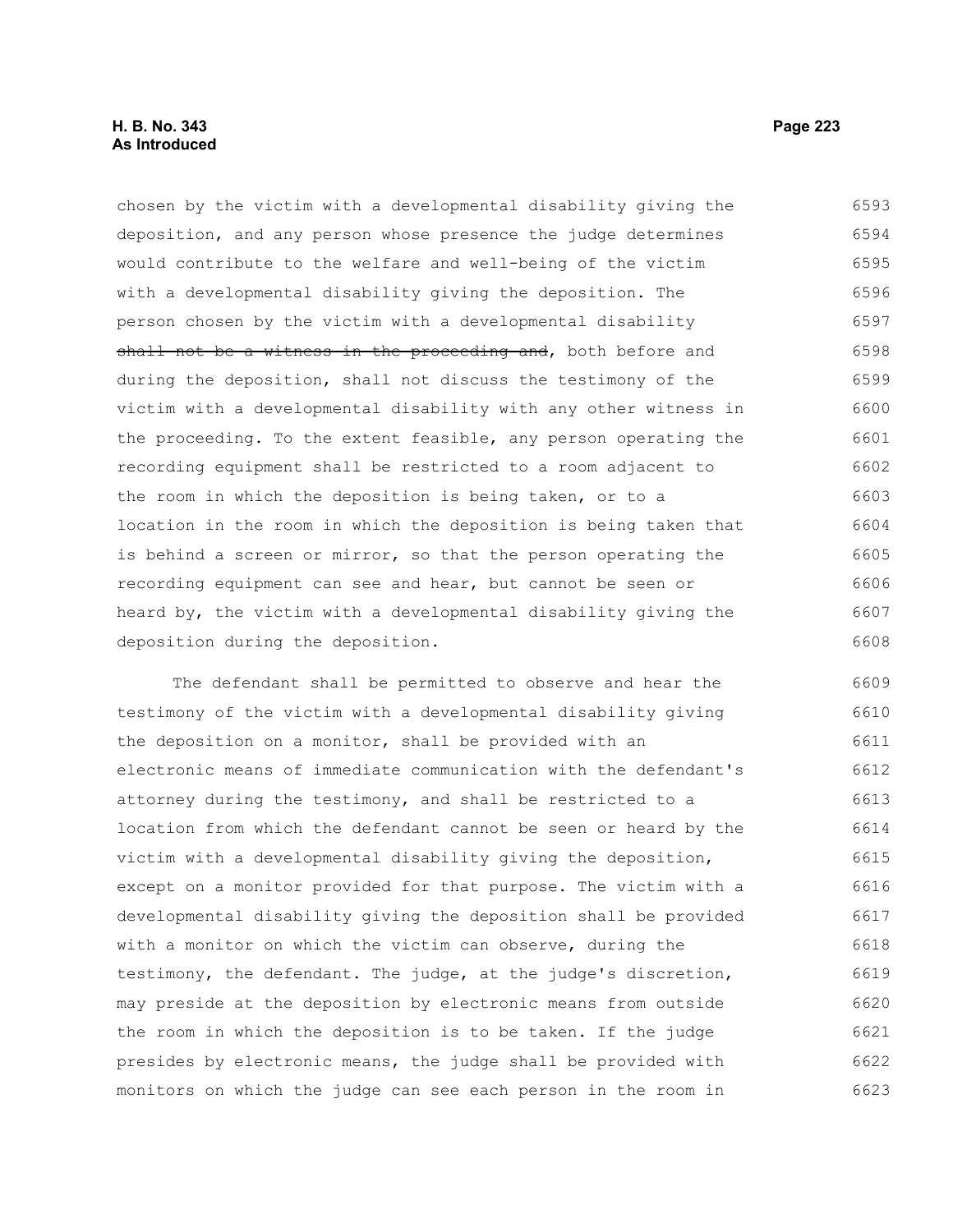which the deposition is to be taken and with an electronic means of communication with each person, and each person in the room shall be provided with a monitor on which that person can see the judge and with an electronic means of communication with the judge. A deposition that is videotaped recorded under this division shall be taken and filed in the manner described in division (B)(1) of this section and is admissible in the manner described in this division and division (C) of this section, and, if a deposition that is videotaped-recorded under this division is admitted as evidence at the proceeding, the victim with a developmental disability shall not be required to testify in person at the proceeding. No deposition videotaped recorded under this division shall be admitted as evidence at any proceeding unless division (C) of this section is satisfied relative to the deposition and all of the following apply relative to the recording: 6624 6625 6626 6627 6628 6629 6630 6631 6632 6633 6634 6635 6636 6637 6638 6639

(a) The recording is both aural and visual and is recorded on film or videotape, or by other electronic means. 6640 6641

(b) The recording is authenticated under the Rules of Evidence and the Rules of Criminal Procedure as a fair and accurate representation of what occurred, and the recording is not altered other than at the direction and under the supervision of the judge in the proceeding. 6642 6643 6644 6645 6646

(c) Each voice on the recording that is material to the testimony on the recording or the making of the recording, as determined by the judge, is identified. 6647 6648 6649

(d) Both the prosecution and the defendant are afforded an opportunity to view the recording before it is shown in the proceeding. 6650 6651 6652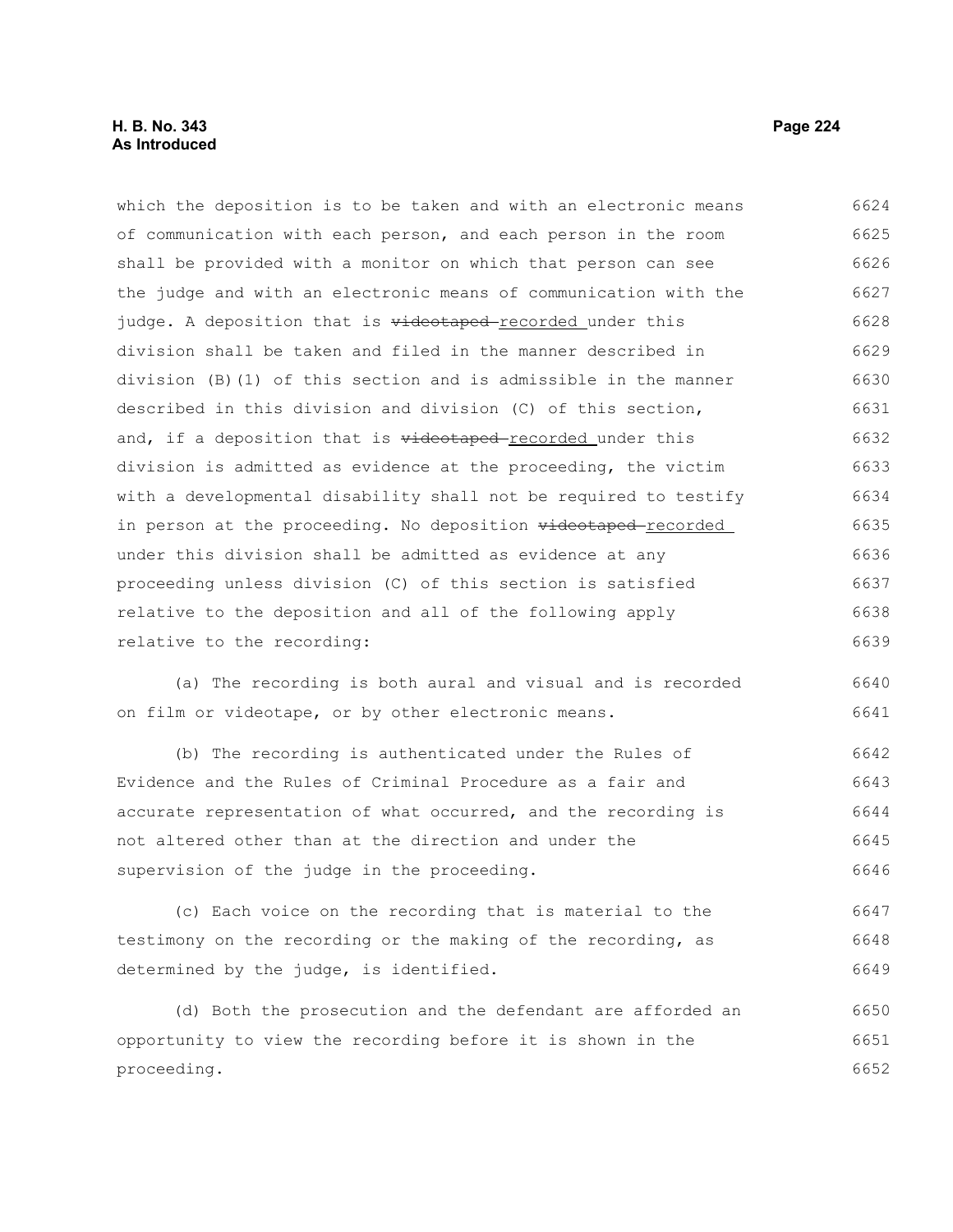# **H. B. No. 343 Page 225 As Introduced**

(C)(1) At any proceeding in a prosecution in relation to which a deposition was taken under division (B) of this section, the deposition or a part of it is admissible in evidence upon motion of the prosecution, victim, or victim's attorney, if applicable, if the testimony in the deposition or the part to be admitted is not excluded by the hearsay rule and if the deposition or the part to be admitted otherwise is admissible under the Rules of Evidence. For purposes of this division, testimony is not excluded by the hearsay rule if the testimony is not hearsay under Evidence Rule 801; the testimony is within an exception to the hearsay rule set forth in Evidence Rule 803; the victim with a developmental disability who gave the testimony is unavailable as a witness, as defined in Evidence Rule 804, and the testimony is admissible under that rule; or both of the following apply: 6653 6654 6655 6656 6657 6658 6659 6660 6661 6662 6663 6664 6665 6666 6667

(a) The defendant had an opportunity and similar motive at the time of the taking of the deposition to develop the testimony by direct, cross, or redirect examination. 6668 6669 6670

(b) The judge determines that there is reasonable cause to believe that, if the victim with a developmental disability who gave the testimony in the deposition were to testify in person at the proceeding, the victim with a developmental disability would experience serious emotional trauma as a result of the participation of the victim with a developmental disability at the proceeding. 6671 6672 6673 6674 6675 6676 6677

(2) Objections to receiving in evidence a deposition or a part of it under division (C) of this section shall be made as provided in civil actions. 6678 6679 6680

(3) The provisions of divisions (B) and (C) of this section are in addition to any other provisions of the Revised 6681 6682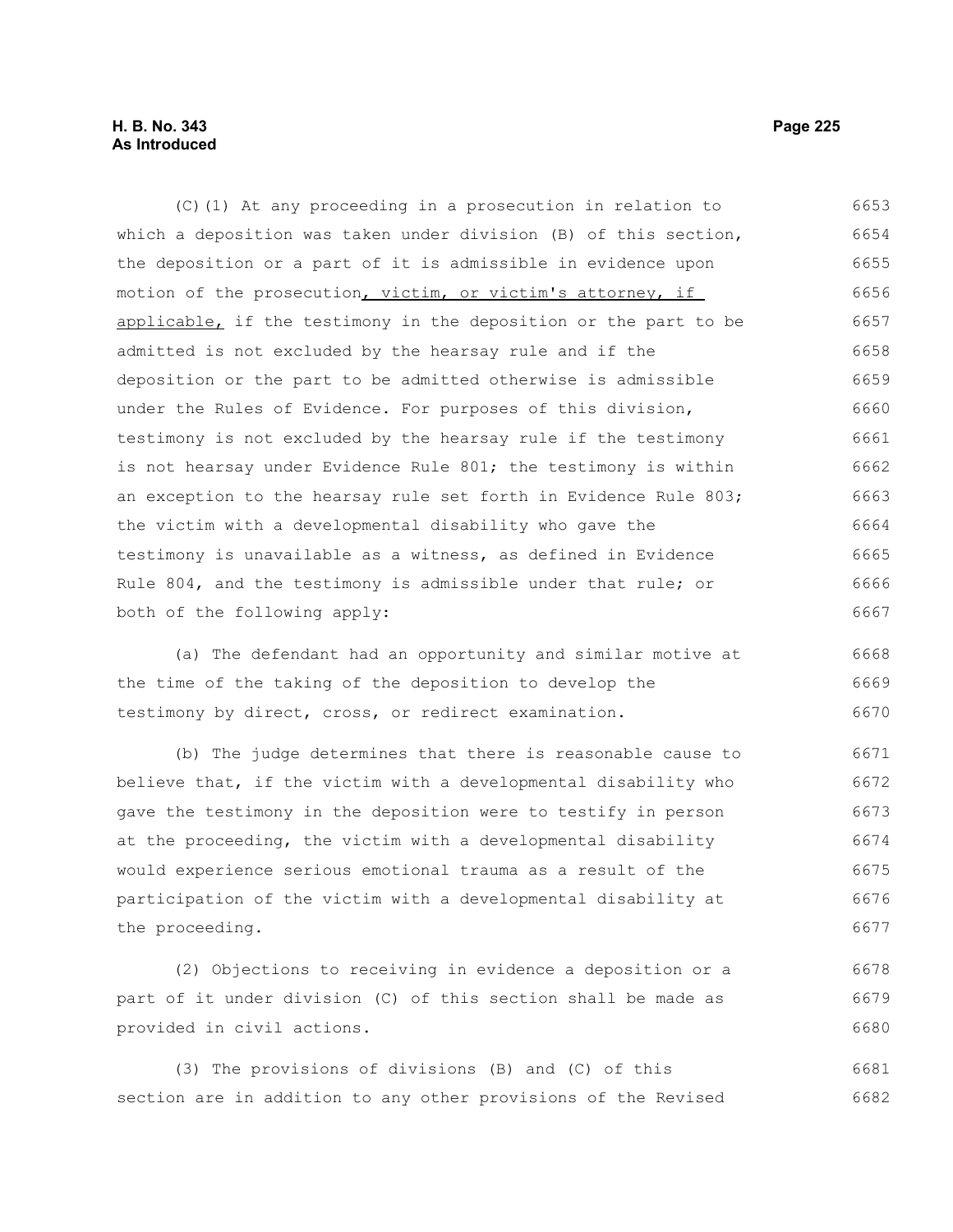# **H. B. No. 343 Page 226 As Introduced**

Code, the Rules of Criminal Procedure, or the Rules of Evidence that pertain to the taking or admission of depositions in a criminal proceeding and do not limit the admissibility under any of those other provisions of any deposition taken under division (B) of this section or otherwise taken. 6683 6684 6685 6686 6687

(D) In any proceeding in the prosecution of any charge of a violation listed in division (B)(1) of this section or an offense of violence and in which an alleged victim of the violation or offense was a person with a developmental disability, the prosecution, victim, or victim's attorney, if applicable, may file a motion with the judge requesting the judge to order the testimony of the victim with a developmental disability to be taken in a room other than the room in which the proceeding is being conducted and be televised, by closed circuit equipment, into the room in which the proceeding is being conducted to be viewed by the jury, if applicable, the defendant, and any other persons who are not permitted in the room in which the testimony is to be taken but who would have been present during the testimony of the victim with a developmental disability had it been given in the room in which the proceeding is being conducted. Except for good cause shown, the prosecution, victim, or victim's attorney, if applicable, shall file a motion under this division at least seven days before the date of the proceeding. The judge may issue the order upon the motion of the prosecution, victim, or victim's attorney filed under this section, if the judge determines that the victim with a developmental disability is unavailable to testify in the room in which the proceeding is being conducted in the physical presence of the defendant for one or more of the reasons set forth in division (F) of this section. If a judge issues an order of that nature, the judge shall exclude from the 6688 6689 6690 6691 6692 6693 6694 6695 6696 6697 6698 6699 6700 6701 6702 6703 6704 6705 6706 6707 6708 6709 6710 6711 6712 6713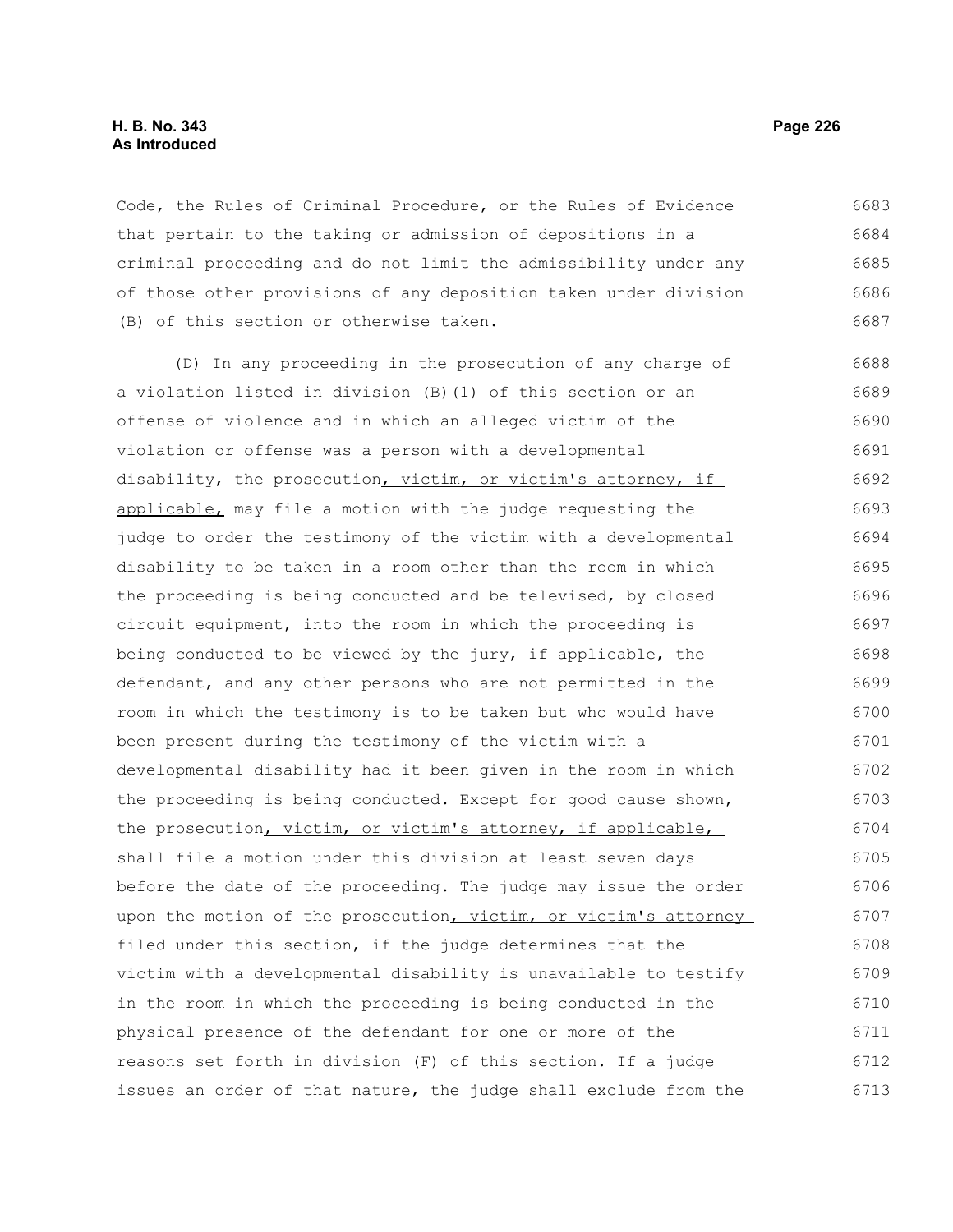# **H. B. No. 343 Page 227 As Introduced**

room in which the testimony is to be taken every person except a person described in division (B)(2) of this section. The judge, at the judge's discretion, may preside during the giving of the testimony by electronic means from outside the room in which it is being given, subject to the limitations set forth in division (B)(2) of this section. To the extent feasible, any person operating the televising equipment shall be hidden from the sight and hearing of the victim with a developmental disability giving the testimony, in a manner similar to that described in division (B)(2) of this section. The defendant shall be permitted to observe and hear the testimony of the victim with a developmental disability giving the testimony on a monitor, shall be provided with an electronic means of immediate communication with the defendant's attorney during the testimony, and shall be restricted to a location from which the defendant cannot be seen or heard by the victim with a developmental disability giving the testimony, except on a monitor provided for that purpose. The victim with a developmental disability giving the testimony shall be provided with a monitor on which the victim with a developmental disability can observe, during the testimony, the defendant. 6714 6715 6716 6717 6718 6719 6720 6721 6722 6723 6724 6725 6726 6727 6728 6729 6730 6731 6732 6733 6734

(E) In any proceeding in the prosecution of any charge of a violation listed in division (B)(1) of this section or an offense of violence and in which an alleged victim of the violation or offense was a victim with a developmental disability, the prosecution, victim, or victim's attorney, if applicable, may file a motion with the judge requesting the judge to order the testimony of the victim with a developmental disability to be taken outside of the room in which the proceeding is being conducted and be recorded for showing in the room in which the proceeding is being conducted before the 6735 6736 6737 6738 6739 6740 6741 6742 6743 6744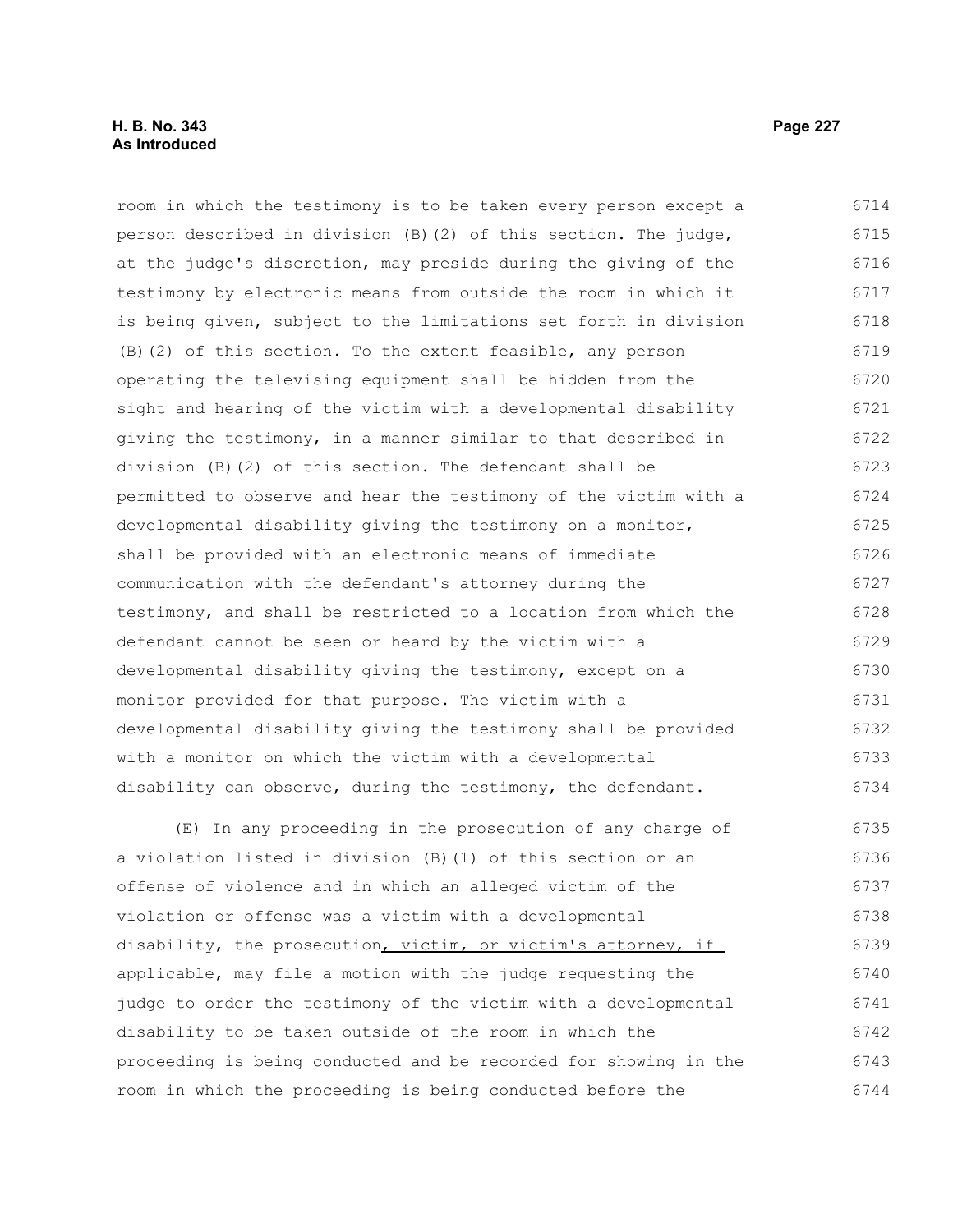# **H. B. No. 343 Page 228 As Introduced**

judge, the jury, if applicable, the defendant, and any other persons who would have been present during the testimony of the victim with a developmental disability had it been given in the room in which the proceeding is being conducted. Except for good cause shown, the prosecution, victim, or victim's attorney, if applicable, shall file a motion under this division at least seven days before the date of the proceeding. The judge may issue the order upon the motion of the prosecution, victim, or victim's attorney filed under this division, if the judge determines that the victim with a developmental disability is unavailable to testify in the room in which the proceeding is being conducted in the physical presence of the defendant, for one or more of the reasons set forth in division (F) of this section. If a judge issues an order of that nature, the judge shall exclude from the room in which the testimony is to be taken every person except a person described in division (B)(2) of this section. To the extent feasible, any person operating the recording equipment shall be hidden from the sight and hearing of the victim with a developmental disability giving the testimony, in a manner similar to that described in division (B) (2) of this section. The defendant shall be permitted to observe and hear the testimony of the victim with a developmental disability who is giving the testimony on a monitor, shall be provided with an electronic means of immediate communication with the defendant's attorney during the testimony, and shall be restricted to a location from which the defendant cannot be seen or heard by the victim with a developmental disability giving the testimony, except on a monitor provided for that purpose. The victim with a developmental disability giving the testimony shall be provided with a monitor on which the victim can observe, during the testimony, the defendant. No order for the taking of testimony by recording shall be issued under this 6745 6746 6747 6748 6749 6750 6751 6752 6753 6754 6755 6756 6757 6758 6759 6760 6761 6762 6763 6764 6765 6766 6767 6768 6769 6770 6771 6772 6773 6774 6775 6776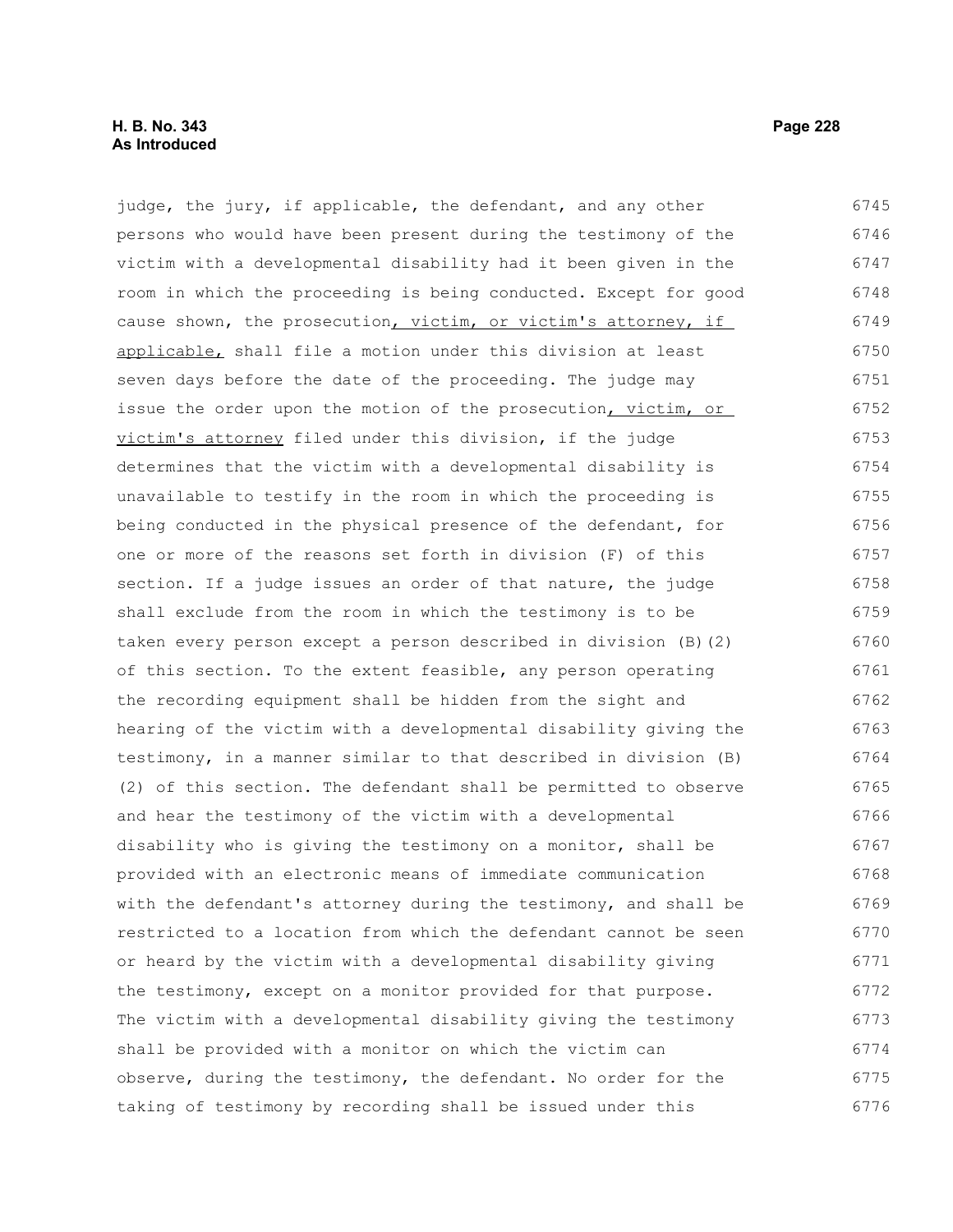division unless the provisions set forth in divisions  $(B)(2)(a)$ , (b), (c), and (d) of this section apply to the recording of the testimony. 6777 6778 6779

(F) For purposes of divisions (D) and (E) of this section, a judge may order the testimony of a victim with a developmental disability to be taken outside the room in which the proceeding is being conducted if the judge determines that the victim with a developmental disability is unavailable to testify in the room in the physical presence of the defendant due to one or more of the following: 6780 6781 6782 6783 6784 6785 6786

(1) The persistent refusal of the victim with a developmental disability to testify despite judicial requests to do so; 6787 6788 6789

(2) The inability of the victim with a developmental disability to communicate about the alleged violation or offense because of extreme fear, failure of memory, or another similar reason; 6790 6791 6792 6793

(3) The substantial likelihood that the victim with a developmental disability will suffer serious emotional trauma from so testifying. 6794 6795 6796

(G)(1) If a judge issues an order pursuant to division (D) or (E) of this section that requires the testimony of a victim with a developmental disability in a criminal proceeding to be taken outside of the room in which the proceeding is being conducted, the order shall specifically identify the victim with a developmental disability, in a manner consistent with section 2930.07 of the Revised Code, to whose testimony it applies, the order applies only during the testimony of the specified victim with a developmental disability, and the victim with a 6797 6798 6799 6800 6801 6802 6803 6804 6805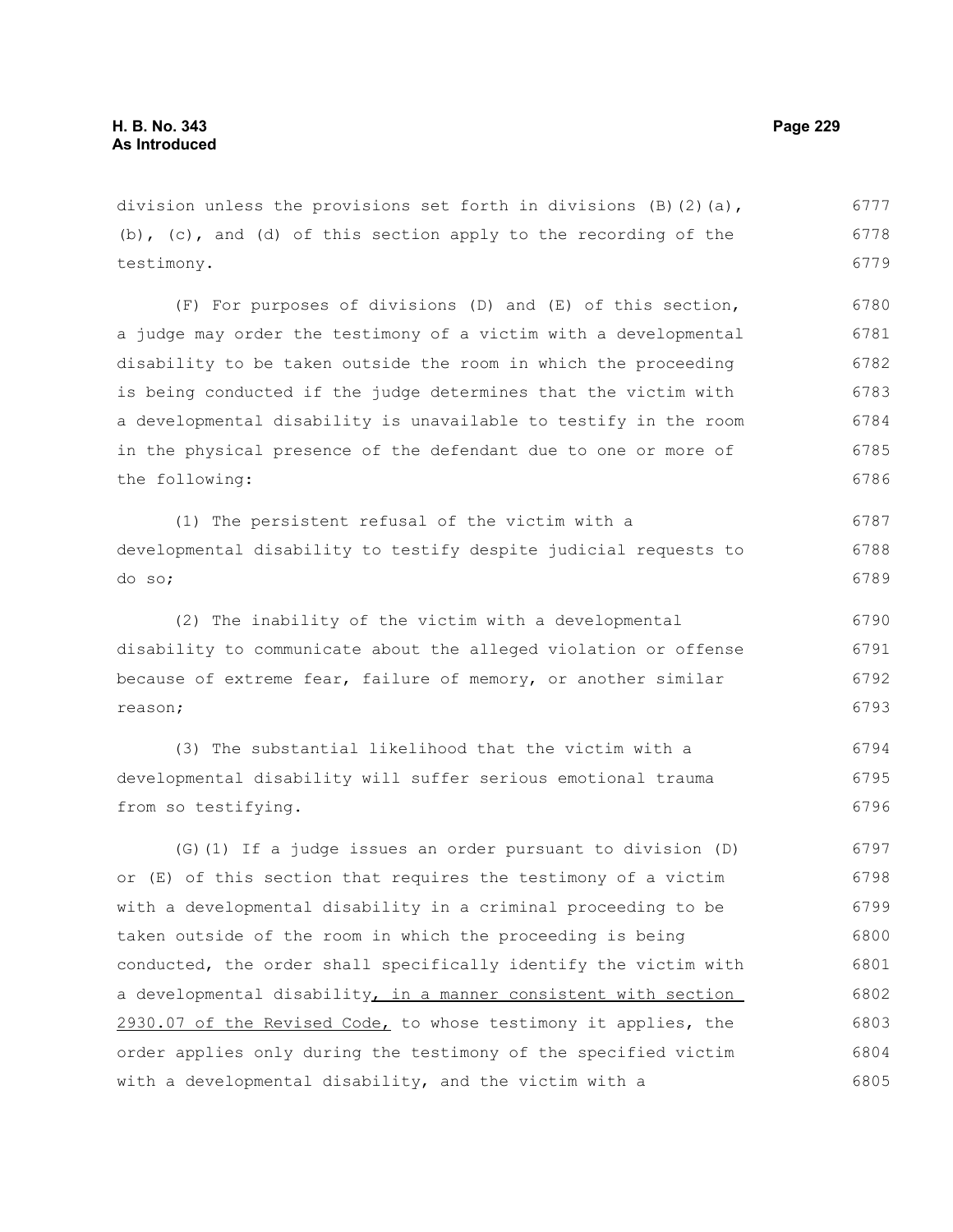| developmental disability giving the testimony shall not be       | 6806 |  |  |  |  |
|------------------------------------------------------------------|------|--|--|--|--|
| required to testify at the proceeding other than in accordance   | 6807 |  |  |  |  |
| with the order.                                                  | 6808 |  |  |  |  |
| (2) A judge who makes any determination regarding the            | 6809 |  |  |  |  |
| admissibility of a deposition under divisions (B) and (C) of     | 6810 |  |  |  |  |
| this section, the videotaping-recording of a deposition under    | 6811 |  |  |  |  |
| division (B) (2) of this section, or the taking of testimony     | 6812 |  |  |  |  |
| outside of the room in which a proceeding is being conducted     | 6813 |  |  |  |  |
| under division (D) or (E) of this section shall enter the        |      |  |  |  |  |
| determination and findings on the record in the proceeding.      | 6815 |  |  |  |  |
| Sec. 2945.483. (A) As used in this section:                      | 6816 |  |  |  |  |
| (1) "Child" means any individual under eighteen years of         | 6817 |  |  |  |  |
| age.                                                             | 6818 |  |  |  |  |
| (2) "Developmental disability" has the same meaning as in        | 6819 |  |  |  |  |
| section 5123.01 of the Revised Code.                             | 6820 |  |  |  |  |
| (B) In any proceeding in which a child or person with a          | 6821 |  |  |  |  |
| developmental disability testifies in open court, the child or   | 6822 |  |  |  |  |
| person with a developmental disability shall have the following  | 6823 |  |  |  |  |
| rights to be enforced sua sponte by the court or upon motion or  | 6824 |  |  |  |  |
| notice of any attorney involved in the proceeding:               | 6825 |  |  |  |  |
| To be asked questions in a manner the child or person<br>(1)     | 6826 |  |  |  |  |
| with a developmental disability can reasonably understand,       | 6827 |  |  |  |  |
| including, but not limited to, a child-friendly oath;            | 6828 |  |  |  |  |
| (2) To be free of harassment or intimidation tactics in          | 6829 |  |  |  |  |
| the proceeding;                                                  | 6830 |  |  |  |  |
| (3) (a) To have an advocate or victim's representative of        | 6831 |  |  |  |  |
| the child's or person with a developmental disability's choosing | 6832 |  |  |  |  |
| present in the courtroom and in a position clearly visible in    | 6833 |  |  |  |  |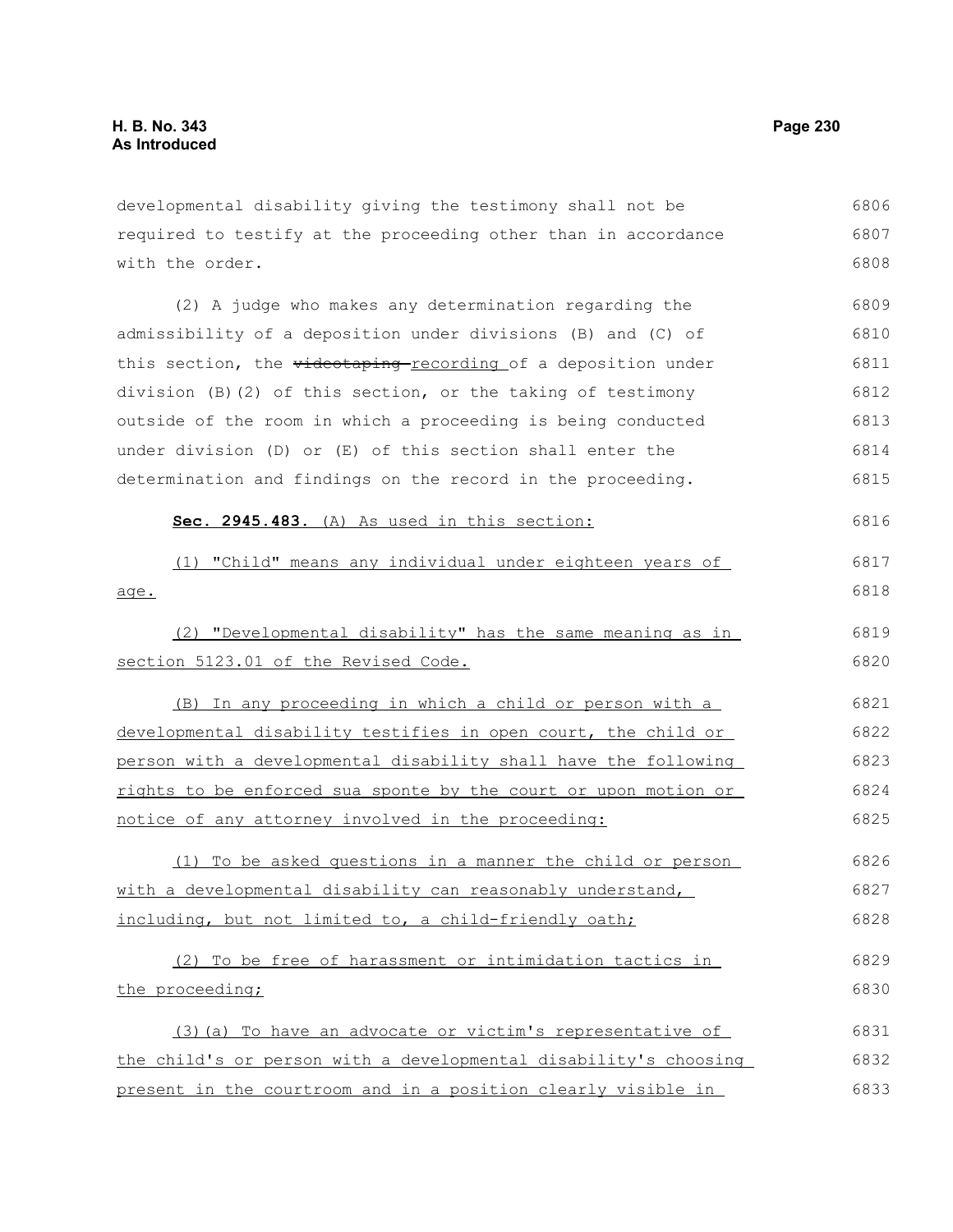close proximity to the child or person with a developmental disability, subject to division (B)(3)(b) of this section; (b) That if the prosecutor in the case or the court has a reasonable basis to believe that the victim's representative is not acting in the interests of the victim who is a child or a person with a developmental disability, the prosecutor shall file a motion setting forth the reasonable basis for this belief and the court shall hold a hearing to determine whether the victim's representative is acting in the interests of the victim. The court shall make this determination by a preponderance of the evidence. If the court finds that the victim's representative is not acting in the interests of the victim, the court shall appoint a court-appointed special advocate, guardian ad litem, or a victim advocate to act as the victim's representative in lieu of the previously appointed victim's representative. (4) To have the courtroom or hearing room adjusted to ensure the comfort and protection of the child or person with a developmental disability; (5) To have flexibility in the formalities of the proceedings in an effort to ensure the comfort of the child or person with a developmental disability; (6) To permit a comfort item to be present inside the courtroom or hearing room and to accompany the child or person with a developmental disability throughout the hearing; (7) To permit the use of a properly constructed screen that would allow the judge and jury in the courtroom or hearing room to see the child or person with a developmental disability 6834 6835 6836 6837 6838 6839 6840 6841 6842 6843 6844 6845 6846 6847 6848 6849 6850 6851 6852 6853 6854 6855 6856 6857 6858 6859 6860 6861

but would obscure the child's or person with a developmental

6862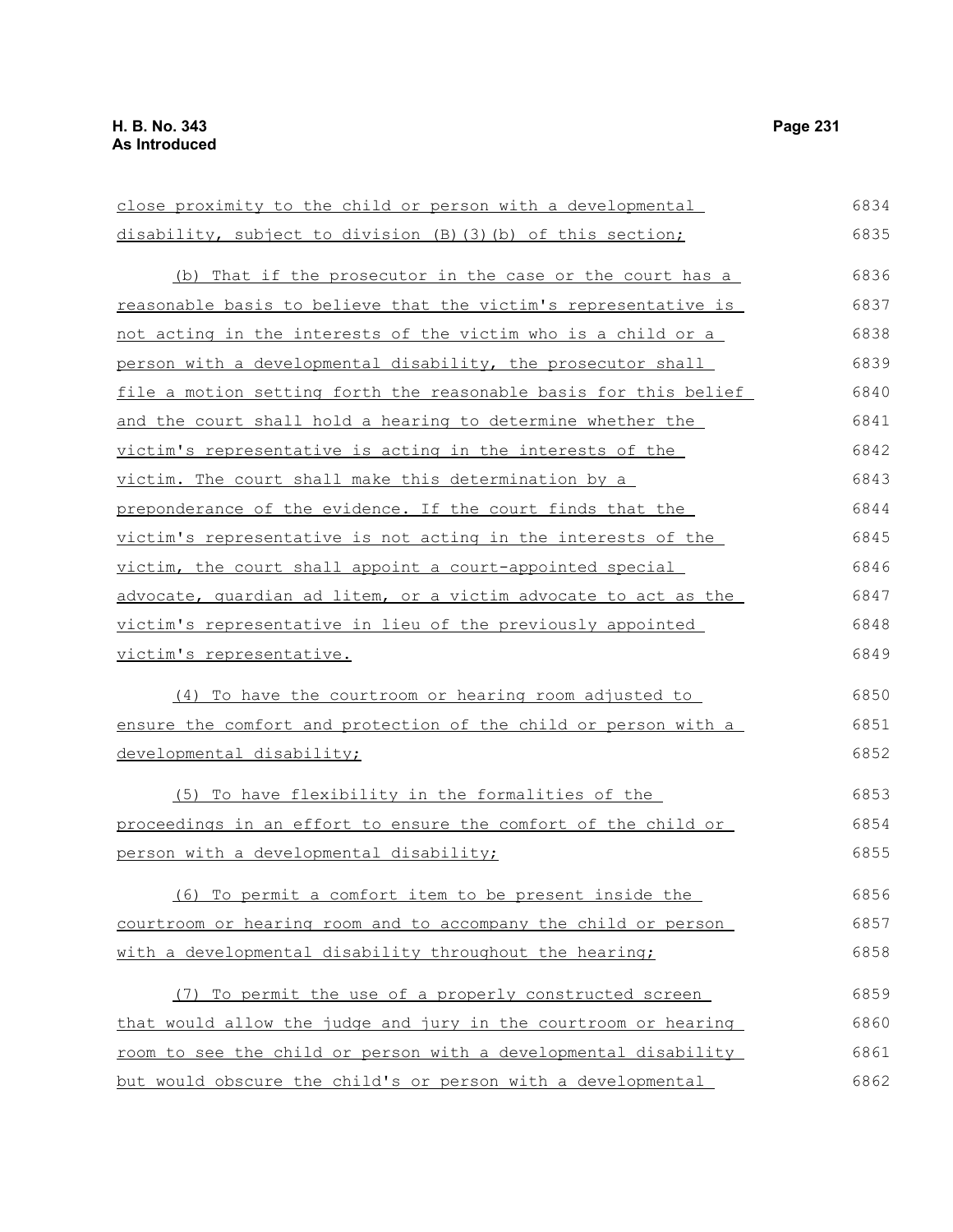| disability's view of the defendant or alleged juvenile offender       | 6863 |
|-----------------------------------------------------------------------|------|
| or the public or both;                                                | 6864 |
| (8) To have a secure and comfortable waiting area provided            | 6865 |
| for the child or person with a developmental disability during        | 6866 |
| the court proceedings and to have a support person of the             | 6867 |
| child's or person with a developmental disability's choosing          | 6868 |
| stay with the child or person with a developmental disability         | 6869 |
| while waiting, subject to division (B) (3) (b) of this section;       | 6870 |
| (9) To have an advocate or victim's representative inform             | 6871 |
| the court about the child's or person with a developmental            | 6872 |
| disability's ability to understand the nature of the                  | 6873 |
| proceedings, special accommodations that may be needed for the        | 6874 |
| child's or person with a developmental disability's testimony,        | 6875 |
| and any other information relevant to any of the rights set           | 6876 |
| forth in this section.                                                | 6877 |
| (C) In circumstances where the accused in a proceeding has            | 6878 |
| chosen to proceed without counsel, the court may appoint standby      | 6879 |
| counsel for that party and may order standby counsel to question      | 6880 |
| <u>a child or person with a developmental disability on behalf of</u> | 6881 |
| the pro se party if the court finds that there is a substantial       | 6882 |
| likelihood that serious emotional trauma would come to the child      | 6883 |
| or person with a developmental disability if the pro se party         | 6884 |
| were allowed to question the child or person with a                   | 6885 |
| developmental disability directly.                                    | 6886 |
| (D) (1) If the child or person with a developmental                   | 6887 |
| disability is the victim of a criminal offense or delinquent          | 6888 |
| act, the court shall ensure that all steps necessary to secure        | 6889 |
| the physical safety of the child or person with a developmental       | 6890 |
| disability, both in the courtroom and during periods of time          | 6891 |
| that the child or person with a developmental disability may          | 6892 |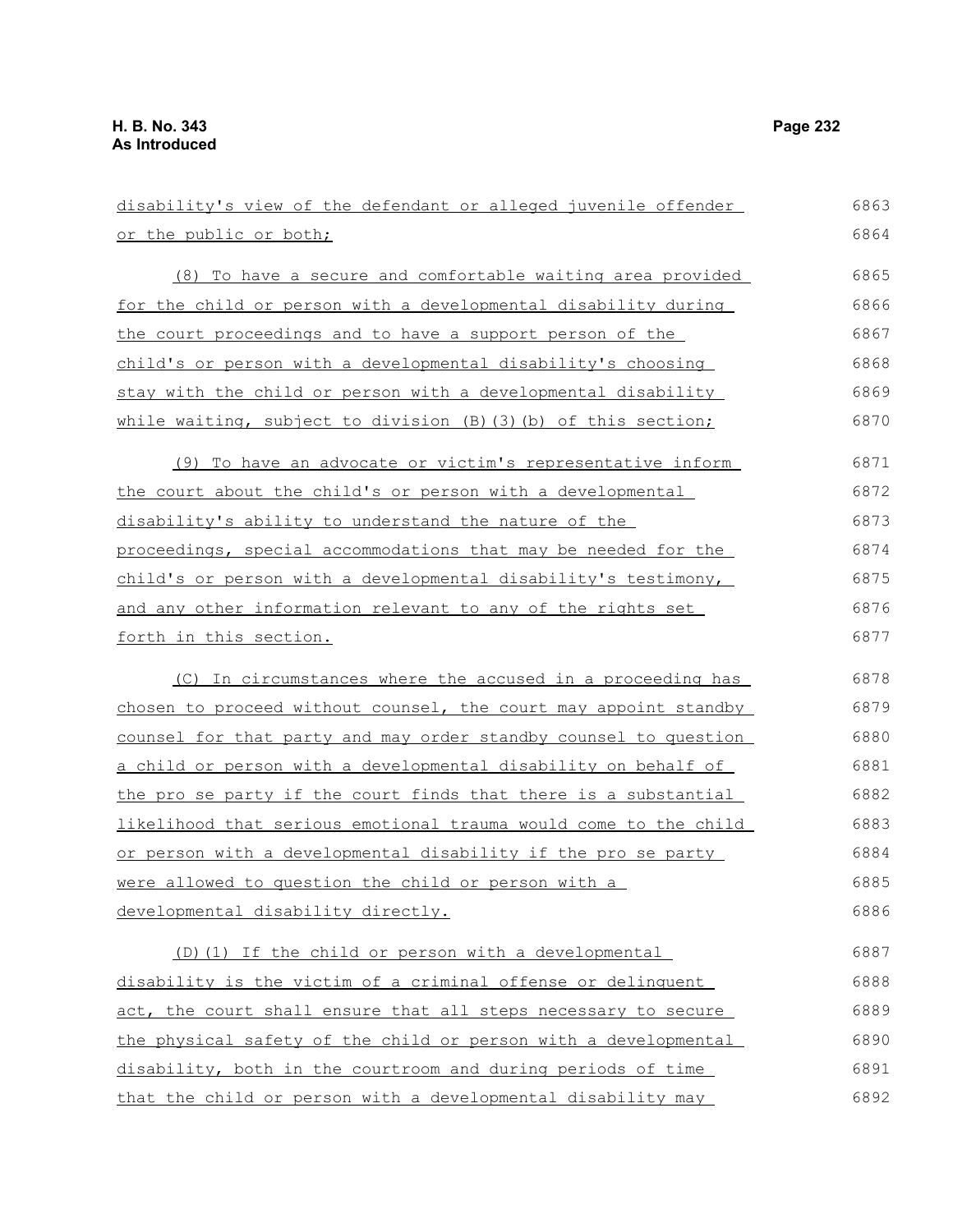| spend waiting for court, have been taken.                               | 6893 |
|-------------------------------------------------------------------------|------|
| (2) The court and all attorneys involved in a court                     | 6894 |
| proceeding involving a child or person with a developmental             | 6895 |
| disability shall not disclose to any third party any discovery,         | 6896 |
| including, but not limited to, the child's or person with a             | 6897 |
| developmental disability's name, address, and date of birth, any        | 6898 |
| and all interviews of the child or person with a developmental          | 6899 |
| disability, and any other identifying information of the child          | 6900 |
| or person with a developmental disability in a manner consistent        | 6901 |
| with section 2930.07 of the Revised Code. The court shall               | 6902 |
| enforce any violations of this section through the court's              | 6903 |
| contempt powers.                                                        | 6904 |
| Sec. 2945.72. The time within which an accused must be                  | 6905 |
| brought to trial, or, in the case of felony, to preliminary             | 6906 |
| hearing and trial, may be extended only by the following:               | 6907 |
|                                                                         |      |
| (A) Any period during which the accused is unavailable for              | 6908 |
| hearing or trial, by reason of other criminal proceedings               | 6909 |
| against-him the accused, within or outside the state, by reason         | 6910 |
| of-his confinement in another state, or by reason of the                | 6911 |
| pendency of extradition proceedings, provided that the                  | 6912 |
| prosecution exercises reasonable diligence to secure-his-               | 6913 |
| availability of the accused;                                            | 6914 |
| (B) Any period during which the accused is mentally                     | 6915 |
| incompetent to stand trial or during which $-\text{his\_the}$ accused's | 6916 |
| mental competence to stand trial is being determined, or any            | 6917 |
| period during which the accused is physically incapable of              | 6918 |
| standing trial;                                                         | 6919 |
|                                                                         |      |

(C) Any period of delay necessitated by the accused's lack of counsel, provided that such delay is not occasioned by any 6920 6921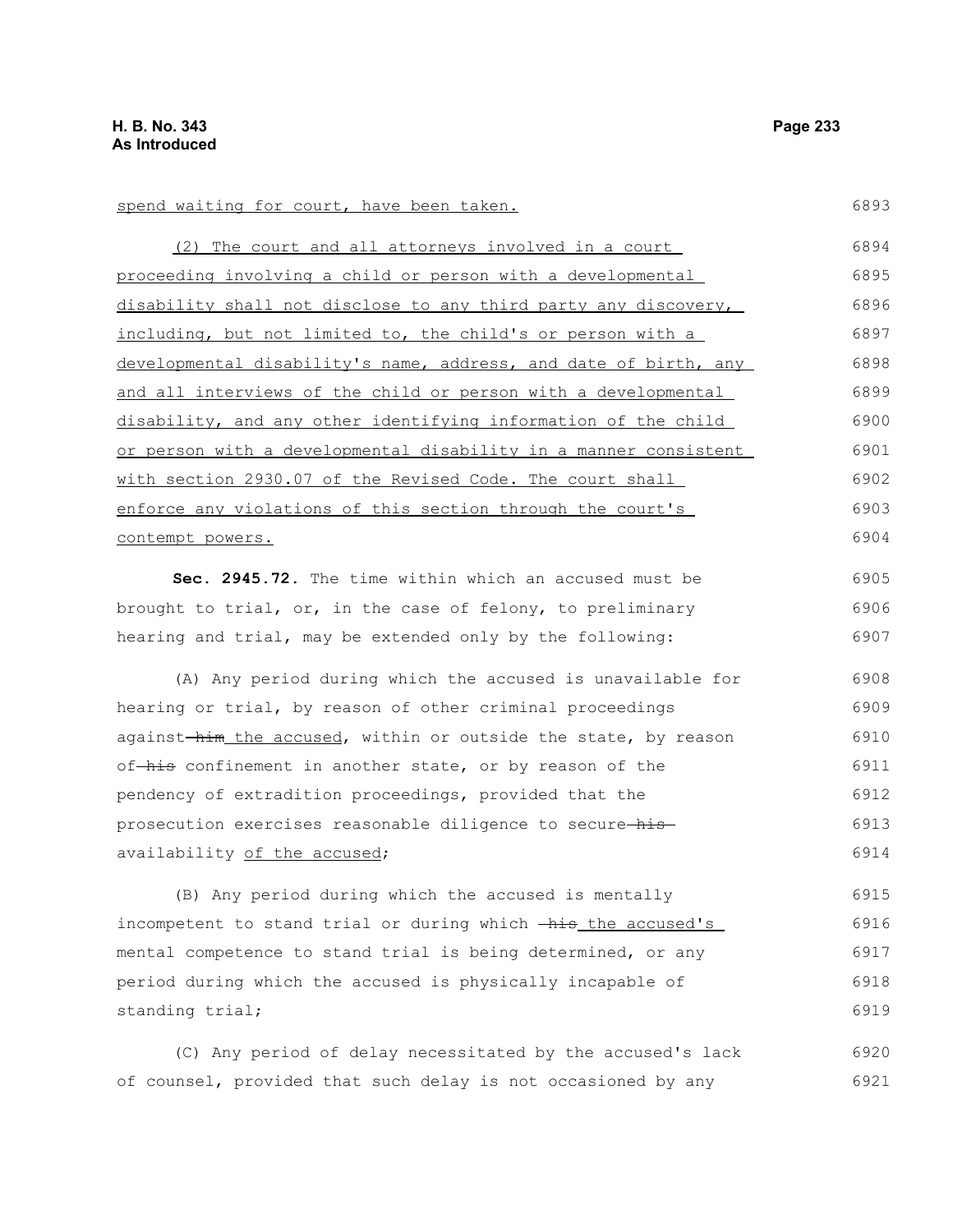lack of diligence in providing counsel to an indigent accused upon-his the accused's request as required by law; (D) Any period of delay occasioned by the neglect or improper act of the accused; (E) Any period of delay necessitated by reason of a plea in bar or abatement, motion, proceeding, or action made or instituted by the accused; (F) Any period of delay necessitated by a removal or change of venue pursuant to law; (G) Any period during which trial is stayed pursuant to an express statutory requirement, or pursuant to an order of another court competent to issue such order; (H) The period of any continuance granted on the accused's own motion, and the period of any reasonable continuance granted other than upon the accused's own motion; (I) Any period during which an appeal filed pursuant to section 2945.67 of the Revised Code is pending; (J) Any period during which an appeal or petition for a writ filed pursuant to section 2930.19 of the Revised Code is pending. **Sec. 2947.051.** (A) In all criminal cases in which a person is convicted of or pleads guilty to a felony, if the offender, in committing the offense, caused, attempted to cause, threatened to cause, or created a risk of physical harm to the victim of the offense, the court, prior to sentencing the offender, shall order the preparation of a victim impact statement by the department of probation of the county in which the victim of the offense resides, by the court's own regular 6922 6923 6924 6925 6926 6927 6928 6929 6930 6931 6932 6933 6934 6935 6936 6937 6938 6939 6940 6941 6942 6943 6944 6945 6946 6947 6948 6949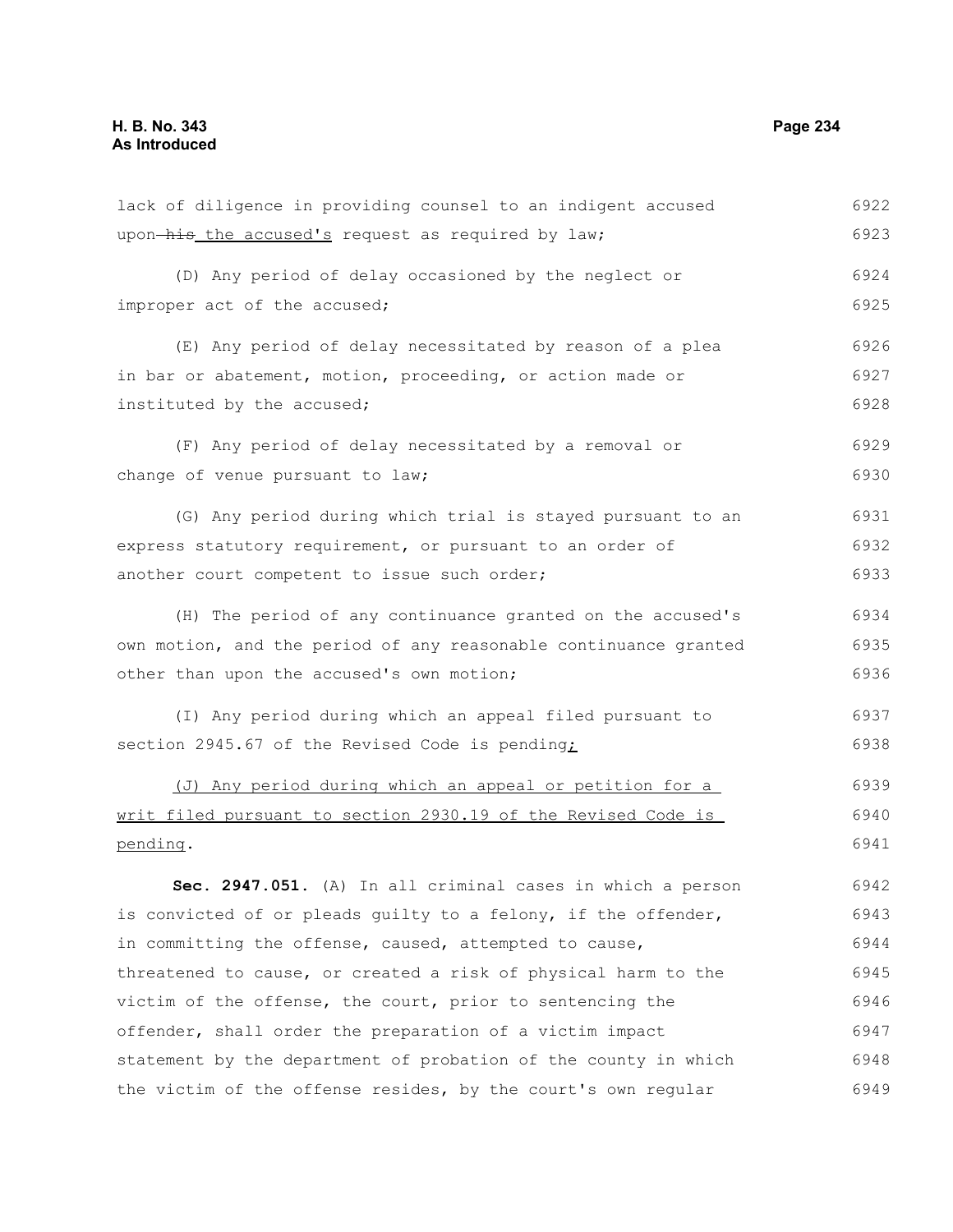probation officer, or by a victim assistance program that is operated by the state, any county or municipal corporation, or any other governmental entity. The court, in accordance with sections 2929.13 and 2929.19 of the Revised Code, shall consider the victim impact statement in determining the sentence to be imposed upon the offender. 6950 6951 6952 6953 6954 6955

(B) Each victim impact statement prepared under this section shall identify the victim of the offense, itemize any economic loss suffered by the victim as a result of the offense, identify any physical injury suffered by the victim as a result of the offense and the seriousness and permanence of the injury, identify any change in the victim's personal welfare or familial relationships as a result of the offense and any psychological impact experienced by the victim or the victim's family as a result of the offense, and contain any other information related to the impact of the offense upon the victim that the court requires. Each victim impact statement prepared under this section shall include any statement made by the victim or the victim's representative pursuant to section 2930.13 of the Revised Code. 6956 6957 6958 6959 6960 6961 6962 6963 6964 6965 6966 6967 6968 6969

(C) A victim impact statement prepared under this section shall be kept confidential and is not a public record as defined in section 149.43 of the Revised Code. However, the court may furnish copies of the statement to both the defendant or the defendant's counsel and the prosecuting attorney. Immediately following the imposition of sentence upon the defendant, the defendant, the defendant's counsel, and the prosecuting attorney shall return to the court the copies of the victim impact statement that were made available to the defendant, the counsel, or the prosecuting attorney. 6970 6971 6972 6973 6974 6975 6976 6977 6978 6979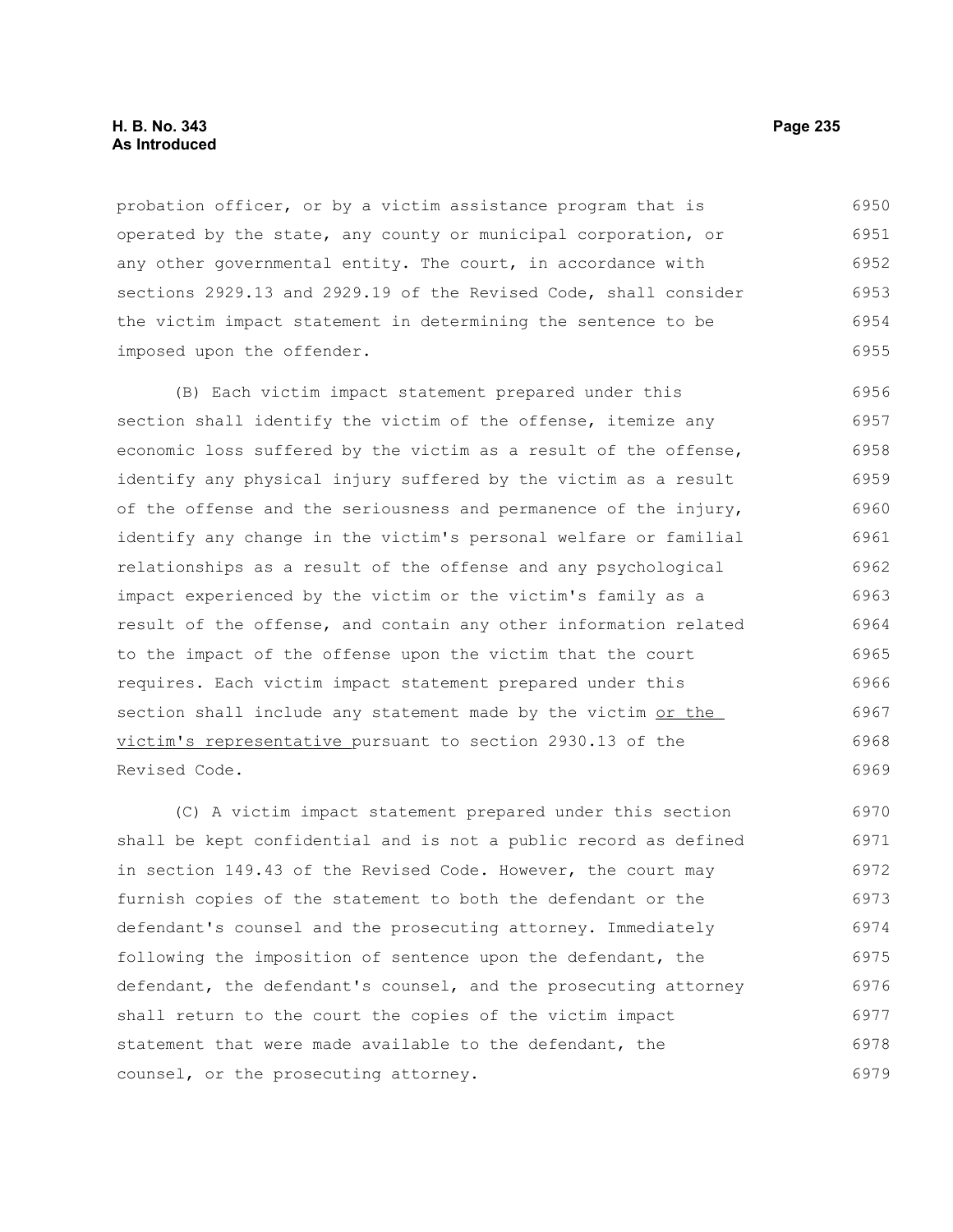**Sec. 2951.041.** (A)(1) If an offender is charged with a criminal offense, including but not limited to a violation of section 2913.02, 2913.03, 2913.11, 2913.21, 2913.31, or 2919.21 of the Revised Code, and the court has reason to believe that drug or alcohol usage by the offender was a factor leading to the criminal offense with which the offender is charged or that, at the time of committing that offense, the offender had a mental illness, was a person with an intellectual disability, or was a victim of a violation of section 2905.32 or 2907.21 of the Revised Code and that the mental illness, status as a person with an intellectual disability, or fact that the offender was a victim of a violation of section 2905.32 or 2907.21 of the Revised Code was a factor leading to the offender's criminal behavior, the court may accept, prior to the entry of a guilty plea, the offender's request for intervention in lieu of conviction. The request shall include a statement from the offender as to whether the offender is alleging that drug or alcohol usage by the offender was a factor leading to the criminal offense with which the offender is charged or is alleging that, at the time of committing that offense, the offender had a mental illness, was a person with an intellectual disability, or was a victim of a violation of section 2905.32 or 2907.21 of the Revised Code and that the mental illness, status as a person with an intellectual disability, or fact that the offender was a victim of a violation of section 2905.32 or 2907.21 of the Revised Code was a factor leading to the criminal offense with which the offender is charged. The request also shall include a waiver of the defendant's right to a speedy trial, the preliminary hearing, the time period within which the grand jury may consider an indictment against the offender, and arraignment, unless the hearing, indictment, or arraignment has already occurred. Unless an offender alleges that drug or 6980 6981 6982 6983 6984 6985 6986 6987 6988 6989 6990 6991 6992 6993 6994 6995 6996 6997 6998 6999 7000 7001 7002 7003 7004 7005 7006 7007 7008 7009 7010 7011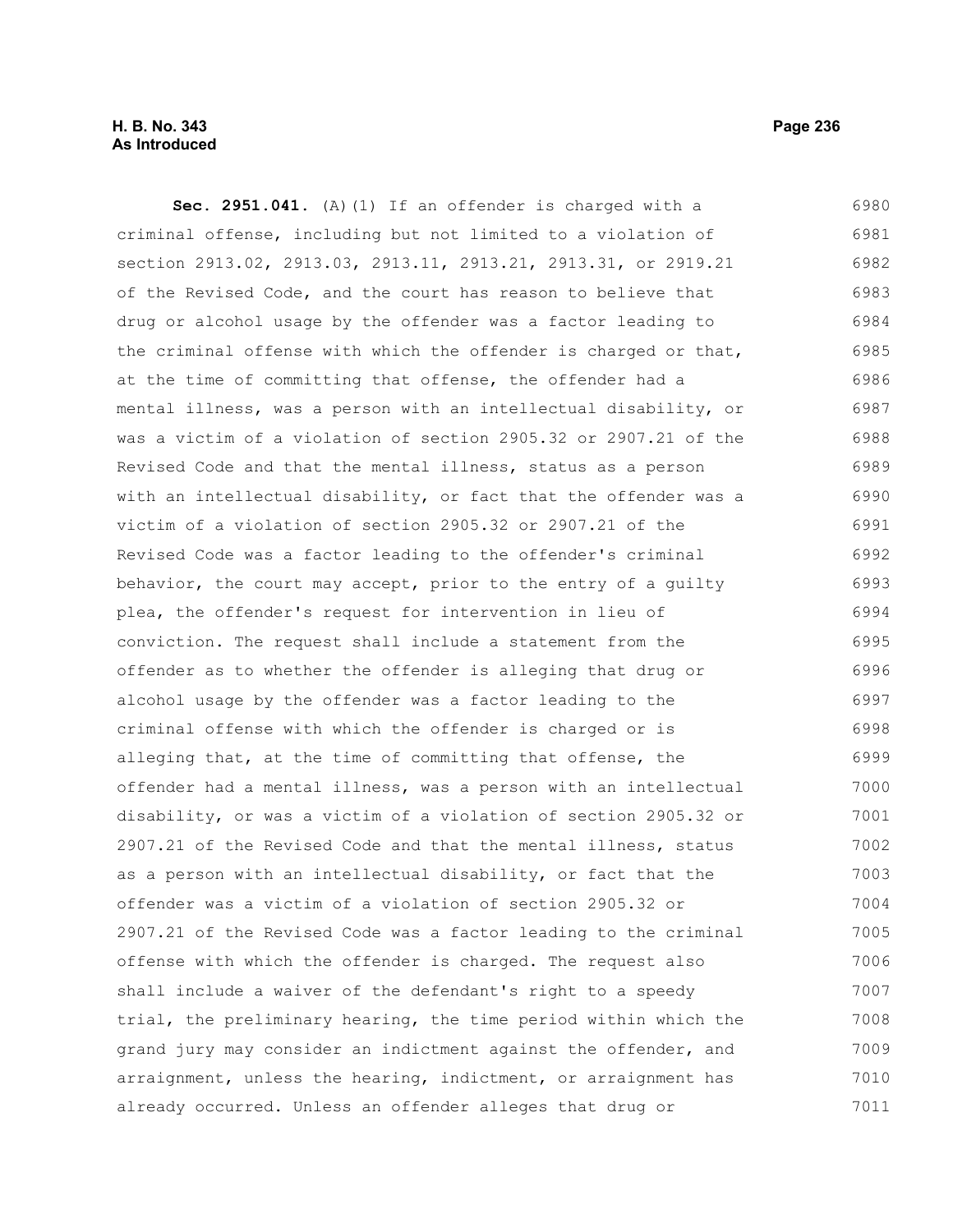# **H. B. No. 343 Page 237 As Introduced**

alcohol usage by the offender was a factor leading to the criminal offense with which the offender is charged, the court may reject an offender's request without a hearing. If the court elects to consider an offender's request or the offender alleges that drug or alcohol usage by the offender was a factor leading to the criminal offense with which the offender is charged, the court shall conduct a hearing to determine whether the offender is eligible under this section for intervention in lieu of conviction and shall stay all criminal proceedings pending the outcome of the hearing. If the court schedules a hearing, the court shall order an assessment of the offender for the purpose of determining the offender's program eligibility for intervention in lieu of conviction and recommending an appropriate intervention plan. 7012 7013 7014 7015 7016 7017 7018 7019 7020 7021 7022 7023 7024 7025

If the offender alleges that drug or alcohol usage by the offender was a factor leading to the criminal offense with which the offender is charged, the court may order that the offender be assessed by a community addiction services provider or a properly credentialed professional for the purpose of determining the offender's program eligibility for intervention in lieu of conviction and recommending an appropriate intervention plan. The community addiction services provider or the properly credentialed professional shall provide a written assessment of the offender to the court. 7026 7027 7028 7029 7030 7031 7032 7033 7034 7035

(2) The victim notification provisions of division  $\overline{(C) - (E)}$ of section 2930.06 of the Revised Code apply in relation to any hearing held under division (A)(1) of this section. 7036 7037 7038

(B) An offender is eligible for intervention in lieu of conviction if the court finds all of the following: 7039 7040

(1) The offender previously has not been convicted of or 7041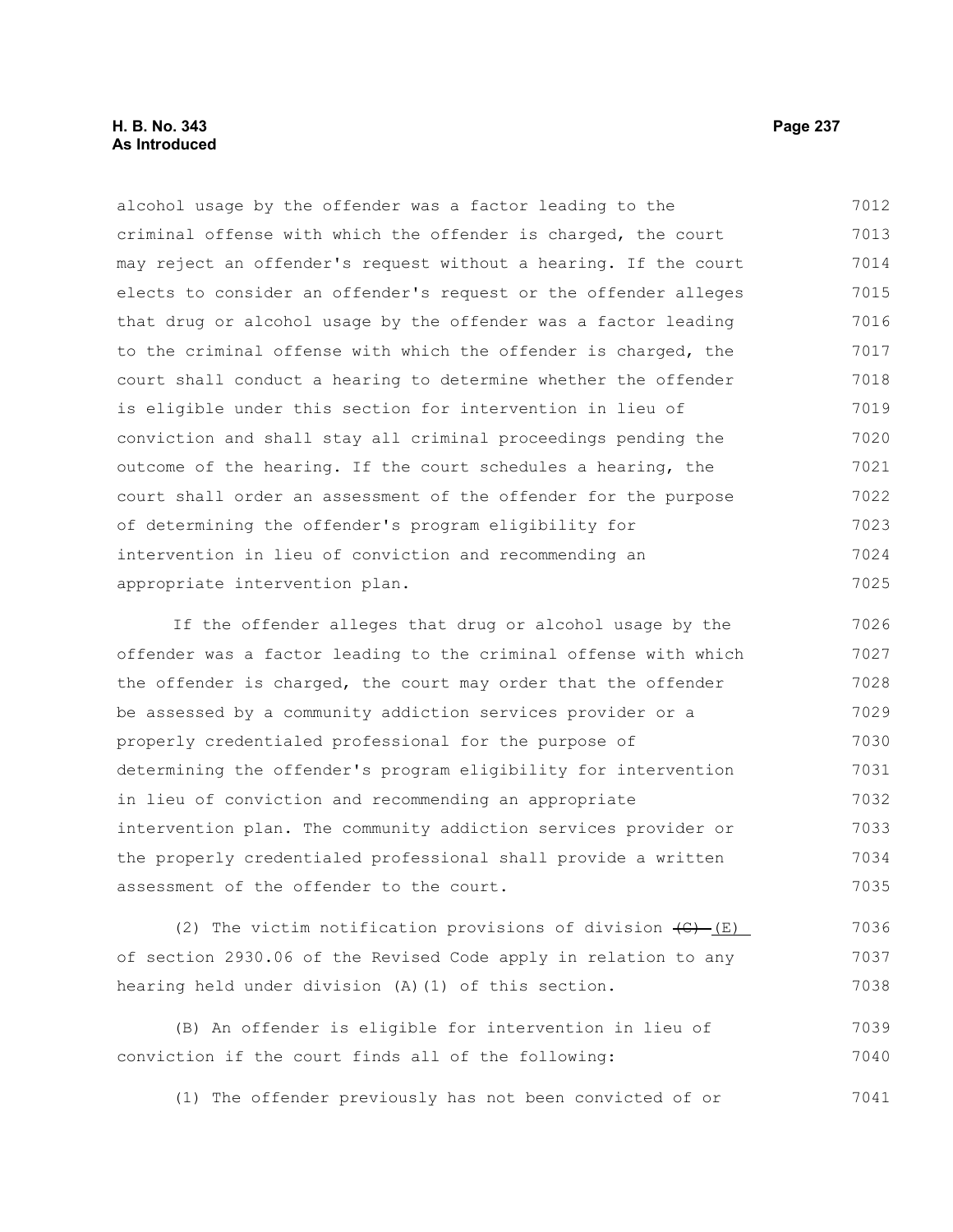pleaded guilty to any felony offense of violence.

(2) The offense is not a felony of the first, second, or third degree, is not an offense of violence, is not a felony sex offense, is not a violation of division (A)(1) or (2) of section 2903.06 of the Revised Code, is not a violation of division (A) (1) of section 2903.08 of the Revised Code, is not a violation of division (A) of section 4511.19 of the Revised Code or a municipal ordinance that is substantially similar to that division, and is not an offense for which a sentencing court is required to impose a mandatory prison term. 7043 7044 7045 7046 7047 7048 7049 7050 7051

(3) The offender is not charged with a violation of section 2925.02, 2925.04, or 2925.06 of the Revised Code, is not charged with a violation of section 2925.03 of the Revised Code that is a felony of the first, second, third, or fourth degree, and is not charged with a violation of section 2925.11 of the Revised Code that is a felony of the first or second degree. 7052 7053 7054 7055 7056 7057

(4) If an offender alleges that drug or alcohol usage by the offender was a factor leading to the criminal offense with which the offender is charged, the court has ordered that the offender be assessed by a community addiction services provider or a properly credentialed professional for the purpose of determining the offender's program eligibility for intervention in lieu of conviction and recommending an appropriate intervention plan, the offender has been assessed by a community addiction services provider of that nature or a properly credentialed professional in accordance with the court's order, and the community addiction services provider or properly credentialed professional has filed the written assessment of the offender with the court. 7058 7059 7060 7061 7062 7063 7064 7065 7066 7067 7068 7069 7070

(5) If an offender alleges that, at the time of committing 7071

7042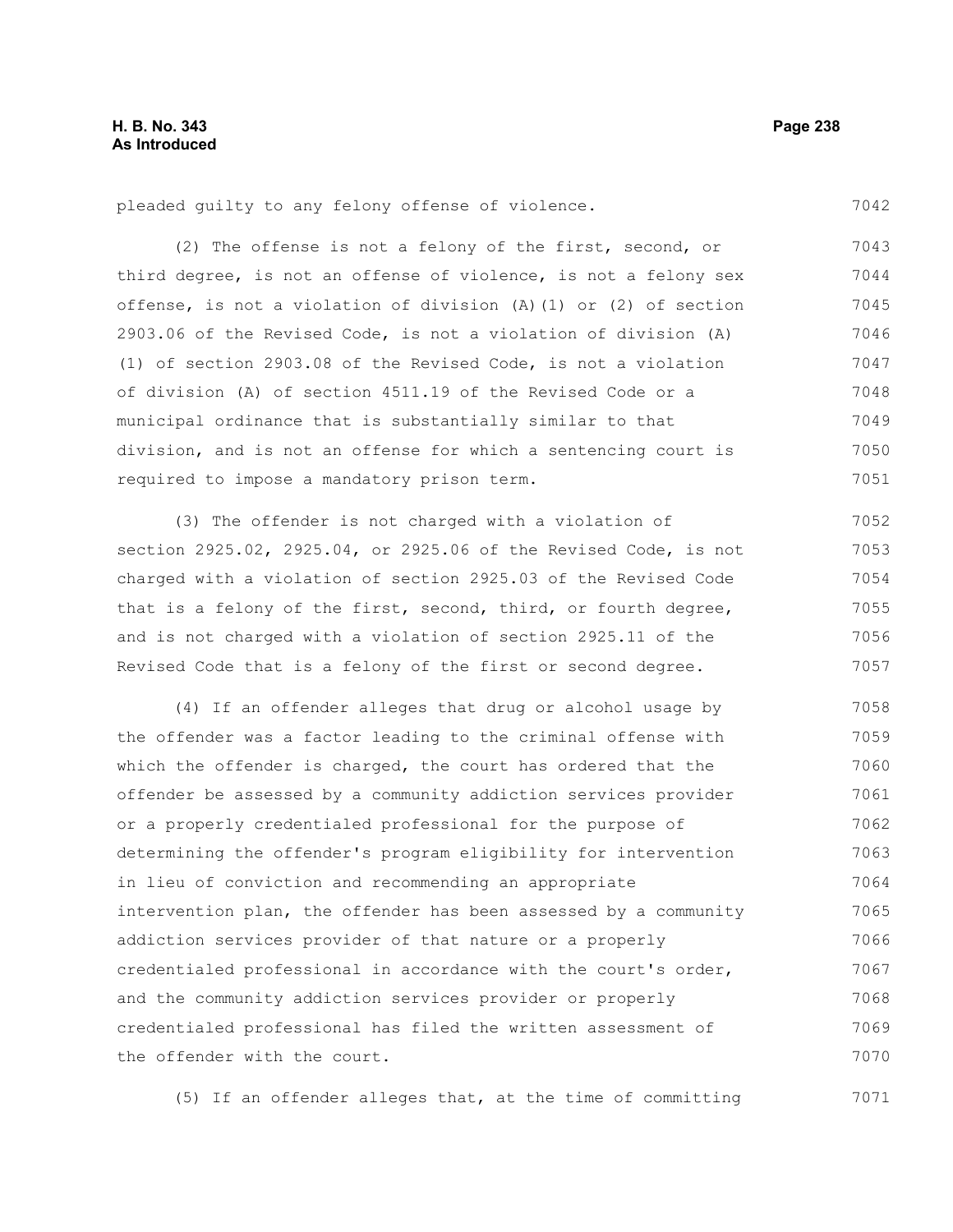# **H. B. No. 343 Page 239 As Introduced**

the criminal offense with which the offender is charged, the offender had a mental illness, was a person with an intellectual disability, or was a victim of a violation of section 2905.32 or 2907.21 of the Revised Code and that the mental illness, status as a person with an intellectual disability, or fact that the offender was a victim of a violation of section 2905.32 or 2907.21 of the Revised Code was a factor leading to that offense, the offender has been assessed by a psychiatrist, psychologist, independent social worker, licensed professional clinical counselor, or independent marriage and family therapist for the purpose of determining the offender's program eligibility for intervention in lieu of conviction and recommending an appropriate intervention plan. 7072 7073 7074 7075 7076 7077 7078 7079 7080 7081 7082 7083 7084

(6) The offender's drug usage, alcohol usage, mental illness, or intellectual disability, or the fact that the offender was a victim of a violation of section 2905.32 or 2907.21 of the Revised Code, whichever is applicable, was a factor leading to the criminal offense with which the offender is charged, intervention in lieu of conviction would not demean the seriousness of the offense, and intervention would substantially reduce the likelihood of any future criminal activity. 7085 7086 7087 7088 7089 7090 7091 7092 7093

(7) The alleged victim of the offense was not sixty-five years of age or older, permanently and totally disabled, under thirteen years of age, or a peace officer engaged in the officer's official duties at the time of the alleged offense. 7094 7095 7096 7097

(8) If the offender is charged with a violation of section 2925.24 of the Revised Code, the alleged violation did not result in physical harm to any person. 7098 7099 7100

(9) The offender is willing to comply with all terms and 7101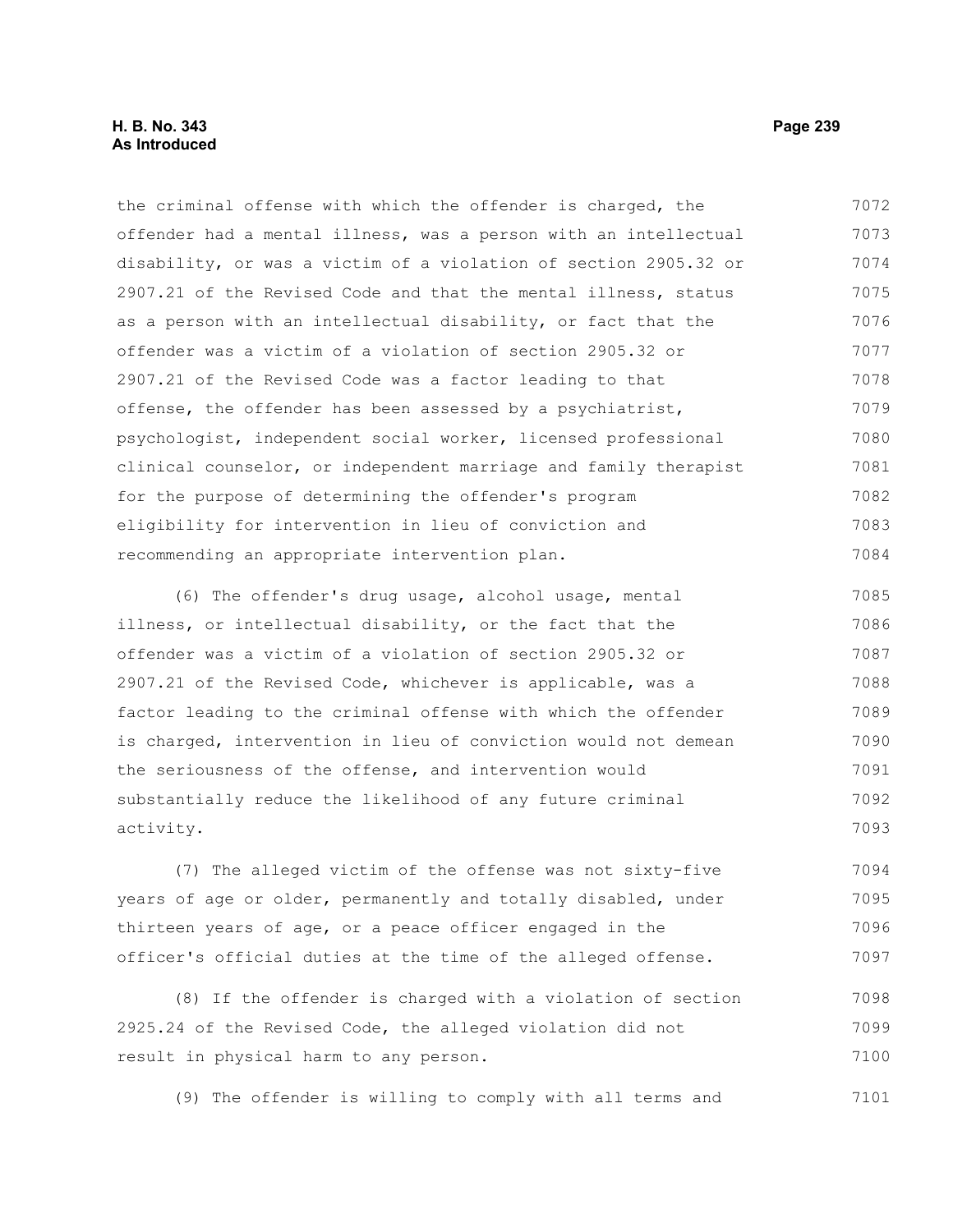7102

### section. (10) The offender is not charged with an offense that would result in the offender being disqualified under Chapter 4506. of the Revised Code from operating a commercial motor vehicle or would subject the offender to any other sanction under that chapter. (C) At the conclusion of a hearing held pursuant to division (A) of this section, the court shall determine whether the offender will be granted intervention in lieu of conviction. In making this determination, the court shall presume that intervention in lieu of conviction is appropriate. If the court finds under this division and division (B) of this section that the offender is eligible for intervention in lieu of conviction, the court shall grant the offender's request unless the court finds specific reasons to believe that the candidate's participation in intervention in lieu of conviction would be inappropriate. If the court denies an eligible offender's request for intervention in lieu of conviction, the court shall state the reasons for the denial, with particularity, in a written entry. If the court grants the offender's request, the court shall accept the offender's plea of guilty and waiver of the defendant's right to a speedy trial, the preliminary hearing, the time period within which the grand jury may consider an indictment against the offender, and arraignment, unless the hearing, indictment, or arraignment has already occurred. In addition, the court then may stay all criminal proceedings and order the offender to comply with all terms and conditions imposed by the court pursuant to division (D) of this section. 7103 7104 7105 7106 7107 7108 7109 7110 7111 7112 7113 7114 7115 7116 7117 7118 7119 7120 7121 7122 7123 7124 7125 7126 7127 7128 7129 7130 7131

conditions imposed by the court pursuant to division (D) of this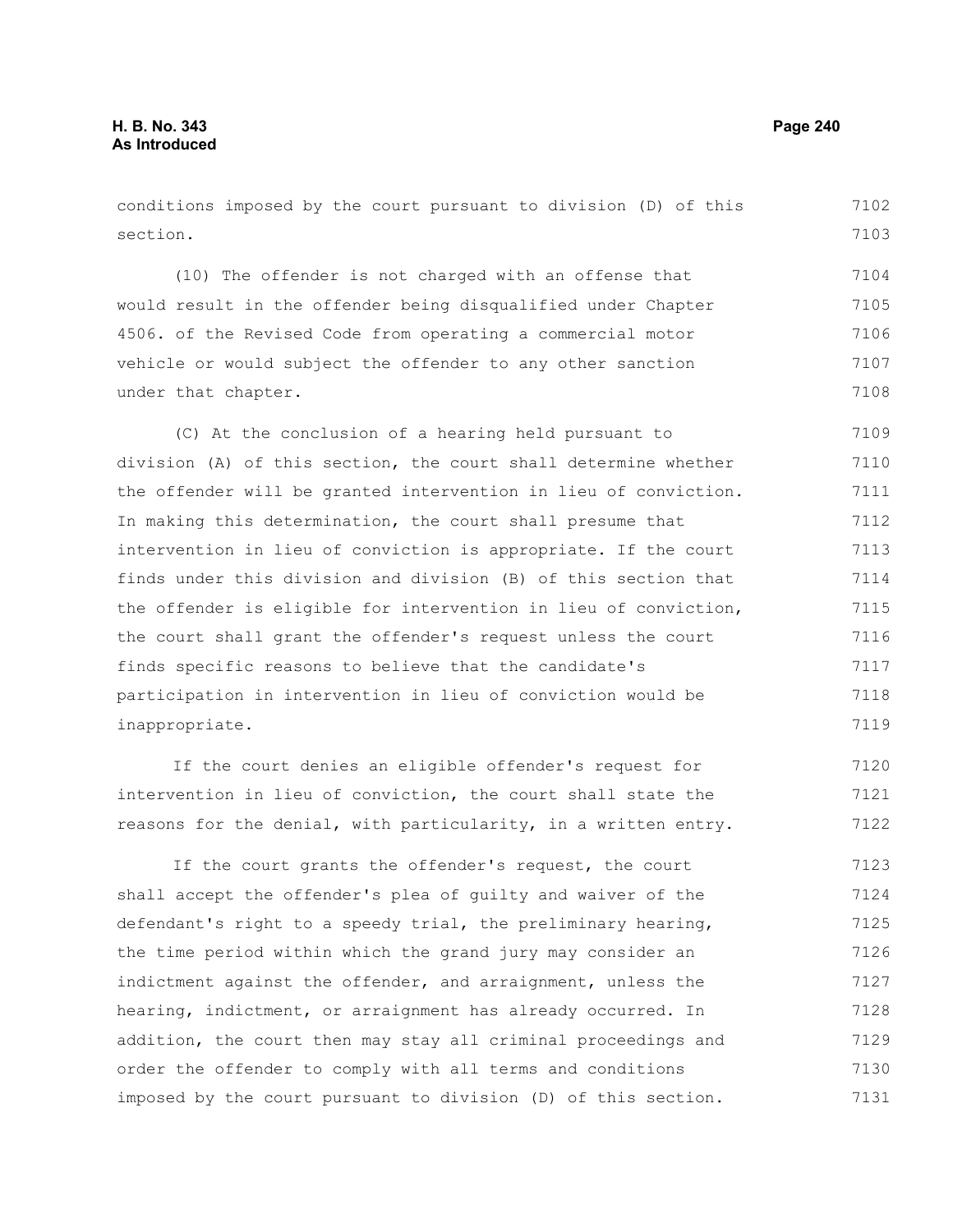# **H. B. No. 343 Page 241 As Introduced**

If the court finds that the offender is not eligible or does not grant the offender's request, the criminal proceedings against the offender shall proceed as if the offender's request for intervention in lieu of conviction had not been made. 7132 7133 7134 7135

(D) If the court grants an offender's request for intervention in lieu of conviction, the court shall place the offender under the general control and supervision of the county probation department, the adult parole authority, or another appropriate local probation or court services agency, if one exists, as if the offender was subject to a community control sanction imposed under section 2929.15, 2929.18, or 2929.25 of the Revised Code. The court shall establish an intervention plan for the offender. The terms and conditions of the intervention plan shall require the offender, for at least one year, but not more than five years, from the date on which the court grants the order of intervention in lieu of conviction, to abstain from the use of illegal drugs and alcohol, to participate in treatment and recovery support services, and to submit to regular random testing for drug and alcohol use and may include any other treatment terms and conditions, or terms and conditions similar to community control sanctions, which may include community service or restitution, that are ordered by the court. 7136 7137 7138 7139 7140 7141 7142 7143 7144 7145 7146 7147 7148 7149 7150 7151 7152 7153 7154

(E) If the court grants an offender's request for intervention in lieu of conviction and the court finds that the offender has successfully completed the intervention plan for the offender, including the requirement that the offender abstain from using illegal drugs and alcohol for a period of at least one year, but not more than five years, from the date on which the court granted the order of intervention in lieu of conviction, the requirement that the offender participate in 7155 7156 7157 7158 7159 7160 7161 7162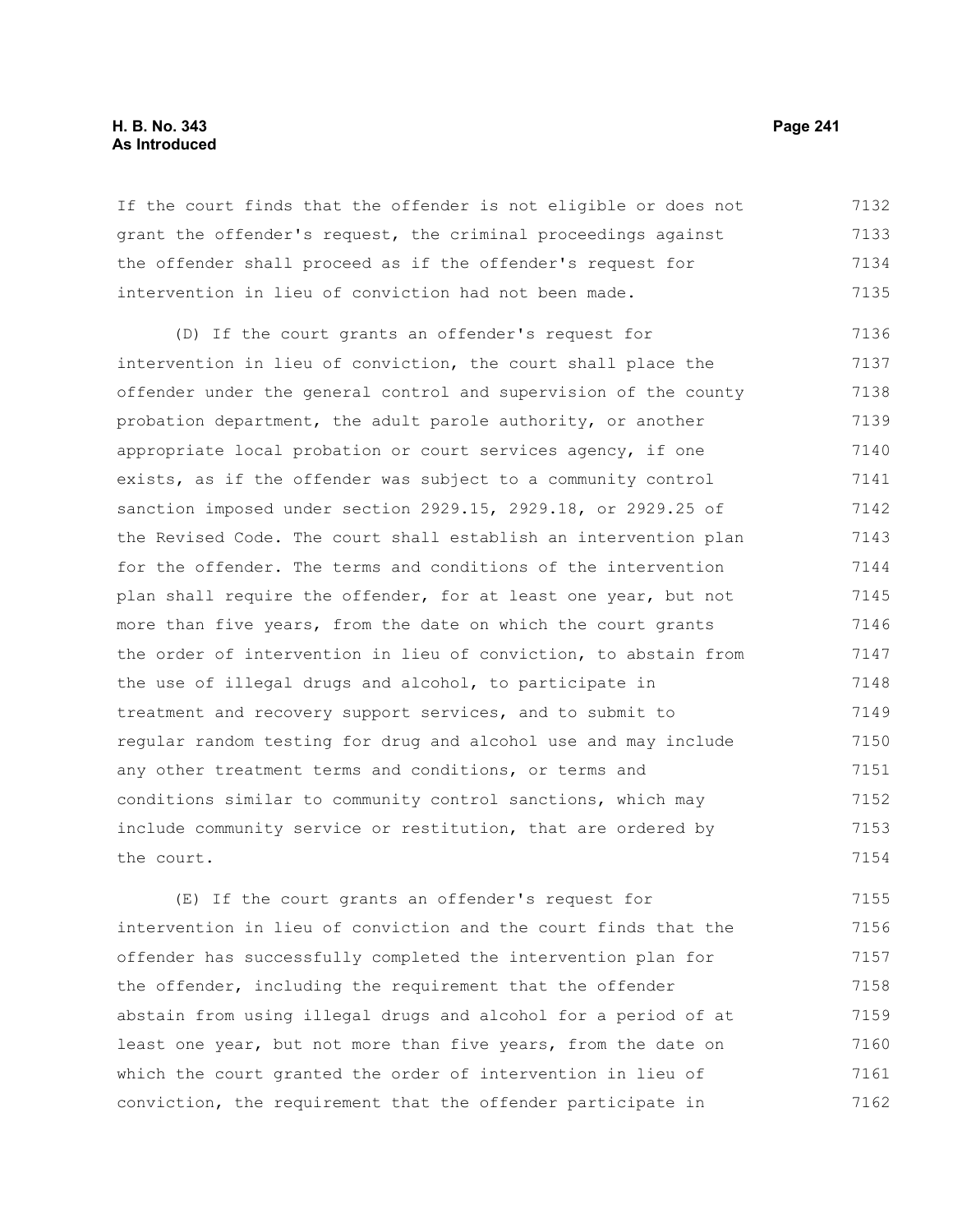# **H. B. No. 343 Page 242 As Introduced**

treatment and recovery support services, and all other terms and conditions ordered by the court, the court shall dismiss the proceedings against the offender. Successful completion of the intervention plan and period of abstinence under this section shall be without adjudication of guilt and is not a criminal conviction for purposes of any disqualification or disability imposed by law and upon conviction of a crime, and the court may order the sealing of records related to the offense in question, as a dismissal of the charges, in the manner provided in sections 2953.51 to 2953.56 of the Revised Code. 7163 7164 7165 7166 7167 7168 7169 7170 7171 7172

(F) If the court grants an offender's request for intervention in lieu of conviction and the offender fails to comply with any term or condition imposed as part of the intervention plan for the offender, the supervising authority for the offender promptly shall advise the court of this failure, and the court shall hold a hearing to determine whether the offender failed to comply with any term or condition imposed as part of the plan. If the court determines that the offender has failed to comply with any of those terms and conditions, it may continue the offender on intervention in lieu of conviction, continue the offender on intervention in lieu of conviction with additional terms, conditions, and sanctions, or enter a finding of guilty and impose an appropriate sanction under Chapter 2929. of the Revised Code. If the court sentences the offender to a prison term, the court, after consulting with the department of rehabilitation and correction regarding the availability of services, may order continued court-supervised activity and treatment of the offender during the prison term and, upon consideration of reports received from the department concerning the offender's progress in the program of activity and treatment, may consider judicial release under section 2929.20 7173 7174 7175 7176 7177 7178 7179 7180 7181 7182 7183 7184 7185 7186 7187 7188 7189 7190 7191 7192 7193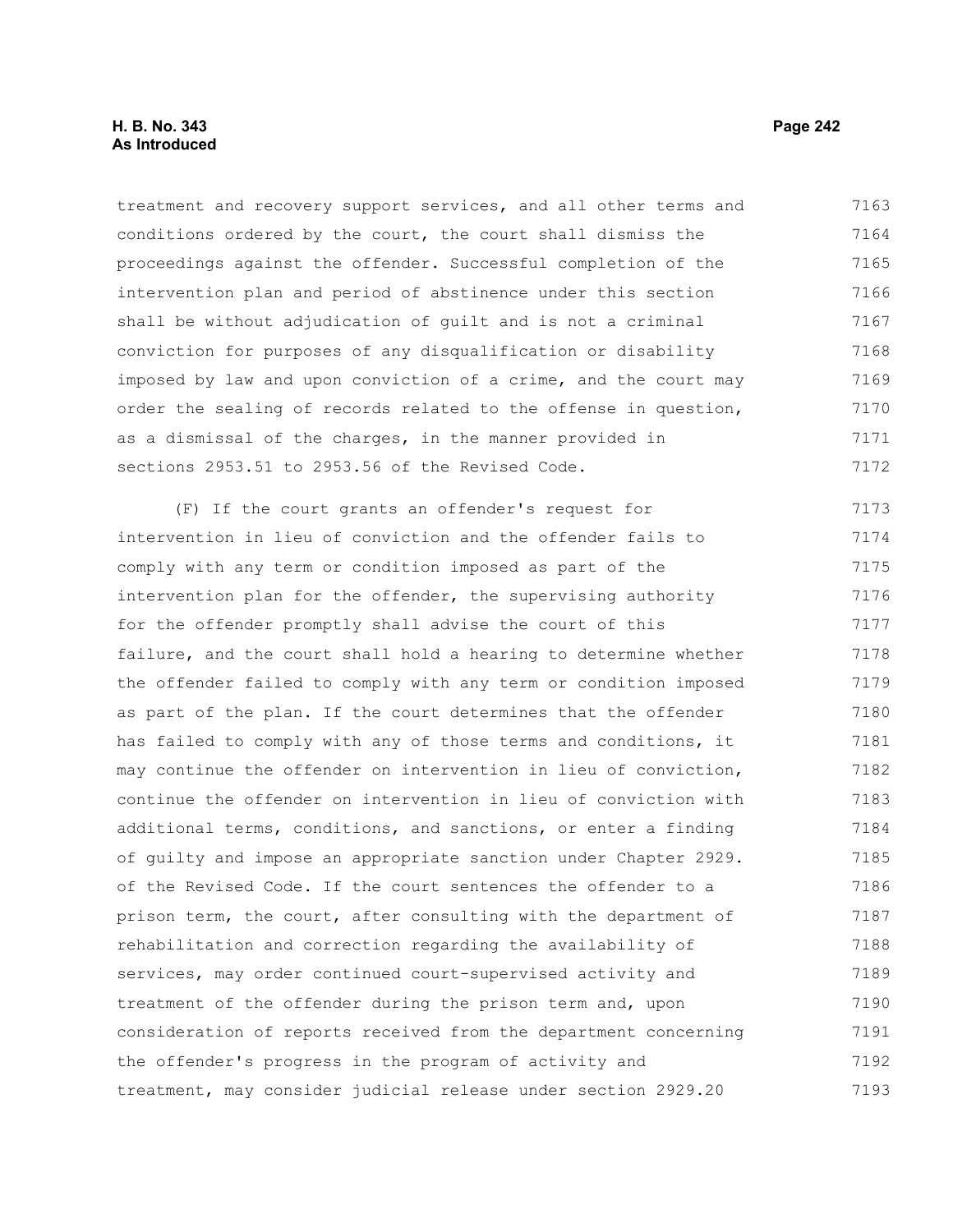of the Revised Code. (G) As used in this section: (1) "Community addiction services provider" has the same meaning as in section 5119.01 of the Revised Code. (2) "Community control sanction" has the same meaning as in section 2929.01 of the Revised Code. (3) "Intervention in lieu of conviction" means any courtsupervised activity that complies with this section. (4) "Intellectual disability" has the same meaning as in section 5123.01 of the Revised Code. (5) "Peace officer" has the same meaning as in section 2935.01 of the Revised Code. (6) "Mental illness" and "psychiatrist" have the same meanings as in section 5122.01 of the Revised Code. (7) "Psychologist" has the same meaning as in section 4732.01 of the Revised Code. (8) "Felony sex offense" means a violation of a section contained in Chapter 2907. of the Revised Code that is a felony. **Sec. 2953.32.** (A)(1) Except as provided in section 2953.61 7194 7195 7196 7197 7198 7199 7200 7201 7202 7203 7204 7205 7206 7207 7208 7209 7210 7211 7212

of the Revised Code or as otherwise provided in division  $(A)$   $(1)$  $(d)$  (A)(1)(c) of this section, an eligible offender may apply to the sentencing court if convicted in this state, or to a court of common pleas if convicted in another state or in a federal court, for the sealing of the record of the case that pertains to the conviction, except for convictions listed under section 2953.36 of the Revised Code. Application may be made at one of the following times: 7213 7214 7215 7216 7217 7218 7219 7220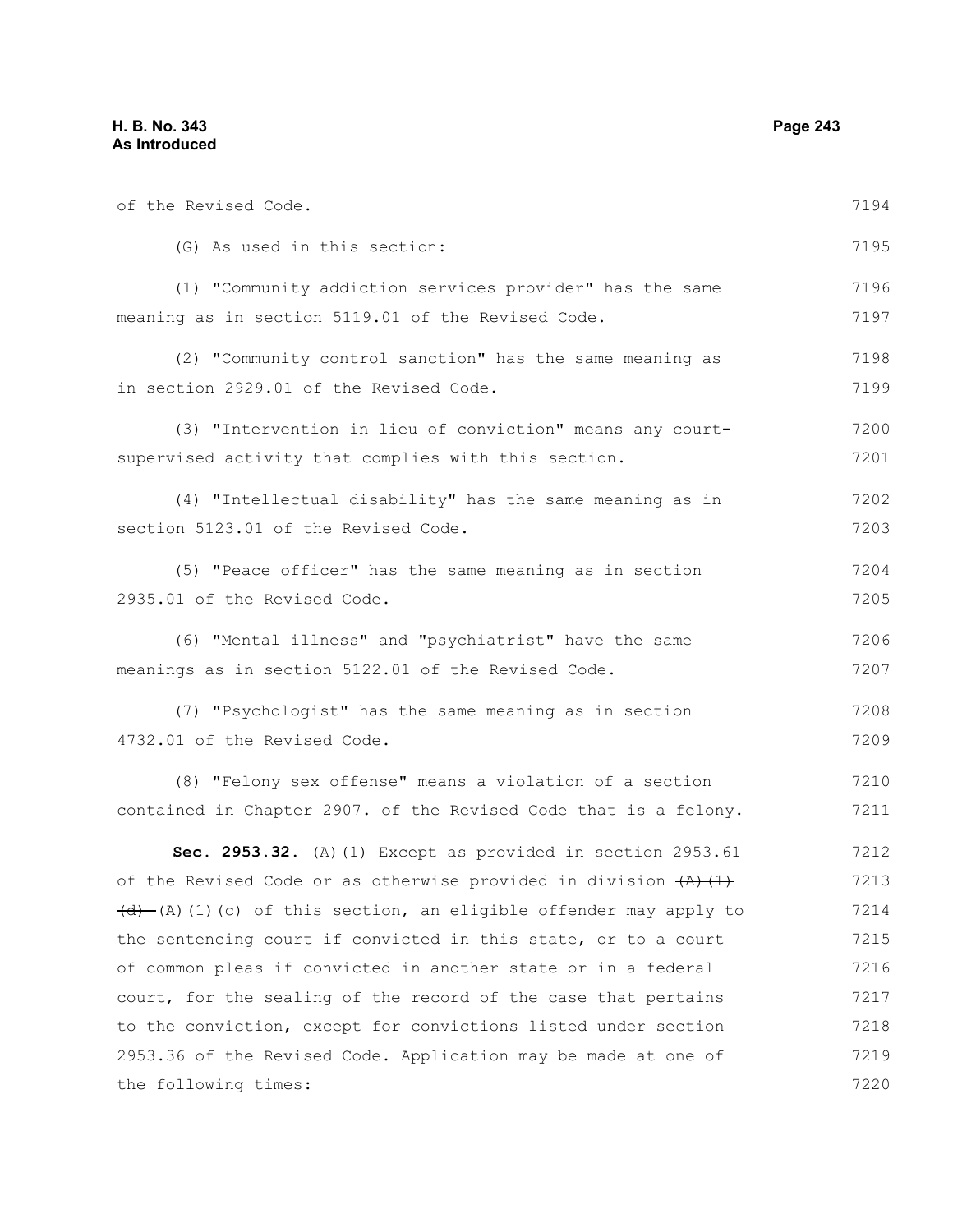(a) At the expiration of three years after the offender's final discharge if convicted of a felony of the third degree, so long as none of the offenses is a violation of section 2921.43 of the Revised Code; 7221 7222 7223 7224

(b) At the expiration of one year after the offender's final discharge if convicted of a felony of the fourth or fifth degree or a misdemeanor, so long as none of the offenses is a violation of section 2921.43 of the Revised Code-; 7225 7226 7227 7228

(c) At the expiration of seven years after the offender's final discharge if the record includes a conviction of soliciting improper compensation in violation of section 2921.43 of the Revised Code. 7229 7230 7231 7232

(2) Any person who has been arrested for any misdemeanor offense and who has effected a bail forfeiture for the offense charged may apply to the court in which the misdemeanor criminal case was pending when bail was forfeited for the sealing of the record of the case that pertains to the charge. Except as provided in section 2953.61 of the Revised Code, the application may be filed at any time after the expiration of one year from the date on which the bail forfeiture was entered upon the minutes of the court or the journal, whichever entry occurs first. 7233 7234 7235 7236 7237 7238 7239 7240 7241 7242

(B) Upon the filing of an application under this section, the court shall set a date for a hearing and shall notify the prosecutor for the case of the hearing on the application not less than sixty days prior to the hearing. The prosecutor shall provide timely notice to a victim and victim's representative, if applicable, if the victim or victim's representative requested notice of the proceedings in the underlying case. The prosecutor may object to the granting of the application by 7243 7244 7245 7246 7247 7248 7249 7250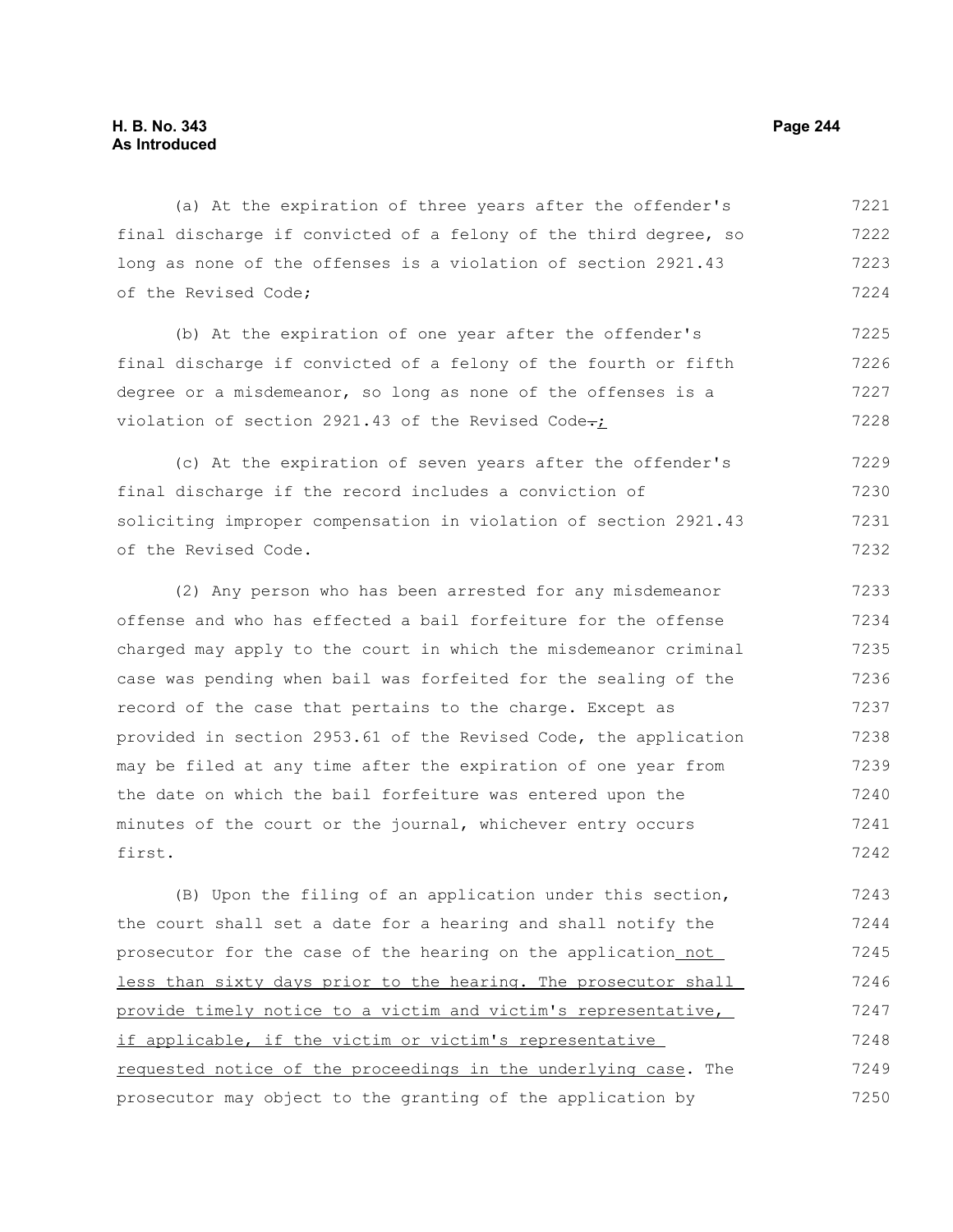# **H. B. No. 343 Page 245 As Introduced**

filing an objection with the court prior to the date set for the hearing. The prosecutor shall specify in the objection the reasons for believing a denial of the application is justified. The victim, victim's representative, and victim's attorney, if applicable, may be present and heard orally, in writing, or both at any hearing under this section. The court shall direct its regular probation officer, a state probation officer, or the department of probation of the county in which the applicant resides to make inquiries and written reports as the court requires concerning the applicant. The probation officer or county department of probation that the court directs to make inquiries concerning the applicant shall determine whether or not the applicant was fingerprinted at the time of arrest or under section 109.60 of the Revised Code. If the applicant was so fingerprinted, the probation officer or county department of probation shall include with the written report a record of the applicant's fingerprints. If the applicant was convicted of or pleaded guilty to a violation of division (A)(2) or (B) of section 2919.21 of the Revised Code, the probation officer or county department of probation that the court directed to make inquiries concerning the applicant shall contact the child support enforcement agency enforcing the applicant's obligations under the child support order to inquire about the offender's compliance with the child support order. 7251 7252 7253 7254 7255 7256 7257 7258 7259 7260 7261 7262 7263 7264 7265 7266 7267 7268 7269 7270 7271 7272 7273 7274 7275

(C)(1) The court shall do each of the following:

(a) Determine whether the applicant is an eligible offender or whether the forfeiture of bail was agreed to by the applicant and the prosecutor in the case. If the applicant applies as an eligible offender pursuant to division (A)(1) of this section and has two or three convictions that result from the same indictment, information, or complaint, from the same 7276 7277 7278 7279 7280 7281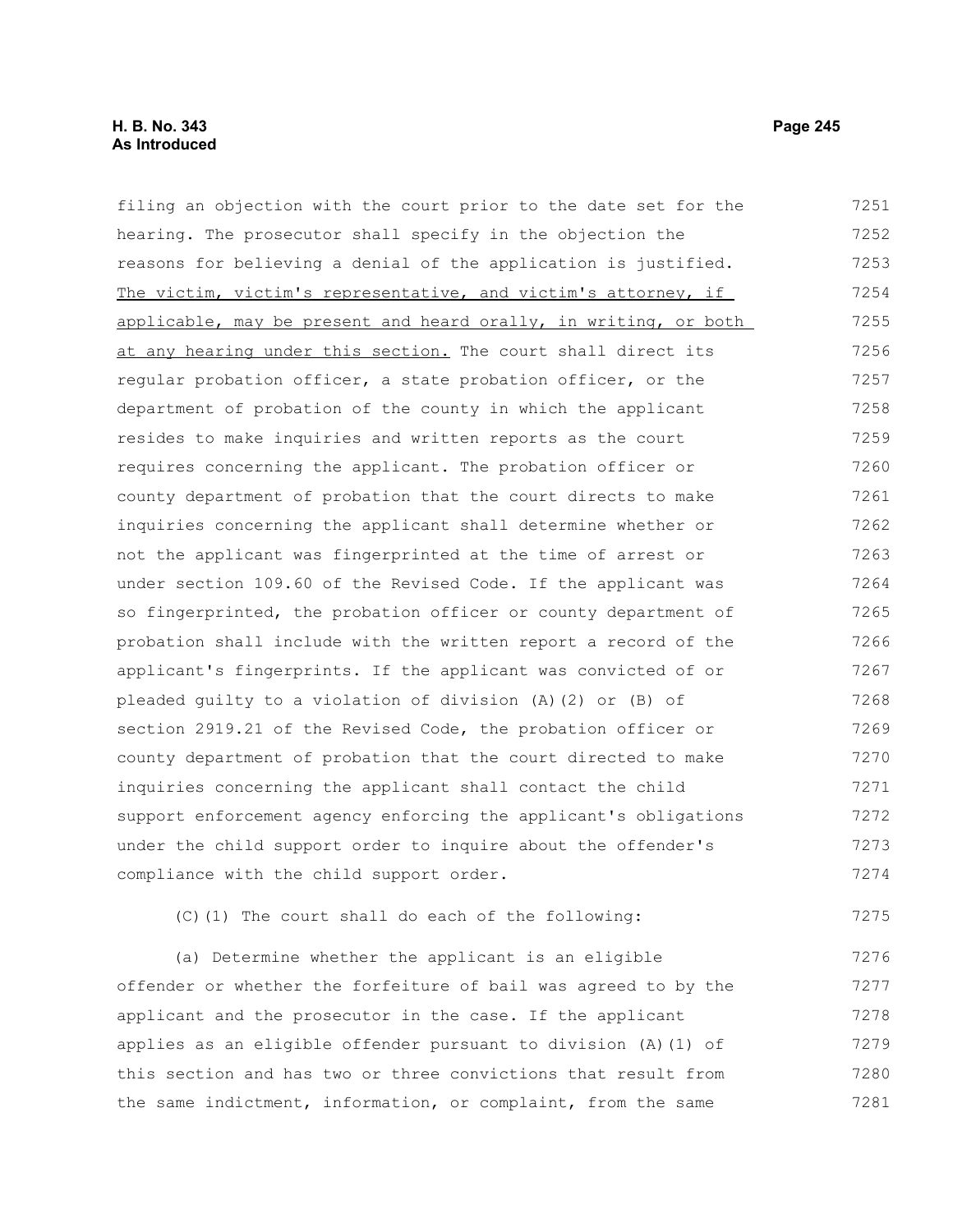# **H. B. No. 343 Page 246 As Introduced**

plea of guilty, or from the same official proceeding, and result from related criminal acts that were committed within a threemonth period but do not result from the same act or from offenses committed at the same time, in making its determination under this division, the court initially shall determine whether it is not in the public interest for the two or three convictions to be counted as one conviction. If the court determines that it is not in the public interest for the two or three convictions to be counted as one conviction, the court shall determine that the applicant is not an eligible offender; if the court does not make that determination, the court shall determine that the offender is an eligible offender. (b) Determine whether criminal proceedings are pending against the applicant; (c) If the applicant is an eligible offender who applies pursuant to division (A)(1) of this section, determine whether the applicant has been rehabilitated to the satisfaction of the court; (d) If the prosecutor has filed an objection in accordance 7282 7283 7284 7285 7286 7287 7288 7289 7290 7291 7292 7293 7294 7295 7296 7297 7298 7299 7300

with division (B) of this section, consider the reasons against granting the application specified by the prosecutor in the objection; 7301 7302 7303

(e) Weigh the interests of the applicant in having the records pertaining to the applicant's conviction or bail forfeiture sealed against the legitimate needs, if any, of the government to maintain those records; 7304 7305 7306 7307

| (f) Consider the oral or written statement of any victim,      |  |  | 7308 |
|----------------------------------------------------------------|--|--|------|
| victim's representative, and victim's attorney, if applicable; |  |  | 7309 |

(g) If the applicant is an eligible offender of the type 7310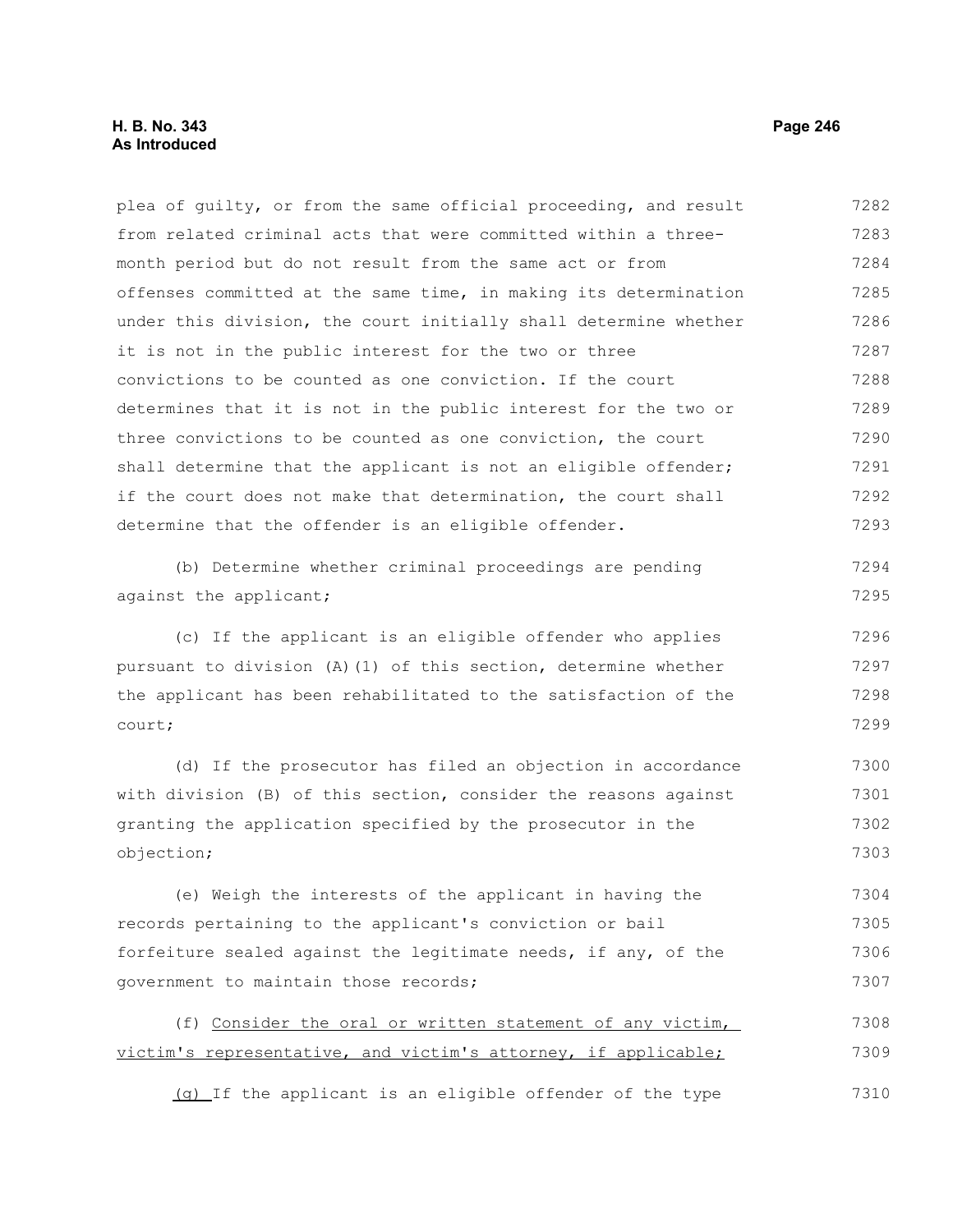described in division (A)(3) of section 2953.36 of the Revised Code, determine whether the offender has been rehabilitated to a satisfactory degree. In making the determination, the court may consider all of the following: (i) The age of the offender; (ii) The facts and circumstances of the offense; (iii) The cessation or continuation of criminal behavior; (iv) The education and employment of the offender; (v) Any other circumstances that may relate to the offender's rehabilitation. (2) If the court determines, after complying with division (C)(1) of this section, that the applicant is an eligible offender or the subject of a bail forfeiture, that no criminal proceeding is pending against the applicant, that the interests of the applicant in having the records pertaining to the 7311 7312 7313 7314 7315 7316 7317 7318 7319 7320 7321 7322 7323 7324 7325

applicant's conviction or bail forfeiture sealed are not outweighed by any legitimate governmental needs to maintain those records, and that the rehabilitation of an applicant who is an eligible offender applying pursuant to division (A)(1) of this section has been attained to the satisfaction of the court, the court, except as provided in division  $(C)$  (4),  $(G)$ ,  $(H)$ , or (I) of this section, shall order all official records of the case that pertain to the conviction or bail forfeiture sealed and, except as provided in division (F) of this section, all index references to the case that pertain to the conviction or bail forfeiture deleted and, in the case of bail forfeitures, shall dismiss the charges in the case. The proceedings in the case that pertain to the conviction or bail forfeiture shall be considered not to have occurred and the conviction or bail 7326 7327 7328 7329 7330 7331 7332 7333 7334 7335 7336 7337 7338 7339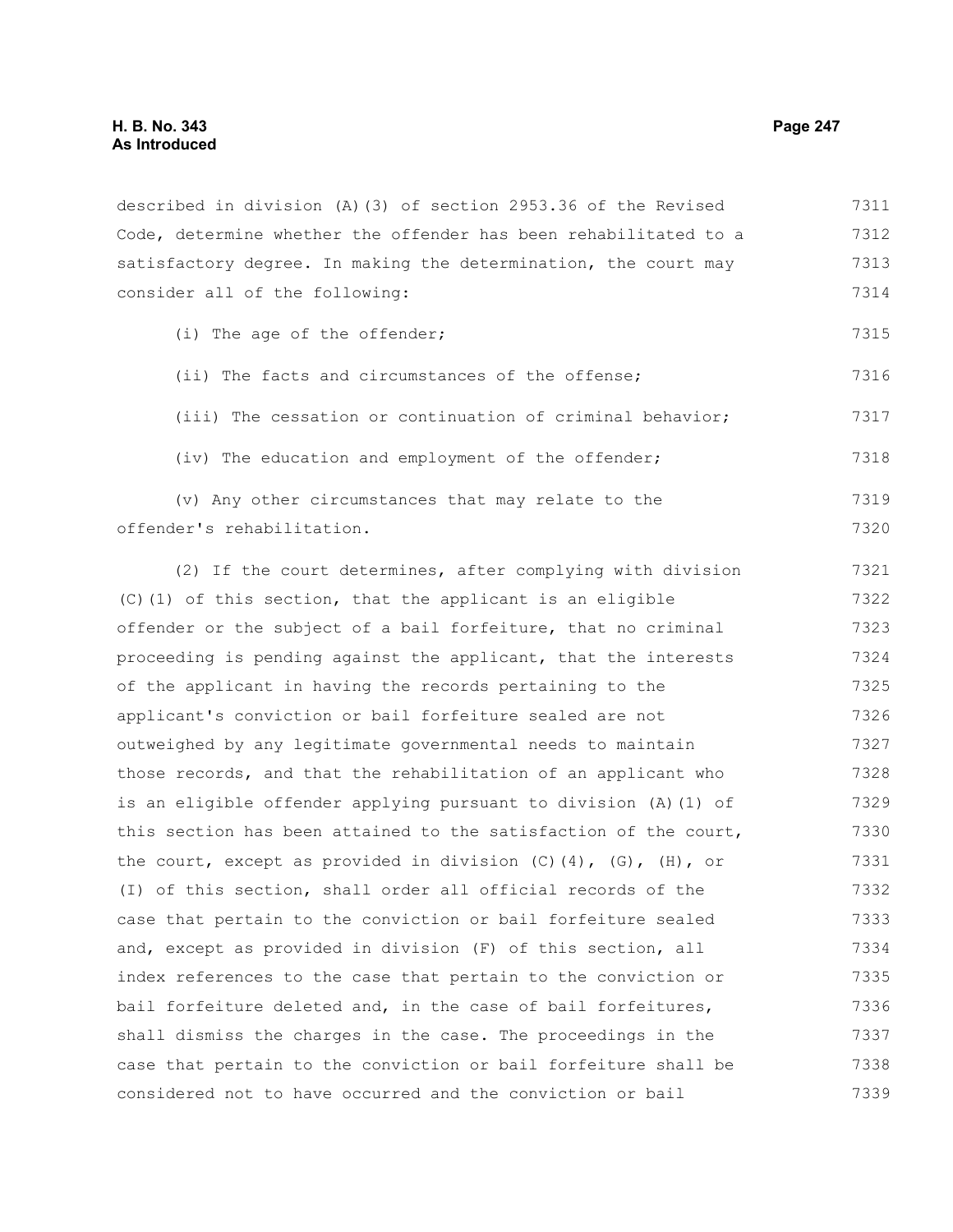# **H. B. No. 343 Page 248 As Introduced**

forfeiture of the person who is the subject of the proceedings shall be sealed, except that upon conviction of a subsequent offense, the sealed record of prior conviction or bail forfeiture may be considered by the court in determining the sentence or other appropriate disposition, including the relief provided for in sections 2953.31 to 2953.33 of the Revised Code. 7340 7341 7342 7343 7344 7345

(3) An applicant may request the sealing of the records of more than one case in a single application under this section. Upon the filing of an application under this section, the applicant, unless indigent, shall pay a fee of fifty dollars, regardless of the number of records the application requests to have sealed. The court shall pay thirty dollars of the fee into the state treasury, with fifteen dollars of that amount credited to the attorney general reimbursement fund created by section 109.11 of the Revised Code. It shall pay twenty dollars of the fee into the county general revenue fund if the sealed conviction or bail forfeiture was pursuant to a state statute, or into the general revenue fund of the municipal corporation involved if the sealed conviction or bail forfeiture was pursuant to a municipal ordinance. 7346 7347 7348 7349 7350 7351 7352 7353 7354 7355 7356 7357 7358 7359

(4) If the court orders the official records pertaining to the case sealed, the court shall do one of the following: 7360 7361

(a) If the applicant was fingerprinted at the time of arrest or under section 109.60 of the Revised Code and the record of the applicant's fingerprints was provided to the court under division (B) of this section, forward a copy of the sealing order and the record of the applicant's fingerprints to the bureau of criminal identification and investigation. 7362 7363 7364 7365 7366 7367

(b) If the applicant was not fingerprinted at the time of arrest or under section 109.60 of the Revised Code, or the 7368 7369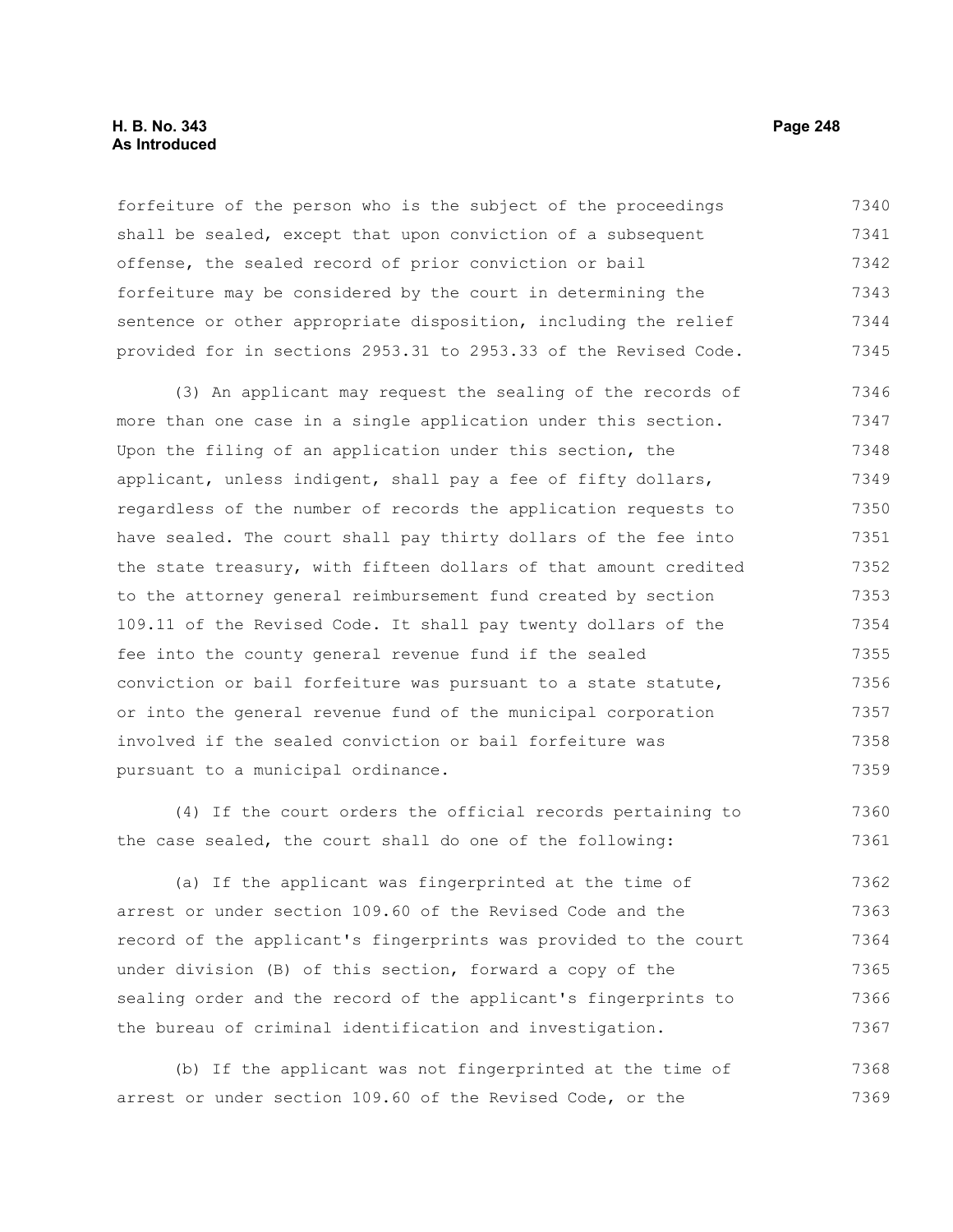record of the applicant's fingerprints was not provided to the court under division (B) of this section, but fingerprinting was required for the offense, order the applicant to appear before a sheriff to have the applicant's fingerprints taken according to the fingerprint system of identification on the forms furnished by the superintendent of the bureau of criminal identification and investigation. The sheriff shall forward the applicant's fingerprints to the court. The court shall forward the applicant's fingerprints and a copy of the sealing order to the bureau of criminal identification and investigation. 7370 7371 7372 7373 7374 7375 7376 7377 7378 7379

Failure of the court to order fingerprints at the time of sealing does not constitute a reversible error. 7380 7381

(D) Inspection of the sealed records included in the order may be made only by the following persons or for the following purposes:

(1) By a law enforcement officer or prosecutor, or the assistants of either, to determine whether the nature and character of the offense with which a person is to be charged would be affected by virtue of the person's previously having been convicted of a crime; 7385 7386 7387 7388 7389

(2) By the parole or probation officer of the person who is the subject of the records, for the exclusive use of the officer in supervising the person while on parole or under a community control sanction or a post-release control sanction, and in making inquiries and written reports as requested by the court or adult parole authority; 7390 7391 7392 7393 7394 7395

(3) Upon application by the person who is the subject of the records, by the persons named in the application; 7396 7397

(4) By a law enforcement officer who was involved in the 7398

7382 7383 7384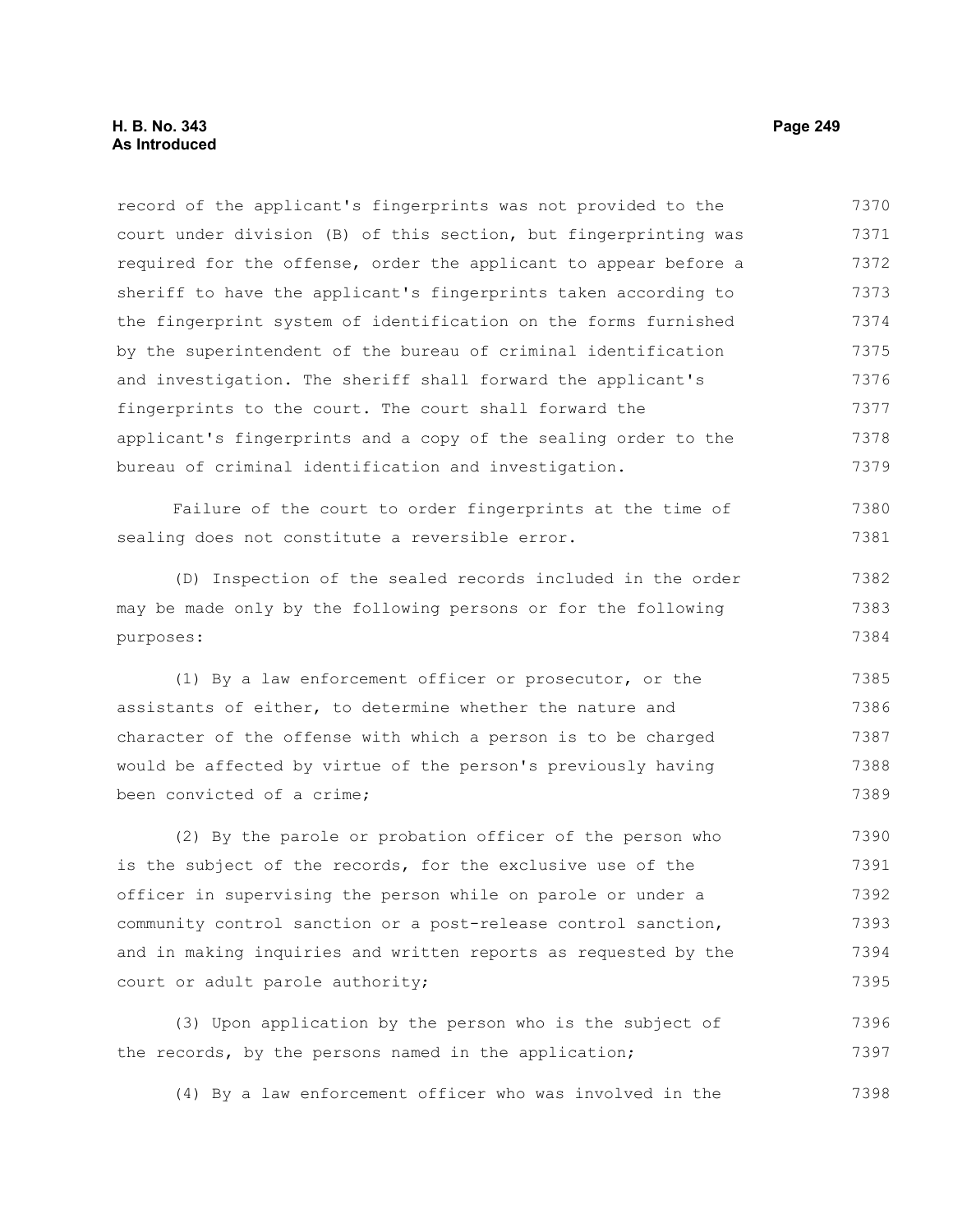case, for use in the officer's defense of a civil action arising out of the officer's involvement in that case; (5) By a prosecuting attorney or the prosecuting attorney's assistants, to determine a defendant's eligibility to enter a pre-trial diversion program established pursuant to section 2935.36 of the Revised Code: (6) By any law enforcement agency or any authorized employee of a law enforcement agency or by the department of rehabilitation and correction or department of youth services as part of a background investigation of a person who applies for employment with the agency or with the department; (7) By any law enforcement agency or any authorized employee of a law enforcement agency, for the purposes set forth in, and in the manner provided in, section 2953.321 of the Revised Code; (8) By the bureau of criminal identification and investigation or any authorized employee of the bureau for the purpose of providing information to a board or person pursuant to division (F) or (G) of section 109.57 of the Revised Code; (9) By the bureau of criminal identification and investigation or any authorized employee of the bureau for the purpose of performing a criminal history records check on a person to whom a certificate as prescribed in section 109.77 of the Revised Code is to be awarded; 7399 7400 7401 7402 7403 7404 7405 7406 7407 7408 7409 7410 7411 7412 7413 7414 7415 7416 7417 7418 7419 7420 7421 7422

(10) By the bureau of criminal identification and investigation or any authorized employee of the bureau for the purpose of conducting a criminal records check of an individual pursuant to division (B) of section 109.572 of the Revised Code that was requested pursuant to any of the sections identified in 7423 7424 7425 7426 7427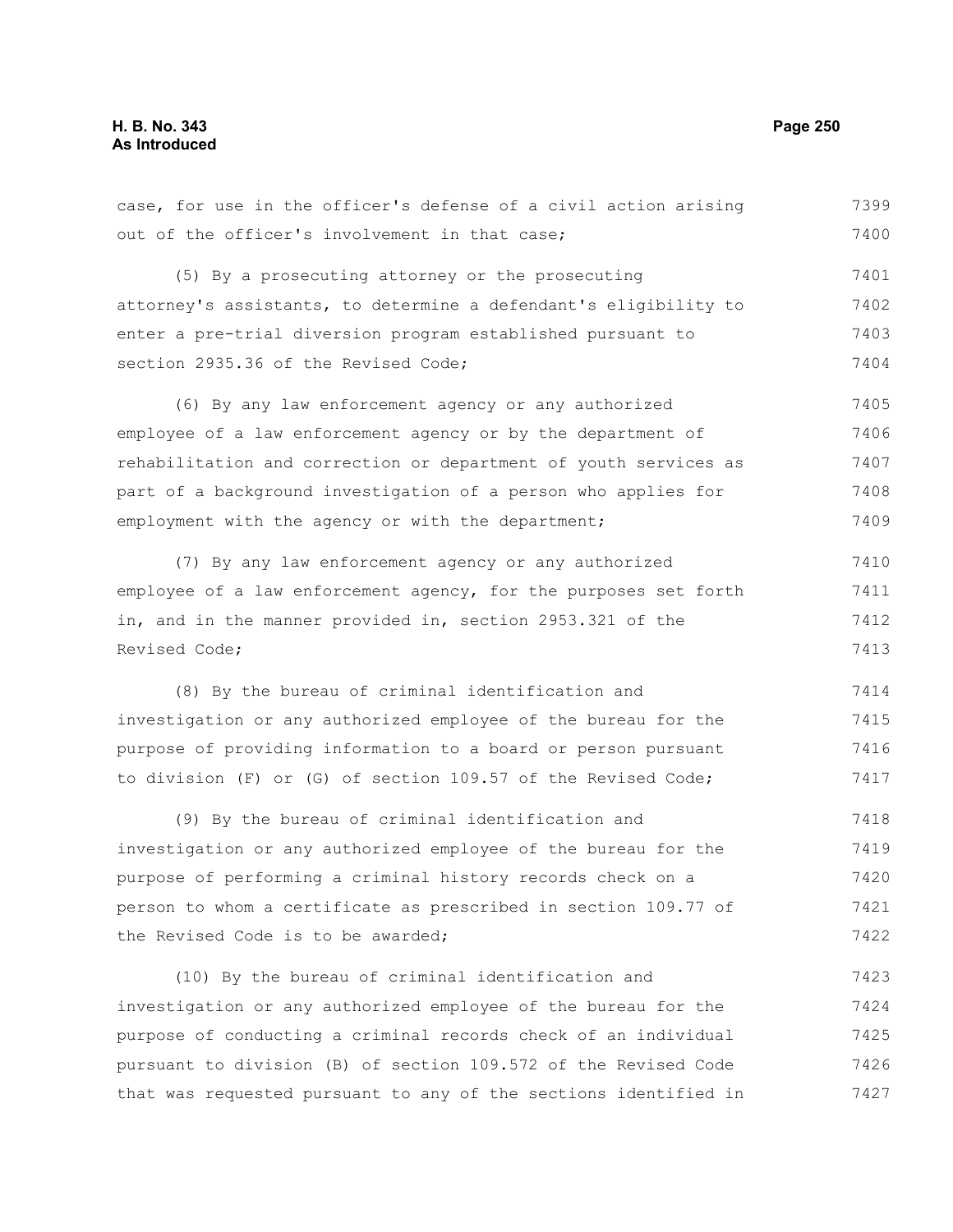division (B)(1) of that section;

(11) By the bureau of criminal identification and investigation, an authorized employee of the bureau, a sheriff, or an authorized employee of a sheriff in connection with a criminal records check described in section 311.41 of the Revised Code; 7429 7430 7431 7432 7433

(12) By the attorney general or an authorized employee of the attorney general or a court for purposes of determining a person's classification pursuant to Chapter 2950. of the Revised Code; 7434 7435 7436 7437

(13) By a court, the registrar of motor vehicles, a prosecuting attorney or the prosecuting attorney's assistants, or a law enforcement officer for the purpose of assessing points against a person under section 4510.036 of the Revised Code or for taking action with regard to points assessed. 7438 7439 7440 7441 7442

When the nature and character of the offense with which a person is to be charged would be affected by the information, it may be used for the purpose of charging the person with an offense. 7443 7444 7445 7446

(E) In any criminal proceeding, proof of any otherwise admissible prior conviction may be introduced and proved, notwithstanding the fact that for any such prior conviction an order of sealing previously was issued pursuant to sections 2953.31 to 2953.36 of the Revised Code. 7447 7448 7449 7450 7451

(F) The person or governmental agency, office, or department that maintains sealed records pertaining to convictions or bail forfeitures that have been sealed pursuant to this section may maintain a manual or computerized index to the sealed records. The index shall contain only the name of, 7452 7453 7454 7455 7456

7428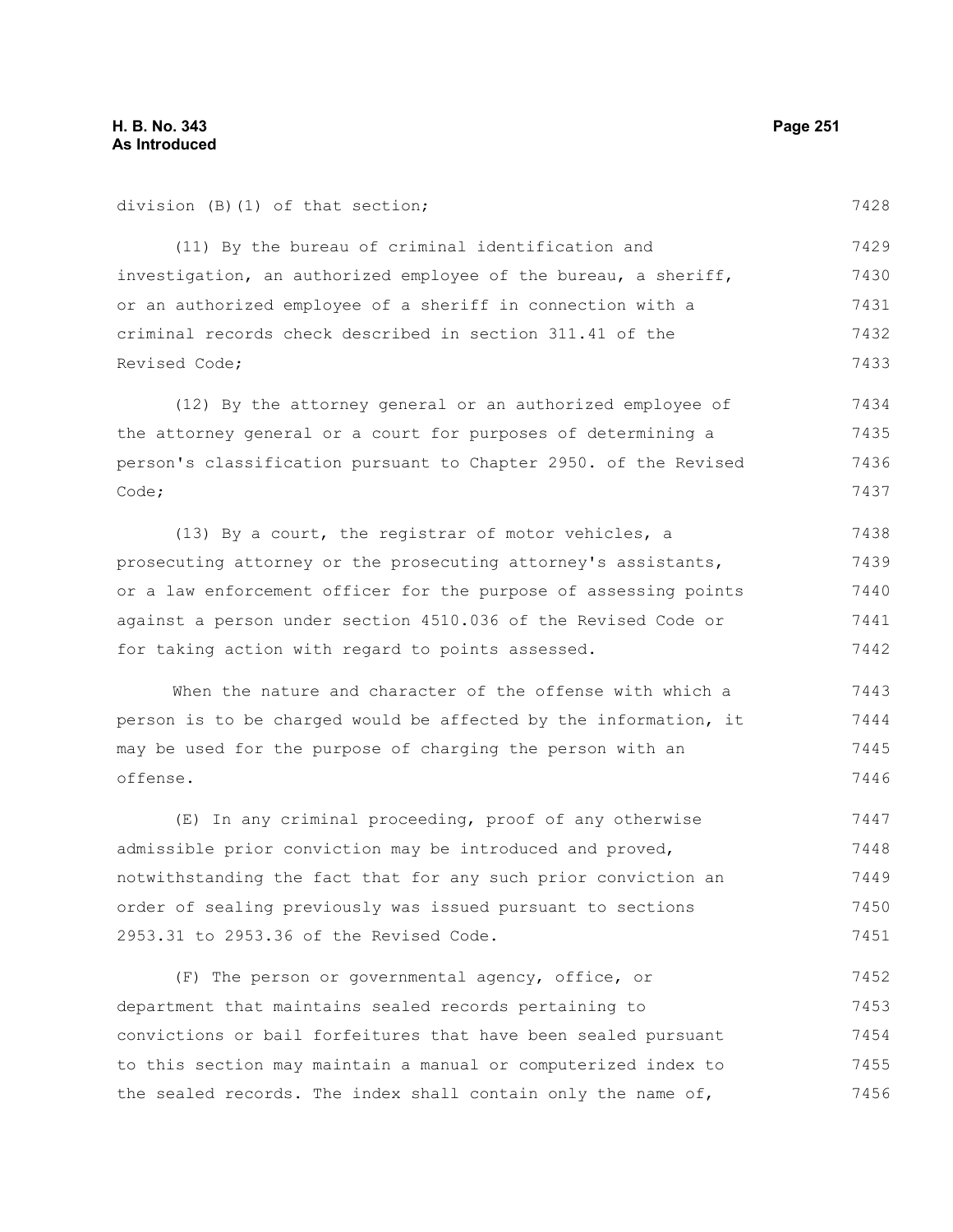# **H. B. No. 343 Page 252 As Introduced**

and alphanumeric identifiers that relate to, the persons who are the subject of the sealed records, the word "sealed," and the name of the person, agency, office, or department that has custody of the sealed records, and shall not contain the name of the crime committed. The index shall be made available by the person who has custody of the sealed records only for the purposes set forth in divisions  $(C)$ ,  $(D)$ , and  $(E)$  of this section. 7457 7458 7459 7460 7461 7462 7463 7464

(G) Notwithstanding any provision of this section or section 2953.33 of the Revised Code that requires otherwise, a board of education of a city, local, exempted village, or joint vocational school district that maintains records of an individual who has been permanently excluded under sections 3301.121 and 3313.662 of the Revised Code is permitted to maintain records regarding a conviction that was used as the basis for the individual's permanent exclusion, regardless of a court order to seal the record. An order issued under this section to seal the record of a conviction does not revoke the adjudication order of the superintendent of public instruction to permanently exclude the individual who is the subject of the sealing order. An order issued under this section to seal the record of a conviction of an individual may be presented to a district superintendent as evidence to support the contention that the superintendent should recommend that the permanent exclusion of the individual who is the subject of the sealing order be revoked. Except as otherwise authorized by this division and sections 3301.121 and 3313.662 of the Revised Code, any school employee in possession of or having access to the sealed conviction records of an individual that were the basis of a permanent exclusion of the individual is subject to section 2953.35 of the Revised Code. 7465 7466 7467 7468 7469 7470 7471 7472 7473 7474 7475 7476 7477 7478 7479 7480 7481 7482 7483 7484 7485 7486 7487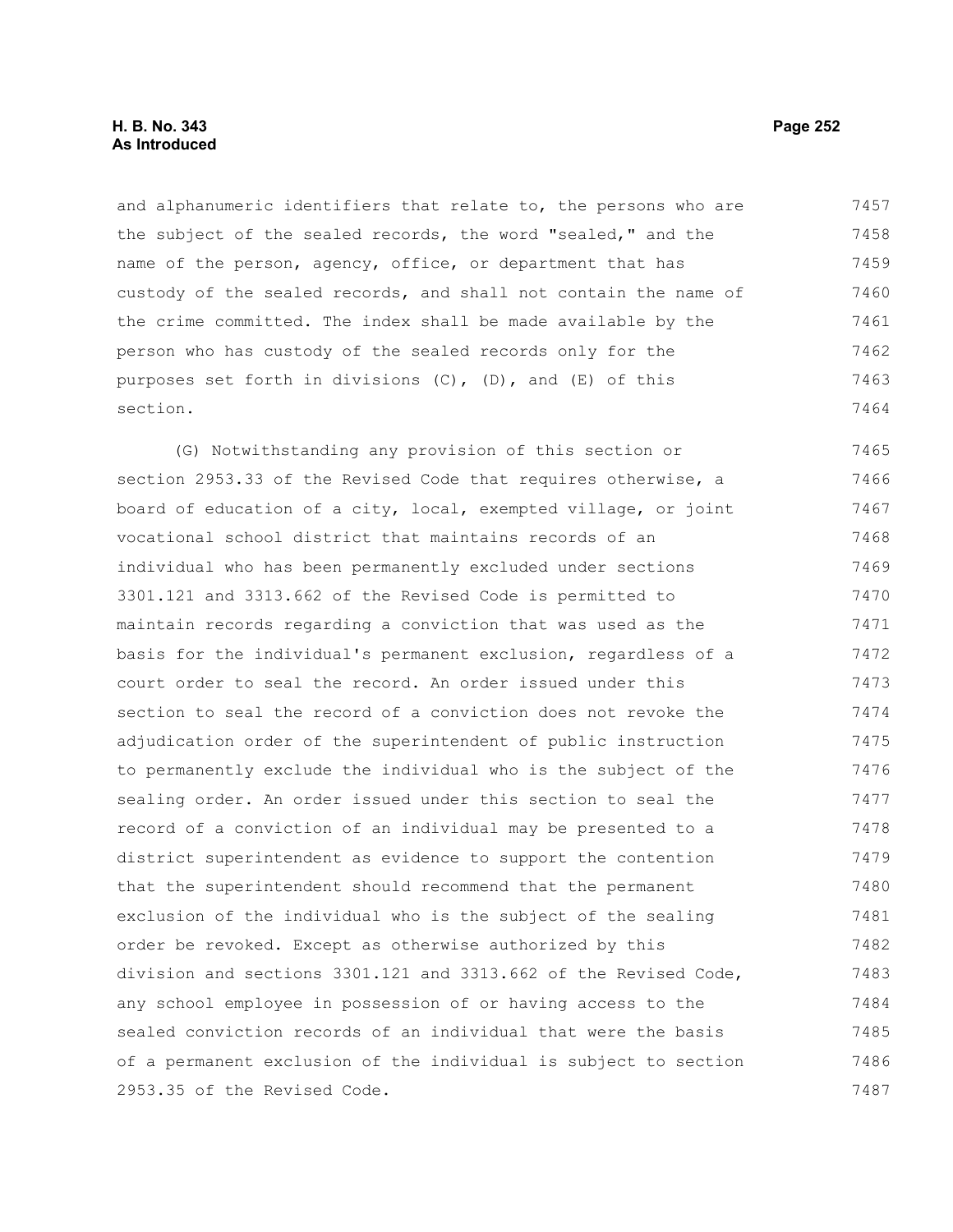## **H. B. No. 343 Page 253 As Introduced**

(H) Notwithstanding any provision of this section or section 2953.33 of the Revised Code that requires otherwise, if the auditor of state or a prosecutor maintains records, reports, or audits of an individual who has been forever disqualified from holding public office, employment, or position of trust in this state under sections 2921.41 and 2921.43 of the Revised Code, or has otherwise been convicted of an offense based upon the records, reports, or audits of the auditor of state, the auditor of state or prosecutor is permitted to maintain those records to the extent they were used as the basis for the individual's disqualification or conviction, and shall not be compelled by court order to seal those records. 7488 7489 7490 7491 7492 7493 7494 7495 7496 7497 7498 7499

(I) For purposes of sections 2953.31 to 2953.36 of the Revised Code, DNA records collected in the DNA database and fingerprints filed for record by the superintendent of the bureau of criminal identification and investigation shall not be sealed unless the superintendent receives a certified copy of a final court order establishing that the offender's conviction has been overturned. For purposes of this section, a court order is not "final" if time remains for an appeal or application for discretionary review with respect to the order. 7500 7501 7502 7503 7504 7505 7506 7507 7508

(J) The sealing of a record under this section does not affect the assessment of points under section 4510.036 of the Revised Code and does not erase points assessed against a person as a result of the sealed record. 7509 7510 7511 7512

**Section 2.** That existing sections 109.42, 109.91, 149.43, 2151.356, 2151.358, 2152.20, 2152.81, 2152.811, 2907.02, 2907.05, 2907.10, 2929.18, 2929.20, 2929.22, 2929.28, 2930.01, 2930.02, 2930.03, 2930.04, 2930.05, 2930.06, 2930.062, 2930.08, 2930.09, 2930.11, 2930.12, 2930.13, 2930.14, 2930.15, 2930.16, 7513 7514 7515 7516 7517